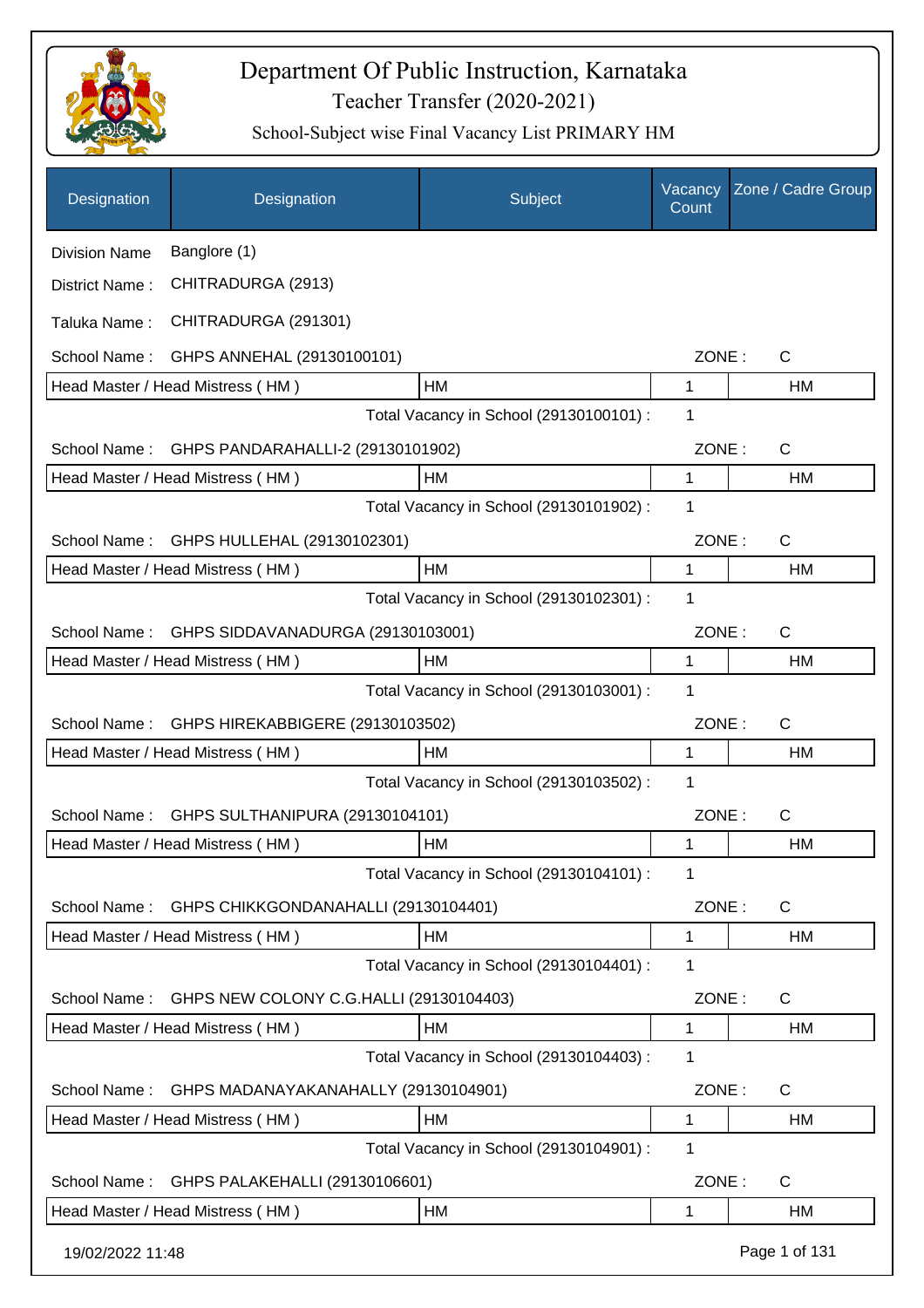

| Designation      | Designation                                | Subject                                 | Vacancy<br>Count | Zone / Cadre Group |
|------------------|--------------------------------------------|-----------------------------------------|------------------|--------------------|
|                  |                                            | Total Vacancy in School (29130106601) : | 1                |                    |
| School Name:     | GHPS OBLAPURA (29130107201)                |                                         | ZONE:            | $\mathsf C$        |
|                  | Head Master / Head Mistress (HM)           | HM                                      | 1                | <b>HM</b>          |
|                  |                                            | Total Vacancy in School (29130107201) : | 1                |                    |
| School Name:     | GHPS VADDARA SIDDAPPANAHALLI (29130108001) |                                         | ZONE:            | C                  |
|                  | Head Master / Head Mistress (HM)           | HM                                      | 1                | HM                 |
|                  |                                            | Total Vacancy in School (29130108001) : | 1                |                    |
| School Name:     | GHPS SAJJANAKERE (29130109401)             |                                         | ZONE:            | C                  |
|                  | Head Master / Head Mistress (HM)           | HM                                      | 1                | HM                 |
|                  |                                            | Total Vacancy in School (29130109401) : | 1                |                    |
| School Name:     | GHPS KENNEDALU (29130110401)               |                                         | ZONE:            | C                  |
|                  | Head Master / Head Mistress (HM)           | HM                                      | 1                | НM                 |
|                  |                                            | Total Vacancy in School (29130110401) : | 1                |                    |
| School Name:     | GHPS EREHALLI (29130110601)                |                                         | ZONE:            | C                  |
|                  | Head Master / Head Mistress (HM)           | HM                                      | 1                | HM                 |
|                  |                                            | Total Vacancy in School (29130110601) : | 1                |                    |
| School Name:     | GHPS KALLIHATTI G.HATTI (29130113101)      |                                         | ZONE:            | $\mathsf{C}$       |
|                  | Head Master / Head Mistress (HM)           | <b>HM</b>                               | 1                | HM                 |
|                  |                                            | Total Vacancy in School (29130113101) : | 1                |                    |
| School Name:     | GHPS GIRLS TURUVANURU (29130113201)        |                                         | ZONE:            | $\mathsf C$        |
|                  | Head Master / Head Mistress (HM)           | HM                                      | $\mathbf{1}$     | HM                 |
|                  |                                            | Total Vacancy in School (29130113201) : | 1                |                    |
| School Name:     | GHPS BANGARAKKANAHALLI (29130113401)       |                                         | ZONE:            | C                  |
|                  | Head Master / Head Mistress (HM)           | HM                                      | 1                | HM                 |
|                  |                                            | Total Vacancy in School (29130113401) : | 1                |                    |
| School Name:     | GHPS DODDAGATTA (29130113601)              |                                         | ZONE:            | C                  |
|                  | Head Master / Head Mistress (HM)           | HM                                      | 1                | HM                 |
|                  |                                            | Total Vacancy in School (29130113601) : | 1                |                    |
| School Name:     | GHPS HAVALENAHALLI (29130113901)           |                                         | ZONE:            | C                  |
|                  | Head Master / Head Mistress (HM)           | HM                                      | 1                | HM                 |
|                  |                                            | Total Vacancy in School (29130113901) : | 1                |                    |
| School Name:     | GHPS PELURAHATTY (29130115101)             |                                         | ZONE:            | C                  |
| 19/02/2022 11:48 |                                            |                                         |                  | Page 2 of 131      |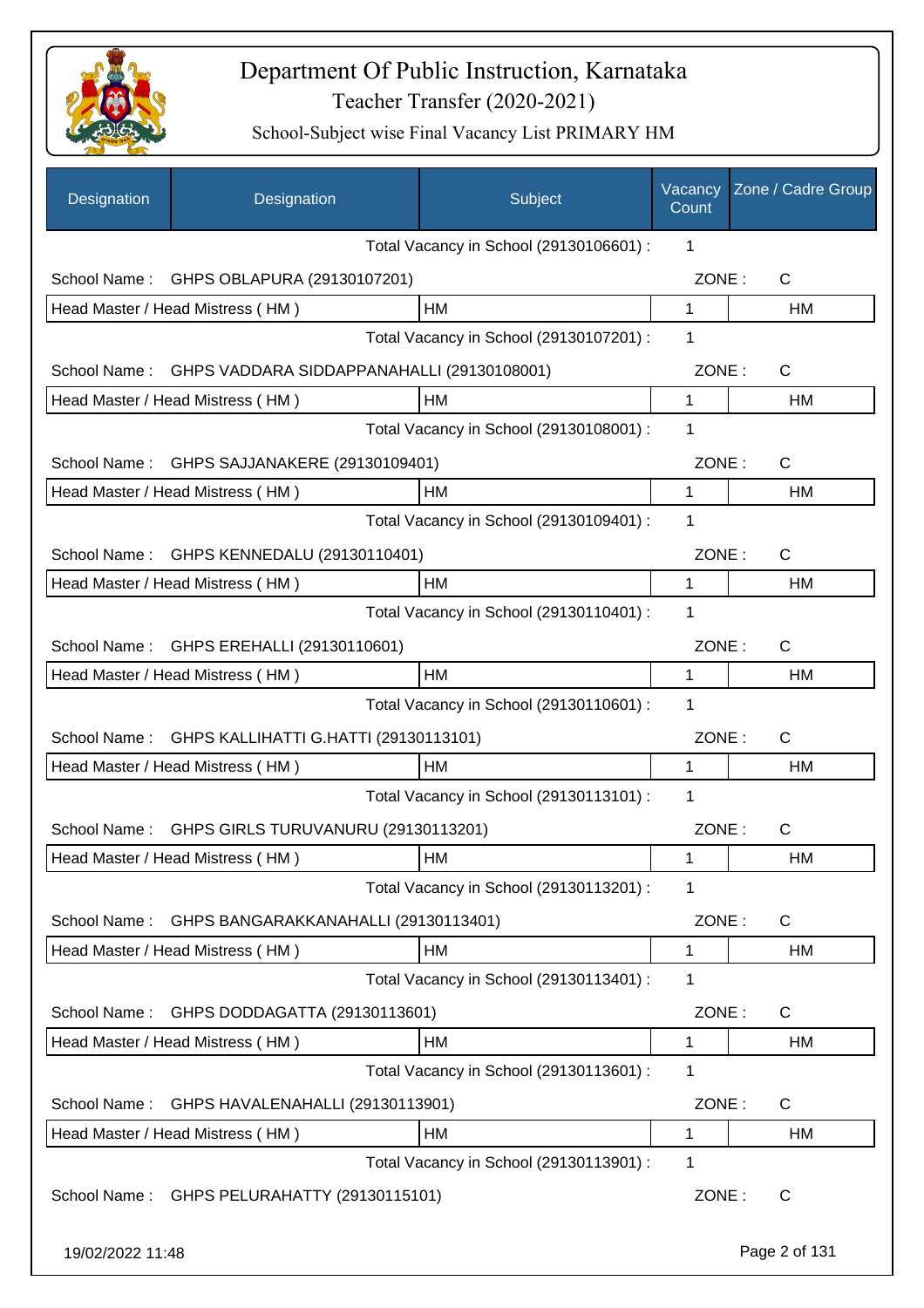

| Designation      | Designation                                                         | Subject                                 | Vacancy<br>Count | Zone / Cadre Group |
|------------------|---------------------------------------------------------------------|-----------------------------------------|------------------|--------------------|
|                  | Head Master / Head Mistress (HM)                                    | <b>HM</b>                               | 1                | HM                 |
|                  |                                                                     | Total Vacancy in School (29130115101) : | 1                |                    |
| School Name:     | GHPS VADDARAPALYA (29130120001)                                     |                                         | ZONE:            | $\mathsf{C}$       |
|                  | Head Master / Head Mistress (HM)                                    | HM                                      | 1                | НM                 |
|                  |                                                                     | Total Vacancy in School (29130120001) : | 1                |                    |
| School Name:     | GHPS BETTADANAGENAHALLI (29130120101)                               |                                         | ZONE:            | $\mathsf{C}$       |
|                  | Head Master / Head Mistress (HM)                                    | HM                                      | 1                | НM                 |
|                  |                                                                     | Total Vacancy in School (29130120101) : | 1                |                    |
| School Name:     | GHPS MEGALAHALLI (29130120601)                                      |                                         | ZONE:            | C                  |
|                  | Head Master / Head Mistress (HM)                                    | HM                                      | 1                | <b>HM</b>          |
|                  |                                                                     | Total Vacancy in School (29130120601) : | 1                |                    |
| School Name:     | GHPS KALAGERE (29130122001)                                         |                                         | ZONE:            | C                  |
|                  | Head Master / Head Mistress (HM)                                    | HM                                      | 1                | HM                 |
|                  |                                                                     | Total Vacancy in School (29130122001) : | 1                |                    |
| School Name:     | GHPS NALLIKATTE (29130122101)                                       |                                         | ZONE:            | C                  |
|                  | Head Master / Head Mistress (HM)                                    | HM                                      | 1                | HM                 |
|                  |                                                                     | Total Vacancy in School (29130122101) : | 1                |                    |
| School Name:     | GHPS NALLIKATTE GOLLARAHALLI (29130122201)                          |                                         | ZONE:            | $\mathsf{C}$       |
|                  | Head Master / Head Mistress (HM)                                    | HM                                      | 1                | HM                 |
|                  |                                                                     | Total Vacancy in School (29130122201) : | 1                |                    |
| School Name :    | GHPS KARIYAMMANAHATTI (29130123001)                                 |                                         | ZONE:            | C.                 |
|                  | Head Master / Head Mistress (HM)                                    | НM                                      | 1                | НM                 |
|                  |                                                                     | Total Vacancy in School (29130123001) : | 1                |                    |
| School Name:     | GHPS BEDARASHIVANAKERE (29130123101)                                |                                         | ZONE:            | C                  |
|                  | Head Master / Head Mistress (HM)                                    | HM                                      | 1                | НM                 |
|                  |                                                                     | Total Vacancy in School (29130123101) : | 1                |                    |
|                  |                                                                     |                                         | ZONE:            | C                  |
| School Name:     | GUHPS NELENAHATTI (29130125301)<br>Head Master / Head Mistress (HM) | HM                                      | 1                | НM                 |
|                  |                                                                     | Total Vacancy in School (29130125301) : | 1                |                    |
|                  |                                                                     |                                         |                  |                    |
| School Name:     | GUHPS BEO OFFICE (29130126503)                                      |                                         | ZONE:            | A                  |
|                  | Head Master / Head Mistress (HM)                                    | <b>SRHM</b>                             | 1                | HM                 |
|                  |                                                                     | Total Vacancy in School (29130126503) : | 1                |                    |
| 19/02/2022 11:48 |                                                                     |                                         |                  | Page 3 of 131      |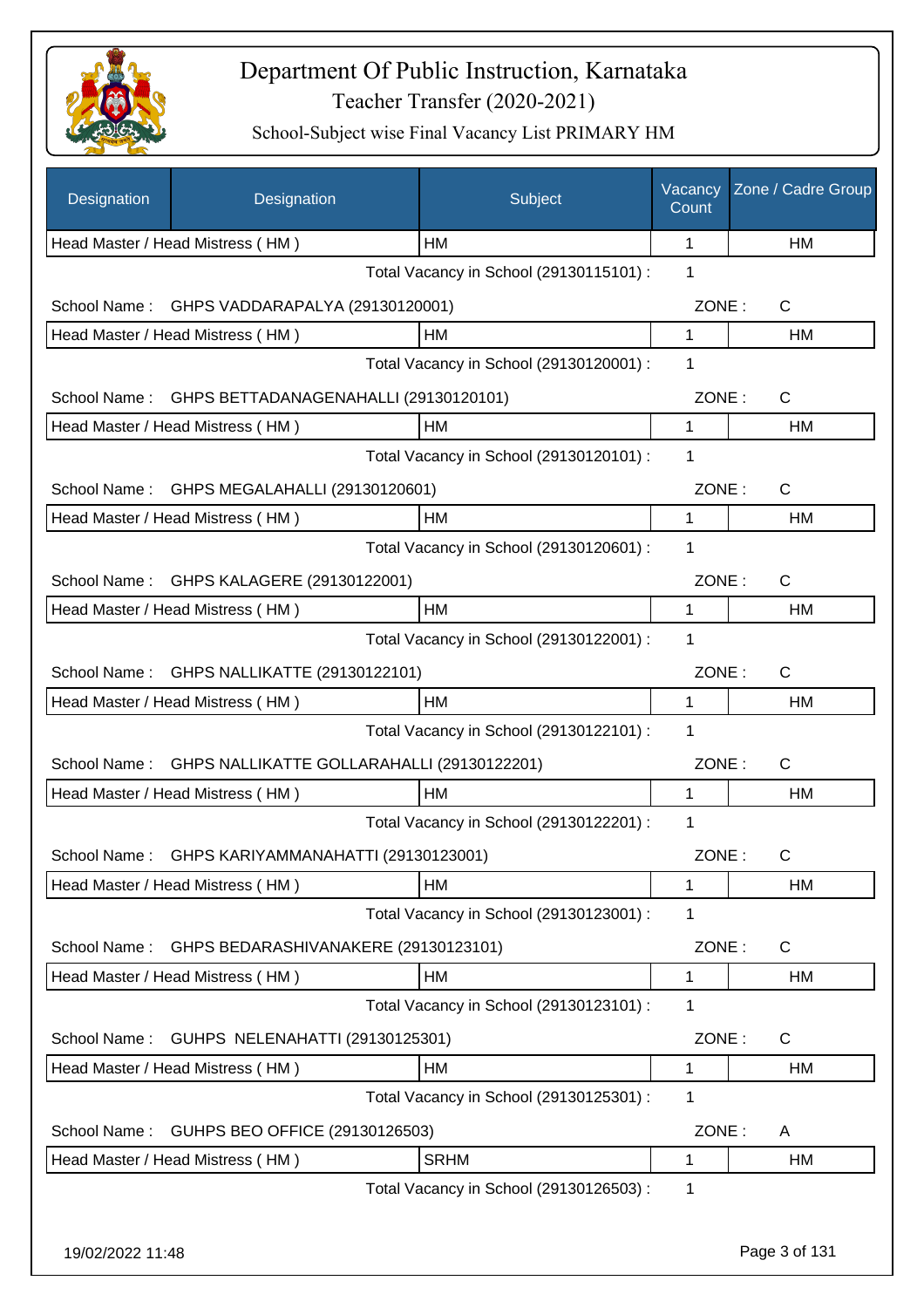

| Designation  | Designation                             | Subject                                 | Vacancy<br>Count | Zone / Cadre Group |
|--------------|-----------------------------------------|-----------------------------------------|------------------|--------------------|
| School Name: | GHPS OBANNANAHALLI (29130129601)        |                                         | ZONE:            | C                  |
|              | Head Master / Head Mistress (HM)        | <b>HM</b>                               | 1                | HM                 |
|              |                                         | Total Vacancy in School (29130129601) : | 1                |                    |
| School Name: | GHPS TAGARANAHATTI (29130129701)        |                                         | ZONE:            | $\mathsf{C}$       |
|              | Head Master / Head Mistress (HM)        | HM                                      | 1                | НM                 |
|              |                                         | Total Vacancy in School (29130129701) : | 1                |                    |
|              |                                         | Total Vacancy in Taluka (291301) :      | 33               |                    |
| Taluka Name: | CHALLAKERE (291302)                     |                                         |                  |                    |
| School Name: | GHPS MALLEBORANAHATTY (29130200401)     |                                         | ZONE:            | $\mathsf{C}$       |
|              | Head Master / Head Mistress (HM)        | <b>HM</b>                               | 1                | HM                 |
|              |                                         | Total Vacancy in School (29130200401) : | 1                |                    |
| School Name: | GHPS MALLURAHALLY (29130200806)         |                                         | ZONE:            | $\mathsf{C}$       |
|              | Head Master / Head Mistress (HM)        | <b>SRHM</b>                             | 1                | НM                 |
|              |                                         | Total Vacancy in School (29130200806) : | 1                |                    |
| School Name: | GHPS R-LAMBANIHATTY (29130201102)       |                                         | ZONE:            | $\mathsf{C}$       |
|              | Head Master / Head Mistress (HM)        | <b>HM</b>                               | 1                | <b>HM</b>          |
|              |                                         | Total Vacancy in School (29130201102) : | 1                |                    |
| School Name: | GMHPS NAYAKANAHATTY (29130202011)       |                                         | ZONE:            | B                  |
|              | Head Master / Head Mistress (HM)        | <b>SRHM</b>                             | 1                | HM                 |
|              |                                         | Total Vacancy in School (29130202011) : | 1                |                    |
| School Name: | GHPS CHANNABASAIAHNAHATTY (29130202012) |                                         | ZONE:            | B                  |
|              | Head Master / Head Mistress (HM)        | HM                                      | 1                | HM                 |
|              |                                         | Total Vacancy in School (29130202012) : | 1                |                    |
| School Name: | GHPS N GOWRIPURA (29130203201)          |                                         | ZONE:            | C                  |
|              | Head Master / Head Mistress (HM)        | HM                                      | 1                | HM                 |
|              |                                         | Total Vacancy in School (29130203201) : | 1                |                    |
| School Name: | GHPS KARTHIKENAHATTY (29130204101)      |                                         | ZONE:            | C                  |
|              | Head Master / Head Mistress (HM)        | HM                                      | 1                | HM                 |
|              |                                         | Total Vacancy in School (29130204101) : | 1                |                    |
| School Name: | GMHPS HIREHALLY (29130204304)           |                                         | ZONE:            | C                  |
|              | Head Master / Head Mistress (HM)        | <b>SRHM</b>                             | 1                | HM                 |
|              |                                         | Total Vacancy in School (29130204304) : | 1                |                    |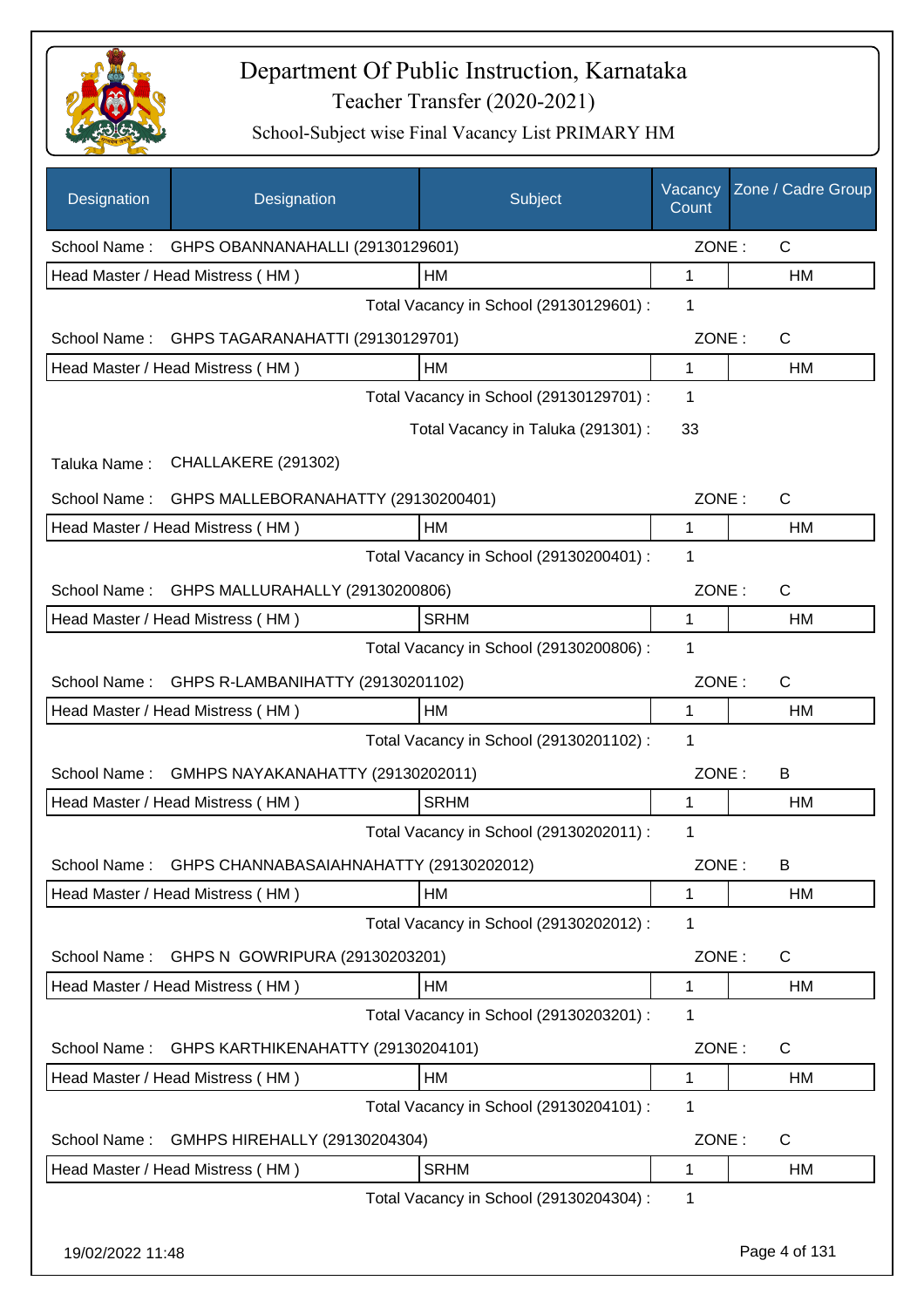

| Designation  | Designation                                   | Subject                                 | Vacancy<br>Count | Zone / Cadre Group |
|--------------|-----------------------------------------------|-----------------------------------------|------------------|--------------------|
| School Name: | GHPS BANDETHIMLAPURA (29130204703)            |                                         | ZONE:            | $\mathsf{C}$       |
|              | Head Master / Head Mistress (HM)              | HM                                      | 1                | HM                 |
|              |                                               | Total Vacancy in School (29130204703) : | 1                |                    |
|              | School Name: GHPS GOWRASAMUDRA (29130204801)  |                                         | ZONE:            | $\mathsf{C}$       |
|              | Head Master / Head Mistress (HM)              | HM                                      | 1                | HM                 |
|              |                                               | Total Vacancy in School (29130204801) : | 1                |                    |
|              | School Name: GHPS G.DEVARAHALLY (29130205001) |                                         | ZONE:            | C                  |
|              | Head Master / Head Mistress (HM)              | HM                                      | 1                | HM                 |
|              |                                               | Total Vacancy in School (29130205001) : | 1                |                    |
| School Name: | GHPS DEVAREDDYHALLY (29130205101)             |                                         | ZONE:            | C                  |
|              | Head Master / Head Mistress (HM)              | HM                                      | 1                | HM                 |
|              |                                               | Total Vacancy in School (29130205101) : | 1                |                    |
| School Name: | GHPS CHIKKAHALLY (29130205301)                |                                         | ZONE:            | C                  |
|              | Head Master / Head Mistress (HM)              | HM                                      | 1                | HM                 |
|              |                                               | Total Vacancy in School (29130205301) : | 1                |                    |
| School Name: | GHPS HOSAHALLY (29130205405)                  |                                         | ZONE:            | C                  |
|              | Head Master / Head Mistress (HM)              | HM                                      | 1                | НM                 |
|              |                                               | Total Vacancy in School (29130205405) : | 1                |                    |
| School Name: | GHPS BEDAREDDYHALLY (29130205501)             |                                         | ZONE:            | C                  |
|              | Head Master / Head Mistress (HM)              | HM                                      | 1                | <b>HM</b>          |
|              |                                               | Total Vacancy in School (29130205501) : | 1                |                    |
| School Name: | GHPS HONNURU (29130205704)                    |                                         | ZONE:            | $\mathsf{C}$       |
|              | Head Master / Head Mistress (HM)              | HM                                      | 1                | HM                 |
|              |                                               | Total Vacancy in School (29130205704) : | 1                |                    |
| School Name: | GHPS BOGANAHALLY (29130205802)                |                                         | ZONE:            | C                  |
|              | Head Master / Head Mistress (HM)              | HM                                      | 1                | HM                 |
|              |                                               | Total Vacancy in School (29130205802) : | 1                |                    |
| School Name: | GHPS BASAPURA (29130205901)                   |                                         | ZONE:            | C                  |
|              | Head Master / Head Mistress (HM)              | HM                                      | 1                | HM                 |
|              |                                               | Total Vacancy in School (29130205901) : | 1                |                    |
| School Name: | GHPS MYLANAHALLY (29130206102)                |                                         | ZONE:            | $\mathsf{C}$       |
|              | Head Master / Head Mistress (HM)              | HM                                      | 1                | HM                 |
|              |                                               |                                         |                  |                    |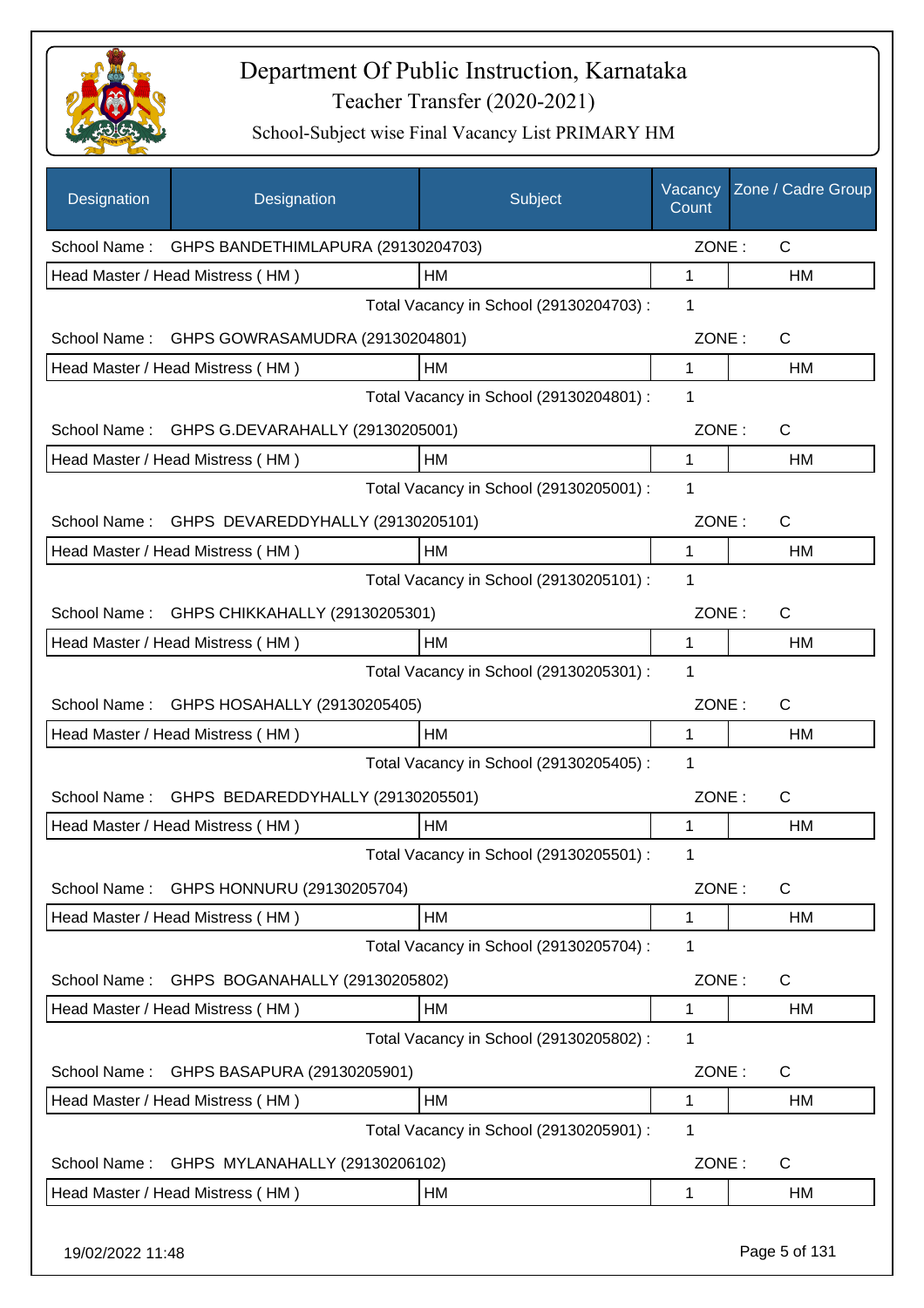

| Designation      | Designation                                     | Subject                                 | Vacancy<br>Count | Zone / Cadre Group |
|------------------|-------------------------------------------------|-----------------------------------------|------------------|--------------------|
|                  |                                                 | Total Vacancy in School (29130206102) : | 1                |                    |
| School Name:     | GHPS CHITRANAYAKANAHALLY (29130206201)          |                                         | ZONE:            | $\mathsf{C}$       |
|                  | Head Master / Head Mistress (HM)                | HM                                      | 1                | <b>HM</b>          |
|                  |                                                 | Total Vacancy in School (29130206201) : | 1                |                    |
|                  | School Name: GHPS CHANNAGANAHALLY (29130206303) |                                         | ZONE:            | C                  |
|                  | Head Master / Head Mistress (HM)                | HM                                      | $\mathbf 1$      | <b>HM</b>          |
|                  |                                                 | Total Vacancy in School (29130206303) : | 1                |                    |
|                  | School Name: GHPS VALASE (29130206401)          |                                         | ZONE:            | C                  |
|                  | Head Master / Head Mistress (HM)                | HM                                      | 1                | HM                 |
|                  |                                                 | Total Vacancy in School (29130206401) : | 1                |                    |
| School Name:     | GHPS DODDAULLARTHY (29130207001)                |                                         | ZONE:            | C                  |
|                  | Head Master / Head Mistress (HM)                | HM                                      | 1                | HM                 |
|                  |                                                 | Total Vacancy in School (29130207001) : | 1                |                    |
| School Name:     | GHPS KYATHAGONDANAHALLY (29130207201)           |                                         | ZONE:            | C                  |
|                  | Head Master / Head Mistress (HM)                | НM                                      | 1                | НM                 |
|                  |                                                 | Total Vacancy in School (29130207201) : | 1                |                    |
| School Name:     | GHPS THAPPAGONDANAHALLY (29130207601)           |                                         | ZONE:            | C                  |
|                  | Head Master / Head Mistress (HM)                | HM                                      | 1                | <b>HM</b>          |
|                  |                                                 | Total Vacancy in School (29130207601) : | 1                |                    |
|                  | School Name: GHPS K D KOTE (29130207702)        |                                         | ZONE:            | C                  |
|                  | Head Master / Head Mistress (HM)                | HM                                      | 1                | HM                 |
|                  |                                                 | Total Vacancy in School (29130207702) : | 1                |                    |
| School Name:     | GHPS DODDABADIHALLY (29130207901)               |                                         | ZONE:            | C                  |
|                  | Head Master / Head Mistress (HM)                | HM                                      | 1                | <b>HM</b>          |
|                  |                                                 | Total Vacancy in School (29130207901) : | 1                |                    |
| School Name:     | GHPS VADERAHALLY (29130211101)                  |                                         | ZONE:            | C                  |
|                  | Head Master / Head Mistress (HM)                | HM                                      | 1                | HM                 |
|                  |                                                 | Total Vacancy in School (29130211101) : | 1                |                    |
| School Name:     | GHPS BOMBERAHALLY (29130211201)                 |                                         | ZONE:            | C                  |
|                  | Head Master / Head Mistress (HM)                | HM                                      | 1                | HM                 |
|                  |                                                 | Total Vacancy in School (29130211201) : | 1                |                    |
| School Name:     | GHPS SANIKERE (29130211803)                     |                                         | ZONE:            | C                  |
| 19/02/2022 11:48 |                                                 |                                         |                  | Page 6 of 131      |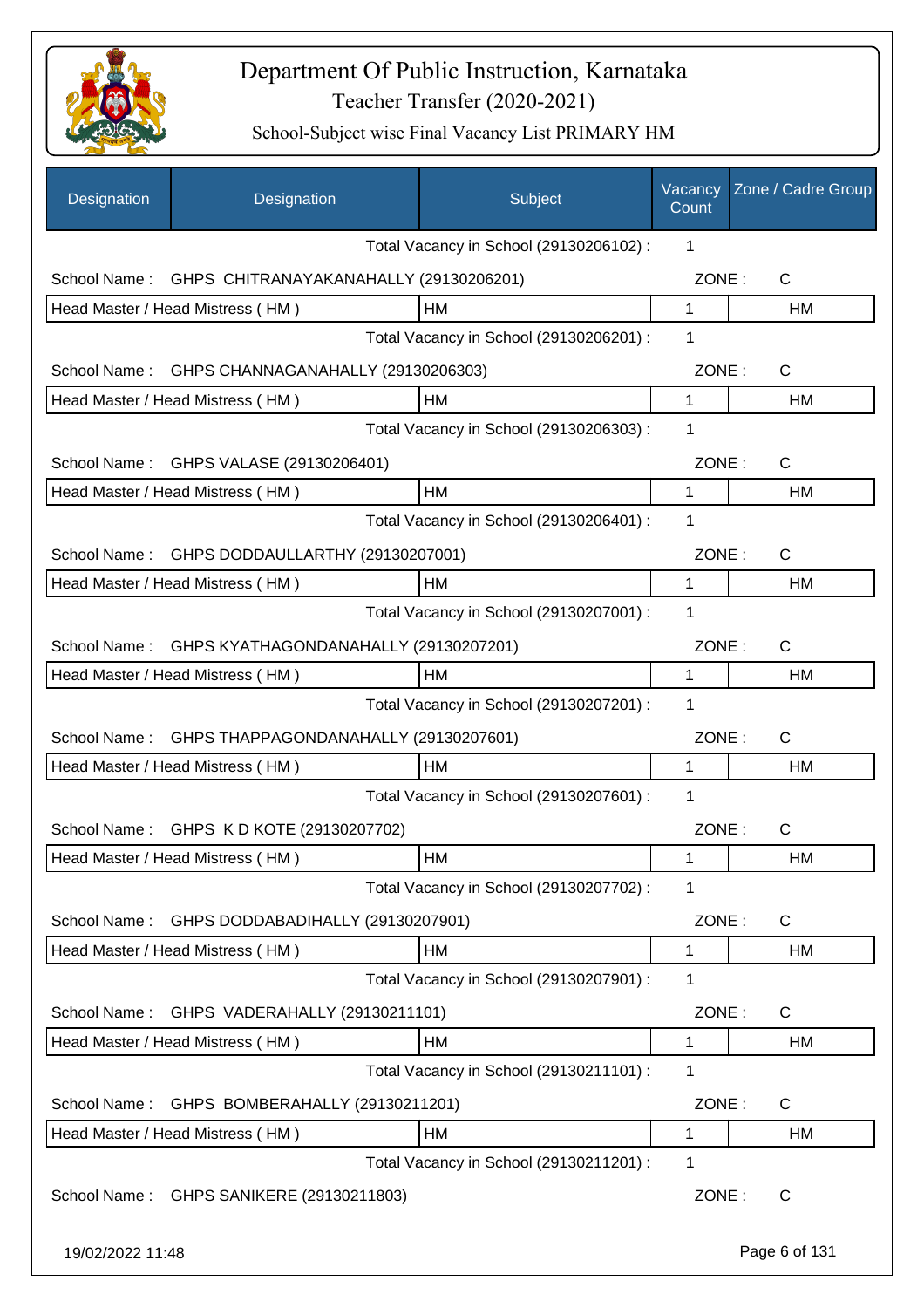

| Designation      | Designation                                                     | Subject                                 | Vacancy<br>Count | Zone / Cadre Group |
|------------------|-----------------------------------------------------------------|-----------------------------------------|------------------|--------------------|
|                  | Head Master / Head Mistress (HM)                                | HМ                                      | 1                | НM                 |
|                  |                                                                 | Total Vacancy in School (29130211803) : | 1                |                    |
| School Name:     | GHPS JAJUR (29130212401)                                        |                                         | ZONE:            | C                  |
|                  | Head Master / Head Mistress (HM)                                | HM                                      | 1                | НM                 |
|                  |                                                                 | Total Vacancy in School (29130212401) : | 1                |                    |
|                  | School Name: GHPS HALIGONDANAHALLY (29130212601)                |                                         | ZONE:            | $\mathsf{C}$       |
|                  | Head Master / Head Mistress (HM)                                | HM                                      | 1                | HM                 |
|                  |                                                                 | Total Vacancy in School (29130212601) : | 1                |                    |
| School Name:     | GHPS PAGADALABANDE (29130212802)                                |                                         | ZONE:            | C                  |
|                  | Head Master / Head Mistress (HM)                                | HM                                      | 1                | HM                 |
|                  |                                                                 | Total Vacancy in School (29130212802) : | 1                |                    |
| School Name:     | GHPS KORLAKUNTE (29130213002)                                   |                                         | ZONE:            | C                  |
|                  | Head Master / Head Mistress (HM)                                | HM                                      | 1                | HM                 |
|                  |                                                                 | Total Vacancy in School (29130213002) : | 1                |                    |
| School Name:     | GHPS BOYS P.R.PURA (29130213903)                                |                                         | ZONE:            | C                  |
|                  | Head Master / Head Mistress (HM)                                | HM                                      | 1                | HM                 |
|                  |                                                                 | Total Vacancy in School (29130213903) : | 1                |                    |
| School Name:     | GHPS P.MAHADEVAPURA (29130214303)                               |                                         | ZONE:            | $\mathsf C$        |
|                  | Head Master / Head Mistress (HM)                                | НM                                      | 1                | НM                 |
|                  |                                                                 | Total Vacancy in School (29130214303) : | 1                |                    |
| School Name:     | GHPS CHIKKACHELLUR (29130214501)                                |                                         | ZONE:            | С                  |
|                  | Head Master / Head Mistress (HM)                                | HM                                      | 1                | HM                 |
|                  |                                                                 | Total Vacancy in School (29130214501) : | 1                |                    |
| School Name:     | GHPS KALAMARAHALLY (29130215401)                                |                                         | ZONE:            | $\mathsf{C}$       |
|                  | Head Master / Head Mistress (HM)                                | HM                                      | 1                | HM                 |
|                  |                                                                 | Total Vacancy in School (29130215401) : | 1                |                    |
| School Name:     | GOVERNMENT HIGHER PRIMARY SCHOOL DODDA CHELLUR<br>(29130216001) |                                         | ZONE:            | C                  |
|                  | Head Master / Head Mistress (HM)                                | HM                                      | 1                | НM                 |
|                  |                                                                 | Total Vacancy in School (29130216001) : | 1                |                    |
|                  |                                                                 | Total Vacancy in Taluka (291302):       | 39               |                    |
| Taluka Name:     | <b>HIRIYUR (291303)</b>                                         |                                         |                  |                    |
| School Name:     | GHPS PALAVVANAHALLI (29130300202)                               |                                         | ZONE:            | C                  |
| 19/02/2022 11:48 |                                                                 |                                         |                  | Page 7 of 131      |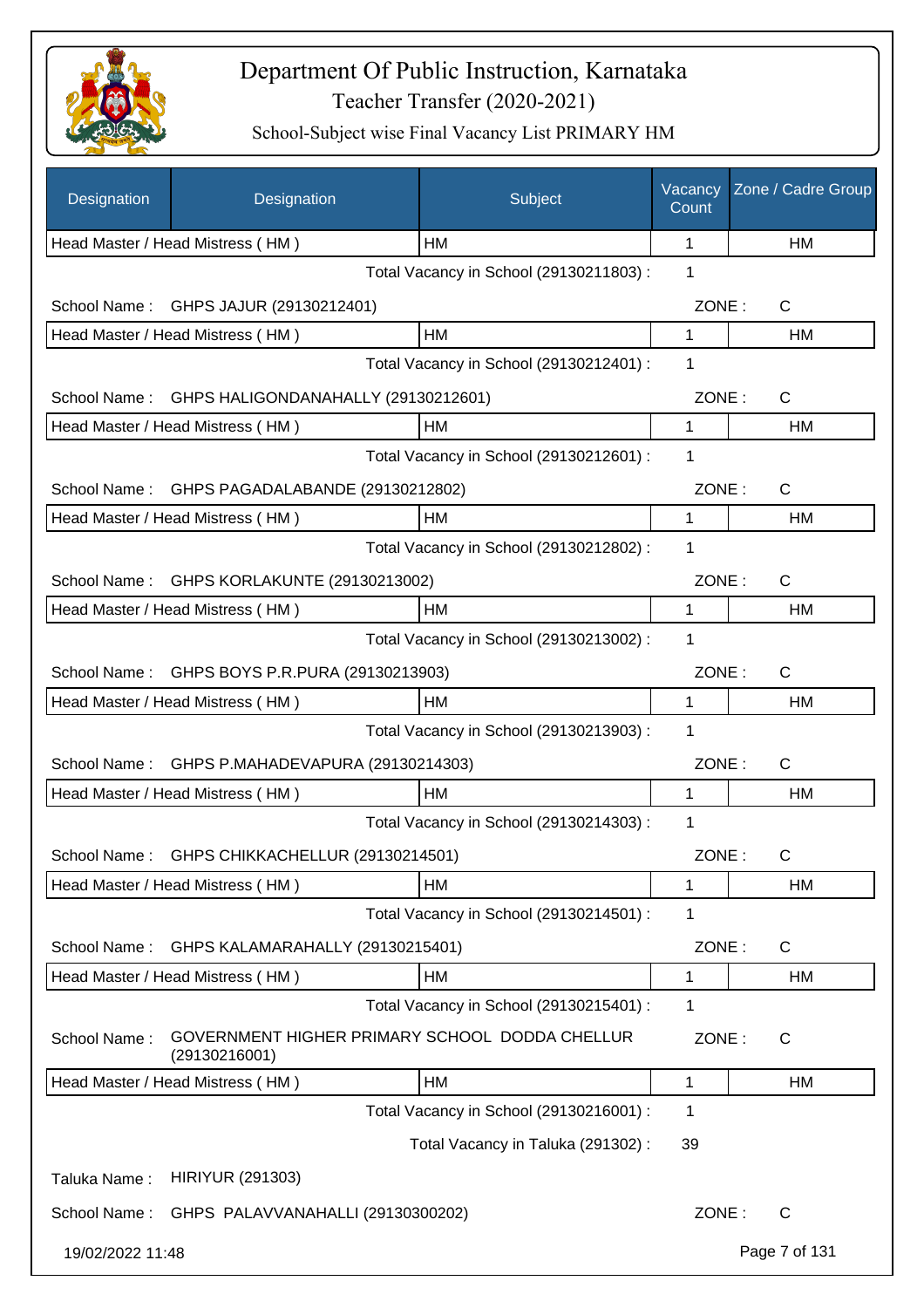

| Designation      | Designation                                 | Subject                                 | Vacancy<br>Count | Zone / Cadre Group |
|------------------|---------------------------------------------|-----------------------------------------|------------------|--------------------|
|                  | Head Master / Head Mistress (HM)            | HМ                                      | $\mathbf{1}$     | НM                 |
|                  |                                             | Total Vacancy in School (29130300202) : | 1                |                    |
| School Name:     | GHPS SONDEKERE (29130300601)                |                                         | ZONE:            | C                  |
|                  | Head Master / Head Mistress (HM)            | HM                                      | 1                | НM                 |
|                  |                                             | Total Vacancy in School (29130300601) : | 1                |                    |
| School Name:     | GHPS RAMAJOGIHALLI (29130300801)            |                                         | ZONE:            | C                  |
|                  | Head Master / Head Mistress (HM)            | HM                                      | 1                | HM                 |
|                  |                                             | Total Vacancy in School (29130300801) : | 1                |                    |
| School Name:     | GMHPS BHARAMAPURA (29130301901)             |                                         | ZONE:            | $\mathsf{C}$       |
|                  | Head Master / Head Mistress (HM)            | <b>SRHM</b>                             | 1                | HM                 |
|                  |                                             | Total Vacancy in School (29130301901) : | 1                |                    |
|                  | School Name: GHPS D.S.MAALIGE (29130301903) |                                         | ZONE:            | C                  |
|                  | Head Master / Head Mistress (HM)            | HM                                      | 1                | HM                 |
|                  |                                             | Total Vacancy in School (29130301903) : | 1                |                    |
| School Name:     | GHPS GULAGONDANAHALLI (29130302801)         |                                         | ZONE:            | C                  |
|                  | Head Master / Head Mistress (HM)            | HM                                      | 1                | HM                 |
|                  |                                             | Total Vacancy in School (29130302801) : | 1                |                    |
| School Name:     | GHPS BALENAHALLI (29130304101)              |                                         | ZONE:            | C                  |
|                  | Head Master / Head Mistress (HM)            | HM                                      | 1                | HM                 |
|                  |                                             | Total Vacancy in School (29130304101) : | 1                |                    |
| School Name:     | GHPS JADEGONDANAHALLI (29130304207)         |                                         | ZONE:            | С                  |
|                  | Head Master / Head Mistress (HM)            | HM                                      | 1                | НM                 |
|                  |                                             | Total Vacancy in School (29130304207) : | 1                |                    |
| School Name:     | GHPS BIDARAKERE (29130304703)               |                                         | ZONE:            | C                  |
|                  | Head Master / Head Mistress (HM)            | HM                                      | 1                | HM                 |
|                  |                                             | Total Vacancy in School (29130304703) : | 1                |                    |
|                  | School Name: GHPS SUGUR (29130305701)       |                                         | ZONE:            | $\mathsf{C}$       |
|                  | Head Master / Head Mistress (HM)            | HM                                      | 1                | HM                 |
|                  |                                             | Total Vacancy in School (29130305701) : | 1                |                    |
| School Name:     | GHPS KHANDENAHALLI (29130306001)            |                                         | ZONE:            | C                  |
|                  | Head Master / Head Mistress (HM)            | HM                                      | 1                | HM                 |
|                  |                                             | Total Vacancy in School (29130306001) : | 1                |                    |
|                  |                                             |                                         |                  |                    |
| 19/02/2022 11:48 |                                             |                                         |                  | Page 8 of 131      |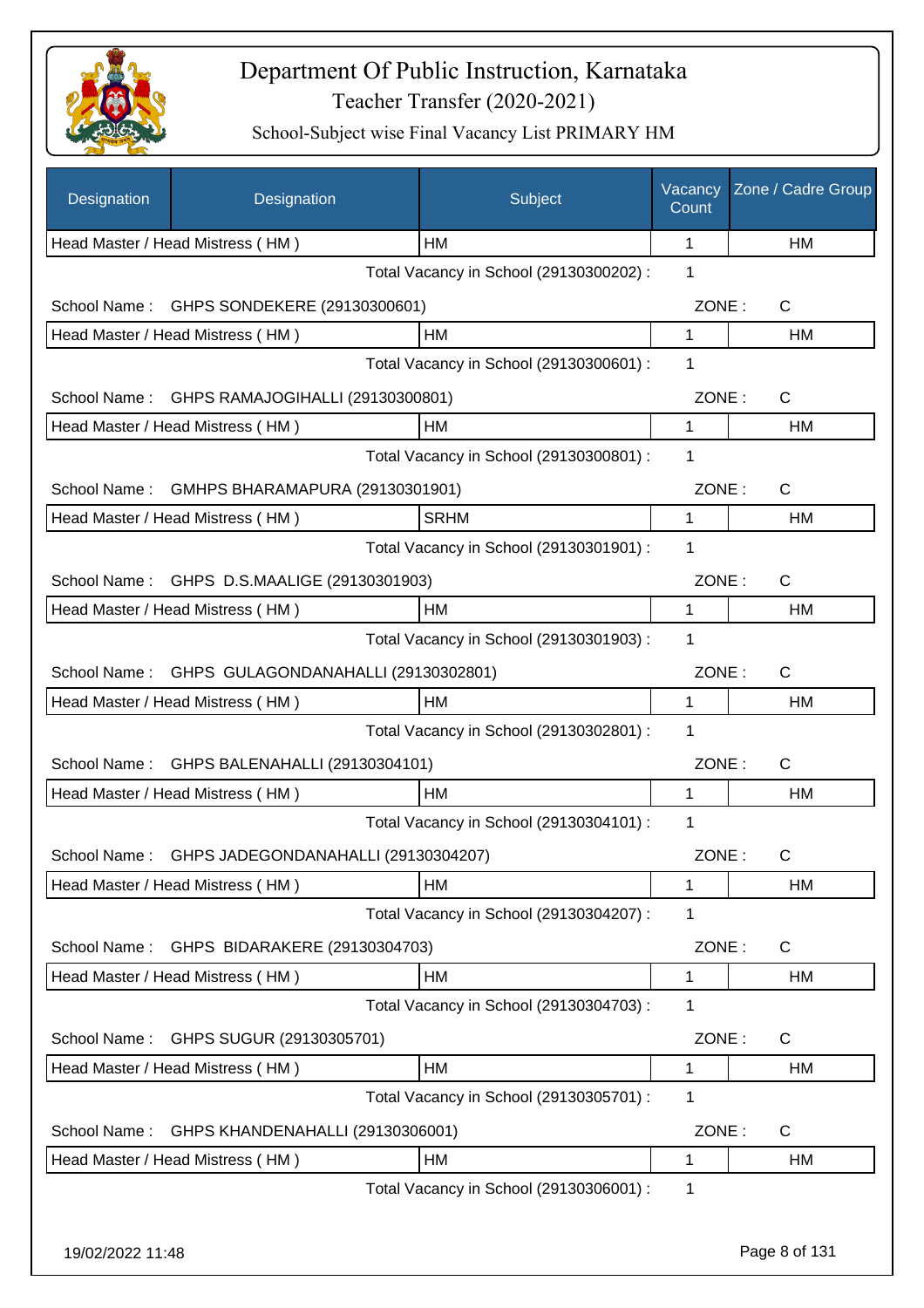

| Designation      | Designation                                                 | Subject                                 | Vacancy<br>Count | Zone / Cadre Group |
|------------------|-------------------------------------------------------------|-----------------------------------------|------------------|--------------------|
|                  | School Name: GHPS HARIYABBE (29130306501)                   |                                         | ZONE:            | $\mathsf{C}$       |
|                  | Head Master / Head Mistress (HM)                            | HM                                      | 1                | HM                 |
|                  |                                                             | Total Vacancy in School (29130306501) : | 1                |                    |
|                  | School Name: GHPS ESHWARAGERE (29130306902)                 |                                         | ZONE:            | $\mathsf{C}$       |
|                  | Head Master / Head Mistress (HM)                            | НM                                      | 1                | HM                 |
|                  |                                                             | Total Vacancy in School (29130306902) : | 1                |                    |
|                  | School Name: GHPS TALAVARATTI (29130308507)                 |                                         | ZONE:            | C                  |
|                  | Head Master / Head Mistress (HM)                            | НM                                      | $\mathbf 1$      | HM                 |
|                  |                                                             | Total Vacancy in School (29130308507) : | 1                |                    |
|                  | School Name: GHPS KATRIKENAHALLI (29130309801)              |                                         | ZONE:            | C                  |
|                  | Head Master / Head Mistress (HM)                            | HM                                      | 1                | HM                 |
|                  |                                                             | Total Vacancy in School (29130309801) : | 1                |                    |
|                  | School Name: GHPS HINDASEKATTE (29130310502)                |                                         | ZONE:            | C                  |
|                  | Head Master / Head Mistress (HM)                            | HM                                      | 1                | HM                 |
|                  |                                                             | Total Vacancy in School (29130310502) : | 1                |                    |
| School Name:     | GHPS PARAMENAHALLI (29130310603)                            |                                         | ZONE:            | C                  |
|                  | Head Master / Head Mistress (HM)                            | HM                                      | 1                | HM                 |
|                  |                                                             | Total Vacancy in School (29130310603) : | $\mathbf 1$      |                    |
| School Name:     | KARNATAKA PUBLIC SCHOOLS GHPS HOSAYELANADU<br>(29130311801) |                                         | ZONE:            | С                  |
|                  | Head Master / Head Mistress (HM)                            | <b>HM</b>                               | 1                | <b>HM</b>          |
|                  |                                                             | Total Vacancy in School (29130311801) : | 1                |                    |
| School Name:     | GHPS SAMUDRAHALLI (29130312101)                             |                                         | ZONE:            | C                  |
|                  | Head Master / Head Mistress (HM)                            | НM                                      | 1                | HM                 |
|                  |                                                             | Total Vacancy in School (29130312101) : | 1                |                    |
| School Name:     | GHPS BORANAKUNTE (29130312401)                              |                                         | ZONE:            | C                  |
|                  | Head Master / Head Mistress (HM)                            | HM                                      | 1                | НM                 |
|                  |                                                             | Total Vacancy in School (29130312401) : | 1                |                    |
| School Name:     | GHPS ADIVALA (29130313103)                                  |                                         | ZONE:            | C                  |
|                  | Head Master / Head Mistress (HM)                            | <b>SRHM</b>                             | 1                | HM                 |
|                  |                                                             | Total Vacancy in School (29130313103) : | 1                |                    |
| School Name:     | GHPS KARIYALA (29130314201)                                 |                                         | ZONE:            | $\mathsf{C}$       |
|                  | Head Master / Head Mistress (HM)                            | HM                                      | 1                | HM                 |
| 19/02/2022 11:48 |                                                             |                                         |                  | Page 9 of 131      |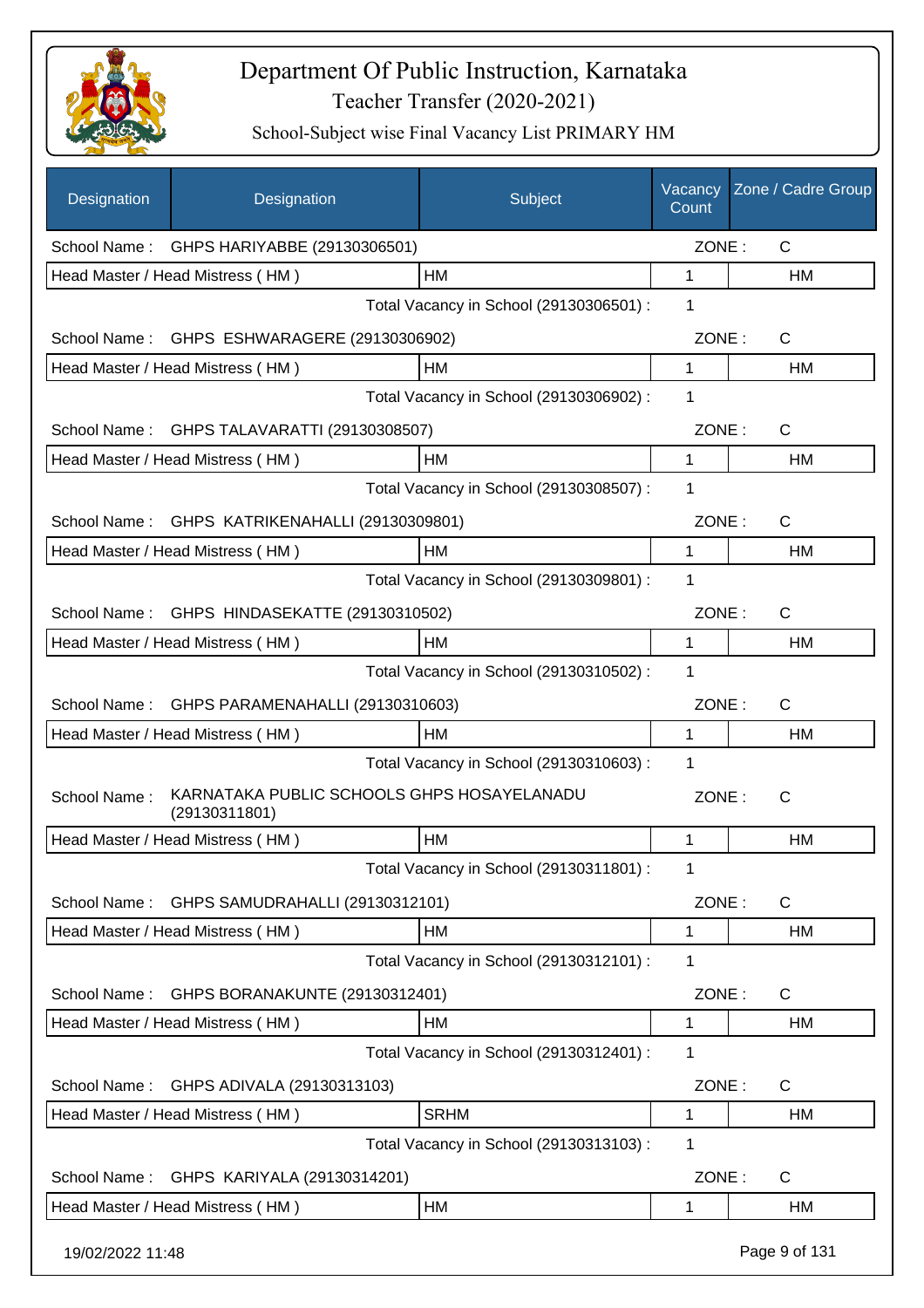

| Designation      | Designation                                | Subject                                 | Vacancy<br>Count | Zone / Cadre Group |
|------------------|--------------------------------------------|-----------------------------------------|------------------|--------------------|
|                  |                                            | Total Vacancy in School (29130314201) : | 1                |                    |
| School Name:     | GHPS OBALAPURA (29130314301)               |                                         | ZONE:            | $\mathsf{C}$       |
|                  | Head Master / Head Mistress (HM)           | HM                                      | $\mathbf{1}$     | HM                 |
|                  |                                            | Total Vacancy in School (29130314301) : | 1                |                    |
| School Name:     | GHPS DINDAVARA (29130314401)               |                                         | ZONE:            | C                  |
|                  | Head Master / Head Mistress (HM)           | HM                                      | 1                | HM                 |
|                  |                                            | Total Vacancy in School (29130314401) : | 1                |                    |
| School Name:     | GHPS DUGGANIHATTI (29130314405)            |                                         | ZONE:            | $\mathsf{C}$       |
|                  | Head Master / Head Mistress (HM)           | HM                                      | 1                | HM                 |
|                  |                                            | Total Vacancy in School (29130314405) : | 1                |                    |
| School Name:     | GHPS YALLADAKERE (29130314701)             |                                         | ZONE:            | $\mathsf{C}$       |
|                  | Head Master / Head Mistress (HM)           | <b>HM</b>                               | 1                | HM                 |
|                  |                                            | Total Vacancy in School (29130314701) : | 1                |                    |
|                  | School Name: GHPS K.K HATTI (29130314714)  |                                         | ZONE:            | $\mathsf{C}$       |
|                  | Head Master / Head Mistress (HM)           | HM                                      | 1                | HM                 |
|                  |                                            | Total Vacancy in School (29130314714) : | 1                |                    |
| School Name:     | GKMHPS, NEHRU FIELD, HIRIYUR (29130316906) |                                         | ZONE:            | A                  |
|                  | Head Master / Head Mistress (HM)           | <b>GHM</b>                              | 1                | HM                 |
|                  |                                            | Total Vacancy in School (29130316906) : | 1                |                    |
| School Name:     | GGHPS URDU HARICHANDRA GHAT (29130318405)  |                                         | ZONE:            | A                  |
|                  | Head Master / Head Mistress (HM)           | HM                                      | 1                | HM                 |
|                  |                                            | Total Vacancy in School (29130318405) : | 1                |                    |
|                  |                                            | Total Vacancy in Taluka (291303):       | 29               |                    |
| Taluka Name:     | HOLALKERE (291304)                         |                                         |                  |                    |
| School Name:     | GHPS ARASANAGHATTA (29130400501)           |                                         | ZONE:            | $\mathsf{C}$       |
|                  | Head Master / Head Mistress (HM)           | HM                                      | 1                | HM                 |
|                  |                                            | Total Vacancy in School (29130400501) : | 1                |                    |
| School Name:     | GHPS AVALIHATTI (29130403103)              |                                         | ZONE:            | $\mathsf{C}$       |
|                  | Head Master / Head Mistress (HM)           | HM                                      | 1                | HM                 |
|                  |                                            | Total Vacancy in School (29130403103) : | 1                |                    |
| School Name:     | GHPS BOMMANAKATTE (29130403501)            |                                         | ZONE:            | C                  |
|                  | Head Master / Head Mistress (HM)           | HM                                      | 1                | HM                 |
| 19/02/2022 11:48 |                                            |                                         |                  | Page 10 of 131     |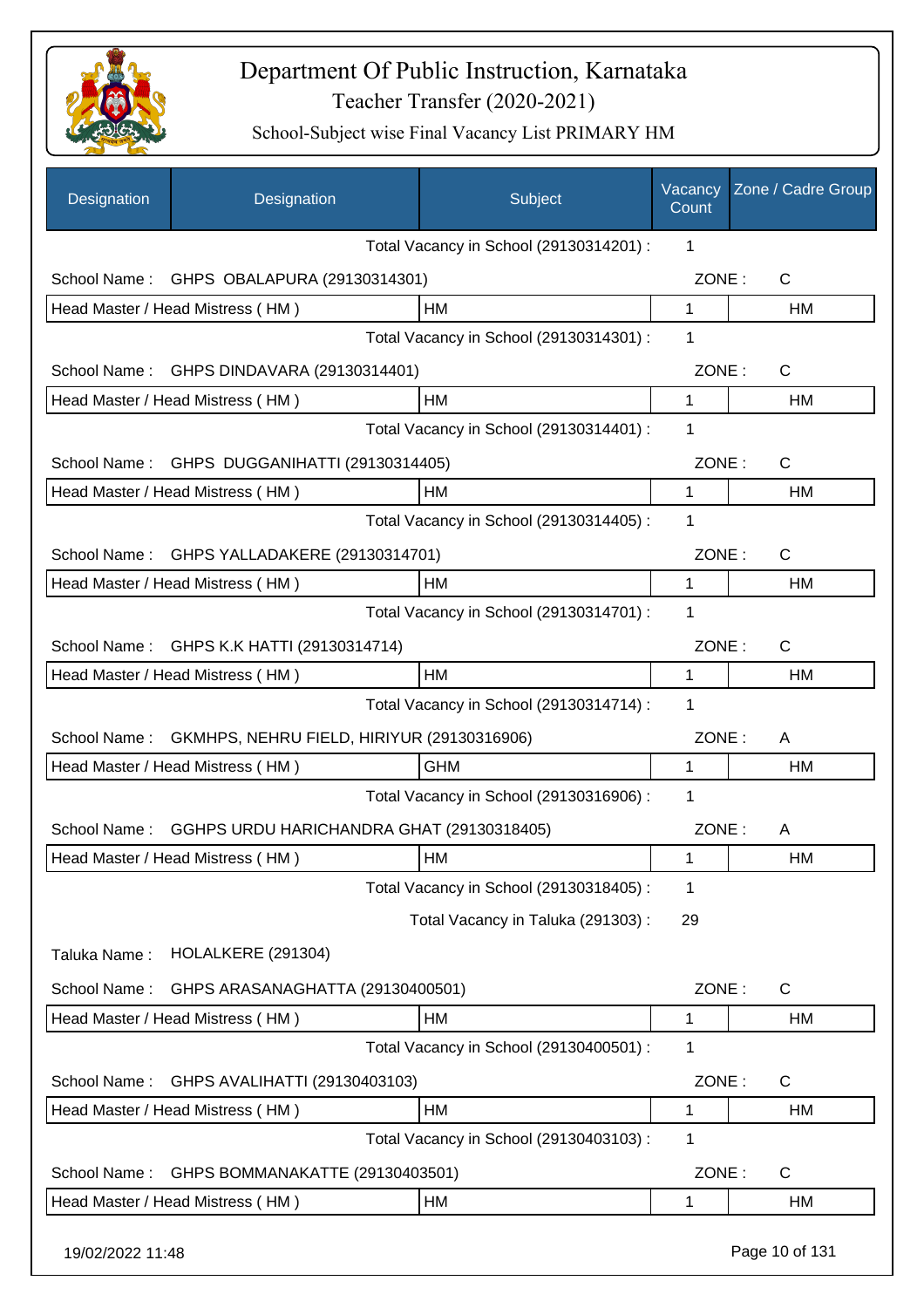

| Designation      | Designation                                                 | Subject                                 | Vacancy<br>Count | Zone / Cadre Group |
|------------------|-------------------------------------------------------------|-----------------------------------------|------------------|--------------------|
|                  |                                                             | Total Vacancy in School (29130403501) : | 1                |                    |
|                  | School Name: HPS TALIKATTE A.K.COLONY (29130406106)         |                                         | ZONE:            | C                  |
|                  | Head Master / Head Mistress (HM)                            | HM                                      | $\mathbf{1}$     | <b>HM</b>          |
|                  |                                                             | Total Vacancy in School (29130406106) : | 1                |                    |
| School Name:     | GHPS TALIKATTE (29130406109)                                |                                         | ZONE:            | C                  |
|                  | Head Master / Head Mistress (HM)                            | <b>SRHM</b>                             | 1                | HM                 |
|                  |                                                             | Total Vacancy in School (29130406109) : | 1                |                    |
| School Name:     | HPS GOUDI HALLI (29130406801)                               |                                         | ZONE:            | C                  |
|                  | Head Master / Head Mistress (HM)                            | HM                                      | 1                | HM                 |
|                  |                                                             | Total Vacancy in School (29130406801) : | 1                |                    |
| School Name:     | GHPS HIRIYUR (29130408601)                                  |                                         | ZONE:            | C                  |
|                  | Head Master / Head Mistress (HM)                            | HM                                      | 1                | НM                 |
|                  |                                                             | Total Vacancy in School (29130408601) : | 1                |                    |
| School Name:     | GHPS ANDANUR (29130408702)                                  |                                         | ZONE:            | C                  |
|                  | Head Master / Head Mistress (HM)                            | HM                                      | $\mathbf 1$      | HM                 |
|                  |                                                             | Total Vacancy in School (29130408702) : | 1                |                    |
| School Name:     | GHPS KAGALAGERE (29130409406)                               |                                         | ZONE:            | C                  |
|                  | Head Master / Head Mistress (HM)                            | HМ                                      | 1                | HM                 |
|                  |                                                             | Total Vacancy in School (29130409406) : | 1                |                    |
| School Name:     | GOVERNMENT HIGHER PRIMARY SCHOOL KALAGATTA<br>(29130410401) |                                         | ZONE:            | С                  |
|                  | Head Master / Head Mistress (HM)                            | HM                                      | 1                | HM                 |
|                  |                                                             | Total Vacancy in School (29130410401) : | 1                |                    |
| School Name:     | GHPS HIREKANDAVADI (29130410903)                            |                                         | ZONE:            | $\mathsf{C}$       |
|                  | Head Master / Head Mistress (HM)                            | HM                                      | 1                | <b>HM</b>          |
|                  |                                                             | Total Vacancy in School (29130410903):  | 1                |                    |
| School Name:     | GHPS ANTHAPURA (29130412101)                                |                                         | ZONE:            | $\mathsf{C}$       |
|                  | Head Master / Head Mistress (HM)                            | HM                                      | 1                | HM                 |
|                  |                                                             | Total Vacancy in School (29130412101) : | 1                |                    |
| School Name:     | GHPS KAMBADEVARAHATTI (29130412306)                         |                                         | ZONE:            | C                  |
|                  | Head Master / Head Mistress (HM)                            | HM                                      | 1                | HM                 |
|                  |                                                             | Total Vacancy in School (29130412306) : | 1                |                    |
| School Name:     | GHPS KODAGAVALLI HATTI (29130412503)                        |                                         | ZONE:            | C                  |
| 19/02/2022 11:48 |                                                             |                                         |                  | Page 11 of 131     |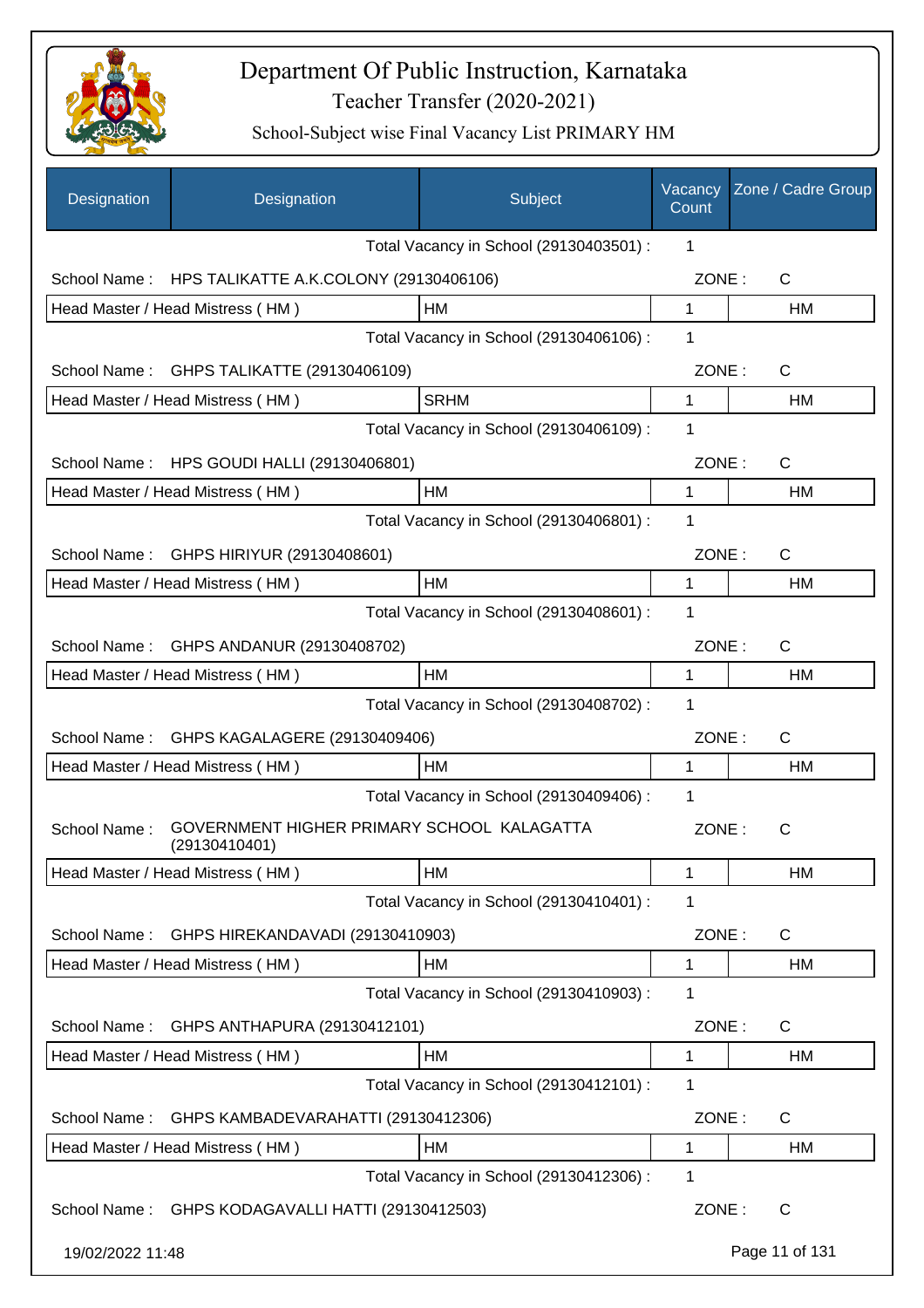

| Designation      | Designation                                           | Subject                                 | Vacancy<br>Count | Zone / Cadre Group |
|------------------|-------------------------------------------------------|-----------------------------------------|------------------|--------------------|
|                  | Head Master / Head Mistress (HM)                      | HМ                                      | 1                | HM                 |
|                  |                                                       | Total Vacancy in School (29130412503) : | 1                |                    |
| School Name:     | GHPS THIRUMALAPURA (29130413902)                      |                                         | ZONE:            | $\mathsf{C}$       |
|                  | Head Master / Head Mistress (HM)                      | HM                                      | 1                | HM                 |
|                  |                                                       | Total Vacancy in School (29130413902) : | 1                |                    |
| School Name:     | KARNATAKA PUBLIC SCHOOLS GHPS KASHIPURA (29130414301) |                                         | ZONE:            | C                  |
|                  | Head Master / Head Mistress (HM)                      | <b>HM</b>                               | 1                | HM                 |
|                  |                                                       | Total Vacancy in School (29130414301) : | 1                |                    |
| School Name:     | GHPS H.GOLLARAHATTI (29130416704)                     |                                         | ZONE:            | $\mathsf{C}$       |
|                  | Head Master / Head Mistress (HM)                      | HM                                      | 1                | HM                 |
|                  |                                                       | Total Vacancy in School (29130416704) : | 1                |                    |
| School Name:     | GHPS KANIVEJOGEHALLI (29130417201)                    |                                         | ZONE:            | $\mathsf{C}$       |
|                  | Head Master / Head Mistress (HM)                      | HM                                      | 1                | HM                 |
|                  |                                                       | Total Vacancy in School (29130417201) : | 1                |                    |
| School Name:     | GHPS GHATTIHOSAHALLI (29130418601)                    |                                         | ZONE:            | C                  |
|                  | Head Master / Head Mistress (HM)                      | HM                                      | 1                | HM                 |
|                  |                                                       | Total Vacancy in School (29130418601) : | 1                |                    |
| School Name:     | GHPS UPPARIGENAHALLI (29130419501)                    |                                         | ZONE:            | $\mathsf{C}$       |
|                  | Head Master / Head Mistress (HM)                      | <b>SRHM</b>                             | 1                | HM                 |
|                  |                                                       | Total Vacancy in School (29130419501) : | 1                |                    |
| School Name:     | HPS NES COLONY (29130420705)                          |                                         | ZONE:            | A                  |
|                  | Head Master / Head Mistress (HM)                      | HM                                      | 1                | HM                 |
|                  |                                                       | Total Vacancy in School (29130420705) : | 1                |                    |
| School Name:     | GHPS TALAKATTA (29130423501)                          |                                         | ZONE:            | C                  |
|                  | Head Master / Head Mistress (HM)                      | HM                                      | 1                | HM                 |
|                  |                                                       | Total Vacancy in School (29130423501) : | 1                |                    |
| School Name:     | GHPS THEKALAVATTI (29130424003)                       |                                         | ZONE:            | C                  |
|                  | Head Master / Head Mistress (HM)                      | HM                                      | 1                | HM                 |
|                  |                                                       | Total Vacancy in School (29130424003) : | 1                |                    |
|                  |                                                       | Total Vacancy in Taluka (291304) :      | 23               |                    |
| Taluka Name:     | HOSADURGA (291305)                                    |                                         |                  |                    |
| School Name:     | GHPS ALAGATTA (29130500701)                           |                                         | ZONE:            | C                  |
| 19/02/2022 11:48 |                                                       |                                         |                  | Page 12 of 131     |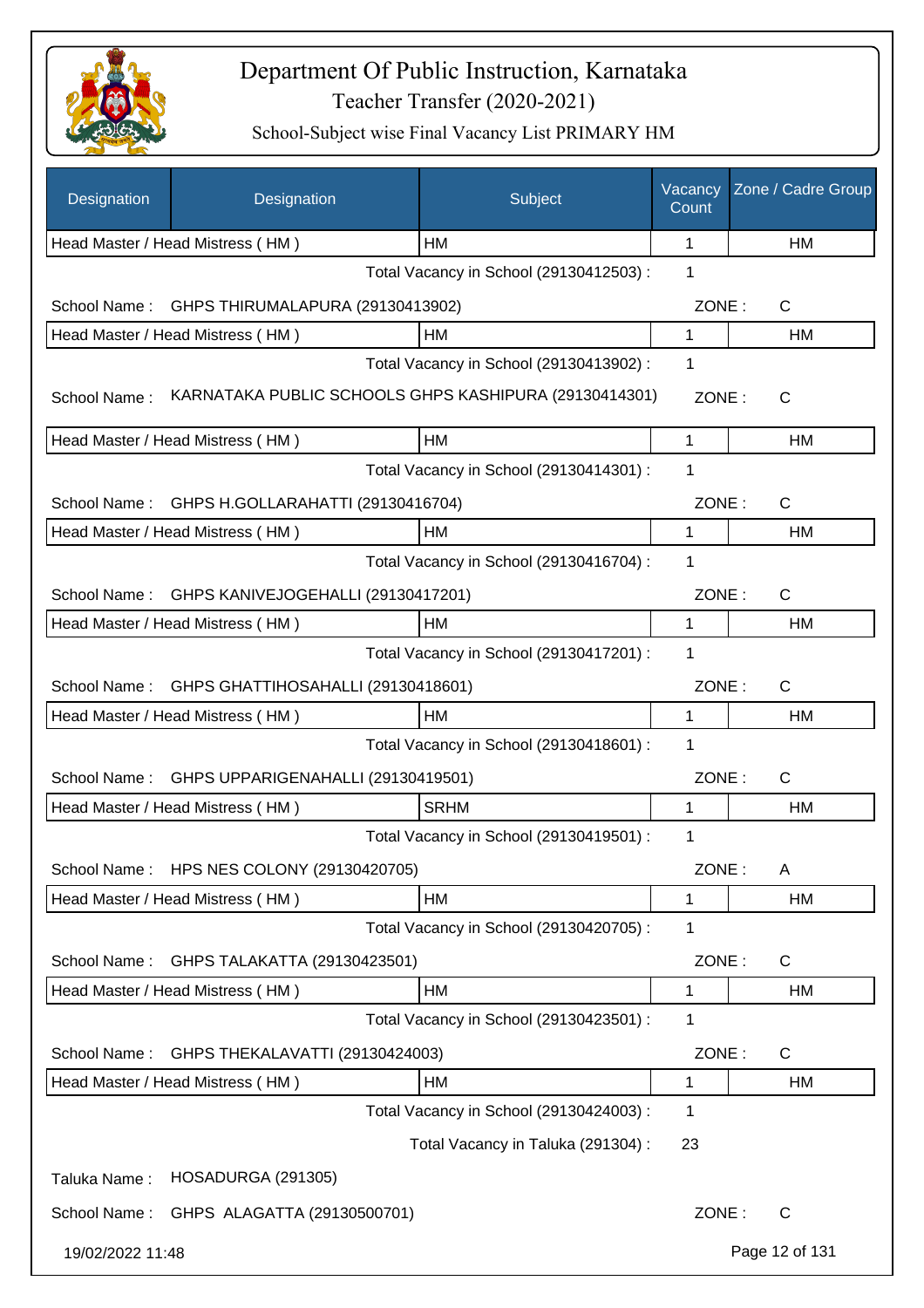

| Designation  | Designation                                                    | Subject                                 | Vacancy<br>Count | Zone / Cadre Group |
|--------------|----------------------------------------------------------------|-----------------------------------------|------------------|--------------------|
|              | Head Master / Head Mistress (HM)                               | HМ                                      | 1                | HM                 |
|              |                                                                | Total Vacancy in School (29130500701) : | 1                |                    |
| School Name: | GHPS BAGUR (29130501701)                                       |                                         | ZONE:            | C                  |
|              | Head Master / Head Mistress (HM)                               | HM                                      | 1                | HM                 |
|              |                                                                | Total Vacancy in School (29130501701) : | 1                |                    |
|              | School Name: GHPS GIRLS BAGUR (29130501702)                    |                                         | ZONE:            | C                  |
|              | Head Master / Head Mistress (HM)                               | <b>HM</b>                               | 1                | HM                 |
|              |                                                                | Total Vacancy in School (29130501702) : | 1                |                    |
| School Name: | GHPS GIRLS BELAGURU (29130502002)                              |                                         | ZONE:            | C                  |
|              | Head Master / Head Mistress (HM)                               | HM                                      | 1                | <b>HM</b>          |
|              |                                                                | Total Vacancy in School (29130502002) : | 1                |                    |
| School Name: | GHPS GOLLARAHALLI (29130503901)                                |                                         | ZONE:            | C                  |
|              | Head Master / Head Mistress (HM)                               | HM                                      | 1                | HM                 |
|              |                                                                | Total Vacancy in School (29130503901) : | 1                |                    |
|              | School Name: GHPS C B KERE (29130507901)                       |                                         | ZONE:            | C                  |
|              | Head Master / Head Mistress (HM)                               | HM                                      | 1                | HM                 |
|              |                                                                | Total Vacancy in School (29130507901) : | 1                |                    |
| School Name: | GHPS KEREHOSAHALLI (29130508101)                               |                                         | ZONE:            | $\mathsf{C}$       |
|              | Head Master / Head Mistress (HM)                               | HM                                      | 1                | HM                 |
|              |                                                                | Total Vacancy in School (29130508101) : | 1                |                    |
| School Name: | GHPS CHIKKATEKALAVATTI (29130509404)                           |                                         | ZONE:            | C                  |
|              | Head Master / Head Mistress (HM)                               | HM                                      | 1                | HM                 |
|              |                                                                | Total Vacancy in School (29130509404) : | 1                |                    |
| School Name: | GOVERNMENT HIGHER PRIMARY SCHOOL NAGATHIHALLI<br>(29130509701) |                                         | ZONE:            | C                  |
|              | Head Master / Head Mistress (HM)                               | <b>HM</b>                               | 1                | HM                 |
|              |                                                                | Total Vacancy in School (29130509701) : | 1                |                    |
| School Name: | GOVERNMENT HIGHER PRIMARY SCHOOL NAKIKERE<br>(29130510001)     |                                         | ZONE:            | C                  |
|              | Head Master / Head Mistress (HM)                               | HM                                      | 1                | HM                 |
|              |                                                                | Total Vacancy in School (29130510001) : | 1                |                    |
| School Name: | GHPS BANTANAGAVIHATTI (29130510802)                            |                                         | ZONE:            | C                  |
|              | Head Master / Head Mistress (HM)                               | HM                                      | 1                | HM                 |
|              |                                                                |                                         |                  |                    |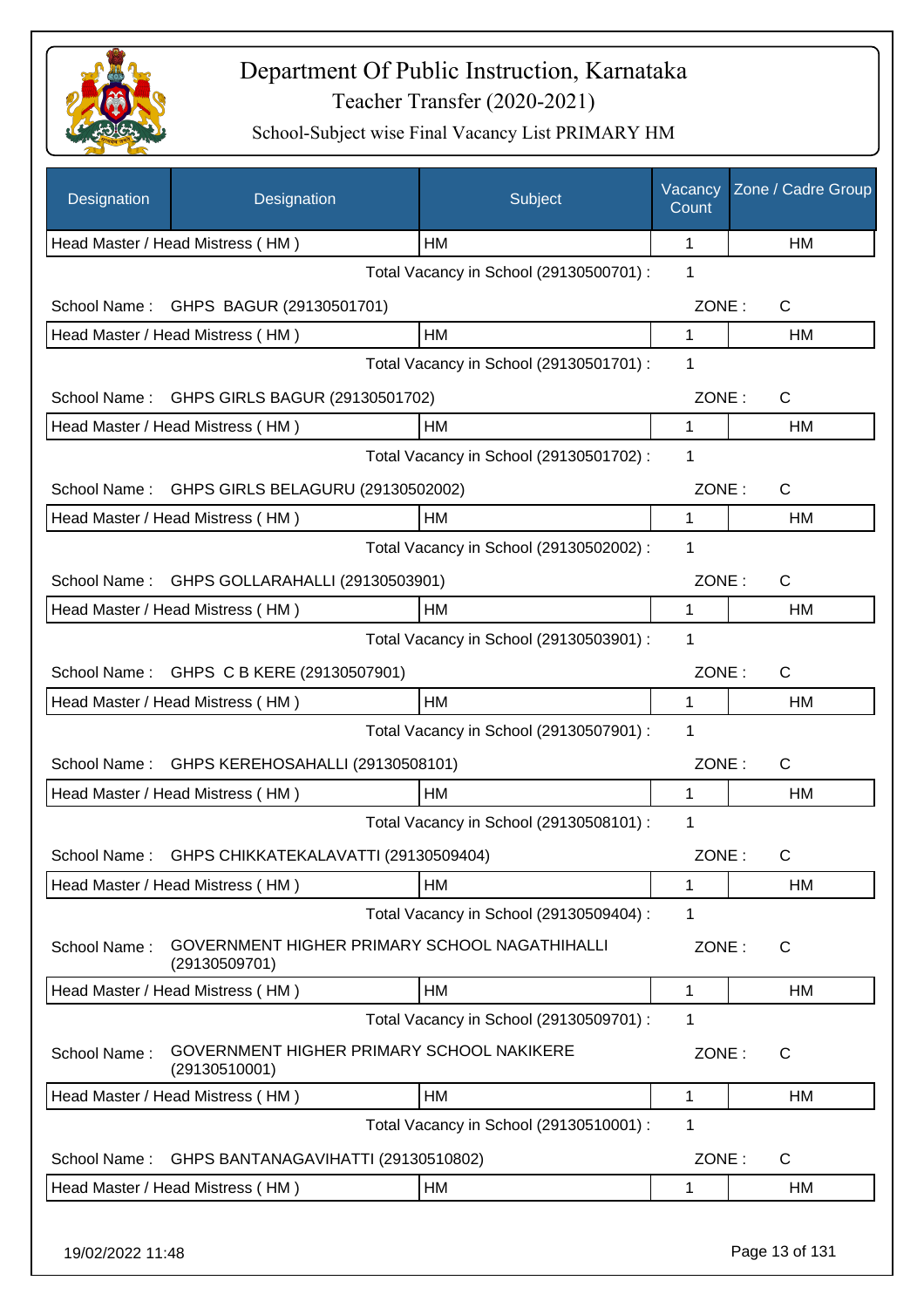

| Designation  | Designation                                                             | Subject                                 | Vacancy<br>Count | Zone / Cadre Group |
|--------------|-------------------------------------------------------------------------|-----------------------------------------|------------------|--------------------|
|              |                                                                         | Total Vacancy in School (29130510802) : | 1                |                    |
| School Name: | <b>GOVERNMENT HIGHER PRIMARY SCHOOL HOSURBOVIHATTI</b><br>(29130511802) |                                         | ZONE:            | $\mathsf{C}$       |
|              | Head Master / Head Mistress (HM)                                        | HM                                      | 1                | HM                 |
|              |                                                                         | Total Vacancy in School (29130511802) : | 1                |                    |
| School Name: | GHPS HEGGERE (29130513201)                                              |                                         | ZONE:            | $\mathsf{C}$       |
|              | Head Master / Head Mistress (HM)                                        | <b>HM</b>                               | 1                | HM                 |
|              |                                                                         | Total Vacancy in School (29130513201) : | 1                |                    |
| School Name: | GOVERNMENT HIGHER PRIMARY SCHOOL LAKKIHALLI<br>(29130514201)            |                                         | ZONE:            | $\mathsf{C}$       |
|              | Head Master / Head Mistress (HM)                                        | <b>GHM</b>                              | $\mathbf{1}$     | <b>HM</b>          |
|              |                                                                         | Total Vacancy in School (29130514201) : | 1                |                    |
| School Name: | GOVERNMENT HIGHER PRIMARY SCHOOL MENGASANDRA<br>(29130515802)           |                                         | ZONE:            | $\mathsf{C}$       |
|              | Head Master / Head Mistress (HM)                                        | HM                                      | 1                | HM                 |
|              |                                                                         | Total Vacancy in School (29130515802) : | 1                |                    |
| School Name: | GHPS THANDAGA (29130517001)                                             |                                         | ZONE:            | $\mathsf{C}$       |
|              | Head Master / Head Mistress (HM)                                        | HM                                      | $\mathbf{1}$     | <b>HM</b>          |
|              |                                                                         | Total Vacancy in School (29130517001) : | 1                |                    |
| School Name: | GOVERNMENT HIGHER PRIMARY SCHOOL THONACHENAHALLI<br>(29130517401)       |                                         | ZONE:            | $\mathsf{C}$       |
|              | Head Master / Head Mistress (HM)                                        | HM                                      | 1                | <b>HM</b>          |
|              |                                                                         | Total Vacancy in School (29130517401) : | 1                |                    |
|              |                                                                         | Total Vacancy in Taluka (291305):       | 17               |                    |
| Taluka Name: | MOLAKALMUR (291306)                                                     |                                         |                  |                    |
| School Name: | GHPS CHIKKUNTI (29130601601)                                            |                                         | ZONE:            | $\mathsf{C}$       |
|              | Head Master / Head Mistress (HM)                                        | HM                                      | 1                | HM                 |
|              |                                                                         | Total Vacancy in School (29130601601) : | 1                |                    |
| School Name: | GHPS CHIKKOBANAHALLI (29130601701)                                      |                                         | ZONE:            | $\mathsf{C}$       |
|              | Head Master / Head Mistress (HM)                                        | HM                                      | 1                | HM                 |
|              |                                                                         | Total Vacancy in School (29130601701) : | 1                |                    |
| School Name: | GHPS KONDLAHALLI (29130601903)                                          |                                         | ZONE:            | $\mathsf{C}$       |
|              | Head Master / Head Mistress (HM)                                        | <b>SRHM</b>                             | 1                | HM                 |
|              |                                                                         | Total Vacancy in School (29130601903):  | 1                |                    |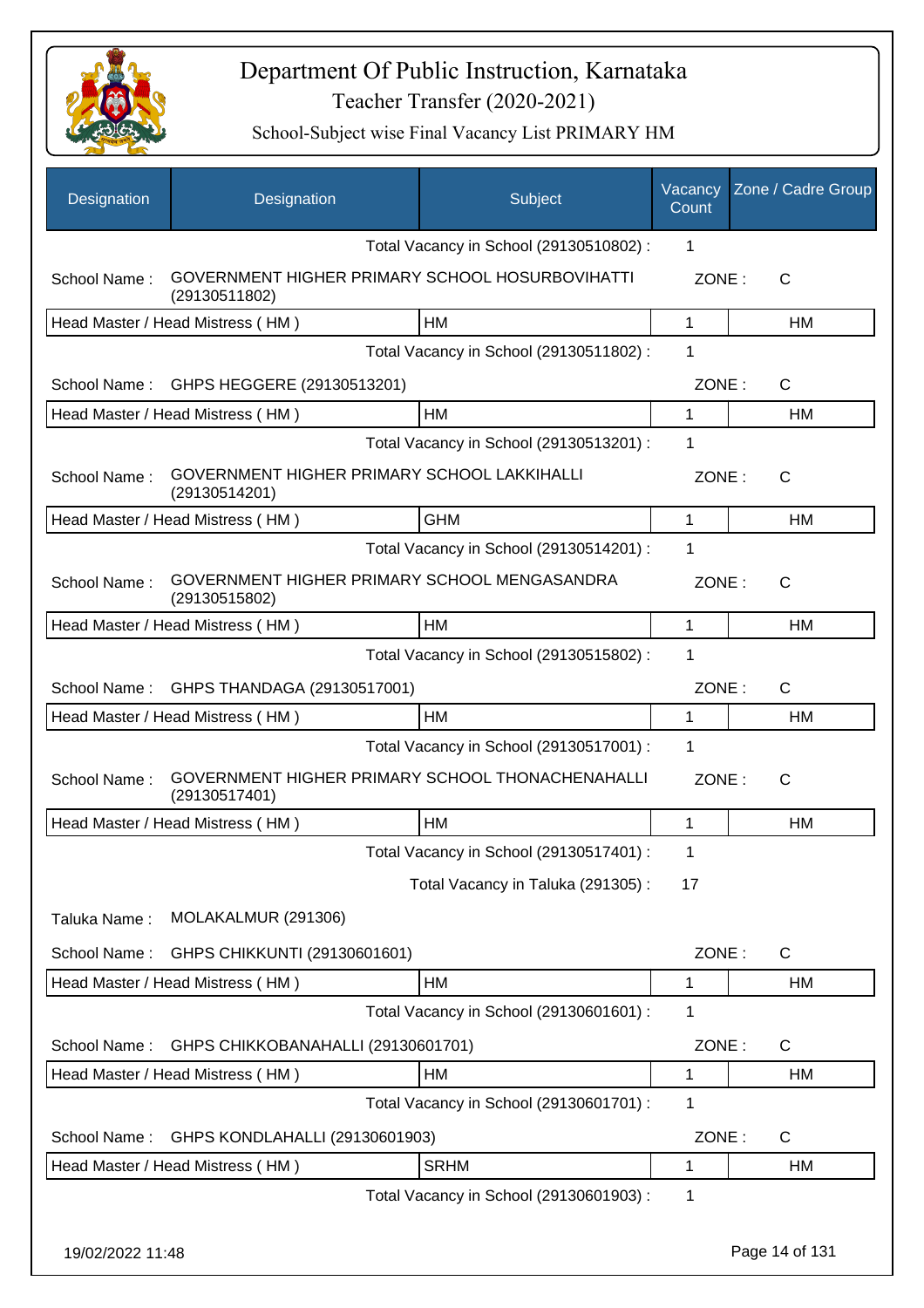

| Designation      | Designation                                    | Subject                                 | Vacancy<br>Count | Zone / Cadre Group |
|------------------|------------------------------------------------|-----------------------------------------|------------------|--------------------|
|                  | School Name: GHPS A.K.COLONY (29130601905)     |                                         | ZONE:            | $\mathsf{C}$       |
|                  | Head Master / Head Mistress (HM)               | HM                                      | 1                | HM                 |
|                  |                                                | Total Vacancy in School (29130601905) : | 1                |                    |
|                  | School Name: GHPS MARAMMANAHALLI (29130602301) |                                         | ZONE:            | $\mathsf{C}$       |
|                  | Head Master / Head Mistress (HM)               | HM                                      | 1                | HM                 |
|                  |                                                | Total Vacancy in School (29130602301) : | 1                |                    |
|                  | School Name: GHPS UDEVU (29130602404)          |                                         | ZONE:            | C                  |
|                  | Head Master / Head Mistress (HM)               | HM                                      | 1                | HM                 |
|                  |                                                | Total Vacancy in School (29130602404) : | 1                |                    |
| School Name:     | GHPS MARLAHALLI (29130603001)                  |                                         | ZONE:            | B                  |
|                  | Head Master / Head Mistress (HM)               | HM                                      | 1                | HM                 |
|                  |                                                | Total Vacancy in School (29130603001) : | 1                |                    |
| School Name:     | GHPS SIDDAPURA (29130603401)                   |                                         | ZONE:            | $\mathsf{C}$       |
|                  | Head Master / Head Mistress (HM)               | HM                                      | 1                | HM                 |
|                  |                                                | Total Vacancy in School (29130603401) : | 1                |                    |
|                  | School Name: GHPS ROPPA (29130603404)          |                                         | ZONE:            | C                  |
|                  | Head Master / Head Mistress (HM)               | <b>HM</b>                               | 1                | HM                 |
|                  |                                                | Total Vacancy in School (29130603404) : | 1                |                    |
| School Name:     | GHPS MACHENAHALLI (29130603901)                |                                         | ZONE:            | C                  |
|                  | Head Master / Head Mistress (HM)               | HM                                      | 1                | <b>HM</b>          |
|                  |                                                | Total Vacancy in School (29130603901) : | 1                |                    |
| School Name:     | GHPS RAMASAGARA (29130604001)                  |                                         | ZONE:            | C                  |
|                  | Head Master / Head Mistress (HM)               | HM                                      | 1                | HM                 |
|                  |                                                | Total Vacancy in School (29130604001) : | 1                |                    |
| School Name:     | GHPS DEVASAMUDRA (29130604601)                 |                                         | ZONE:            | C                  |
|                  | Head Master / Head Mistress (HM)               | HM                                      | 1                | HM                 |
|                  |                                                | Total Vacancy in School (29130604601) : | 1                |                    |
| School Name:     | GHPS VENKATAPURA (29130604801)                 |                                         | ZONE:            | C                  |
|                  | Head Master / Head Mistress (HM)               | HM                                      | 1                | HM                 |
|                  |                                                | Total Vacancy in School (29130604801) : | 1                |                    |
| School Name:     | GHPS URTHAL (29130604901)                      |                                         | ZONE:            | C                  |
|                  | Head Master / Head Mistress (HM)               | HM                                      | 1                | HM                 |
| 19/02/2022 11:48 |                                                |                                         |                  | Page 15 of 131     |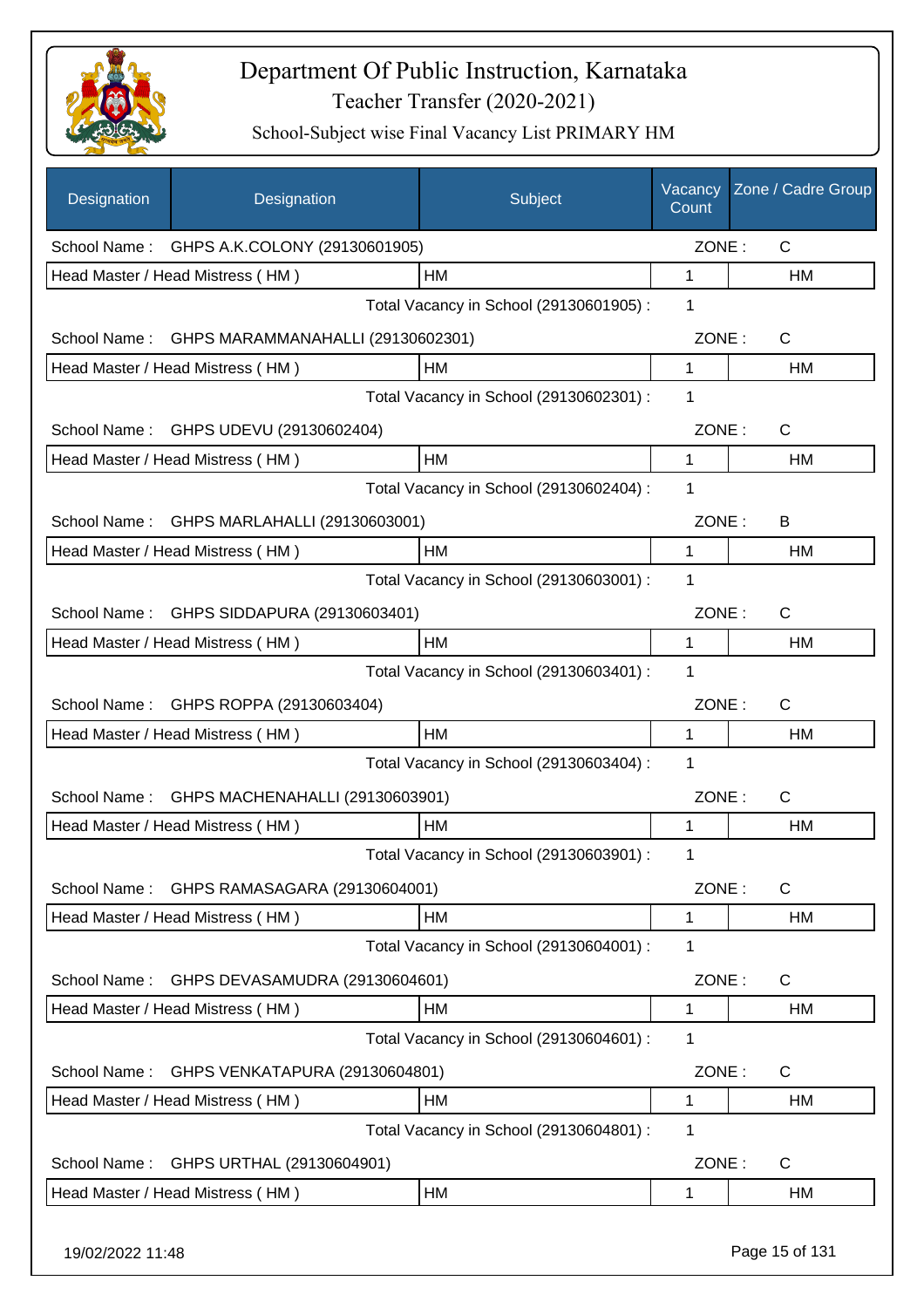

| Designation      | Designation                                 | Subject                                 | Vacancy<br>Count | Zone / Cadre Group |
|------------------|---------------------------------------------|-----------------------------------------|------------------|--------------------|
|                  |                                             | Total Vacancy in School (29130604901) : | 1                |                    |
| School Name:     | GHPS PENNAMMANAHALLI (29130605101)          |                                         | ZONE:            | C                  |
|                  | Head Master / Head Mistress (HM)            | HM                                      | 1                | HM                 |
|                  |                                             | Total Vacancy in School (29130605101) : | 1                |                    |
|                  | School Name: GHPS J.B.HALLI (29130605201)   |                                         | ZONE:            | C                  |
|                  | Head Master / Head Mistress (HM)            | HM                                      | 1                | HM                 |
|                  |                                             | Total Vacancy in School (29130605201) : | 1                |                    |
| School Name:     | GHPS OBALAPURA (29130605801)                |                                         | ZONE:            | C                  |
|                  | Head Master / Head Mistress (HM)            | HM                                      | 1                | НM                 |
|                  |                                             | Total Vacancy in School (29130605801) : | 1                |                    |
| School Name:     | GHPS PAKURTHI (29130606101)                 |                                         | ZONE:            | C                  |
|                  | Head Master / Head Mistress (HM)            | HM                                      | 1                | НM                 |
|                  |                                             | Total Vacancy in School (29130606101) : | 1                |                    |
|                  | School Name: GHPS SANTHEGUDDA (29130606201) |                                         | ZONE:            | $\mathsf{C}$       |
|                  | Head Master / Head Mistress (HM)            | HM                                      | 1                | HM                 |
|                  |                                             | Total Vacancy in School (29130606201) : | 1                |                    |
| School Name:     | GHPS BANDRAVI (29130606301)                 |                                         | ZONE:            | $\mathsf{C}$       |
|                  | Head Master / Head Mistress (HM)            | HМ                                      | 1                | HM                 |
|                  |                                             | Total Vacancy in School (29130606301) : | 1                |                    |
| School Name:     | GHPS BOMMAKKANAHALLI (29130607201)          |                                         | ZONE:            | $\mathsf C$        |
|                  | Head Master / Head Mistress (HM)            | HM                                      | 1                | HM                 |
|                  |                                             | Total Vacancy in School (29130607201) : | 1                |                    |
| School Name:     | GHPS MURUDI (29130607301)                   |                                         | ZONE:            | C                  |
|                  | Head Master / Head Mistress (HM)            | HM                                      | 1                | HM                 |
|                  |                                             | Total Vacancy in School (29130607301) : | 1                |                    |
| School Name:     | GHPS K.K.PURA (29130607801)                 |                                         | ZONE:            | C                  |
|                  | Head Master / Head Mistress (HM)            | HM                                      | 1                | HM                 |
|                  |                                             | Total Vacancy in School (29130607801) : | 1                |                    |
| School Name:     | GHPS VADERAHALLI (29130607901)              |                                         | ZONE:            | C                  |
|                  | Head Master / Head Mistress (HM)            | HM                                      | 1                | HM                 |
|                  |                                             | Total Vacancy in School (29130607901) : | 1                |                    |
| School Name:     | GHPS YARENAHALLI (29130608901)              |                                         | ZONE:            | C                  |
| 19/02/2022 11:48 |                                             |                                         |                  | Page 16 of 131     |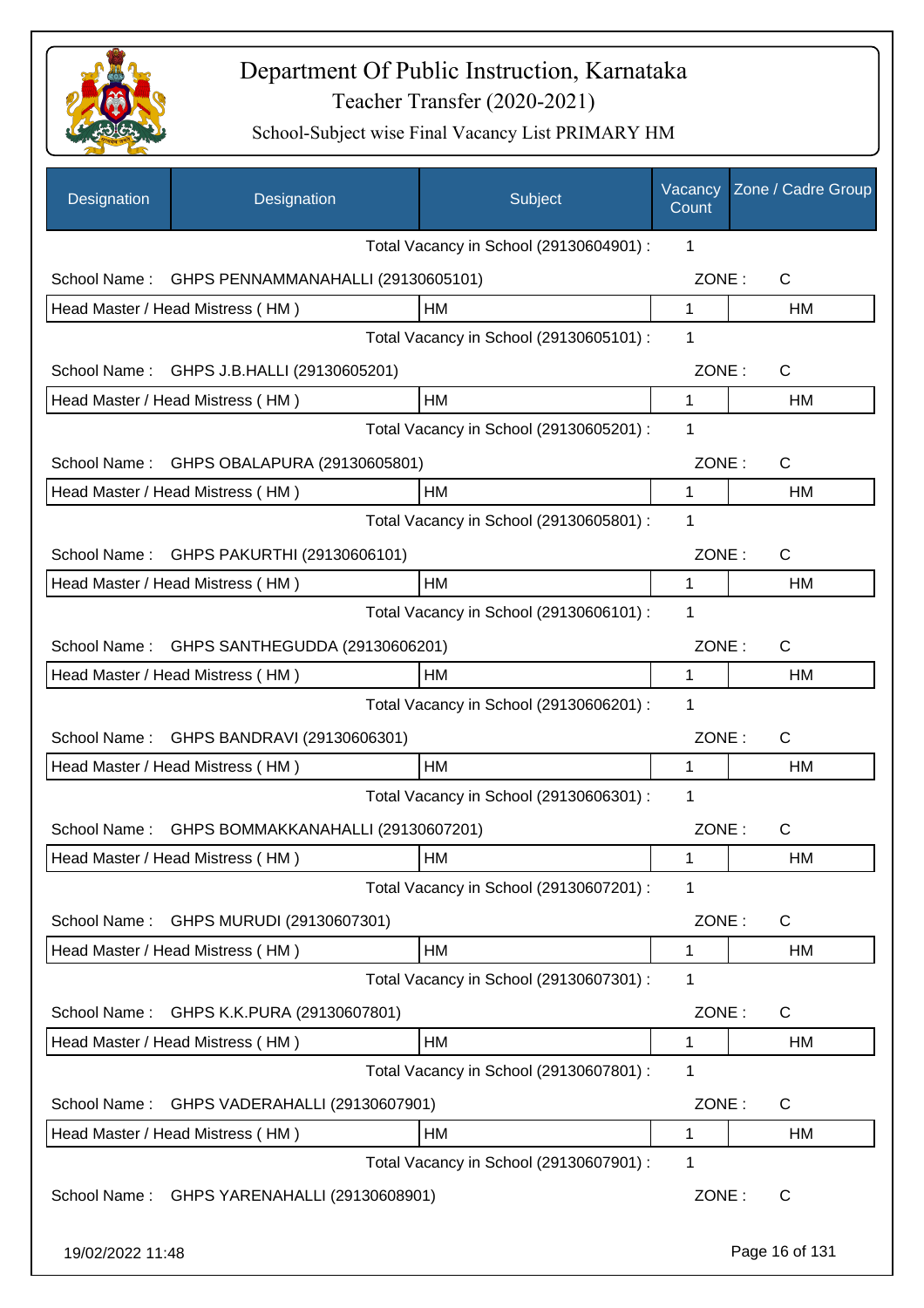

| Designation      | Designation                           | Subject                                 | Vacancy<br>Count | Zone / Cadre Group |
|------------------|---------------------------------------|-----------------------------------------|------------------|--------------------|
|                  | Head Master / Head Mistress (HM)      | HМ                                      | 1                | HM                 |
|                  |                                       | Total Vacancy in School (29130608901) : | 1                |                    |
| School Name:     | GHPS SIDDAIAHNAKOTE (29130609001)     |                                         | ZONE:            | $\mathsf C$        |
|                  | Head Master / Head Mistress (HM)      | HM                                      | 1                | НM                 |
|                  |                                       | Total Vacancy in School (29130609001) : | 1                |                    |
| School Name:     | GHPS KOMMANAPATTI (29130609304)       |                                         | ZONE:            | $\mathsf{C}$       |
|                  | Head Master / Head Mistress (HM)      | HM                                      | 1                | <b>HM</b>          |
|                  |                                       | Total Vacancy in School (29130609304) : | 1                |                    |
| School Name:     | GHPS BOMMALINGANA HALLI (29130609310) |                                         | ZONE:            | C                  |
|                  | Head Master / Head Mistress (HM)      | HM                                      | $\mathbf{1}$     | HM                 |
|                  |                                       | Total Vacancy in School (29130609310) : | 1                |                    |
| School Name:     | GHPS CHIKKEREHALLI (29130610301)      |                                         | ZONE:            | $\mathsf C$        |
|                  | Head Master / Head Mistress (HM)      | HM                                      | 1                | HM                 |
|                  |                                       | Total Vacancy in School (29130610301) : | $\mathbf 1$      |                    |
| School Name:     | GHPS BATRAHALLI (29130610401)         |                                         | ZONE:            | C                  |
|                  | Head Master / Head Mistress (HM)      | HM                                      | 1                | HM                 |
|                  |                                       | Total Vacancy in School (29130610401) : | 1                |                    |
| School Name:     | GHPS AMUKUNDI (29130610501)           |                                         | ZONE:            | C                  |
|                  | Head Master / Head Mistress (HM)      | HM                                      | 1                | НM                 |
|                  |                                       | Total Vacancy in School (29130610501) : | 1                |                    |
| School Name:     | GHPS BYRAPURA (29130610601)           |                                         | ZONE:            | С                  |
|                  | Head Master / Head Mistress (HM)      | HM                                      | 1                | HM                 |
|                  |                                       | Total Vacancy in School (29130610601) : | 1                |                    |
| School Name:     | GHPS TALAVARAHALLI (29130610703)      |                                         | ZONE:            | C                  |
|                  | Head Master / Head Mistress (HM)      | HM                                      | 1                | HM                 |
|                  |                                       | Total Vacancy in School (29130610703) : | 1                |                    |
| School Name:     | GHPS NAGASAMUDRA (29130611101)        |                                         | ZONE:            | $\mathsf{C}$       |
|                  | Head Master / Head Mistress (HM)      | <b>SRHM</b>                             | 1                | HM                 |
|                  |                                       | Total Vacancy in School (29130611101) : | 1                |                    |
| School Name:     | GHPS HUCCHANGIDURGA (29130611103)     |                                         | ZONE:            | C                  |
|                  | Head Master / Head Mistress (HM)      | HM                                      | 1                | HM                 |
|                  |                                       | Total Vacancy in School (29130611103) : | 1                |                    |
|                  |                                       |                                         |                  |                    |
| 19/02/2022 11:48 |                                       |                                         |                  | Page 17 of 131     |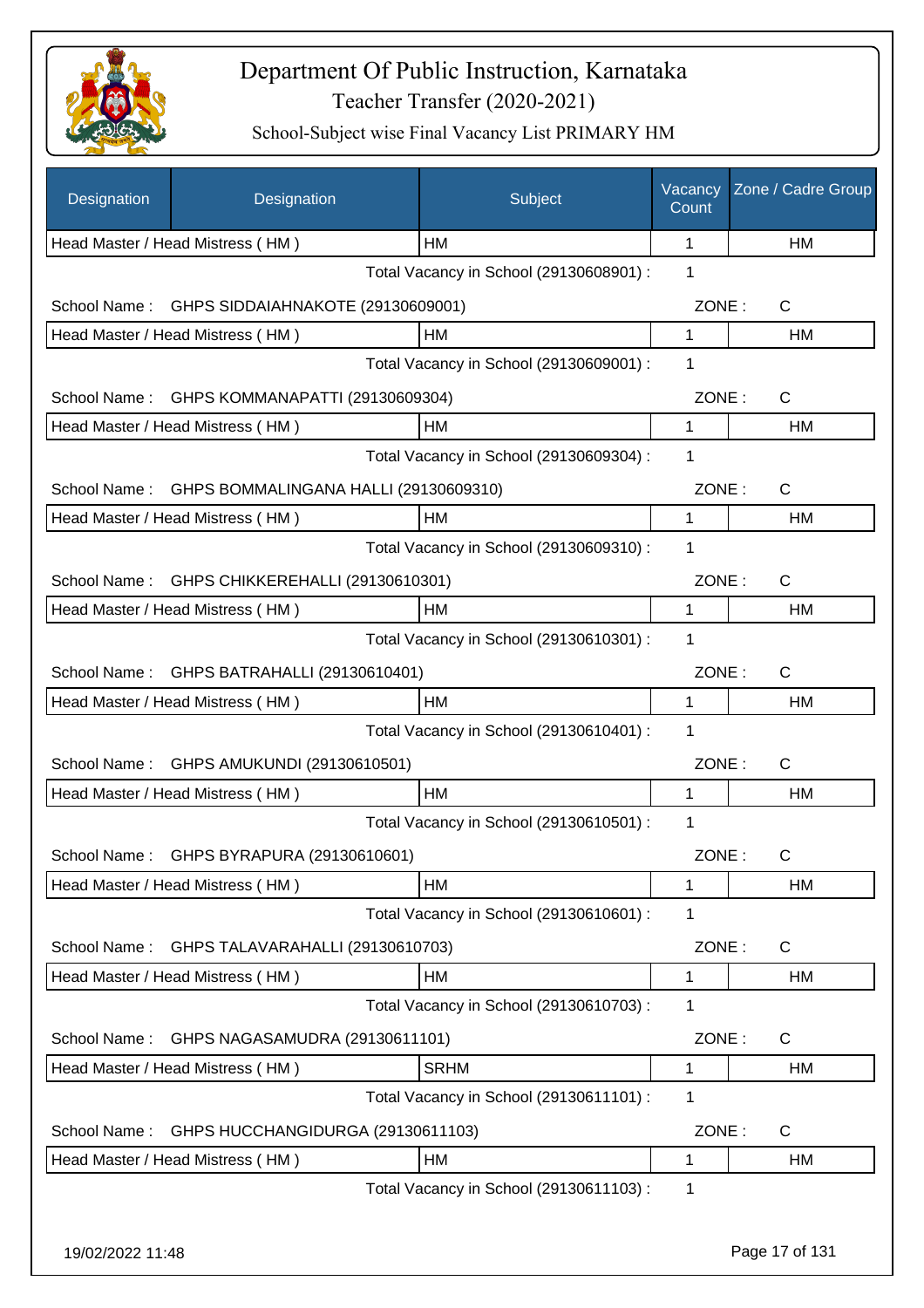

| Designation      | Designation                                    | Subject                                 | Vacancy<br>Count | Zone / Cadre Group |
|------------------|------------------------------------------------|-----------------------------------------|------------------|--------------------|
|                  | School Name: GHPS B.G.KERE (29130611305)       |                                         | ZONE:            | $\mathsf{C}$       |
|                  | Head Master / Head Mistress (HM)               | HM                                      | 1                | <b>HM</b>          |
|                  |                                                | Total Vacancy in School (29130611305) : | 1                |                    |
| School Name:     | GBHPS KSHETRA MADARI (29130611701)             |                                         | ZONE:            | A                  |
|                  | Head Master / Head Mistress (HM)               | <b>GHM</b>                              | 1                | HM                 |
|                  |                                                | Total Vacancy in School (29130611701) : | 1                |                    |
|                  | School Name: K.G.B.V MOLAKALMURU (29130611703) |                                         | ZONE:            | A                  |
|                  | Head Master / Head Mistress (HM)               | HM                                      | 1                | HM                 |
|                  |                                                | Total Vacancy in School (29130611703) : | 1                |                    |
| School Name:     | GHPS KURAKALAHATTI (29130612405)               |                                         | ZONE:            | A                  |
|                  | Head Master / Head Mistress (HM)               | <b>HM</b>                               | 1                | HM                 |
|                  |                                                | Total Vacancy in School (29130612405) : | 1                |                    |
| School Name:     | GOVT GIRLS HPS MLK (29130612605)               |                                         | ZONE:            | A                  |
|                  | Head Master / Head Mistress (HM)               | <b>SRHM</b>                             | 1                | HM                 |
|                  |                                                | Total Vacancy in School (29130612605) : | 1                |                    |
| School Name:     | GHPS KONASAGARA (29130613203)                  |                                         | ZONE:            | C                  |
|                  | Head Master / Head Mistress (HM)               | <b>SRHM</b>                             | 1                | HM                 |
|                  |                                                | Total Vacancy in School (29130613203) : | 1                |                    |
|                  |                                                | Total Vacancy in Taluka (291306):       | 41               |                    |
| District Name:   | DAVANAGERE (2914)                              |                                         |                  |                    |
| Taluka Name:     | CHANNAGIRI (291401)                            |                                         |                  |                    |
| School Name:     | GHPS(URDU)-BASAVAPATTANA (29140101802)         |                                         | ZONE:            | C                  |
|                  | Head Master / Head Mistress (HM)               | HM                                      | 1                | HM                 |
|                  |                                                | Total Vacancy in School (29140101802):  | 1                |                    |
| School Name:     | GHPS - BELALAGERE (29140102101)                |                                         | ZONE:            | C                  |
|                  | Head Master / Head Mistress (HM)               | HM                                      | 1                | HM                 |
|                  |                                                | Total Vacancy in School (29140102101) : | 1                |                    |
| School Name:     | GHPS - CHANNESHPURA (29140103601)              |                                         | ZONE:            | C                  |
|                  | Head Master / Head Mistress (HM)               | HM                                      | 1                | HM                 |
|                  |                                                | Total Vacancy in School (29140103601) : | 1                |                    |
| School Name:     | GHPS(BOYS)-CHIRADONI (29140104602)             |                                         | ZONE:            | C                  |
|                  | Head Master / Head Mistress (HM)               | HM                                      | 1                | HM                 |
| 19/02/2022 11:48 |                                                |                                         |                  | Page 18 of 131     |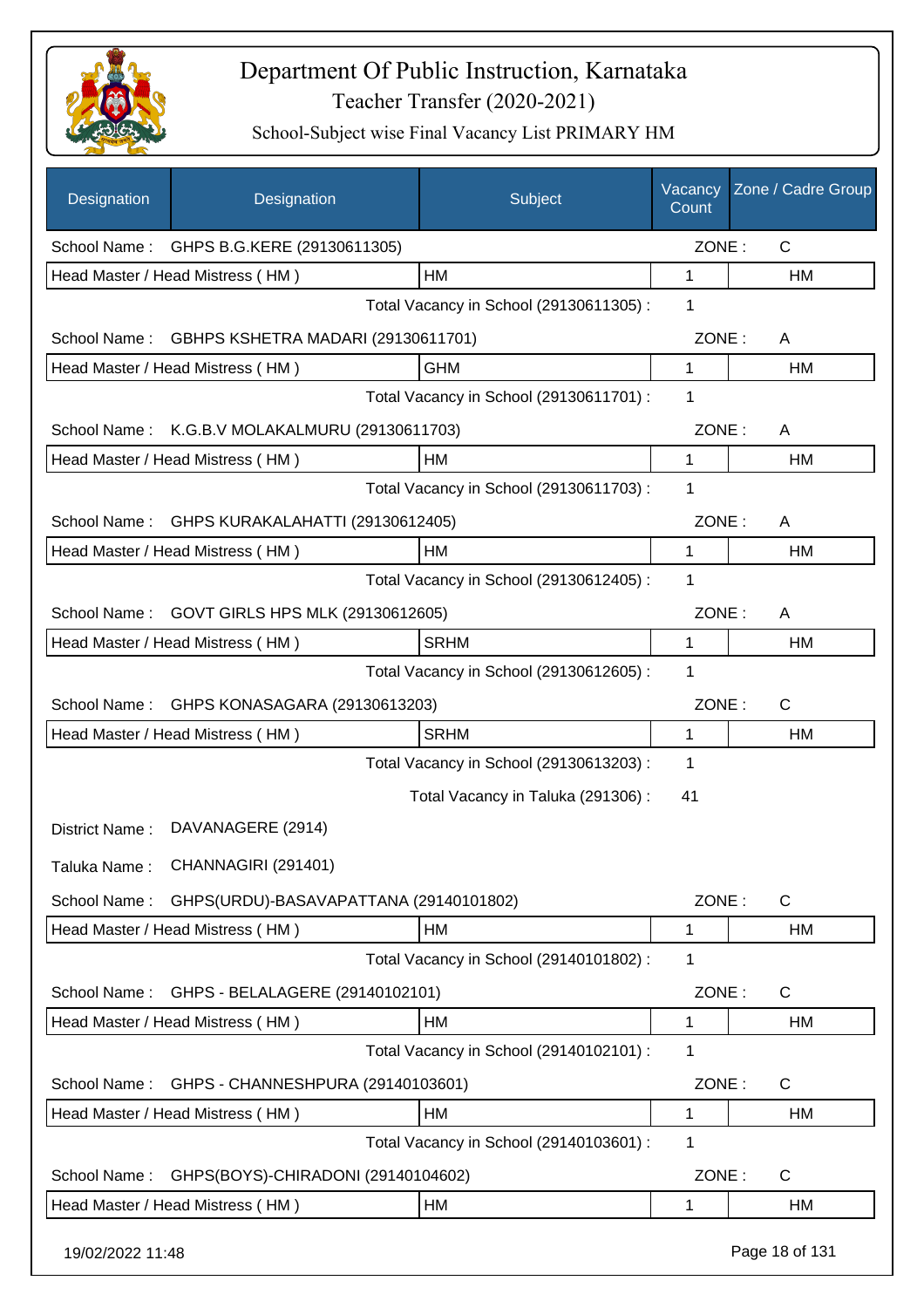

| Designation      | Designation                             | Subject                                 | Vacancy<br>Count | Zone / Cadre Group |
|------------------|-----------------------------------------|-----------------------------------------|------------------|--------------------|
|                  |                                         | Total Vacancy in School (29140104602) : | 1                |                    |
| School Name:     | GHPS - DAGINAKATTE (29140104801)        |                                         | ZONE:            | $\mathsf{C}$       |
|                  | Head Master / Head Mistress (HM)        | HM                                      | $\mathbf{1}$     | <b>HM</b>          |
|                  |                                         | Total Vacancy in School (29140104801) : | 1                |                    |
| School Name:     | GHPS - DANDIGENAHALLI (29140104901)     |                                         | ZONE:            | C                  |
|                  | Head Master / Head Mistress (HM)        | HM                                      | $\mathbf{1}$     | <b>HM</b>          |
|                  |                                         | Total Vacancy in School (29140104901) : | 1                |                    |
| School Name:     | GHPS - DODDABBIGERE (29140105301)       |                                         | ZONE:            | $\mathsf{C}$       |
|                  | Head Master / Head Mistress (HM)        | HM                                      | 1                | <b>HM</b>          |
|                  |                                         | Total Vacancy in School (29140105301) : | 1                |                    |
| School Name:     | GHPS - HEBBALAGERE (29140108801)        |                                         | ZONE:            | C                  |
|                  | Head Master / Head Mistress (HM)        | HM                                      | 1                | HM                 |
|                  |                                         | Total Vacancy in School (29140108801) : | 1                |                    |
| School Name:     | GHPS(GIRLS)-HIREKOGALURU (29140109101)  |                                         | ZONE:            | C                  |
|                  | Head Master / Head Mistress (HM)        | НM                                      | 1                | <b>HM</b>          |
|                  |                                         | Total Vacancy in School (29140109101) : | 1                |                    |
| School Name:     | GHPS BOYS(MODEL)-HODIGERE (29140109301) |                                         | ZONE:            | $\mathsf{C}$       |
|                  | Head Master / Head Mistress (HM)        | HM                                      | 1                | <b>HM</b>          |
|                  |                                         | Total Vacancy in School (29140109301) : | 1                |                    |
|                  | School Name: GHPS-JOLADAL (29140110301) |                                         | ZONE:            | $\mathsf{C}$       |
|                  | Head Master / Head Mistress (HM)        | HM                                      | 1                | HM                 |
|                  |                                         | Total Vacancy in School (29140110301) : | 1                |                    |
| School Name:     | GHPS-KAREKATTE (29140111602)            |                                         | ZONE:            | C                  |
|                  | Head Master / Head Mistress (HM)        | HM                                      | $\mathbf 1$      | HM                 |
|                  |                                         | Total Vacancy in School (29140111602) : | 1                |                    |
| School Name:     | GHPS(URDU)-KAREKATTE (29140111603)      |                                         | ZONE:            | C                  |
|                  | Head Master / Head Mistress (HM)        | HM                                      | 1                | <b>HM</b>          |
|                  |                                         | Total Vacancy in School (29140111603) : | 1                |                    |
| School Name:     | GHPS - MIYAPURA (29140115701)           |                                         | ZONE:            | C                  |
|                  | Head Master / Head Mistress (HM)        | HM                                      | 1                | HM                 |
|                  |                                         | Total Vacancy in School (29140115701) : | 1                |                    |
| School Name:     | GHPS-N.GANADAKATTE (29140116301)        |                                         | ZONE:            | C                  |
| 19/02/2022 11:48 |                                         |                                         |                  | Page 19 of 131     |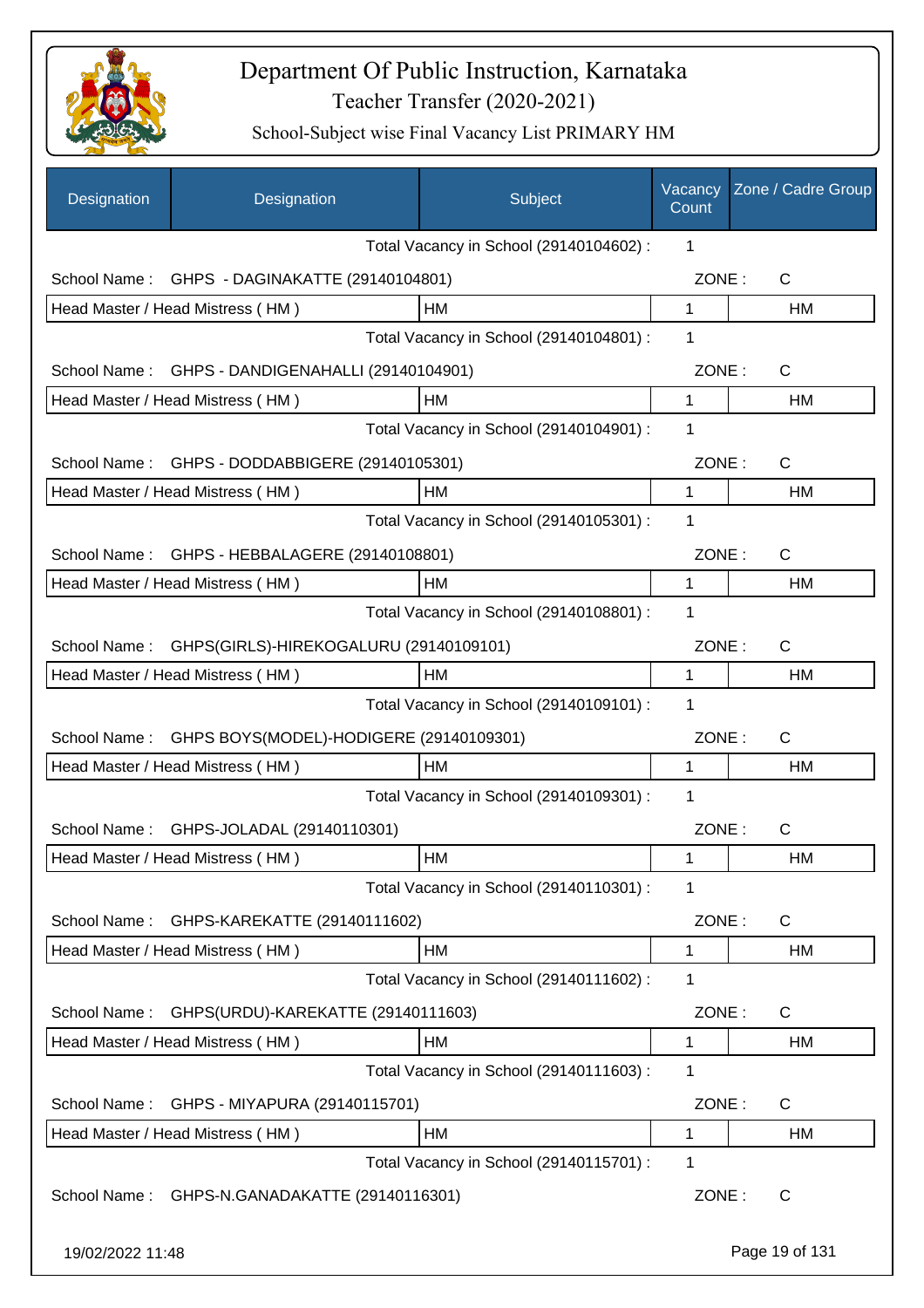

| Designation      | Designation                                                         | Subject                                 | Vacancy<br>Count | Zone / Cadre Group |
|------------------|---------------------------------------------------------------------|-----------------------------------------|------------------|--------------------|
|                  | Head Master / Head Mistress (HM)                                    | HМ                                      | 1                | HM                 |
|                  |                                                                     | Total Vacancy in School (29140116301) : | 1                |                    |
| School Name:     | GHPS(URDU)-NALLURU BAZAR (29140116705)                              |                                         | ZONE:            | $\mathsf{C}$       |
|                  | Head Master / Head Mistress (HM)                                    | HM                                      | 1                | HM                 |
|                  |                                                                     | Total Vacancy in School (29140116705) : | 1                |                    |
|                  | School Name: GHPS(URDU)-NALLURU (29140116706)                       |                                         | ZONE:            | $\mathsf{C}$       |
|                  | Head Master / Head Mistress (HM)                                    | HM                                      | 1                | HM                 |
|                  |                                                                     | Total Vacancy in School (29140116706) : | 1                |                    |
| School Name:     | GBHPS NALLURU (29140116712)                                         |                                         | ZONE:            | $\mathsf{C}$       |
|                  | Head Master / Head Mistress (HM)                                    | HM                                      | 1                | <b>HM</b>          |
|                  |                                                                     | Total Vacancy in School (29140116712) : | 1                |                    |
| School Name:     | GHPS - NITHIGERE (29140117301)                                      |                                         | ZONE:            | $\mathsf{C}$       |
|                  | Head Master / Head Mistress (HM)                                    | HM                                      | 1                | HM                 |
|                  |                                                                     | Total Vacancy in School (29140117301) : | 1                |                    |
| School Name:     | KARNATAKA PUBLIC SCHOOLS GHPS(GIRLS)-SANTHEBENNURU<br>(29140118803) |                                         | ZONE:            | C                  |
|                  | Head Master / Head Mistress (HM)                                    | HM                                      | 1                | HM                 |
|                  |                                                                     | Total Vacancy in School (29140118803) : | 1                |                    |
| School Name:     | GHPS - THANIGERE (29140120102)                                      |                                         | ZONE:            | $\mathsf{C}$       |
|                  | Head Master / Head Mistress (HM)                                    | <b>HM</b>                               | 1                | HM                 |
|                  |                                                                     | Total Vacancy in School (29140120102) : | 1                |                    |
| School Name:     | GHPS(URDU)-THAVAREKERE (29140120202)                                |                                         | ZONE:            | C                  |
|                  | Head Master / Head Mistress (HM)                                    | HM                                      | 1                | HM                 |
|                  |                                                                     | Total Vacancy in School (29140120202) : | 1                |                    |
| School Name:     | GHPS - YALODAHALLI (29140121501)                                    |                                         | ZONE:            | C                  |
|                  | Head Master / Head Mistress (HM)                                    | <b>HM</b>                               | 1                | HM                 |
|                  |                                                                     | Total Vacancy in School (29140121501) : | 1                |                    |
| School Name:     | GHPS(URDU)-SANTHE MAIDANA CHANNAGIRI (29140122507)                  |                                         | ZONE:            | A                  |
|                  | Head Master / Head Mistress (HM)                                    | HM                                      | 1                | HM                 |
|                  |                                                                     | Total Vacancy in School (29140122507) : | 1                |                    |
| School Name:     | GHPS(URDU)-KOUSAR MASJID CHANNAGIRI (29140123101)                   |                                         | ZONE:            | A                  |
|                  | Head Master / Head Mistress (HM)                                    | HM                                      | 1                | HM                 |
|                  |                                                                     | Total Vacancy in School (29140123101) : | 1                |                    |
| 19/02/2022 11:48 |                                                                     |                                         |                  | Page 20 of 131     |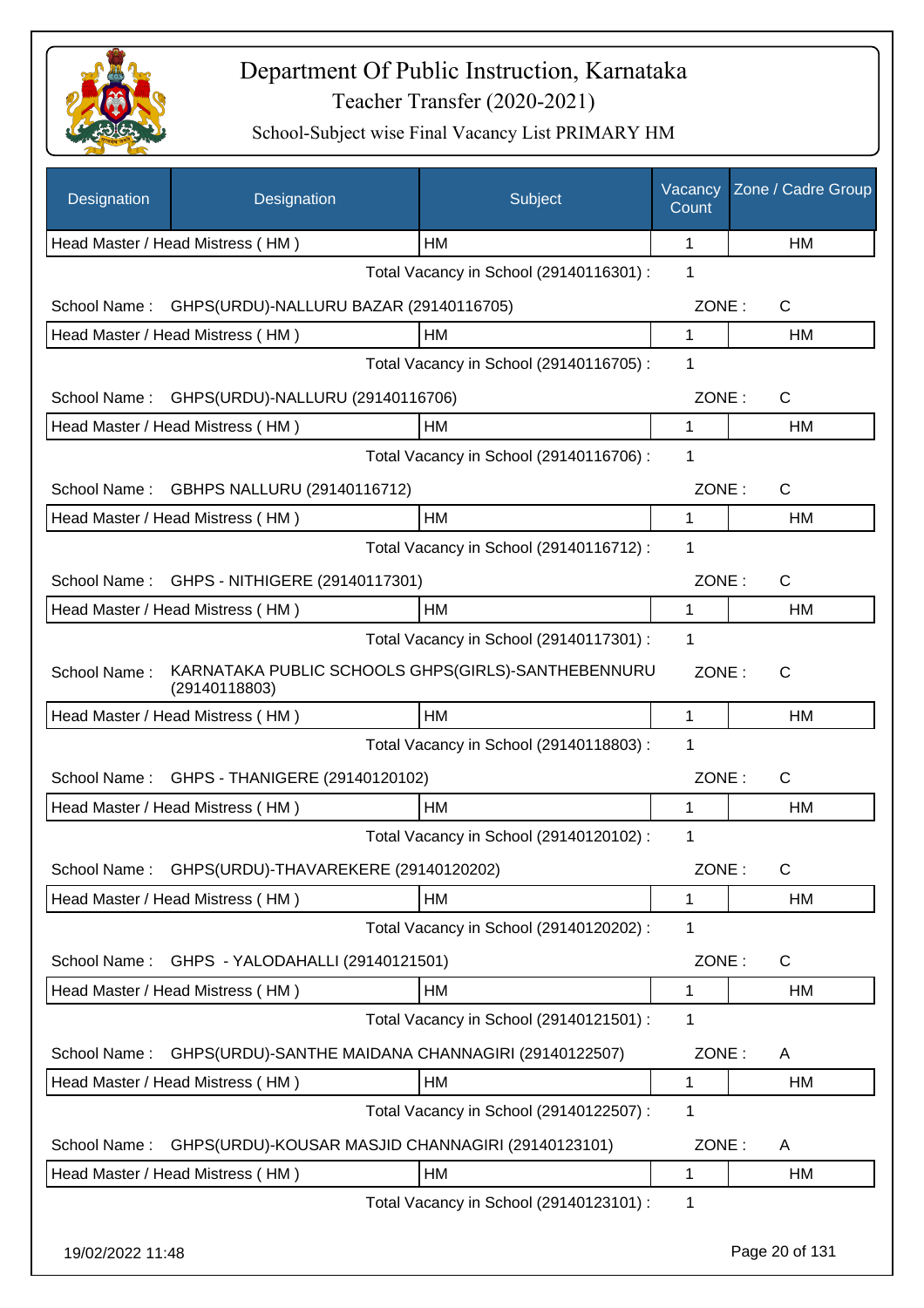

| Designation      | Designation                                                 | Subject                                 | Vacancy<br>Count | Zone / Cadre Group |
|------------------|-------------------------------------------------------------|-----------------------------------------|------------------|--------------------|
| School Name:     | GHPS(URDU)-LASHKAR MOHALLA (29140123201)                    |                                         | ZONE:            | A                  |
|                  | Head Master / Head Mistress (HM)                            | HM                                      | $\mathbf{1}$     | HM                 |
|                  |                                                             | Total Vacancy in School (29140123201) : | 1                |                    |
|                  |                                                             | Total Vacancy in Taluka (291401) :      | 26               |                    |
| Taluka Name:     | DAVANAGERE(N) (291402)                                      |                                         |                  |                    |
| School Name:     | GHPS(MODEL)-ANAJI (29140200401)                             |                                         | ZONE:            | $\mathsf{C}$       |
|                  | Head Master / Head Mistress (HM)                            | <b>SRHM</b>                             | 1                | <b>HM</b>          |
|                  |                                                             | Total Vacancy in School (29140200401) : | 1                |                    |
|                  | School Name: GHPS - ELEBETHUR (29140200901)                 |                                         | ZONE:            | B                  |
|                  | Head Master / Head Mistress (HM)                            | HМ                                      | 1                | HM                 |
|                  |                                                             | Total Vacancy in School (29140200901) : | 1                |                    |
| School Name:     | GHPS - B. KALAPANAHALLI (29140200910)                       |                                         | ZONE:            | B                  |
|                  | Head Master / Head Mistress (HM)                            | HM                                      | 1                | HM                 |
|                  |                                                             | Total Vacancy in School (29140200910) : | 1                |                    |
| School Name:     | KARNATAKA PUBLIC SCHOOLS GHPS - DODDABATHI<br>(29140201501) |                                         | ZONE:            | B                  |
|                  | Head Master / Head Mistress (HM)                            | <b>SRHM</b>                             | 1                | <b>HM</b>          |
|                  |                                                             | Total Vacancy in School (29140201501) : | 1                |                    |
| School Name:     | GHPS - HULIKATTE (29140203501)                              |                                         | ZONE:            | $\mathsf{C}$       |
|                  | Head Master / Head Mistress (HM)                            | НM                                      | 1                | <b>HM</b>          |
|                  |                                                             | Total Vacancy in School (29140203501) : | 1                |                    |
| School Name:     | GHPS - IGOORU (29140203701)                                 |                                         | ZONE:            | B                  |
|                  | Head Master / Head Mistress (HM)                            | HM                                      | 1                | HM                 |
|                  |                                                             | Total Vacancy in School (29140203701) : | 1                |                    |
| School Name:     | GHPS - KADAJJI (29140203902)                                |                                         | ZONE:            | B                  |
|                  | Head Master / Head Mistress (HM)                            | HM                                      | 1                | HM                 |
|                  |                                                             | Total Vacancy in School (29140203902) : | 1                |                    |
| School Name:     | GHPS - HOSAKADLEBALU (29140204001)                          |                                         | ZONE:            | B                  |
|                  | Head Master / Head Mistress (HM)                            | HM                                      | 1                | HM                 |
|                  |                                                             | Total Vacancy in School (29140204001) : | 1                |                    |
| School Name:     | GHPS - KAKKARAGOLLA (29140204101)                           |                                         | ZONE:            | B                  |
|                  | Head Master / Head Mistress (HM)                            | HM                                      | 1                | HM                 |
|                  |                                                             | Total Vacancy in School (29140204101) : | 1                |                    |
| 19/02/2022 11:48 |                                                             |                                         |                  | Page 21 of 131     |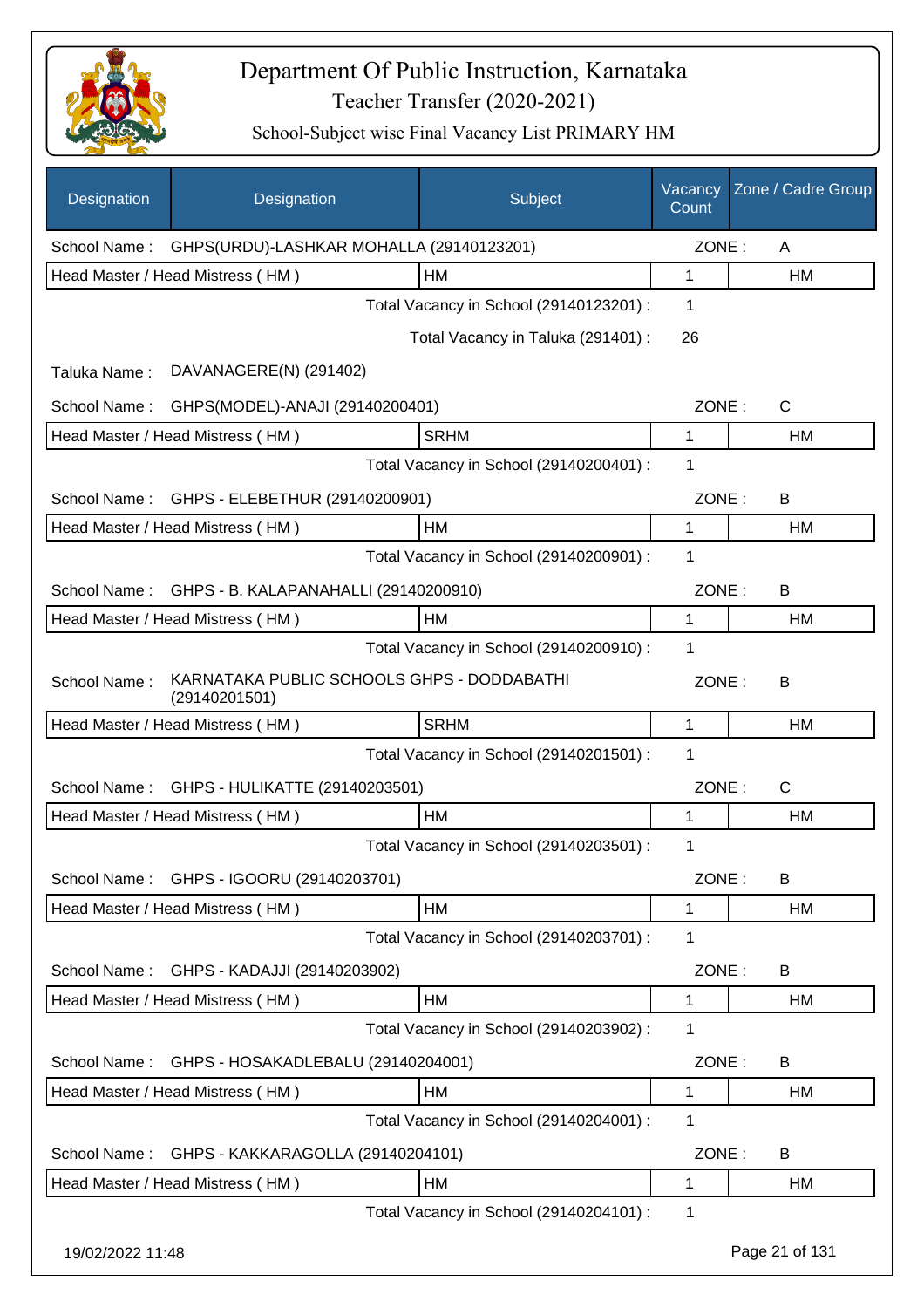

| Designation  | Designation                                      | Subject                                 | Vacancy<br>Count | Zone / Cadre Group |
|--------------|--------------------------------------------------|-----------------------------------------|------------------|--------------------|
| School Name: | GHPS - KITTHURU (29140204801)                    |                                         | ZONE:            | $\mathsf{C}$       |
|              | Head Master / Head Mistress (HM)                 | HM                                      | 1                | HM                 |
|              |                                                  | Total Vacancy in School (29140204801) : | 1                |                    |
|              | School Name: GHPS - KOGGANUR (29140205001)       |                                         | ZONE:            | B                  |
|              | Head Master / Head Mistress (HM)                 | HM                                      | 1                | HM                 |
|              |                                                  | Total Vacancy in School (29140205001) : | 1                |                    |
| School Name: | GHPS - NIRTHADI (29140206401)                    |                                         | ZONE:            | $\mathsf{C}$       |
|              | Head Master / Head Mistress (HM)                 | HM                                      | 1                | HM                 |
|              |                                                  | Total Vacancy in School (29140206401) : | 1                |                    |
| School Name: | GHPS - YARAGUNTE (29140207716)                   |                                         | ZONE:            | A                  |
|              | Head Master / Head Mistress (HM)                 | HM                                      | 1                | HM                 |
|              |                                                  | Total Vacancy in School (29140207716) : | 1                |                    |
| School Name: | GHPS(URDU)-NARASARAJPET W.NO 12 (29140207822)    |                                         | ZONE:            | A                  |
|              | Head Master / Head Mistress (HM)                 | HM                                      | 1                | HM                 |
|              |                                                  | Total Vacancy in School (29140207822) : | 1                |                    |
| School Name: | GHPS VADDARAKERI-K.R.ROAD (29140207830)          |                                         | ZONE:            | A                  |
|              | Head Master / Head Mistress (HM)                 | HM                                      | 1                | HM                 |
|              |                                                  | Total Vacancy in School (29140207830) : | 1                |                    |
| School Name: | GHPS BASAPURA (29140208015)                      |                                         | ZONE:            | A                  |
|              | Head Master / Head Mistress (HM)                 | HM                                      | 1                | HM                 |
|              |                                                  | Total Vacancy in School (29140208015) : | 1                |                    |
| School Name: | GHPS(URDU)-MEHABOOB NAGARA W.NO 3 (29140208512)  |                                         | ZONE:            | A                  |
|              | Head Master / Head Mistress (HM)                 | HM                                      | 1                | HM                 |
|              |                                                  | Total Vacancy in School (29140208512) : | 1                |                    |
| School Name: | GHPS(URDU)-MAGANAHALLI ROAD W.NO 4 (29140208607) |                                         | ZONE:            | A                  |
|              | Head Master / Head Mistress (HM)                 | HM                                      | 1                | HM                 |
|              |                                                  | Total Vacancy in School (29140208607) : | 1                |                    |
| School Name: | GHPS(URDU)-S.S.M NAGARA W.NO 4 (29140208614)     |                                         | ZONE:            | A                  |
|              | Head Master / Head Mistress (HM)                 | <b>SRHM</b>                             | 1                | HM                 |
|              |                                                  | Total Vacancy in School (29140208614) : | 1                |                    |
| School Name: | GHPS(URDU)-JALINAGARA W.NO 9 (29140209228)       |                                         | ZONE:            | A                  |
|              | Head Master / Head Mistress (HM)                 | HM                                      | 1                | HM                 |
|              |                                                  |                                         |                  |                    |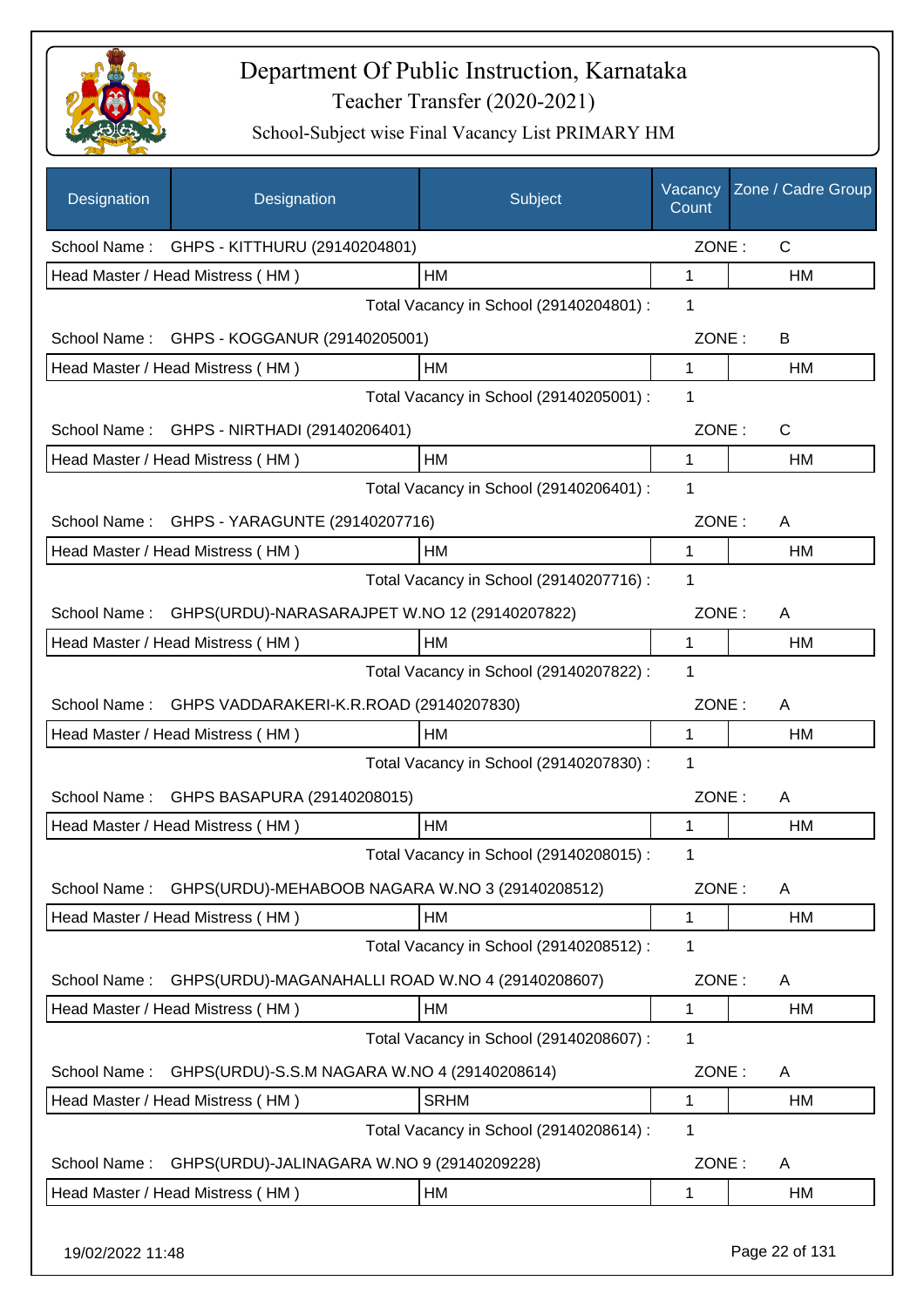

| Designation      | Designation                           | Subject                                 | Vacancy<br>Count | Zone / Cadre Group |
|------------------|---------------------------------------|-----------------------------------------|------------------|--------------------|
|                  |                                       | Total Vacancy in School (29140209228) : | 1                |                    |
| School Name:     | GHPS - HOSA BULLAPURA (29140210202)   |                                         | ZONE:            | C                  |
|                  | Head Master / Head Mistress (HM)      | HM                                      | $\mathbf 1$      | HM                 |
|                  |                                       | Total Vacancy in School (29140210202) : | 1                |                    |
|                  |                                       | Total Vacancy in Taluka (291402) :      | 21               |                    |
| Taluka Name:     | DAVANAGERE(S) (291403)                |                                         |                  |                    |
| School Name:     | GHPS - JARIKATTE (29140300301)        |                                         | ZONE:            | B                  |
|                  | Head Master / Head Mistress (HM)      | <b>HM</b>                               | 1                | HM                 |
|                  |                                       | Total Vacancy in School (29140300301) : | 1                |                    |
| School Name:     | GHPS-HOSAKOLENAHALLY (29140301503)    |                                         | ZONE:            | $\mathsf{C}$       |
|                  | Head Master / Head Mistress (HM)      | <b>HM</b>                               | 1                | HM                 |
|                  |                                       | Total Vacancy in School (29140301503) : | 1                |                    |
| School Name:     | GHPS - THURCHAGATTA (29140302101)     |                                         | ZONE:            | B                  |
|                  | Head Master / Head Mistress (HM)      | <b>HM</b>                               | 1                | HM                 |
|                  |                                       | Total Vacancy in School (29140302101) : | 1                |                    |
| School Name:     | GHPS(URDU)-THURCHAGATTA (29140302102) |                                         | ZONE:            | B                  |
|                  | Head Master / Head Mistress (HM)      | <b>HM</b>                               | 1                | HМ                 |
|                  |                                       | Total Vacancy in School (29140302102) : | $\mathbf 1$      |                    |
| School Name:     | GHPS - PAMENAHALLI (29140302401)      |                                         | ZONE:            | B                  |
|                  | Head Master / Head Mistress (HM)      | HM                                      | 1                | HM                 |
|                  |                                       | Total Vacancy in School (29140302401) : | 1                |                    |
| School Name:     | GHPS - KURKI (29140302601)            |                                         | ZONE:            | B                  |
|                  | Head Master / Head Mistress (HM)      | <b>HM</b>                               | 1                | HM                 |
|                  |                                       | Total Vacancy in School (29140302601) : | 1                |                    |
| School Name:     | GHPS - HIRETHOGALERI (29140303701)    |                                         | ZONE:            | B                  |
|                  | Head Master / Head Mistress (HM)      | HM                                      | 1                | HM                 |
|                  |                                       | Total Vacancy in School (29140303701) : | 1                |                    |
| School Name:     | GHPS - BOMMENAHALLI (29140304203)     |                                         | ZONE:            | $\mathsf{C}$       |
|                  | Head Master / Head Mistress (HM)      | HM                                      | 1                | <b>HM</b>          |
|                  |                                       | Total Vacancy in School (29140304203) : | 1                |                    |
| School Name:     | GHPS - DINDADAHALLI (29140304401)     |                                         | ZONE:            | $\mathsf{C}$       |
|                  | Head Master / Head Mistress (HM)      | <b>HM</b>                               | 1                | <b>HM</b>          |
| 19/02/2022 11:48 |                                       |                                         |                  | Page 23 of 131     |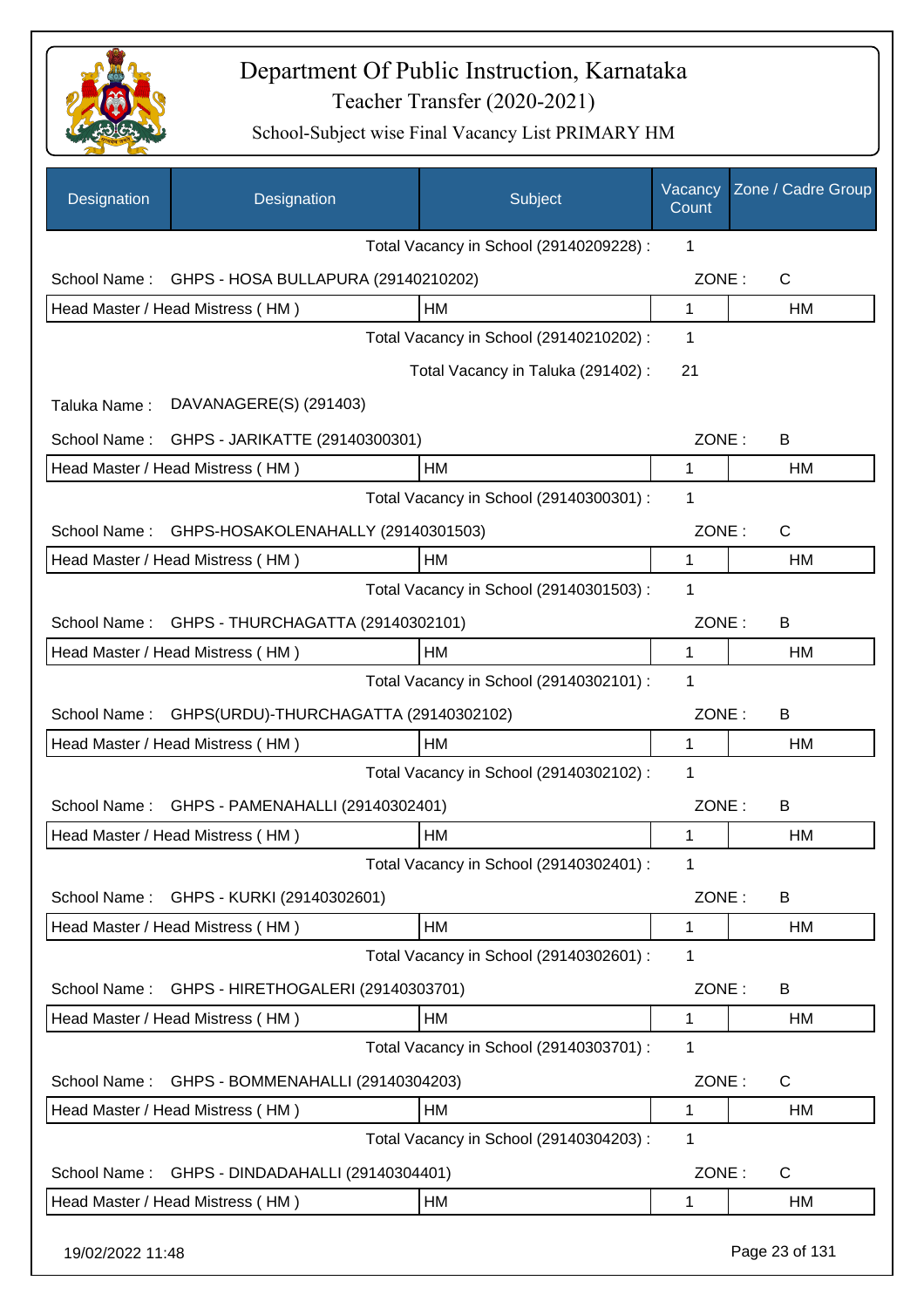

| Designation      | Designation                                                       | Subject                                 | Vacancy<br>Count | Zone / Cadre Group |
|------------------|-------------------------------------------------------------------|-----------------------------------------|------------------|--------------------|
|                  |                                                                   | Total Vacancy in School (29140304401) : | $\mathbf 1$      |                    |
| School Name:     | GHPS (BOYS) - MAYAKONDA (29140305101)                             |                                         | ZONE:            | C                  |
|                  | Head Master / Head Mistress (HM)                                  | <b>HM</b>                               | 1                | <b>HM</b>          |
|                  |                                                                   | Total Vacancy in School (29140305101) : | 1                |                    |
| School Name:     | KARNATAKA PUBLIC SCHOOLS GHPS (GIRLS)- MAYAKONDA<br>(29140305102) |                                         | ZONE:            | С                  |
|                  | Head Master / Head Mistress (HM)                                  | HM                                      | 1                | HM                 |
|                  |                                                                   | Total Vacancy in School (29140305102) : | 1                |                    |
| School Name:     | GHPS - KABBUR (29140305201)                                       |                                         | ZONE:            | $\mathsf{C}$       |
|                  | Head Master / Head Mistress (HM)                                  | HM                                      | 1                | НM                 |
|                  |                                                                   | Total Vacancy in School (29140305201) : | $\mathbf 1$      |                    |
| School Name:     | GHPS - ATTIGERE (29140305501)                                     |                                         | ZONE:            | $\mathsf{C}$       |
|                  | Head Master / Head Mistress (HM)                                  | <b>HM</b>                               | 1                | <b>HM</b>          |
|                  |                                                                   | Total Vacancy in School (29140305501) : | 1                |                    |
| School Name:     | GHPS - RAMAGONDANAHALLI (29140305601)                             |                                         | ZONE:            | $\mathsf{C}$       |
|                  | Head Master / Head Mistress (HM)                                  | HM                                      | 1                | НM                 |
|                  |                                                                   | Total Vacancy in School (29140305601) : | 1                |                    |
| School Name:     | GHPS - GONIWADA CAMP (29140306102)                                |                                         | ZONE:            | $\mathsf{C}$       |
|                  | Head Master / Head Mistress (HM)                                  | HM                                      | 1                | НM                 |
|                  |                                                                   | Total Vacancy in School (29140306102) : | 1                |                    |
| School Name:     | GHPS - HUVINAMADU (29140306301)                                   |                                         | ZONE:            | C                  |
|                  | Head Master / Head Mistress (HM)                                  | HM                                      | 1                | HM                 |
|                  |                                                                   | Total Vacancy in School (29140306301) : | 1                |                    |
| School Name:     | GHPS-SHYAGALE (29140306401)                                       |                                         | ZONE:            | C                  |
|                  | Head Master / Head Mistress (HM)                                  | HM                                      | 1                | HM                 |
|                  |                                                                   | Total Vacancy in School (29140306401) : | 1                |                    |
| School Name:     | GHPS - BADA (29140306901)                                         |                                         | ZONE:            | C                  |
|                  | Head Master / Head Mistress (HM)                                  | HM                                      | 1                | HM                 |
|                  |                                                                   | Total Vacancy in School (29140306901) : | 1                |                    |
| School Name:     | GHPS - ANABERU (29140307301)                                      |                                         | ZONE:            | C                  |
|                  | Head Master / Head Mistress (HM)                                  | HM                                      | 1                | HM                 |
|                  |                                                                   | Total Vacancy in School (29140307301) : | 1                |                    |
| School Name:     | GHPS SRI RAMA NAGAR - DVG (29140310718)                           |                                         | ZONE:            | A                  |
| 19/02/2022 11:48 |                                                                   |                                         |                  | Page 24 of 131     |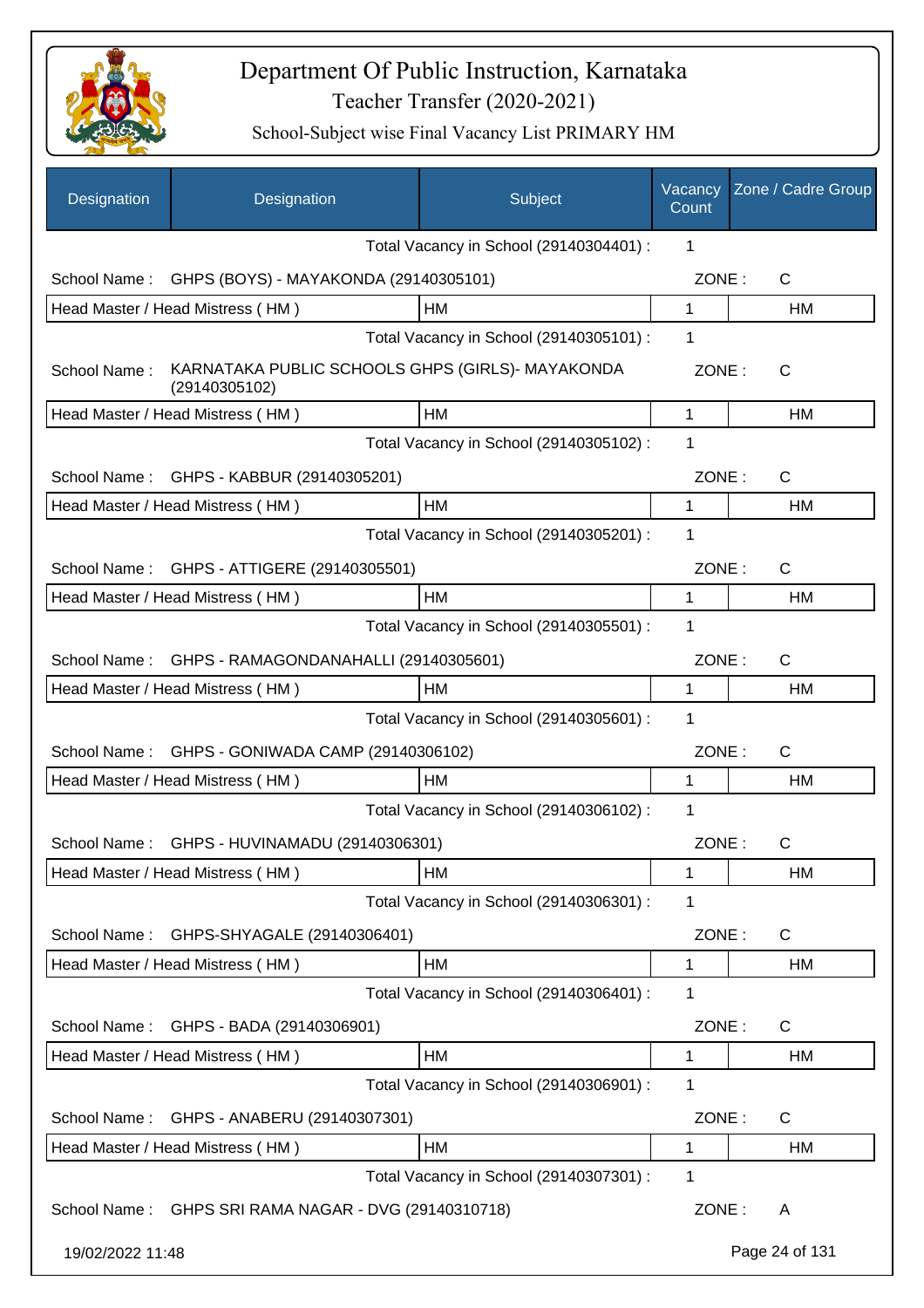

| Designation      | Designation                                 | Subject                                 | Vacancy<br>Count | Zone / Cadre Group |
|------------------|---------------------------------------------|-----------------------------------------|------------------|--------------------|
|                  | Head Master / Head Mistress (HM)            | <b>SRHM</b>                             | 1                | HM                 |
|                  |                                             | Total Vacancy in School (29140310718) : | 1                |                    |
|                  |                                             | Total Vacancy in Taluka (291403):       | 20               |                    |
| Taluka Name:     | <b>HARIHARA (291404)</b>                    |                                         |                  |                    |
| School Name:     | GHPS(URDU)-BANUVALLI (29140400402)          |                                         | ZONE:            | C                  |
|                  | Head Master / Head Mistress (HM)            | HM                                      | 1                | <b>HM</b>          |
|                  |                                             | Total Vacancy in School (29140400402) : | 1                |                    |
| School Name:     | GHPS - CHIKKABIDARI (29140401001)           |                                         | ZONE:            | C                  |
|                  | Head Master / Head Mistress (HM)            | HM                                      | 1                | HM                 |
|                  |                                             | Total Vacancy in School (29140401001) : | 1                |                    |
|                  | School Name: GHPS - YALAVATTI (29140401701) |                                         | ZONE:            | C                  |
|                  | Head Master / Head Mistress (HM)            | HM                                      | 1                | HM                 |
|                  |                                             | Total Vacancy in School (29140401701) : | 1                |                    |
|                  | School Name: GHPS - ELEHOLE (29140401801)   |                                         | ZONE:            | C                  |
|                  | Head Master / Head Mistress (HM)            | HM                                      | 1                | HM                 |
|                  |                                             | Total Vacancy in School (29140401801) : | 1                |                    |
| School Name:     | GHPS GUDDADA BEVINAHALLI (29140401901)      |                                         | ZONE:            | C                  |
|                  | Head Master / Head Mistress (HM)            | HM                                      | 1                | HM                 |
|                  |                                             | Total Vacancy in School (29140401901) : | 1                |                    |
|                  | School Name: GHPS - GOVINALU (29140402101)  |                                         | ZONE:            | $\mathsf C$        |
|                  | Head Master / Head Mistress (HM)            | HM                                      | 1                | HM                 |
|                  |                                             | Total Vacancy in School (29140402101) : | 1                |                    |
| School Name:     | GHPS - GULADAHALLI (29140402301)            |                                         | ZONE:            | C                  |
|                  | Head Master / Head Mistress (HM)            | HM                                      | 1                | HM                 |
|                  |                                             | Total Vacancy in School (29140402301) : | 1                |                    |
| School Name:     | GHPS - HALIVANA (29140402701)               |                                         | ZONE:            | C                  |
|                  | Head Master / Head Mistress (HM)            | HM                                      | 1                | HM                 |
|                  |                                             | Total Vacancy in School (29140402701) : | 1                |                    |
| School Name:     | GHPS AK COLONI - HALIVANA (29140402702)     |                                         | ZONE:            | C                  |
|                  | Head Master / Head Mistress (HM)            | HM                                      | 1                | HM                 |
|                  |                                             | Total Vacancy in School (29140402702) : | 1                |                    |
| School Name:     | GHPS - HARALAHALLI (29140403101)            |                                         | ZONE:            | C                  |
| 19/02/2022 11:48 |                                             |                                         |                  | Page 25 of 131     |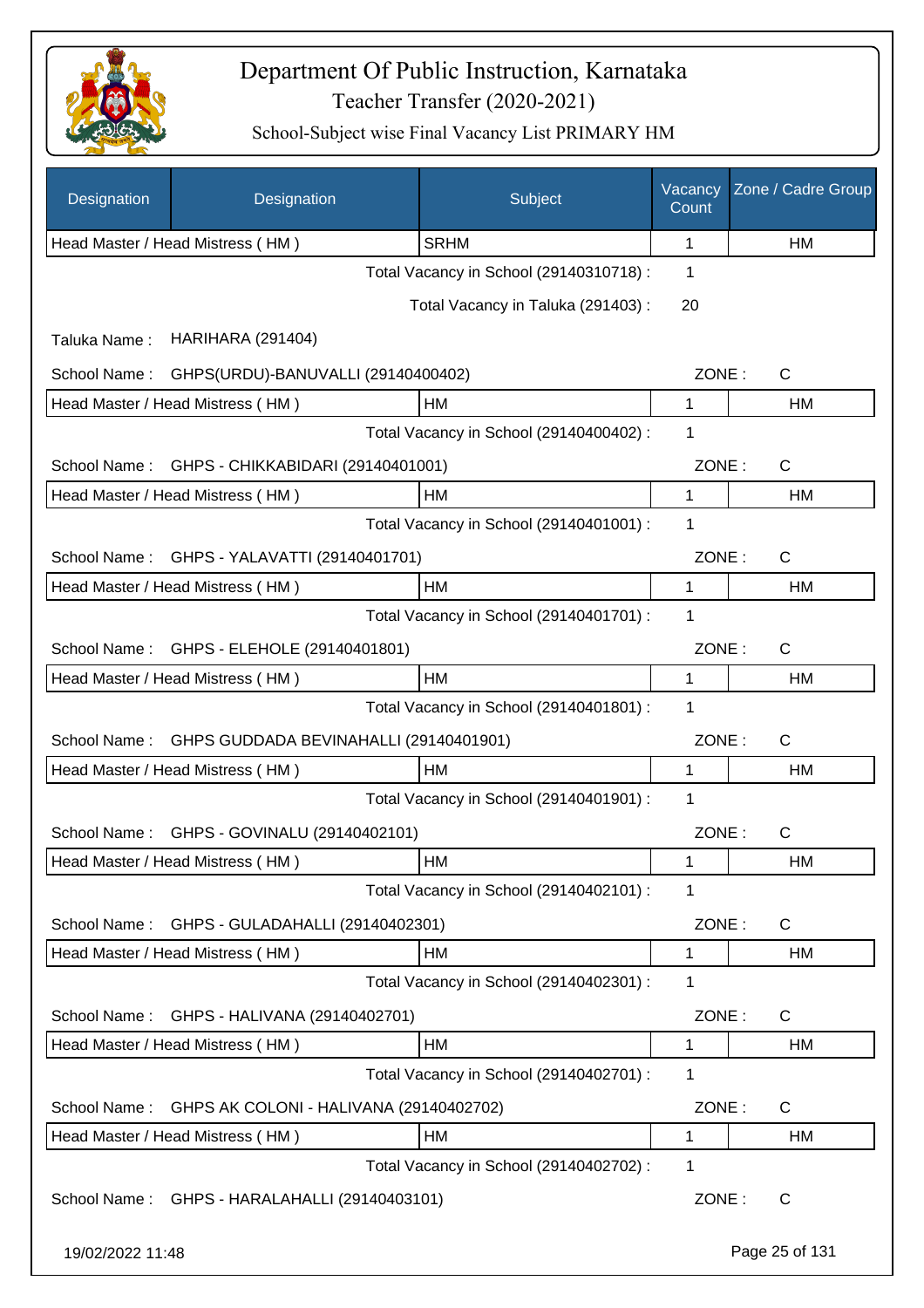

| <b>Designation</b> | Designation                                      | Subject                                 | Vacancy<br>Count | Zone / Cadre Group |
|--------------------|--------------------------------------------------|-----------------------------------------|------------------|--------------------|
|                    | Head Master / Head Mistress (HM)                 | HM                                      | 1                | HM                 |
|                    |                                                  | Total Vacancy in School (29140403101) : | 1                |                    |
| School Name:       | GHPS-KENCHNAHALLI (29140404701)                  |                                         | ZONE:            | C                  |
|                    | Head Master / Head Mistress (HM)                 | <b>HM</b>                               | 1                | HM                 |
|                    |                                                  | Total Vacancy in School (29140404701) : | 1                |                    |
| School Name:       | GHPS - KOKKANURU (29140404801)                   |                                         | ZONE:            | C                  |
|                    | Head Master / Head Mistress (HM)                 | HM                                      | 1                | HM                 |
|                    |                                                  | Total Vacancy in School (29140404801) : | 1                |                    |
| School Name:       | GHPS - NANDIGAVI (29140406301)                   |                                         | ZONE:            | $\mathsf{C}$       |
|                    | Head Master / Head Mistress (HM)                 | HM                                      | 1                | HM                 |
|                    |                                                  | Total Vacancy in School (29140406301) : | 1                |                    |
|                    | School Name: GHPS - UKKADAGATHRI (29140407501)   |                                         | ZONE:            | C                  |
|                    | Head Master / Head Mistress (HM)                 | <b>HM</b>                               | 1                | <b>HM</b>          |
|                    |                                                  | Total Vacancy in School (29140407501) : | 1                |                    |
|                    | School Name: GHPS - VASANA (29140407701)         |                                         | ZONE:            | $\mathsf{C}$       |
|                    | Head Master / Head Mistress (HM)                 | <b>HM</b>                               | 1                | HM                 |
|                    |                                                  | Total Vacancy in School (29140407701) : | 1                |                    |
| School Name:       | GHPS(MODEL UNNATHA)-GANDI MAIDANA (29140409202)  |                                         | ZONE:            | A                  |
|                    | Head Master / Head Mistress (HM)                 | HM                                      | 1                | HM                 |
|                    |                                                  | Total Vacancy in School (29140409202) : | 1                |                    |
| School Name:       | GHPS(MODEL URDU)-GANDI MAIDANA HRR (29140409203) |                                         | ZONE:            | A                  |
|                    | Head Master / Head Mistress (HM)                 | <b>SRHM</b>                             | 1                | HM                 |
|                    |                                                  | Total Vacancy in School (29140409203) : | 1                |                    |
| School Name:       | GHPS(URDU)-KALIDASANAGARA-HRR (29140410507)      |                                         | ZONE:            | A                  |
|                    | Head Master / Head Mistress (HM)                 | HM                                      | 1                | HM                 |
|                    |                                                  | Total Vacancy in School (29140410507) : | 1                |                    |
|                    |                                                  | Total Vacancy in Taluka (291404) :      | 18               |                    |
| Taluka Name:       | <b>HONNALI</b> (291405)                          |                                         |                  |                    |
| School Name:       | GHPS - ARABAGATTE (29140501001)                  |                                         | ZONE:            | C                  |
|                    | Head Master / Head Mistress (HM)                 | <b>SRHM</b>                             | 1                | HM                 |
|                    |                                                  | Total Vacancy in School (29140501001) : | 1                |                    |
| School Name:       | GHPS - ARUNDI (29140501301)                      |                                         | ZONE:            | B                  |
| 19/02/2022 11:48   |                                                  |                                         |                  | Page 26 of 131     |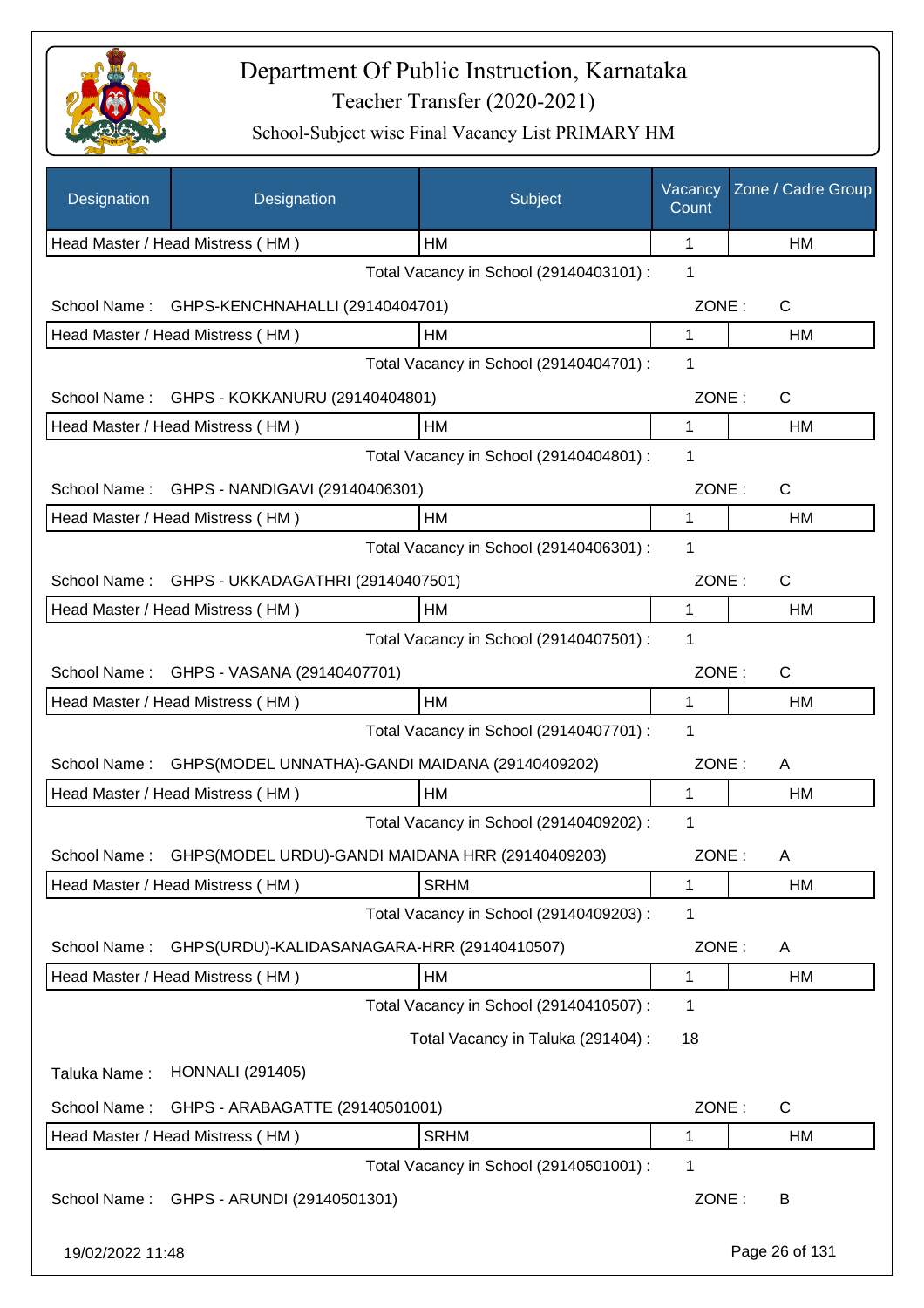

| Designation      | Designation                                                 | Subject                                 | Vacancy<br>Count | Zone / Cadre Group |
|------------------|-------------------------------------------------------------|-----------------------------------------|------------------|--------------------|
|                  | Head Master / Head Mistress (HM)                            | HМ                                      | 1                | HM                 |
|                  |                                                             | Total Vacancy in School (29140501301) : | 1                |                    |
| School Name:     | GHPS - KOTEMALLUR (29140503101)                             |                                         | ZONE:            | $\mathsf{C}$       |
|                  | Head Master / Head Mistress (HM)                            | HM                                      | 1                | HM                 |
|                  |                                                             | Total Vacancy in School (29140503101) : | 1                |                    |
|                  | School Name: GHPS - YARACHIKKANAHALLI (29140503701)         |                                         | ZONE:            | C                  |
|                  | Head Master / Head Mistress (HM)                            | HM                                      | 1                | HM                 |
|                  |                                                             | Total Vacancy in School (29140503701) : | 1                |                    |
|                  | School Name: GHPS - MUKTHENAHALLI (29140504001)             |                                         | ZONE:            | $\mathsf{C}$       |
|                  | Head Master / Head Mistress (HM)                            | HM                                      | 1                | <b>HM</b>          |
|                  |                                                             | Total Vacancy in School (29140504001) : | 1                |                    |
| School Name:     | GHPS - GANTYAPURA (29140504601)                             |                                         | ZONE:            | $\mathsf{C}$       |
|                  | Head Master / Head Mistress (HM)                            | <b>HM</b>                               | $\mathbf{1}$     | HM                 |
|                  |                                                             | Total Vacancy in School (29140504601) : | 1                |                    |
| School Name:     | GHPS(URDU)-BEVINAHALLI (29140505001)                        |                                         | ZONE:            | C                  |
|                  | Head Master / Head Mistress (HM)                            | <b>HM</b>                               | 1                | HM                 |
|                  |                                                             | Total Vacancy in School (29140505001) : | 1                |                    |
| School Name:     | KARNATAKA PUBLIC SCHOOLS GHPS - SASVEHALLI<br>(29140505101) |                                         | ZONE:            | $\mathsf{C}$       |
|                  | Head Master / Head Mistress (HM)                            | <b>SRHM</b>                             | 1                | HM                 |
|                  |                                                             | Total Vacancy in School (29140505101) : | 1                |                    |
| School Name:     | GHPS URDU-ANEKAL EXTN, SASVEHALLI (29140505104)             |                                         | ZONE:            | C                  |
|                  | Head Master / Head Mistress (HM)                            | HM                                      | 1                | HM                 |
|                  |                                                             | Total Vacancy in School (29140505104) : | 1                |                    |
| School Name:     | GHPS URDU-CHILAPURA (29140505802)                           |                                         | ZONE:            | C                  |
|                  | Head Master / Head Mistress (HM)                            | HM                                      | 1                | HM                 |
|                  |                                                             | Total Vacancy in School (29140505802) : | 1                |                    |
| School Name:     | GHPS(URDU)-HUNSAGATTA (29140506102)                         |                                         | ZONE:            | C                  |
|                  | Head Master / Head Mistress (HM)                            | HM                                      | 1                | HM                 |
|                  |                                                             | Total Vacancy in School (29140506102) : | 1                |                    |
| School Name:     | GHPS - KURUVA (29140508001)                                 |                                         | ZONE:            | C                  |
|                  | Head Master / Head Mistress (HM)                            | HM                                      | 1                | HM                 |
|                  |                                                             | Total Vacancy in School (29140508001) : | 1                |                    |
| 19/02/2022 11:48 |                                                             |                                         |                  | Page 27 of 131     |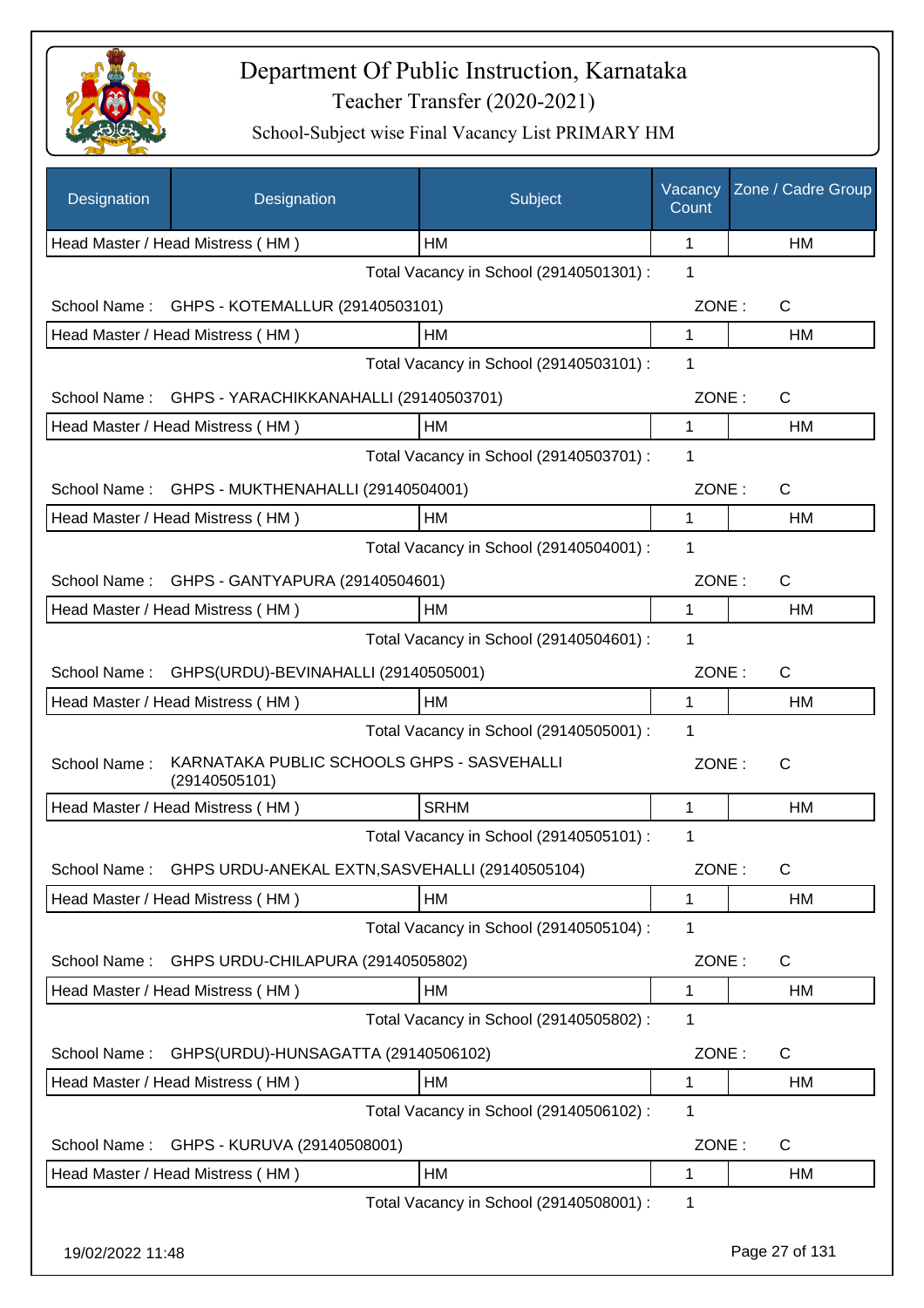

| Designation      | Designation                                  | Subject                                 | Vacancy<br>Count | Zone / Cadre Group |
|------------------|----------------------------------------------|-----------------------------------------|------------------|--------------------|
|                  | School Name: GHPS(URDU)-CHILUR (29140508302) |                                         | ZONE:            | $\mathsf{C}$       |
|                  | Head Master / Head Mistress (HM)             | HM                                      | 1                | HM                 |
|                  |                                              | Total Vacancy in School (29140508302) : | 1                |                    |
|                  | School Name: GHPS - SURAHONNE (29140509501)  |                                         | ZONE:            | B                  |
|                  | Head Master / Head Mistress (HM)             | <b>SRHM</b>                             | 1                | HM                 |
|                  |                                              | Total Vacancy in School (29140509501) : | 1                |                    |
| School Name:     | GHPS - DODDETHENAHALLI (29140509701)         |                                         | ZONE:            | B                  |
|                  | Head Master / Head Mistress (HM)             | HM                                      | $\mathbf{1}$     | HM                 |
|                  |                                              | Total Vacancy in School (29140509701) : | 1                |                    |
| School Name:     | GHPS - VADERAHATHUR (29140510501)            |                                         | ZONE:            | $\mathsf{C}$       |
|                  | Head Master / Head Mistress (HM)             | HM                                      | $\mathbf{1}$     | <b>HM</b>          |
|                  |                                              | Total Vacancy in School (29140510501) : | 1                |                    |
|                  | School Name: GHPS - SOWLANGA (29140511301)   |                                         | ZONE:            | $\mathsf{C}$       |
|                  | Head Master / Head Mistress (HM)             | HM                                      | 1                | HM                 |
|                  |                                              | Total Vacancy in School (29140511301) : | $\mathbf{1}$     |                    |
| School Name:     | GHPS - CHINNIKATTE (29140511501)             |                                         | ZONE:            | $\mathsf{C}$       |
|                  | Head Master / Head Mistress (HM)             | HM                                      | 1                | HM                 |
|                  |                                              | Total Vacancy in School (29140511501) : | 1                |                    |
| School Name:     | GHPS - TBC DEVANAIKANAHALLI (29140513401)    |                                         | ZONE:            | B                  |
|                  | Head Master / Head Mistress (HM)             | <b>SRHM</b>                             | 1                | <b>HM</b>          |
|                  |                                              | Total Vacancy in School (29140513401) : | 1.               |                    |
| School Name:     | GHPS - HARALAHALLI (29140513801)             |                                         | ZONE:            | $\mathsf{C}$       |
|                  | Head Master / Head Mistress (HM)             | HM                                      | 1                | HM                 |
|                  |                                              | Total Vacancy in School (29140513801) : | 1                |                    |
|                  |                                              | Total Vacancy in Taluka (291405):       | 20               |                    |
| Taluka Name:     | <b>JAGALUR (291406)</b>                      |                                         |                  |                    |
| School Name:     | GHPS - BASAVANAKOTE (29140601102)            |                                         | ZONE:            | C                  |
|                  | Head Master / Head Mistress (HM)             | HM                                      | 1                | HM                 |
|                  |                                              | Total Vacancy in School (29140601102) : | 1                |                    |
| School Name:     | GHPS - BASAVAPURA (29140601202)              |                                         | ZONE:            | $\mathsf{C}$       |
|                  | Head Master / Head Mistress (HM)             | HM                                      | 1                | HM                 |
|                  |                                              | Total Vacancy in School (29140601202):  | 1                |                    |
| 19/02/2022 11:48 |                                              |                                         |                  | Page 28 of 131     |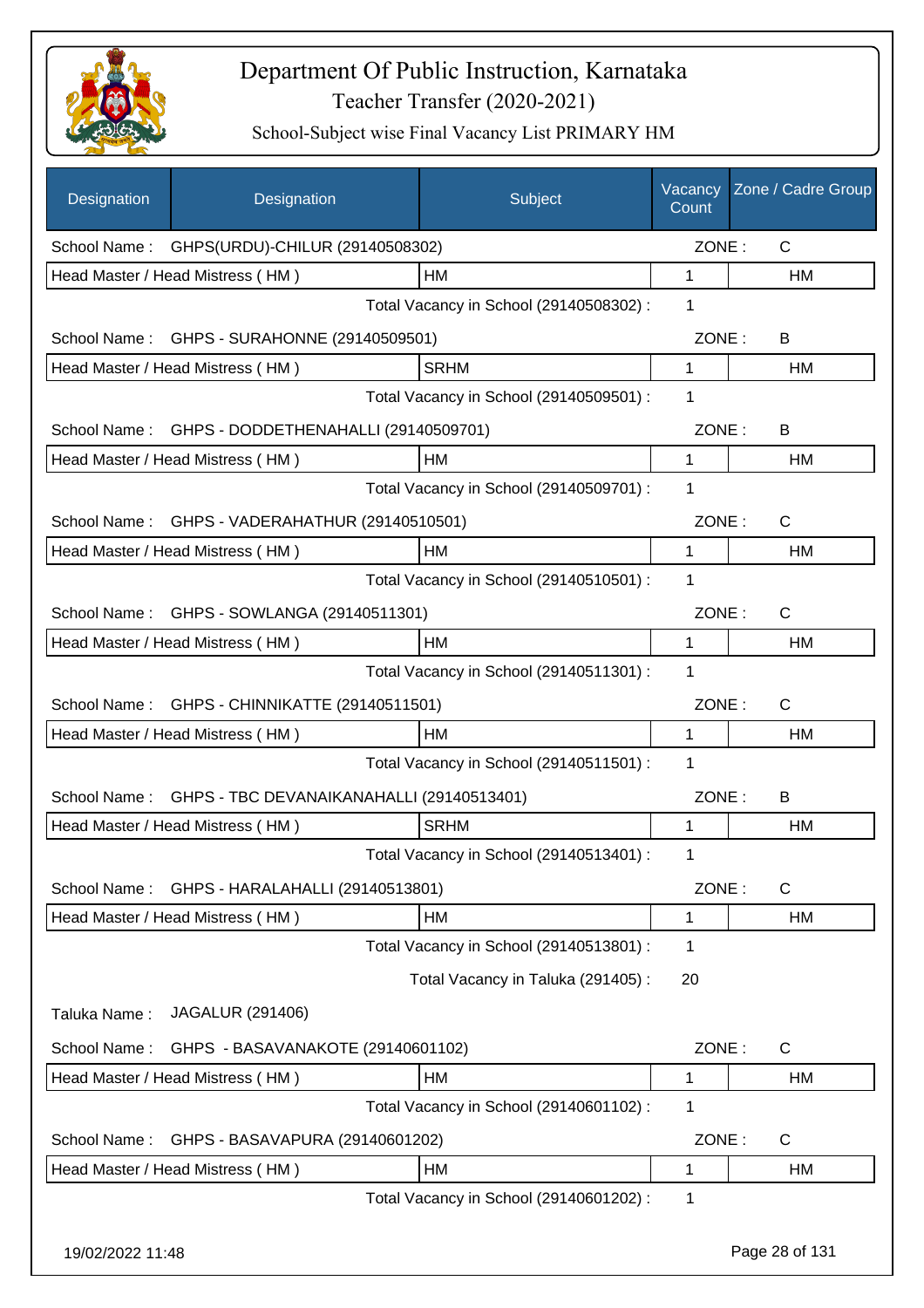

| Designation  | Designation                                      | Subject                                 | Vacancy<br>Count | Zone / Cadre Group |  |
|--------------|--------------------------------------------------|-----------------------------------------|------------------|--------------------|--|
|              | School Name: GHPS - BENNEHALLI (29140601401)     |                                         | ZONE:            | $\mathsf{C}$       |  |
|              | Head Master / Head Mistress (HM)                 | HM                                      | 1                | HM                 |  |
|              |                                                  | Total Vacancy in School (29140601401) : | 1                |                    |  |
|              | School Name: GHPS - BHARAMASAMUDRA (29140601601) |                                         | ZONE:            | $\mathsf{C}$       |  |
|              | Head Master / Head Mistress (HM)                 | HM                                      | $\mathbf{1}$     | HM                 |  |
|              |                                                  | Total Vacancy in School (29140601601) : | 1                |                    |  |
|              | School Name: GHPS - CHADARAGOLLA (29140602301)   |                                         | ZONE:            | $\mathsf C$        |  |
|              | Head Master / Head Mistress (HM)                 | HM                                      | 1                | HM                 |  |
|              |                                                  | Total Vacancy in School (29140602301) : | $\mathbf 1$      |                    |  |
| School Name: | GHPS - CHIKKABANNIHATTI (29140602501)            |                                         | ZONE:            | C                  |  |
|              | Head Master / Head Mistress (HM)                 | HM                                      | 1                | HM                 |  |
|              |                                                  | Total Vacancy in School (29140602501) : | 1                |                    |  |
| School Name: | GHPS - CHIKKAMMANAHATTI (29140602801)            |                                         | ZONE:            | C                  |  |
|              | Head Master / Head Mistress (HM)                 | HМ                                      | 1                | HM                 |  |
|              |                                                  | Total Vacancy in School (29140602801) : | 1                |                    |  |
| School Name: | GHPS - CHIKKAUJJINI (29140602901)                |                                         | ZONE:            | C                  |  |
|              | Head Master / Head Mistress (HM)                 | HM                                      | 1                | НM                 |  |
|              |                                                  | Total Vacancy in School (29140602901) : | 1                |                    |  |
| School Name: | GHPS - DIDDIGI (29140603501)                     |                                         | ZONE:            | C                  |  |
|              | Head Master / Head Mistress (HM)                 | HM                                      | 1                | HM                 |  |
|              |                                                  | Total Vacancy in School (29140603501) : | 1                |                    |  |
| School Name: | GHPS - DONEHALLI (29140603701)                   |                                         | ZONE:            | $\mathsf{C}$       |  |
|              | Head Master / Head Mistress (HM)                 | <b>SRHM</b>                             | 1                | HM                 |  |
|              |                                                  | Total Vacancy in School (29140603701) : | 1                |                    |  |
| School Name: | GHPS - GADIMAKUNTE (29140603801)                 |                                         | ZONE:            | C                  |  |
|              | Head Master / Head Mistress (HM)                 | HM                                      | 1                | HM                 |  |
|              |                                                  | Total Vacancy in School (29140603801) : | 1                |                    |  |
| School Name: | GHPS - GAUDAGONDANAHALLI (29140603901)           |                                         | ZONE:            | C                  |  |
|              | Head Master / Head Mistress (HM)                 | HM                                      | 1                | HM                 |  |
|              | Total Vacancy in School (29140603901) :<br>1     |                                         |                  |                    |  |
| School Name: | GHPS - GAURAMMANAHALLI (29140604001)             |                                         | ZONE:            | C                  |  |
|              | Head Master / Head Mistress (HM)                 | HM                                      | 1                | HM                 |  |
|              |                                                  |                                         |                  |                    |  |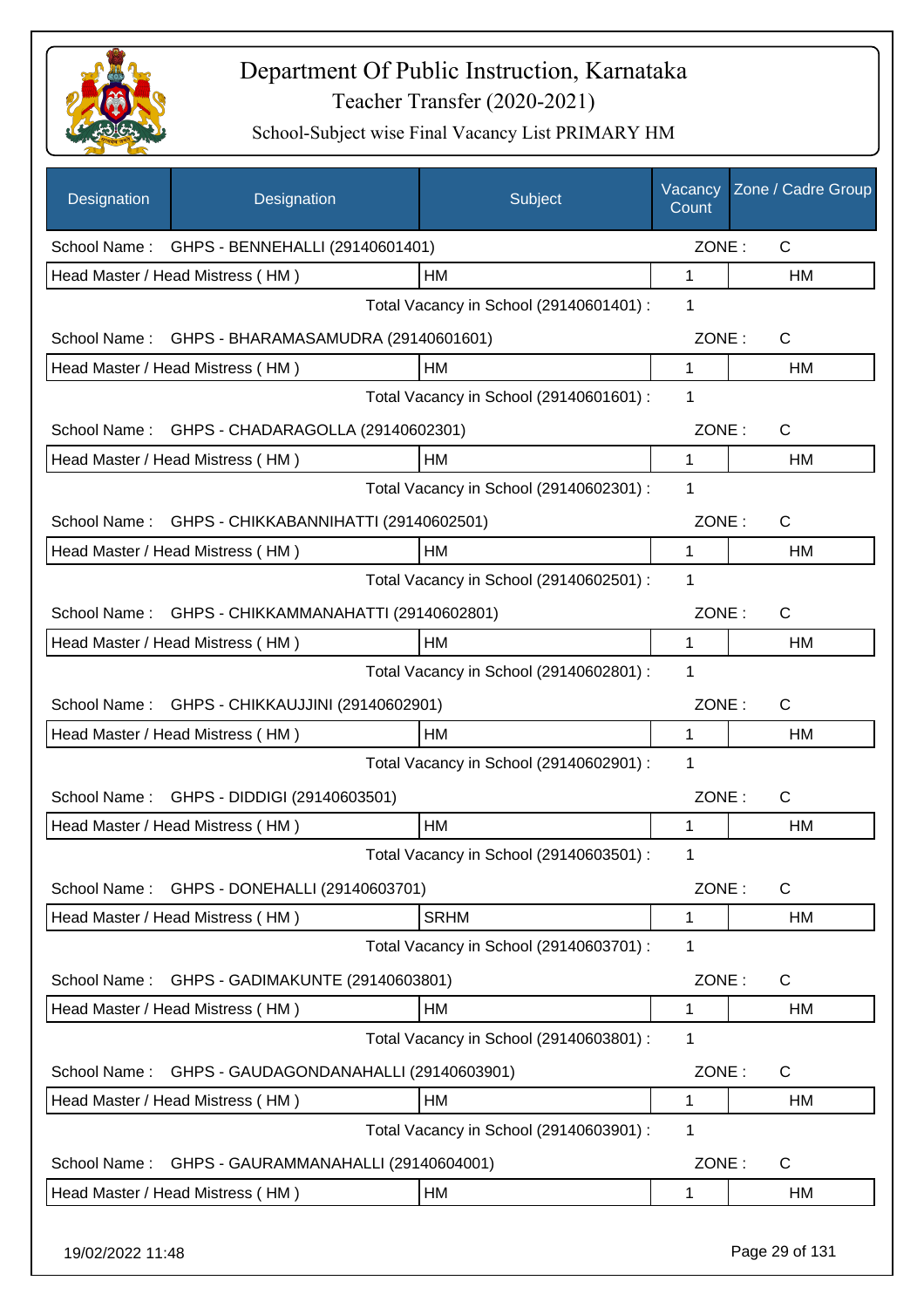

| Designation                             | Designation                                  | Subject                                 | Vacancy<br>Count | Zone / Cadre Group |
|-----------------------------------------|----------------------------------------------|-----------------------------------------|------------------|--------------------|
|                                         |                                              | Total Vacancy in School (29140604001) : | 1                |                    |
| School Name:                            | GHPS - HALEKALLU (29140605201)               |                                         | ZONE:            | C                  |
|                                         | Head Master / Head Mistress (HM)             | HM                                      | 1                | <b>HM</b>          |
|                                         |                                              | Total Vacancy in School (29140605201) : | 1                |                    |
| School Name:                            | GHPS - HANUMANTAPURA (29140605402)           |                                         | ZONE:            | $\mathsf{C}$       |
|                                         | Head Master / Head Mistress (HM)             | HM                                      | 1                | HM                 |
|                                         |                                              | Total Vacancy in School (29140605402) : | 1                |                    |
| School Name:                            | GHPS - JAGALUR GOLLARAHATTY (29140606003)    |                                         | ZONE:            | B                  |
|                                         | Head Master / Head Mistress (HM)             | НM                                      | 1                | HM                 |
|                                         | 1                                            |                                         |                  |                    |
| School Name:                            | GHPS - HUCHCHANGIPURA (29140606502)          |                                         | ZONE:            | C                  |
|                                         | Head Master / Head Mistress (HM)             | HM                                      | 1                | <b>HM</b>          |
|                                         |                                              | Total Vacancy in School (29140606502) : | 1                |                    |
| School Name:                            | GHPS - JAMMAPURA (29140606902)               |                                         | ZONE:            | $\mathsf{C}$       |
|                                         | Head Master / Head Mistress (HM)             | НM                                      | 1                | HM                 |
| Total Vacancy in School (29140606902) : |                                              |                                         |                  |                    |
|                                         | School Name: GHPS - GOWDIKATTE (29140607101) |                                         | ZONE:            | $\mathsf{C}$       |
|                                         | Head Master / Head Mistress (HM)             | HM                                      | 1                | <b>HM</b>          |
|                                         |                                              | Total Vacancy in School (29140607101) : | 1                |                    |
|                                         | School Name: GHPS - MALLAPURA (29140609901)  |                                         | ZONE:            | С                  |
|                                         | Head Master / Head Mistress (HM)             | HM                                      | 1                | HM                 |
|                                         |                                              | Total Vacancy in School (29140609901) : | 1                |                    |
| School Name:                            | GHPS - MARENAHALLI (29140610001)             |                                         | ZONE:            | B                  |
|                                         | Head Master / Head Mistress (HM)             | НM                                      | 1                | HM                 |
|                                         |                                              | Total Vacancy in School (29140610001) : | 1                |                    |
| School Name:                            | GHPS - MUCHCHANOORU (29140610902)            |                                         | ZONE:            | $\mathsf{C}$       |
|                                         | Head Master / Head Mistress (HM)             | HM                                      | 1                | HM                 |
|                                         |                                              | Total Vacancy in School (29140610902) : | 1                |                    |
| School Name:                            | GHPS - MUSTOORU (29140611201)                |                                         | ZONE:            | C                  |
|                                         | Head Master / Head Mistress (HM)             | <b>SRHM</b>                             | 1                | HM                 |
|                                         |                                              | Total Vacancy in School (29140611201) : | 1                |                    |
|                                         | School Name: GHPS - PALLAGATTE (29140611801) |                                         | ZONE:            | C                  |
| 19/02/2022 11:48                        |                                              |                                         |                  | Page 30 of 131     |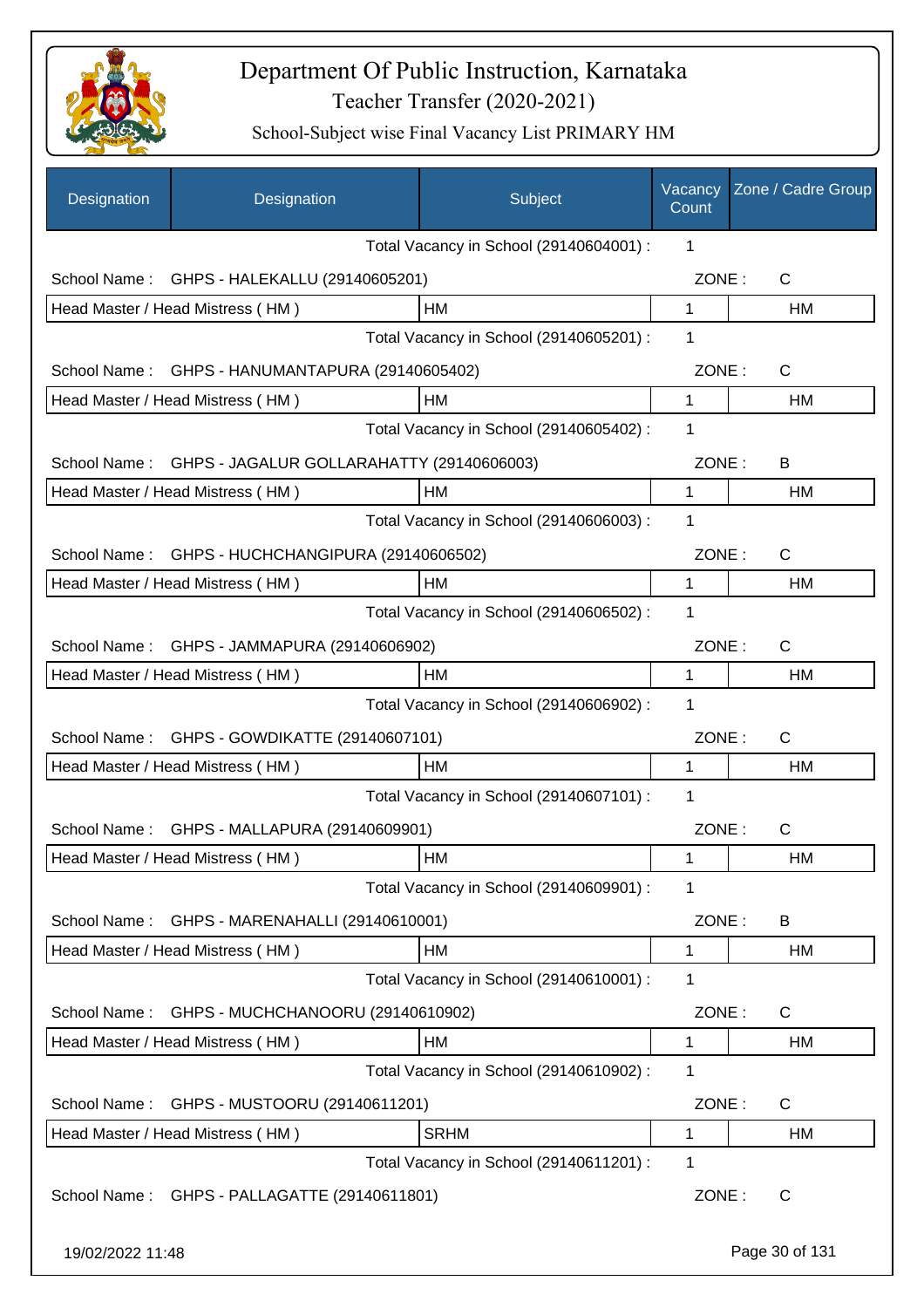

| Designation      | Designation                                          | Subject                                 | Vacancy<br>Count | Zone / Cadre Group |
|------------------|------------------------------------------------------|-----------------------------------------|------------------|--------------------|
|                  | Head Master / Head Mistress (HM)                     | <b>SRHM</b>                             | 1                | HM                 |
|                  |                                                      | Total Vacancy in School (29140611801) : | 1                |                    |
| School Name:     | GHPS - RASTEMACHIKERE (29140612001)                  |                                         | ZONE:            | B                  |
|                  | Head Master / Head Mistress (HM)                     | HM                                      | 1                | HM                 |
|                  |                                                      | Total Vacancy in School (29140612001) : | 1                |                    |
|                  | School Name: GHPS(URDU)-SANTEMUDDAPURA (29140612501) |                                         | ZONE:            | $\mathsf{C}$       |
|                  | Head Master / Head Mistress (HM)                     | HM                                      | 1                | HM                 |
|                  |                                                      | Total Vacancy in School (29140612501) : | 1                |                    |
|                  | School Name: GHPS - SIDDAIAHNAKOTE (29140612902)     |                                         | ZONE:            | C                  |
|                  | Head Master / Head Mistress (HM)                     | HМ                                      | 1                | <b>HM</b>          |
|                  |                                                      | Total Vacancy in School (29140612902) : | 1                |                    |
| School Name:     | GHPS - SOKKE (29140613101)                           |                                         | ZONE:            | C                  |
|                  | Head Master / Head Mistress (HM)                     | <b>SRHM</b>                             | 1                | <b>HM</b>          |
|                  |                                                      | Total Vacancy in School (29140613101) : | 1                |                    |
| School Name:     | GHPS - TORANAGATTE (29140613801)                     |                                         | ZONE:            | $\mathsf{C}$       |
|                  | Head Master / Head Mistress (HM)                     | <b>SRHM</b>                             | 1                | <b>HM</b>          |
|                  |                                                      | Total Vacancy in School (29140613801) : | 1                |                    |
| School Name:     | GHPS - UDDAGHATTA (29140614201)                      |                                         | ZONE:            | B                  |
|                  | Head Master / Head Mistress (HM)                     | HM                                      | 1                | HM                 |
|                  |                                                      | Total Vacancy in School (29140614201) : | 1                |                    |
| School Name:     | GHPS - URALAKATTE (29140614401)                      |                                         | ZONE:            | C                  |
|                  | Head Master / Head Mistress (HM)                     | HM                                      | 1                | HM                 |
|                  |                                                      | Total Vacancy in School (29140614401) : | 1                |                    |
| School Name:     | GHPS(URDU)-JAGALUR (29140615603)                     |                                         | ZONE:            | A                  |
|                  | Head Master / Head Mistress (HM)                     | HM                                      | 1                | HM                 |
|                  |                                                      | Total Vacancy in School (29140615603) : | 1                |                    |
|                  |                                                      | Total Vacancy in Taluka (291406) :      | 32               |                    |
| District Name:   | SHIVAMOGGA (2915)                                    |                                         |                  |                    |
| Taluka Name:     | BHADRAVATI (291501)                                  |                                         |                  |                    |
| School Name:     | GMHPS ANAVERI (29150100804)                          |                                         | ZONE:            | $\mathsf{C}$       |
|                  | Head Master / Head Mistress (HM)                     | HM                                      | 1                | HM                 |
|                  |                                                      | Total Vacancy in School (29150100804) : | 1                |                    |
| 19/02/2022 11:48 |                                                      |                                         |                  | Page 31 of 131     |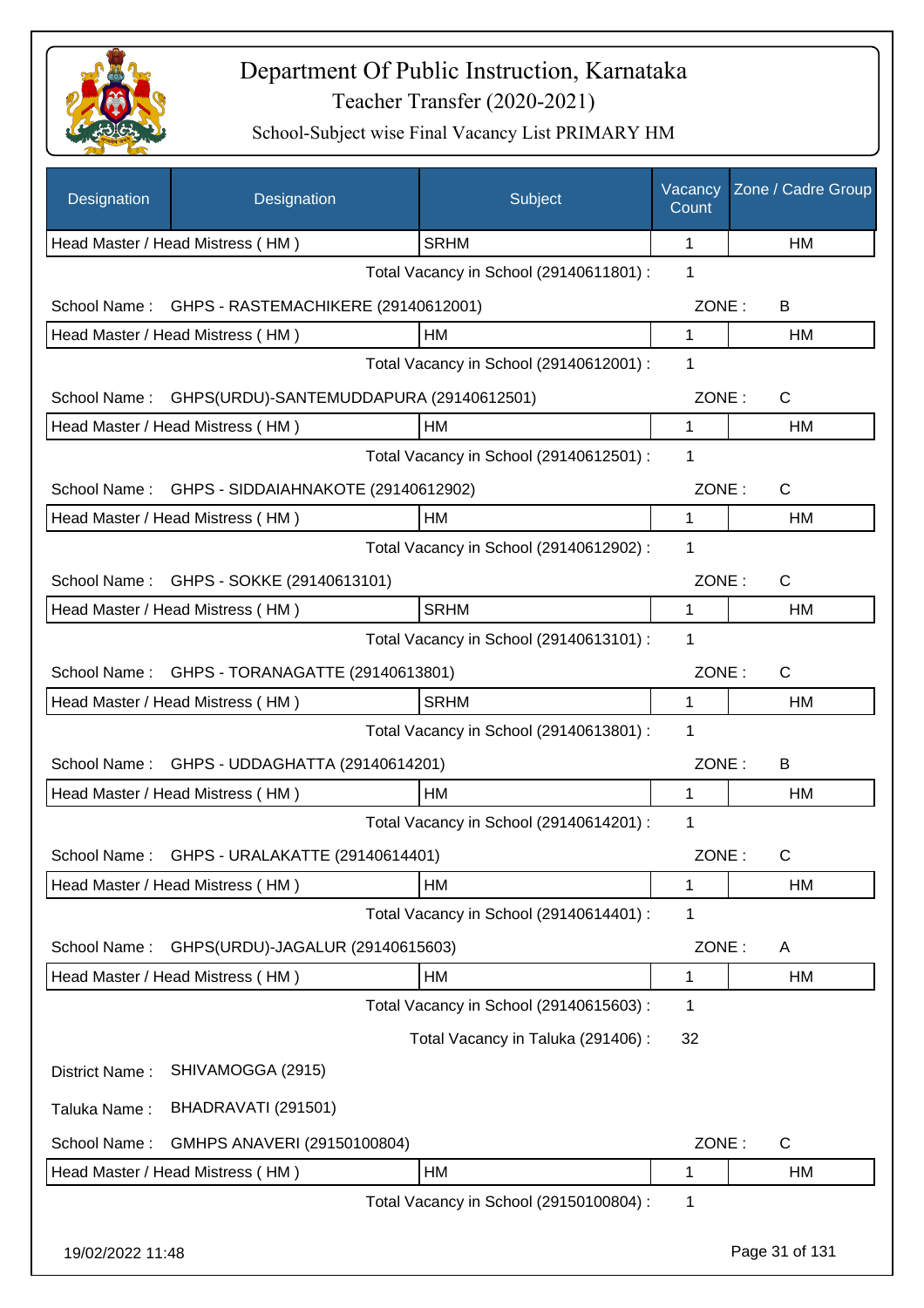

| Designation      | Designation                              | Subject                                 | Vacancy<br>Count | Zone / Cadre Group |
|------------------|------------------------------------------|-----------------------------------------|------------------|--------------------|
|                  | School Name: GHPS MYDOLALU (29150101702) |                                         | ZONE:            | $\mathsf{C}$       |
|                  | Head Master / Head Mistress (HM)         | HM                                      | 1                | НM                 |
|                  |                                          | Total Vacancy in School (29150101702) : | 1                |                    |
| School Name:     | GUHPS TADASA (29150102002)               |                                         | ZONE:            | $\mathsf{C}$       |
|                  | Head Master / Head Mistress (HM)         | HM                                      | $\mathbf{1}$     | HM                 |
|                  |                                          | Total Vacancy in School (29150102002) : | 1                |                    |
| School Name:     | GHPBS HOLEHONNURU (BOYS) (29150102501)   |                                         | ZONE:            | A                  |
|                  | Head Master / Head Mistress (HM)         | HM                                      | 1                | HM                 |
|                  |                                          | Total Vacancy in School (29150102501) : | 1                |                    |
| School Name:     | GHPS URDU JAMBARAGHATTA (29150102702)    |                                         | ZONE:            | A                  |
|                  | Head Master / Head Mistress (HM)         | HM                                      | 1                | HM                 |
|                  |                                          | Total Vacancy in School (29150102702) : | 1                |                    |
| School Name:     | GKHPS ARAHATHOLALU (29150102905)         |                                         | ZONE:            | B                  |
|                  | Head Master / Head Mistress (HM)         | HM                                      | 1                | HM                 |
|                  |                                          | Total Vacancy in School (29150102905) : | 1                |                    |
| School Name:     | GHPS CHANDANAKERE (29150103801)          |                                         | ZONE:            | C                  |
|                  | Head Master / Head Mistress (HM)         | HM                                      | 1                | НM                 |
|                  |                                          | Total Vacancy in School (29150103801) : | 1                |                    |
| School Name:     | GHPS HANCHINASIDDAPURA (29150104202)     |                                         | ZONE:            | C                  |
|                  | Head Master / Head Mistress (HM)         | HM                                      | 1                | <b>HM</b>          |
|                  |                                          | Total Vacancy in School (29150104202) : | 1                |                    |
| School Name:     | GMHPS KALLIHALU (29150104705)            |                                         | ZONE:            | C                  |
|                  | Head Master / Head Mistress (HM)         | HM                                      | 1                | HM                 |
|                  |                                          | Total Vacancy in School (29150104705) : | 1                |                    |
| School Name:     | GMHPS ARABEELACHI (29150105207)          |                                         | ZONE:            | C                  |
|                  | Head Master / Head Mistress (HM)         | HM                                      | 1                | HM                 |
|                  |                                          | Total Vacancy in School (29150105207) : | 1                |                    |
| School Name:     | GHPS ARAKERE (29150105301)               |                                         | ZONE:            | C                  |
|                  | Head Master / Head Mistress (HM)         | HM                                      | 1                | HM                 |
|                  |                                          | Total Vacancy in School (29150105301) : | 1                |                    |
| School Name:     | GHPS DODDERI (29150109201)               |                                         | ZONE:            | C                  |
|                  | Head Master / Head Mistress (HM)         | HM                                      | 1                | HM                 |
| 19/02/2022 11:48 |                                          |                                         |                  | Page 32 of 131     |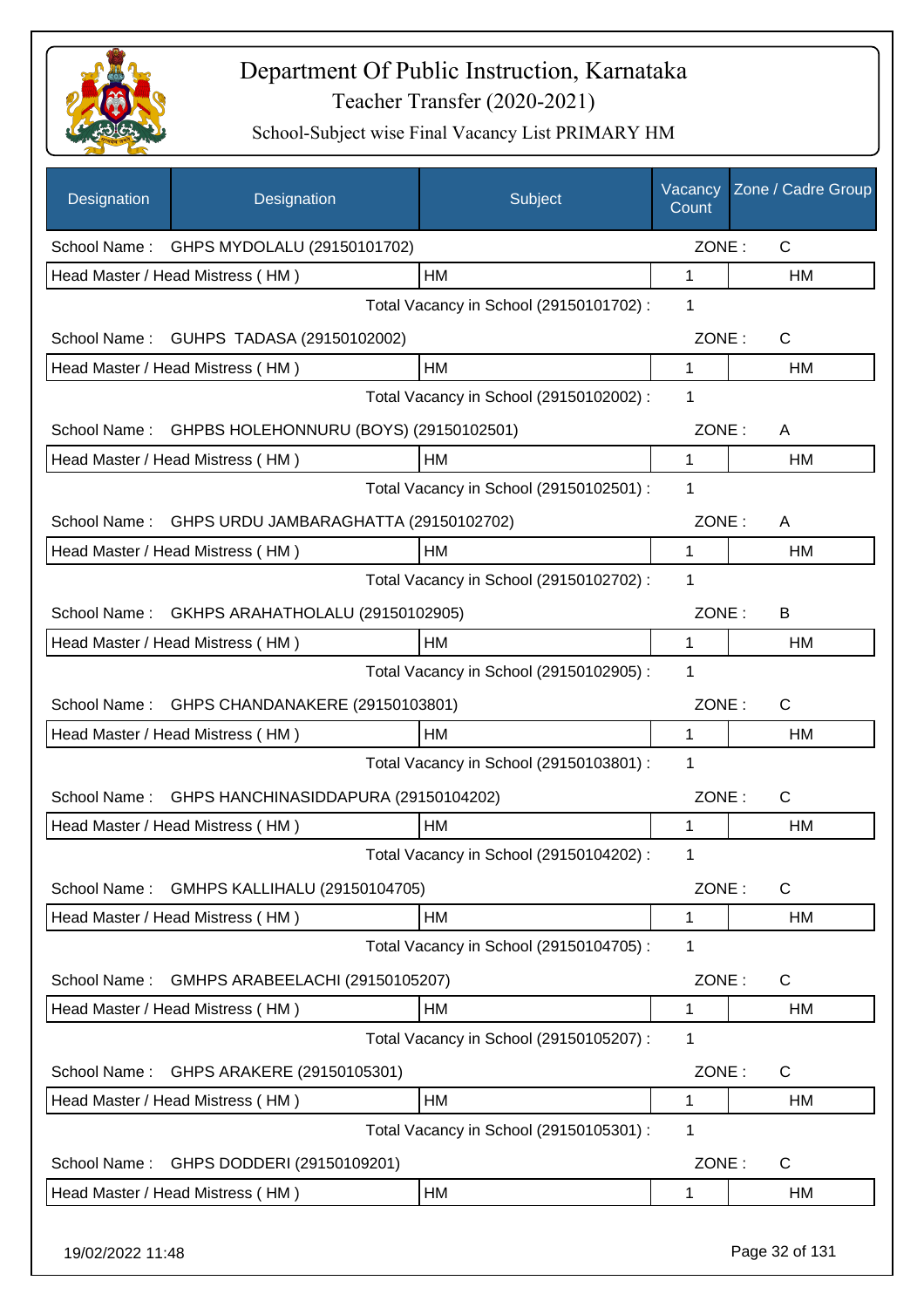

| Designation      | Designation                                                 | Subject                                 | Vacancy<br>Count | Zone / Cadre Group |
|------------------|-------------------------------------------------------------|-----------------------------------------|------------------|--------------------|
|                  |                                                             | Total Vacancy in School (29150109201) : | 1                |                    |
| School Name:     | KARNATAKA PUBLIC SCHOOLS GHPS ANTHARAGANGE<br>(29150109702) |                                         | ZONE:            | В                  |
|                  | Head Master / Head Mistress (HM)                            | НM                                      | 1                | НM                 |
|                  |                                                             | Total Vacancy in School (29150109702) : | 1                |                    |
| School Name:     | GHPS HALLIKERE (29150111401)                                |                                         | ZONE:            | $\mathsf{C}$       |
|                  | Head Master / Head Mistress (HM)                            | HM                                      | 1                | <b>HM</b>          |
|                  |                                                             | Total Vacancy in School (29150111401) : | 1                |                    |
| School Name:     | GMHPS B.R PROJECT (29150113803)                             |                                         | ZONE:            | C                  |
|                  | Head Master / Head Mistress (HM)                            | HМ                                      | 1                | HM                 |
|                  |                                                             | Total Vacancy in School (29150113803) : | 1                |                    |
| School Name:     | GHPS NELLISARA (29150114001)                                |                                         | ZONE:            | C                  |
|                  | Head Master / Head Mistress (HM)                            | <b>HM</b>                               | 1                | HM                 |
|                  |                                                             | Total Vacancy in School (29150114001) : | 1                |                    |
| School Name:     | GKHPS A.K COLONY SEEGEBAGI (29150116402)                    |                                         | ZONE:            | A                  |
|                  | Head Master / Head Mistress (HM)                            | HM                                      | 1                | HM                 |
|                  |                                                             | Total Vacancy in School (29150116402) : | 1                |                    |
| School Name:     | GGHPS URDU SYED-COLONY SEEGEBAGI (29150116403)              |                                         | ZONE:            | A                  |
|                  | Head Master / Head Mistress (HM)                            | <b>HM</b>                               | 1                | HM                 |
|                  |                                                             | Total Vacancy in School (29150116403) : | 1                |                    |
| School Name:     | GHPS BHUTHANAGUDI T.K ROAD (29150117207)                    |                                         | ZONE:            | A                  |
|                  | Head Master / Head Mistress (HM)                            | HM                                      | 1                | HM                 |
|                  |                                                             | Total Vacancy in School (29150117207) : | 1                |                    |
| School Name:     | GGHPS URDU SIDDAPURA HOSUR (29150118408)                    |                                         | ZONE:            | A                  |
|                  | Head Master / Head Mistress (HM)                            | HM                                      | 1                | HM                 |
|                  |                                                             | Total Vacancy in School (29150118408) : | 1                |                    |
| School Name:     | GKHPS BANDARAHALLI (29150119105)                            |                                         | ZONE:            | A                  |
|                  | Head Master / Head Mistress (HM)                            | HM                                      | 1                | <b>HM</b>          |
|                  |                                                             | Total Vacancy in School (29150119105) : | 1                |                    |
| School Name:     | GKHPS SHANKARAGHATTA (29150127001)                          |                                         | ZONE:            | C                  |
|                  | Head Master / Head Mistress (HM)                            | HM                                      | 1                | HM                 |
|                  |                                                             | Total Vacancy in School (29150127001) : | 1                |                    |
| School Name:     | GHPS GANGURU (29150128101)                                  |                                         | ZONE:            | C                  |
| 19/02/2022 11:48 |                                                             |                                         |                  | Page 33 of 131     |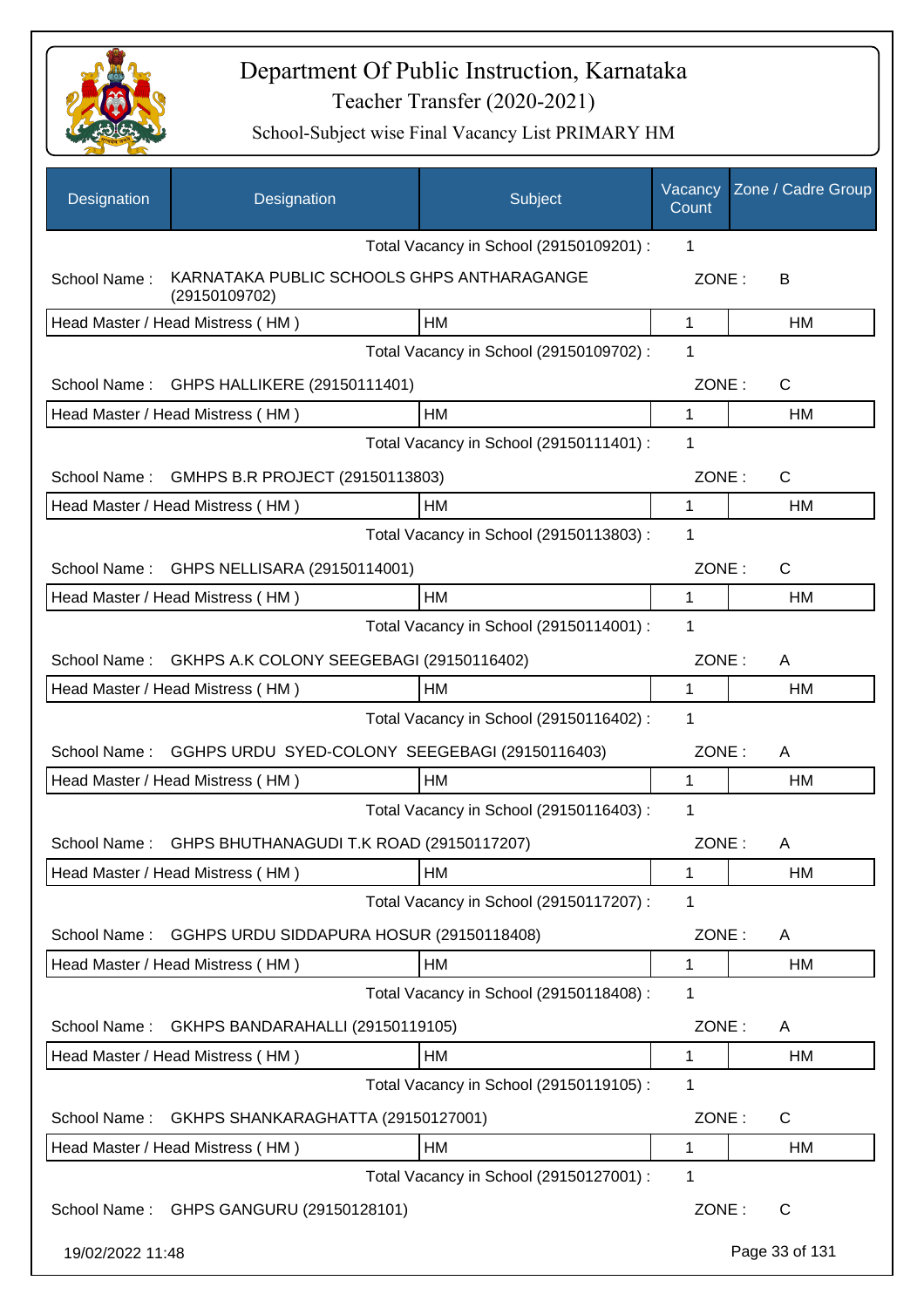

| Designation      | Designation                        | Subject                                 | Vacancy<br>Count | Zone / Cadre Group |
|------------------|------------------------------------|-----------------------------------------|------------------|--------------------|
|                  | Head Master / Head Mistress (HM)   | НM                                      | 1                | HM                 |
|                  |                                    | Total Vacancy in School (29150128101) : | 1                |                    |
| School Name:     | GHPS AGARADAHALLI (29150130301)    |                                         | ZONE:            | C                  |
|                  | Head Master / Head Mistress (HM)   | HM                                      | 1                | HM                 |
|                  |                                    | Total Vacancy in School (29150130301) : | 1                |                    |
| School Name:     | GHPS ASHOKA NAGARA (29150130701)   |                                         | ZONE:            | C                  |
|                  | Head Master / Head Mistress (HM)   | HM                                      | 1                | HM                 |
|                  |                                    | Total Vacancy in School (29150130701) : | 1                |                    |
| School Name:     | GHPS HOSAKOPPA (29150131001)       |                                         | ZONE:            | A                  |
|                  | Head Master / Head Mistress (HM)   | HM                                      | 1                | HM                 |
|                  |                                    | Total Vacancy in School (29150131001) : | 1                |                    |
| School Name:     | GHPS S.K-MAGGI HOSUR (29150131601) |                                         | ZONE:            | C                  |
|                  | Head Master / Head Mistress (HM)   | HM                                      | 1                | HM                 |
|                  |                                    | Total Vacancy in School (29150131601) : | 1                |                    |
|                  |                                    | Total Vacancy in Taluka (291501) :      | 27               |                    |
| Taluka Name:     | <b>HOSANAGAR (291502)</b>          |                                         |                  |                    |
| School Name:     | GHPS NITTURU (29150200101)         |                                         | ZONE:            | $\mathsf{C}$       |
|                  | Head Master / Head Mistress (HM)   | HM                                      | 1                | HM                 |
|                  |                                    | Total Vacancy in School (29150200101) : | 1                |                    |
| School Name:     | GHPS MUMBARU (29150204604)         |                                         | ZONE:            | $\mathsf C$        |
|                  | Head Master / Head Mistress (HM)   | ${\sf HM}$                              | 1                | HM                 |
|                  |                                    | Total Vacancy in School (29150204604) : | 1                |                    |
| School Name:     | GHPS KALLUHALLA (29150205003)      |                                         | ZONE:            | C                  |
|                  | Head Master / Head Mistress (HM)   | HM                                      | 1                | HM                 |
|                  |                                    | Total Vacancy in School (29150205003) : | 1                |                    |
| School Name:     | GHPS PURAPPEMANE (29150205801)     |                                         | ZONE:            | C                  |
|                  | Head Master / Head Mistress (HM)   | HM                                      | 1                | HM                 |
|                  |                                    | Total Vacancy in School (29150205801) : | 1                |                    |
| School Name:     | GHPS HARIDRAVATHI (29150206401)    |                                         | ZONE:            | C                  |
|                  | Head Master / Head Mistress (HM)   | HM                                      | 1                | HM                 |
|                  |                                    | Total Vacancy in School (29150206401) : | 1                |                    |
| School Name:     | GHPS ALAGERIMANDRI (29150207001)   |                                         | ZONE:            | C                  |
| 19/02/2022 11:48 |                                    |                                         |                  | Page 34 of 131     |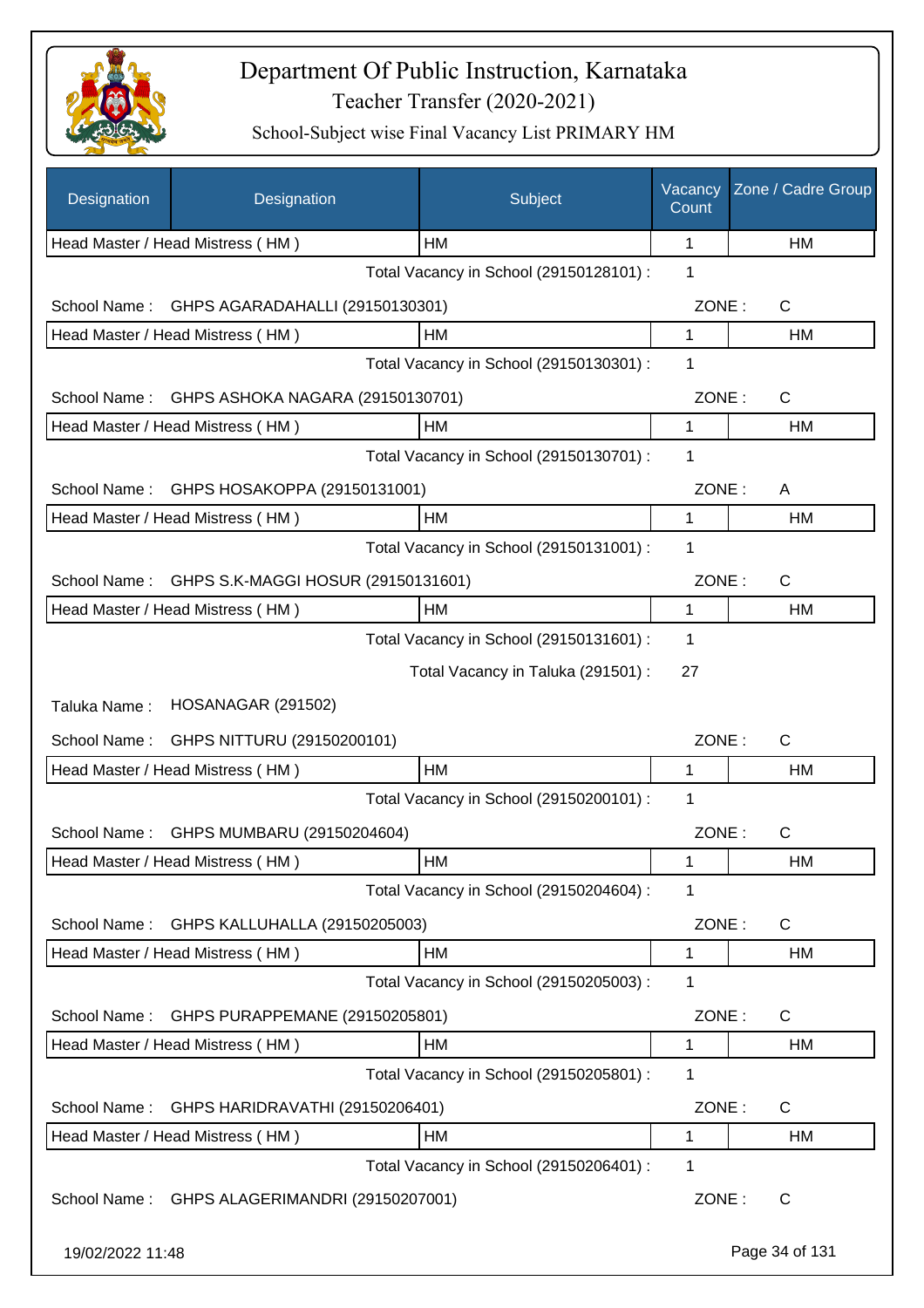

| Designation      | Designation                             | Subject                                 | Vacancy<br>Count | Zone / Cadre Group |
|------------------|-----------------------------------------|-----------------------------------------|------------------|--------------------|
|                  | Head Master / Head Mistress (HM)        | НM                                      | 1                | HM                 |
|                  |                                         | Total Vacancy in School (29150207001) : | 1                |                    |
| School Name:     | GHPS HARATHALU (29150207401)            |                                         | ZONE:            | C                  |
|                  | Head Master / Head Mistress (HM)        | HM                                      | 1                | HM                 |
|                  |                                         | Total Vacancy in School (29150207401) : | 1                |                    |
| School Name:     | GHPS MUTHALA (29150207601)              |                                         | ZONE:            | C                  |
|                  | Head Master / Head Mistress (HM)        | HM                                      | 1                | HM                 |
|                  |                                         | Total Vacancy in School (29150207601) : | 1                |                    |
| School Name:     | GHPS ALAVALLI (29150209702)             |                                         | ZONE:            | C                  |
|                  | Head Master / Head Mistress (HM)        | HM                                      | 1                | HM                 |
|                  |                                         | Total Vacancy in School (29150209702) : | 1                |                    |
|                  | School Name: GHPS BELLURU (29150211102) |                                         | ZONE:            | C                  |
|                  | Head Master / Head Mistress (HM)        | HM                                      | 1                | HM                 |
|                  |                                         | Total Vacancy in School (29150211102) : | 1                |                    |
|                  | School Name: GHPS KODURU (29150213403)  |                                         | ZONE:            | C                  |
|                  | Head Master / Head Mistress (HM)        | HM                                      | 1                | HM                 |
|                  |                                         | Total Vacancy in School (29150213403) : | 1                |                    |
| School Name:     | GHPS HIREJENI (29150214401)             |                                         | ZONE:            | C                  |
|                  | Head Master / Head Mistress (HM)        | HM                                      | 1                | HM                 |
|                  |                                         | Total Vacancy in School (29150214401) : | 1                |                    |
| School Name:     | GHPS YADURU (29150219401)               |                                         | ZONE:            | С                  |
|                  | Head Master / Head Mistress (HM)        | HM                                      | 1                | HM                 |
|                  |                                         | Total Vacancy in School (29150219401) : | 1                |                    |
| School Name:     | GHPS NULIGGERE (29150220803)            |                                         | ZONE:            | C                  |
|                  | Head Master / Head Mistress (HM)        | HM                                      | 1                | HM                 |
|                  |                                         | Total Vacancy in School (29150220803) : | 1                |                    |
| School Name:     | GHPGS HOSANAGAR (29150224901)           |                                         | ZONE:            | A                  |
|                  | Head Master / Head Mistress (HM)        | <b>SRHM</b>                             | 1                | HM                 |
|                  |                                         | Total Vacancy in School (29150224901) : | 1                |                    |
|                  |                                         | Total Vacancy in Taluka (291502) :      | 15               |                    |
|                  |                                         |                                         |                  |                    |
| Taluka Name:     | SAGAR (291503)                          |                                         |                  |                    |
| School Name:     | GHPS MANDAGALALE (29150303806)          |                                         | ZONE:            | C                  |
| 19/02/2022 11:48 |                                         |                                         |                  | Page 35 of 131     |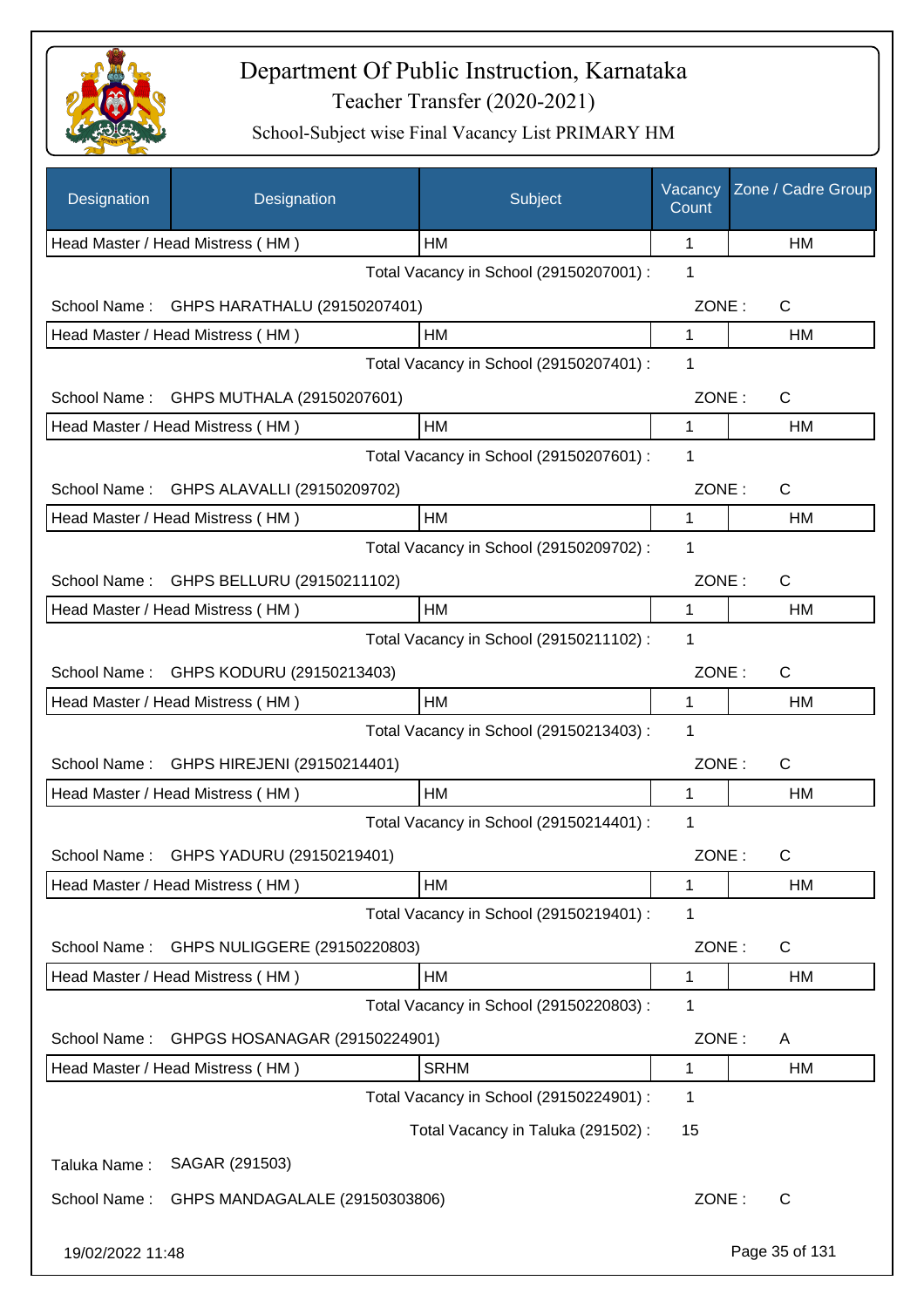

| Designation      | Designation                               | Subject                                 | Vacancy<br>Count | Zone / Cadre Group |
|------------------|-------------------------------------------|-----------------------------------------|------------------|--------------------|
|                  | Head Master / Head Mistress (HM)          | HМ                                      | 1                | HM                 |
|                  |                                           | Total Vacancy in School (29150303806) : | 1                |                    |
| School Name:     | GHPS SHUNTIKOPPA (29150304103)            |                                         | ZONE:            | $\mathsf C$        |
|                  | Head Master / Head Mistress (HM)          | НM                                      | 1                | НM                 |
|                  |                                           | Total Vacancy in School (29150304103) : | 1                |                    |
| School Name:     | GHPS KELAGINAMANE (29150310301)           |                                         | ZONE:            | $\mathsf{C}$       |
|                  | Head Master / Head Mistress (HM)          | HM                                      | 1                | <b>HM</b>          |
|                  |                                           | Total Vacancy in School (29150310301) : | 1                |                    |
| School Name:     | GHPS HOSANTHE (29150313501)               |                                         | ZONE:            | C                  |
|                  | Head Master / Head Mistress (HM)          | HM                                      | 1                | HM                 |
|                  |                                           | Total Vacancy in School (29150313501) : | 1                |                    |
|                  | School Name: GHPS TYAGARTHI (29150313603) |                                         | ZONE:            | $\mathsf C$        |
|                  | Head Master / Head Mistress (HM)          | HM                                      | 1                | HM                 |
|                  |                                           | Total Vacancy in School (29150313603) : | $\mathbf 1$      |                    |
| School Name:     | GHPS CHANNASHETTIKOPPA (29150314302)      |                                         | ZONE:            | C                  |
|                  | Head Master / Head Mistress (HM)          | HM                                      | 1                | HM                 |
|                  |                                           | Total Vacancy in School (29150314302) : | 1                |                    |
| School Name:     | GHPS HIREHARKA (29150315805)              |                                         | ZONE:            | C                  |
|                  | Head Master / Head Mistress (HM)          | HM                                      | 1                | НM                 |
|                  |                                           | Total Vacancy in School (29150315805) : | 1                |                    |
| School Name:     | GHPS KATTINAKARU (29150321407)            |                                         | ZONE:            | С                  |
|                  | Head Master / Head Mistress (HM)          | НM                                      | 1                | HM                 |
|                  |                                           | Total Vacancy in School (29150321407) : | 1                |                    |
| School Name:     | GHPS BYAKODU (29150322204)                |                                         | ZONE:            | C                  |
|                  | Head Master / Head Mistress (HM)          | HM                                      | 1                | HM                 |
|                  |                                           | Total Vacancy in School (29150322204) : | 1                |                    |
| School Name:     | GHPS KARGAL (29150325401)                 |                                         | ZONE:            | Α                  |
|                  | Head Master / Head Mistress (HM)          | HM                                      | 1                | HM                 |
|                  |                                           | Total Vacancy in School (29150325401) : | 1                |                    |
| School Name:     | GHPS KANNURU (29150331001)                |                                         | ZONE:            | C                  |
|                  | Head Master / Head Mistress (HM)          | HM                                      | 1                | HM                 |
|                  |                                           | Total Vacancy in School (29150331001) : | 1                |                    |
|                  |                                           |                                         |                  |                    |
| 19/02/2022 11:48 |                                           |                                         |                  | Page 36 of 131     |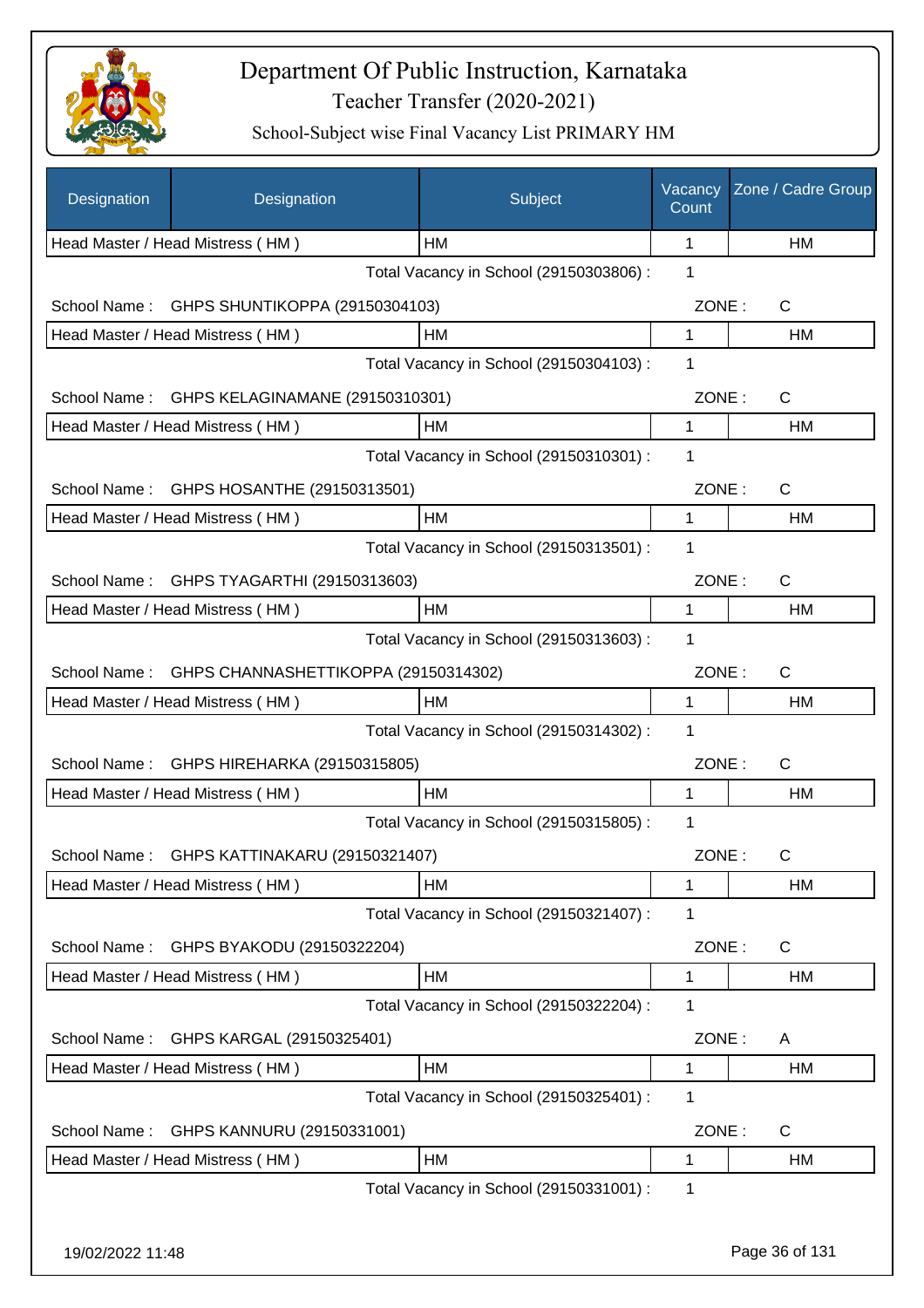

| Designation      | Designation                               | Subject                                 | Vacancy<br>Count | Zone / Cadre Group |
|------------------|-------------------------------------------|-----------------------------------------|------------------|--------------------|
|                  |                                           | Total Vacancy in Taluka (291503) :      | 11               |                    |
| Taluka Name:     | SHIKARIPUR (291504)                       |                                         |                  |                    |
| School Name:     | GHPS MALLENAHALLI (29150400501)           |                                         | ZONE:            | $\mathsf{C}$       |
|                  | Head Master / Head Mistress (HM)          | HM                                      | $\mathbf 1$      | HM                 |
|                  |                                           | Total Vacancy in School (29150400501) : | 1                |                    |
| School Name:     | GUHPS BILIKI (29150401802)                |                                         | ZONE:            | $\mathsf{C}$       |
|                  | Head Master / Head Mistress (HM)          | <b>HM</b>                               | $\mathbf{1}$     | HM                 |
|                  |                                           | Total Vacancy in School (29150401802) : | 1                |                    |
| School Name:     | GHPS KOWLI (29150402901)                  |                                         | ZONE:            | $\mathsf{C}$       |
|                  | Head Master / Head Mistress (HM)          | <b>HM</b>                               | 1                | HM                 |
|                  |                                           | Total Vacancy in School (29150402901) : | 1                |                    |
| School Name:     | GHPS HARAGI (29150403201)                 |                                         | ZONE:            | $\mathsf{C}$       |
|                  | Head Master / Head Mistress (HM)          | HM                                      | 1                | HM                 |
|                  |                                           | Total Vacancy in School (29150403201) : | 1                |                    |
| School Name:     | GHPS GUDDADATUMMINAKATTE (29150406101)    |                                         | ZONE:            | $\mathsf{C}$       |
|                  | Head Master / Head Mistress (HM)          | <b>HM</b>                               | 1                | HM                 |
|                  |                                           | Total Vacancy in School (29150406101) : | 1                |                    |
| School Name:     | GUHPS CHIKKAJAMBUR (29150406203)          |                                         | ZONE:            | $\mathsf{C}$       |
|                  | Head Master / Head Mistress (HM)          | <b>HM</b>                               | 1                | HM                 |
|                  |                                           | Total Vacancy in School (29150406203) : | 1                |                    |
|                  | School Name: GHPS NAGIHALLY (29150407801) |                                         | ZONE:            | C                  |
|                  | Head Master / Head Mistress (HM)          | HM                                      | 1                | HM                 |
|                  |                                           | Total Vacancy in School (29150407801) : | 1                |                    |
| School Name:     | GHPS HARAGUVALLI (29150408701)            |                                         | ZONE:            | C                  |
|                  | Head Master / Head Mistress (HM)          | HM                                      | 1                | HM                 |
|                  |                                           | Total Vacancy in School (29150408701) : | 1                |                    |
| School Name:     | GHPS SURAGIHALLI (29150410801)            |                                         | ZONE:            | C                  |
|                  | Head Master / Head Mistress (HM)          | HM                                      | 1                | HM                 |
|                  |                                           | Total Vacancy in School (29150410801) : | 1                |                    |
| School Name:     | GHPS BEGURU (29150411801)                 |                                         | ZONE:            | C                  |
|                  | Head Master / Head Mistress (HM)          | HM                                      | 1                | HM                 |
|                  |                                           | Total Vacancy in School (29150411801) : | 1                |                    |
| 19/02/2022 11:48 |                                           |                                         |                  | Page 37 of 131     |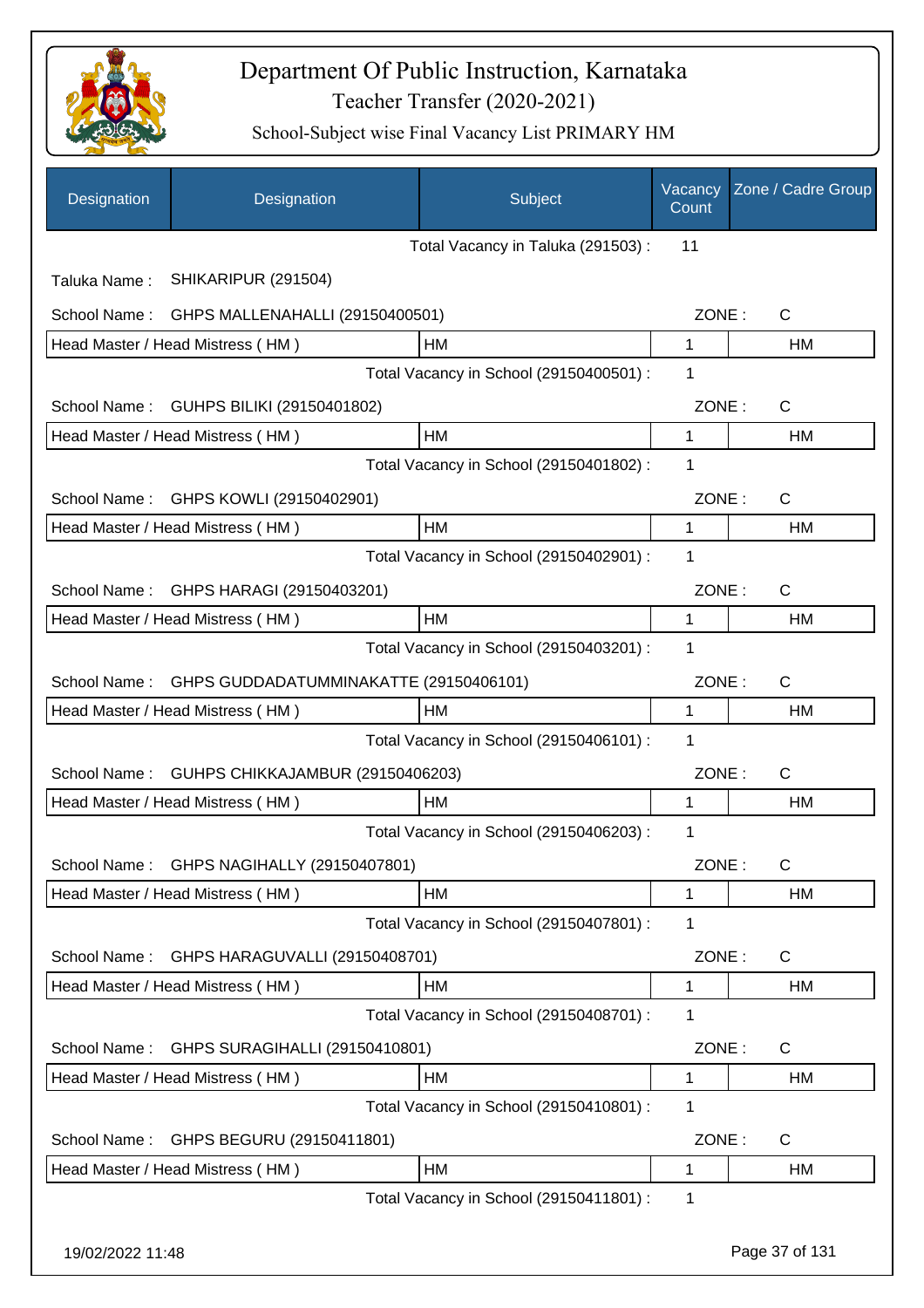

| Designation      | Designation                                          | Subject                                 | Vacancy<br>Count | Zone / Cadre Group |
|------------------|------------------------------------------------------|-----------------------------------------|------------------|--------------------|
| School Name:     | GHPS BAGANAKATTE (29150411901)                       |                                         | ZONE:            | $\mathsf{C}$       |
|                  | Head Master / Head Mistress (HM)                     | НM                                      | 1                | НM                 |
|                  |                                                      | Total Vacancy in School (29150411901) : | 1                |                    |
| School Name:     | GHPS MARAVALLI (29150412301)                         |                                         | ZONE:            | C                  |
|                  | Head Master / Head Mistress (HM)                     | HM                                      | 1                | HM                 |
|                  |                                                      | Total Vacancy in School (29150412301) : | 1                |                    |
| School Name:     | GHPS KENGATTI (29150412901)                          |                                         | ZONE:            | $\mathsf{C}$       |
|                  | Head Master / Head Mistress (HM)                     | HM                                      | 1                | HM                 |
|                  |                                                      | Total Vacancy in School (29150412901) : | 1                |                    |
| School Name:     | GHPS GOGGA (29150413601)                             |                                         | ZONE:            | C                  |
|                  | Head Master / Head Mistress (HM)                     | HM                                      | 1                | HM                 |
|                  |                                                      | Total Vacancy in School (29150413601) : | 1                |                    |
| School Name:     | GHPS ARISHINAGERE (29150415201)                      |                                         | ZONE:            | C                  |
|                  | Head Master / Head Mistress (HM)                     | HM                                      | 1                | HM                 |
|                  |                                                      | Total Vacancy in School (29150415201) : | 1                |                    |
| School Name:     | KARNATAKA PUBLIC SCHOOLS GMHPS HITTALA (29150415701) |                                         | ZONE:            | C                  |
|                  | Head Master / Head Mistress (HM)                     | НM                                      | 1                | НM                 |
|                  |                                                      | Total Vacancy in School (29150415701) : | 1                |                    |
| School Name:     | GUHPS GAGRI SHIKARIPURA (29150418004)                |                                         | ZONE:            | A                  |
|                  | Head Master / Head Mistress (HM)                     | HМ                                      | 1                | НM                 |
|                  |                                                      | Total Vacancy in School (29150418004) : | 1                |                    |
| School Name:     | GHPS MADAGA HARANAHALLI (29150424001)                |                                         | ZONE:            | $\mathsf C$        |
|                  | Head Master / Head Mistress (HM)                     | HM                                      | 1                | <b>HM</b>          |
|                  |                                                      | Total Vacancy in School (29150424001) : | 1                |                    |
| School Name:     | GUHPS HALIYURU SHIRALKOPPA (29150425605)             |                                         | ZONE:            | A                  |
|                  | Head Master / Head Mistress (HM)                     | HM                                      | 1                | HM                 |
|                  |                                                      | Total Vacancy in School (29150425605) : | 1                |                    |
| School Name:     | GSHA DHANARAJ HEMARAJ GKHPS (29150426702)            |                                         | ZONE:            | A                  |
|                  | Head Master / Head Mistress (HM)                     | HM                                      | 1                | HM                 |
|                  |                                                      | Total Vacancy in School (29150426702) : | 1                |                    |
|                  |                                                      | Total Vacancy in Taluka (291504) :      | 20               |                    |
| Taluka Name:     | SHIMOGA (291505)                                     |                                         |                  |                    |
| 19/02/2022 11:48 |                                                      |                                         |                  | Page 38 of 131     |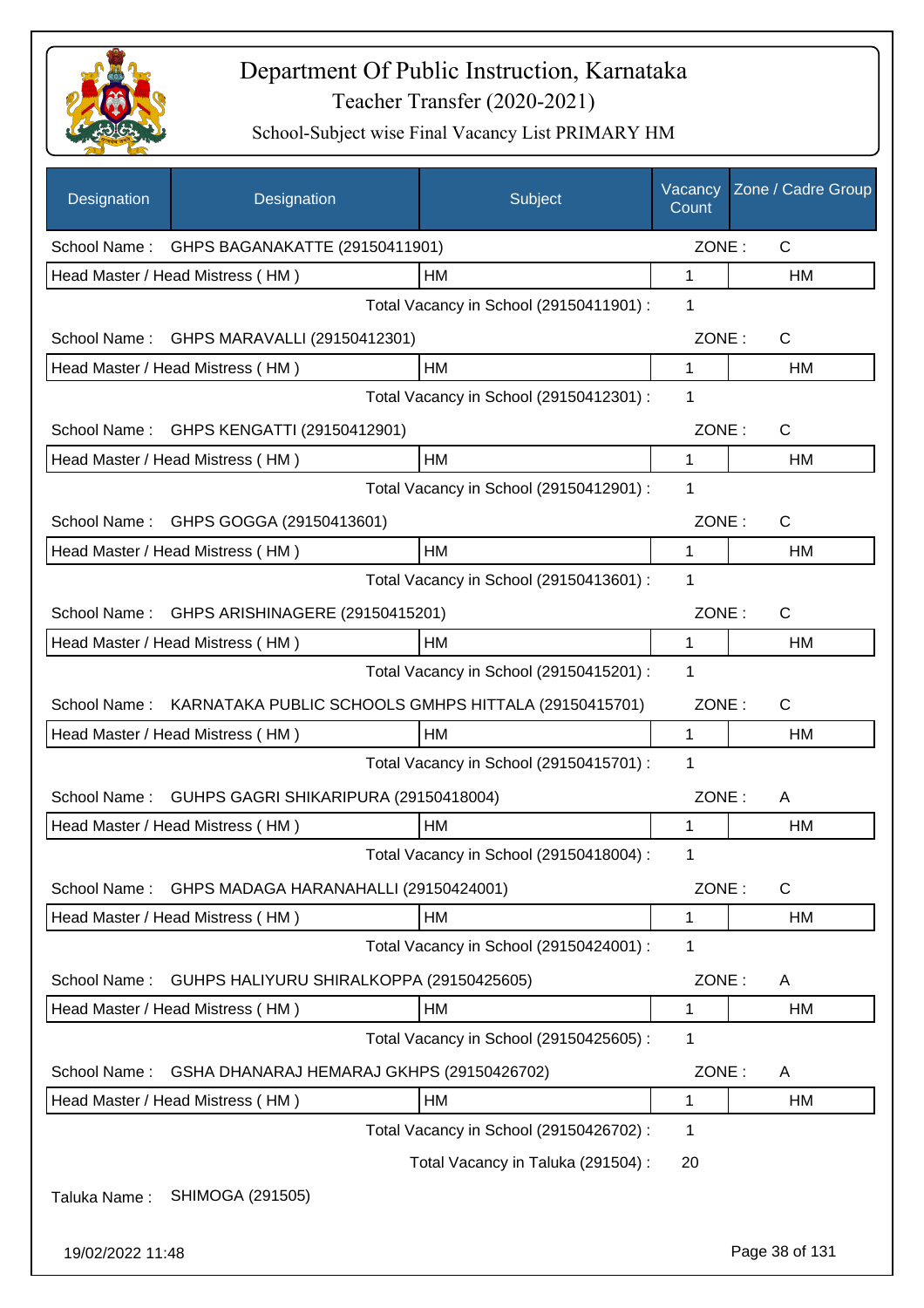

| <b>Designation</b> | Designation                                 | Subject                                 | Vacancy<br>Count | Zone / Cadre Group |
|--------------------|---------------------------------------------|-----------------------------------------|------------------|--------------------|
|                    | School Name: GHPS SHETTI KERE (29150500801) |                                         | ZONE:            | $\mathsf{C}$       |
|                    | Head Master / Head Mistress (HM)            | HM                                      | 1                | HM                 |
|                    |                                             | Total Vacancy in School (29150500801) : | 1                |                    |
|                    | School Name: GHPS KUMSI (29150501201)       |                                         | ZONE:            | $\mathsf{C}$       |
|                    | Head Master / Head Mistress (HM)            | <b>HM</b>                               | 1                | HM                 |
|                    |                                             | Total Vacancy in School (29150501201) : | 1                |                    |
| School Name:       | GHPS NARAYANAPURA (29150504002)             |                                         | ZONE:            | C                  |
|                    | Head Master / Head Mistress (HM)            | <b>HM</b>                               | 1                | HM                 |
|                    |                                             | Total Vacancy in School (29150504002) : | 1                |                    |
| School Name:       | GGHPS URDU MALLAPURA (29150504105)          |                                         | ZONE:            | $\mathsf{C}$       |
|                    | Head Master / Head Mistress (HM)            | HM                                      | 1                | HM                 |
|                    |                                             | Total Vacancy in School (29150504105) : | 1                |                    |
| School Name:       | GHPS HARANAHALLI(BOYS) (29150504801)        |                                         | ZONE:            | $\mathsf{C}$       |
|                    | Head Master / Head Mistress (HM)            | HM                                      | 1                | HM                 |
|                    |                                             | Total Vacancy in School (29150504801) : | 1                |                    |
| School Name:       | GHPS THYAJAVALLI (29150505701)              |                                         | ZONE:            | B                  |
|                    | Head Master / Head Mistress (HM)            | HM                                      | 1                | <b>HM</b>          |
|                    |                                             | Total Vacancy in School (29150505701) : | 1                |                    |
| School Name:       | GMHPS AYANURU (MODEL) (29150506401)         |                                         | ZONE:            | B                  |
|                    | Head Master / Head Mistress (HM)            | HM                                      | 1                | HM                 |
|                    |                                             | Total Vacancy in School (29150506401) : |                  |                    |
| School Name:       | GHPS THAMMADIHALLI (29150508801)            |                                         | ZONE:            | C                  |
|                    | Head Master / Head Mistress (HM)            | HM                                      | 1                | HM                 |
|                    |                                             | Total Vacancy in School (29150508801) : | 1                |                    |
| School Name:       | GUHPS RAMENAKOPPA (29150511601)             |                                         | ZONE:            | B                  |
|                    | Head Master / Head Mistress (HM)            | HM                                      | 1                | HM                 |
|                    |                                             | Total Vacancy in School (29150511601) : | 1                |                    |
| School Name:       | GHPS KUNCHENAHALLI (29150511902)            |                                         | ZONE:            | B                  |
|                    | Head Master / Head Mistress (HM)            | HM                                      | 1                | HM                 |
|                    |                                             | Total Vacancy in School (29150511902) : | 1                |                    |
| School Name:       | GHPS HOLALURU-A (29150512801)               |                                         | ZONE:            | B                  |
|                    | Head Master / Head Mistress (HM)            | HM                                      | 1                | HM                 |
| 19/02/2022 11:48   |                                             |                                         |                  | Page 39 of 131     |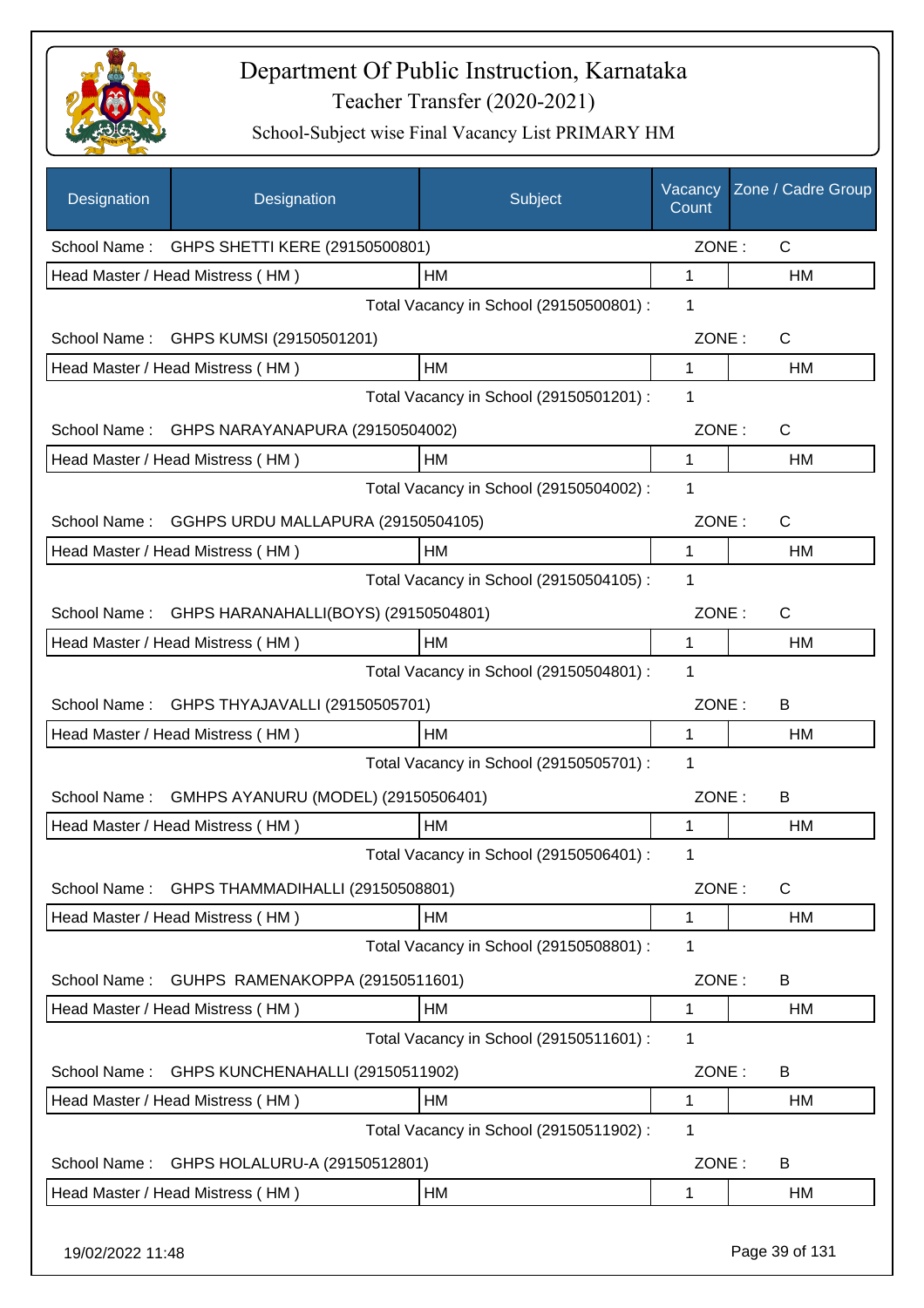

| Designation      | Designation                                   | Subject                                 | Vacancy<br>Count | Zone / Cadre Group |
|------------------|-----------------------------------------------|-----------------------------------------|------------------|--------------------|
|                  |                                               | Total Vacancy in School (29150512801) : | 1                |                    |
| School Name:     | GGHPS URDU SOMINAKOPPA (29150513302)          |                                         | ZONE:            | A                  |
|                  | Head Master / Head Mistress (HM)              | HM                                      | 1                | HM                 |
|                  |                                               | Total Vacancy in School (29150513302) : | 1                |                    |
| School Name:     | GHPS KOMMANALU (29150513501)                  |                                         | ZONE:            | B                  |
|                  | Head Master / Head Mistress (HM)              | HM                                      | 1                | <b>HM</b>          |
|                  |                                               | Total Vacancy in School (29150513501) : | 1                |                    |
| School Name:     | GHPS BEDARAHOSAHALLI (29150514603)            |                                         | ZONE:            | B                  |
|                  | Head Master / Head Mistress (HM)              | HM                                      | 1                | <b>HM</b>          |
|                  |                                               | Total Vacancy in School (29150514603) : | 1                |                    |
| School Name:     | GUHPS KUDLI SHIMOGA (29150515001)             |                                         | ZONE:            | B                  |
|                  | Head Master / Head Mistress (HM)              | HM                                      | 1                | HM                 |
|                  |                                               | Total Vacancy in School (29150515001) : | 1                |                    |
| School Name:     | GHPS MANDENAKOPPA (29150518801)               |                                         | ZONE:            | B                  |
|                  | Head Master / Head Mistress (HM)              | HM                                      | 1                | HM                 |
|                  |                                               | Total Vacancy in School (29150518801) : | 1                |                    |
| School Name:     | GHPS SHANTHINAGARA (29150523237)              |                                         | ZONE:            | A                  |
|                  | Head Master / Head Mistress (HM)              | HM                                      | 1                | <b>HM</b>          |
|                  |                                               | Total Vacancy in School (29150523237) : | 1                |                    |
|                  | School Name: GHPS JOSEPH NAGARA (29150524506) |                                         | ZONE:            | A                  |
|                  | Head Master / Head Mistress (HM)              | <b>HM</b>                               | 1                | HM                 |
|                  |                                               | Total Vacancy in School (29150524506) : | 1                |                    |
| School Name:     | GHPS GURUPURA (29150525601)                   |                                         | ZONE:            | A                  |
|                  | Head Master / Head Mistress (HM)              | HM                                      | 1                | HM                 |
|                  |                                               | Total Vacancy in School (29150525601) : | 1                |                    |
| School Name:     | GHPS PURALE (29150525701)                     |                                         | ZONE:            | A                  |
|                  | Head Master / Head Mistress (HM)              | HM                                      | $\mathbf 1$      | HM                 |
|                  |                                               | Total Vacancy in School (29150525701) : | 1                |                    |
| School Name:     | GHPS OTHIGATTA (29150528301)                  |                                         | ZONE:            | B                  |
|                  | Head Master / Head Mistress (HM)              | HM                                      | 1                | HM                 |
|                  |                                               | Total Vacancy in School (29150528301) : | 1                |                    |
| School Name:     | GHPS HASUDI (29150528901)                     |                                         | ZONE:            | B                  |
| 19/02/2022 11:48 |                                               |                                         |                  | Page 40 of 131     |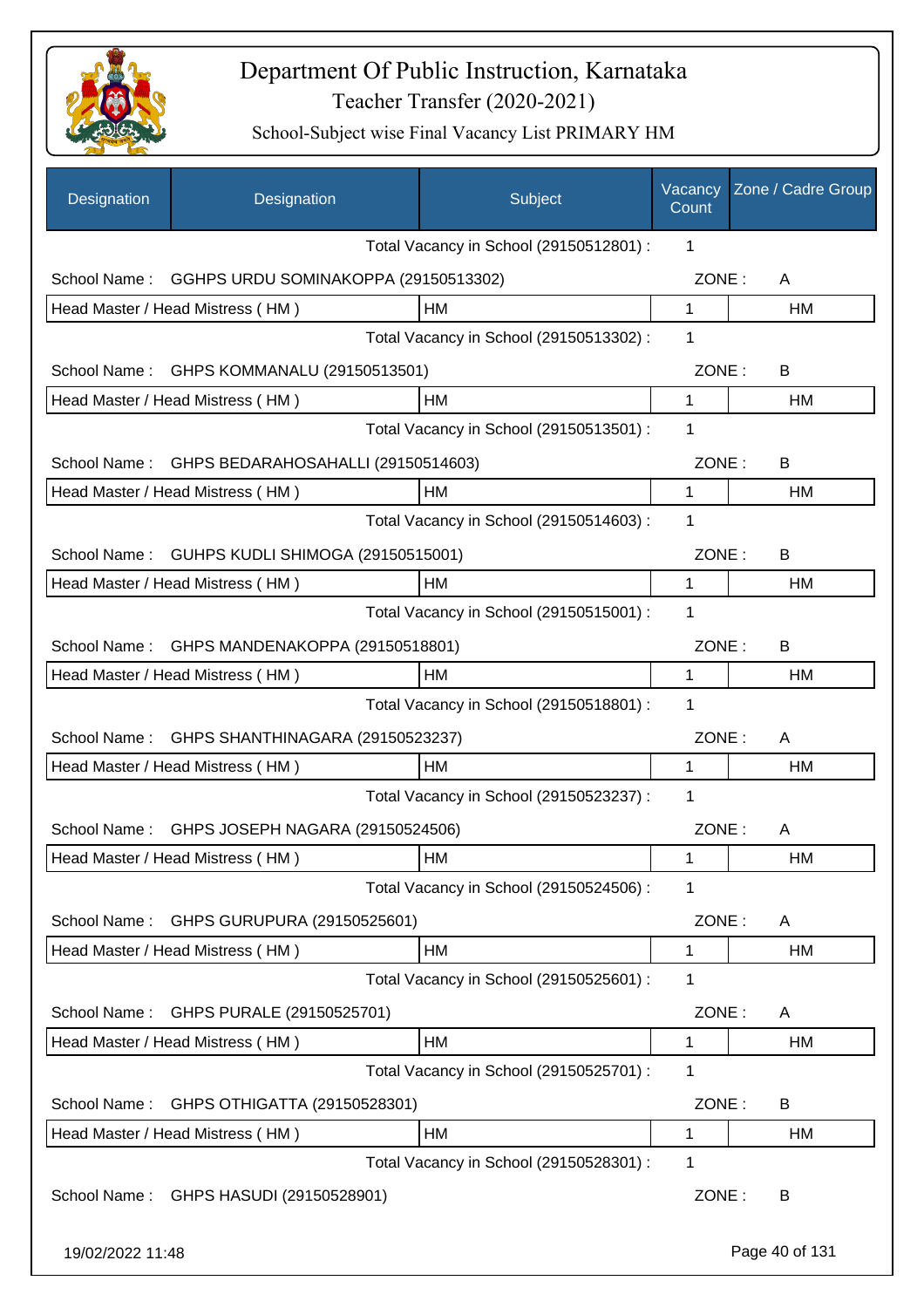

| Designation      | Designation                                                         | Subject                                 | Vacancy<br>Count | Zone / Cadre Group |
|------------------|---------------------------------------------------------------------|-----------------------------------------|------------------|--------------------|
|                  | Head Master / Head Mistress (HM)                                    | <b>HM</b>                               | 1                | HM                 |
|                  |                                                                     | Total Vacancy in School (29150528901) : | 1                |                    |
| School Name:     | GUHPS UPGRADED N T ROAD RMSA (29150535502)                          |                                         | ZONE:            | A                  |
|                  | Head Master / Head Mistress (HM)                                    | HM                                      | 1                | HM                 |
|                  |                                                                     | Total Vacancy in School (29150535502) : | 1                |                    |
| School Name:     | GHPS HASUDI FARM (29150536201)                                      |                                         | ZONE:            | B                  |
|                  | Head Master / Head Mistress (HM)                                    | <b>HM</b>                               | 1                | HM                 |
|                  |                                                                     | Total Vacancy in School (29150536201) : | 1                |                    |
| School Name:     | GOVERNMENTUPGRADED HIGHER PRIMARY SCHOOL, HAIHOLE<br>(29150536501)  |                                         | ZONE:            | В                  |
|                  | Head Master / Head Mistress (HM)                                    | <b>HM</b>                               | $\mathbf{1}$     | HM                 |
|                  |                                                                     | Total Vacancy in School (29150536501) : | 1                |                    |
| School Name:     | GOVT. URDU HIGH SCHOOL UPGRADED RMSA AYANUR BAZAAR<br>(29150538602) |                                         | ZONE:            | В                  |
|                  | Head Master / Head Mistress (HM)                                    | HM                                      | $\mathbf 1$      | HM                 |
|                  |                                                                     | Total Vacancy in School (29150538602) : | 1                |                    |
| School Name:     | GHPS SRIRAMPURA (29150538701)                                       |                                         | ZONE:            | В                  |
|                  | Head Master / Head Mistress (HM)                                    | HM                                      | 1                | HM                 |
|                  |                                                                     | Total Vacancy in School (29150538701) : | 1                |                    |
| School Name:     | GHPS HARAMAGHATTA (29150540601)                                     |                                         | ZONE:            | C                  |
|                  | Head Master / Head Mistress (HM)                                    | <b>SRHM</b>                             | 1                | <b>HM</b>          |
|                  |                                                                     | Total Vacancy in School (29150540601) : | 1                |                    |
| School Name:     | GUHPS URDU MADARI PALYA (29150541501)                               |                                         | ZONE:            | A                  |
|                  | Head Master / Head Mistress (HM)                                    | HM                                      | 1                | HM                 |
|                  |                                                                     | Total Vacancy in School (29150541501) : | 1                |                    |
|                  |                                                                     | Total Vacancy in Taluka (291505):       | 29               |                    |
| Taluka Name:     | SORAB (291506)                                                      |                                         |                  |                    |
| School Name:     | GMHPS JADE (29150600904)                                            |                                         | ZONE:            | $\mathsf C$        |
|                  | Head Master / Head Mistress (HM)                                    | HM                                      | 1                | HM                 |
|                  |                                                                     | Total Vacancy in School (29150600904) : | 1                |                    |
| School Name:     | GHPS SHAKUNAVALLI (29150601901)                                     |                                         | ZONE:            | $\mathsf C$        |
|                  | Head Master / Head Mistress (HM)                                    | HM                                      | 1                | HM                 |
|                  |                                                                     | Total Vacancy in School (29150601901) : | 1                |                    |
| 19/02/2022 11:48 |                                                                     |                                         |                  | Page 41 of 131     |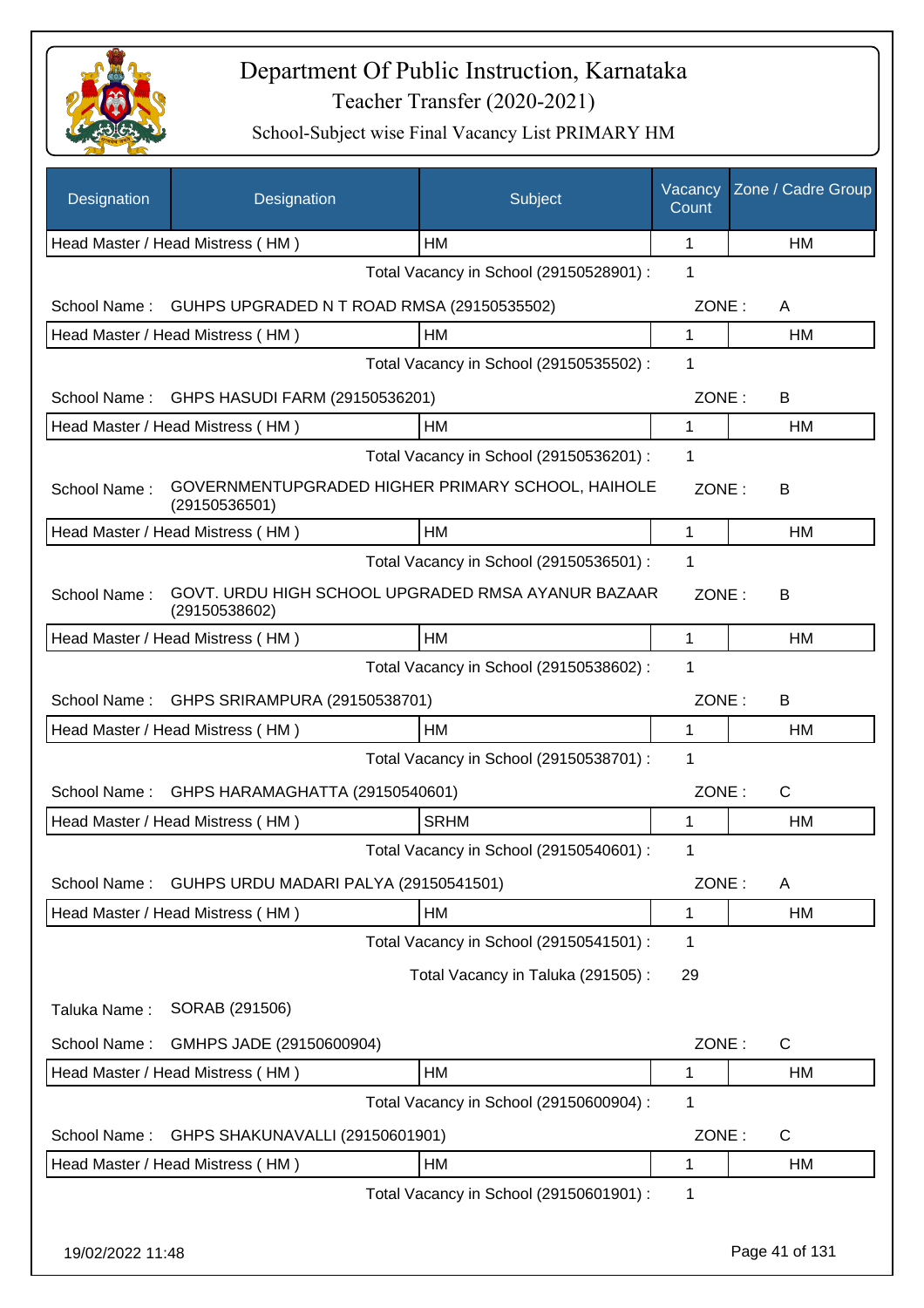

| <b>Designation</b> | Designation                                                         | Subject                                 | Vacancy<br>Count | Zone / Cadre Group |
|--------------------|---------------------------------------------------------------------|-----------------------------------------|------------------|--------------------|
|                    | School Name: GHPS MUGURU (29150603801)                              |                                         | ZONE:            | $\mathsf{C}$       |
|                    | Head Master / Head Mistress (HM)                                    | HM                                      | 1                | HM                 |
|                    |                                                                     | Total Vacancy in School (29150603801) : | 1                |                    |
| School Name:       | GHPS THORAVANDA (29150604201)                                       |                                         | ZONE:            | $\mathsf{C}$       |
|                    | Head Master / Head Mistress (HM)                                    | HM                                      | $\mathbf 1$      | HM                 |
|                    |                                                                     | Total Vacancy in School (29150604201) : | 1                |                    |
|                    | School Name: GHPS BENNURU (29150605101)                             |                                         | ZONE:            | $\mathsf{C}$       |
|                    | Head Master / Head Mistress (HM)                                    | <b>HM</b>                               | 1                | <b>HM</b>          |
|                    |                                                                     | Total Vacancy in School (29150605101) : | 1                |                    |
| School Name:       | SARDAR SRI MALLIKARJUNAPPA GOWDARA GHPS YENNEKOPPA<br>(29150606601) |                                         | ZONE:            | $\mathsf{C}$       |
|                    | Head Master / Head Mistress (HM)                                    | HМ                                      | 1                | HM                 |
|                    |                                                                     | Total Vacancy in School (29150606601) : | 1                |                    |
| School Name:       | GHPS BASURU (29150608801)                                           |                                         | ZONE:            | C                  |
|                    | Head Master / Head Mistress (HM)                                    | HM                                      | 1                | HM                 |
|                    |                                                                     | Total Vacancy in School (29150608801) : | 1                |                    |
| School Name:       | GHPS SAREKOPPA (29150610602)                                        |                                         | ZONE:            | C                  |
|                    | Head Master / Head Mistress (HM)                                    | <b>HM</b>                               | 1                | HM                 |
|                    |                                                                     | Total Vacancy in School (29150610602) : | 1                |                    |
| School Name:       | GHPS CHIKKABBURU (29150612801)                                      |                                         | ZONE:            | C                  |
|                    | Head Master / Head Mistress (HM)                                    | HМ                                      | 1                | HM                 |
|                    |                                                                     | Total Vacancy in School (29150612801) : | 1                |                    |
| School Name:       | GHPS HOSABALE (29150614701)                                         |                                         | ZONE:            | C                  |
|                    | Head Master / Head Mistress (HM)                                    | HM                                      | 1                | HM                 |
|                    |                                                                     | Total Vacancy in School (29150614701) : | 1                |                    |
| School Name:       | GHPS KADASURU (29150616601)                                         |                                         | ZONE:            | $\mathsf{C}$       |
|                    | Head Master / Head Mistress (HM)                                    | HM                                      | 1                | HM                 |
|                    |                                                                     | Total Vacancy in School (29150616601) : | 1                |                    |
| School Name:       | GUHPS URDU ANKARAVALLI (29150617702)                                |                                         | ZONE:            | $\mathsf{C}$       |
|                    | Head Master / Head Mistress (HM)                                    | HM                                      | 1                | HM                 |
|                    |                                                                     | Total Vacancy in School (29150617702) : | 1                |                    |
| School Name:       | GHPS UDRI (29150620802)                                             |                                         | ZONE:            | C                  |
|                    | Head Master / Head Mistress (HM)                                    | HM                                      | 1                | HM                 |
| 19/02/2022 11:48   |                                                                     |                                         |                  | Page 42 of 131     |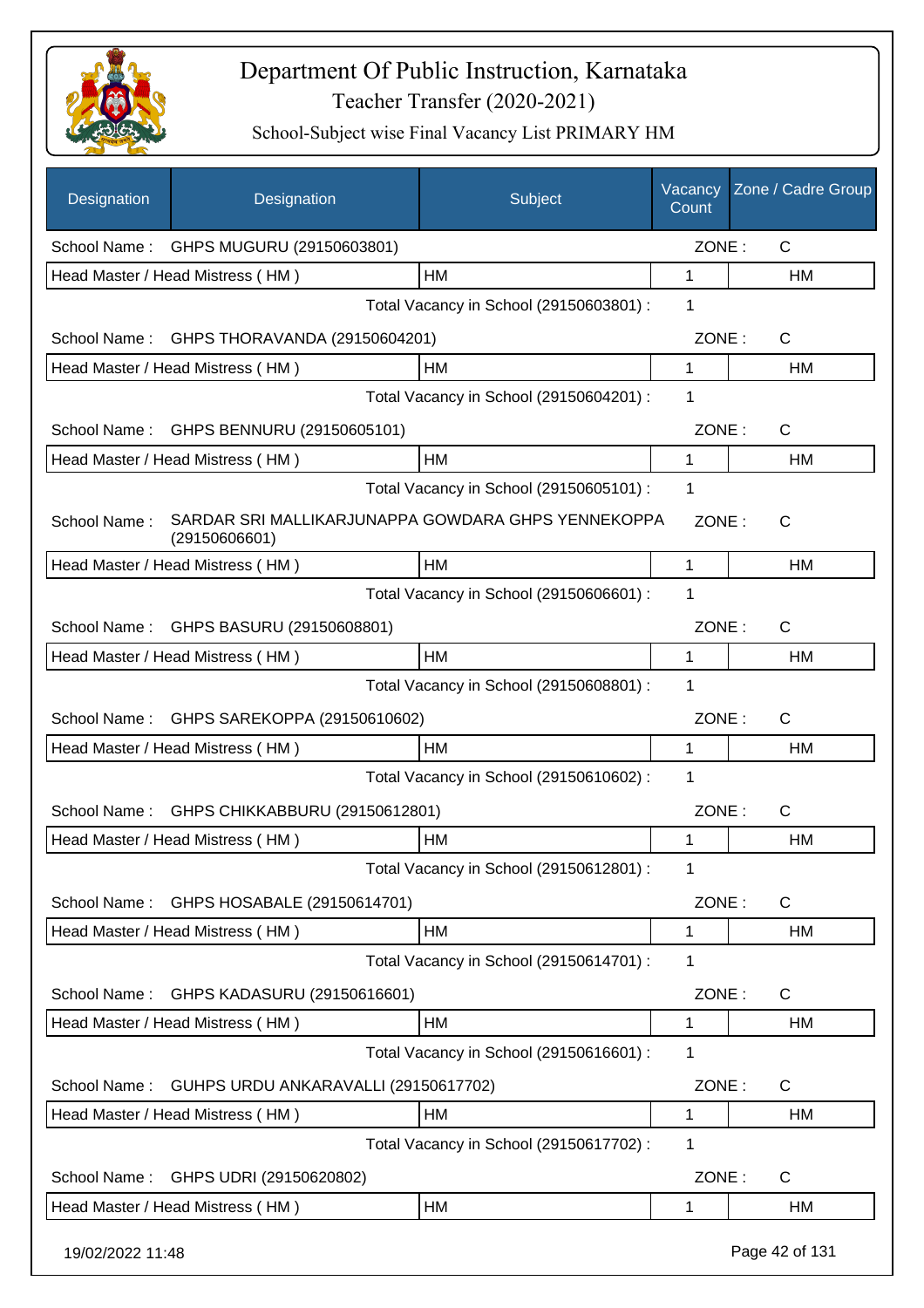

| Designation      | Designation                               | Subject                                 | Vacancy<br>Count | Zone / Cadre Group |
|------------------|-------------------------------------------|-----------------------------------------|------------------|--------------------|
|                  |                                           | Total Vacancy in School (29150620802) : | 1                |                    |
| School Name:     | GHPS ULAVI (29150627601)                  |                                         | ZONE:            | C                  |
|                  | Head Master / Head Mistress (HM)          | HM                                      | 1                | HM                 |
|                  |                                           | Total Vacancy in School (29150627601) : | 1                |                    |
| School Name:     | GHPS CHITTURU (29150630301)               |                                         | ZONE:            | C                  |
|                  | Head Master / Head Mistress (HM)          | HM                                      | 1                | HM                 |
|                  |                                           | Total Vacancy in School (29150630301) : | 1                |                    |
| School Name:     | GHPS INDIHALLI (29150630501)              |                                         | ZONE:            | C                  |
|                  | Head Master / Head Mistress (HM)          | HM                                      | 1                | НM                 |
|                  |                                           | Total Vacancy in School (29150630501) : | 1                |                    |
| School Name:     | GUHPS URDU KANAKERI (29150631201)         |                                         | ZONE:            | A                  |
|                  | Head Master / Head Mistress (HM)          | HM                                      | 1                | <b>HM</b>          |
|                  |                                           | Total Vacancy in School (29150631201) : | 1                |                    |
| School Name:     | GHPBS SORAB (BOYS) (29150631210)          |                                         | ZONE:            | A                  |
|                  | Head Master / Head Mistress (HM)          | HМ                                      | 1                | HM                 |
|                  |                                           | Total Vacancy in School (29150631210) : | 1                |                    |
| School Name:     | GUHPS URDU CHIKKAPETE SORAB (29150631213) |                                         | ZONE:            | A                  |
|                  | Head Master / Head Mistress (HM)          | HM                                      | 1                | HM                 |
|                  |                                           | Total Vacancy in School (29150631213) : | 1                |                    |
| School Name:     | GHPS YADAGOPPA (29150632001)              |                                         | ZONE:            | C                  |
|                  | Head Master / Head Mistress (HM)          | HM                                      | 1                | HM                 |
|                  |                                           | Total Vacancy in School (29150632001) : | 1                |                    |
| School Name:     | GHPS TAVANANDI (29150633601)              |                                         | ZONE:            | C                  |
|                  | Head Master / Head Mistress (HM)          | HM                                      | 1                | НM                 |
|                  |                                           | Total Vacancy in School (29150633601) : | 1                |                    |
| School Name:     | GHPS MOODI (29150633801)                  |                                         | ZONE:            | C                  |
|                  | Head Master / Head Mistress (HM)          | HM                                      | 1                | HM                 |
|                  |                                           | Total Vacancy in School (29150633801) : | 1                |                    |
| School Name:     | GHPS DODDIKOPPA (29150633901)             |                                         | ZONE:            | C                  |
|                  | Head Master / Head Mistress (HM)          | HM                                      | 1                | HM                 |
|                  |                                           | Total Vacancy in School (29150633901) : | 1                |                    |
| School Name:     | GHPS AGASANAHALLI (29150634101)           |                                         | ZONE:            | $\mathsf{C}$       |
| 19/02/2022 11:48 |                                           |                                         |                  | Page 43 of 131     |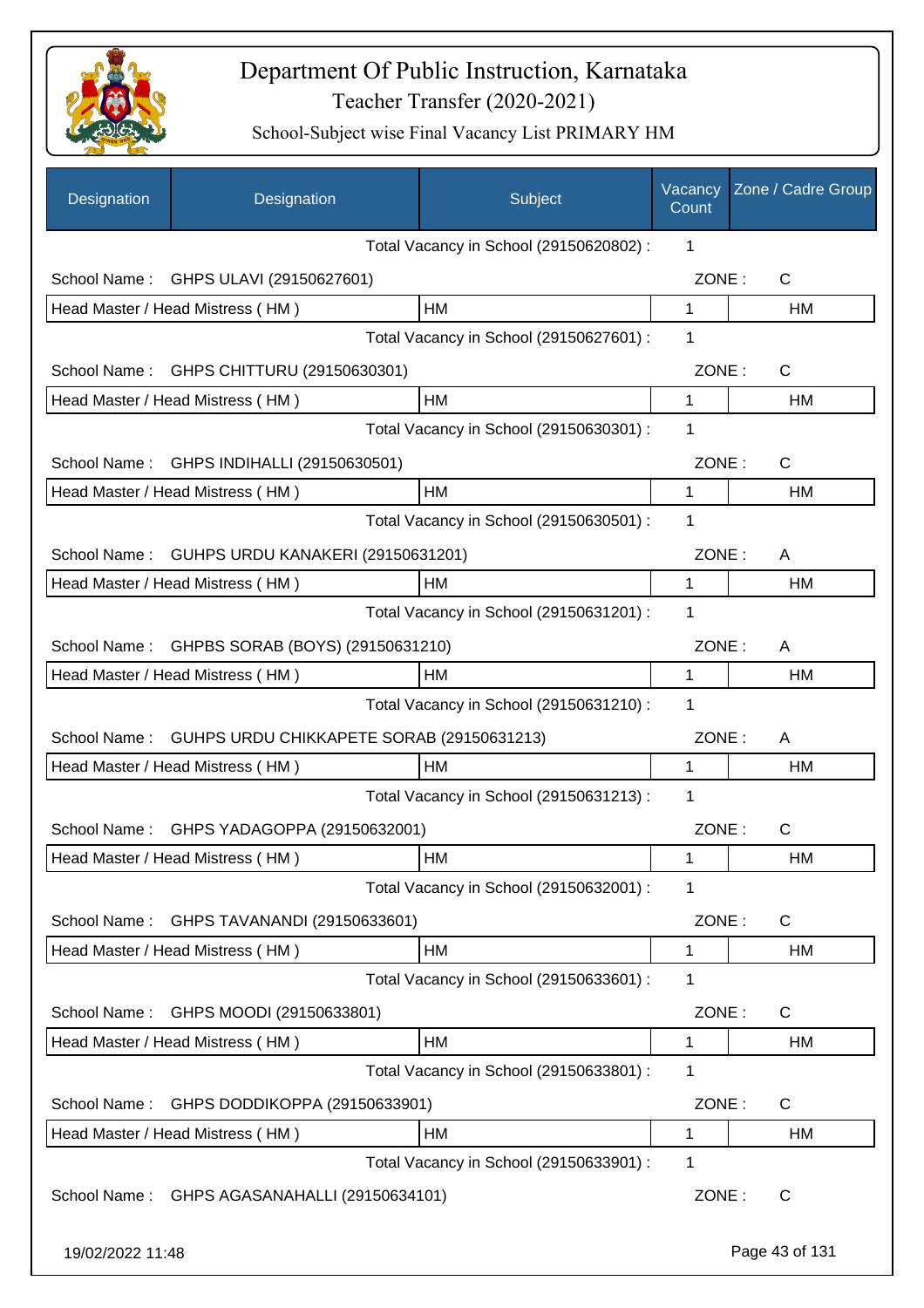

| Designation      | Designation                           | Subject                                 | Vacancy<br>Count | Zone / Cadre Group |
|------------------|---------------------------------------|-----------------------------------------|------------------|--------------------|
|                  | Head Master / Head Mistress (HM)      | HM                                      | 1                | HM                 |
|                  |                                       | Total Vacancy in School (29150634101) : | 1                |                    |
| School Name:     | GHPS TATTURU- VADDIGERE (29150634903) |                                         | ZONE:            | C                  |
|                  | Head Master / Head Mistress (HM)      | HM                                      | 1                | HM                 |
|                  |                                       | Total Vacancy in School (29150634903) : | 1                |                    |
| School Name:     | GHPS HULTHIKOPPA (29150636201)        |                                         | ZONE:            | $\mathsf{C}$       |
|                  | Head Master / Head Mistress (HM)      | HM                                      | 1                | HM                 |
|                  |                                       | Total Vacancy in School (29150636201) : | 1                |                    |
| School Name:     | GHPS BIDARAGERI (29150637601)         |                                         | ZONE:            | C                  |
|                  | Head Master / Head Mistress (HM)      | HM                                      | $\mathbf{1}$     | <b>HM</b>          |
|                  |                                       | Total Vacancy in School (29150637601) : | 1                |                    |
|                  |                                       | Total Vacancy in Taluka (291506) :      | 27               |                    |
| Taluka Name:     | THIRTHAHALLI (291507)                 |                                         |                  |                    |
| School Name:     | GHPS KATTEHAKKALU (29150738601)       |                                         | ZONE:            | $\mathsf{C}$       |
|                  | Head Master / Head Mistress (HM)      | НM                                      | 1                | HM                 |
|                  |                                       | Total Vacancy in School (29150738601) : | 1                |                    |
| School Name:     | GUHPS THIRTHAHALLI (29150742401)      |                                         | ZONE:            | A                  |
|                  | Head Master / Head Mistress (HM)      | HM                                      | 1                | <b>HM</b>          |
|                  |                                       | Total Vacancy in School (29150742401) : | 1                |                    |
|                  |                                       | Total Vacancy in Taluka (291507) :      | 2                |                    |
|                  | District Name: TUMAKURU (2918)        |                                         |                  |                    |
| Taluka Name:     | CHIKNAYAKANHALLI (291801)             |                                         |                  |                    |
| School Name:     | GHPS CHOWLAKATTE (29180100701)        |                                         | ZONE:            | $\mathsf{C}$       |
|                  | Head Master / Head Mistress (HM)      | HM                                      | 1                | <b>HM</b>          |
|                  |                                       | Total Vacancy in School (29180100701) : | 1                |                    |
| School Name:     | GHPS DODDABIDARE (29180101701)        |                                         | ZONE:            | C                  |
|                  | Head Master / Head Mistress (HM)      | HM                                      | 1                | <b>HM</b>          |
|                  |                                       | Total Vacancy in School (29180101701) : | 1                |                    |
| School Name:     | GHPS DODDABELAVAADI (29180102501)     |                                         | ZONE:            | C                  |
|                  | Head Master / Head Mistress (HM)      | HM                                      | 1                | <b>HM</b>          |
|                  |                                       | Total Vacancy in School (29180102501) : | 1                |                    |
| School Name:     | GHPS BARAGIHALLI (29180103401)        |                                         | ZONE:            | C                  |
| 19/02/2022 11:48 |                                       |                                         |                  | Page 44 of 131     |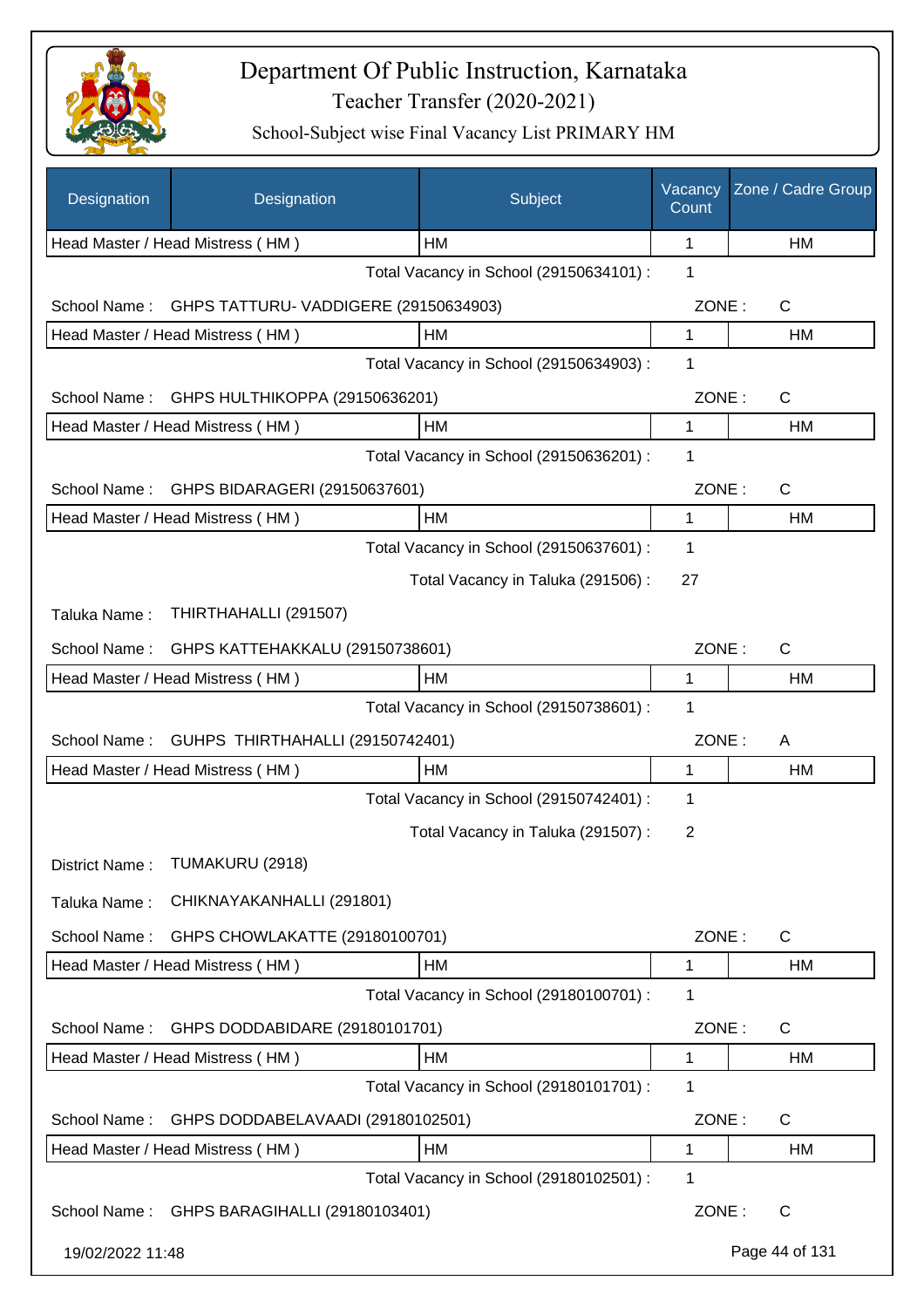

| Designation      | Designation                                           | Subject                                 | Vacancy<br>Count | Zone / Cadre Group |
|------------------|-------------------------------------------------------|-----------------------------------------|------------------|--------------------|
|                  | Head Master / Head Mistress (HM)                      | HM                                      | 1                | HM                 |
|                  |                                                       | Total Vacancy in School (29180103401) : | 1                |                    |
| School Name:     | KARNATAKA PUBLIC SCHOOLS GMHPS HULIYAR (29180104301)  |                                         | ZONE:            | A                  |
|                  | Head Master / Head Mistress (HM)                      | HM                                      | 1                | HM                 |
|                  |                                                       | Total Vacancy in School (29180104301) : | 1                |                    |
| School Name:     | GHPS HOSAHALLI (29180104502)                          |                                         | ZONE:            | B                  |
|                  | Head Master / Head Mistress (HM)                      | <b>HM</b>                               | $\mathbf 1$      | HM                 |
|                  |                                                       | Total Vacancy in School (29180104502) : | 1                |                    |
|                  | School Name: GHPS HULIYAR THAMMADIHALLI (29180104801) |                                         | ZONE:            | $\mathsf{C}$       |
|                  | Head Master / Head Mistress (HM)                      | <b>SRHM</b>                             | 1                | HM                 |
|                  |                                                       | Total Vacancy in School (29180104801) : | 1                |                    |
| School Name:     | GHPS BALLE KATTE (29180105101)                        |                                         | ZONE:            | B                  |
|                  | Head Master / Head Mistress (HM)                      | HM                                      | 1                | HM                 |
|                  |                                                       | Total Vacancy in School (29180105101) : | 1                |                    |
| School Name:     | GMHPS KENKERE (29180105304)                           |                                         | ZONE:            | B                  |
|                  | Head Master / Head Mistress (HM)                      | HM                                      | 1                | HM                 |
|                  |                                                       | Total Vacancy in School (29180105304) : | 1                |                    |
| School Name:     | GHPS MATIGHATTA (29180106501)                         |                                         | ZONE:            | $\mathsf{C}$       |
|                  | Head Master / Head Mistress (HM)                      | <b>HM</b>                               | 1                | HM                 |
|                  |                                                       | Total Vacancy in School (29180106501) : | 1                |                    |
| School Name:     | GHPS GUBEHALLI (29180108805)                          |                                         | ZONE:            | C                  |
|                  | Head Master / Head Mistress (HM)                      | HM                                      | 1                | HM                 |
|                  |                                                       | Total Vacancy in School (29180108805) : | 1                |                    |
| School Name:     | GHPS BARASIDALA HALLI (29180111201)                   |                                         | ZONE:            | C                  |
|                  | Head Master / Head Mistress (HM)                      | HM                                      | 1                | HM                 |
|                  |                                                       | Total Vacancy in School (29180111201) : | 1                |                    |
| School Name:     | GHPS CHIKKARAMPURA (29180111301)                      |                                         | ZONE:            | C                  |
|                  | Head Master / Head Mistress (HM)                      | HM                                      | 1                | HM                 |
|                  |                                                       | Total Vacancy in School (29180111301) : | 1                |                    |
| School Name:     | GHPS ARALIKERE (29180113001)                          |                                         | ZONE:            | C                  |
|                  | Head Master / Head Mistress (HM)                      | HM                                      | 1                | НM                 |
|                  |                                                       | Total Vacancy in School (29180113001) : | 1                |                    |
| 19/02/2022 11:48 |                                                       |                                         |                  | Page 45 of 131     |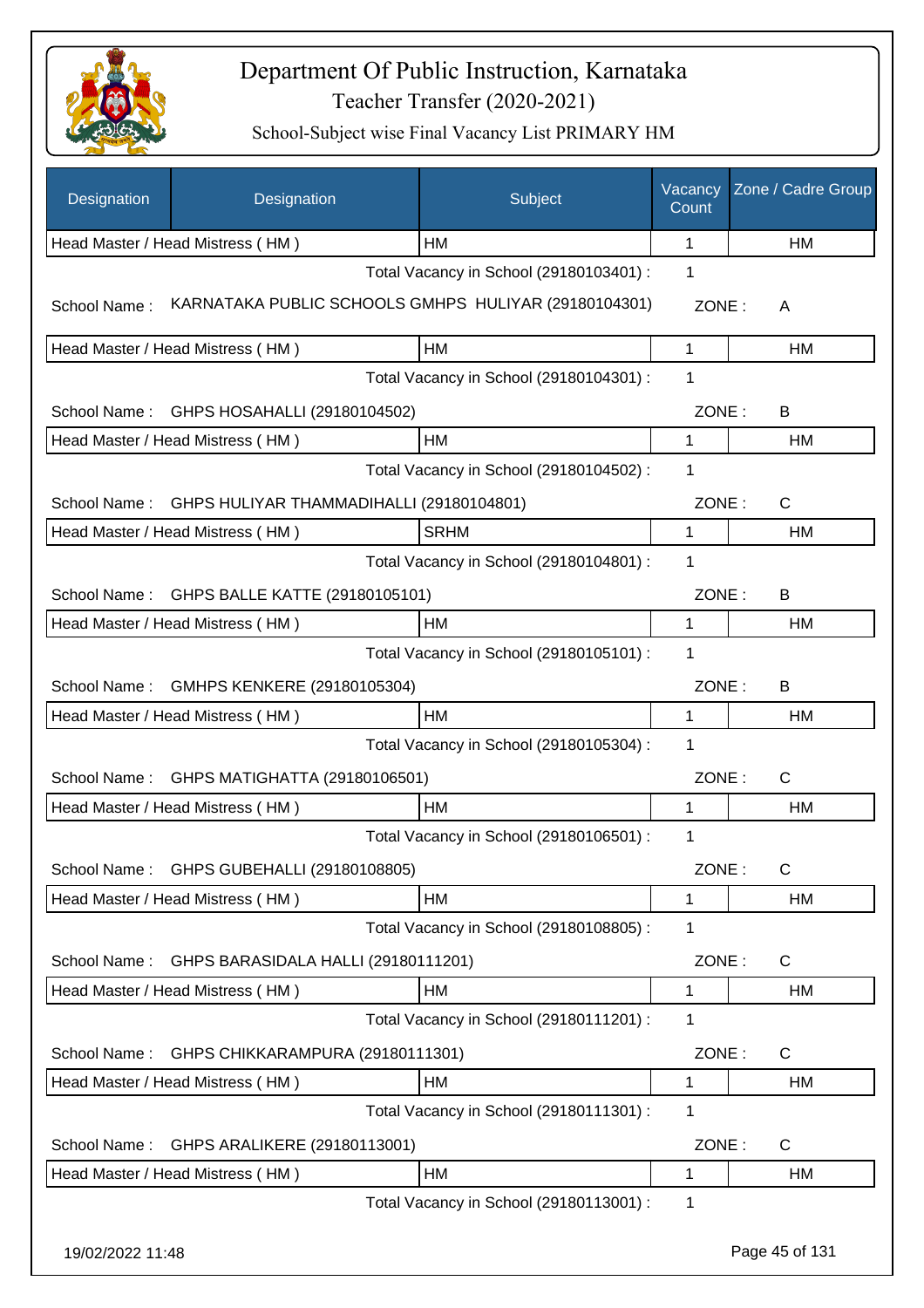

| Designation  | Designation                                     | Subject                                 | Vacancy<br>Count | Zone / Cadre Group |
|--------------|-------------------------------------------------|-----------------------------------------|------------------|--------------------|
| School Name: | GMHPS SHETTYGERE (29180113601)                  |                                         | ZONE:            | $\mathsf{C}$       |
|              | Head Master / Head Mistress (HM)                | HM                                      | 1                | HM                 |
|              |                                                 | Total Vacancy in School (29180113601) : | 1                |                    |
| School Name: | GMHPS GODEKERE (29180115701)                    |                                         | ZONE:            | C                  |
|              | Head Master / Head Mistress (HM)                | HM                                      | 1                | HM                 |
|              |                                                 | Total Vacancy in School (29180115701) : | 1                |                    |
| School Name: | GHPS SONDENA HALLI (29180115901)                |                                         | ZONE:            | C                  |
|              | Head Master / Head Mistress (HM)                | <b>HM</b>                               | 1                | HM                 |
|              |                                                 | Total Vacancy in School (29180115901) : | 1                |                    |
| School Name: | GMHPS C N HALLI Ward-5 (29180117906)            |                                         | ZONE:            | A                  |
|              | Head Master / Head Mistress (HM)                | <b>GHM</b>                              | 1                | HM                 |
|              |                                                 | Total Vacancy in School (29180117906) : | 1                |                    |
| School Name: | GMHPS GIRLS HALIKAR BEEDI Ward-12 (29180118602) |                                         | ZONE:            | Α                  |
|              | Head Master / Head Mistress (HM)                | HM                                      | 1                | HM                 |
|              |                                                 | Total Vacancy in School (29180118602) : | 1                |                    |
|              | School Name: GHPS NULENU (29180120101)          |                                         | ZONE:            | C                  |
|              | Head Master / Head Mistress (HM)                | <b>HM</b>                               | 1                | HM                 |
|              |                                                 | Total Vacancy in School (29180120101) : | 1                |                    |
| School Name: | RMSA BELLARA (29180120201)                      |                                         | ZONE:            | C                  |
|              | Head Master / Head Mistress (HM)                | HM                                      | 1                | HM                 |
|              |                                                 | Total Vacancy in School (29180120201) : | 1                |                    |
| School Name: | GHPS DASUDI (29180120301)                       |                                         | ZONE:            | $\mathsf C$        |
|              | Head Master / Head Mistress (HM)                | HM                                      | 1                | <b>HM</b>          |
|              |                                                 | Total Vacancy in School (29180120301) : | 1                |                    |
| School Name: | GHPS MARENADU PALYA (29180120402)               |                                         | ZONE:            | $\mathsf{C}$       |
|              | Head Master / Head Mistress (HM)                | HM                                      | 1                | HM                 |
|              |                                                 | Total Vacancy in School (29180120402) : | 1                |                    |
| School Name: | GHPS DABBAGUNTE (29180120501)                   |                                         | ZONE:            | C                  |
|              | Head Master / Head Mistress (HM)                | HM                                      | 1                | HM                 |
|              |                                                 | Total Vacancy in School (29180120501) : | 1                |                    |
| School Name: | GHPS BADAKEGUDLU (29180121001)                  |                                         | ZONE:            | C                  |
|              | Head Master / Head Mistress (HM)                | HM                                      | 1                | HM                 |
|              |                                                 |                                         |                  |                    |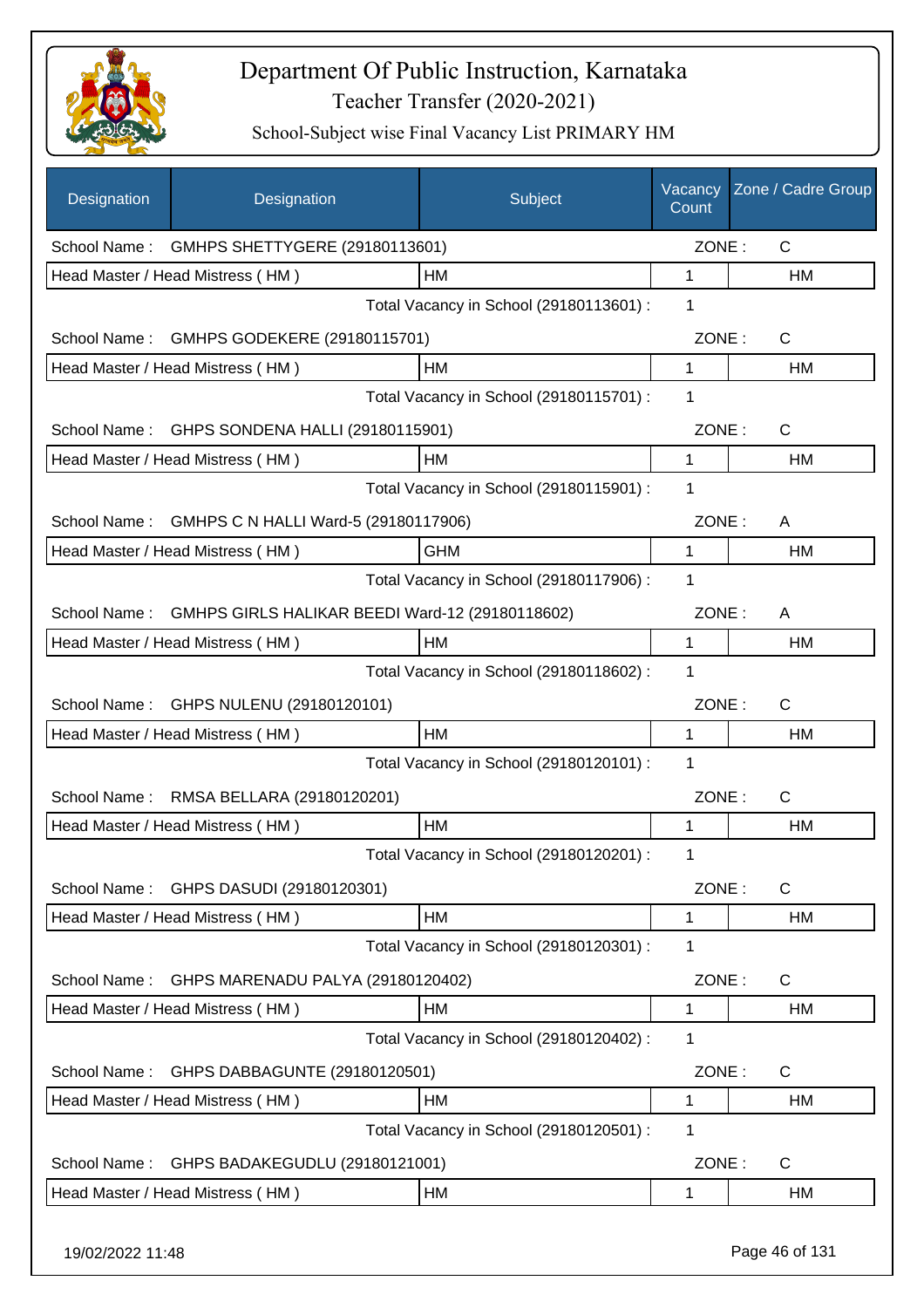

| Designation      | Designation                                         | Subject                                 | Vacancy<br>Count | Zone / Cadre Group |
|------------------|-----------------------------------------------------|-----------------------------------------|------------------|--------------------|
|                  |                                                     | Total Vacancy in School (29180121001) : | 1                |                    |
| School Name:     | GMHPS THIMMANAHALI (29180121501)                    |                                         | ZONE:            | $\mathsf{C}$       |
|                  | Head Master / Head Mistress (HM)                    | HM                                      | $\mathbf{1}$     | <b>HM</b>          |
|                  |                                                     | Total Vacancy in School (29180121501) : | 1                |                    |
|                  |                                                     | Total Vacancy in Taluka (291801) :      | 26               |                    |
| Taluka Name:     | GUBBI (291802)                                      |                                         |                  |                    |
| School Name:     | GHPS BOYS GUBBI Ward-10 (29180201003)               |                                         | ZONE:            | A                  |
|                  | Head Master / Head Mistress (HM)                    | <b>SRHM</b>                             | 1                | HM                 |
|                  |                                                     | Total Vacancy in School (29180201003) : | 1                |                    |
| School Name:     | GHPS SURIGENAHALLI (29180202701)                    |                                         | ZONE:            | $\mathsf{C}$       |
|                  | Head Master / Head Mistress (HM)                    | HM                                      | 1                | <b>HM</b>          |
|                  |                                                     | Total Vacancy in School (29180202701) : | 1                |                    |
| School Name:     | GHPS ADAGUR (29180203801)                           |                                         | ZONE:            | $\mathsf{C}$       |
|                  | Head Master / Head Mistress (HM)                    | <b>HM</b>                               | 1                | HM                 |
|                  |                                                     | Total Vacancy in School (29180203801) : | 1                |                    |
| School Name:     | GHPS LAKKENAHALLI (29180205001)                     |                                         | ZONE:            | C                  |
|                  | Head Master / Head Mistress (HM)                    | <b>HM</b>                               | $\mathbf{1}$     | HM                 |
|                  |                                                     | Total Vacancy in School (29180205001) : | 1                |                    |
| School Name:     | KARNATAKA PUBLIC SCHOOLS GMHPS KADABA (29180207301) |                                         | ZONE:            | C                  |
|                  | Head Master / Head Mistress (HM)                    | <b>HM</b>                               | 1                | <b>HM</b>          |
|                  |                                                     | Total Vacancy in School (29180207301) : | 1                |                    |
| School Name:     | GHPS D.KALLAHALLI (29180208101)                     |                                         | ZONE:            | $\mathsf{C}$       |
|                  | Head Master / Head Mistress (HM)                    | HM                                      | 1                | HM                 |
|                  |                                                     | Total Vacancy in School (29180208101) : | 1                |                    |
| School Name:     | GHPS BYADAGERE (29180208201)                        |                                         | ZONE:            | C                  |
|                  | Head Master / Head Mistress (HM)                    | HM                                      | 1                | HM                 |
|                  |                                                     | Total Vacancy in School (29180208201) : | 1                |                    |
| School Name:     | GHPS HONNASHETTYHALLI (29180208301)                 |                                         | ZONE:            | $\mathsf{C}$       |
|                  | Head Master / Head Mistress (HM)                    | HM                                      | 1                | HM                 |
|                  |                                                     | Total Vacancy in School (29180208301) : | 1                |                    |
| School Name:     | GHPS BANDIHALLI (29180208401)                       |                                         | ZONE:            | $\mathsf{C}$       |
|                  | Head Master / Head Mistress (HM)                    | HM                                      | 1                | HM                 |
| 19/02/2022 11:48 |                                                     |                                         |                  | Page 47 of 131     |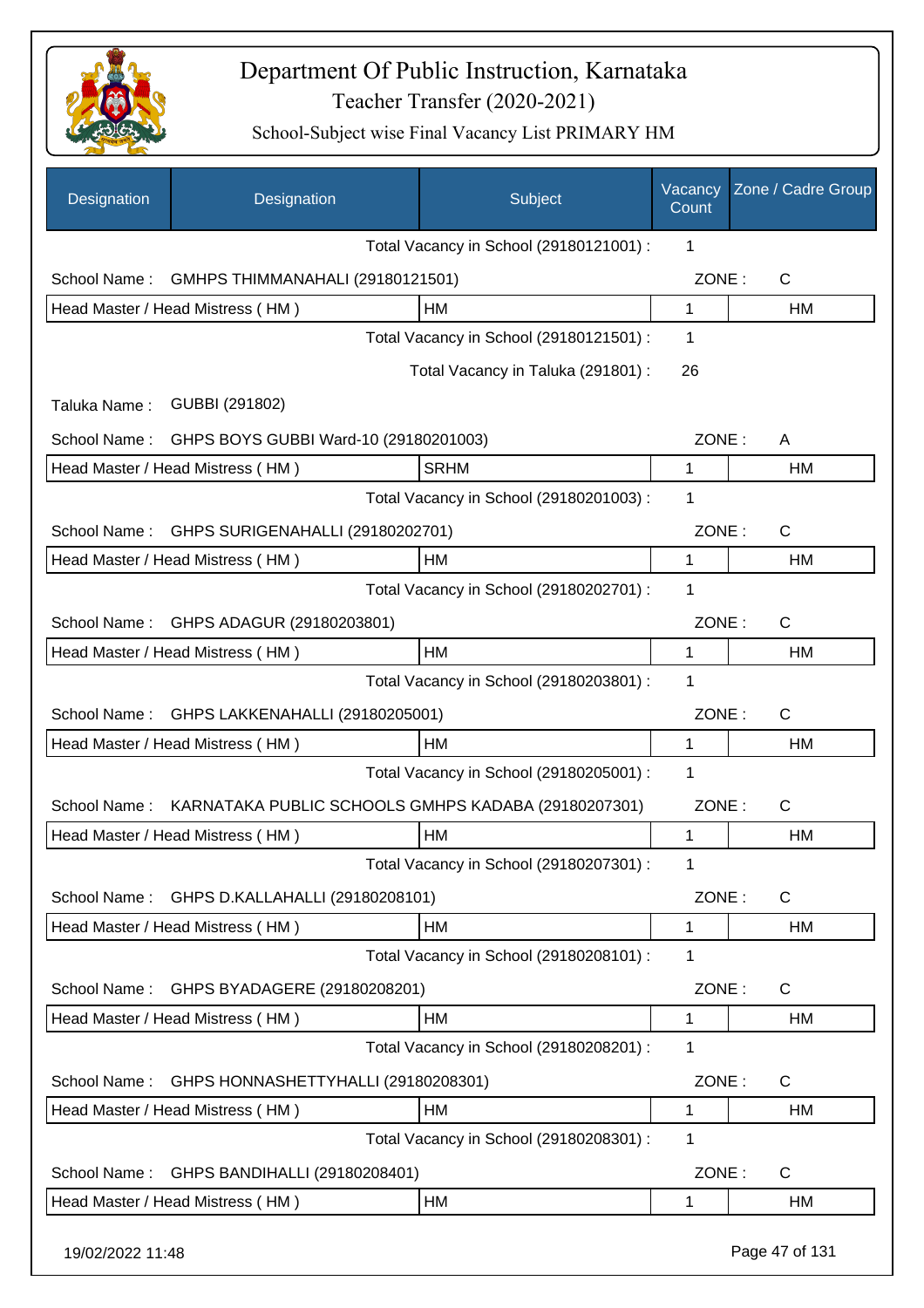

| Designation      | Designation                                       | Subject                                 | Vacancy<br>Count | Zone / Cadre Group |
|------------------|---------------------------------------------------|-----------------------------------------|------------------|--------------------|
|                  |                                                   | Total Vacancy in School (29180208401) : | 1                |                    |
| School Name:     | GHPS BELAVATHA (29180209501)                      |                                         | ZONE:            | C                  |
|                  | Head Master / Head Mistress (HM)                  | HM                                      | 1                | <b>HM</b>          |
|                  |                                                   | Total Vacancy in School (29180209501) : | 1                |                    |
| School Name:     | GHPS KADASHETTIHALLI (29180209701)                |                                         | ZONE:            | $\mathsf{C}$       |
|                  | Head Master / Head Mistress (HM)                  | <b>SRHM</b>                             | 1                | HM                 |
|                  |                                                   | Total Vacancy in School (29180209701) : | 1                |                    |
| School Name:     | GHPS DODDAGUNI (29180212801)                      |                                         | ZONE:            | $\mathsf{C}$       |
|                  | Head Master / Head Mistress (HM)                  | HM                                      | 1                | HM                 |
|                  |                                                   | Total Vacancy in School (29180212801) : | 1                |                    |
|                  | School Name: GHPS KONDLI (29180213101)            |                                         | ZONE:            | $\mathsf{C}$       |
|                  | Head Master / Head Mistress (HM)                  | HM                                      | 1                | HM                 |
|                  |                                                   | Total Vacancy in School (29180213101) : | 1                |                    |
|                  | School Name: GHPS HINDISEGERE KAVAL (29180214001) |                                         | ZONE:            | $\mathsf{C}$       |
|                  | Head Master / Head Mistress (HM)                  | НM                                      | 1                | HM                 |
|                  |                                                   | Total Vacancy in School (29180214001) : | 1                |                    |
| School Name:     | GHPS LINGAMMANAHALLI (29180215201)                |                                         | ZONE:            | $\mathsf{C}$       |
|                  | Head Master / Head Mistress (HM)                  | НM                                      | 1                | <b>HM</b>          |
|                  |                                                   | Total Vacancy in School (29180215201) : | 1                |                    |
| School Name:     | GHPS URDU LINGAMMANAHALLI (U) (29180215202)       |                                         | ZONE:            | С                  |
|                  | Head Master / Head Mistress (HM)                  | HM                                      | 1                | HM                 |
|                  |                                                   | Total Vacancy in School (29180215202) : | 1                |                    |
| School Name:     | GHPS URDU ISLAMNAGAR (U) (29180215303)            |                                         | ZONE:            | C                  |
|                  | Head Master / Head Mistress (HM)                  | HM                                      | 1                | HM                 |
|                  |                                                   | Total Vacancy in School (29180215303) : | 1                |                    |
| School Name:     | GHPS URDU C KUNNALA (U) (29180215503)             |                                         | ZONE:            | C                  |
|                  | Head Master / Head Mistress (HM)                  | HM                                      | 1                | HM                 |
|                  |                                                   | Total Vacancy in School (29180215503) : | 1                |                    |
| School Name:     | GHPS MANCHIHALLI (29180215701)                    |                                         | ZONE:            | C                  |
|                  | Head Master / Head Mistress (HM)                  | HM                                      | 1                | HM                 |
|                  |                                                   | Total Vacancy in School (29180215701) : | 1                |                    |
| School Name:     | GHPS BOCHIHALLI (29180216601)                     |                                         | ZONE:            | $\mathsf{C}$       |
| 19/02/2022 11:48 |                                                   |                                         |                  | Page 48 of 131     |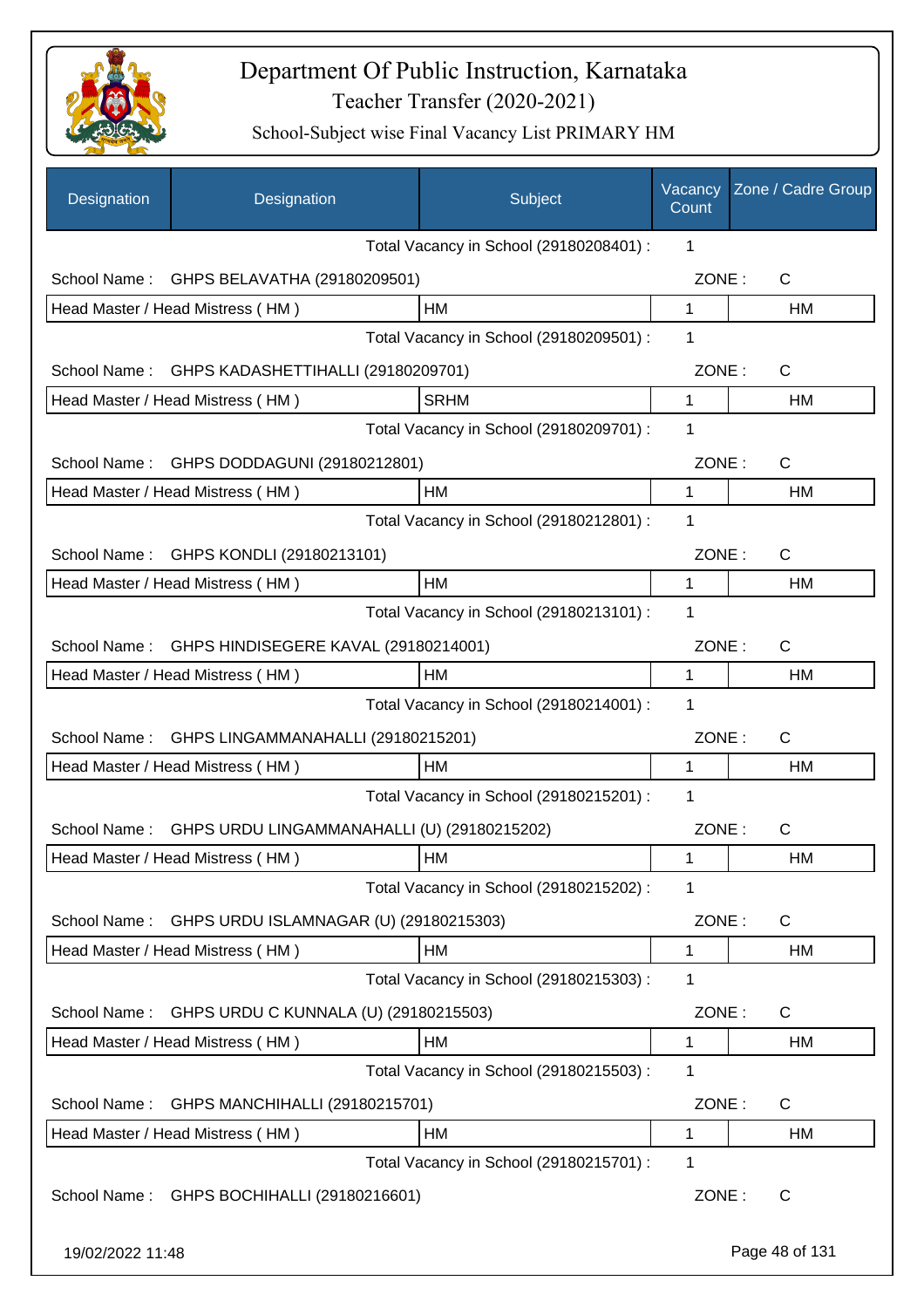

| Designation      | Designation                         | Subject                                 | Vacancy<br>Count | Zone / Cadre Group |
|------------------|-------------------------------------|-----------------------------------------|------------------|--------------------|
|                  | Head Master / Head Mistress (HM)    | HМ                                      | 1                | HM                 |
|                  |                                     | Total Vacancy in School (29180216601) : | 1                |                    |
| School Name:     | GHPS IDAGUR (29180217501)           |                                         | ZONE:            | C                  |
|                  | Head Master / Head Mistress (HM)    | HM                                      | 1                | НM                 |
|                  |                                     | Total Vacancy in School (29180217501) : | 1                |                    |
| School Name:     | GHPS ANKALAKOPPA (29180218101)      |                                         | ZONE:            | $\mathsf{C}$       |
|                  | Head Master / Head Mistress (HM)    | HM                                      | 1                | <b>HM</b>          |
|                  |                                     | Total Vacancy in School (29180218101) : | 1                |                    |
| School Name:     | GHPS DODDACHANGAAVI (29180218501)   |                                         | ZONE:            | C                  |
|                  | Head Master / Head Mistress (HM)    | HM                                      | $\mathbf{1}$     | HM                 |
|                  |                                     | Total Vacancy in School (29180218501) : | 1                |                    |
| School Name:     | GMHPS CHELUR (29180219001)          |                                         | ZONE:            | C                  |
|                  | Head Master / Head Mistress (HM)    | <b>SRHM</b>                             | 1                | HM                 |
|                  |                                     | Total Vacancy in School (29180219001) : | $\mathbf 1$      |                    |
| School Name:     | GMHPS HOSAKERE (29180223901)        |                                         | ZONE:            | C                  |
|                  | Head Master / Head Mistress (HM)    | HM                                      | 1                | HM                 |
|                  |                                     | Total Vacancy in School (29180223901) : | 1                |                    |
| School Name:     | GHPS BETTADAHALLI (29180224401)     |                                         | ZONE:            | C                  |
|                  | Head Master / Head Mistress (HM)    | НM                                      | 1                | НM                 |
|                  |                                     | Total Vacancy in School (29180224401) : | 1                |                    |
| School Name:     | GHPS MANCHALADORE (29180225101)     |                                         | ZONE:            | С                  |
|                  | Head Master / Head Mistress (HM)    | HМ                                      | 1                | HM                 |
|                  |                                     | Total Vacancy in School (29180225101) : | 1                |                    |
| School Name:     | GHPS KUNTARAMANAHALLI (29180225601) |                                         | ZONE:            | C                  |
|                  | Head Master / Head Mistress (HM)    | HM                                      | 1                | HM                 |
|                  |                                     | Total Vacancy in School (29180225601) : | 1                |                    |
| School Name:     | GHPS HARADAGERE (29180226201)       |                                         | ZONE:            | $\mathsf{C}$       |
|                  | Head Master / Head Mistress (HM)    | HM                                      | 1                | HM                 |
|                  |                                     | Total Vacancy in School (29180226201) : | 1                |                    |
| School Name:     | GMHPS HAGALAVAADI (29180226701)     |                                         | ZONE:            | C                  |
|                  | Head Master / Head Mistress (HM)    | HM                                      | 1                | HM                 |
|                  |                                     | Total Vacancy in School (29180226701) : | 1                |                    |
|                  |                                     |                                         |                  |                    |
| 19/02/2022 11:48 |                                     |                                         |                  | Page 49 of 131     |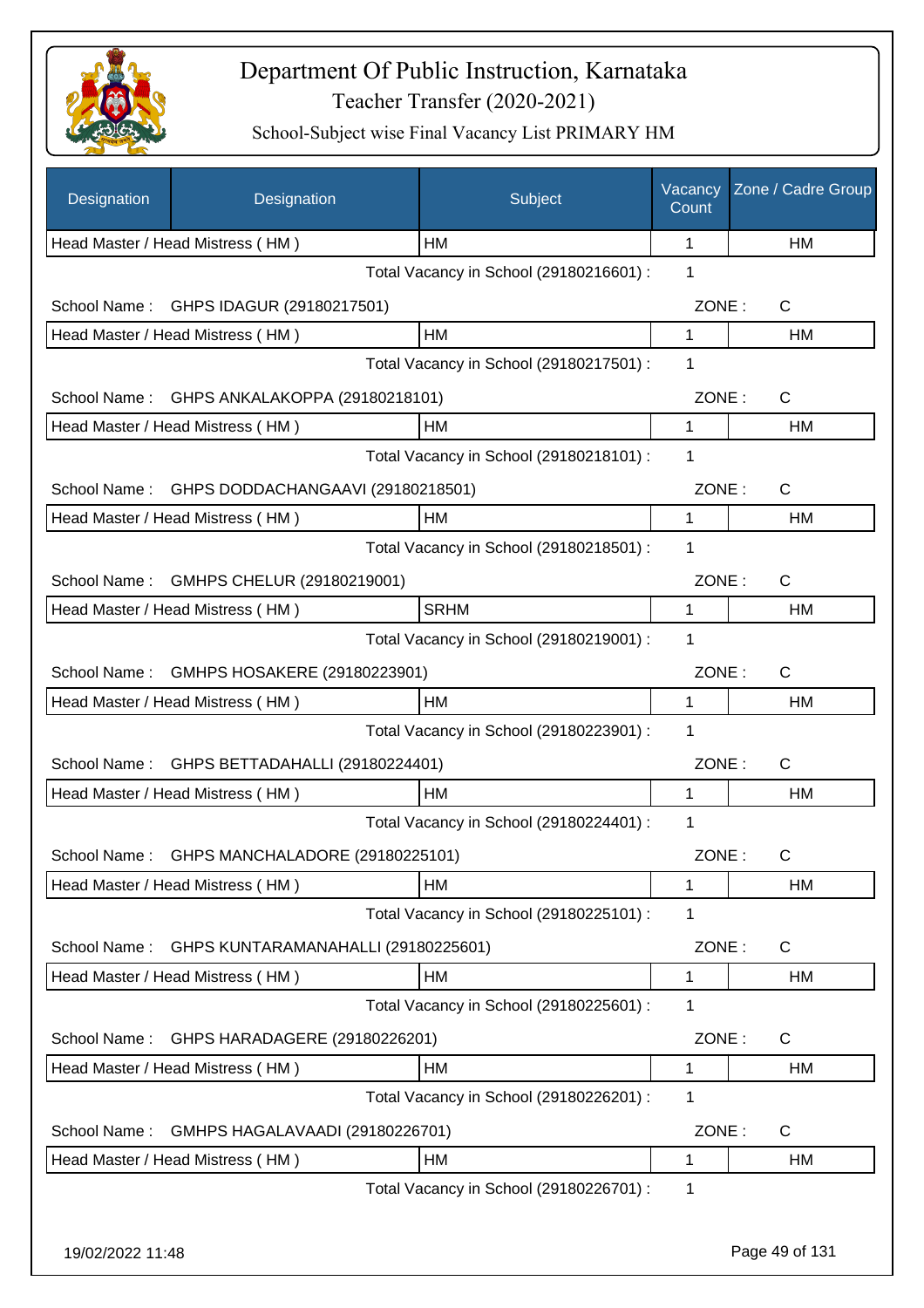

| Designation      | Designation                                    | Subject                                 | Vacancy<br>Count | Zone / Cadre Group |
|------------------|------------------------------------------------|-----------------------------------------|------------------|--------------------|
|                  | School Name: GHPS APPANNANAHALLI (29180226801) |                                         | ZONE:            | $\mathsf{C}$       |
|                  | Head Master / Head Mistress (HM)               | HM                                      | 1                | HM                 |
|                  |                                                | Total Vacancy in School (29180226801) : | 1                |                    |
| School Name:     | GHPS GUDDENAHALLI (29180227801)                |                                         | ZONE:            | $\mathsf{C}$       |
|                  | Head Master / Head Mistress (HM)               | НM                                      | $\mathbf{1}$     | HM                 |
|                  |                                                | Total Vacancy in School (29180227801) : | 1                |                    |
| School Name:     | GHPS THIPPUR (29180228401)                     |                                         | ZONE:            | C                  |
|                  | Head Master / Head Mistress (HM)               | HM                                      | $\mathbf{1}$     | HM                 |
|                  |                                                | Total Vacancy in School (29180228401) : | 1                |                    |
|                  |                                                | Total Vacancy in Taluka (291802):       | 33               |                    |
| Taluka Name:     | TURUVEKERE (291807)                            |                                         |                  |                    |
| School Name:     | GHPS SHETTY GONDANA HALLI (29180703501)        |                                         | ZONE:            | C                  |
|                  | Head Master / Head Mistress (HM)               | HМ                                      | 1                | HM                 |
|                  |                                                | Total Vacancy in School (29180703501) : | 1                |                    |
| School Name:     | GHPS SEEGE HALLI (29180703601)                 |                                         | ZONE:            | C                  |
|                  | Head Master / Head Mistress (HM)               | <b>HM</b>                               | 1                | HM                 |
|                  |                                                | Total Vacancy in School (29180703601) : | $\mathbf 1$      |                    |
| School Name:     | GHPS TUYALA HALLI (29180703701)                |                                         | ZONE:            | C                  |
|                  | Head Master / Head Mistress (HM)               | <b>HM</b>                               | 1                | <b>HM</b>          |
|                  |                                                | Total Vacancy in School (29180703701) : | 1                |                    |
| School Name:     | GHPS AJJANAHALLI (29180704901)                 |                                         | ZONE:            | С                  |
|                  | Head Master / Head Mistress (HM)               | HM                                      | 1                | HM                 |
|                  |                                                | Total Vacancy in School (29180704901) : | 1                |                    |
| School Name:     | GHPS MUNIYURU (29180709501)                    |                                         | ZONE:            | B                  |
|                  | Head Master / Head Mistress (HM)               | HM                                      | 1                | HM                 |
|                  |                                                | Total Vacancy in School (29180709501) : | 1                |                    |
| School Name:     | GHPS TOREMAVINA HALLI (29180710101)            |                                         | ZONE:            | B                  |
|                  | Head Master / Head Mistress (HM)               | HM                                      | 1                | HM                 |
|                  |                                                | Total Vacancy in School (29180710101) : | 1                |                    |
| School Name:     | GHPS MUGALUR (29180716301)                     |                                         | ZONE:            | $\mathsf{C}$       |
|                  | Head Master / Head Mistress (HM)               | HM                                      | 1                | HM                 |
|                  |                                                | Total Vacancy in School (29180716301) : | 1                |                    |
| 19/02/2022 11:48 |                                                |                                         |                  | Page 50 of 131     |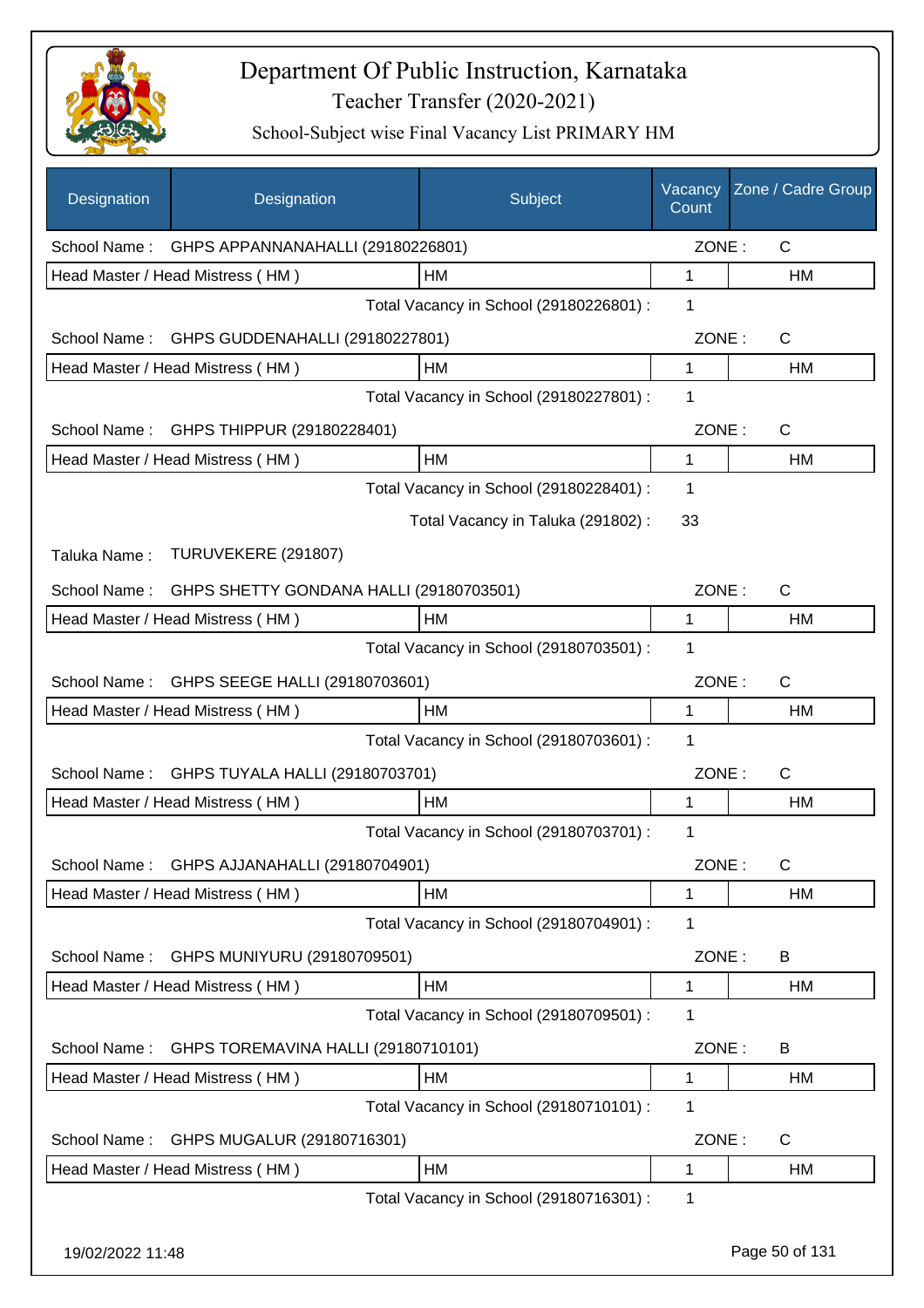

| Designation      | Designation                                                   | Subject                                 | Vacancy<br>Count | Zone / Cadre Group |
|------------------|---------------------------------------------------------------|-----------------------------------------|------------------|--------------------|
|                  | School Name: GHPS D KALKERE (29180718501)                     |                                         | ZONE:            | $\mathsf{C}$       |
|                  | Head Master / Head Mistress (HM)                              | HM                                      | 1                | HM                 |
|                  |                                                               | Total Vacancy in School (29180718501) : | 1                |                    |
| School Name:     | GHPS PURA (29180718601)                                       |                                         | ZONE:            | $\mathsf{C}$       |
|                  | Head Master / Head Mistress (HM)                              | HM                                      | $\mathbf{1}$     | HM                 |
|                  |                                                               | Total Vacancy in School (29180718601) : | 1                |                    |
| School Name:     | GHPS DABBEGHATTA (29180720101)                                |                                         | ZONE:            | $\mathsf C$        |
|                  | Head Master / Head Mistress (HM)                              | HM                                      | 1                | HM                 |
|                  |                                                               | Total Vacancy in School (29180720101) : | $\mathbf 1$      |                    |
| School Name:     | GMHPS GONI TUMKUR (29180721301)                               |                                         | ZONE:            | B                  |
|                  | Head Master / Head Mistress (HM)                              | HM                                      | 1                | HM                 |
|                  |                                                               | Total Vacancy in School (29180721301) : | 1                |                    |
|                  |                                                               | Total Vacancy in Taluka (291807) :      | 11               |                    |
| Taluka Name:     | <b>TIPTUR (291808)</b>                                        |                                         |                  |                    |
| School Name:     | GOVT. HIGHER PRIMARY SCHOOL M.V.HATTI (29180801205)           |                                         | ZONE:            | В                  |
|                  | Head Master / Head Mistress (HM)                              | <b>HM</b>                               | 1                | НM                 |
|                  |                                                               | Total Vacancy in School (29180801205) : | $\mathbf 1$      |                    |
| School Name:     | GOVT. HIGHER PRIMARY SCHOOL MAYAGONDANAHALLI<br>(29180801601) |                                         | ZONE:            | C                  |
|                  | Head Master / Head Mistress (HM)                              | HM                                      | 1                | HM                 |
|                  |                                                               | Total Vacancy in School (29180801601) : | 1                |                    |
| School Name:     | GOVT. HIGHER PRIMARY SCHOOL GHATAKINA KERE<br>(29180801701)   |                                         | ZONE:            | С                  |
|                  | Head Master / Head Mistress (HM)                              | HM                                      | 1                | НM                 |
|                  |                                                               | Total Vacancy in School (29180801701) : | 1                |                    |
| School Name:     | GOVT. HIGHER PRIMARY SCHOOL MANAKIKERE (29180802401)          |                                         | ZONE:            | C                  |
|                  | Head Master / Head Mistress (HM)                              | HM                                      | 1                | НM                 |
|                  |                                                               | Total Vacancy in School (29180802401) : | 1                |                    |
| School Name:     | GOVT. HIGHER PRIMARY SCHOOL KALKERE (29180802601)             |                                         | ZONE:            | C                  |
|                  | Head Master / Head Mistress (HM)                              | HM                                      | 1                | HM                 |
|                  |                                                               | Total Vacancy in School (29180802601) : | 1                |                    |
| School Name:     | GOVT. HIGHER PRIMARY SCHOOL LAKSHMIPURA (29180802701)         |                                         | ZONE:            | $\mathsf{C}$       |
|                  | Head Master / Head Mistress (HM)                              | HM                                      | 1                | НM                 |
| 19/02/2022 11:48 |                                                               |                                         |                  | Page 51 of 131     |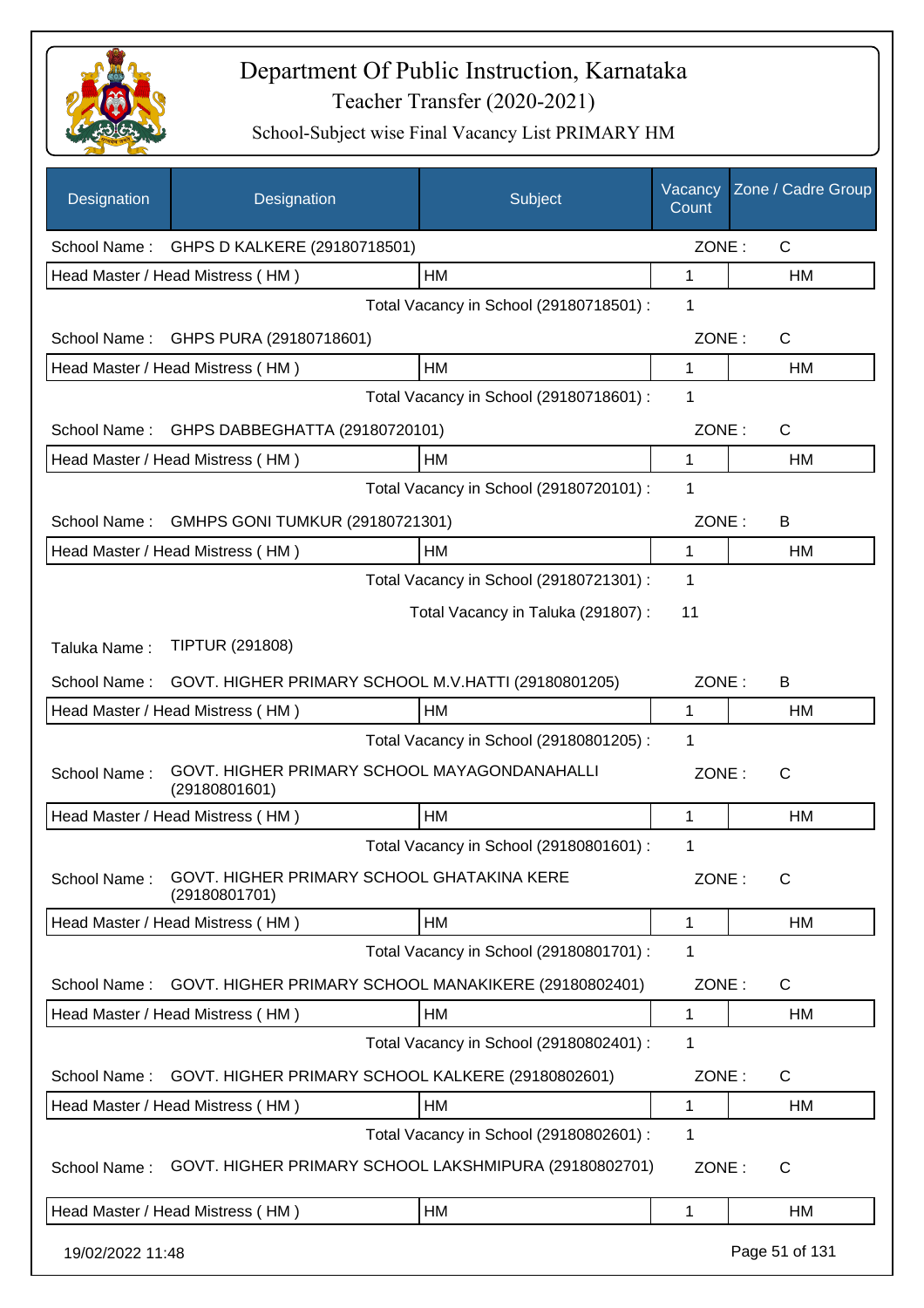

| Designation  | Designation                                                              | Subject                                 | Vacancy<br>Count | Zone / Cadre Group |
|--------------|--------------------------------------------------------------------------|-----------------------------------------|------------------|--------------------|
|              |                                                                          | Total Vacancy in School (29180802701) : | 1                |                    |
| School Name: | GOVT. GHPS MODEL ALBUR (29180803501)                                     |                                         | ZONE:            | C                  |
|              | Head Master / Head Mistress (HM)                                         | HM                                      | 1                | HM                 |
|              |                                                                          | Total Vacancy in School (29180803501) : | 1                |                    |
| School Name: | GHPS KODIHALLI (29180804401)                                             |                                         | ZONE:            | $\mathsf{C}$       |
|              | Head Master / Head Mistress (HM)                                         | HM                                      | 1                | HM                 |
|              |                                                                          | Total Vacancy in School (29180804401) : | 1                |                    |
| School Name: | GOVT. HIGHER PRIMARY SCHOOL BILIGERE (29180804801)                       |                                         | ZONE:            | C                  |
|              | Head Master / Head Mistress (HM)                                         | HM                                      | 1                | HM                 |
|              |                                                                          | Total Vacancy in School (29180804801) : | 1                |                    |
| School Name: | KARNATAKA PUBLIC SCHOOLS GMHPS HONNAVALLI<br>(29180805909)               |                                         | ZONE:            | $\mathsf{C}$       |
|              | Head Master / Head Mistress (HM)                                         | <b>SRHM</b>                             | 1                | HM                 |
|              |                                                                          | Total Vacancy in School (29180805909) : | 1                |                    |
| School Name: | GOVT. HIGHER PRIMARY SCHOOL GYARAGHATTA (29180806301)                    |                                         | ZONE:            | C                  |
|              | Head Master / Head Mistress (HM)                                         | HM                                      | 1                | HM                 |
|              |                                                                          | Total Vacancy in School (29180806301) : | 1                |                    |
| School Name: | GOVT. HIGHER PRIMARY SCHOOL HOSAHALLI (29180809301)                      |                                         | ZONE:            | B                  |
|              | Head Master / Head Mistress (HM)                                         | HM                                      | 1                | HM                 |
|              |                                                                          | Total Vacancy in School (29180809301) : | 1                |                    |
|              | School Name: GOVT. HIGHER PRIMARY SCHOOL GANGANA GHATTA<br>(29180809801) |                                         | ZONE:            | C                  |
|              | Head Master / Head Mistress (HM)                                         | HM                                      | 1                | HM                 |
|              |                                                                          | Total Vacancy in School (29180809801) : | 1                |                    |
| School Name: | GOVT. GHPS MODEL ARALAGUPPE (29180810701)                                |                                         | ZONE:            | C                  |
|              | Head Master / Head Mistress (HM)                                         | HM                                      | 1                | HM                 |
|              |                                                                          | Total Vacancy in School (29180810701) : | 1                |                    |
| School Name: | GOVT. HIGHER PRIMARY SCHOOL KALLASHETTY HALLI<br>(29180812202)           |                                         | ZONE:            | C                  |
|              | Head Master / Head Mistress (HM)                                         | HM                                      | 1                | НM                 |
|              |                                                                          | Total Vacancy in School (29180812202) : | 1                |                    |
| School Name: | GOVT. HIGHER PRIMARY SCHOOL KAIDALA (29180813801)                        |                                         | ZONE:            | C                  |
|              | Head Master / Head Mistress (HM)                                         | HM                                      | 1                | HM                 |
|              |                                                                          |                                         |                  |                    |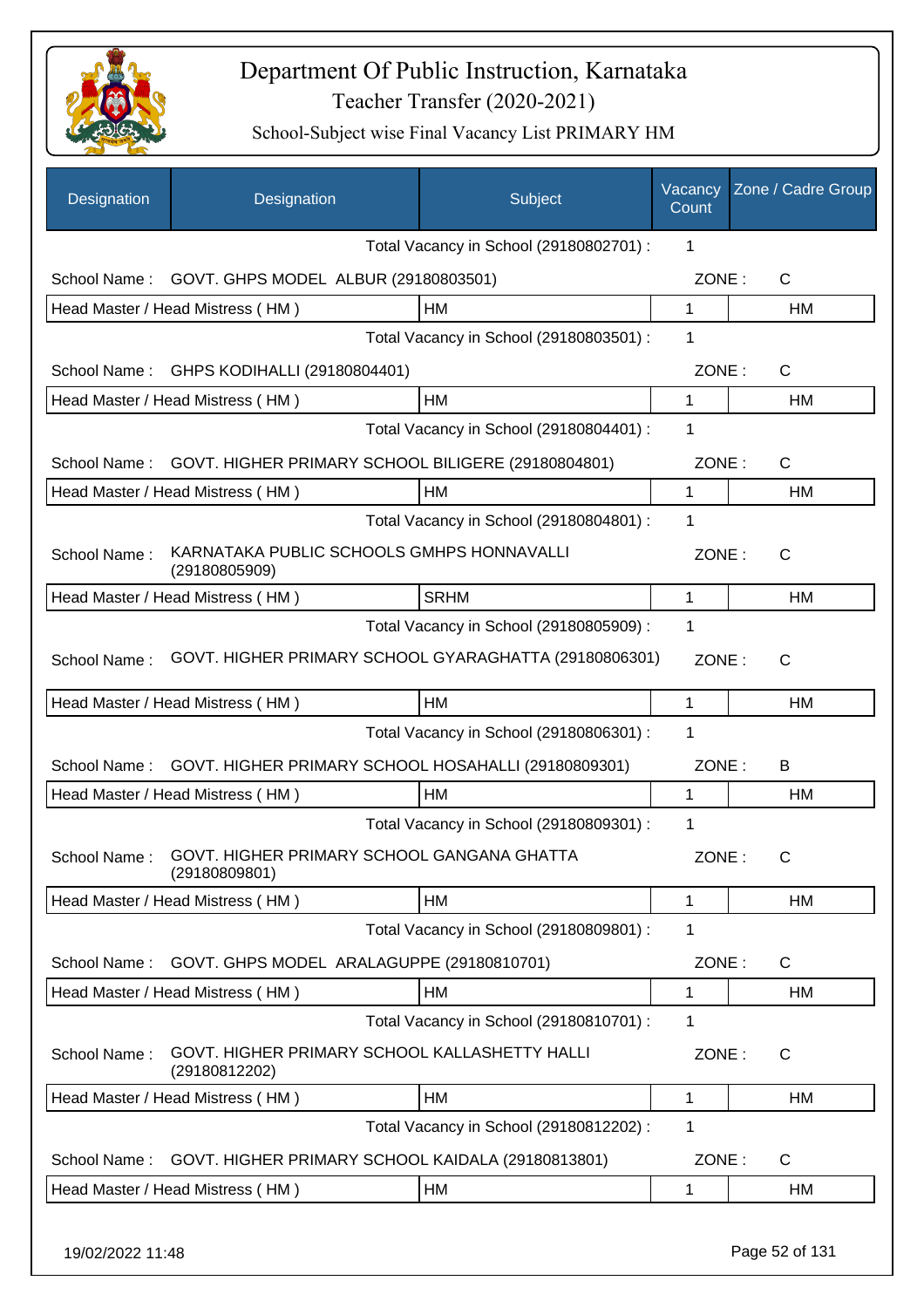

| Designation      | Designation                                                      | Subject                                 | Vacancy<br>Count | Zone / Cadre Group |
|------------------|------------------------------------------------------------------|-----------------------------------------|------------------|--------------------|
|                  |                                                                  | Total Vacancy in School (29180813801) : | 1                |                    |
| School Name:     | GOVT. HIGHER PRIMARY SCHOOL HONNENA HALLI<br>(29180816001)       |                                         | ZONE:            | B                  |
|                  | Head Master / Head Mistress (HM)                                 | HM                                      | 1                | НM                 |
|                  |                                                                  | Total Vacancy in School (29180816001) : | 1                |                    |
| School Name:     | GOVT. HIGHER PRIMARY SCHOOL SUGUR (29180818201)                  |                                         | ZONE:            | C                  |
|                  | Head Master / Head Mistress (HM)                                 | НM                                      | 1                | HM                 |
|                  |                                                                  | Total Vacancy in School (29180818201) : | 1                |                    |
| School Name:     | GOVT. HIGHER PRIMARY SCHOOL ERALAGERE (29180818501)              |                                         | ZONE:            | $\mathsf{C}$       |
|                  | Head Master / Head Mistress (HM)                                 | HМ                                      | 1                | HM                 |
|                  |                                                                  | Total Vacancy in School (29180818501) : | 1                |                    |
| School Name:     | GOVT. HIGHER PRIMARY SCHOOL CHIKKAMARPANA HALLI<br>(29180818601) |                                         | ZONE:            | $\mathsf{C}$       |
|                  | Head Master / Head Mistress (HM)                                 | HM                                      | 1                | HM                 |
|                  |                                                                  | Total Vacancy in School (29180818601) : | 1                |                    |
| School Name:     | GOVT. HIGHER PRIMARY SCHOOL BENNAYAKANA HALLI<br>(29180818701)   |                                         | ZONE:            | C                  |
|                  | Head Master / Head Mistress (HM)                                 | <b>HM</b>                               | 1                | HM                 |
|                  |                                                                  | Total Vacancy in School (29180818701) : | 1                |                    |
| School Name:     | GOVT. HIGHER PRIMARY SCHOOL GUDIGONDANA HALLI<br>(29180821701)   |                                         | ZONE:            | $\mathsf{C}$       |
|                  | Head Master / Head Mistress (HM)                                 | HМ                                      | 1                | НM                 |
|                  |                                                                  | Total Vacancy in School (29180821701) : | 1                |                    |
| School Name:     | GOVT. GHPS MODEL HALEPALYA Ward-12 (29180823403)                 |                                         | ZONE:            | A                  |
|                  | Head Master / Head Mistress (HM)                                 | <b>SRHM</b>                             | 1                | <b>HM</b>          |
|                  |                                                                  | Total Vacancy in School (29180823403) : | 1                |                    |
| School Name:     | GOVT. GHPS MODEL TIPTUR Ward-13 (29180823503)                    |                                         | ZONE:            | A                  |
|                  | Head Master / Head Mistress (HM)                                 | HM                                      | 1                | HM                 |
|                  |                                                                  | Total Vacancy in School (29180823503) : | 1                |                    |
| School Name:     | GOVT. HIGHER PRIMARY SCHOOL BOVI COLONY Ward-23<br>(29180824509) |                                         | ZONE:            | A                  |
|                  | Head Master / Head Mistress (HM)                                 | HM                                      | 1                | HM                 |
|                  |                                                                  | Total Vacancy in School (29180824509) : | 1                |                    |
| School Name:     | GOVT. GHPS URDU GANDHINAGAR Ward-27 (U) (29180824905)            |                                         | ZONE:            | A                  |
|                  |                                                                  |                                         |                  |                    |
| 19/02/2022 11:48 |                                                                  |                                         |                  | Page 53 of 131     |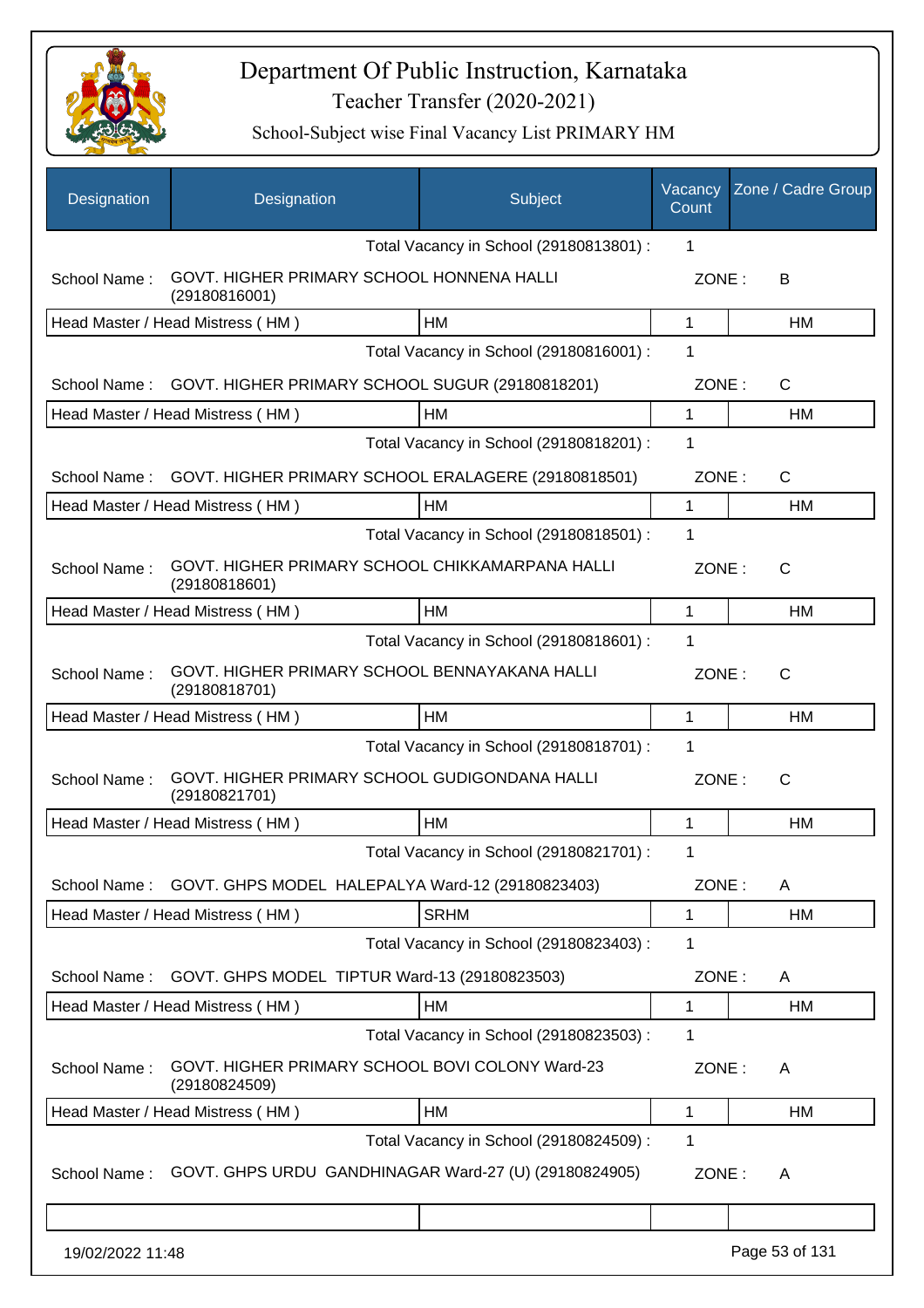

| Designation      | Designation                                                     | Subject                                 | Vacancy<br>Count | Zone / Cadre Group |
|------------------|-----------------------------------------------------------------|-----------------------------------------|------------------|--------------------|
|                  | Head Master / Head Mistress (HM)                                | HM                                      | 1                | НM                 |
|                  |                                                                 | Total Vacancy in School (29180824905) : | 1                |                    |
|                  |                                                                 | Total Vacancy in Taluka (291808) :      | 26               |                    |
| Taluka Name:     | <b>TUMKUR (291809)</b>                                          |                                         |                  |                    |
| School Name:     | GMHPS WEST EXTN (29180900101)                                   |                                         | ZONE:            | A                  |
|                  | Head Master / Head Mistress (HM)                                | HM                                      | 1                | HM                 |
|                  |                                                                 | Total Vacancy in School (29180900101) : | 1                |                    |
| School Name:     | GOVT. HIGHER PRIMARY SCHOOL JAYAPURA Ward-8<br>(29180900207)    |                                         | ZONE:            | A                  |
|                  | Head Master / Head Mistress (HM)                                | HM                                      | 1                | HM                 |
|                  |                                                                 | Total Vacancy in School (29180900207) : | 1                |                    |
| School Name:     | GOVT. GHPS URDU P H COLONY Ward-9 (U) (29180900301)             |                                         | ZONE:            | A                  |
|                  | Head Master / Head Mistress (HM)                                | HM                                      | 1                | HM                 |
|                  |                                                                 | Total Vacancy in School (29180900301) : | 1                |                    |
| School Name:     | GOVT. GHPS URDU TIPPU NAGAR Ward-10 (U) (29180900407)           |                                         | ZONE:            | A                  |
|                  | Head Master / Head Mistress (HM)                                | <b>HM</b>                               | 1                | HM                 |
|                  |                                                                 | Total Vacancy in School (29180900407) : | 1                |                    |
| School Name:     | GOVT. GHPS URDU NAZARABAD Ward-11 (U) (29180900501)             |                                         | ZONE:            | A                  |
|                  | Head Master / Head Mistress (HM)                                | HM                                      | 1                | HM                 |
|                  |                                                                 | Total Vacancy in School (29180900501) : | 1                |                    |
| School Name:     | GOVT. GHPS URDU IDGHA MOHALLA Ward-12 (U) (29180900601)         |                                         | ZONE:            | A                  |
|                  | Head Master / Head Mistress (HM)                                | HM                                      | 1                | HM                 |
|                  |                                                                 | Total Vacancy in School (29180900601) : | 1                |                    |
| School Name:     | gmhps melekote (29180900711)                                    |                                         | ZONE:            | A                  |
|                  | Head Master / Head Mistress (HM)                                | <b>SRHM</b>                             | $\mathbf{1}$     | HM                 |
|                  |                                                                 | Total Vacancy in School (29180900711) : | 1                |                    |
| School Name:     | GOVT. HIGHER PRIMARY SCHOOL KURI PALYA Ward-13<br>(29180900715) |                                         | ZONE:            | A                  |
|                  | Head Master / Head Mistress (HM)                                | HM                                      | 1                | HM                 |
|                  |                                                                 | Total Vacancy in School (29180900715) : | 1                |                    |
| School Name:     | GMHPS HS EXTN Ward-15 (29180900928)                             |                                         | ZONE:            | A                  |
|                  | Head Master / Head Mistress (HM)                                | HM                                      | 1                | HM                 |
|                  |                                                                 | Total Vacancy in School (29180900928) : | 1                |                    |
| 19/02/2022 11:48 |                                                                 |                                         |                  | Page 54 of 131     |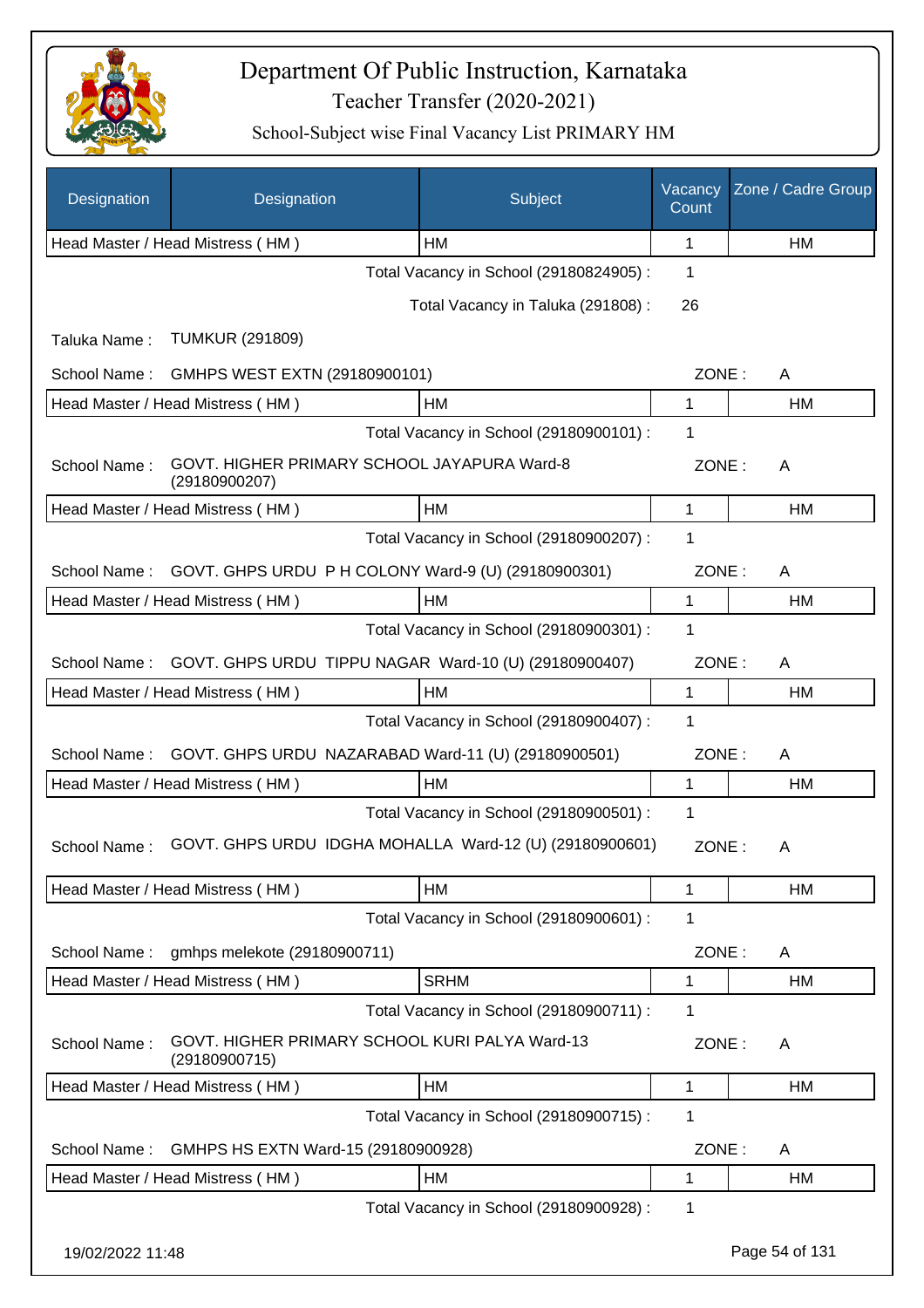

| Designation      | Designation                                         | Subject                                 | Vacancy<br>Count | Zone / Cadre Group |
|------------------|-----------------------------------------------------|-----------------------------------------|------------------|--------------------|
|                  | School Name: GHPS THALAPURIKE Ward-23 (29180901112) |                                         | ZONE:            | A                  |
|                  | Head Master / Head Mistress (HM)                    | <b>HM</b>                               | 1                | HM                 |
|                  |                                                     | Total Vacancy in School (29180901112) : | 1                |                    |
| School Name:     | GMHPS MARALURUDINNE Ward-29 (29180901501)           |                                         | ZONE:            | A                  |
|                  | Head Master / Head Mistress (HM)                    | <b>SRHM</b>                             | 1                | <b>HM</b>          |
|                  |                                                     | Total Vacancy in School (29180901501) : | 1                |                    |
| School Name:     | GHPS SHETTIHALLI Ward-31 (29180901701)              |                                         | ZONE:            | A                  |
|                  | Head Master / Head Mistress (HM)                    | HM                                      | $\mathbf 1$      | HM                 |
|                  |                                                     | Total Vacancy in School (29180901701) : | 1                |                    |
| School Name:     | GHPS BADDIHALLI Ward-32 (29180901801)               |                                         | ZONE:            | A                  |
|                  | Head Master / Head Mistress (HM)                    | HM                                      | 1                | HM                 |
|                  |                                                     | Total Vacancy in School (29180901801) : | 1                |                    |
| School Name:     | GHPS URDU KYATHASANDRA Ward-33 (U) (29180901905)    |                                         | ZONE:            | A                  |
|                  | Head Master / Head Mistress (HM)                    | <b>HM</b>                               | 1                | HM                 |
|                  |                                                     | Total Vacancy in School (29180901905) : | 1                |                    |
| School Name:     | GMHPS KYATHASANDRA Ward-34 (29180902005)            |                                         | ZONE:            | A                  |
|                  | Head Master / Head Mistress (HM)                    | <b>SRHM</b>                             | 1                | HM                 |
|                  |                                                     | Total Vacancy in School (29180902005) : | 1                |                    |
|                  | School Name: GHPS MARALURU (29180902915)            |                                         | ZONE:            | A                  |
|                  | Head Master / Head Mistress (HM)                    | <b>SRHM</b>                             | 1                | HM                 |
|                  |                                                     | Total Vacancy in School (29180902915) : | 1                |                    |
| School Name:     | GHPS BELAGUMBA (29180903201)                        |                                         | ZONE:            | B                  |
|                  | Head Master / Head Mistress (HM)                    | HM                                      | 1                | НM                 |
|                  |                                                     | Total Vacancy in School (29180903201) : | 1                |                    |
| School Name:     | GHPS VADDARAHALLI (29180903401)                     |                                         | ZONE:            | B                  |
|                  | Head Master / Head Mistress (HM)                    | HM                                      | 1                | HM                 |
|                  |                                                     | Total Vacancy in School (29180903401) : | 1                |                    |
| School Name:     | GHPS KANAKUPPE (29180903501)                        |                                         | ZONE:            | C                  |
|                  | Head Master / Head Mistress (HM)                    | HM                                      | 1                | HM                 |
|                  |                                                     | Total Vacancy in School (29180903501) : | 1                |                    |
| School Name:     | GHPS THONDAGERE (29180903601)                       |                                         | ZONE:            | C                  |
|                  | Head Master / Head Mistress (HM)                    | HM                                      | 1                | НM                 |
| 19/02/2022 11:48 |                                                     |                                         |                  | Page 55 of 131     |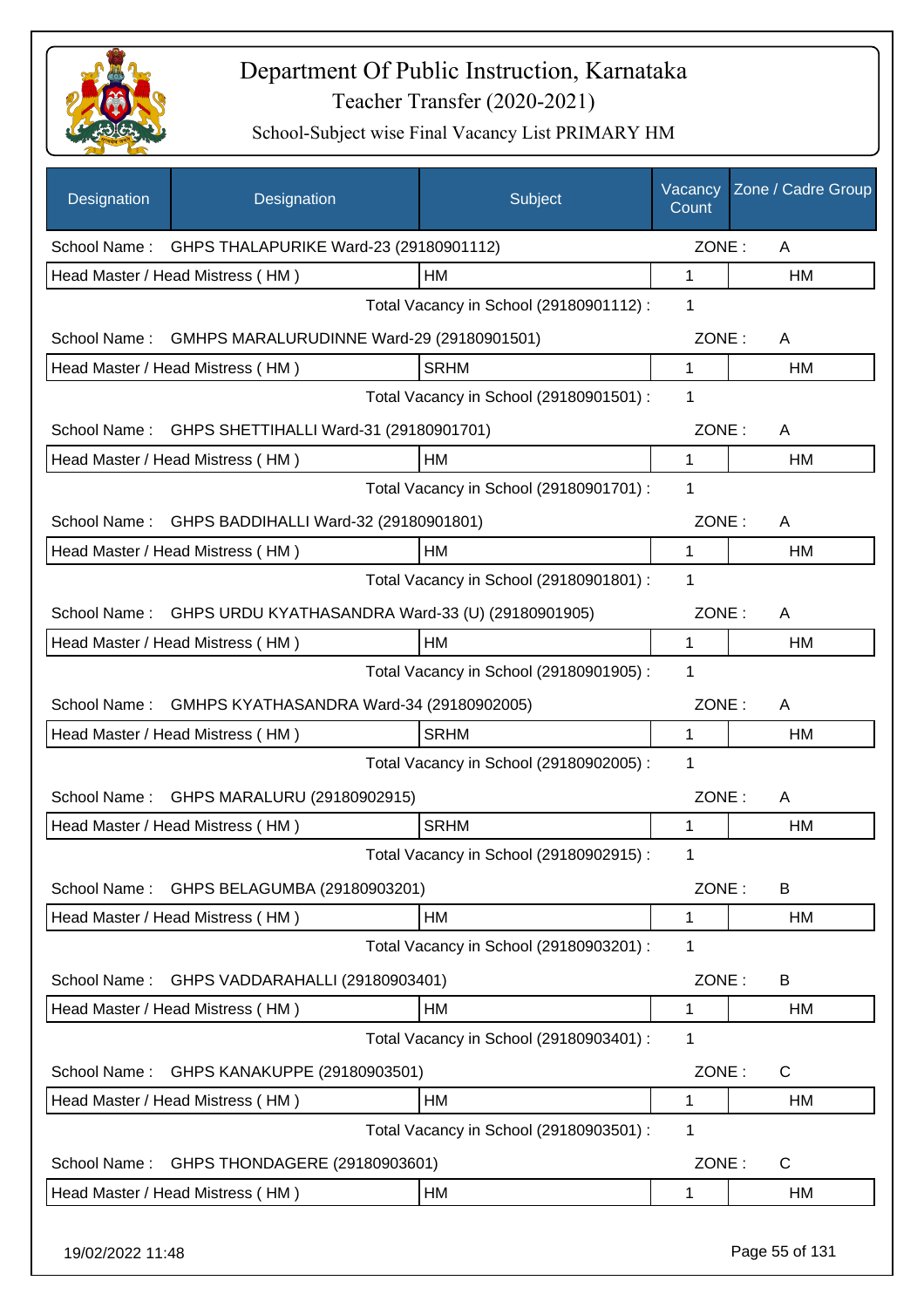

| Designation                             | Designation                            | Subject                                 | Vacancy<br>Count | Zone / Cadre Group |
|-----------------------------------------|----------------------------------------|-----------------------------------------|------------------|--------------------|
|                                         |                                        | Total Vacancy in School (29180903601) : | 1                |                    |
| School Name:                            | GHPS HONASIGERE (29180904002)          |                                         | ZONE:            | C                  |
|                                         | Head Master / Head Mistress (HM)       | <b>HM</b>                               | $\mathbf 1$      | <b>HM</b>          |
|                                         |                                        | Total Vacancy in School (29180904002) : | 1                |                    |
| School Name:                            | GMHPS HEBBUR (29180904301)             |                                         | ZONE:            | $\mathsf{C}$       |
|                                         | Head Master / Head Mistress (HM)       | HM                                      | 1                | HM                 |
|                                         |                                        | Total Vacancy in School (29180904301) : | 1                |                    |
|                                         | School Name: GHPS KUPPUR (29180909601) |                                         | ZONE:            | B                  |
|                                         | Head Master / Head Mistress (HM)       | HM                                      | 1                | HM                 |
|                                         |                                        | Total Vacancy in School (29180909601) : | 1                |                    |
| School Name:                            | GHPS HOSAHALLI (29180909804)           |                                         | ZONE:            | B                  |
|                                         | Head Master / Head Mistress (HM)       | HM                                      | 1                | <b>HM</b>          |
|                                         |                                        | Total Vacancy in School (29180909804) : | 1                |                    |
| School Name:                            | GHPS KATENAHALLI(RMSA) (29180910701)   |                                         | ZONE:            | $\mathsf{C}$       |
|                                         | Head Master / Head Mistress (HM)       | НM                                      | 1                | HM                 |
| Total Vacancy in School (29180910701) : |                                        |                                         |                  |                    |
| School Name:                            | GHPS KEMPANA DODDERI (29180911701)     |                                         | ZONE:            | $\mathsf{C}$       |
|                                         | Head Master / Head Mistress (HM)       | HM                                      | 1                | <b>HM</b>          |
|                                         |                                        | Total Vacancy in School (29180911701) : | 1                |                    |
| School Name:                            | GHPS CHIKKASEEBI (29180912001)         |                                         | ZONE:            | С                  |
|                                         | Head Master / Head Mistress (HM)       | HM                                      | 1                | HM                 |
|                                         |                                        | Total Vacancy in School (29180912001) : | 1                |                    |
| School Name:                            | GHPS NANDI HALLI (29180912701)         |                                         | ZONE:            | C                  |
|                                         | Head Master / Head Mistress (HM)       | HM                                      | 1                | HM                 |
|                                         |                                        | Total Vacancy in School (29180912701) : | 1                |                    |
| School Name:                            | GMHPS KORA (29180913101)               |                                         | ZONE:            | B                  |
|                                         | Head Master / Head Mistress (HM)       | HM                                      | 1                | HM                 |
|                                         |                                        | Total Vacancy in School (29180913101) : | 1                |                    |
| School Name:                            | GHPS BALLAPURA (29180914001)           |                                         | ZONE:            | B                  |
|                                         | Head Master / Head Mistress (HM)       | HM                                      | 1                | HM                 |
|                                         |                                        | Total Vacancy in School (29180914001) : | 1                |                    |
| School Name:                            | GHPS HETHENAHALLI (29180916801)        |                                         | ZONE:            | B                  |
| 19/02/2022 11:48                        |                                        |                                         |                  | Page 56 of 131     |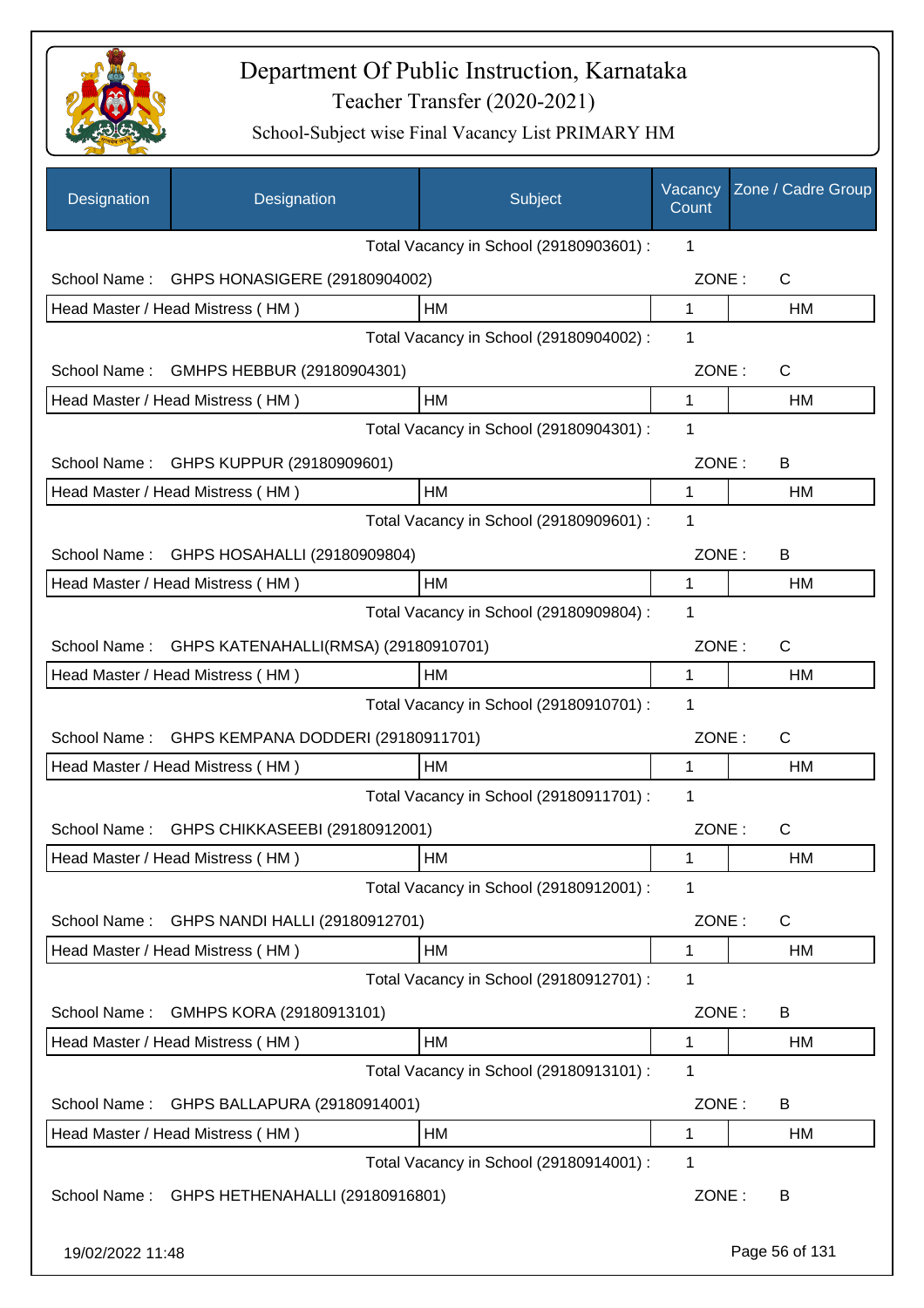

| Designation      | Designation                            | Subject                                 | Vacancy<br>Count | Zone / Cadre Group |
|------------------|----------------------------------------|-----------------------------------------|------------------|--------------------|
|                  | Head Master / Head Mistress (HM)       | HM                                      | 1                | НM                 |
|                  |                                        | Total Vacancy in School (29180916801) : | 1                |                    |
| School Name:     | GMHPS GULUR (29180917001)              |                                         | ZONE:            | B                  |
|                  | Head Master / Head Mistress (HM)       | <b>HM</b>                               | 1                | НM                 |
|                  |                                        | Total Vacancy in School (29180917001) : | 1                |                    |
| School Name:     | GHPS HOLAKALLU (29180917401)           |                                         | ZONE:            | B                  |
|                  | Head Master / Head Mistress (HM)       | <b>HM</b>                               | 1                | НM                 |
|                  |                                        | Total Vacancy in School (29180917401) : | 1                |                    |
| School Name:     | GHPS KAIDHALA (29180917501)            |                                         | ZONE:            | B                  |
|                  | Head Master / Head Mistress (HM)       | HM                                      | 1                | НM                 |
|                  |                                        | Total Vacancy in School (29180917501) : | 1                |                    |
| School Name:     | GHPS NARUGANAHALLI (29180917901)       |                                         | ZONE:            | B                  |
|                  | Head Master / Head Mistress (HM)       | HM                                      | 1                | HM                 |
|                  |                                        | Total Vacancy in School (29180917901) : | 1                |                    |
| School Name:     | GUHPS URDU BADESAB PALYA (29180917904) |                                         | ZONE:            | $\mathsf{C}$       |
|                  | Head Master / Head Mistress (HM)       | HM                                      | 1                | HM                 |
|                  |                                        | Total Vacancy in School (29180917904) : | 1                |                    |
| School Name:     | GHPS GULEHARAVI (29180918001)          |                                         | ZONE:            | B                  |
|                  | Head Master / Head Mistress (HM)       | HM                                      | 1                | НM                 |
|                  |                                        | Total Vacancy in School (29180918001) : | 1                |                    |
| School Name:     | GMHPS URDIGERE (29180923401)           |                                         | ZONE:            | С                  |
|                  | Head Master / Head Mistress (HM)       | НM                                      | 1                | НM                 |
|                  |                                        | Total Vacancy in School (29180923401) : | 1                |                    |
| School Name:     | GHPS KOLIHALLI (29180923701)           |                                         | ZONE:            | B                  |
|                  | Head Master / Head Mistress (HM)       | HM                                      | 1                | НM                 |
|                  |                                        | Total Vacancy in School (29180923701) : | 1                |                    |
| School Name:     | GHPS SIRIVARA (29180925501)            |                                         | ZONE:            | C                  |
|                  | Head Master / Head Mistress (HM)       | HM                                      | 1                | HM                 |
|                  |                                        | Total Vacancy in School (29180925501) : | 1                |                    |
| School Name:     | GHPS URDU D S PALYA (U) (29180926003)  |                                         | ZONE:            | C                  |
|                  | Head Master / Head Mistress (HM)       | HM                                      | 1                | HM                 |
|                  |                                        | Total Vacancy in School (29180926003) : | 1                |                    |
|                  |                                        |                                         |                  |                    |
| 19/02/2022 11:48 |                                        |                                         |                  | Page 57 of 131     |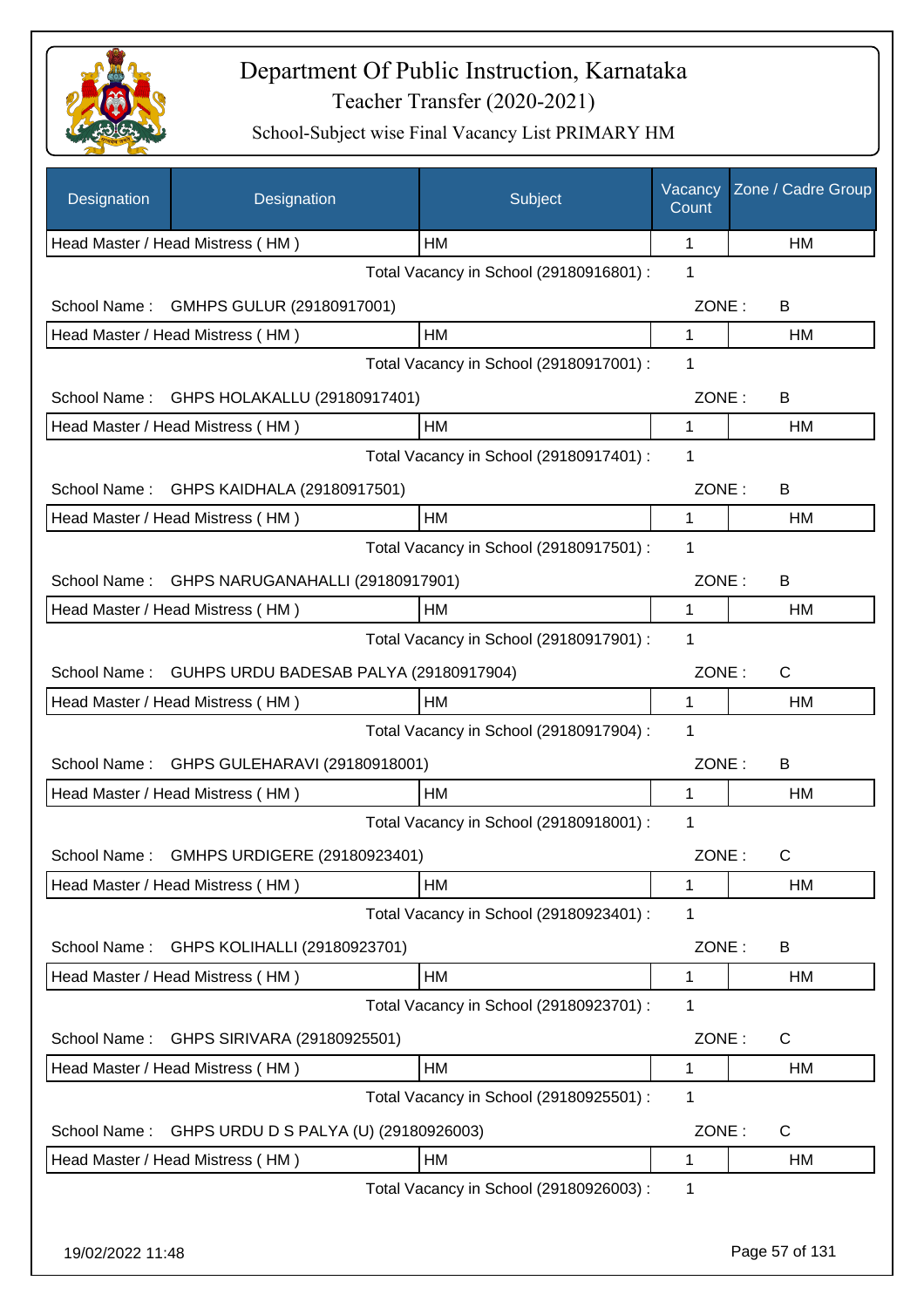

| Designation      | Designation                                     | Subject                                 | Vacancy<br>Count | Zone / Cadre Group |
|------------------|-------------------------------------------------|-----------------------------------------|------------------|--------------------|
|                  | School Name: GHPS URDU G H RISALA (29180926204) |                                         | ZONE:            | $\mathsf{C}$       |
|                  | Head Master / Head Mistress (HM)                | <b>HM</b>                               | 1                | HM                 |
|                  |                                                 | Total Vacancy in School (29180926204) : | 1                |                    |
| School Name:     | GMHPS C T KERE (29180930501)                    |                                         | ZONE:            | B                  |
|                  | Head Master / Head Mistress (HM)                | <b>SRHM</b>                             | $\mathbf{1}$     | HM                 |
|                  |                                                 | Total Vacancy in School (29180930501) : | 1                |                    |
| School Name:     | GHPS CHINVARANAHALLI (29180930703)              |                                         | ZONE:            | $\mathsf{C}$       |
|                  | Head Master / Head Mistress (HM)                | HM                                      | 1                | НM                 |
|                  |                                                 | Total Vacancy in School (29180930703) : | 1                |                    |
| School Name:     | GHPS RAMAGONDANAHALLI (29180930801)             |                                         | ZONE:            | B                  |
|                  | Head Master / Head Mistress (HM)                | HM                                      | 1                | HM                 |
|                  |                                                 | Total Vacancy in School (29180930801) : | 1                |                    |
| School Name:     | GHPS HIREGUNDAGALLU (29180931901)               |                                         | ZONE:            | B                  |
|                  | Head Master / Head Mistress (HM)                | HM                                      | 1                | HM                 |
|                  |                                                 | Total Vacancy in School (29180931901) : | 1                |                    |
| School Name:     | GHPS BITTAKURIKE (29180932601)                  |                                         | ZONE:            | C                  |
|                  | Head Master / Head Mistress (HM)                | HM                                      | 1                | НM                 |
|                  |                                                 | Total Vacancy in School (29180932601) : | 1                |                    |
| School Name:     | GHPS HIRETHOTLUKERE (29180933501)               |                                         | ZONE:            | C                  |
|                  | Head Master / Head Mistress (HM)                | HM                                      | 1                | <b>HM</b>          |
|                  |                                                 | Total Vacancy in School (29180933501) : | 1                |                    |
| School Name:     | GHPS OBALAPUA (29180933601)                     |                                         | ZONE:            | B                  |
|                  | Head Master / Head Mistress (HM)                | HM                                      | 1                | НM                 |
|                  |                                                 | Total Vacancy in School (29180933601) : | 1                |                    |
| School Name:     | GHPS HEGGERE (29180933701)                      |                                         | ZONE:            | B                  |
|                  | Head Master / Head Mistress (HM)                | <b>SRHM</b>                             | 1                | HM                 |
|                  |                                                 | Total Vacancy in School (29180933701) : | 1                |                    |
| School Name:     | GHPS VOKKODI (29180933801)                      |                                         | ZONE:            | B                  |
|                  | Head Master / Head Mistress (HM)                | HM                                      | 1                | HM                 |
|                  |                                                 | Total Vacancy in School (29180933801) : | 1                |                    |
| School Name:     | GHPS MUDIGERE (29180933901)                     |                                         | ZONE:            | B                  |
|                  | Head Master / Head Mistress (HM)                | HM                                      | 1                | HM                 |
| 19/02/2022 11:48 |                                                 |                                         |                  | Page 58 of 131     |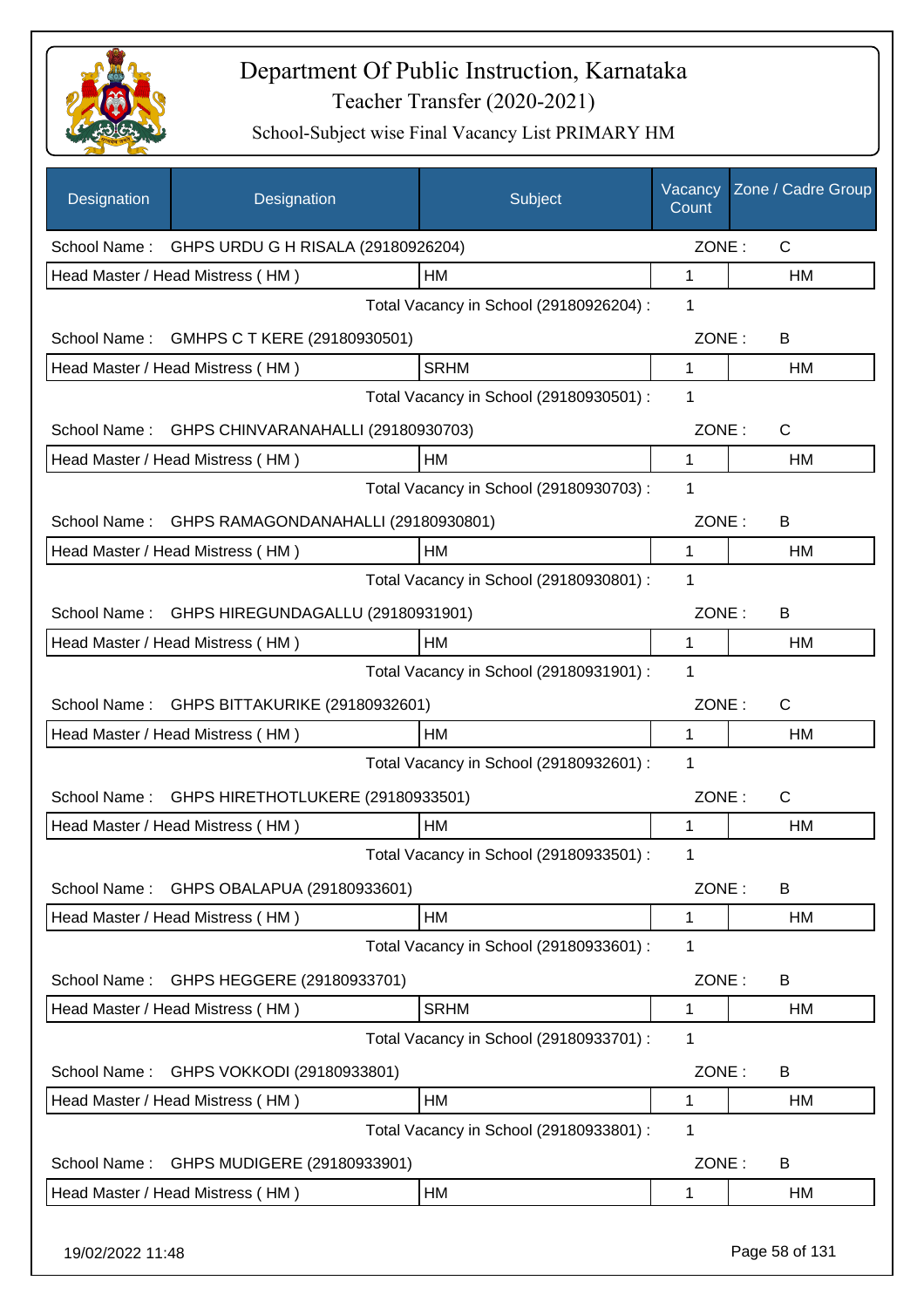

| Designation      | Designation                               | Subject                                 | Vacancy<br>Count | Zone / Cadre Group |
|------------------|-------------------------------------------|-----------------------------------------|------------------|--------------------|
|                  |                                           | Total Vacancy in School (29180933901) : | 1                |                    |
| School Name:     | GHPS HABBATHANAHALLI (29180934201)        |                                         | ZONE:            | $\mathsf{C}$       |
|                  | Head Master / Head Mistress (HM)          | HM                                      | $\mathbf{1}$     | HM                 |
|                  |                                           | Total Vacancy in School (29180934201) : | 1                |                    |
| School Name:     | GHPS KUMKUMANAHALLI (29180934301)         |                                         | ZONE:            | B                  |
|                  | Head Master / Head Mistress (HM)          | HM                                      | 1                | <b>HM</b>          |
|                  |                                           | Total Vacancy in School (29180934301) : | 1                |                    |
| School Name:     | GHPS HALNOORU (29180934902)               |                                         | ZONE:            | C                  |
|                  | Head Master / Head Mistress (HM)          | HM                                      | 1                | HM                 |
|                  |                                           | Total Vacancy in School (29180934902) : | 1                |                    |
| School Name:     | GHPS KARADIGERE KAVAL (29180935204)       |                                         | ZONE:            | C                  |
|                  | Head Master / Head Mistress (HM)          | HM                                      | 1                | HM                 |
|                  |                                           | Total Vacancy in School (29180935204) : | 1                |                    |
| School Name:     | GHPS HONNUDIKE (29180936801)              |                                         | ZONE:            | C                  |
|                  | Head Master / Head Mistress (HM)          | HM                                      | 1                | НM                 |
|                  |                                           | Total Vacancy in School (29180936801) : | 1                |                    |
| School Name:     | GHPS RAMANAHALLI (29180937601)            |                                         | ZONE:            | C                  |
|                  | Head Master / Head Mistress (HM)          | HM                                      | 1                | <b>HM</b>          |
|                  |                                           | Total Vacancy in School (29180937601) : | 1                |                    |
|                  | School Name: GHPS HARALOORU (29180938901) |                                         | ZONE:            | B                  |
|                  | Head Master / Head Mistress (HM)          | <b>HM</b>                               | 1                | HM                 |
|                  |                                           | Total Vacancy in School (29180938901) : | 1                |                    |
| School Name:     | GHPS KOWTHAMARANAHALLI (29180939801)      |                                         | ZONE:            | B                  |
|                  | Head Master / Head Mistress (HM)          | HM                                      | 1                | HM                 |
|                  |                                           | Total Vacancy in School (29180939801) : | 1                |                    |
| School Name:     | GHPS KOTTIGEGOLLAHALLI (29180940001)      |                                         | ZONE:            | B                  |
|                  | Head Master / Head Mistress (HM)          | HM                                      | 1                | HM                 |
|                  |                                           | Total Vacancy in School (29180940001) : | 1                |                    |
| School Name:     | GHPS N R COLONY Ward-20 (29180940515)     |                                         | ZONE:            | A                  |
|                  | Head Master / Head Mistress (HM)          | HM                                      | 1                | HM                 |
|                  |                                           | Total Vacancy in School (29180940515) : | 1                |                    |
| School Name:     | GHPS AREYUR (29180942201)                 |                                         | ZONE:            | C                  |
| 19/02/2022 11:48 |                                           |                                         |                  | Page 59 of 131     |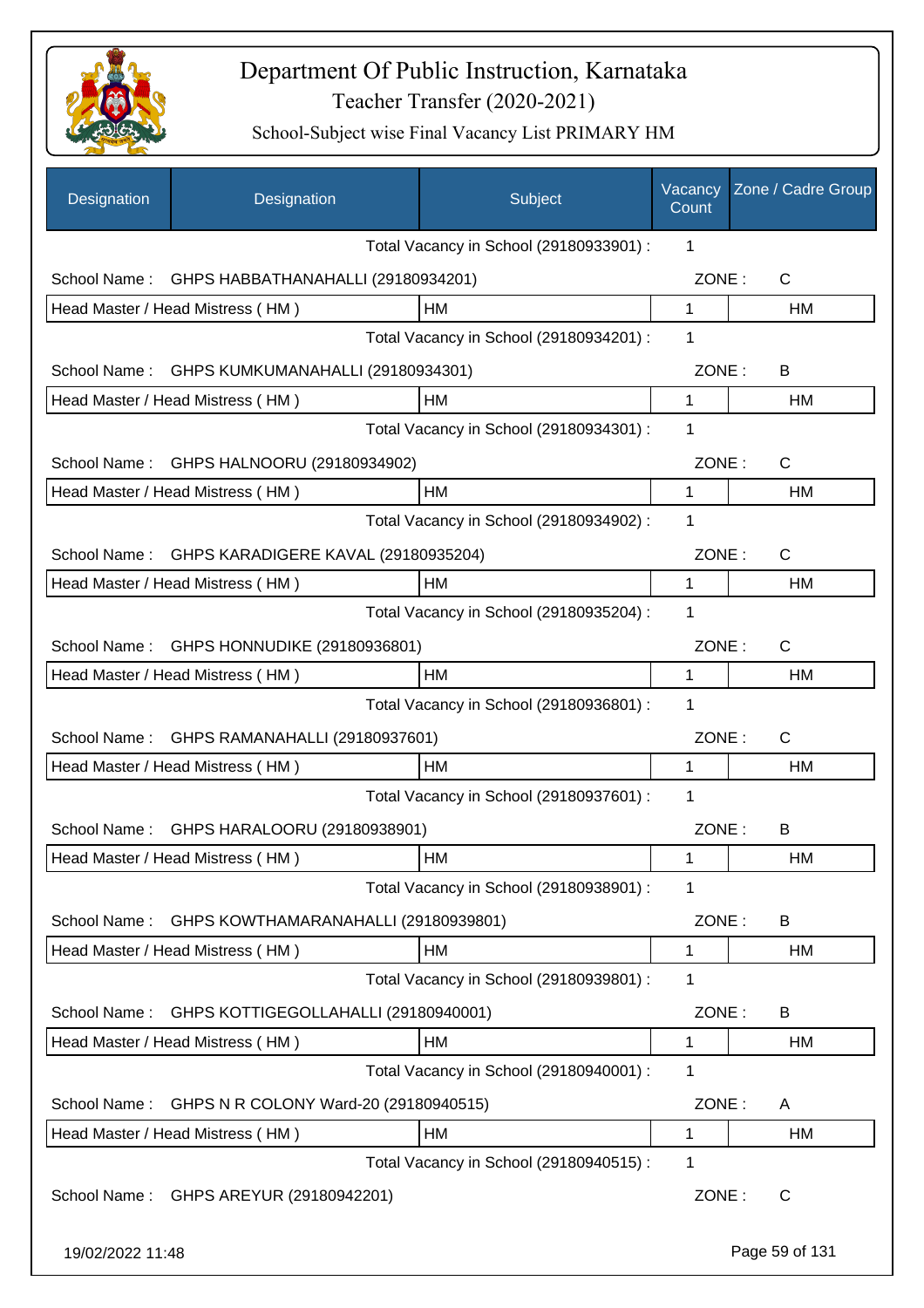

| Designation      | Designation                                          | Subject                                 | Vacancy<br>Count | Zone / Cadre Group |
|------------------|------------------------------------------------------|-----------------------------------------|------------------|--------------------|
|                  | Head Master / Head Mistress (HM)                     | HM                                      | 1                | HM                 |
|                  |                                                      | Total Vacancy in School (29180942201) : | 1                |                    |
| School Name:     | GHPS URDU GERAHALLI (U) (29180948302)                |                                         | ZONE:            | B                  |
|                  | Head Master / Head Mistress (HM)                     | HM                                      | 1                | HM                 |
|                  |                                                      | Total Vacancy in School (29180948302) : | 1                |                    |
| School Name:     | GHPS RAMEGOWDANAPALYA (29180949802)                  |                                         | ZONE:            | C                  |
|                  | Head Master / Head Mistress (HM)                     | HM                                      | 1                | HM                 |
|                  |                                                      | Total Vacancy in School (29180949802) : | 1                |                    |
|                  |                                                      | Total Vacancy in Taluka (291809):       | 65               |                    |
| Taluka Name:     | <b>KUNIGAL (291810)</b>                              |                                         |                  |                    |
| School Name:     | GHPS UJJANI (29181003401)                            |                                         | ZONE:            | $\mathsf C$        |
|                  | Head Master / Head Mistress (HM)                     | HM                                      | 1                | НM                 |
|                  |                                                      | Total Vacancy in School (29181003401) : | 1                |                    |
| School Name:     | GHPS CHALAMASANDRA (29181003801)                     |                                         | ZONE:            | C                  |
|                  | Head Master / Head Mistress (HM)                     | HM                                      | 1                | HM                 |
|                  |                                                      | Total Vacancy in School (29181003801) : | 1                |                    |
| School Name:     | GHPS HUTHRIDURGA (29181006401)                       |                                         | ZONE:            | $\mathsf{C}$       |
|                  | Head Master / Head Mistress (HM)                     | HM                                      | 1                | HM                 |
|                  |                                                      | Total Vacancy in School (29181006401) : | 1                |                    |
| School Name:     | GHPS BORALINGANAPALYA (29181011201)                  |                                         | ZONE:            | B                  |
|                  | Head Master / Head Mistress (HM)                     | HM                                      | 1                | HM                 |
|                  |                                                      | Total Vacancy in School (29181011201) : | 1                |                    |
| School Name:     |                                                      |                                         |                  |                    |
|                  | GMHPS URDU KUNIGAL Ward-10 (U) (29181014105)         | HM                                      | ZONE:            | A                  |
|                  | Head Master / Head Mistress (HM)                     | Total Vacancy in School (29181014105) : | 1<br>1           | HM                 |
|                  |                                                      |                                         |                  |                    |
| School Name:     | GOVT. HIGHER PRIMARY SCHOOL GUNNAGERE (29181015801)  |                                         | ZONE:            | C                  |
|                  | Head Master / Head Mistress (HM)                     | HM                                      | 1                | HM                 |
|                  |                                                      | Total Vacancy in School (29181015801) : | 1                |                    |
| School Name:     | GOVT. HIGHER PRIMARY SCHOOL SHEETYGERE (29181018101) |                                         | ZONE:            | C                  |
|                  | Head Master / Head Mistress (HM)                     | HM                                      | 1                | HM                 |
|                  |                                                      | Total Vacancy in School (29181018101) : | 1                |                    |
| School Name:     | GOVT. HIGHER PRIMARY SCHOOL KICHAVADI (29181019301)  |                                         | ZONE:            | C                  |
| 19/02/2022 11:48 |                                                      |                                         |                  | Page 60 of 131     |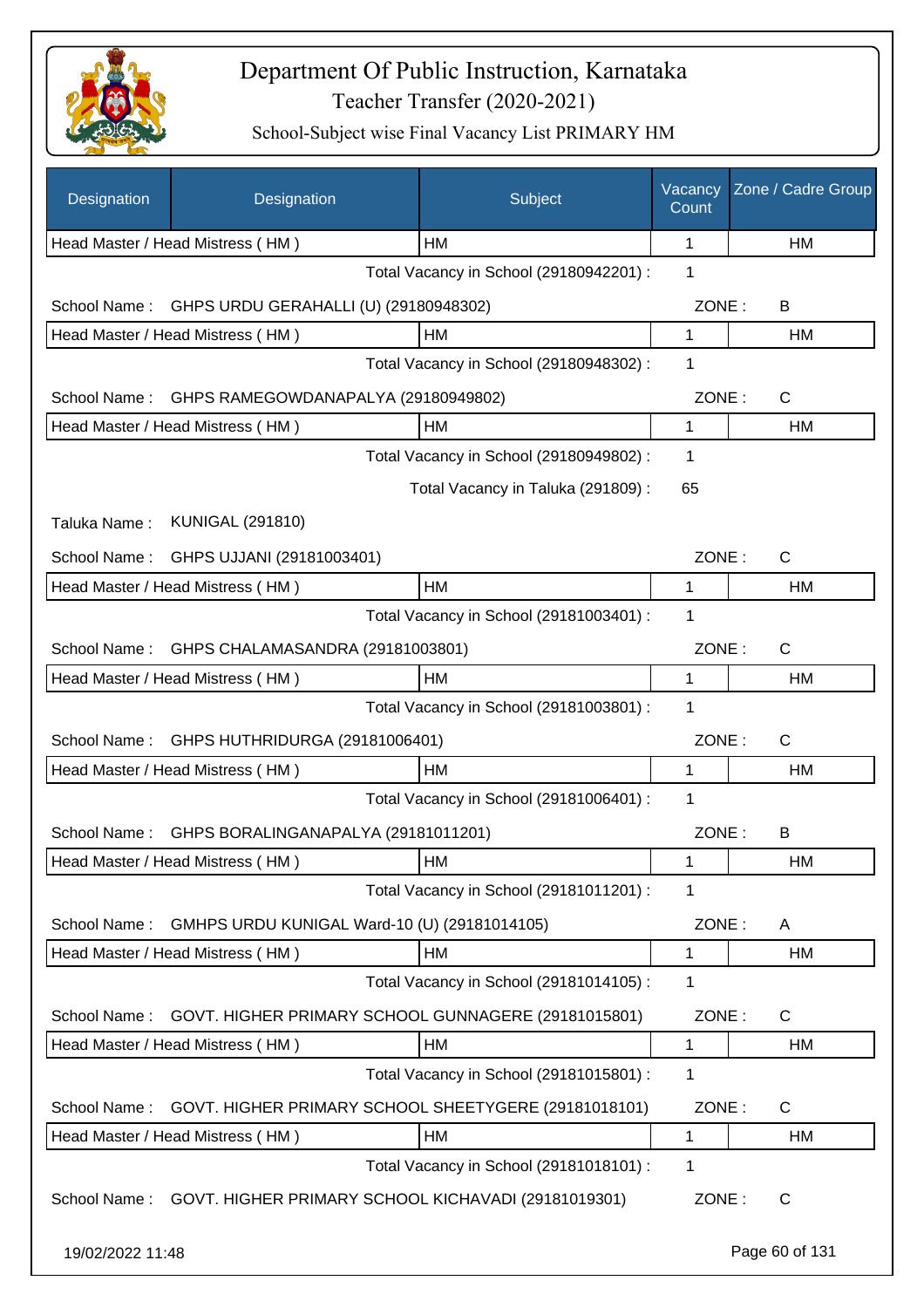

| Designation      | Designation                                                       | Subject                                 | Vacancy<br>Count | Zone / Cadre Group |
|------------------|-------------------------------------------------------------------|-----------------------------------------|------------------|--------------------|
|                  | Head Master / Head Mistress (HM)                                  | HM                                      | 1                | HM                 |
|                  |                                                                   | Total Vacancy in School (29181019301) : | 1                |                    |
| School Name:     | GOVT. GHPS MODEL SANTHE MAVATHUR (29181024701)                    |                                         | ZONE:            | $\mathsf{C}$       |
|                  | Head Master / Head Mistress (HM)                                  | HM                                      | 1                | HM                 |
|                  |                                                                   | Total Vacancy in School (29181024701) : | 1                |                    |
| School Name:     | GOVT. HIGHER PRIMARY SCHOOL MODUR (29181024801)                   |                                         | ZONE:            | $\mathsf{C}$       |
|                  | Head Master / Head Mistress (HM)                                  | HM                                      | 1                | HM                 |
|                  |                                                                   | Total Vacancy in School (29181024801) : | 1                |                    |
| School Name:     | GOVT. HIGHER PRIMARY SCHOOL KEMPANAHALLI (29181025901)            |                                         | ZONE:            | $\mathsf{C}$       |
|                  | Head Master / Head Mistress (HM)                                  | HM                                      | 1                | HM                 |
|                  |                                                                   | Total Vacancy in School (29181025901) : | 1                |                    |
| School Name:     | GOVT. GHPS MODEL YELIYUR (29181026501)                            |                                         | ZONE:            | $\mathsf{C}$       |
|                  | Head Master / Head Mistress (HM)                                  | HM                                      | 1                | HM                 |
|                  |                                                                   | Total Vacancy in School (29181026501) : | 1                |                    |
| School Name:     | GOVT. HIGHER PRIMARY SCHOOL IPPADI (29181027401)                  |                                         | ZONE:            | $\mathsf{C}$       |
|                  | Head Master / Head Mistress (HM)                                  | <b>HM</b>                               | 1                | <b>HM</b>          |
|                  |                                                                   | Total Vacancy in School (29181027401) : | 1                |                    |
| School Name:     | GOVT. HIGHER PRIMARY SCHOOL FORT KUNIGAL Ward-14<br>(29181033902) |                                         | ZONE:            | A                  |
|                  | Head Master / Head Mistress (HM)                                  | HM                                      | 1                | HM                 |
|                  |                                                                   | Total Vacancy in School (29181033902) : | 1                |                    |
|                  |                                                                   | Total Vacancy in Taluka (291810) :      | 14               |                    |
| District Name:   | <b>KOLAR (2919)</b>                                               |                                         |                  |                    |
| Taluka Name:     | BANGARAPETE (291902)                                              |                                         |                  |                    |
| School Name:     | GHPS BALAMANDE (29190201601)                                      |                                         | ZONE:            | $\mathsf{C}$       |
|                  | Head Master / Head Mistress (HM)                                  | HM                                      | 1                | HM                 |
|                  |                                                                   | Total Vacancy in School (29190201601) : | 1                |                    |
| School Name:     | GHPS BANAHALLI (29190202101)                                      |                                         | ZONE:            | C                  |
|                  | Head Master / Head Mistress (HM)                                  | HM                                      | 1                | HM                 |
|                  |                                                                   | Total Vacancy in School (29190202101) : | 1                |                    |
| School Name:     | GMHPS BETHAMANGALA (29190203408)                                  |                                         | ZONE:            | C                  |
|                  | Head Master / Head Mistress (HM)                                  | <b>SRHM</b>                             | 1                | HM                 |
| 19/02/2022 11:48 |                                                                   |                                         |                  | Page 61 of 131     |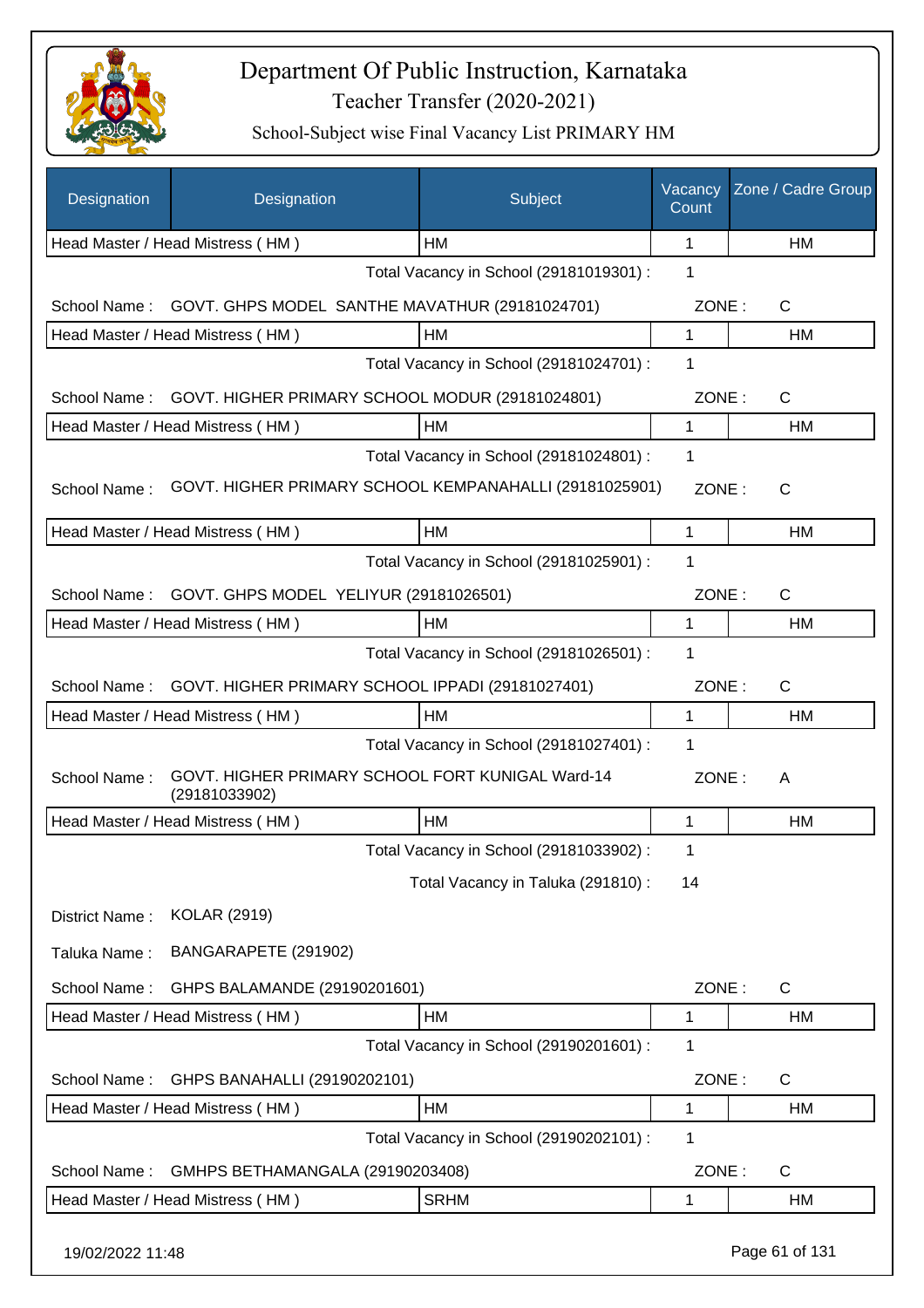

| Designation      | Designation                                          | Subject                                 | Vacancy<br>Count | Zone / Cadre Group |
|------------------|------------------------------------------------------|-----------------------------------------|------------------|--------------------|
|                  |                                                      | Total Vacancy in School (29190203408) : | 1                |                    |
| School Name:     | KARNATAKA PUBLIC SCHOOLS GHPS BUDIKOTE (29190205001) |                                         | ZONE:            | C                  |
|                  | Head Master / Head Mistress (HM)                     | <b>SRHM</b>                             | 1                | <b>HM</b>          |
|                  |                                                      | Total Vacancy in School (29190205001) : | 1                |                    |
| School Name:     | GHPS GUTTAHALLI (29190213001)                        |                                         | ZONE:            | C                  |
|                  | Head Master / Head Mistress (HM)                     | HM                                      | 1                | НM                 |
|                  |                                                      | Total Vacancy in School (29190213001) : | 1                |                    |
| School Name:     | GHPS MARATI HOSAHALLI (29190214001)                  |                                         | ZONE:            | C                  |
|                  | Head Master / Head Mistress (HM)                     | HM                                      | 1                | НM                 |
|                  |                                                      | Total Vacancy in School (29190214001) : | 1                |                    |
|                  | School Name: GHPS HULIBELE (29190214201)             |                                         | ZONE:            | $\mathsf{C}$       |
|                  | Head Master / Head Mistress (HM)                     | HM                                      | 1                | <b>HM</b>          |
|                  |                                                      | Total Vacancy in School (29190214201) : | 1                |                    |
| School Name:     | GHPS KALLIKUPPA (29190217201)                        |                                         | ZONE:            | $\mathsf{C}$       |
|                  | Head Master / Head Mistress (HM)                     | HМ                                      | 1                | HM                 |
|                  |                                                      | Total Vacancy in School (29190217201) : | 1                |                    |
| School Name:     | GHPS KANIMBELE (29190218101)                         |                                         | ZONE:            | C                  |
|                  | Head Master / Head Mistress (HM)                     | <b>HM</b>                               | 1                | HM                 |
|                  |                                                      | Total Vacancy in School (29190218101) : | 1                |                    |
| School Name:     | GHPS KANAMANAHALLI RMSA UPG (29190218501)            |                                         | ZONE:            | C                  |
|                  | Head Master / Head Mistress (HM)                     | HM                                      | 1                | HM                 |
|                  |                                                      | Total Vacancy in School (29190218501) : | 1                |                    |
| School Name:     | GHPS KARAMANGALA (29190219001)                       |                                         | ZONE:            | C                  |
|                  | Head Master / Head Mistress (HM)                     | HМ                                      | 1                | НM                 |
|                  |                                                      | Total Vacancy in School (29190219001) : | 1                |                    |
| School Name:     | GHPS KUPPANAHALLI (29190222201)                      |                                         | ZONE:            | C                  |
|                  | Head Master / Head Mistress (HM)                     | HM                                      | 1                | HM                 |
|                  |                                                      | Total Vacancy in School (29190222201) : | 1                |                    |
| School Name:     | GMHPS KYASAMBALLI (29190222501)                      |                                         | ZONE:            | $\mathsf{C}$       |
|                  | Head Master / Head Mistress (HM)                     | <b>SRHM</b>                             | 1                | HM                 |
|                  |                                                      | Total Vacancy in School (29190222501) : | 1                |                    |
|                  | School Name: GHPS S MADAMANGALA (29190223101)        |                                         | ZONE:            | $\mathsf{C}$       |
| 19/02/2022 11:48 |                                                      |                                         |                  | Page 62 of 131     |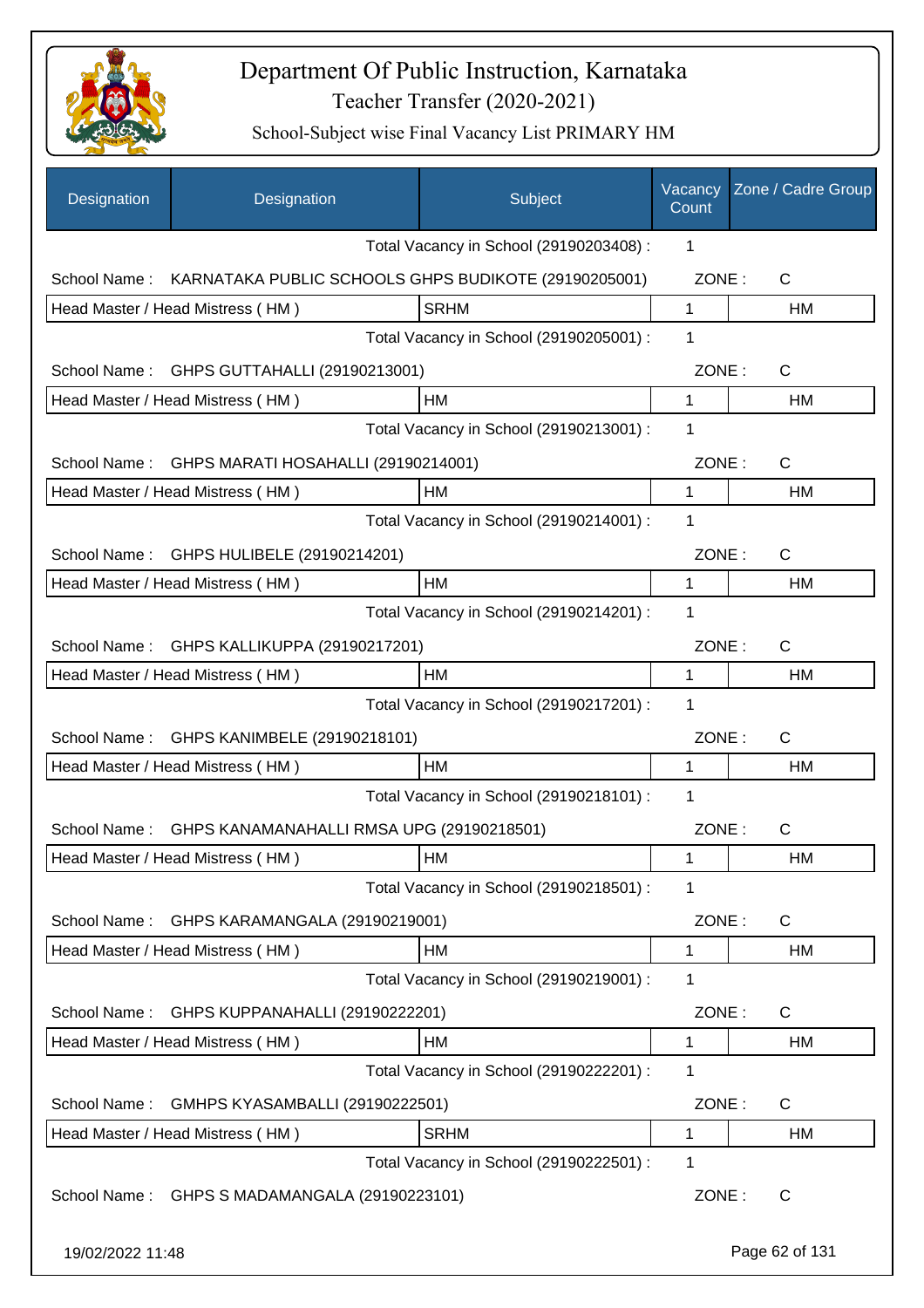

| Designation      | Designation                                                       | Subject                                 | Vacancy<br>Count | Zone / Cadre Group |
|------------------|-------------------------------------------------------------------|-----------------------------------------|------------------|--------------------|
|                  | Head Master / Head Mistress (HM)                                  | <b>HM</b>                               | 1                | <b>HM</b>          |
|                  |                                                                   | Total Vacancy in School (29190223101) : | 1                |                    |
| School Name:     | GHPS MAGERI (29190223801)                                         |                                         | ZONE:            | C                  |
|                  | Head Master / Head Mistress (HM)                                  | <b>HM</b>                               | 1                | HM                 |
|                  |                                                                   | Total Vacancy in School (29190223801) : | 1                |                    |
| School Name:     | GHPS J.K.PURAM (29190230004)                                      |                                         | ZONE:            | C                  |
|                  | Head Master / Head Mistress (HM)                                  | HM                                      | 1                | HM                 |
|                  |                                                                   | Total Vacancy in School (29190230004) : | 1                |                    |
| School Name:     | KARNATAKA PUBLIC SCHOOLS GHPS SUNDARAPALYA<br>(29190233201)       |                                         | ZONE:            | C                  |
|                  | Head Master / Head Mistress (HM)                                  | <b>HM</b>                               | 1                | HM                 |
|                  |                                                                   | Total Vacancy in School (29190233201) : | 1                |                    |
| School Name:     | KARNATAKA PUBLIC SCHOOLS GGHPS URDU SUNDARAPALYA<br>(29190233202) |                                         | ZONE:            | $\mathsf{C}$       |
|                  | Head Master / Head Mistress (HM)                                  | <b>HM</b>                               | 1                | HM                 |
|                  |                                                                   | Total Vacancy in School (29190233202) : | 1                |                    |
| School Name:     | GHPS RAMASAGARA (RMSA UPG) (29190236102)                          |                                         | ZONE:            | C                  |
|                  | Head Master / Head Mistress (HM)                                  | HM                                      | 1                | HM                 |
|                  |                                                                   | Total Vacancy in School (29190236102) : | 1                |                    |
| School Name:     | GHPS YELESANDRA (29190237401)                                     |                                         | ZONE:            | C                  |
|                  | Head Master / Head Mistress (HM)                                  | <b>HM</b>                               | 1                | <b>HM</b>          |
|                  |                                                                   | Total Vacancy in School (29190237401) : | 1                |                    |
| School Name:     | GHPS GANGAMANAPALYA (29190242001)                                 |                                         | ZONE:            | A                  |
|                  | Head Master / Head Mistress (HM)                                  | HM                                      | 1                | HM                 |
|                  |                                                                   | Total Vacancy in School (29190242001) : | 1                |                    |
| School Name:     | GUHPGS BANGARPET (29190243501)                                    |                                         | ZONE:            | A                  |
|                  | Head Master / Head Mistress (HM)                                  | HM                                      | 1                | HM                 |
|                  |                                                                   | Total Vacancy in School (29190243501) : | 1                |                    |
| School Name:     | GHPS DESIHALLI (29190244102)                                      |                                         | ZONE:            | A                  |
|                  | Head Master / Head Mistress (HM)                                  | HM                                      | 1                | <b>HM</b>          |
|                  |                                                                   | Total Vacancy in School (29190244102) : | 1                |                    |
|                  |                                                                   | Total Vacancy in Taluka (291902) :      | 23               |                    |
| Taluka Name:     | KOLAR (291907)                                                    |                                         |                  |                    |
| 19/02/2022 11:48 |                                                                   |                                         |                  | Page 63 of 131     |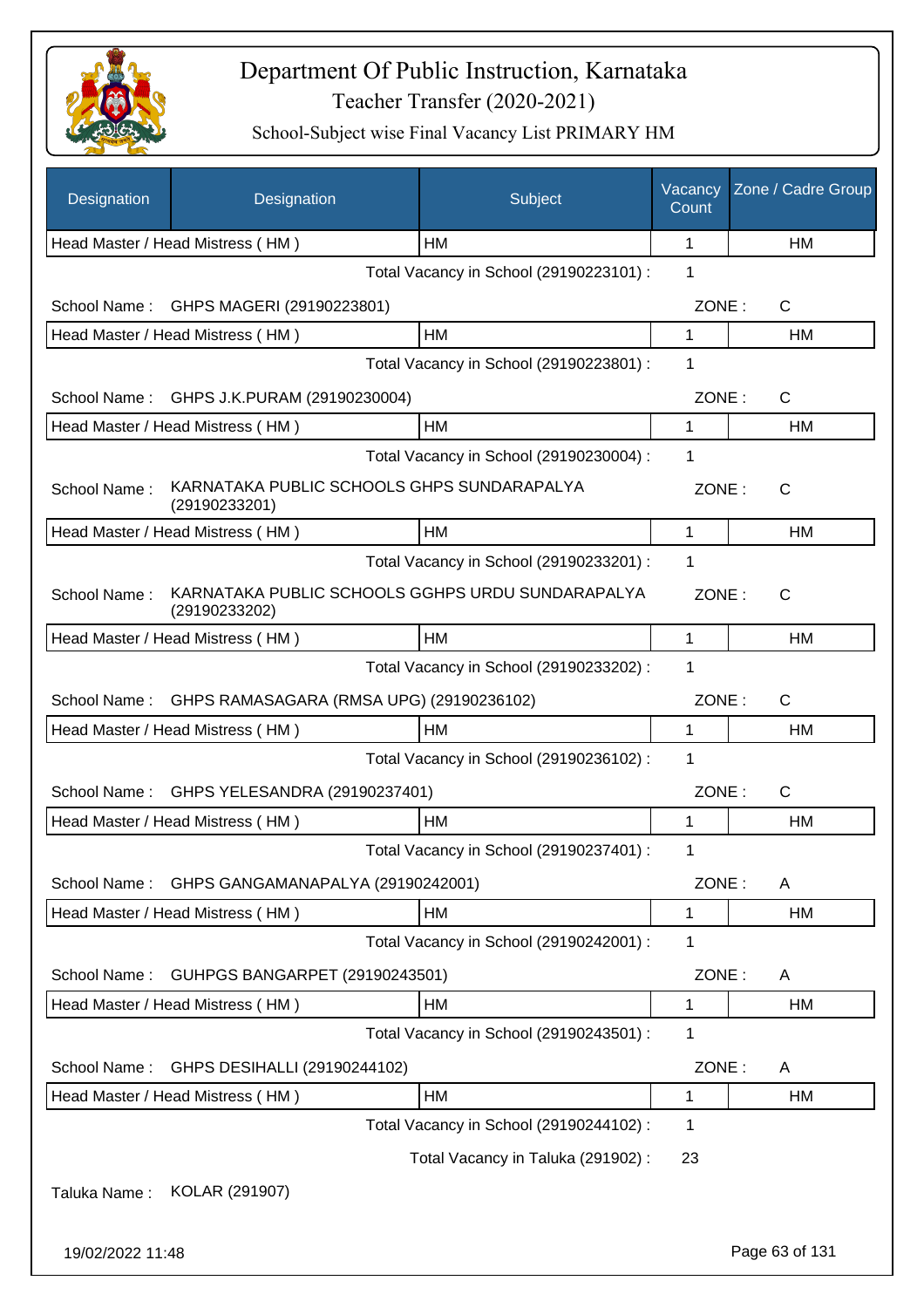

| Designation      | Designation                                      | Subject                                 | Vacancy<br>Count | Zone / Cadre Group |
|------------------|--------------------------------------------------|-----------------------------------------|------------------|--------------------|
|                  | School Name: GHPS AMMANALLUR (29190701001)       |                                         | ZONE:            | $\mathsf{C}$       |
|                  | Head Master / Head Mistress (HM)                 | HM                                      | 1                | HM                 |
|                  |                                                  | Total Vacancy in School (29190701001) : | 1                |                    |
|                  | School Name: GHPS ARABHIKOTHANUR (29190701801)   |                                         | ZONE:            | $\mathsf{C}$       |
|                  | Head Master / Head Mistress (HM)                 | HM                                      | 1                | HM                 |
|                  |                                                  | Total Vacancy in School (29190701801) : | 1                |                    |
| School Name:     | GHPS ARAHALLI(KATARIPALYA) (29190701904)         |                                         | ZONE:            | C                  |
|                  | Head Master / Head Mistress (HM)                 | HM                                      | 1                | HM                 |
|                  |                                                  | Total Vacancy in School (29190701904) : | 1                |                    |
| School Name:     | GHPS BYRANDAHALLI (29190705501)                  |                                         | ZONE:            | C                  |
|                  | Head Master / Head Mistress (HM)                 | <b>HM</b>                               | 1                | HM                 |
|                  |                                                  | Total Vacancy in School (29190705501) : | 1                |                    |
|                  | School Name: GHPS CHAKARASANAHALLI (29190705801) |                                         | ZONE:            | C                  |
|                  | Head Master / Head Mistress (HM)                 | HM                                      | 1                | HM                 |
|                  |                                                  | Total Vacancy in School (29190705801) : | 1                |                    |
| School Name:     | GHPS CHANJIMALE (29190706401)                    |                                         | ZONE:            | C                  |
|                  | Head Master / Head Mistress (HM)                 | HM                                      | 1                | HM                 |
|                  |                                                  | Total Vacancy in School (29190706401) : | 1                |                    |
| School Name:     | GHPS HOLLAMBALLI (29190713801)                   |                                         | ZONE:            | C                  |
|                  | Head Master / Head Mistress (HM)                 | HM                                      | 1                | HM                 |
|                  |                                                  | Total Vacancy in School (29190713801) : | 1                |                    |
|                  | School Name: GHPS HULLNKALLU (29190714301)       |                                         | ZONE:            | $\mathsf{C}$       |
|                  | Head Master / Head Mistress (HM)                 | HM                                      | 1                | HM                 |
|                  |                                                  | Total Vacancy in School (29190714301) : | 1                |                    |
| School Name:     | GHPS KADIRIPURA (29190716101)                    |                                         | ZONE:            | C                  |
|                  | Head Master / Head Mistress (HM)                 | HM                                      | 1                | HM                 |
|                  |                                                  | Total Vacancy in School (29190716101) : | 1                |                    |
| School Name:     | GHPS KAKINATHA (29190716201)                     |                                         | ZONE:            | C                  |
|                  | Head Master / Head Mistress (HM)                 | HM                                      | 1                | HM                 |
|                  |                                                  | Total Vacancy in School (29190716201) : | 1                |                    |
| School Name:     | GHPS K B HOSAHALLI (29190717501)                 |                                         | ZONE:            | C                  |
|                  | Head Master / Head Mistress (HM)                 | HM                                      | 1                | HM                 |
| 19/02/2022 11:48 |                                                  |                                         |                  | Page 64 of 131     |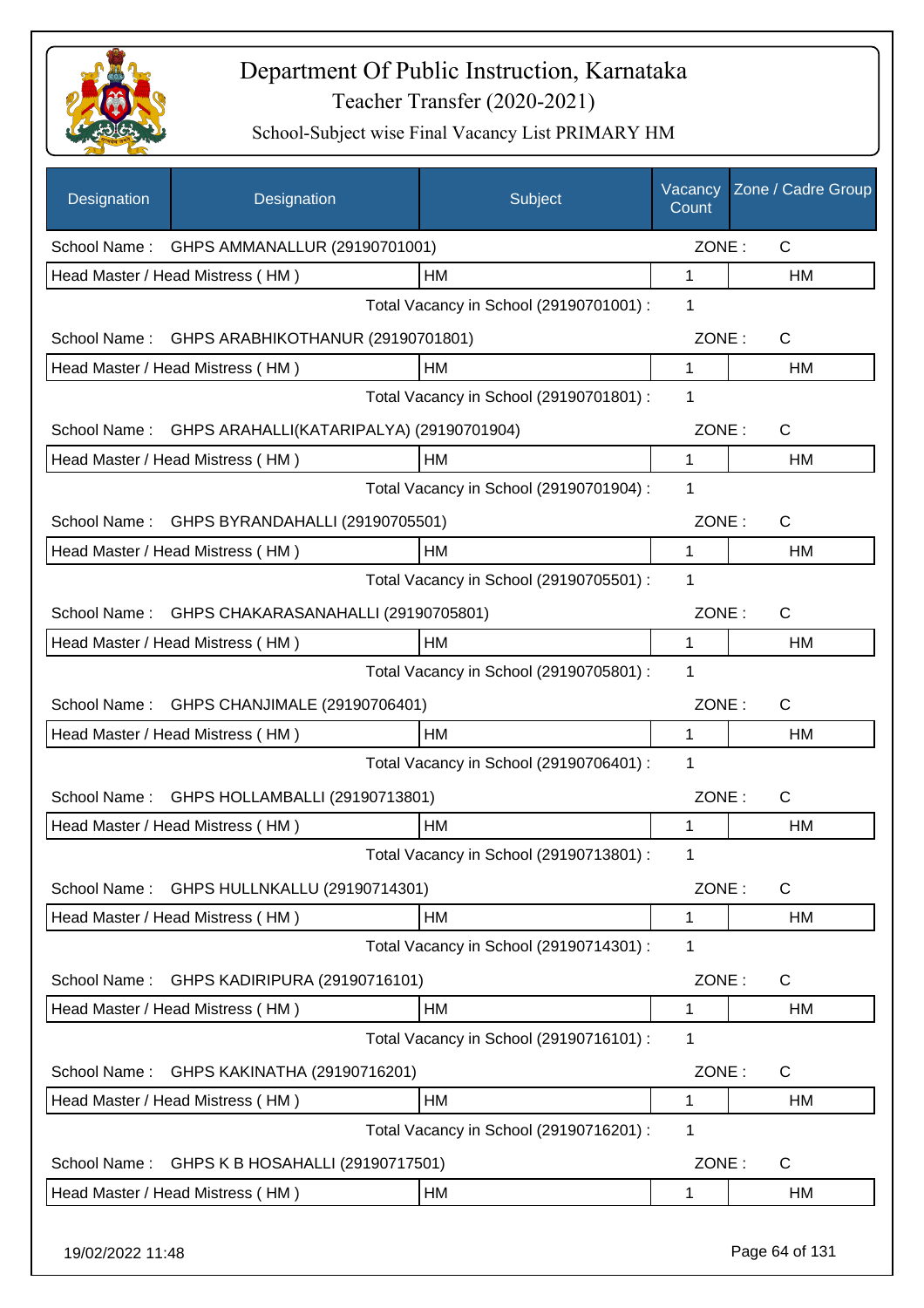

| Designation      | Designation                                                | Subject                                 | Vacancy<br>Count | Zone / Cadre Group |
|------------------|------------------------------------------------------------|-----------------------------------------|------------------|--------------------|
|                  |                                                            | Total Vacancy in School (29190717501) : | 1                |                    |
| School Name:     | GHPS JODI KRISHNAPURA (29190717503)                        |                                         | ZONE:            | $\mathsf{C}$       |
|                  | Head Master / Head Mistress (HM)                           | HM                                      | 1                | <b>HM</b>          |
|                  |                                                            | Total Vacancy in School (29190717503) : | 1                |                    |
| School Name:     | GHPS KEMBODI (29190717802)                                 |                                         | ZONE:            | C                  |
|                  | Head Master / Head Mistress (HM)                           | HM                                      | $\mathbf{1}$     | HM                 |
|                  |                                                            | Total Vacancy in School (29190717802) : | 1                |                    |
| School Name:     | GHPS KONDARAJANAHALLI (29190719101)                        |                                         | ZONE:            | B                  |
|                  | Head Master / Head Mistress (HM)                           | HM                                      | 1                | <b>HM</b>          |
|                  |                                                            | Total Vacancy in School (29190719101) : | 1                |                    |
| School Name:     | GHPS MADDERI (29190721501)                                 |                                         | ZONE:            | C                  |
|                  | Head Master / Head Mistress (HM)                           | HM                                      | 1                | HM                 |
|                  |                                                            | Total Vacancy in School (29190721501) : | 1                |                    |
| School Name:     | GHPS MUDUVADI (29190723801)                                |                                         | ZONE:            | $\mathsf{C}$       |
|                  | Head Master / Head Mistress (HM)                           | HM                                      | 1                | HM                 |
|                  |                                                            | Total Vacancy in School (29190723801) : | 1                |                    |
| School Name:     | GHPS NENDAMBALLI (29190725001)                             |                                         | ZONE:            | C                  |
|                  | Head Master / Head Mistress (HM)                           | HM                                      | 1                | НM                 |
|                  |                                                            | Total Vacancy in School (29190725001) : | 1                |                    |
| School Name:     | KARNATAKA PUBLIC SCHOOLS GMHPS NARASAPURA<br>(29190725202) |                                         | ZONE:            | С                  |
|                  | Head Master / Head Mistress (HM)                           | <b>SRHM</b>                             | 1                | HM                 |
|                  |                                                            | Total Vacancy in School (29190725202) : | 1                |                    |
| School Name:     | GHPS RAJAKALLAHALLI (RMSA UPG) (29190727801)               |                                         | ZONE:            | C                  |
|                  | Head Master / Head Mistress (HM)                           | HМ                                      | 1                | НM                 |
|                  |                                                            | Total Vacancy in School (29190727801) : | 1                |                    |
| School Name:     | GHPS SEEPUR (29190728802)                                  |                                         | ZONE:            | C                  |
|                  | Head Master / Head Mistress (HM)                           | HM                                      | 1                | HM                 |
|                  |                                                            | Total Vacancy in School (29190728802) : | 1                |                    |
| School Name:     | GHPS THALAGUNDA (29190731601)                              |                                         | ZONE:            | $\mathsf{C}$       |
|                  | Head Master / Head Mistress (HM)                           | HM                                      | 1                | <b>HM</b>          |
|                  |                                                            | Total Vacancy in School (29190731601) : | 1                |                    |
|                  | School Name: GHPS THOTLI (29190732801)                     |                                         | ZONE:            | $\mathsf{C}$       |
| 19/02/2022 11:48 |                                                            |                                         |                  | Page 65 of 131     |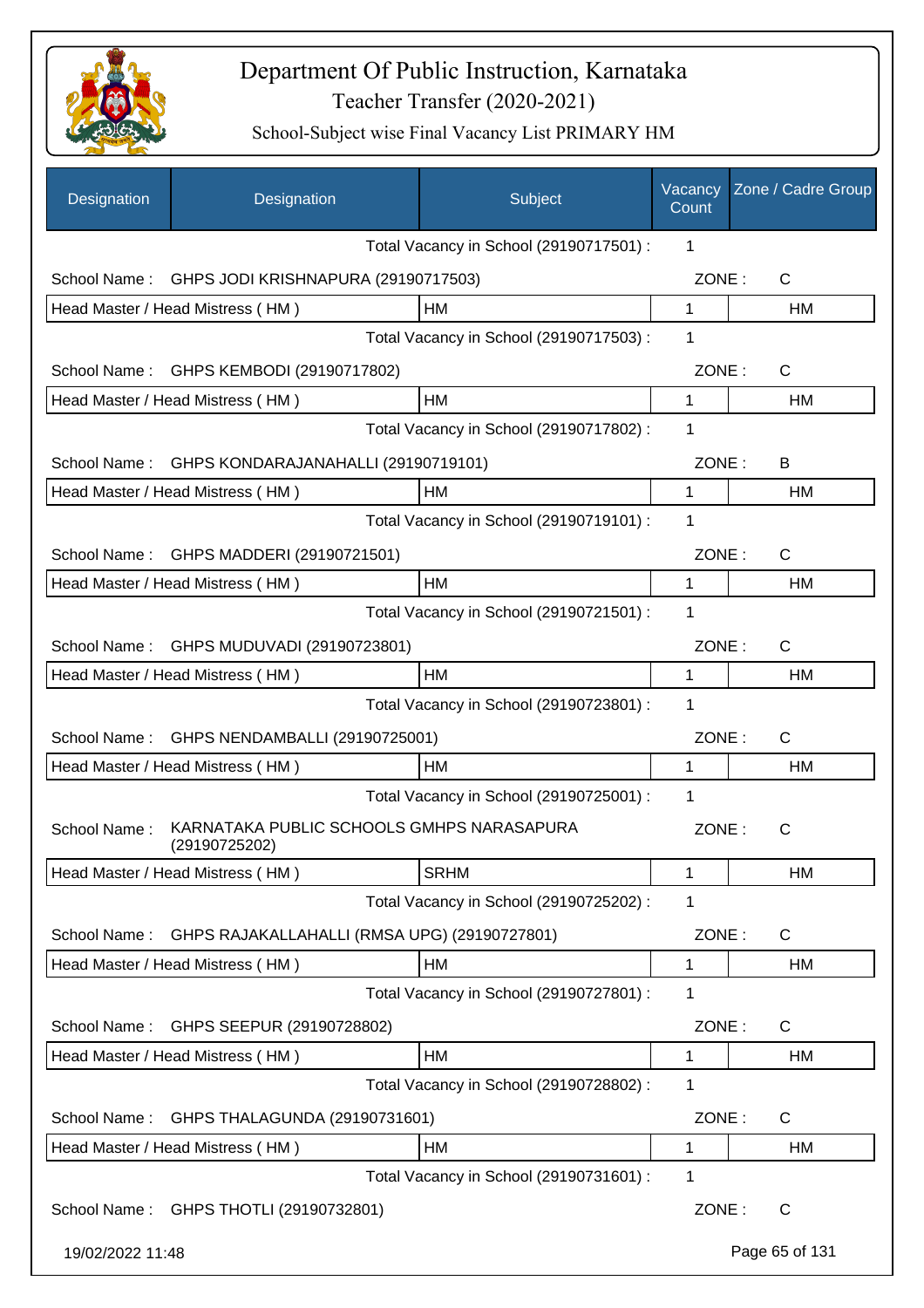

| Designation      | Designation                             | Subject                                 | Vacancy<br>Count | Zone / Cadre Group |
|------------------|-----------------------------------------|-----------------------------------------|------------------|--------------------|
|                  | Head Master / Head Mistress (HM)        | HМ                                      | 1                | НM                 |
|                  |                                         | Total Vacancy in School (29190732801) : | 1                |                    |
| School Name:     | GHPS THYAVANAHALLI (29190733101)        |                                         | ZONE:            | C                  |
|                  | Head Master / Head Mistress (HM)        | HM                                      | 1                | НM                 |
|                  |                                         | Total Vacancy in School (29190733101) : | 1                |                    |
| School Name:     | GMHPS VEMGAL (29190734501)              |                                         | ZONE:            | C                  |
|                  | Head Master / Head Mistress (HM)        | <b>GHM</b>                              | 1                | HM                 |
|                  |                                         | Total Vacancy in School (29190734501) : | 1                |                    |
| School Name:     | GMHPS HOSAPETE (29190736102)            |                                         | ZONE:            | A                  |
|                  | Head Master / Head Mistress (HM)        | HM                                      | 1                | HM                 |
|                  |                                         | Total Vacancy in School (29190736102) : | 1                |                    |
| School Name:     | GUMHPS DARGA (29190737801)              |                                         | ZONE:            | A                  |
|                  | Head Master / Head Mistress (HM)        | HM                                      | 1                | HM                 |
|                  |                                         | Total Vacancy in School (29190737801) : | 1                |                    |
| School Name:     | GGHPS URDU MILLATH NAGAR (29190739302)  |                                         | ZONE:            | A                  |
|                  | Head Master / Head Mistress (HM)        | HM                                      | 1                | HM                 |
|                  |                                         | Total Vacancy in School (29190739302) : | 1                |                    |
|                  |                                         | Total Vacancy in Taluka (291907) :      | 27               |                    |
| Taluka Name:     | MALUR (291909)                          |                                         |                  |                    |
|                  | School Name: GHPS ANEPURA (29190901601) |                                         | ZONE:            | C                  |
|                  | Head Master / Head Mistress (HM)        | HM                                      | 1                | HM                 |
|                  |                                         | Total Vacancy in School (29190901601) : | 1                |                    |
| School Name:     | GHPS BANAHALLI (29190903101)            |                                         | ZONE:            | C                  |
|                  | Head Master / Head Mistress (HM)        | HM                                      | 1                | HM                 |
|                  |                                         | Total Vacancy in School (29190903101) : | 1                |                    |
| School Name:     | GHPS CHIKKA KUNTHUR (29190907201)       |                                         | ZONE:            | C                  |
|                  | Head Master / Head Mistress (HM)        | HM                                      | 1                | HM                 |
|                  |                                         | Total Vacancy in School (29190907201) : | 1                |                    |
| School Name:     | GHPS DINNAHALLI (29190908701)           |                                         | ZONE:            | C                  |
|                  | Head Master / Head Mistress (HM)        | HM                                      | 1                | HM                 |
|                  |                                         | Total Vacancy in School (29190908701) : | 1                |                    |
| School Name:     | GHPS DODDA KADATHUR (29190909201)       |                                         | ZONE:            | B                  |
| 19/02/2022 11:48 |                                         |                                         |                  | Page 66 of 131     |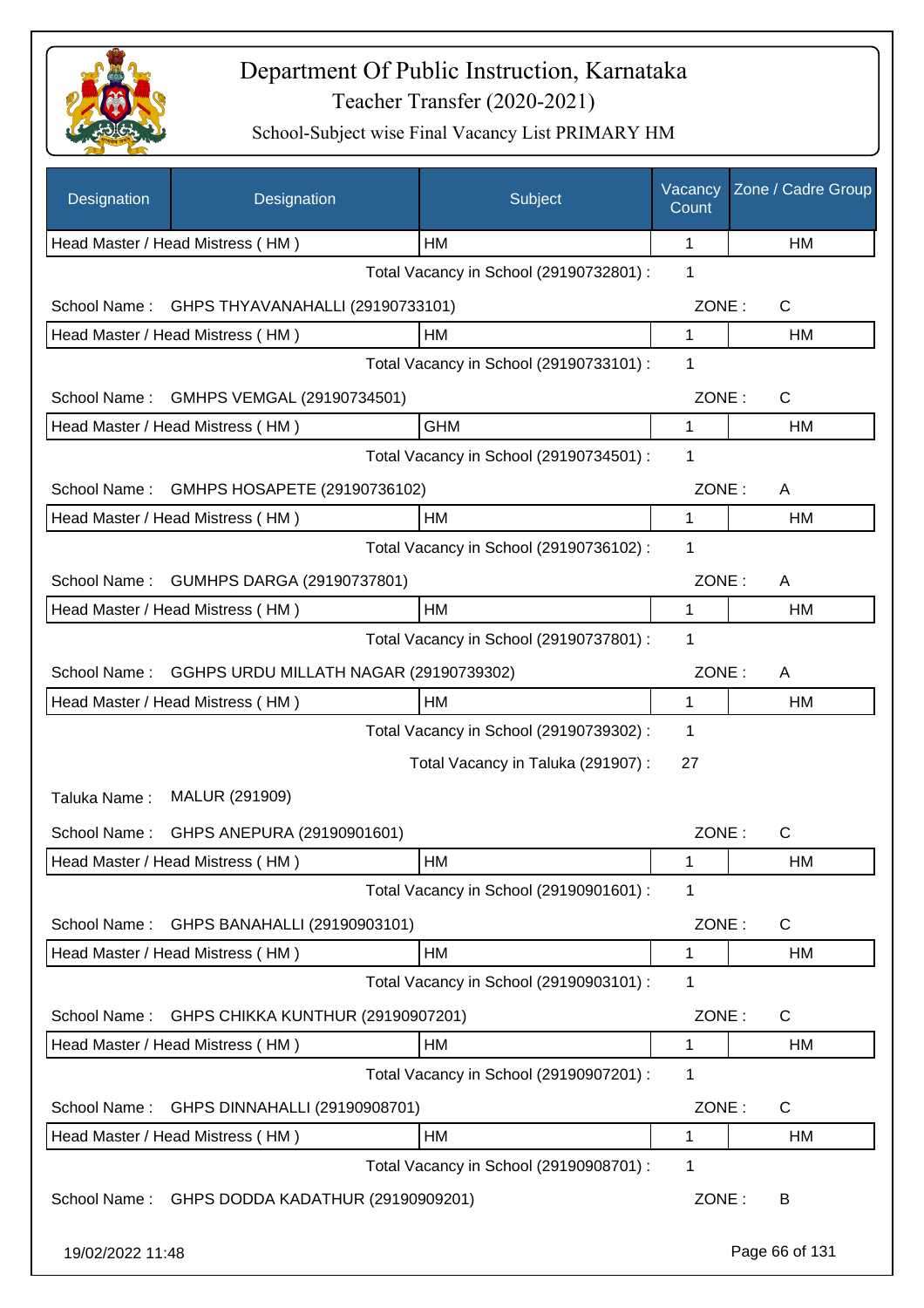

| Designation      | Designation                                  | Subject                                 | Vacancy<br>Count | Zone / Cadre Group |
|------------------|----------------------------------------------|-----------------------------------------|------------------|--------------------|
|                  | Head Master / Head Mistress (HM)             | HМ                                      | 1                | НM                 |
|                  |                                              | Total Vacancy in School (29190909201) : | 1                |                    |
| School Name:     | GHPS DYAPASANDRA (29190910301)               |                                         | ZONE:            | B                  |
|                  | Head Master / Head Mistress (HM)             | НM                                      | 1                | НM                 |
|                  |                                              | Total Vacancy in School (29190910301) : | 1                |                    |
| School Name:     | GHPS HASANDAHALLI (29190913301)              |                                         | ZONE:            | C                  |
|                  | Head Master / Head Mistress (HM)             | HM                                      | 1                | HM                 |
|                  |                                              | Total Vacancy in School (29190913301) : | 1                |                    |
|                  | School Name: GHPS HULDENAHALLI (29190913901) |                                         | ZONE:            | $\mathsf{C}$       |
|                  | Head Master / Head Mistress (HM)             | HM                                      | 1                | HM                 |
|                  |                                              | Total Vacancy in School (29190913901) : | 1                |                    |
|                  | School Name: GHPS HULKUR (29190914101)       |                                         | ZONE:            | C                  |
|                  | Head Master / Head Mistress (HM)             | HM                                      | 1                | HM                 |
|                  |                                              | Total Vacancy in School (29190914101) : | 1                |                    |
| School Name:     | GHPS HURALAGERE (29190914401)                |                                         | ZONE:            | C                  |
|                  | Head Master / Head Mistress (HM)             | HM                                      | 1                | HM                 |
|                  |                                              | Total Vacancy in School (29190914401) : | 1                |                    |
| School Name:     | GHPS KONDASHETTIHALLI (29190919202)          |                                         | ZONE:            | C                  |
|                  | Head Master / Head Mistress (HM)             | HM                                      | 1                | HM                 |
|                  |                                              | Total Vacancy in School (29190919202) : | 1                |                    |
| School Name:     | GHPS LAKKUR (29190921102)                    |                                         | ZONE:            | С                  |
|                  | Head Master / Head Mistress (HM)             | <b>SRHM</b>                             | 1                | НM                 |
|                  |                                              | Total Vacancy in School (29190921102) : | 1                |                    |
| School Name:     | GHPS RAYASANDRA (29190928401)                |                                         | ZONE:            | C                  |
|                  | Head Master / Head Mistress (HM)             | HM                                      | 1                | HM                 |
|                  |                                              | Total Vacancy in School (29190928401) : | 1                |                    |
| School Name:     | GHPS SHIVARAPATNA (29190929501)              |                                         | ZONE:            | $\mathsf{C}$       |
|                  | Head Master / Head Mistress (HM)             | HM                                      | 1                | HM                 |
|                  |                                              | Total Vacancy in School (29190929501) : | 1                |                    |
| School Name:     | GHPS HULIMANGALA (29190931002)               |                                         | ZONE:            | C                  |
|                  | Head Master / Head Mistress (HM)             | HM                                      | 1                | HM                 |
|                  |                                              | Total Vacancy in School (29190931002) : | 1                |                    |
|                  |                                              |                                         |                  |                    |
| 19/02/2022 11:48 |                                              |                                         |                  | Page 67 of 131     |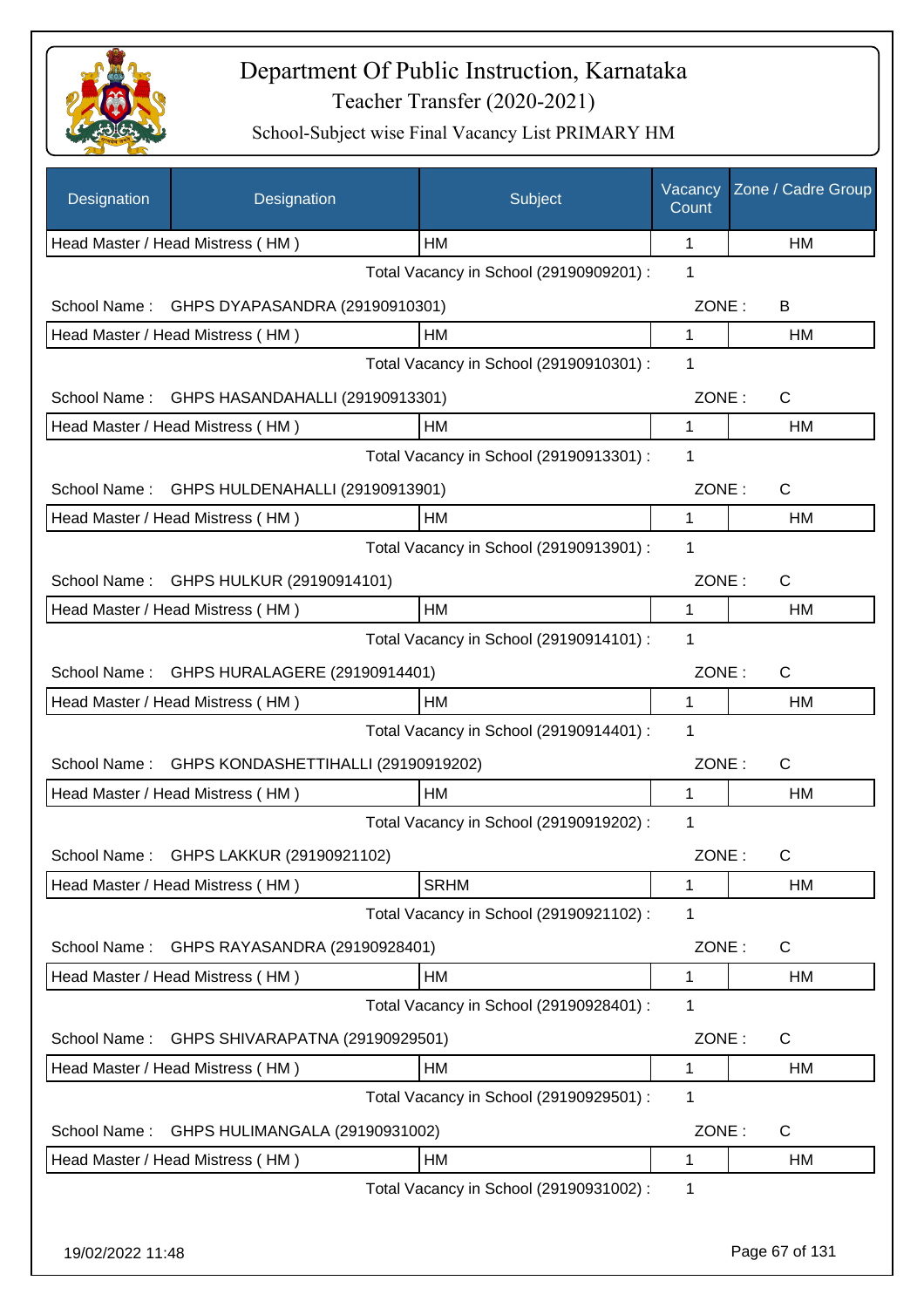

| Designation  | Designation                                           | Subject                                 | Vacancy<br>Count | Zone / Cadre Group |
|--------------|-------------------------------------------------------|-----------------------------------------|------------------|--------------------|
|              | School Name: GHPS THORALAKKI (RMSA UPG) (29190932301) |                                         | ZONE:            | $\mathsf{C}$       |
|              | Head Master / Head Mistress (HM)                      | HM                                      | 1                | HM                 |
|              |                                                       | Total Vacancy in School (29190932301) : | 1                |                    |
|              | School Name: GHPS YELESANDRA (29190934801)            |                                         | ZONE:            | $\mathsf{C}$       |
|              | Head Master / Head Mistress (HM)                      | HM                                      | 1                | HM                 |
|              |                                                       | Total Vacancy in School (29190934801) : | 1                |                    |
|              | School Name: GHPS KUMBARPET MALUR (29190954102)       |                                         | ZONE:            | A                  |
|              | Head Master / Head Mistress (HM)                      | HM                                      | 1                | HM                 |
|              |                                                       | Total Vacancy in School (29190954102) : | 1                |                    |
| School Name: | GHPS BOYS MALUR (29190955406)                         |                                         | ZONE:            | A                  |
|              | Head Master / Head Mistress (HM)                      | <b>SRHM</b>                             | $\mathbf{1}$     | HM                 |
|              |                                                       | Total Vacancy in School (29190955406) : | 1                |                    |
| School Name: | GHPS PATALAMMA EXTN. MALUR (29190955701)              |                                         | ZONE:            | A                  |
|              | Head Master / Head Mistress (HM)                      | HM                                      | 1                | HM                 |
|              |                                                       | Total Vacancy in School (29190955701) : | 1                |                    |
| School Name: | GHPS PWD COLONY MALUR (29190956202)                   |                                         | ZONE:            | A                  |
|              | Head Master / Head Mistress (HM)                      | HM                                      | 1                | HM                 |
|              |                                                       | Total Vacancy in School (29190956202) : | 1                |                    |
|              |                                                       | Total Vacancy in Taluka (291909):       | 21               |                    |
| Taluka Name: | <b>MULBAGAL (291910)</b>                              |                                         |                  |                    |
| School Name: | GHPS ALANGUR (29191000502)                            |                                         | ZONE:            | C                  |
|              | Head Master / Head Mistress (HM)                      | HM                                      | 1                | HM                 |
|              |                                                       | Total Vacancy in School (29191000502) : | 1                |                    |
| School Name: | GHPS AMBLIKAL (29191000701)                           |                                         | ZONE:            | C                  |
|              | Head Master / Head Mistress (HM)                      | HM                                      | 1                | HM                 |
|              |                                                       | Total Vacancy in School (29191000701) : | 1                |                    |
| School Name: | GHPS ANGONDAHALLI (29191001001)                       |                                         | ZONE:            | C                  |
|              | Head Master / Head Mistress (HM)                      | HM                                      | 1                | HM                 |
|              |                                                       | Total Vacancy in School (29191001001) : | 1                |                    |
| School Name: | KARNATAKA PUBLIC SCHOOLS GMHPS AVANI (29191001504)    |                                         | ZONE:            | $\mathsf{C}$       |
|              | Head Master / Head Mistress (HM)                      | <b>SRHM</b>                             | 1                | HM                 |
|              |                                                       | Total Vacancy in School (29191001504) : | 1                |                    |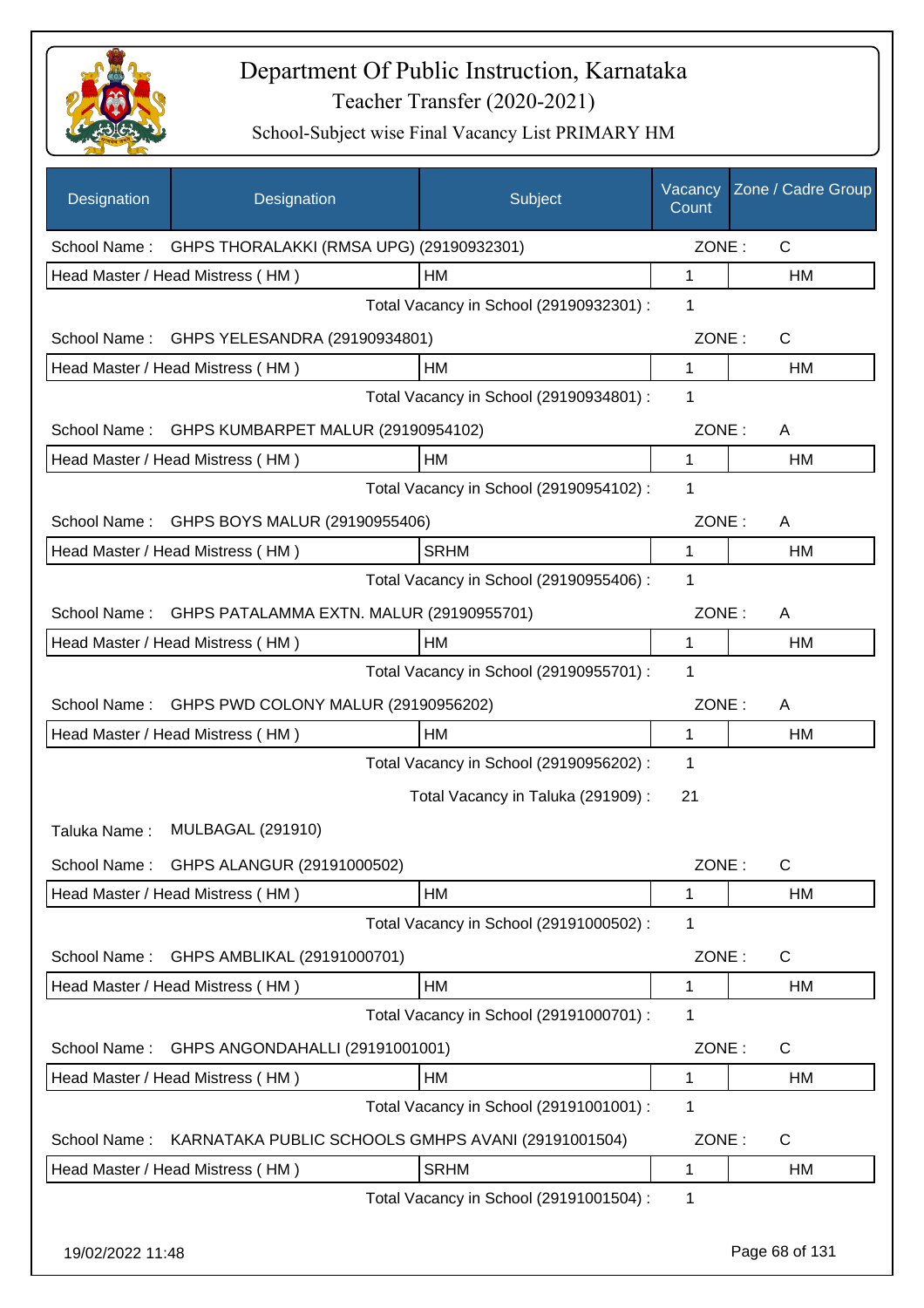

| Designation      | Designation                                | Subject                                 | Vacancy<br>Count | Zone / Cadre Group |
|------------------|--------------------------------------------|-----------------------------------------|------------------|--------------------|
|                  | School Name: GHPS BALASANDRA (29191001901) |                                         | ZONE:            | $\mathsf{C}$       |
|                  | Head Master / Head Mistress (HM)           | HM                                      | 1                | HM                 |
|                  |                                            | Total Vacancy in School (29191001901) : | 1                |                    |
| School Name:     | GHPS BANAHALLI (29191002101)               |                                         | ZONE:            | $\mathsf{C}$       |
|                  | Head Master / Head Mistress (HM)           | HM                                      | $\mathbf{1}$     | HM                 |
|                  |                                            | Total Vacancy in School (29191002101) : | 1                |                    |
| School Name:     | GHPS UPPARAHALLI (29191004202)             |                                         | ZONE:            | $\mathsf C$        |
|                  | Head Master / Head Mistress (HM)           | НM                                      | 1                | HM                 |
|                  |                                            | Total Vacancy in School (29191004202) : | $\mathbf 1$      |                    |
| School Name:     | GMHPS BYRAKOOR (29191004301)               |                                         | ZONE:            | C                  |
|                  | Head Master / Head Mistress (HM)           | <b>SRHM</b>                             | 1                | HM                 |
|                  |                                            | Total Vacancy in School (29191004301) : | 1                |                    |
| School Name:     | GHPS PITCHAGUNTLAHALLY (29191005902)       |                                         | ZONE:            | C                  |
|                  | Head Master / Head Mistress (HM)           | HМ                                      | 1                | HM                 |
|                  |                                            | Total Vacancy in School (29191005902) : | 1                |                    |
| School Name:     | GHPS DEVARAYASAMUDRA (29191007601)         |                                         | ZONE:            | C                  |
|                  | Head Master / Head Mistress (HM)           | HM                                      | 1                | НM                 |
|                  |                                            | Total Vacancy in School (29191007601) : | 1                |                    |
| School Name:     | GHPS GUMMAKAL (29191010801)                |                                         | ZONE:            | C                  |
|                  | Head Master / Head Mistress (HM)           | HM                                      | 1                | HM                 |
|                  |                                            | Total Vacancy in School (29191010801) : | 1                |                    |
| School Name:     | GHPS HANUMANAHALLI (29191011201)           |                                         | ZONE:            | $\mathsf{C}$       |
|                  | Head Master / Head Mistress (HM)           | HM                                      | 1                | <b>HM</b>          |
|                  |                                            | Total Vacancy in School (29191011201) : | 1                |                    |
| School Name:     | GHPS H GOLLAHALLI (29191011302)            |                                         | ZONE:            | C                  |
|                  | Head Master / Head Mistress (HM)           | HM                                      | 1                | HM                 |
|                  |                                            | Total Vacancy in School (29191011302) : | 1                |                    |
| School Name:     | GHPS HEBBANI (29191011401)                 |                                         | ZONE:            | C                  |
|                  | Head Master / Head Mistress (HM)           | HM                                      | 1                | HM                 |
|                  |                                            | Total Vacancy in School (29191011401) : | 1                |                    |
| School Name:     | GHPS HONNAGANAHALLI (29191011601)          |                                         | ZONE:            | C                  |
|                  | Head Master / Head Mistress (HM)           | HM                                      | 1                | HM                 |
| 19/02/2022 11:48 |                                            |                                         |                  | Page 69 of 131     |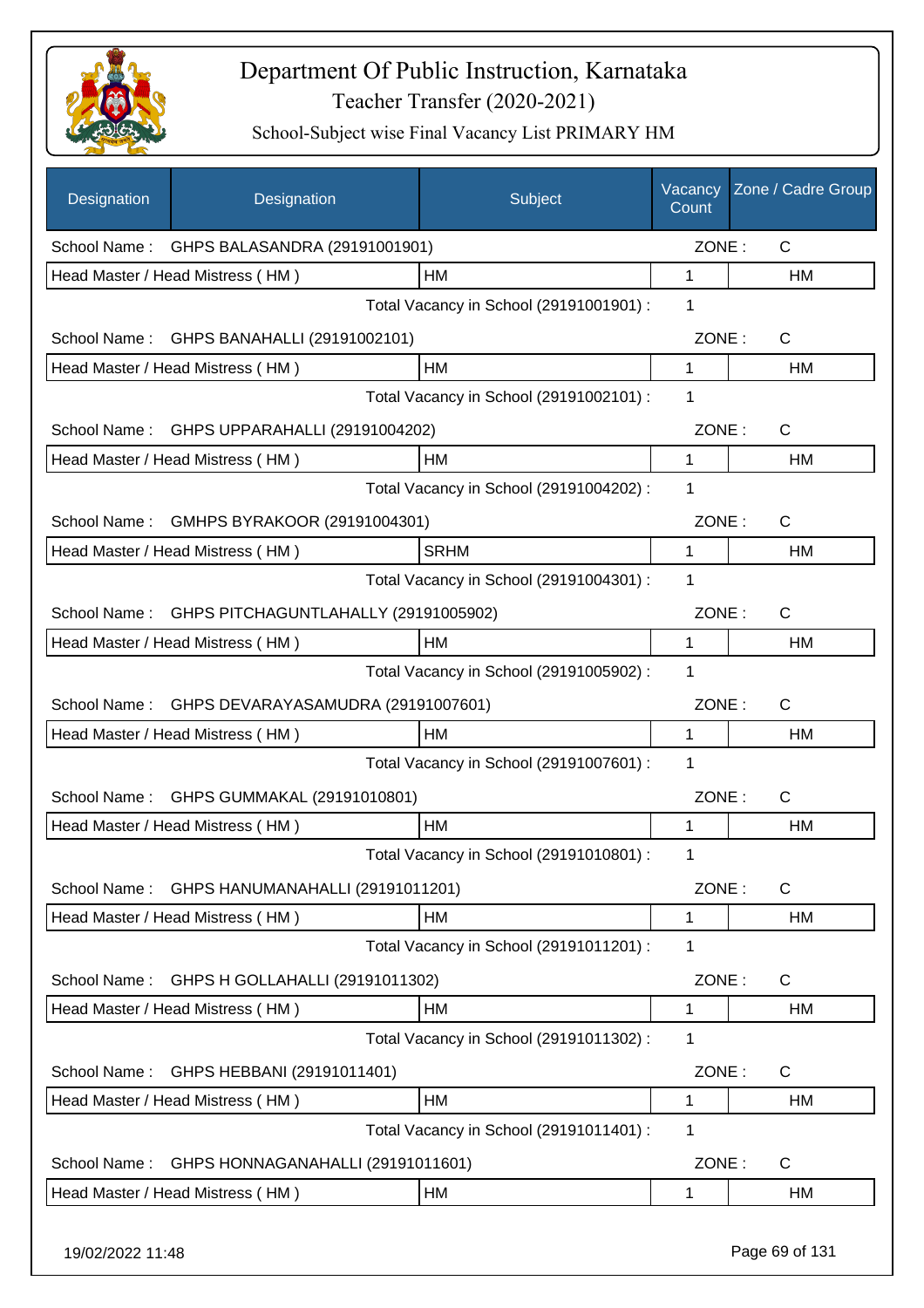

| Designation      | Designation                                  | Subject                                 | Vacancy<br>Count | Zone / Cadre Group |
|------------------|----------------------------------------------|-----------------------------------------|------------------|--------------------|
|                  |                                              | Total Vacancy in School (29191011601) : | 1                |                    |
| School Name:     | GHPS KADARIPURA (29191013901)                |                                         | ZONE:            | $\mathsf{C}$       |
|                  | Head Master / Head Mistress (HM)             | HM                                      | $\mathbf{1}$     | HM                 |
|                  |                                              | Total Vacancy in School (29191013901) : | 1                |                    |
| School Name:     | GHPS KAPPALAMADAGU (29191015502)             |                                         | ZONE:            | C                  |
|                  | Head Master / Head Mistress (HM)             | <b>HM</b>                               | $\mathbf{1}$     | <b>HM</b>          |
|                  |                                              | Total Vacancy in School (29191015502) : | 1                |                    |
| School Name:     | GHPS KEELUHOLALI (29191016301)               |                                         | ZONE:            | $\mathsf{C}$       |
|                  | Head Master / Head Mistress (HM)             | HM                                      | 1                | <b>HM</b>          |
|                  |                                              | Total Vacancy in School (29191016301) : | 1                |                    |
| School Name:     | GMHPS MALLANAYAKANAHALLI (29191020601)       |                                         | ZONE:            | C                  |
|                  | Head Master / Head Mistress (HM)             | <b>SRHM</b>                             | 1                | HM                 |
|                  |                                              | Total Vacancy in School (29191020601) : | 1                |                    |
| School Name:     | GHPS MUDIYANUR (29191022401)                 |                                         | ZONE:            | C                  |
|                  | Head Master / Head Mistress (HM)             | HM                                      | 1                | <b>HM</b>          |
|                  |                                              | Total Vacancy in School (29191022401) : | 1                |                    |
| School Name:     | GUHPS URDU N CHAMAKALAHALLI (29191022901)    |                                         | ZONE:            | $\mathsf{C}$       |
|                  | Head Master / Head Mistress (HM)             | HM                                      | 1                | <b>HM</b>          |
|                  |                                              | Total Vacancy in School (29191022901) : | 1                |                    |
|                  | School Name: GHPS N VADDAHALLI (29191023101) |                                         | ZONE:            | $\mathsf{C}$       |
|                  | Head Master / Head Mistress (HM)             | HM                                      | 1                | HM                 |
|                  |                                              | Total Vacancy in School (29191023101) : | 1                |                    |
| School Name:     | GMHPS NANGALI (29191024101)                  |                                         | ZONE:            | C                  |
|                  | Head Master / Head Mistress (HM)             | <b>SRHM</b>                             | $\mathbf 1$      | HM                 |
|                  |                                              | Total Vacancy in School (29191024101) : | 1                |                    |
| School Name:     | GHPS O M MITTUR (29191024501)                |                                         | ZONE:            | C                  |
|                  | Head Master / Head Mistress (HM)             | HM                                      | 1                | <b>HM</b>          |
|                  |                                              | Total Vacancy in School (29191024501) : | 1                |                    |
| School Name:     | GHPS PADMAGHATTA (29191024801)               |                                         | ZONE:            | C                  |
|                  | Head Master / Head Mistress (HM)             | HM                                      | 1                | HM                 |
|                  |                                              | Total Vacancy in School (29191024801) : | 1                |                    |
| School Name:     | GHPS SHINIGEHALLI (29191028301)              |                                         | ZONE:            | C                  |
| 19/02/2022 11:48 |                                              |                                         |                  | Page 70 of 131     |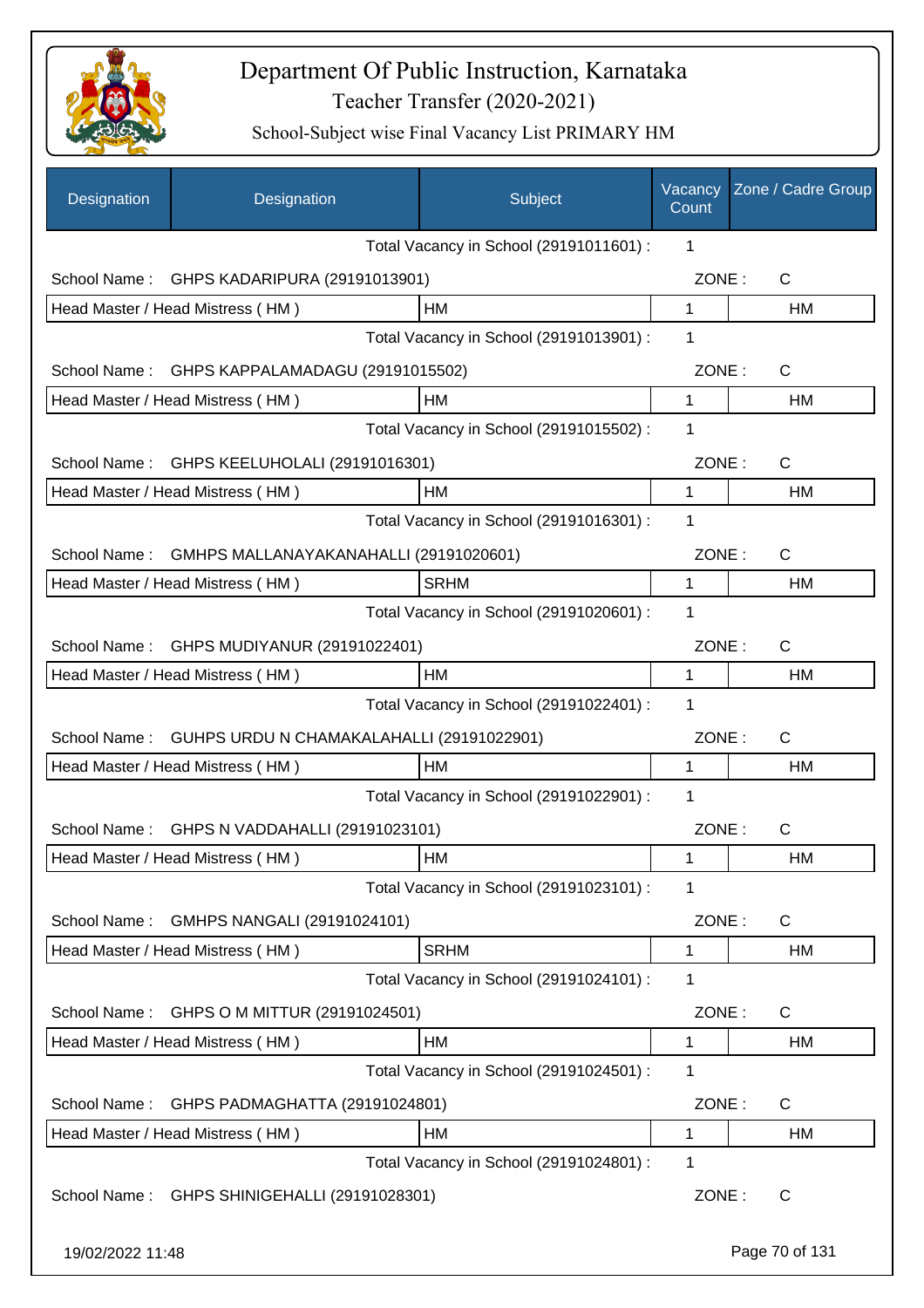

| Designation  | Designation                                      | Subject                                 | Vacancy<br>Count | Zone / Cadre Group |
|--------------|--------------------------------------------------|-----------------------------------------|------------------|--------------------|
|              | Head Master / Head Mistress (HM)                 | <b>HM</b>                               | 1                | HM                 |
|              |                                                  | Total Vacancy in School (29191028301) : | 1                |                    |
| School Name: | GHPS SUNNAPPAKUNTE (29191029201)                 |                                         | ZONE:            | $\mathsf{C}$       |
|              | Head Master / Head Mistress (HM)                 | HM                                      | 1                | НM                 |
|              |                                                  | Total Vacancy in School (29191029201) : | 1                |                    |
| School Name: | GGHPS URDU THAYALURU (29191029701)               |                                         | ZONE:            | $\mathsf{C}$       |
|              | Head Master / Head Mistress (HM)                 | HM                                      | 1                | НM                 |
|              |                                                  | Total Vacancy in School (29191029701) : | 1                |                    |
| School Name: | GMHPS THAYALUR (29191029704)                     |                                         | ZONE:            | C                  |
|              | Head Master / Head Mistress (HM)                 | <b>SRHM</b>                             | 1                | HM                 |
|              |                                                  | Total Vacancy in School (29191029704) : | 1                |                    |
| School Name: | GHPS THIPPADODDI (29191030203)                   |                                         | ZONE:            | $\mathsf{C}$       |
|              | Head Master / Head Mistress (HM)                 | HM                                      | 1                | HM                 |
|              |                                                  | Total Vacancy in School (29191030203) : | 1                |                    |
| School Name: | GHPS VEGAMADAGU (29191032101)                    |                                         | ZONE:            | $\mathsf{C}$       |
|              | Head Master / Head Mistress (HM)                 | HM                                      | 1                | HM                 |
|              |                                                  | Total Vacancy in School (29191032101) : | 1                |                    |
| School Name: | GHPS YALACHEPALLI (29191032901)                  |                                         | ZONE:            | $\mathsf{C}$       |
|              | Head Master / Head Mistress (HM)                 | HM                                      | 1                | HM                 |
|              |                                                  | Total Vacancy in School (29191032901) : | 1                |                    |
| School Name: | GHPS YALAGONDAHALLI (29191033001)                |                                         | ZONE:            | C                  |
|              | Head Master / Head Mistress (HM)                 | HM                                      | 1                | HM                 |
|              |                                                  | Total Vacancy in School (29191033001) : | 1                |                    |
| School Name: | GUMHPS MULBAGAL (29191033404)                    |                                         | ZONE:            | A                  |
|              | Head Master / Head Mistress (HM)                 | <b>SRHM</b>                             | 1                | НM                 |
|              |                                                  | Total Vacancy in School (29191033404) : | 1                |                    |
| School Name: | GUHPS NUGALBANDE (29191033413)                   |                                         | ZONE:            | A                  |
|              | Head Master / Head Mistress (HM)                 | HM                                      | 1                | HM                 |
|              |                                                  | Total Vacancy in School (29191033413) : | 1                |                    |
| School Name: | GGHPS URDU (GIRLS) MUJAWAR MOHALLA (29191033416) |                                         | ZONE:            | A                  |
|              | Head Master / Head Mistress (HM)                 | HM                                      | 1                | HM                 |
|              |                                                  | Total Vacancy in School (29191033416) : | 1                |                    |
|              |                                                  |                                         |                  |                    |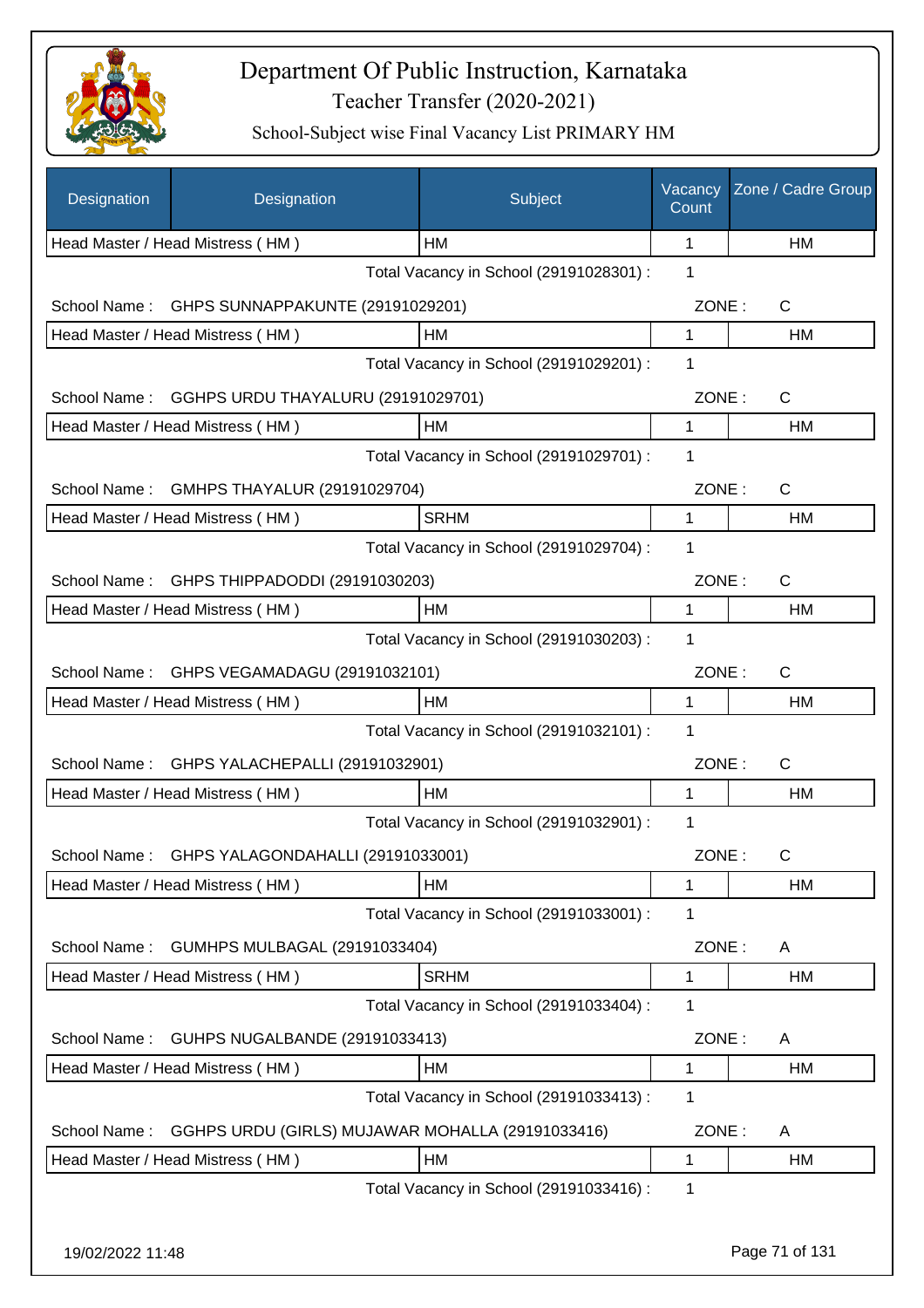

| Designation      | Designation                                         | Subject                                 | Vacancy<br>Count | Zone / Cadre Group |
|------------------|-----------------------------------------------------|-----------------------------------------|------------------|--------------------|
|                  | School Name: GUMHPS JAHANGEER MOHALLA (29191033417) |                                         | ZONE:            | A                  |
|                  | Head Master / Head Mistress (HM)                    | <b>SRHM</b>                             | 1                | <b>HM</b>          |
|                  |                                                     | Total Vacancy in School (29191033417) : | 1                |                    |
| School Name:     | G Urdu HPS SHAMEER MOHALLA (29191033420)            |                                         | ZONE:            | A                  |
|                  | Head Master / Head Mistress (HM)                    | HM                                      | 1                | <b>HM</b>          |
|                  |                                                     | Total Vacancy in School (29191033420) : | 1                |                    |
| School Name:     | GUHPS MAIN KURUBARAPET (29191033422)                |                                         | ZONE:            | A                  |
|                  | Head Master / Head Mistress (HM)                    | HM                                      | $\mathbf 1$      | HM                 |
|                  |                                                     | Total Vacancy in School (29191033422) : | 1                |                    |
| School Name:     | GHPS DVG (GIRLS) (29191049802)                      |                                         | ZONE:            | A                  |
|                  | Head Master / Head Mistress (HM)                    | <b>SRHM</b>                             | 1                | <b>HM</b>          |
|                  |                                                     | Total Vacancy in School (29191049802) : | 1                |                    |
|                  |                                                     | Total Vacancy in Taluka (291910) :      | 40               |                    |
| Taluka Name:     | SRINIVASAPUR (291912)                               |                                         |                  |                    |
| School Name:     | GHPS IMMARAKUNTE (RMSA UPG) (29191212501)           |                                         | ZONE:            | C                  |
|                  | Head Master / Head Mistress (HM)                    | <b>HM</b>                               | 1                | HM                 |
|                  |                                                     | Total Vacancy in School (29191212501) : | 1                |                    |
| School Name:     | GHPS MARASANAPALLI (29191220701)                    |                                         | ZONE:            | C                  |
|                  | Head Master / Head Mistress (HM)                    | <b>HM</b>                               | 1                | <b>HM</b>          |
|                  |                                                     | Total Vacancy in School (29191220701) : | 1                |                    |
| School Name:     | GHPS MUDIMADAGU (29191221701)                       |                                         | ZONE:            | С                  |
|                  | Head Master / Head Mistress (HM)                    | HM                                      | 1                | HM                 |
|                  |                                                     | Total Vacancy in School (29191221701) : | 1                |                    |
| School Name:     | GHPS MUTHAKAPALLI (29191222002)                     |                                         | ZONE:            | C                  |
|                  | Head Master / Head Mistress (HM)                    | HM                                      | 1                | HM                 |
|                  |                                                     | Total Vacancy in School (29191222002) : | 1                |                    |
| School Name:     | GHPS NELAVANKI (29191223401)                        |                                         | ZONE:            | C                  |
|                  | Head Master / Head Mistress (HM)                    | HM                                      | 1                | HM                 |
|                  |                                                     | Total Vacancy in School (29191223401) : | 1                |                    |
| School Name:     | GHPS NERNAHALLI (29191223501)                       |                                         | ZONE:            | C                  |
|                  | Head Master / Head Mistress (HM)                    | HM                                      | 1                | HM                 |
|                  |                                                     | Total Vacancy in School (29191223501) : | 1                |                    |
| 19/02/2022 11:48 |                                                     |                                         |                  | Page 72 of 131     |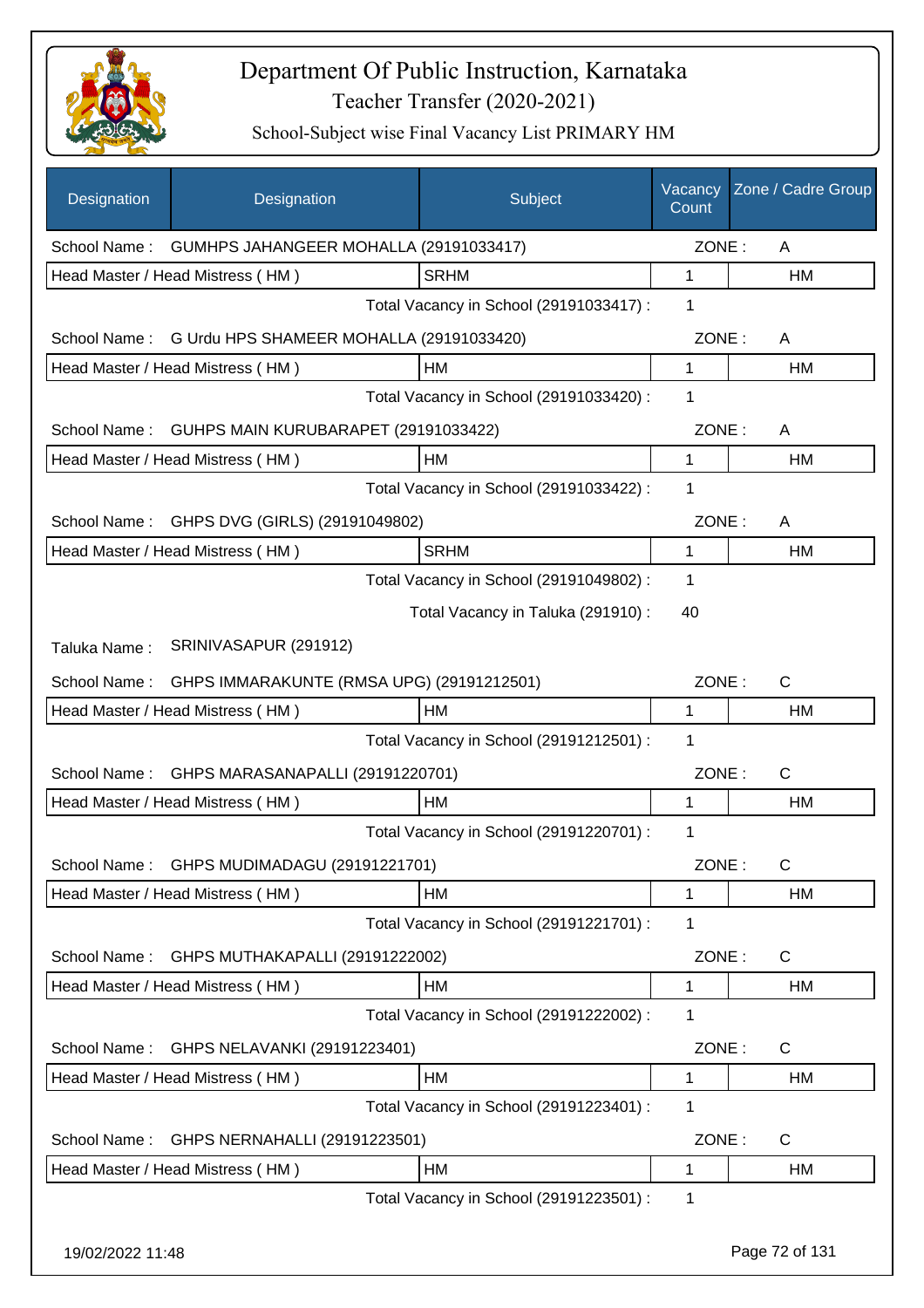

| Designation      | Designation                                                | Subject                                 | Vacancy<br>Count | Zone / Cadre Group |
|------------------|------------------------------------------------------------|-----------------------------------------|------------------|--------------------|
| School Name:     | GHPS UPPARAHALLI (29191231001)                             |                                         | ZONE:            | C                  |
|                  | Head Master / Head Mistress (HM)                           | НM                                      | 1                | НM                 |
|                  |                                                            | Total Vacancy in School (29191231001) : | 1                |                    |
|                  | School Name: GGHPS URDU ZAKIR HUSSAIN NAGARA (29191246101) |                                         | ZONE:            | A                  |
|                  | Head Master / Head Mistress (HM)                           | HM                                      | 1                | <b>HM</b>          |
|                  |                                                            | Total Vacancy in School (29191246101) : | 1                |                    |
|                  |                                                            | Total Vacancy in Taluka (291912) :      | 8                |                    |
| Taluka Name:     | K G F (291913)                                             |                                         |                  |                    |
| School Name:     | GHPS BODENAHALLI (RMSA UPG) (29191300901)                  |                                         | ZONE:            | C                  |
|                  | Head Master / Head Mistress (HM)                           | НM                                      | 1                | НM                 |
|                  |                                                            | Total Vacancy in School (29191300901) : | 1                |                    |
| School Name:     | GHPS HUNKUNDA (29191303301)                                |                                         | ZONE:            | $\mathsf{C}$       |
|                  | Head Master / Head Mistress (HM)                           | HM                                      | 1                | HM                 |
|                  |                                                            | Total Vacancy in School (29191303301) : | 1                |                    |
| School Name:     | GHPS KADARINATHA (29191303501)                             |                                         | ZONE:            | $\mathsf{C}$       |
|                  | Head Master / Head Mistress (HM)                           | HМ                                      | 1                | HM                 |
|                  |                                                            | Total Vacancy in School (29191303501) : | 1                |                    |
| School Name:     | GMHPS KAMASAMUDRAM (29191303801)                           |                                         | ZONE:            | C                  |
|                  | Head Master / Head Mistress (HM)                           | <b>SRHM</b>                             | 1                | HM                 |
|                  |                                                            | Total Vacancy in School (29191303801) : | 1                |                    |
| School Name:     | GHPS KAVARANAHALLI (29191304102)                           |                                         | ZONE:            | $\mathsf{C}$       |
|                  | Head Master / Head Mistress (HM)                           | HM                                      | 1                | HM                 |
|                  |                                                            | Total Vacancy in School (29191304102) : | 1                |                    |
| School Name:     | GHPS KETHAGANAHALLI (29191304401)                          |                                         | ZONE:            | C                  |
|                  | Head Master / Head Mistress (HM)                           | НM                                      | 1                | НM                 |
|                  |                                                            | Total Vacancy in School (29191304401) : | 1                |                    |
| School Name:     | GHPS KANNADA MARKUPPAM VVILLAGE (29191305608)              |                                         | ZONE:            | A                  |
|                  | Head Master / Head Mistress (HM)                           | HM                                      | 1                | HM                 |
|                  |                                                            | Total Vacancy in School (29191305608) : | 1                |                    |
| School Name:     | GHPS MAVAHALLI (29191305703)                               |                                         | ZONE:            | $\mathsf{C}$       |
|                  | Head Master / Head Mistress (HM)                           | HM                                      | 1                | HM                 |
|                  |                                                            | Total Vacancy in School (29191305703) : | 1                |                    |
| 19/02/2022 11:48 |                                                            |                                         |                  | Page 73 of 131     |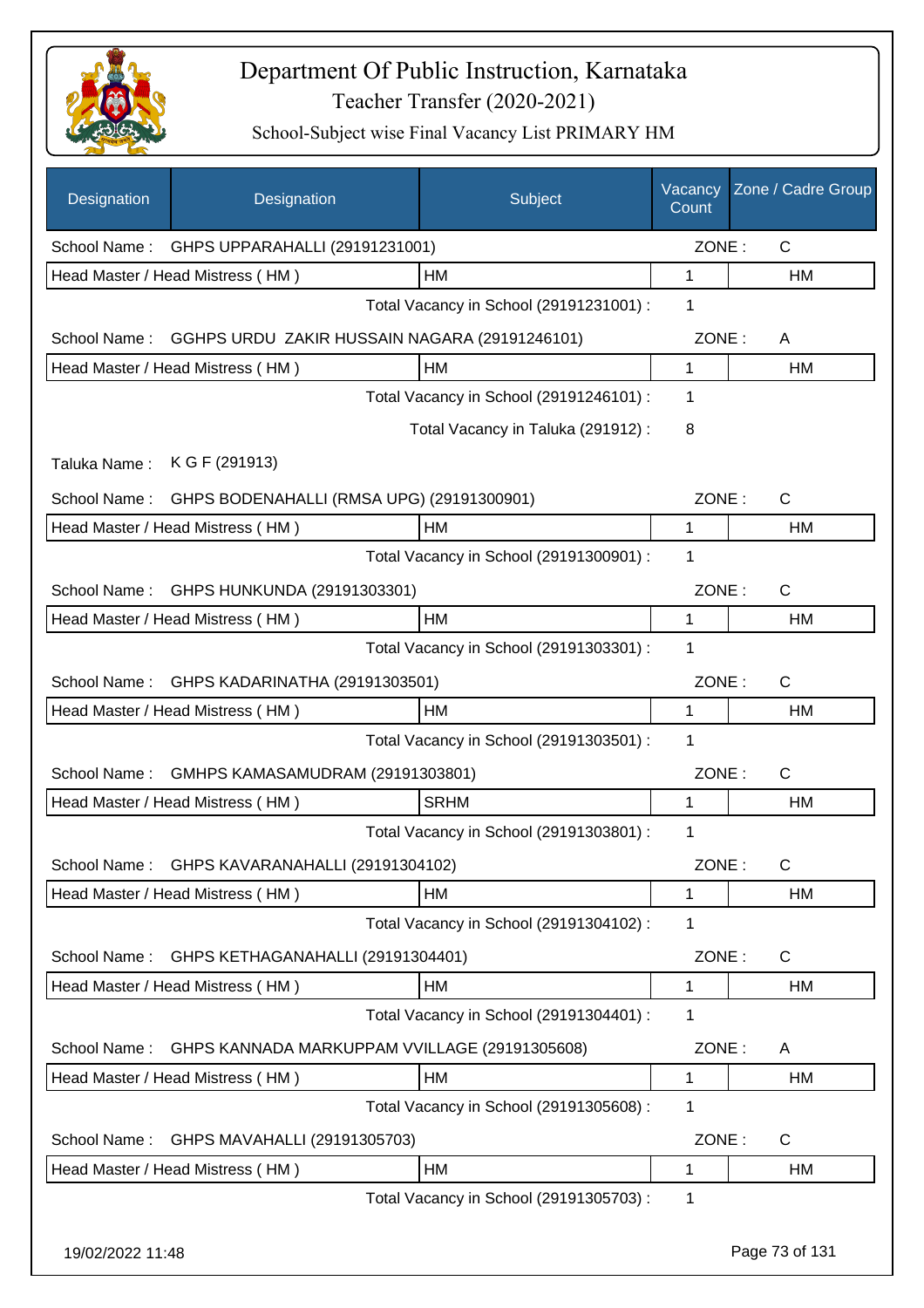

| Designation      | Designation                                                  | Subject                                 | Vacancy<br>Count | Zone / Cadre Group |
|------------------|--------------------------------------------------------------|-----------------------------------------|------------------|--------------------|
|                  | School Name: GHPS VATTIGAL (29191307901)                     |                                         | ZONE:            | $\mathsf{C}$       |
|                  | Head Master / Head Mistress (HM)                             | HM                                      | 1                | HM                 |
|                  |                                                              | Total Vacancy in School (29191307901) : | 1                |                    |
| School Name:     | GMHPS BEML NAGARA (29191308302)                              |                                         | ZONE:            | A                  |
|                  | Head Master / Head Mistress (HM)                             | <b>SRHM</b>                             | $\mathbf{1}$     | HM                 |
|                  |                                                              | Total Vacancy in School (29191308302) : | 1                |                    |
| School Name:     | GHPS DCM E T BLOCK, KGF (29191309801)                        |                                         | ZONE:            | A                  |
|                  | Head Master / Head Mistress (HM)                             | HM                                      | 1                | HM                 |
|                  |                                                              | Total Vacancy in School (29191309801) : | $\mathbf 1$      |                    |
| School Name:     | GHPS ROBERTSONPET (29191311304)                              |                                         | ZONE:            | A                  |
|                  | Head Master / Head Mistress (HM)                             | HM                                      | 1                | HM                 |
|                  |                                                              | Total Vacancy in School (29191311304) : | 1                |                    |
| School Name:     | GHPS GONAMAKANAHALLI (29191311702)                           |                                         | ZONE:            | A                  |
|                  | Head Master / Head Mistress (HM)                             | HM                                      | 1                | HM                 |
|                  |                                                              | Total Vacancy in School (29191311702) : | 1                |                    |
|                  |                                                              | Total Vacancy in Taluka (291913):       | 13               |                    |
| District Name:   | BENGALURU U SOUTH (2920)                                     |                                         |                  |                    |
| Taluka Name:     | SOUTH1 (292001)                                              |                                         |                  |                    |
| School Name:     | GOVERNMENT HIGHER PRIMARY SCHOOL TAVAREKERE<br>(29200100122) |                                         | ZONE:            | В                  |
|                  | Head Master / Head Mistress (HM)                             | <b>SRHM</b>                             | 1                | HM                 |
|                  |                                                              | Total Vacancy in School (29200100122) : | 1                |                    |
| School Name:     | GHPS CHOLANAYAKANA HALLI (29200100702)                       |                                         | ZONE:            | B                  |
|                  | Head Master / Head Mistress (HM)                             | HM                                      | 1                | HM                 |
|                  |                                                              | Total Vacancy in School (29200100702) : | 1                |                    |
| School Name:     | KARNATAKA PUBLIC SCHOOLS GMPS KAGGALIPURA<br>(29200102223)   |                                         | ZONE:            | B                  |
|                  | Head Master / Head Mistress (HM)                             | <b>SRHM</b>                             | 1                | НM                 |
|                  |                                                              | Total Vacancy in School (29200102223) : | 1                |                    |
| School Name:     | GHPS TATAGUNE (29200102818)                                  |                                         | ZONE:            | B                  |
|                  | Head Master / Head Mistress (HM)                             | <b>SRHM</b>                             | 1                | HM                 |
|                  |                                                              | Total Vacancy in School (29200102818) : | 1                |                    |
| School Name:     | GHPS GOPALA NAGARA (29200105602)                             |                                         | ZONE:            | B                  |
| 19/02/2022 11:48 |                                                              |                                         |                  | Page 74 of 131     |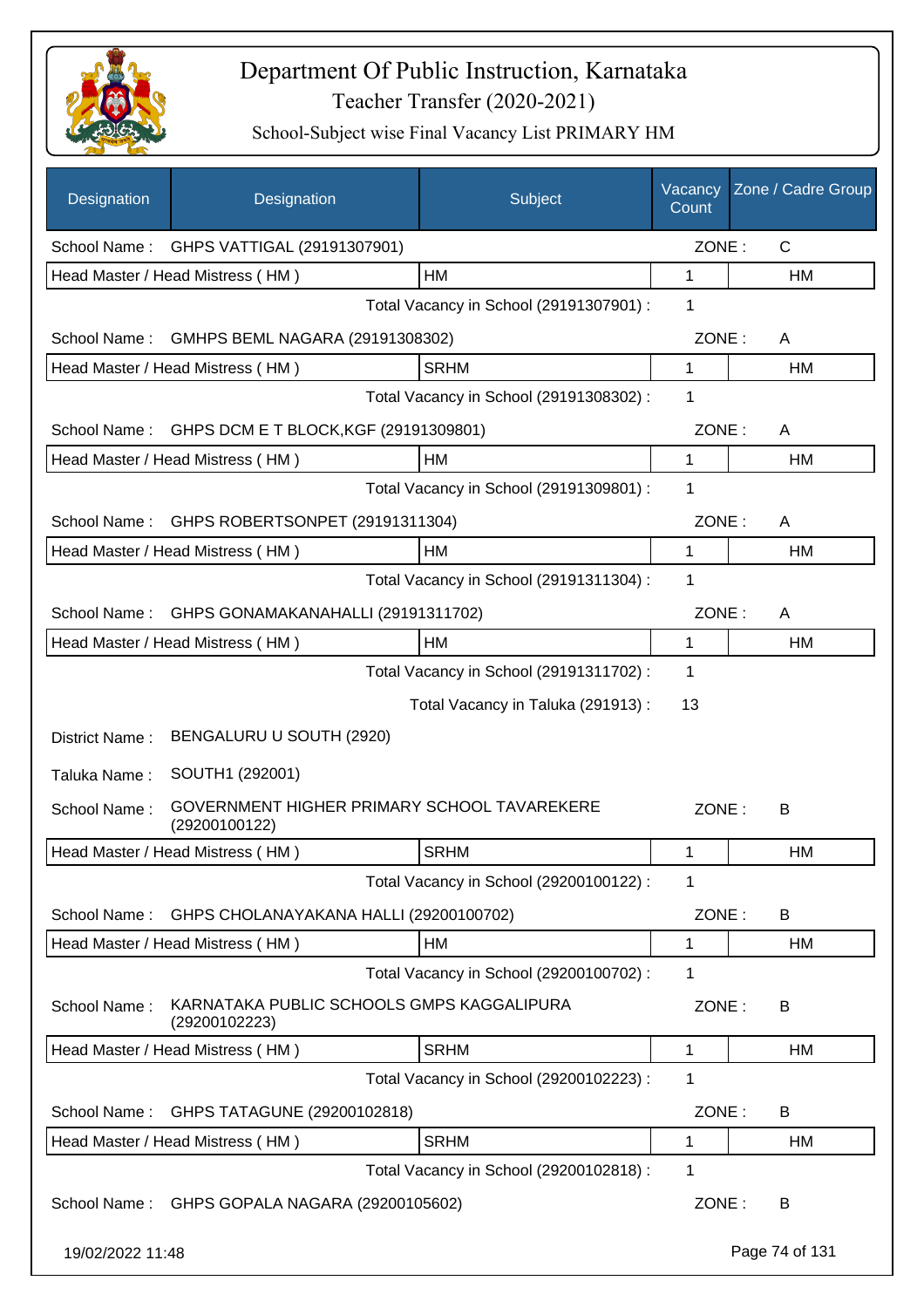

| Designation      | Designation                                                                                | Subject                                 | Vacancy<br>Count | Zone / Cadre Group |
|------------------|--------------------------------------------------------------------------------------------|-----------------------------------------|------------------|--------------------|
|                  | Head Master / Head Mistress (HM)                                                           | <b>HM</b>                               | 1                | HM                 |
|                  |                                                                                            | Total Vacancy in School (29200105602) : | 1                |                    |
| School Name:     | GHPS KUMBALAGODU (29200106802)                                                             |                                         | ZONE:            | B                  |
|                  | Head Master / Head Mistress (HM)                                                           | HM                                      | 1                | HM                 |
|                  |                                                                                            | Total Vacancy in School (29200106802) : | 1                |                    |
|                  | School Name: GHPS KANIMINIKA (29200106901)                                                 |                                         | ZONE:            | B                  |
|                  | Head Master / Head Mistress (HM)                                                           | HM                                      | 1                | НM                 |
|                  |                                                                                            | Total Vacancy in School (29200106901) : | 1                |                    |
|                  | School Name: GHPS RAMASANDRA (29200107301)                                                 |                                         | ZONE:            | B                  |
|                  | Head Master / Head Mistress (HM)                                                           | <b>HM</b>                               | $\mathbf{1}$     | HM                 |
|                  |                                                                                            | Total Vacancy in School (29200107301) : | 1                |                    |
| School Name:     | GHPS RAMO HALLI (29200107602)                                                              |                                         | ZONE:            | B                  |
|                  | Head Master / Head Mistress (HM)                                                           | <b>HM</b>                               | 1                | <b>HM</b>          |
|                  |                                                                                            | Total Vacancy in School (29200107602) : | 1                |                    |
| School Name:     | GMPS UTTARA HALLI (29200108101)                                                            |                                         | ZONE:            | A                  |
|                  | Head Master / Head Mistress (HM)                                                           | <b>SRHM</b>                             | 1                | HM                 |
|                  |                                                                                            | Total Vacancy in School (29200108101) : | 1                |                    |
| School Name:     | GOVERNMENT HIGHER PRIMARY SCHOOL DODDAKALASANDRA<br>(29200108425)                          |                                         | ZONE:            | A                  |
|                  | Head Master / Head Mistress (HM)                                                           | <b>SRHM</b>                             | 1                | HM                 |
|                  |                                                                                            | Total Vacancy in School (29200108425) : | 1                |                    |
|                  | School Name: GMPS CHANNASANDRA (29200109909)                                               |                                         | ZONE:            | A                  |
|                  | Head Master / Head Mistress (HM)                                                           | <b>SRHM</b>                             | 1                | HM                 |
|                  |                                                                                            | Total Vacancy in School (29200109909) : | 1                |                    |
| School Name:     | GMPS GAVIPURAM (29200110136)                                                               |                                         | ZONE:            | A                  |
|                  | Head Master / Head Mistress (HM)                                                           | HM                                      | 1                | HM                 |
|                  |                                                                                            | Total Vacancy in School (29200110136) : | 1                |                    |
| School Name:     | KARNATAKA PUBLIC SCHOOLS GOVERNMENT HIGHER PRIMARY<br>SCHOOL HONNAGANA HATTI (29200129903) |                                         | ZONE:            | B                  |
|                  | Head Master / Head Mistress (HM)                                                           | <b>SRHM</b>                             | 1                | HM                 |
|                  |                                                                                            | Total Vacancy in School (29200129903) : | 1                |                    |
| School Name:     | GUHPS FAYAZABAD (29200137425)                                                              |                                         | ZONE:            | A                  |
|                  | Head Master / Head Mistress (HM)                                                           | <b>SRHM</b>                             | 1                | HM                 |
| 19/02/2022 11:48 |                                                                                            |                                         |                  | Page 75 of 131     |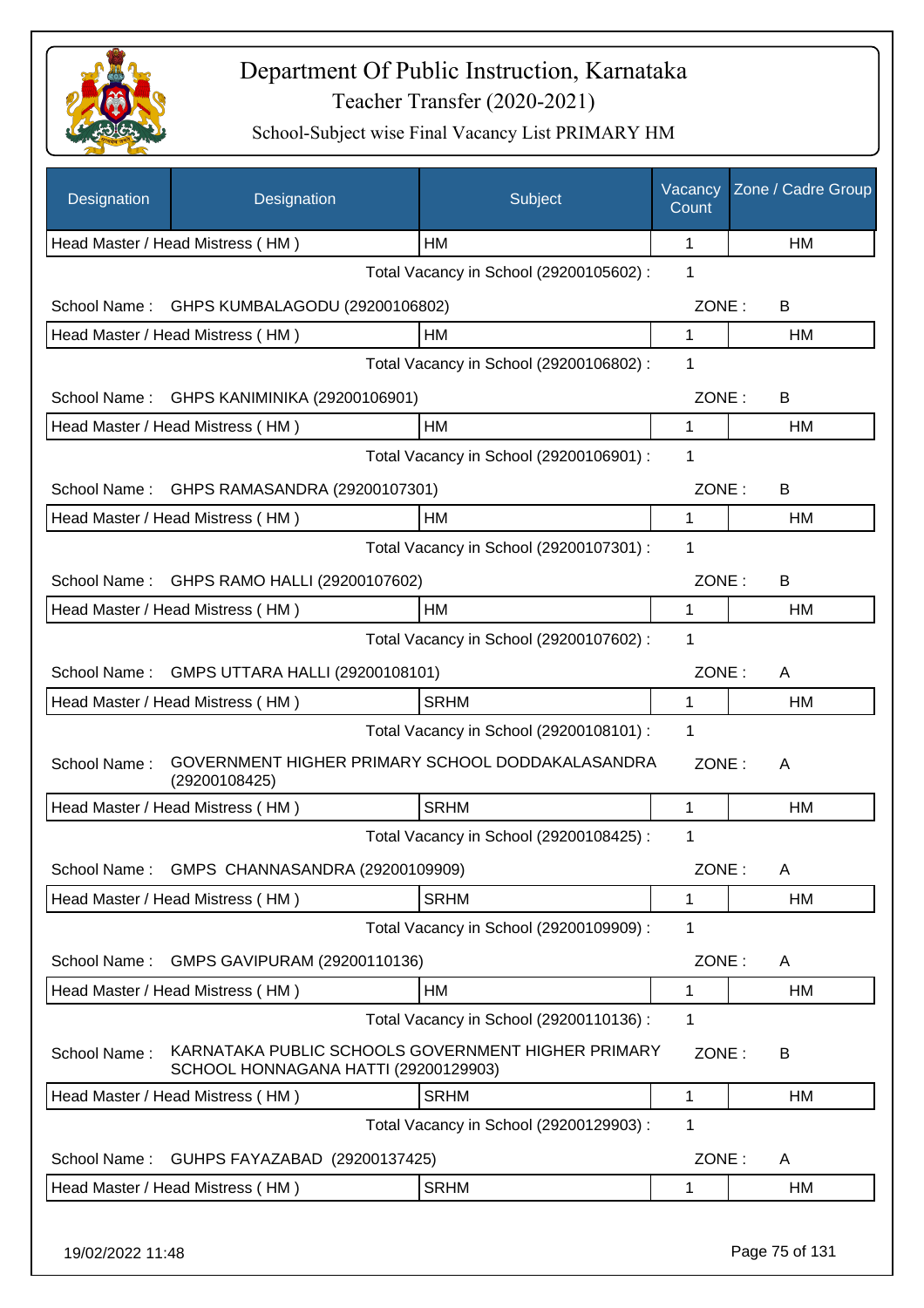

| Designation      | Designation                                                         | Subject                                 | Vacancy<br>Count | Zone / Cadre Group |
|------------------|---------------------------------------------------------------------|-----------------------------------------|------------------|--------------------|
|                  |                                                                     | Total Vacancy in School (29200137425) : | 1                |                    |
| School Name:     | GHPS AREHALLI (29200142010)                                         |                                         | ZONE:            | A                  |
|                  | Head Master / Head Mistress (HM)                                    | HM                                      | 1                | HM                 |
|                  |                                                                     | Total Vacancy in School (29200142010) : | 1                |                    |
| School Name:     | G M P S PAPAREDDYPALYA (29200142106)                                |                                         | ZONE:            | A                  |
|                  | Head Master / Head Mistress (HM)                                    | <b>SRHM</b>                             | 1                | <b>HM</b>          |
|                  |                                                                     | Total Vacancy in School (29200142106) : | 1                |                    |
| School Name:     | GOVERNMENT HIGHER PRIMARY SCHOOL VEERABHADRA<br>NAGAR (29200142907) |                                         | ZONE:            | A                  |
|                  | Head Master / Head Mistress (HM)                                    | <b>SRHM</b>                             | 1                | HM                 |
|                  |                                                                     | Total Vacancy in School (29200142907) : | 1                |                    |
| School Name:     | GHPS N R COLONY (29200143704)                                       |                                         | ZONE:            | A                  |
|                  | Head Master / Head Mistress (HM)                                    | НM                                      | 1                | HM                 |
|                  |                                                                     | Total Vacancy in School (29200143704) : | 1                |                    |
| School Name:     | GUHPS SRK GARDEN (29200906995)                                      |                                         | ZONE:            | A                  |
|                  | Head Master / Head Mistress (HM)                                    | HM                                      | 1                | HM                 |
|                  |                                                                     | Total Vacancy in School (29200906995) : | 1                |                    |
|                  |                                                                     | Total Vacancy in Taluka (292001) :      | 20               |                    |
| Taluka Name:     | SOUTH4 (292003)                                                     |                                         |                  |                    |
| School Name:     | KARNATAKA PUBLIC SCHOOLS GHPS K R PURA (29200300180)                |                                         | ZONE:            | A                  |
|                  | Head Master / Head Mistress (HM)                                    | <b>SRHM</b>                             | 1                | HM                 |
|                  |                                                                     | Total Vacancy in School (29200300180) : | 1                |                    |
| School Name:     | GHPS YAMALUR (29200301013)                                          |                                         | ZONE:            | A                  |
|                  | Head Master / Head Mistress (HM)                                    | HM                                      | 1                | <b>HM</b>          |
|                  |                                                                     | Total Vacancy in School (29200301013) : | 1                |                    |
| School Name:     | GHPS DEVARA BESANA HALLI (29200301021)                              |                                         | ZONE:            | A                  |
|                  | Head Master / Head Mistress (HM)                                    | HM                                      | 1                | HM                 |
|                  |                                                                     | Total Vacancy in School (29200301021) : | 1                |                    |
| School Name:     | GHPS DODDAKANHALLI (29200301030)                                    |                                         | ZONE:            | A                  |
|                  | Head Master / Head Mistress (HM)                                    | <b>SRHM</b>                             | 1                | HM                 |
|                  |                                                                     | Total Vacancy in School (29200301030) : | 1                |                    |
| School Name:     | GHPS KAI KONDRA HALLI (29200301031)                                 |                                         | ZONE:            | A                  |
|                  | Head Master / Head Mistress (HM)                                    | <b>SRHM</b>                             | 1                | HM                 |
| 19/02/2022 11:48 |                                                                     |                                         |                  | Page 76 of 131     |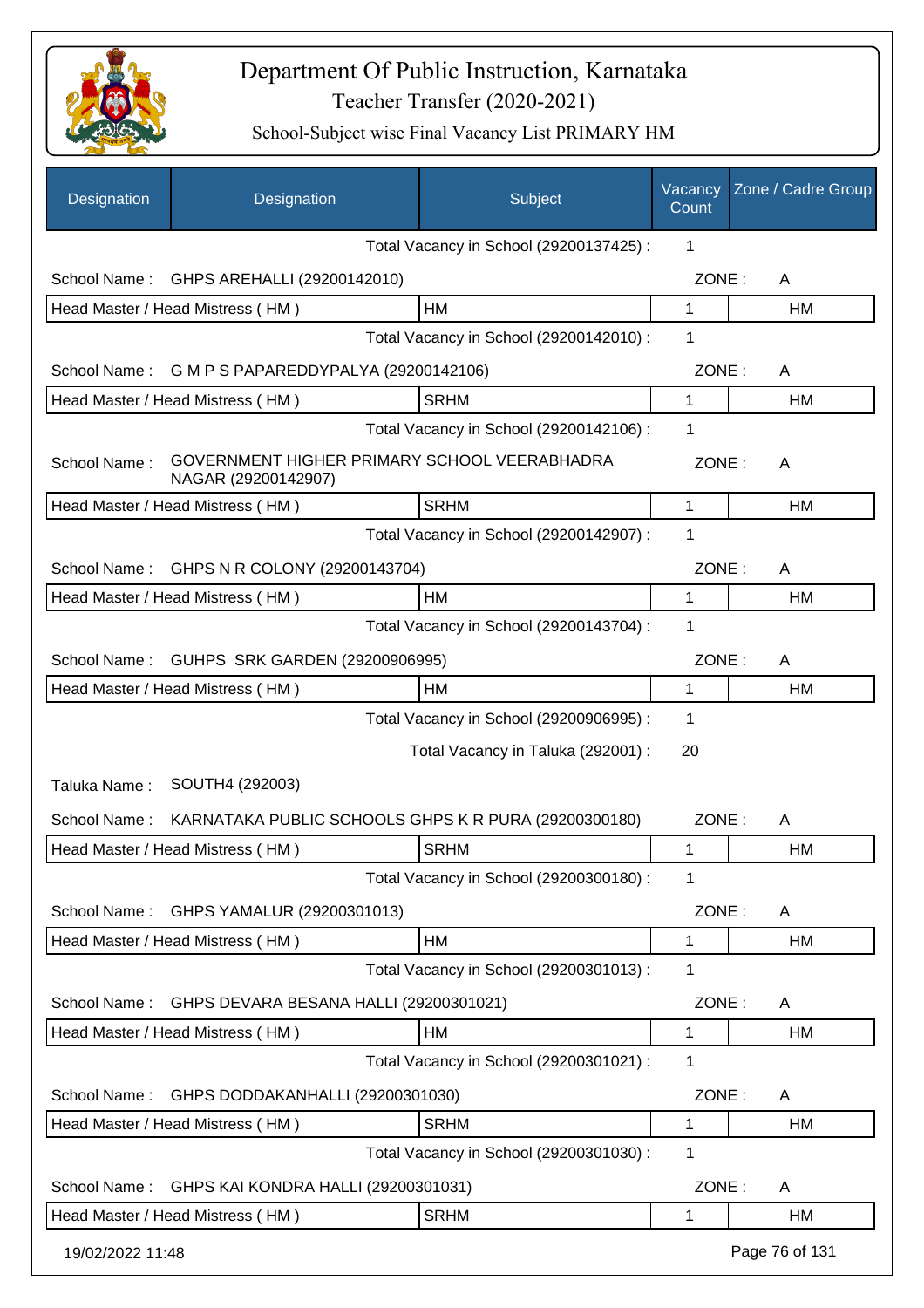

| Designation      | Designation                                       | Subject                                 | Vacancy<br>Count | Zone / Cadre Group |
|------------------|---------------------------------------------------|-----------------------------------------|------------------|--------------------|
|                  |                                                   | Total Vacancy in School (29200301031) : | 1                |                    |
| School Name:     | GHPS MUNNEKOLALA (29200301928)                    |                                         | ZONE:            | A                  |
|                  | Head Master / Head Mistress (HM)                  | <b>SRHM</b>                             | 1                | HM                 |
|                  |                                                   | Total Vacancy in School (29200301928) : | 1                |                    |
| School Name:     | GHPS SORAHUNASE (29200301931)                     |                                         | ZONE:            | A                  |
|                  | Head Master / Head Mistress (HM)                  | <b>SRHM</b>                             | $\mathbf{1}$     | HM                 |
|                  |                                                   | Total Vacancy in School (29200301931) : | 1                |                    |
| School Name:     | GMPS GUNJURU (29200301948)                        |                                         | ZONE:            | A                  |
|                  | Head Master / Head Mistress (HM)                  | <b>SRHM</b>                             | $\mathbf{1}$     | HM                 |
|                  |                                                   | Total Vacancy in School (29200301948) : | 1                |                    |
| School Name:     | GHPS PANATHUR (29200301954)                       |                                         | ZONE:            | A                  |
|                  | Head Master / Head Mistress (HM)                  | HM                                      | 1                | HM                 |
|                  |                                                   | Total Vacancy in School (29200301954) : | 1                |                    |
| School Name:     | GHPS BABUSAPALYA (29200303634)                    |                                         | ZONE:            | A                  |
|                  | Head Master / Head Mistress (HM)                  | HM                                      | 1                | HM                 |
|                  |                                                   | Total Vacancy in School (29200303634) : | 1                |                    |
| School Name:     | GOVT MODEL PRIMARY SCHOOL, KOTHANUR (29200303656) |                                         | ZONE:            | A                  |
|                  | Head Master / Head Mistress (HM)                  | <b>SRHM</b>                             | 1                | HM                 |
|                  |                                                   | Total Vacancy in School (29200303656) : | 1                |                    |
| School Name:     | GhPS AVALA HALLI (29200306014)                    |                                         | ZONE:            | B                  |
|                  | Head Master / Head Mistress (HM)                  | <b>SRHM</b>                             | 1                | HM                 |
|                  |                                                   | Total Vacancy in School (29200306014) : | 1                |                    |
| School Name:     | GHPS JYOTHIPURA (29200307606)                     |                                         | ZONE:            | B                  |
|                  | Head Master / Head Mistress (HM)                  | HM                                      | 1                | HM                 |
|                  |                                                   | Total Vacancy in School (29200307606) : | 1                |                    |
| School Name:     | GHPS KOUDENA HALLI (29200308003)                  |                                         | ZONE:            | A                  |
|                  | Head Master / Head Mistress (HM)                  | <b>SRHM</b>                             | 1                | HM                 |
|                  |                                                   | Total Vacancy in School (29200308003) : | 1                |                    |
| School Name:     | GHPS KALKERE (29200308032)                        |                                         | ZONE:            | A                  |
|                  | Head Master / Head Mistress (HM)                  | <b>SRHM</b>                             | 1                | HM                 |
|                  |                                                   | Total Vacancy in School (29200308032) : | 1                |                    |
| School Name:     | GHPS K CHANNASANDRA (29200308038)                 |                                         | ZONE:            | A                  |
| 19/02/2022 11:48 |                                                   |                                         |                  | Page 77 of 131     |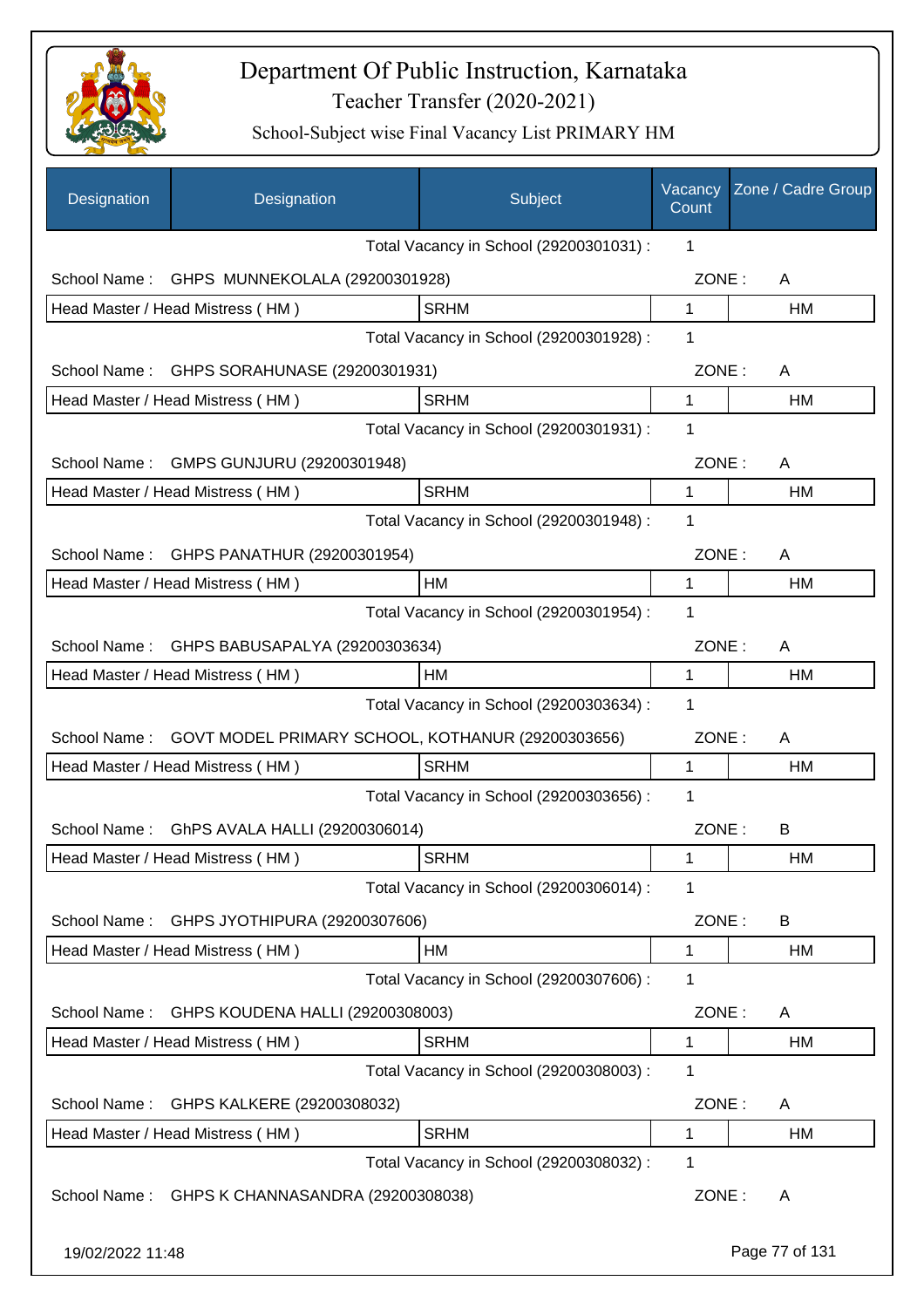

| Designation      | Designation                          | Subject                                 | Vacancy<br>Count | Zone / Cadre Group |
|------------------|--------------------------------------|-----------------------------------------|------------------|--------------------|
|                  | Head Master / Head Mistress (HM)     | HМ                                      | 1                | НM                 |
|                  |                                      | Total Vacancy in School (29200308038) : | 1                |                    |
| School Name:     | GHPS RAMPURA (29200308501)           |                                         | ZONE:            | B                  |
|                  | Head Master / Head Mistress (HM)     | HM                                      | 1                | НM                 |
|                  |                                      | Total Vacancy in School (29200308501) : | 1                |                    |
| School Name:     | GHPS YERAPPANA HALLI (29200309406)   |                                         | ZONE:            | B                  |
|                  | Head Master / Head Mistress (HM)     | HM                                      | 1                | HM                 |
|                  |                                      | Total Vacancy in School (29200309406) : | 1                |                    |
| School Name:     | GMPS GARUDACHARPALYA (29200309643)   |                                         | ZONE:            | A                  |
|                  | Head Master / Head Mistress (HM)     | <b>SRHM</b>                             | 1                | HM                 |
|                  |                                      | Total Vacancy in School (29200309643) : | 1                |                    |
| School Name:     | GHPS KAVERI NAGARA (29200309659)     |                                         | ZONE:            | A                  |
|                  | Head Master / Head Mistress (HM)     | <b>SRHM</b>                             | 1                | HM                 |
|                  |                                      | Total Vacancy in School (29200309659) : | 1                |                    |
| School Name:     | GMPS HOODI (29200310158)             |                                         | ZONE:            | A                  |
|                  | Head Master / Head Mistress (HM)     | <b>SRHM</b>                             | 1                | HM                 |
|                  |                                      | Total Vacancy in School (29200310158) : | 1                |                    |
| School Name:     | GUHPS BELTHUR COLONY (29200310160)   |                                         | ZONE:            | Α                  |
|                  | Head Master / Head Mistress (HM)     | HM                                      | 1                | HM                 |
|                  |                                      | Total Vacancy in School (29200310160) : | 1                |                    |
| School Name:     | GHPS KADUGODI PLANTION (29200310527) |                                         | ZONE:            | A                  |
|                  | Head Master / Head Mistress (HM)     | HM                                      | 1                | НM                 |
|                  |                                      | Total Vacancy in School (29200310527) : | 1                |                    |
| School Name:     | GHPS CHANNSANDRA (29200310538)       |                                         | ZONE:            | A                  |
|                  | Head Master / Head Mistress (HM)     | <b>SRHM</b>                             | 1                | HM                 |
|                  |                                      | Total Vacancy in School (29200310538) : | 1                |                    |
| School Name:     | GMPS KADUGODI (29200310539)          |                                         | ZONE:            | A                  |
|                  | Head Master / Head Mistress (HM)     | <b>SRHM</b>                             | 1                | HM                 |
|                  |                                      | Total Vacancy in School (29200310539) : | 1                |                    |
| School Name:     | GHPS URDU KADUGODI (29200310547)     |                                         | ZONE:            | A                  |
|                  | Head Master / Head Mistress (HM)     | HM                                      | 1                | HM                 |
|                  |                                      | Total Vacancy in School (29200310547) : | 1                |                    |
|                  |                                      |                                         |                  |                    |
| 19/02/2022 11:48 |                                      |                                         |                  | Page 78 of 131     |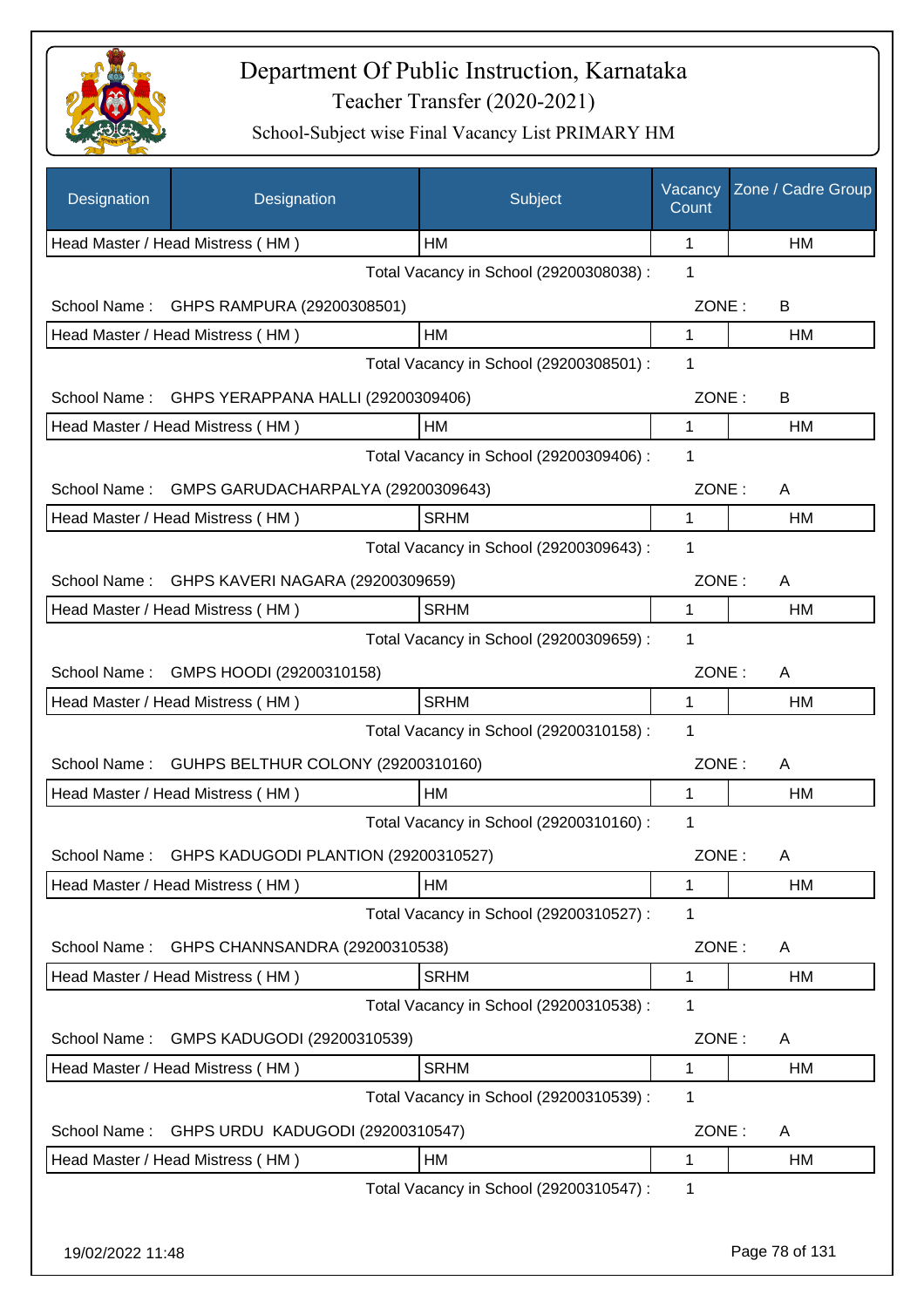

| Designation  | Designation                                  | Subject                                 | Vacancy<br>Count | Zone / Cadre Group |
|--------------|----------------------------------------------|-----------------------------------------|------------------|--------------------|
| School Name: | GHPS ASWATHANAGARA (29200311324)             |                                         | ZONE:            | A                  |
|              | Head Master / Head Mistress (HM)             | HM                                      | 1                | НM                 |
|              |                                              | Total Vacancy in School (29200311324) : | 1                |                    |
|              | School Name: GHPS SANJYANAGARA (29200311325) |                                         | ZONE:            | A                  |
|              | Head Master / Head Mistress (HM)             | HM                                      | 1                | HM                 |
|              |                                              | Total Vacancy in School (29200311325) : | 1                |                    |
| School Name: | GMPS MARATHAHALLI (29200311326)              |                                         | ZONE:            | A                  |
|              | Head Master / Head Mistress (HM)             | <b>SRHM</b>                             | 1                | HM                 |
|              |                                              | Total Vacancy in School (29200311326) : | 1                |                    |
| School Name: | GMPS DODDANEKKUNDI (29200311757)             |                                         | ZONE:            | A                  |
|              | Head Master / Head Mistress (HM)             | HM                                      | 1                | HM                 |
|              |                                              | Total Vacancy in School (29200311757) : | 1                |                    |
| School Name: | GHPS KUNDALA HALLI (29200311760)             |                                         | ZONE:            | A                  |
|              | Head Master / Head Mistress (HM)             | HM                                      | 1                | HM                 |
|              |                                              | Total Vacancy in School (29200311760) : | 1                |                    |
| School Name: | GHPS VIMANAPURA (29200312026)                |                                         | ZONE:            | A                  |
|              | Head Master / Head Mistress (HM)             | HM                                      | 1                | НM                 |
|              |                                              | Total Vacancy in School (29200312026) : | 1                |                    |
| School Name: | GTHPS NALLURPURA (29200312029)               |                                         | ZONE:            | A                  |
|              | Head Master / Head Mistress (HM)             | HM                                      | 1                | <b>HM</b>          |
|              |                                              | Total Vacancy in School (29200312029) : | 1                |                    |
| School Name: | GHPS KAGGADASAPURA (29200312243)             |                                         | ZONE:            | A                  |
|              | Head Master / Head Mistress (HM)             | <b>SRHM</b>                             | 1                | HM                 |
|              |                                              | Total Vacancy in School (29200312243) : | 1                |                    |
| School Name: | GHPS SHEGAE HALLI (29200312709)              |                                         | ZONE:            | B                  |
|              | Head Master / Head Mistress (HM)             | <b>SRHM</b>                             | 1                | HM                 |
|              |                                              | Total Vacancy in School (29200312709) : | 1                |                    |
| School Name: | GHPS GANDHIPURA (29200313710)                |                                         | ZONE:            | A                  |
|              | Head Master / Head Mistress (HM)             | HM                                      | 1                | HM                 |
|              |                                              | Total Vacancy in School (29200313710) : | 1                |                    |
| School Name: | GHPS RAMAGONDANA HALLI (29200313716)         |                                         | ZONE:            | A                  |
|              | Head Master / Head Mistress (HM)             | HM                                      | 1                | HM                 |
|              |                                              |                                         |                  |                    |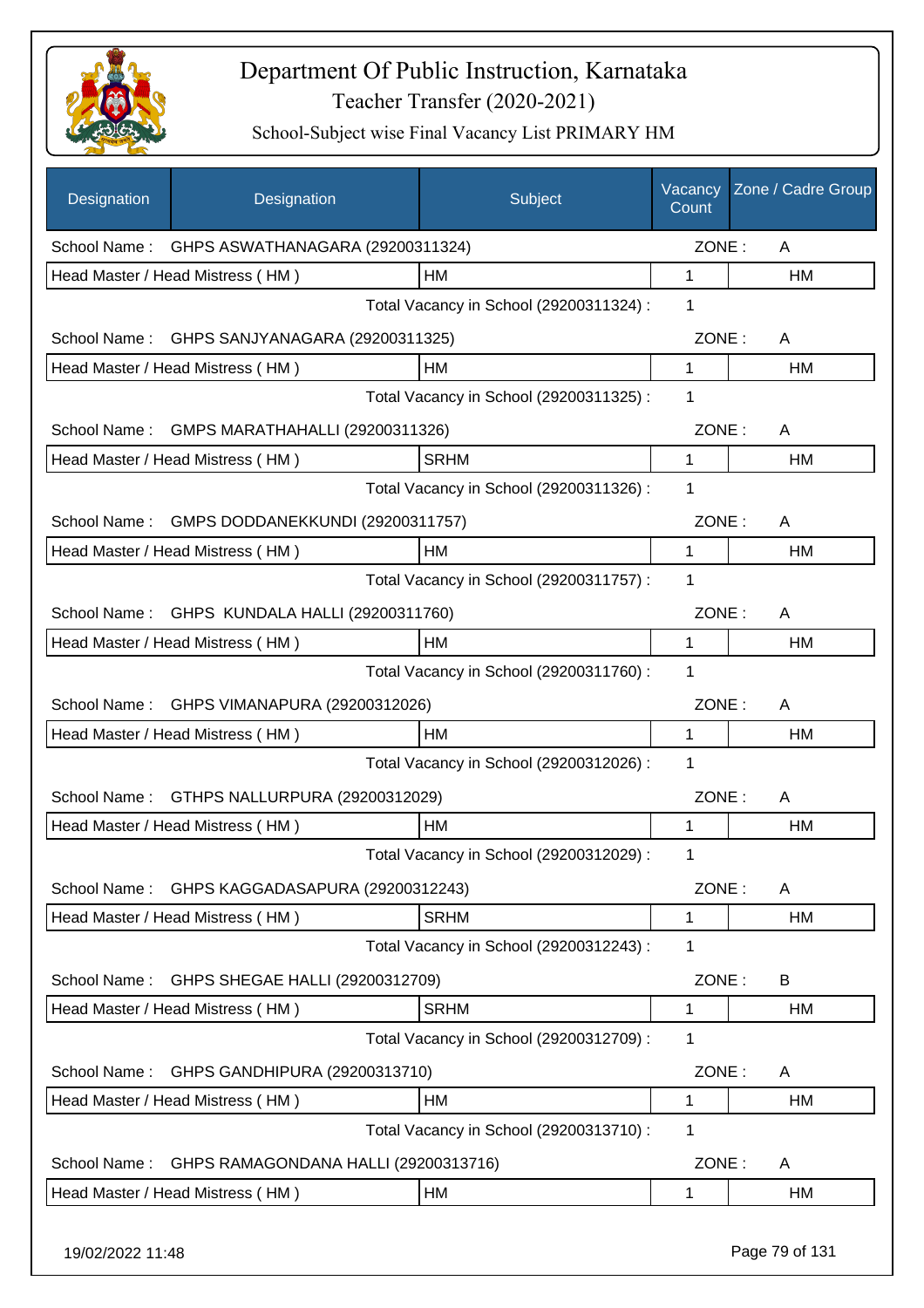

| Designation                             | Designation                             | Subject                                 | Vacancy<br>Count | Zone / Cadre Group |
|-----------------------------------------|-----------------------------------------|-----------------------------------------|------------------|--------------------|
|                                         |                                         | Total Vacancy in School (29200313716) : | 1                |                    |
| School Name:                            | GHPS NALLURHALLI (29200313722)          |                                         | ZONE:            | A                  |
|                                         | Head Master / Head Mistress (HM)        | <b>SRHM</b>                             | $\mathbf{1}$     | <b>HM</b>          |
|                                         |                                         | Total Vacancy in School (29200313722) : | 1                |                    |
| School Name:                            | GMPS THANISANDRA (29200319964)          |                                         | ZONE:            | A                  |
|                                         | Head Master / Head Mistress (HM)        | <b>SRHM</b>                             | $\mathbf{1}$     | <b>HM</b>          |
|                                         |                                         | Total Vacancy in School (29200319964) : | 1                |                    |
| School Name:                            | GHPS DASARA HALLI (29200319965)         |                                         | ZONE:            | A                  |
|                                         | Head Master / Head Mistress (HM)        | <b>HM</b>                               | 1                | HM                 |
|                                         |                                         | Total Vacancy in School (29200319965) : | 1                |                    |
| School Name:                            | GHPS R K HEGDE NAGARA (29200319967)     |                                         | ZONE:            | A                  |
|                                         | Head Master / Head Mistress (HM)        | <b>SRHM</b>                             | 1                | <b>HM</b>          |
|                                         |                                         | Total Vacancy in School (29200319967) : | 1                |                    |
| School Name:                            | GHPS CHIKKA DEVASANDRA (29200321416)    |                                         | ZONE:            | A                  |
|                                         | Head Master / Head Mistress (HM)        | <b>SRHM</b>                             | 1                | <b>HM</b>          |
| Total Vacancy in School (29200321416) : |                                         |                                         |                  |                    |
| School Name:                            | GHPS CHIKKA BASAVANA PURA (29200321419) |                                         | ZONE:            | A                  |
|                                         | Head Master / Head Mistress (HM)        | <b>SRHM</b>                             | 1                | HM                 |
|                                         |                                         | Total Vacancy in School (29200321419) : | 1                |                    |
|                                         |                                         | Total Vacancy in Taluka (292003) :      | 43               |                    |
|                                         | Taluka Name: ANEKAL (292004)            |                                         |                  |                    |
| School Name:                            | GHPS KUVEMPU NAGAR (29200400801)        |                                         | ZONE:            | B                  |
|                                         | Head Master / Head Mistress (HM)        | HM                                      | 1                | HM                 |
|                                         |                                         | Total Vacancy in School (29200400801) : | 1                |                    |
| School Name:                            | GHPS URDU ANEKAL (29200401004)          |                                         | ZONE:            | A                  |
|                                         | Head Master / Head Mistress (HM)        | HM                                      | 1                | HM                 |
|                                         |                                         | Total Vacancy in School (29200401004) : | 1                |                    |
| School Name:                            | GHPS GIRLS SARJAPURA (29200401102)      |                                         | ZONE:            | B                  |
|                                         | Head Master / Head Mistress (HM)        | HM                                      | 1                | HM                 |
|                                         |                                         | Total Vacancy in School (29200401102) : | 1                |                    |
| School Name:                            | GUHPS ADIGARA KALLA HALLI (29200402101) |                                         | ZONE:            | C                  |
|                                         | Head Master / Head Mistress (HM)        | HM                                      | 1                | HM                 |
| 19/02/2022 11:48                        |                                         |                                         |                  | Page 80 of 131     |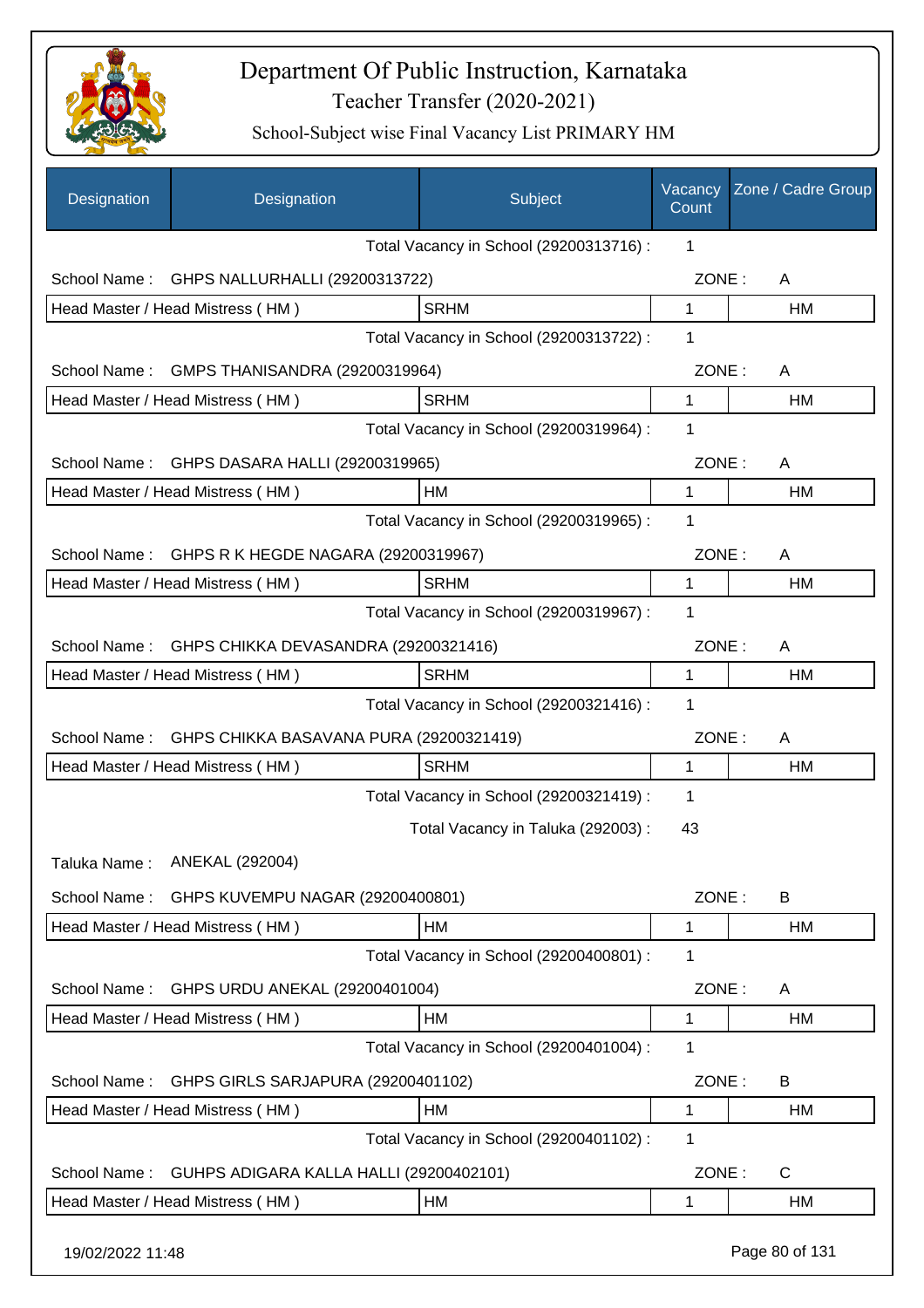

| Designation                             | Designation                                   | Subject                                 | Vacancy<br>Count | Zone / Cadre Group |
|-----------------------------------------|-----------------------------------------------|-----------------------------------------|------------------|--------------------|
|                                         |                                               | Total Vacancy in School (29200402101) : | 1                |                    |
| School Name:                            | GHPS BIDARA GUPPE (29200402201)               |                                         | ZONE:            | $\mathsf{C}$       |
|                                         | Head Master / Head Mistress (HM)              | HM                                      | $\mathbf{1}$     | HM                 |
|                                         |                                               | Total Vacancy in School (29200402201) : | 1                |                    |
| School Name:                            | GHPS BYAGADANA HALLI (29200403001)            |                                         | ZONE:            | C                  |
|                                         | Head Master / Head Mistress (HM)              | HM                                      | $\mathbf{1}$     | <b>HM</b>          |
|                                         |                                               | Total Vacancy in School (29200403001) : | 1                |                    |
|                                         | School Name: GHPS MARASUR (29200404105)       |                                         | ZONE:            | $\mathsf{C}$       |
|                                         | Head Master / Head Mistress (HM)              | HM                                      | 1                | HM                 |
|                                         |                                               | Total Vacancy in School (29200404105) : | 1                |                    |
| School Name:                            | GHPS VABHASANDRA (29200405401)                |                                         | ZONE:            | B                  |
|                                         | Head Master / Head Mistress (HM)              | <b>HM</b>                               | 1                | HM                 |
|                                         |                                               | Total Vacancy in School (29200405401) : | 1                |                    |
| School Name:                            | GHPS KACHANAYAKANA HALLI (29200405901)        |                                         | ZONE:            | $\mathsf{C}$       |
|                                         | Head Master / Head Mistress (HM)              | HM                                      | 1                | <b>HM</b>          |
| Total Vacancy in School (29200405901) : |                                               |                                         |                  |                    |
|                                         | School Name: GHPS TIRUPALYA (29200406501)     |                                         | ZONE:            | A                  |
|                                         | Head Master / Head Mistress (HM)              | <b>SRHM</b>                             | 1                | <b>HM</b>          |
|                                         |                                               | Total Vacancy in School (29200406501) : | 1                |                    |
|                                         | School Name: GHPS T GOLLA HALLI (29200406601) |                                         | ZONE:            | A                  |
|                                         | Head Master / Head Mistress (HM)              | HM                                      | 1                | HM                 |
|                                         |                                               | Total Vacancy in School (29200406601) : | 1                |                    |
| School Name:                            | GHPS KAMMASANDRA (29200406801)                |                                         | ZONE:            | A                  |
|                                         | Head Master / Head Mistress (HM)              | HM                                      | $\mathbf 1$      | HM                 |
|                                         |                                               | Total Vacancy in School (29200406801) : | 1                |                    |
| School Name:                            | GHPS KITTAGANA HALLI (29200407101)            |                                         | ZONE:            | A                  |
|                                         | Head Master / Head Mistress (HM)              | HM                                      | 1                | <b>HM</b>          |
|                                         |                                               | Total Vacancy in School (29200407101) : | 1                |                    |
| School Name:                            | GHPS (OLD) CHANDAPURA (29200407410)           |                                         | ZONE:            | A                  |
|                                         | Head Master / Head Mistress (HM)              | HM                                      | 1                | HM                 |
|                                         |                                               | Total Vacancy in School (29200407410) : | 1                |                    |
| School Name:                            | GHPS IGGALUR (29200407501)                    |                                         | ZONE:            | A                  |
| 19/02/2022 11:48                        |                                               |                                         |                  | Page 81 of 131     |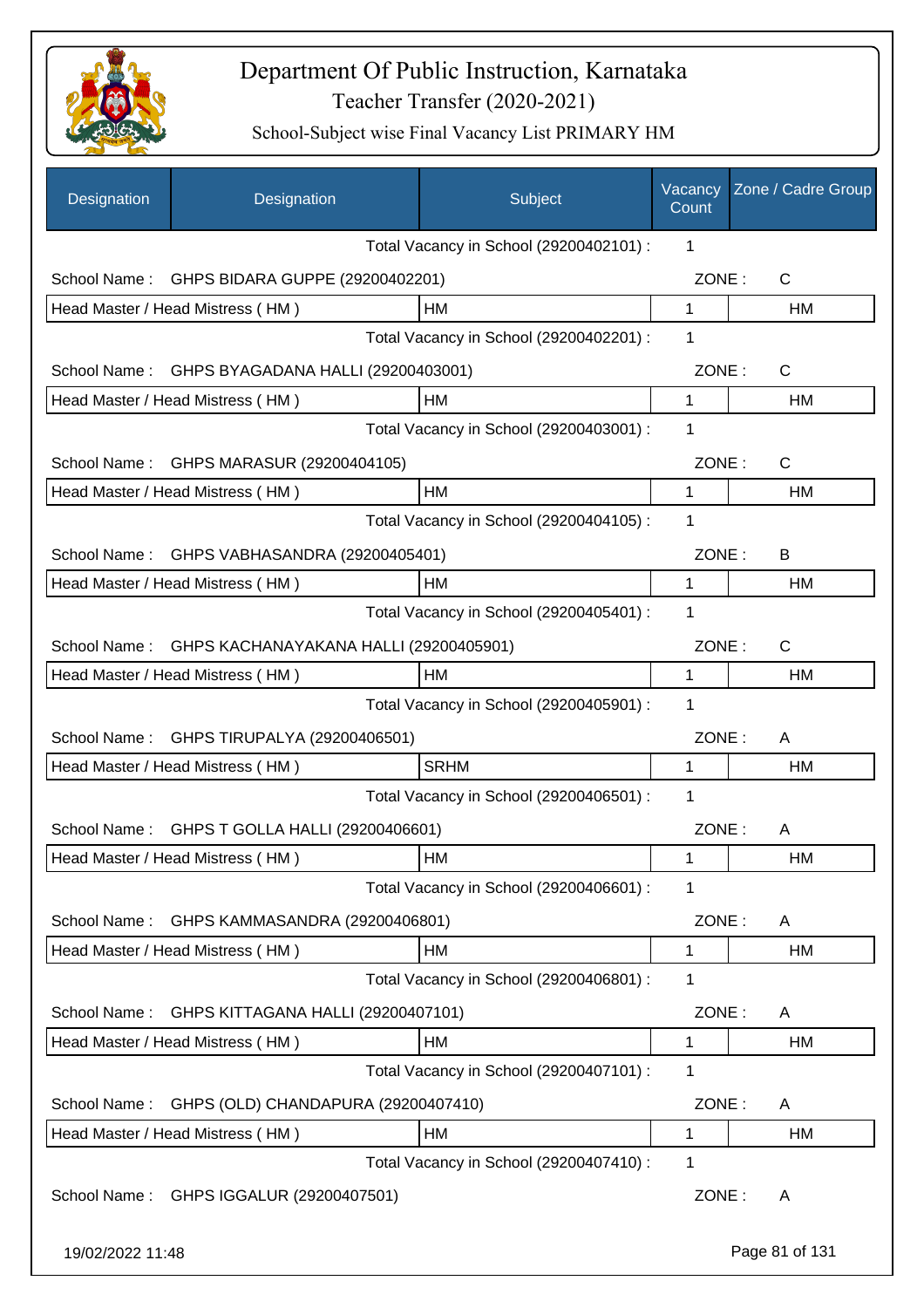

| Designation  | Designation                                 | Subject                                 | Vacancy<br>Count | Zone / Cadre Group |
|--------------|---------------------------------------------|-----------------------------------------|------------------|--------------------|
|              | Head Master / Head Mistress (HM)            | <b>SRHM</b>                             | 1                | HM                 |
|              |                                             | Total Vacancy in School (29200407501) : | 1                |                    |
| School Name: | GHPS HELALIGE (29200407601)                 |                                         | ZONE:            | A                  |
|              | Head Master / Head Mistress (HM)            | HM                                      | 1                | HM                 |
|              |                                             | Total Vacancy in School (29200407601) : | 1                |                    |
|              | School Name: GHPS RAMA SAGARA (29200407701) |                                         | ZONE:            | A                  |
|              | Head Master / Head Mistress (HM)            | HM                                      | 1                | HM                 |
|              |                                             | Total Vacancy in School (29200407701) : | 1                |                    |
| School Name: | GHPS KALLUBALU (29200409501)                |                                         | ZONE:            | $\mathsf{C}$       |
|              | Head Master / Head Mistress (HM)            | HM                                      | 1                | HM                 |
|              |                                             | Total Vacancy in School (29200409501) : | 1                |                    |
| School Name: | GHPS KONASANDRA (29200410201)               |                                         | ZONE:            | $\mathsf{C}$       |
|              | Head Master / Head Mistress (HM)            | HM                                      | 1                | HM                 |
|              |                                             | Total Vacancy in School (29200410201) : | 1                |                    |
| School Name: | GHPS MUTHANALLUR (29200411302)              |                                         | ZONE:            | $\mathsf{C}$       |
|              | Head Master / Head Mistress (HM)            | HM                                      | 1                | HM                 |
|              |                                             | Total Vacancy in School (29200411302) : | 1                |                    |
| School Name: | GHPS BHOVIPALYA (29200412901)               |                                         | ZONE:            | B                  |
|              | Head Master / Head Mistress (HM)            | HM                                      | 1                | НM                 |
|              |                                             | Total Vacancy in School (29200412901) : | 1                |                    |
| School Name: | GHPS NOSENUR (29200415301)                  |                                         | ZONE:            | C                  |
|              | Head Master / Head Mistress (HM)            | HM                                      | 1                | HM                 |
|              |                                             | Total Vacancy in School (29200415301) : | 1                |                    |
| School Name: | GHPS MADAPATNA (29200415401)                |                                         | ZONE:            | $\mathsf{C}$       |
|              | Head Master / Head Mistress (HM)            | HM                                      | 1                | HM                 |
|              |                                             | Total Vacancy in School (29200415401) : | 1                |                    |
| School Name: | GHPS (U) GOWRENA HALLI (29200416101)        |                                         | ZONE:            | B                  |
|              | Head Master / Head Mistress (HM)            | HM                                      | 1                | HM                 |
|              |                                             | Total Vacancy in School (29200416101) : | 1                |                    |
| School Name: | GHPS GOWRENA HALLI KANNADA (29200416102)    |                                         | ZONE:            | B                  |
|              | Head Master / Head Mistress (HM)            | HM                                      | 1                | HM                 |
|              |                                             | Total Vacancy in School (29200416102) : | 1                |                    |
|              |                                             |                                         |                  |                    |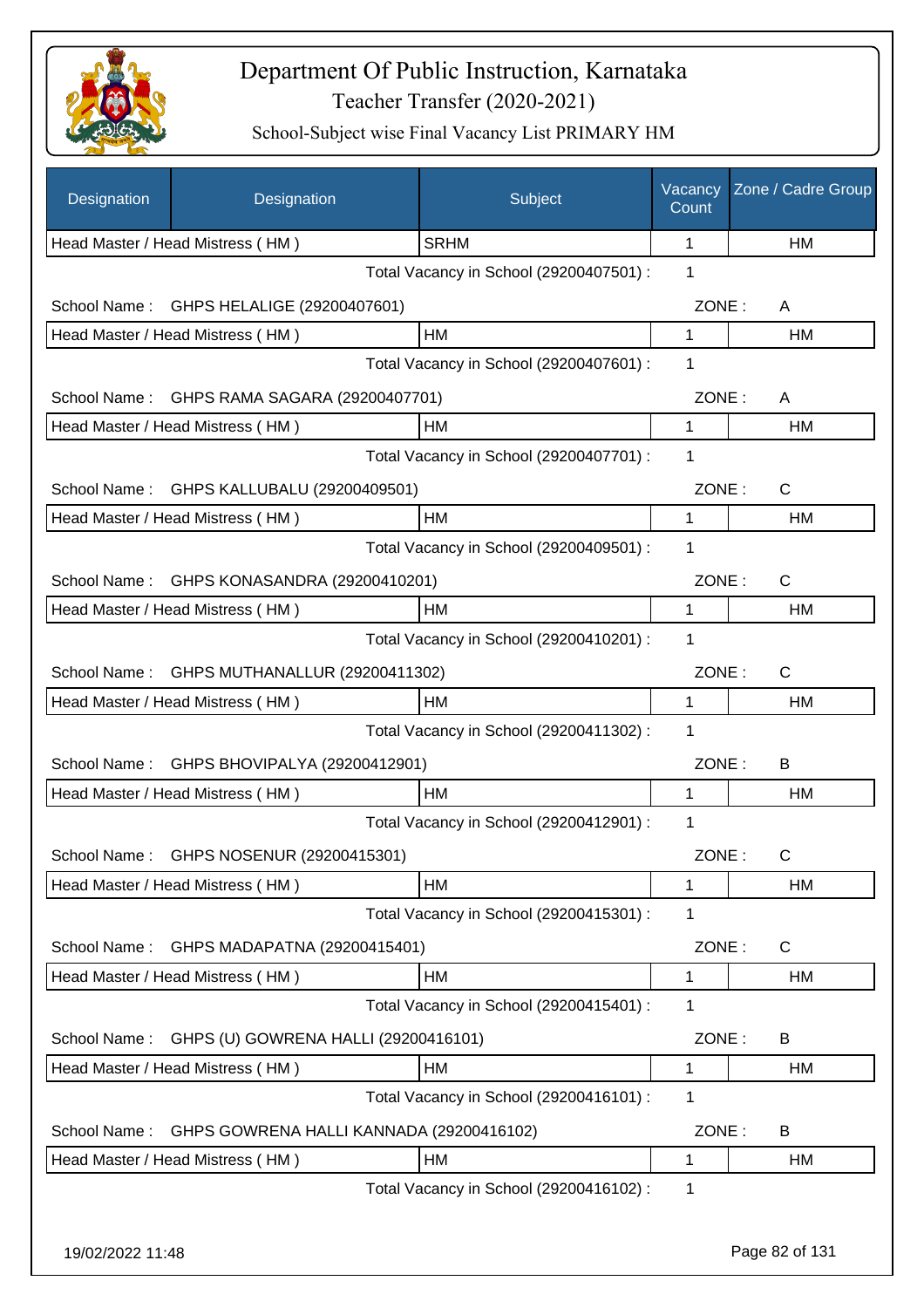

| Designation      | Designation                                        | Subject                                 | Vacancy<br>Count | Zone / Cadre Group |
|------------------|----------------------------------------------------|-----------------------------------------|------------------|--------------------|
|                  | School Name: GMPS (BOYS) DOMMASANDRA (29200416901) |                                         | ZONE:            | B                  |
|                  | Head Master / Head Mistress (HM)                   | <b>SRHM</b>                             | 1                | HM                 |
|                  |                                                    | Total Vacancy in School (29200416901) : | 1                |                    |
| School Name:     | GHPS GIRLS DOMMASANDRA (29200416902)               |                                         | ZONE:            | B                  |
|                  | Head Master / Head Mistress (HM)                   | HM                                      | $\mathbf{1}$     | HM                 |
|                  |                                                    | Total Vacancy in School (29200416902) : | 1                |                    |
| School Name:     | GHPS JANATHA COLONY (29200416903)                  |                                         | ZONE:            | B                  |
|                  | Head Master / Head Mistress (HM)                   | HM                                      | 1                | НM                 |
|                  |                                                    | Total Vacancy in School (29200416903) : | 1                |                    |
|                  | School Name: GHPS T C HALLI (29200417101)          |                                         | ZONE:            | B                  |
|                  | Head Master / Head Mistress (HM)                   | <b>HM</b>                               | 1                | HM                 |
|                  |                                                    | Total Vacancy in School (29200417101) : | 1                |                    |
| School Name:     | GHPS URDU ATTIBELE (29200417903)                   |                                         | ZONE:            | A                  |
|                  | Head Master / Head Mistress (HM)                   | HM                                      | 1                | HM                 |
|                  |                                                    | Total Vacancy in School (29200417903) : | 1                |                    |
| School Name:     | GHPS UPGRADED MAYASANDRA (29200418001)             |                                         | ZONE:            | C                  |
|                  | Head Master / Head Mistress (HM)                   | HM                                      | 1                | НM                 |
|                  |                                                    | Total Vacancy in School (29200418001) : | 1                |                    |
| School Name:     | GHPS BILWARDANA HALLI (29200420201)                |                                         | ZONE:            | C                  |
|                  | Head Master / Head Mistress (HM)                   | HM                                      | 1                | <b>HM</b>          |
|                  |                                                    | Total Vacancy in School (29200420201) : | 1                |                    |
| School Name:     | GHPS SAKALAWARA (29200420501)                      |                                         | ZONE:            | B                  |
|                  | Head Master / Head Mistress (HM)                   | HM                                      | 1                | НM                 |
|                  |                                                    | Total Vacancy in School (29200420501) : | 1                |                    |
| School Name:     | GHPS URDU SHIKARIPALYA (29200422601)               |                                         | ZONE:            | B                  |
|                  | Head Master / Head Mistress (HM)                   | HM                                      | 1                | HM                 |
|                  |                                                    | Total Vacancy in School (29200422601) : | 1                |                    |
| School Name:     | GHPS THINDLU (29200423601)                         |                                         | ZONE:            | C                  |
|                  | Head Master / Head Mistress (HM)                   | HM                                      | 1                | HM                 |
|                  |                                                    | Total Vacancy in School (29200423601) : | 1                |                    |
| School Name:     | GHPS MUGULUR (29200423701)                         |                                         | ZONE:            | C                  |
|                  | Head Master / Head Mistress (HM)                   | HM                                      | 1                | HM                 |
| 19/02/2022 11:48 |                                                    |                                         |                  | Page 83 of 131     |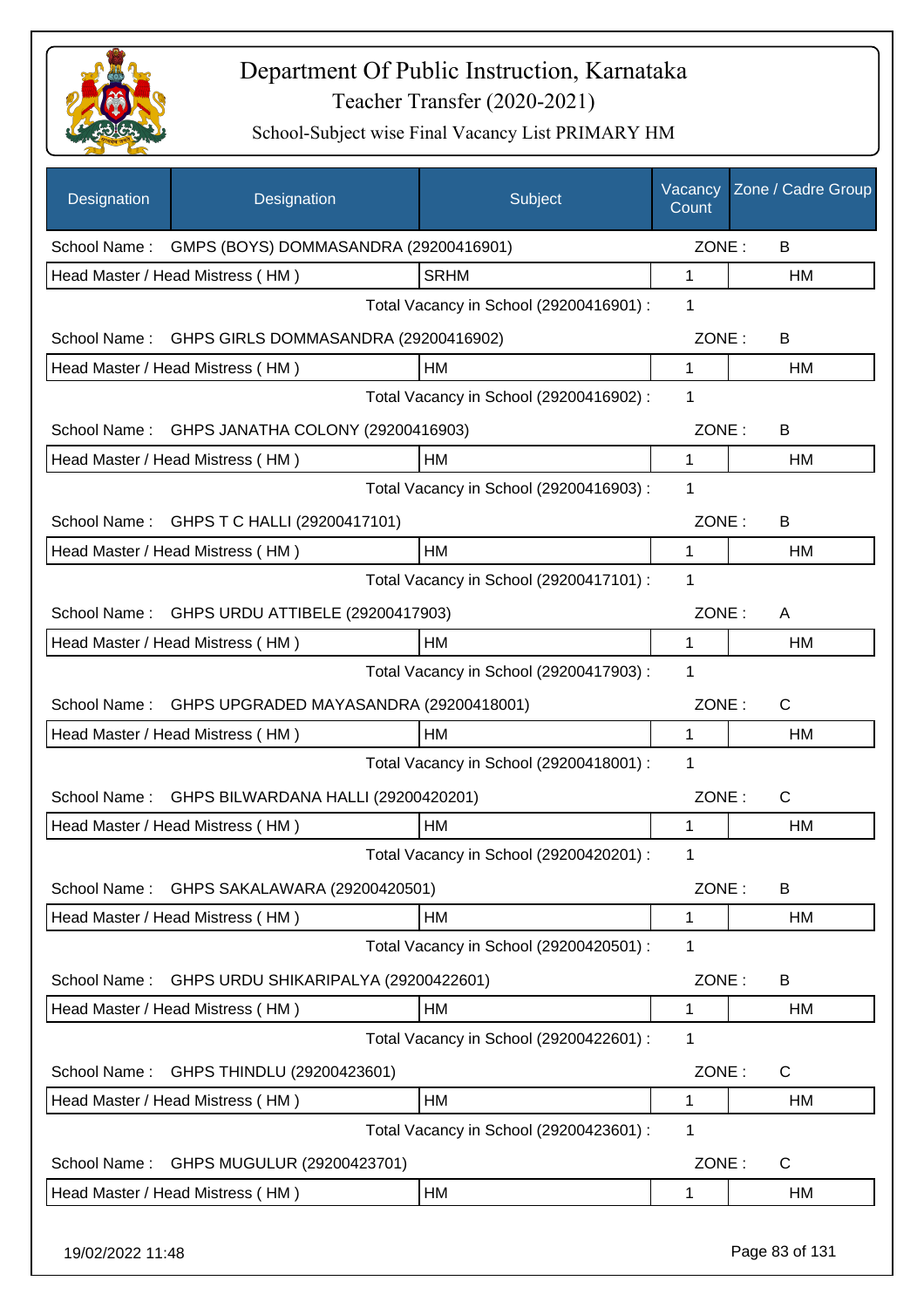

| Designation      | Designation                                               | Subject                                 | Vacancy<br>Count | Zone / Cadre Group |
|------------------|-----------------------------------------------------------|-----------------------------------------|------------------|--------------------|
|                  |                                                           | Total Vacancy in School (29200423701) : | 1                |                    |
| School Name:     | GHPS THIPPASANDRA (29200424901)                           |                                         | ZONE:            | $\mathsf{C}$       |
|                  | Head Master / Head Mistress (HM)                          | НM                                      | $\mathbf{1}$     | HM                 |
|                  |                                                           | Total Vacancy in School (29200424901) : | 1                |                    |
| School Name:     | GHPS KRISHNA DODDI (29200426401)                          |                                         | ZONE:            | C                  |
|                  | Head Master / Head Mistress (HM)                          | НM                                      | $\mathbf 1$      | HM                 |
|                  |                                                           | Total Vacancy in School (29200426401) : | 1                |                    |
| School Name:     | GHPS OLD ANEKAL (29200430501)                             |                                         | ZONE:            | A                  |
|                  | Head Master / Head Mistress (HM)                          | <b>HM</b>                               | 1                | HM                 |
|                  |                                                           | Total Vacancy in School (29200430501) : | 1                |                    |
| School Name:     | KARNATAKA PUBLIC SCHOOLS GMPS NEW ANEKAL<br>(29200430801) |                                         | ZONE:            | A                  |
|                  | Head Master / Head Mistress (HM)                          | HM                                      | 1                | НM                 |
|                  |                                                           | Total Vacancy in School (29200430801) : | 1                |                    |
| School Name:     | GHPS DEVANGA PET (29200431701)                            |                                         | ZONE:            | A                  |
|                  | Head Master / Head Mistress (HM)                          | HM                                      | 1                | HM                 |
|                  |                                                           | Total Vacancy in School (29200431701) : | 1                |                    |
| School Name:     | GHPS D K BAGILU (29200432301)                             |                                         | ZONE:            | A                  |
|                  | Head Master / Head Mistress (HM)                          | <b>HM</b>                               | 1                | HM                 |
|                  |                                                           | Total Vacancy in School (29200432301) : | 1                |                    |
| School Name:     | GMPS BANNERUGHATTA (29200433007)                          |                                         | ZONE:            | B                  |
|                  | Head Master / Head Mistress (HM)                          | <b>SRHM</b>                             | 1                | HM                 |
|                  |                                                           | Total Vacancy in School (29200433007) : | 1                |                    |
| School Name:     | GHPS HEBBAGODI (29200433702)                              |                                         | ZONE:            | A                  |
|                  | Head Master / Head Mistress (HM)                          | <b>SRHM</b>                             | 1                | НM                 |
|                  |                                                           | Total Vacancy in School (29200433702) : | 1                |                    |
| School Name:     | GHPS KOPPA (29200433801)                                  |                                         | ZONE:            | B                  |
|                  | Head Master / Head Mistress (HM)                          | HM                                      | 1                | НM                 |
|                  |                                                           | Total Vacancy in School (29200433801) : | 1                |                    |
|                  |                                                           | Total Vacancy in Taluka (292004) :      | 45               |                    |
| Taluka Name:     | SOUTH2 (292008)                                           |                                         |                  |                    |
| School Name:     | GHPS AJADNAGARA (29200800327)                             |                                         | ZONE:            | Α                  |
|                  | Head Master / Head Mistress (HM)                          | НM                                      | 1                | НM                 |
| 19/02/2022 11:48 |                                                           |                                         |                  | Page 84 of 131     |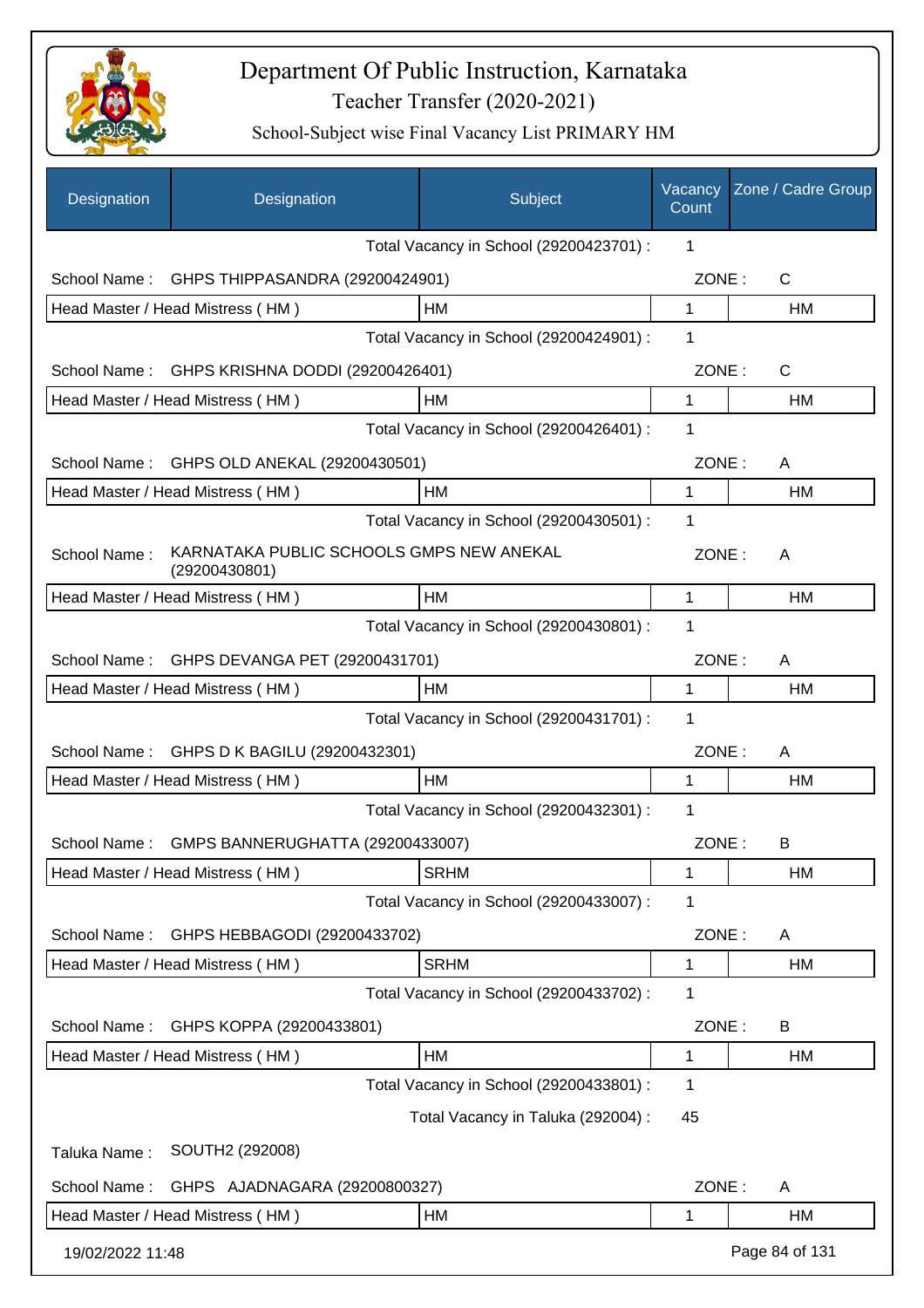

| Designation      | Designation                                                                 | Subject                                 | Vacancy<br>Count | Zone / Cadre Group |
|------------------|-----------------------------------------------------------------------------|-----------------------------------------|------------------|--------------------|
|                  |                                                                             | Total Vacancy in School (29200800327) : | 1                |                    |
| School Name:     | GHPS URDU Shamanna Garden (29200800530)                                     |                                         | ZONE:            | A                  |
|                  | Head Master / Head Mistress (HM)                                            | <b>SRHM</b>                             | 1                | HM                 |
|                  |                                                                             | Total Vacancy in School (29200800530) : | 1                |                    |
| School Name:     | GOVT MODEL PRIMARY SCHOOL BYATARAYANAPURA<br>(29200801302)                  |                                         | ZONE:            | A                  |
|                  | Head Master / Head Mistress (HM)                                            | <b>SRHM</b>                             | 1                | HM                 |
|                  |                                                                             | Total Vacancy in School (29200801302) : | 1                |                    |
| School Name:     | GOVT GHPS URDU VALMIKI NAGARA (29200801360)                                 |                                         | ZONE:            | A                  |
|                  | Head Master / Head Mistress (HM)                                            | HM                                      | 1                | HM                 |
|                  |                                                                             | Total Vacancy in School (29200801360) : | 1                |                    |
| School Name:     | GOVT GMPS URDU PADARAYANAPURA CORP BLDG<br>(29200801906)                    |                                         | ZONE:            | A                  |
|                  | Head Master / Head Mistress (HM)                                            | <b>SRHM</b>                             | 1                | HM                 |
|                  |                                                                             | Total Vacancy in School (29200801906) : | 1                |                    |
| School Name:     | GOVT URDU MODEL PRIMARY BOYS SCHOOL J J R NAGARA<br>GORIPALYA (29200801907) |                                         | ZONE:            | A                  |
|                  | Head Master / Head Mistress (HM)                                            | <b>SRHM</b>                             | 1                | HM                 |
|                  |                                                                             | Total Vacancy in School (29200801907) : | 1                |                    |
| School Name:     | GOVT URDU MODEL PRIMARY SCHOOL FAROOQIAYA NAGARA<br>(29200802232)           |                                         | ZONE:            | A                  |
|                  | Head Master / Head Mistress (HM)                                            | <b>SRHM</b>                             | 1                | <b>HM</b>          |
|                  |                                                                             | Total Vacancy in School (29200802232) : | 1                |                    |
| School Name:     | GHPS MOODALAPALYA (29200802603)                                             |                                         | ZONE:            | A                  |
|                  | Head Master / Head Mistress (HM)                                            | <b>SRHM</b>                             | 1                | <b>HM</b>          |
|                  |                                                                             | Total Vacancy in School (29200802603) : | 1                |                    |
| School Name:     | GHPS MALAGALU JANTHA COLONY (29200802618)                                   |                                         | ZONE:            | A                  |
|                  | Head Master / Head Mistress (HM)                                            | HM                                      | 1                | HM                 |
|                  |                                                                             | Total Vacancy in School (29200802618) : | 1                |                    |
| School Name:     | GOVT URDU MODEL PRIMARY BOYS SCHOOL BAR LANE(BOYS)<br>(29200802828)         |                                         | ZONE:            | A                  |
|                  | Head Master / Head Mistress (HM)                                            | HM                                      | 1                | HM                 |
|                  |                                                                             | Total Vacancy in School (29200802828) : | 1                |                    |
| School Name:     | GOVT GHPS URDU DODDAMAVALLI (29200803232)                                   |                                         | ZONE:            | A                  |
|                  | Head Master / Head Mistress (HM)                                            | HM                                      | 1                | <b>HM</b>          |
| 19/02/2022 11:48 |                                                                             |                                         |                  | Page 85 of 131     |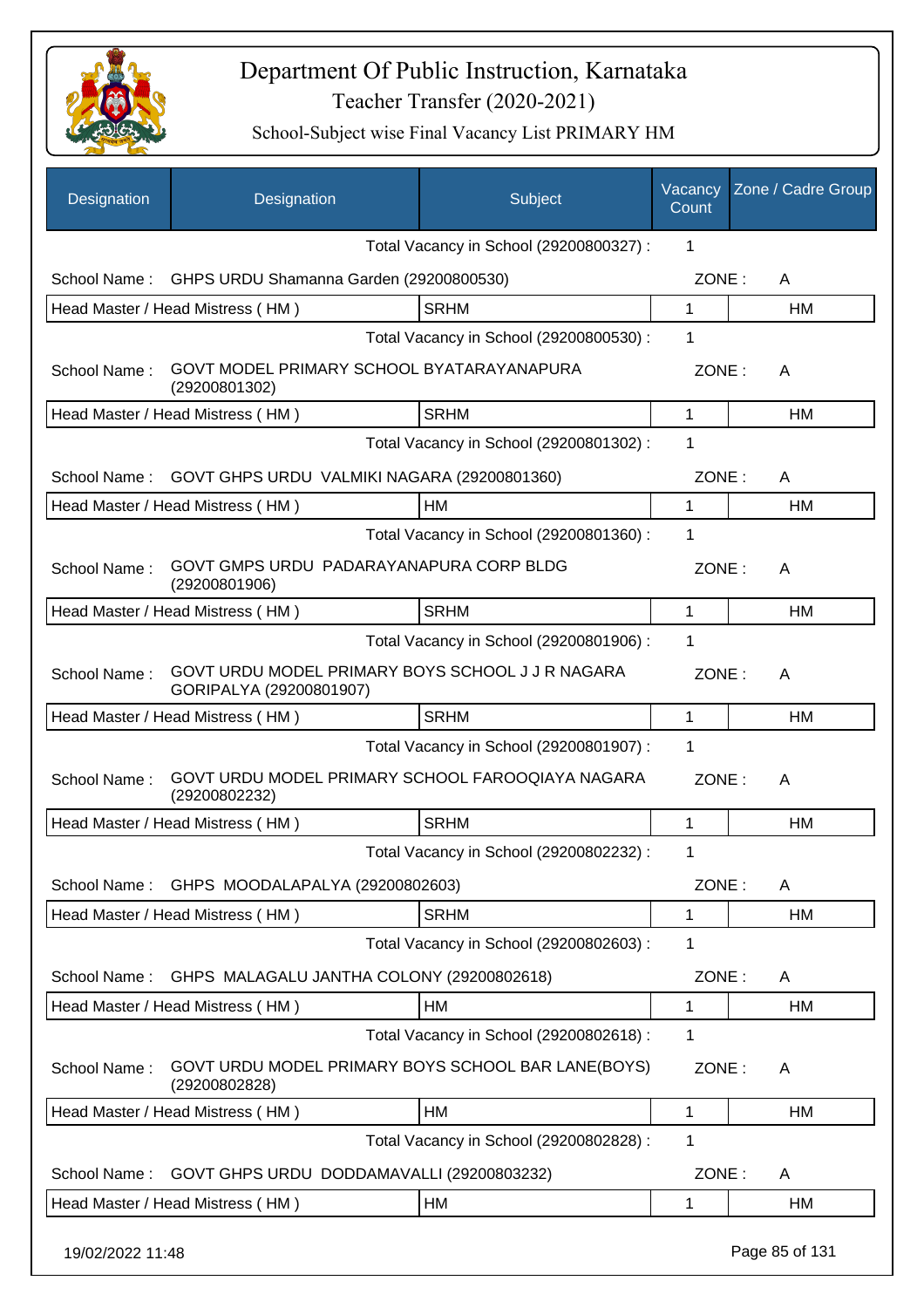

| Designation                                              | Designation                                          | Subject                                 | Vacancy<br>Count | Zone / Cadre Group |
|----------------------------------------------------------|------------------------------------------------------|-----------------------------------------|------------------|--------------------|
|                                                          |                                                      | Total Vacancy in School (29200803232) : | 1                |                    |
| School Name:                                             | GOVT MODEL PRIMARY SCHOOL NAYANDAHALLI (29200804201) |                                         | ZONE:            | A                  |
|                                                          | Head Master / Head Mistress (HM)                     | <b>SRHM</b>                             | 1                | НM                 |
|                                                          |                                                      | Total Vacancy in School (29200804201) : | 1                |                    |
|                                                          |                                                      | Total Vacancy in Taluka (292008) :      | 12               |                    |
| Taluka Name:                                             | SOUTH3 (292009)                                      |                                         |                  |                    |
| School Name:                                             | GKHPS ALAHALLI (29200143503)                         |                                         | ZONE:            | A                  |
|                                                          | Head Master / Head Mistress (HM)                     | <b>SRHM</b>                             | 1                | НM                 |
|                                                          |                                                      | Total Vacancy in School (29200143503) : | 1                |                    |
| <b>GUMPS URDU ALAHALLI (29200143508)</b><br>School Name: |                                                      |                                         | ZONE:            | A                  |
|                                                          | Head Master / Head Mistress (HM)                     | <b>SRHM</b>                             | 1                | НM                 |
|                                                          |                                                      | Total Vacancy in School (29200143508) : | 1                |                    |
| School Name:                                             | GHPS (RMSA)KOODLU (29200412801)                      |                                         | ZONE:            | A                  |
|                                                          | Head Master / Head Mistress (HM)                     | <b>SRHM</b>                             | 1                | HM                 |
|                                                          |                                                      | Total Vacancy in School (29200412801) : | 1                |                    |
| School Name:                                             | GTMPS AUSTINTOWN (29200900114)                       |                                         | ZONE:            | A                  |
|                                                          | Head Master / Head Mistress (HM)                     | <b>HM</b>                               | $\mathbf{1}$     | HM                 |
|                                                          |                                                      | Total Vacancy in School (29200900114) : | 1                |                    |
| School Name:                                             | GMPSANJANAPURA (29200900201)                         |                                         | ZONE:            | A                  |
|                                                          | Head Master / Head Mistress (HM)                     | <b>SRHM</b>                             | 1                | HM                 |
|                                                          |                                                      | Total Vacancy in School (29200900201) : | 1                |                    |
| School Name:                                             | GHPS ARALAKUNTE (29200900301)                        |                                         | ZONE:            | A                  |
|                                                          | Head Master / Head Mistress (HM)                     | <b>SRHM</b>                             | 1                | HM                 |
|                                                          |                                                      | Total Vacancy in School (29200900301) : | 1                |                    |
| School Name:                                             | GHPS NS PALYA (29200900602)                          |                                         | ZONE:            | A                  |
|                                                          | Head Master / Head Mistress (HM)                     | <b>HM</b>                               | 1                | HM                 |
|                                                          |                                                      | Total Vacancy in School (29200900602) : | 1                |                    |
| School Name:                                             | GGHPS URDU BOMMANAHALLI (29200901641)                |                                         | ZONE:            | A                  |
|                                                          | Head Master / Head Mistress (HM)                     | HM                                      | 1                | НM                 |
|                                                          |                                                      | Total Vacancy in School (29200901641) : | 1                |                    |
| School Name:                                             | GUMPS URDU MANGAMMANA PALYA (29200901656)            |                                         | ZONE:            | A                  |
|                                                          | Head Master / Head Mistress (HM)                     | <b>SRHM</b>                             | 1                | HM                 |
| 19/02/2022 11:48                                         |                                                      |                                         |                  | Page 86 of 131     |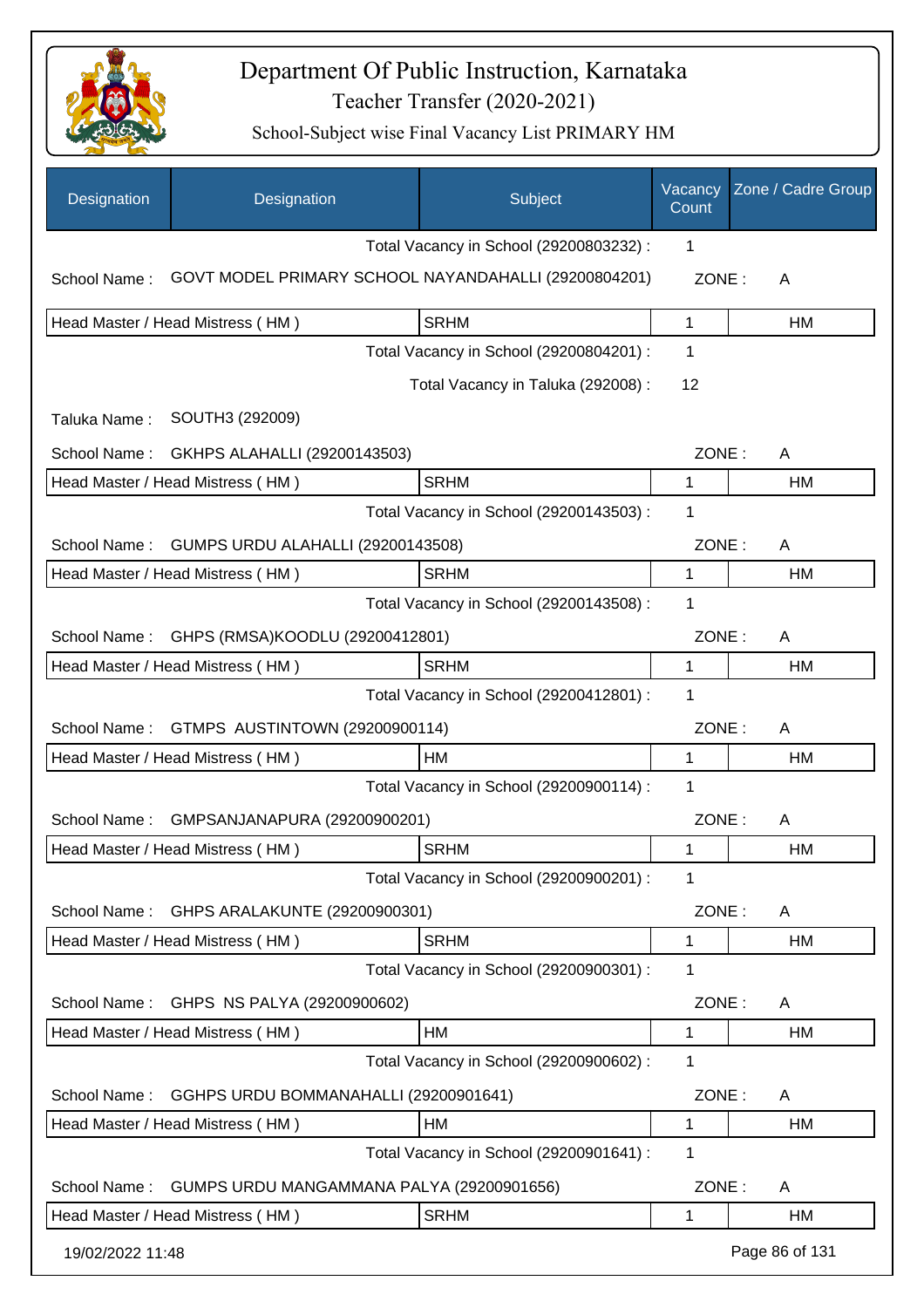

| Designation                             | Designation                                                    | Subject                                 | Vacancy<br>Count | Zone / Cadre Group |
|-----------------------------------------|----------------------------------------------------------------|-----------------------------------------|------------------|--------------------|
|                                         |                                                                | Total Vacancy in School (29200901656) : | 1                |                    |
| School Name:                            | GHPS KODICHIKKANA HALLI (29200901657)                          |                                         | ZONE:            | A                  |
|                                         | Head Master / Head Mistress (HM)                               | <b>SRHM</b>                             | $\mathbf{1}$     | <b>HM</b>          |
|                                         |                                                                | Total Vacancy in School (29200901657) : | 1                |                    |
| School Name:                            | GGHPS URDU SUBHASH NAGAR (29200901714)                         |                                         | ZONE:            | A                  |
|                                         | Head Master / Head Mistress (HM)                               | HM                                      | 1                | HM                 |
|                                         |                                                                | Total Vacancy in School (29200901714) : | 1                |                    |
|                                         | School Name: GHPS BERATENA AGRAHARA (29200901735)              |                                         | ZONE:            | A                  |
|                                         | Head Master / Head Mistress (HM)                               | HM                                      | 1                | HM                 |
|                                         |                                                                | Total Vacancy in School (29200901735) : | 1                |                    |
| School Name:                            | GHPS DOOPANAHALLI (29200902322)                                |                                         | ZONE:            | A                  |
|                                         | Head Master / Head Mistress (HM)                               | HM                                      | 1                | HM                 |
|                                         |                                                                | Total Vacancy in School (29200902322) : | 1                |                    |
| School Name:                            | GHPS DODDATHOGURU (29200902401)                                |                                         | ZONE:            | A                  |
|                                         | Head Master / Head Mistress (HM)                               | <b>SRHM</b>                             | 1                | HM                 |
| Total Vacancy in School (29200902401) : |                                                                |                                         |                  |                    |
| School Name:                            | GHPS VITTASANDRA (29200902421)                                 |                                         | ZONE:            | A                  |
|                                         | Head Master / Head Mistress (HM)                               | HM                                      | 1                | НM                 |
|                                         |                                                                | Total Vacancy in School (29200902421) : | 1                |                    |
| School Name:                            | GHPS DEVARACHIKKANA HALLI (29200902801)                        |                                         | ZONE:            | Α                  |
|                                         | Head Master / Head Mistress (HM)                               | SRHM                                    | 1                | HM                 |
|                                         |                                                                | Total Vacancy in School (29200902801) : | 1                |                    |
| School Name:                            | GHPS GOTTIGERE (29200902901)                                   |                                         | ZONE:            | A                  |
|                                         | Head Master / Head Mistress (HM)                               | <b>SRHM</b>                             | 1                | HM                 |
|                                         |                                                                | Total Vacancy in School (29200902901) : | 1                |                    |
| School Name:                            | GHPS APPAREDDYPALYA (29200903530)                              |                                         | ZONE:            | A                  |
|                                         | Head Master / Head Mistress (HM)                               | HM                                      | 1                | HM                 |
|                                         |                                                                | Total Vacancy in School (29200903530) : | 1                |                    |
| School Name:                            | GOVERNMENT MODEL PRIMARY SCHOOL JARAGANAHALLI<br>(29200903614) |                                         | ZONE:            | A                  |
|                                         | Head Master / Head Mistress (HM)                               | HM                                      | 1                | HM                 |
|                                         |                                                                | Total Vacancy in School (29200903614) : | 1                |                    |
| School Name:                            | GOVT MODEL PRIMARY SCHOOL KORAMANGALA                          |                                         | ZONE:            | A                  |
| 19/02/2022 11:48                        |                                                                |                                         |                  | Page 87 of 131     |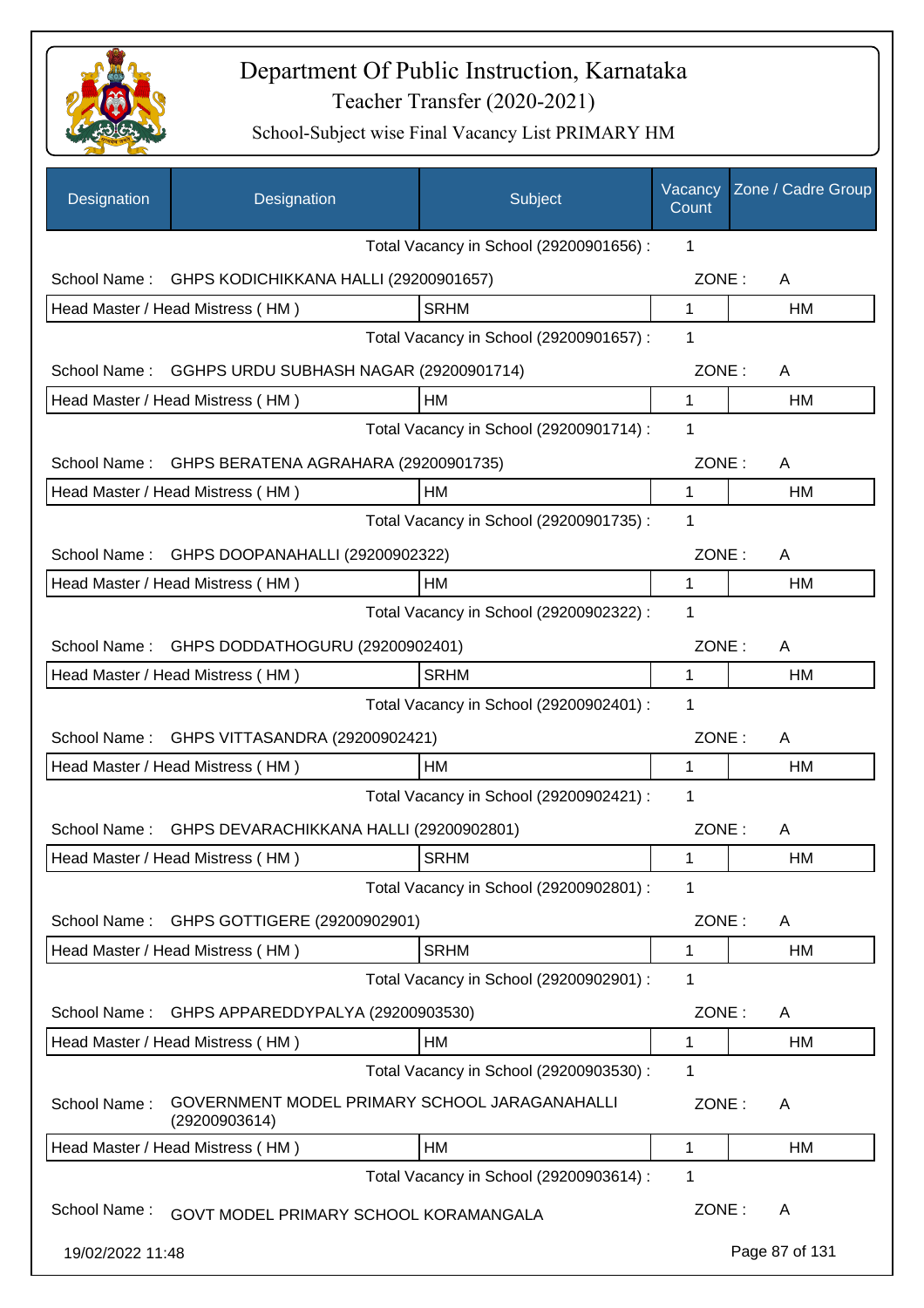

| Designation                             | Designation                                                     | Subject                                 | Vacancy<br>Count | Zone / Cadre Group |
|-----------------------------------------|-----------------------------------------------------------------|-----------------------------------------|------------------|--------------------|
|                                         | (29200903814)                                                   |                                         |                  |                    |
|                                         | Head Master / Head Mistress (HM)                                | <b>SRHM</b>                             | 1                | HM                 |
|                                         |                                                                 | Total Vacancy in School (29200903814) : | 1                |                    |
| School Name:                            | GHPS GOVINDASHETTY PALYA (29200904010)                          |                                         | ZONE:            | A                  |
|                                         | Head Master / Head Mistress (HM)                                | <b>SRHM</b>                             | 1                | <b>HM</b>          |
|                                         | Total Vacancy in School (29200904010) :                         |                                         |                  |                    |
| School Name:                            | GOVT MODEL PRIMARY SCHOOL TAVAREKERE (29200904220)              |                                         | ZONE:            | A                  |
|                                         | Head Master / Head Mistress (HM)                                | НM                                      | 1                | HM                 |
|                                         |                                                                 | Total Vacancy in School (29200904220) : | 1                |                    |
| School Name:                            | GUMPS OLD GURAPPANA PALYA (29200906845)                         |                                         | ZONE:            | A                  |
|                                         | Head Master / Head Mistress (HM)                                | HM                                      | 1                | HM                 |
|                                         |                                                                 | Total Vacancy in School (29200906845) : | 1                |                    |
| School Name:                            | GHPS BANDEPALYA (29200907202)                                   |                                         | ZONE:            | A                  |
|                                         | Head Master / Head Mistress (HM)                                | <b>SRHM</b>                             | 1                | <b>HM</b>          |
|                                         |                                                                 | Total Vacancy in School (29200907202) : | 1                |                    |
| School Name:                            | GGHPS URDU BYRASANDRA (29200907709)                             |                                         | ZONE:            | A                  |
|                                         | Head Master / Head Mistress (HM)                                | HM                                      | 1                | HM                 |
| Total Vacancy in School (29200907709) : |                                                                 |                                         |                  |                    |
| School Name:                            | GGHPS URDU TILAK NAGAR (29200907735)                            |                                         | ZONE:            | A                  |
|                                         | Head Master / Head Mistress (HM)                                | HM                                      | 1                | HM                 |
|                                         |                                                                 | Total Vacancy in School (29200907735) : | 1                |                    |
| School Name:                            | GOVT MODEL PRIMARY AND HIGH SCHOOL PUTTENHALLI<br>(29200908205) |                                         | ZONE:            | A                  |
|                                         | Head Master / Head Mistress (HM)                                | <b>SRHM</b>                             | 1                | HM                 |
|                                         |                                                                 | Total Vacancy in School (29200908205) : | 1                |                    |
| School Name:                            | GUHPS RAJENDRANAGAR (29200910013)                               |                                         | ZONE:            | A                  |
|                                         | Head Master / Head Mistress (HM)                                | HM                                      | 1                | HM                 |
|                                         |                                                                 | Total Vacancy in School (29200910013) : | 1                |                    |
| School Name:                            | GUHPS PARANGIPALYA (29200910424)                                |                                         | ZONE:            | A                  |
|                                         | Head Master / Head Mistress (HM)                                | HM                                      | 1                | HM                 |
|                                         |                                                                 | Total Vacancy in School (29200910424) : | 1                |                    |
| School Name:                            | <b>GUMPS TANK GARDEN (29200911302)</b>                          |                                         | ZONE:            | A                  |
|                                         | Head Master / Head Mistress (HM)                                | <b>SRHM</b>                             | 1                | HM                 |
| 19/02/2022 11:48                        |                                                                 |                                         |                  | Page 88 of 131     |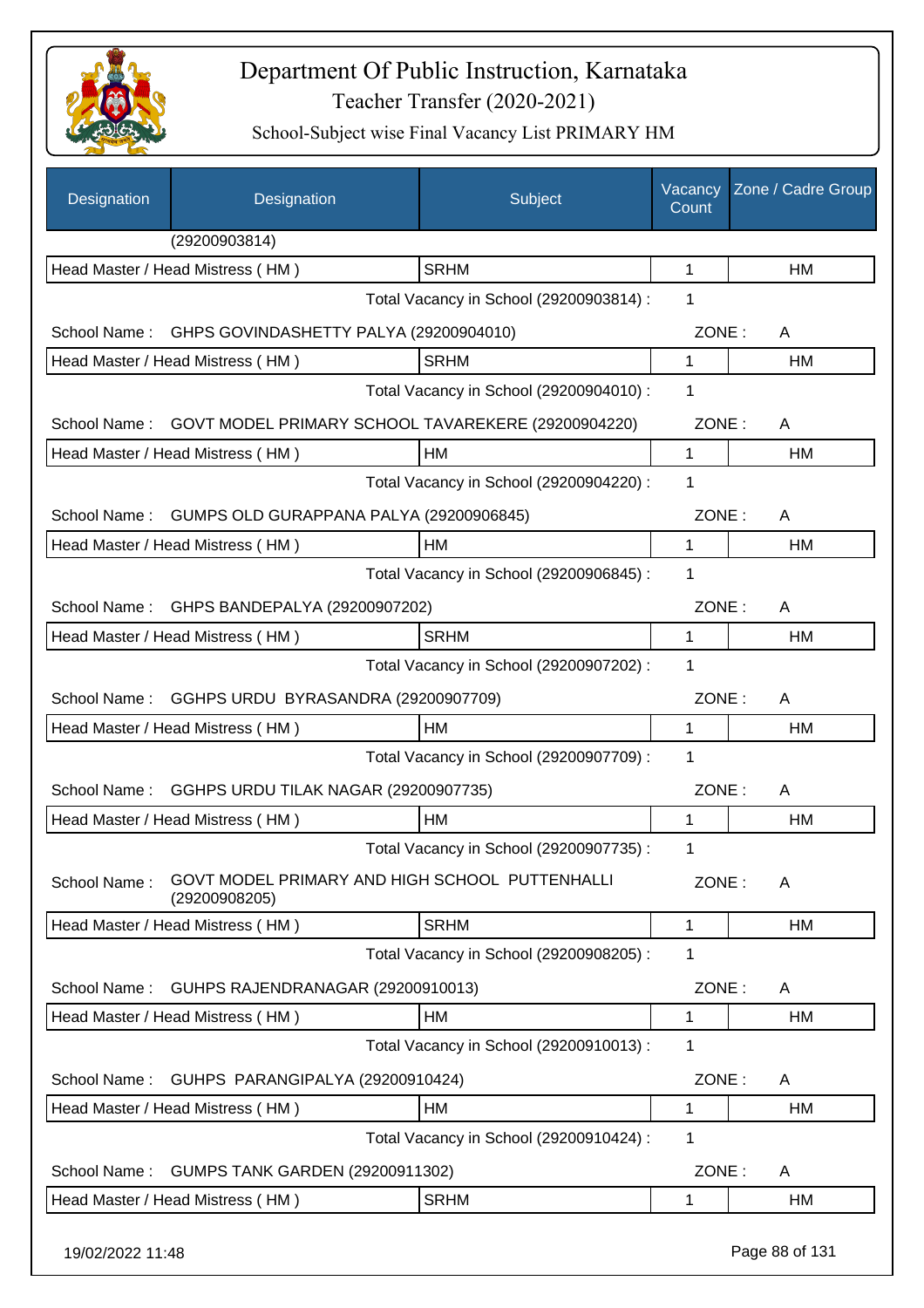

| Designation      | Designation                                                                         | Subject                                 | Vacancy<br>Count | Zone / Cadre Group |
|------------------|-------------------------------------------------------------------------------------|-----------------------------------------|------------------|--------------------|
|                  |                                                                                     | Total Vacancy in School (29200911302) : | 1                |                    |
| School Name:     | GTEHPS VIVEKANAGARA (29200911403)                                                   |                                         | ZONE:            | A                  |
|                  | Head Master / Head Mistress (HM)                                                    | НM                                      | 1                | HM                 |
|                  |                                                                                     | Total Vacancy in School (29200911403) : | 1                |                    |
| School Name:     | <b>GKMPS NEELASANDRA (29200911405)</b>                                              |                                         | ZONE:            | A                  |
|                  | Head Master / Head Mistress (HM)                                                    | HM                                      | 1                | HM                 |
|                  |                                                                                     | Total Vacancy in School (29200911405) : | 1                |                    |
| School Name:     | GHPS JAKKASANDRA (29200912003)                                                      |                                         | ZONE:            | A                  |
|                  | Head Master / Head Mistress (HM)                                                    | <b>HM</b>                               | 1                | <b>HM</b>          |
|                  |                                                                                     | Total Vacancy in School (29200912003) : | 1                |                    |
| School Name:     | GOVT MODEL PRIMARY SCHOOL BOMMANAHALLI (29200912014)                                |                                         | ZONE:            | A                  |
|                  | Head Master / Head Mistress (HM)                                                    | HM                                      | 1                | HM                 |
|                  |                                                                                     | Total Vacancy in School (29200912014) : | 1                |                    |
| School Name:     | GOVT KANNADA HIGHER PRIMARY SCHOOL AKKITHIMMANA<br>HALLI SHANTHINAGAR (29200912603) |                                         | ZONE:            | A                  |
|                  | Head Master / Head Mistress (HM)                                                    | HM                                      | 1                | HM                 |
|                  |                                                                                     | Total Vacancy in School (29200912603) : | 1                |                    |
| School Name:     | GOVT TAMIL HIGHER PRIMARY SCHOOL PUDUPARACHERI<br>SHANTHI NAGAR (29200912604)       |                                         | ZONE:            | A                  |
|                  | Head Master / Head Mistress (HM)                                                    | <b>HM</b>                               | 1                | <b>HM</b>          |
|                  |                                                                                     | Total Vacancy in School (29200912604) : | 1                |                    |
| School Name:     | GGHPS URDU ASHOK NAGAR (29200912722)                                                |                                         | ZONE:            | A                  |
|                  | Head Master / Head Mistress (HM)                                                    | HM                                      | 1                | HM                 |
|                  |                                                                                     | Total Vacancy in School (29200912722) : | 1                |                    |
|                  |                                                                                     | Total Vacancy in Taluka (292009):       | 37               |                    |
| District Name:   | BENGALURU RURAL (2921)                                                              |                                         |                  |                    |
| Taluka Name:     | NELAMANGALA (292101)                                                                |                                         |                  |                    |
| School Name:     | GHPS CHIKKANAHALLI (29210109701)                                                    |                                         | ZONE:            | C                  |
|                  | Head Master / Head Mistress (HM)                                                    | HM                                      | 1                | HM                 |
|                  |                                                                                     | Total Vacancy in School (29210109701) : | 1                |                    |
| School Name:     | GUHPS ISLAMPURA (29210115002)                                                       |                                         | ZONE:            | B                  |
|                  | Head Master / Head Mistress (HM)                                                    | HM                                      | 1                | HM                 |
| 19/02/2022 11:48 |                                                                                     |                                         |                  | Page 89 of 131     |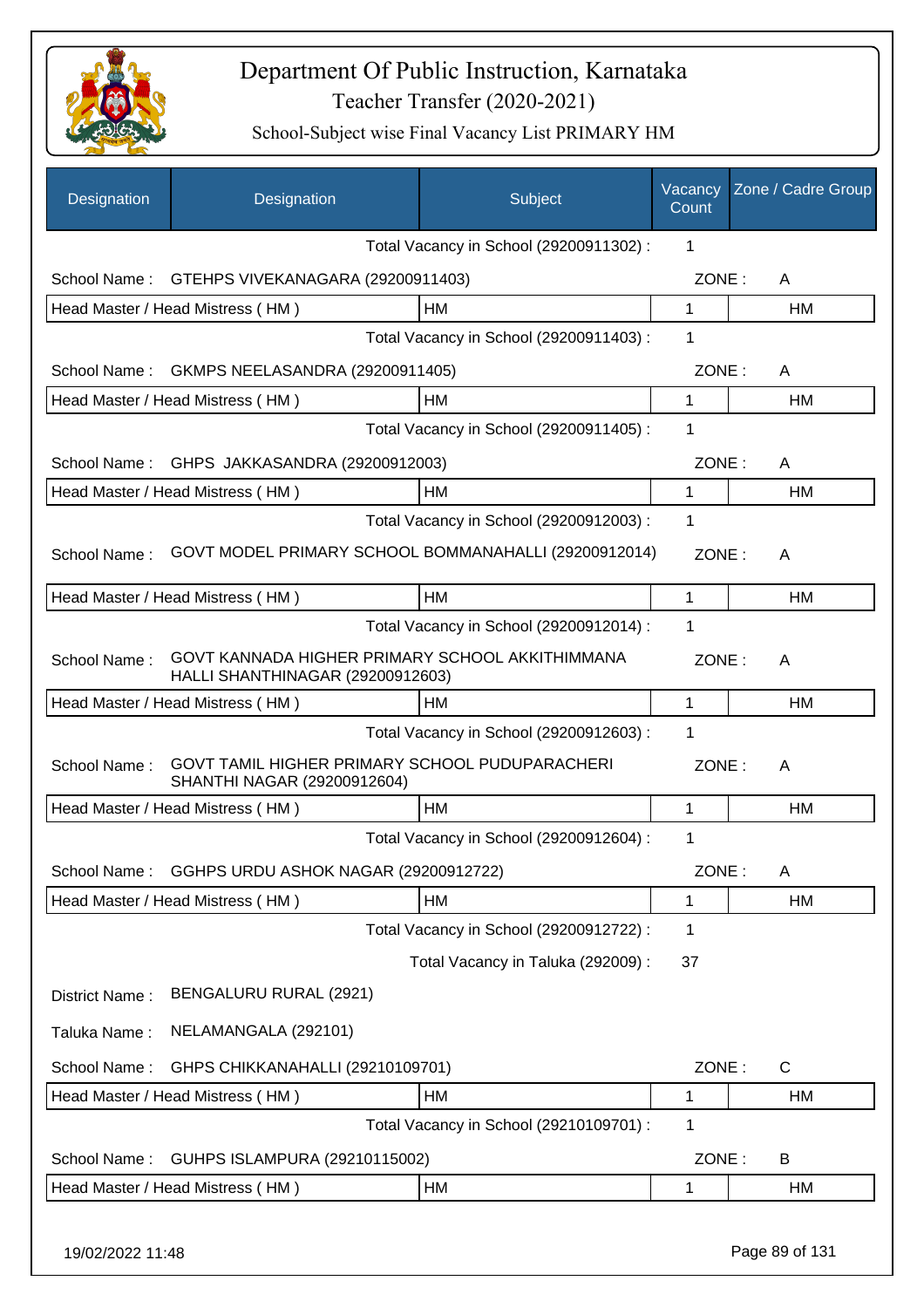

| Designation      | Designation                             | Subject                                 | Vacancy<br>Count | Zone / Cadre Group |
|------------------|-----------------------------------------|-----------------------------------------|------------------|--------------------|
|                  |                                         | Total Vacancy in School (29210115002) : | 1                |                    |
| School Name:     | GHPS ARISINAKUNTE COLONY (29210115302)  |                                         | ZONE:            | A                  |
|                  | Head Master / Head Mistress (HM)        | <b>SRHM</b>                             | 1                | HM                 |
|                  |                                         | Total Vacancy in School (29210115302) : | 1                |                    |
| School Name:     | GHPS BASAVANAHALLI (29210115701)        |                                         | ZONE:            | A                  |
|                  | Head Master / Head Mistress (HM)        | <b>SRHM</b>                             | 1                | HM                 |
|                  |                                         | Total Vacancy in School (29210115701) : | 1                |                    |
| School Name:     | GHPS KEMPALINGANAHALLI (29210117901)    |                                         | ZONE:            | A                  |
|                  | Head Master / Head Mistress (HM)        | <b>HM</b>                               | 1                | <b>HM</b>          |
|                  |                                         | Total Vacancy in School (29210117901) : | 1                |                    |
| School Name:     | GHPS KOTEBEEDI (29210123301)            |                                         | ZONE:            | A                  |
|                  | Head Master / Head Mistress (HM)        | <b>SRHM</b>                             | 1                | HM                 |
|                  |                                         | Total Vacancy in School (29210123301) : | 1                |                    |
|                  |                                         | Total Vacancy in Taluka (292101) :      | 6                |                    |
| Taluka Name:     | DODDABALLAPURA (292102)                 |                                         |                  |                    |
| School Name:     | GHPS UJJANI (29210200801)               |                                         | ZONE:            | C                  |
|                  | Head Master / Head Mistress (HM)        | <b>HM</b>                               | 1                | <b>HM</b>          |
|                  |                                         | Total Vacancy in School (29210200801) : | 1                |                    |
| School Name:     | GHPS GUNDAMGERE (29210201401)           |                                         | ZONE:            | C                  |
|                  | Head Master / Head Mistress (HM)        | НM                                      | 1                | HM                 |
|                  |                                         | Total Vacancy in School (29210201401) : | 1                |                    |
| School Name:     | GHPS THURUVANAHALLI (29210205103)       |                                         | ZONE:            | $\mathsf{C}$       |
|                  | Head Master / Head Mistress (HM)        | HM                                      | 1                | HM                 |
|                  |                                         | Total Vacancy in School (29210205103) : | 1                |                    |
| School Name:     | GHPS HIREMUDDENAHALLI (29210205701)     |                                         | ZONE:            | $\mathsf{C}$       |
|                  | Head Master / Head Mistress (HM)        | HM                                      | 1                | <b>HM</b>          |
|                  |                                         | Total Vacancy in School (29210205701) : | 1                |                    |
| School Name:     | GHPS BHASHETTIHALLI (29210215201)       |                                         | ZONE:            | B                  |
|                  | Head Master / Head Mistress (HM)        | <b>SRHM</b>                             | 1                | HM                 |
|                  |                                         | Total Vacancy in School (29210215201) : | 1                |                    |
| School Name:     | GHPS AREHALLIGUDDADAHALLI (29210215401) |                                         | ZONE:            | B                  |
|                  | Head Master / Head Mistress (HM)        | HM                                      | 1                | HM                 |
| 19/02/2022 11:48 |                                         |                                         |                  | Page 90 of 131     |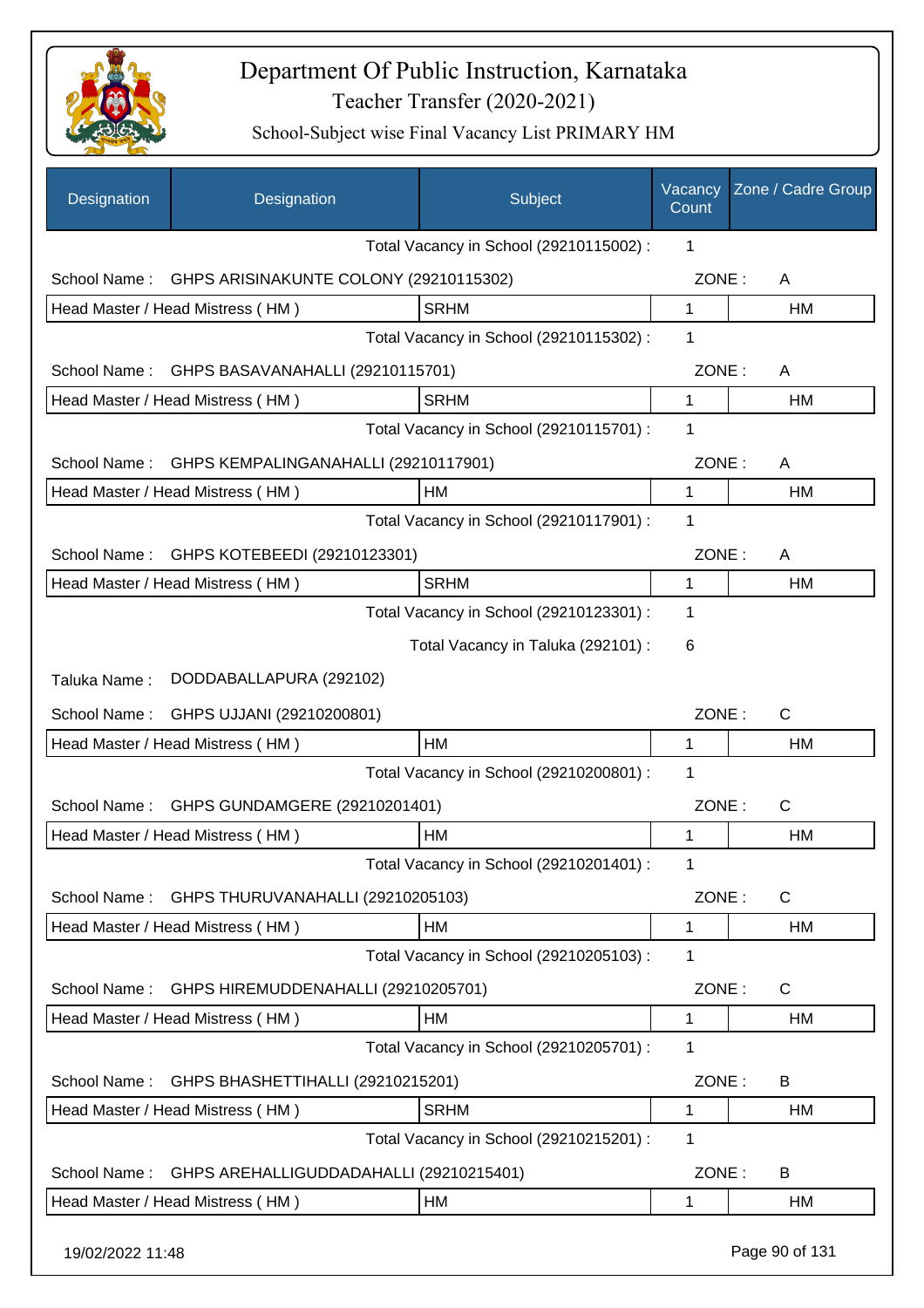

| Designation      | Designation                                                           | Subject                                 | Vacancy<br>Count | Zone / Cadre Group |
|------------------|-----------------------------------------------------------------------|-----------------------------------------|------------------|--------------------|
|                  |                                                                       | Total Vacancy in School (29210215401) : | 1                |                    |
| School Name:     | GHPS THIPPURU (29210216701)                                           |                                         | ZONE:            | $\mathsf{C}$       |
|                  | Head Master / Head Mistress (HM)                                      | <b>HM</b>                               | 1                | <b>HM</b>          |
|                  |                                                                       | Total Vacancy in School (29210216701) : | 1                |                    |
| School Name:     | GHPS HANABE (29210216801)                                             |                                         | ZONE:            | $\mathsf{C}$       |
|                  | Head Master / Head Mistress (HM)                                      | HM                                      | 1                | HM                 |
|                  |                                                                       | Total Vacancy in School (29210216801) : | 1                |                    |
| School Name:     | KARNATAKA PUBLIC SCHOOLS GHPS MODEL<br>DODDABELAVANGALA (29210219001) |                                         | ZONE:            | $\mathsf{C}$       |
|                  | Head Master / Head Mistress (HM)                                      | <b>GHM</b>                              | 1                | <b>HM</b>          |
|                  |                                                                       | Total Vacancy in School (29210219001) : | 1                |                    |
| School Name:     | GHPS KANASAVADI COLONY (29210224005)                                  |                                         | ZONE:            | $\mathsf{C}$       |
|                  | Head Master / Head Mistress (HM)                                      | <b>HM</b>                               | 1                | HM                 |
|                  |                                                                       | Total Vacancy in School (29210224005) : | 1                |                    |
| School Name:     | G UMPS DODDABALLAPURA TOWN (29210224851)                              |                                         | ZONE:            | A                  |
|                  | Head Master / Head Mistress (HM)                                      | <b>HM</b>                               | 1                | HM                 |
|                  |                                                                       | Total Vacancy in School (29210224851) : | 1                |                    |
| School Name:     | GHPS MUTHURU (29210225903)                                            |                                         | ZONE:            | A                  |
|                  | Head Master / Head Mistress (HM)                                      | <b>HM</b>                               | 1                | HM                 |
|                  |                                                                       | Total Vacancy in School (29210225903) : | 1                |                    |
| School Name:     | GHPS ARALUMALLIGE GATE (29210226302)                                  |                                         | ZONE:            | A                  |
|                  | Head Master / Head Mistress (HM)                                      | HM                                      | 1                | HM                 |
|                  |                                                                       | Total Vacancy in School (29210226302) : | 1                |                    |
| School Name:     | GHPS ELE PETE (29210227801)                                           |                                         | ZONE:            | A                  |
|                  | Head Master / Head Mistress (HM)                                      | HM                                      | 1                | HM                 |
|                  |                                                                       | Total Vacancy in School (29210227801) : | 1                |                    |
|                  |                                                                       | Total Vacancy in Taluka (292102) :      | 14               |                    |
| Taluka Name:     | DEVANAHALLI (292103)                                                  |                                         |                  |                    |
| School Name:     | GHS KARAHALLI (29210300801)                                           |                                         | ZONE:            | C                  |
|                  | Head Master / Head Mistress (HM)                                      | НM                                      | 1                | HM                 |
|                  |                                                                       | Total Vacancy in School (29210300801) : | 1                |                    |
| School Name:     | GHPS (29210301201)                                                    |                                         | ZONE:            | C                  |
|                  | Head Master / Head Mistress (HM)                                      | HM                                      | 1                | HM                 |
| 19/02/2022 11:48 |                                                                       |                                         |                  | Page 91 of 131     |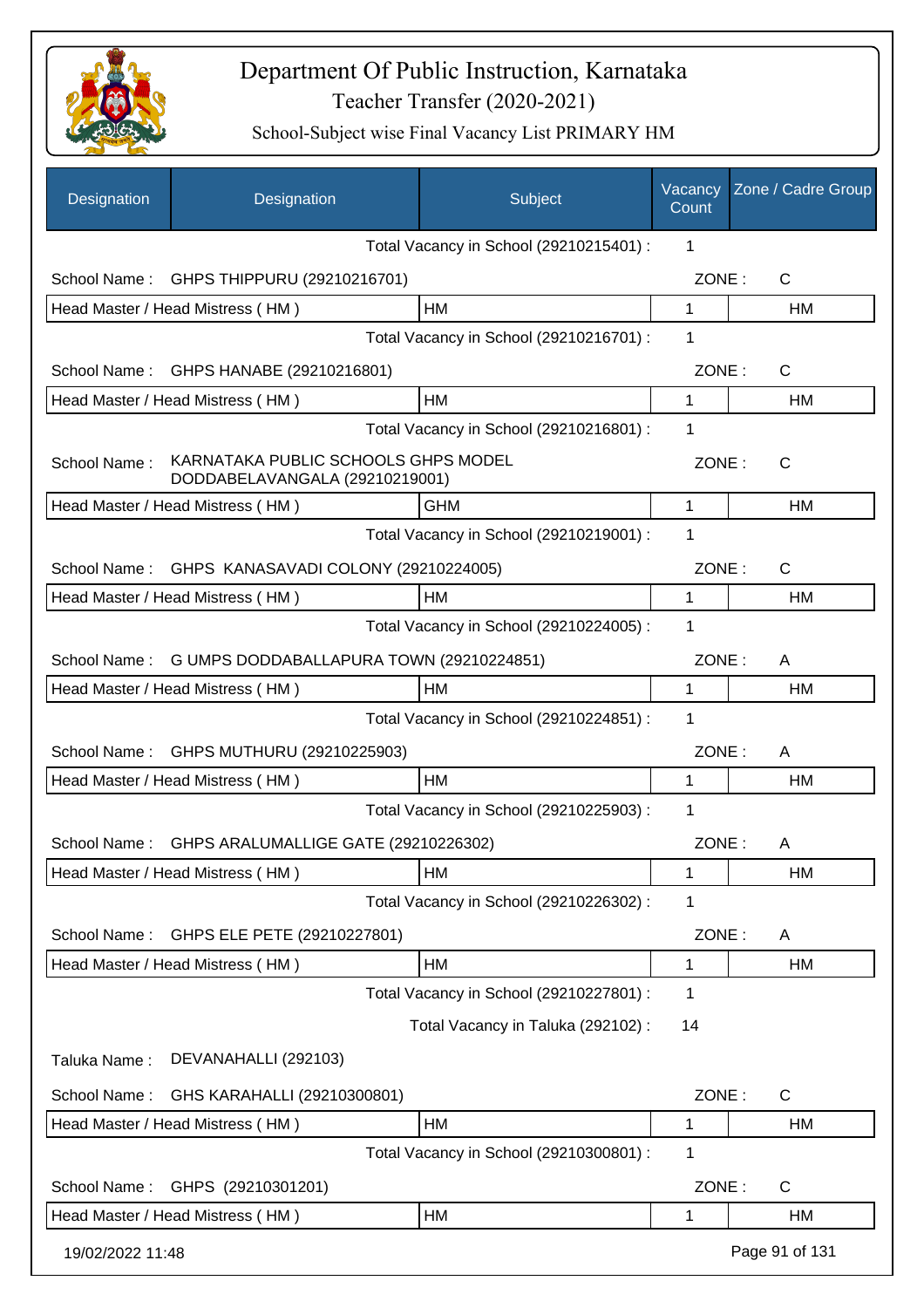

| Designation      | Designation                                                    | Subject                                 | Vacancy<br>Count | Zone / Cadre Group |
|------------------|----------------------------------------------------------------|-----------------------------------------|------------------|--------------------|
|                  |                                                                | Total Vacancy in School (29210301201) : | 1                |                    |
| School Name:     | KARNATAKA PUBLIC SCHOOLS GHPS VISHWANATHAPURA<br>(29210302201) |                                         | ZONE:            | С                  |
|                  | Head Master / Head Mistress (HM)                               | HM                                      | 1                | HM                 |
|                  |                                                                | Total Vacancy in School (29210302201) : | 1                |                    |
| School Name:     | GHPS THINDLU (29210303501)                                     |                                         | ZONE:            | C                  |
|                  | Head Master / Head Mistress (HM)                               | HM                                      | 1                | HM                 |
|                  |                                                                | Total Vacancy in School (29210303501) : | 1                |                    |
| School Name:     | GHPS HURULAGURKI (29210305601)                                 |                                         | ZONE:            | C                  |
|                  | Head Master / Head Mistress (HM)                               | HM                                      | 1                | HM                 |
|                  |                                                                | Total Vacancy in School (29210305601) : | 1                |                    |
| School Name:     | GHPS VENKATAGIRIKOTE (29210305901)                             |                                         | ZONE:            | C                  |
|                  | Head Master / Head Mistress (HM)                               | <b>HM</b>                               | 1                | HM                 |
|                  |                                                                | Total Vacancy in School (29210305901) : | 1                |                    |
| School Name:     | GHPS BIJJAVARA (29210306501)                                   |                                         | ZONE:            | C                  |
|                  | Head Master / Head Mistress (HM)                               | HM                                      | 1                | HM                 |
|                  |                                                                | Total Vacancy in School (29210306501) : | 1                |                    |
| School Name:     | GHPS KODAGURKI (29210309501)                                   |                                         | ZONE:            | C                  |
|                  | Head Master / Head Mistress (HM)                               | HM                                      | 1                | HM                 |
|                  |                                                                | Total Vacancy in School (29210309501) : | 1                |                    |
| School Name:     | GHPS BOMMAVARA (29210311201)                                   |                                         | ZONE:            | C                  |
|                  | Head Master / Head Mistress (HM)                               | HM                                      | 1                | HM                 |
|                  |                                                                | Total Vacancy in School (29210311201) : | 1                |                    |
| School Name:     | GHPS UGANAVADI (29210311401)                                   |                                         | ZONE:            | $\mathsf{C}$       |
|                  | Head Master / Head Mistress (HM)                               | HM                                      | 1                | HM                 |
|                  |                                                                | Total Vacancy in School (29210311401) : | 1                |                    |
| School Name:     | GHPS KANNAMANGALA (29210312201)                                |                                         | ZONE:            | C                  |
|                  | Head Master / Head Mistress (HM)                               | HM                                      | 1                | <b>HM</b>          |
|                  |                                                                | Total Vacancy in School (29210312201) : | 1                |                    |
| School Name:     | GHPS CHANNARAYAPATNA (29210313501)                             |                                         | ZONE:            | C                  |
|                  | Head Master / Head Mistress (HM)                               | HM                                      | 1                | HM                 |
|                  |                                                                | Total Vacancy in School (29210313501) : | 1                |                    |
| School Name:     | GOVT HIGHER PRIMARY SCHOOL BETTAKOTE (29210315201)             |                                         | ZONE:            | C                  |
| 19/02/2022 11:48 |                                                                |                                         |                  | Page 92 of 131     |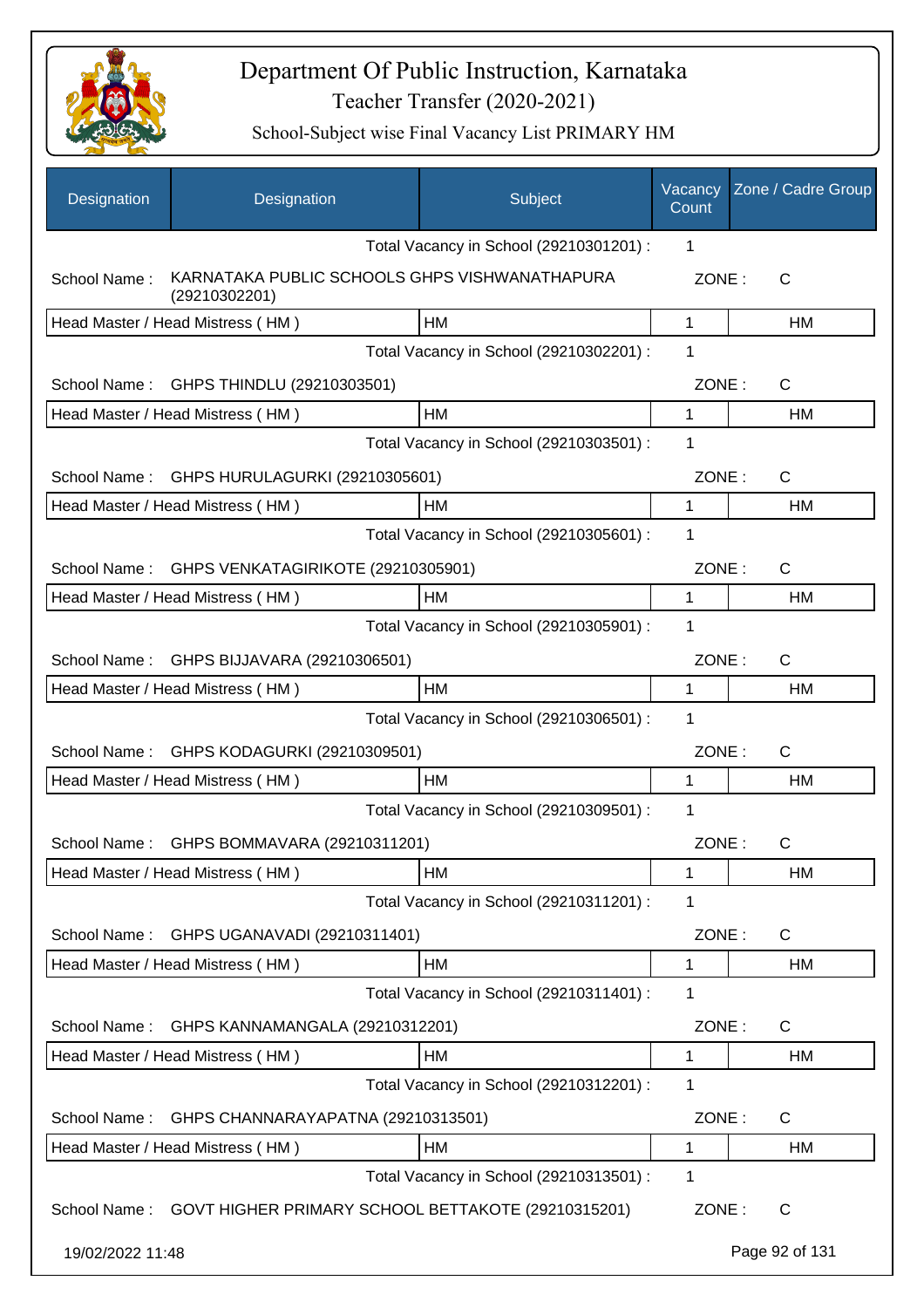

| Designation      | Designation                             | Subject                                 | Vacancy<br>Count | Zone / Cadre Group |
|------------------|-----------------------------------------|-----------------------------------------|------------------|--------------------|
|                  | Head Master / Head Mistress (HM)        | HМ                                      | 1                | НM                 |
|                  |                                         | Total Vacancy in School (29210315201) : | 1                |                    |
| School Name:     | GHPS BOODIGERE (29210316501)            |                                         | ZONE:            | $\mathsf C$        |
|                  | Head Master / Head Mistress (HM)        | <b>SRHM</b>                             | 1                | НM                 |
|                  |                                         | Total Vacancy in School (29210316501) : | 1                |                    |
| School Name:     | GHPS SAROVARA BEEDI (29210331001)       |                                         | ZONE:            | A                  |
|                  | Head Master / Head Mistress (HM)        | HM                                      | 1                | <b>HM</b>          |
|                  |                                         | Total Vacancy in School (29210331001) : | 1                |                    |
| School Name:     | G MPGS DEVANAHALLI TOWN (29210331105)   |                                         | ZONE:            | A                  |
|                  | Head Master / Head Mistress (HM)        | HM                                      | $\mathbf{1}$     | HM                 |
|                  |                                         | Total Vacancy in School (29210331105) : | 1                |                    |
| School Name:     | GHPS PUTTAPPANAGUDI BEEDI (29210332301) |                                         | ZONE:            | A                  |
|                  | Head Master / Head Mistress (HM)        | HM                                      | 1                | HM                 |
|                  |                                         | Total Vacancy in School (29210332301) : | $\mathbf 1$      |                    |
| School Name:     | GHPS URDU GURAPPANA MATA (29210334401)  |                                         | ZONE:            | A                  |
|                  | Head Master / Head Mistress (HM)        | HM                                      | 1                | HM                 |
|                  |                                         | Total Vacancy in School (29210334401) : | 1                |                    |
|                  |                                         | Total Vacancy in Taluka (292103):       | 18               |                    |
| Taluka Name:     | <b>HOSAKOTE (292104)</b>                |                                         |                  |                    |
| School Name:     | GUHPS AND HS SULIBELE (29210401502)     |                                         | ZONE:            | $\mathsf{C}$       |
|                  | Head Master / Head Mistress (HM)        | HM                                      | 1                | HM                 |
|                  |                                         | Total Vacancy in School (29210401502) : | 1                |                    |
| School Name:     | GHPS JANATHA COLONY (29210401504)       |                                         | ZONE:            | C                  |
|                  | Head Master / Head Mistress (HM)        | HM                                      | 1                | HM                 |
|                  |                                         | Total Vacancy in School (29210401504) : | 1                |                    |
| School Name:     | GHPS KAMBALIPURA (29210403601)          |                                         | ZONE:            | C                  |
|                  | Head Master / Head Mistress (HM)        | HM                                      | 1                | HM                 |
|                  |                                         | Total Vacancy in School (29210403601) : | 1                |                    |
| School Name:     | GHPS BEGURU (29210404201)               |                                         | ZONE:            | C                  |
|                  | Head Master / Head Mistress (HM)        | HM                                      | 1                | HM                 |
|                  |                                         | Total Vacancy in School (29210404201) : | 1                |                    |
| School Name:     | GHPS CHIKKONDAHALLI (29210405002)       |                                         | ZONE:            | C                  |
| 19/02/2022 11:48 |                                         |                                         |                  | Page 93 of 131     |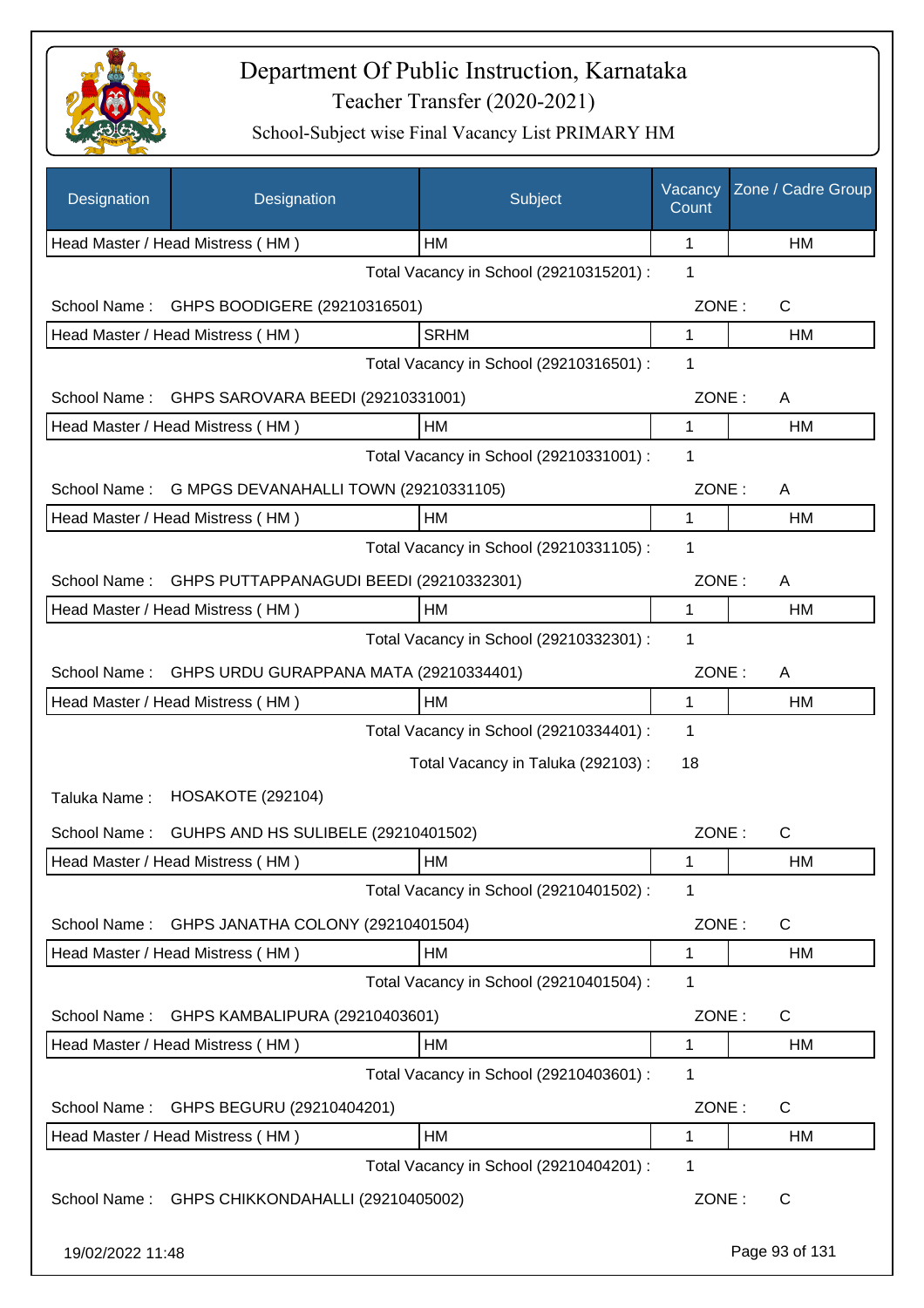

| Designation      | Designation                            | Subject                                 | Vacancy<br>Count | Zone / Cadre Group |
|------------------|----------------------------------------|-----------------------------------------|------------------|--------------------|
|                  | Head Master / Head Mistress (HM)       | НM                                      | 1                | HM                 |
|                  |                                        | Total Vacancy in School (29210405002) : | 1                |                    |
| School Name:     | GHPS NELAVAGILU (29210405401)          |                                         | ZONE:            | C                  |
|                  | Head Master / Head Mistress (HM)       | HM                                      | 1                | HM                 |
|                  |                                        | Total Vacancy in School (29210405401) : | 1                |                    |
|                  | School Name: GHPS KORATI (29210406301) |                                         | ZONE:            | $\mathsf{C}$       |
|                  | Head Master / Head Mistress (HM)       | HM                                      | 1                | HM                 |
|                  |                                        | Total Vacancy in School (29210406301) : | 1                |                    |
| School Name:     | GHPS BNPURA (29210406905)              |                                         | ZONE:            | C                  |
|                  | Head Master / Head Mistress (HM)       | HM                                      | 1                | <b>HM</b>          |
|                  |                                        | Total Vacancy in School (29210406905) : | 1                |                    |
| School Name:     | G HPS THAVAREKERE (29210409001)        |                                         | ZONE:            | $\mathsf{C}$       |
|                  | Head Master / Head Mistress (HM)       | <b>HM</b>                               | 1                | HM                 |
|                  |                                        | Total Vacancy in School (29210409001) : | 1                |                    |
| School Name:     | GHPS UMMALU (29210411301)              |                                         | ZONE:            | $\mathsf{C}$       |
|                  | Head Master / Head Mistress (HM)       | HM                                      | 1                | HM                 |
|                  |                                        | Total Vacancy in School (29210411301) : | 1                |                    |
| School Name:     | GHPS JADIGENAHALLI (29210412901)       |                                         | ZONE:            | $\mathsf{C}$       |
|                  | Head Master / Head Mistress (HM)       | <b>HM</b>                               | 1                | НM                 |
|                  |                                        | Total Vacancy in School (29210412901) : | 1                |                    |
| School Name:     | GHS KUMBALAHALLI (29210415701)         |                                         | ZONE:            | в                  |
|                  | Head Master / Head Mistress (HM)       | HM                                      | 1                | HM                 |
|                  |                                        | Total Vacancy in School (29210415701) : | 1                |                    |
| School Name:     | GHPS DASARAHALLI (29210416801)         |                                         | ZONE:            | C                  |
|                  | Head Master / Head Mistress (HM)       | HM                                      | 1                | HM                 |
|                  |                                        | Total Vacancy in School (29210416801) : | 1                |                    |
| School Name:     | GHPS DODDA DUNNASANDRA (29210418602)   |                                         | ZONE:            | C                  |
|                  | Head Master / Head Mistress (HM)       | HM                                      | 1                | HM                 |
|                  |                                        | Total Vacancy in School (29210418602) : | 1                |                    |
| School Name:     | G KBMS HOSAKOTE (29210422011)          |                                         | ZONE:            | A                  |
|                  | Head Master / Head Mistress (HM)       | <b>GHM</b>                              | 1                | HM                 |
|                  |                                        | Total Vacancy in School (29210422011) : | 1                |                    |
|                  |                                        |                                         |                  |                    |
| 19/02/2022 11:48 |                                        |                                         |                  | Page 94 of 131     |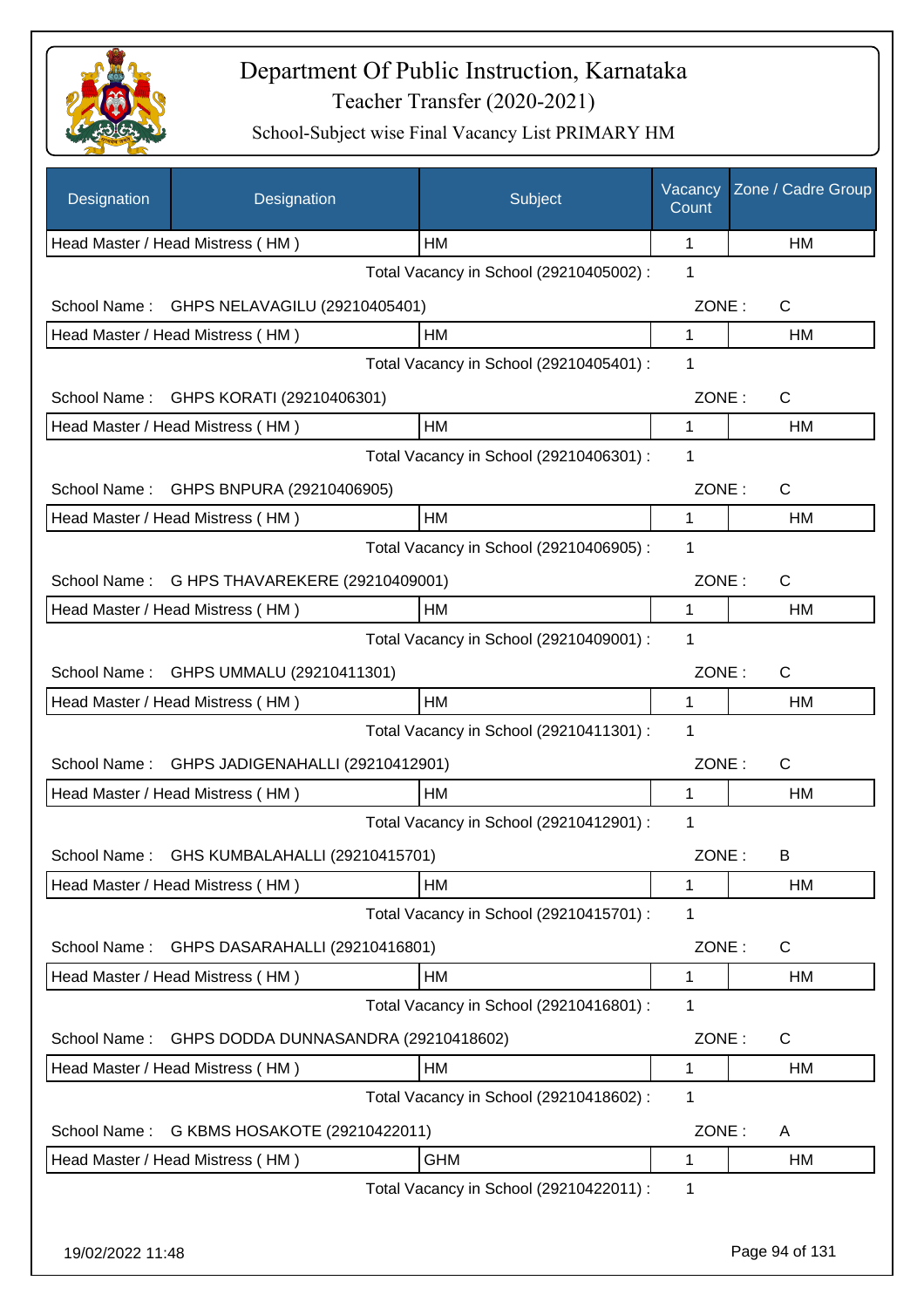

| Designation      | Designation                                          | Subject                                 | Vacancy<br>Count | Zone / Cadre Group |
|------------------|------------------------------------------------------|-----------------------------------------|------------------|--------------------|
|                  |                                                      | Total Vacancy in Taluka (292104) :      | 15               |                    |
| District Name:   | BENGALURU U NORTH (2928)                             |                                         |                  |                    |
| Taluka Name:     | NORTH1 (292802)                                      |                                         |                  |                    |
| School Name:     | GMPS POLICE COLONY (29280200603)                     |                                         | ZONE:            | A                  |
|                  | Head Master / Head Mistress (HM)                     | <b>HM</b>                               | 1                | HM                 |
|                  |                                                      | Total Vacancy in School (29280200603) : | 1                |                    |
| School Name:     | GMPS ANDARA HALLI (29280201802)                      |                                         | ZONE:            | A                  |
|                  | Head Master / Head Mistress (HM)                     | <b>SRHM</b>                             | 1                | HM                 |
|                  |                                                      | Total Vacancy in School (29280201802) : | 1                |                    |
| School Name:     | GHPS KANNAHALLI UPGRADED HS (29280202601)            |                                         | ZONE:            | B                  |
|                  | Head Master / Head Mistress (HM)                     | HM                                      | 1                | HM                 |
|                  |                                                      | Total Vacancy in School (29280202601) : | 1                |                    |
| School Name:     | GHPS COOLINAGAR (29280203023)                        |                                         | ZONE:            | A                  |
|                  | Head Master / Head Mistress (HM)                     | HM                                      | 1                | <b>HM</b>          |
|                  |                                                      | Total Vacancy in School (29280203023) : | 1                |                    |
| School Name:     | GHPS CHIKKABIDARAKALLU (29280206401)                 |                                         | ZONE:            | B                  |
|                  | Head Master / Head Mistress (HM)                     | <b>HM</b>                               | 1                | <b>HM</b>          |
|                  |                                                      | Total Vacancy in School (29280206401) : | 1                |                    |
| School Name:     | GHPS HULLEGOWDANA HALLI (29280207703)                |                                         | ZONE:            | B                  |
|                  | Head Master / Head Mistress (HM)                     | <b>HM</b>                               | 1                | <b>HM</b>          |
|                  |                                                      | Total Vacancy in School (29280207703) : | 1                |                    |
| School Name:     | GMPS CHOKKASANDRA (29280209101)                      |                                         | ZONE:            | A                  |
|                  | Head Master / Head Mistress (HM)                     | <b>SRHM</b>                             | 1                | HM                 |
|                  |                                                      | Total Vacancy in School (29280209101) : | 1                |                    |
| School Name:     | G M P S PEENYA (29280235607)                         |                                         | ZONE:            | A                  |
|                  | Head Master / Head Mistress (HM)                     | <b>SRHM</b>                             | 1                | HM                 |
|                  |                                                      | Total Vacancy in School (29280235607) : | 1                |                    |
|                  |                                                      | Total Vacancy in Taluka (292802) :      | 8                |                    |
| Taluka Name:     | NORTH2 (292805)                                      |                                         |                  |                    |
| School Name:     | KARNATAKA PUBLIC SCHOOLS KPS JALAHALLI (29280500456) |                                         | ZONE:            | A                  |
|                  | Head Master / Head Mistress (HM)                     | <b>SRHM</b>                             | 1                | <b>HM</b>          |
|                  |                                                      | Total Vacancy in School (29280500456) : | 1                |                    |
| 19/02/2022 11:48 |                                                      |                                         |                  | Page 95 of 131     |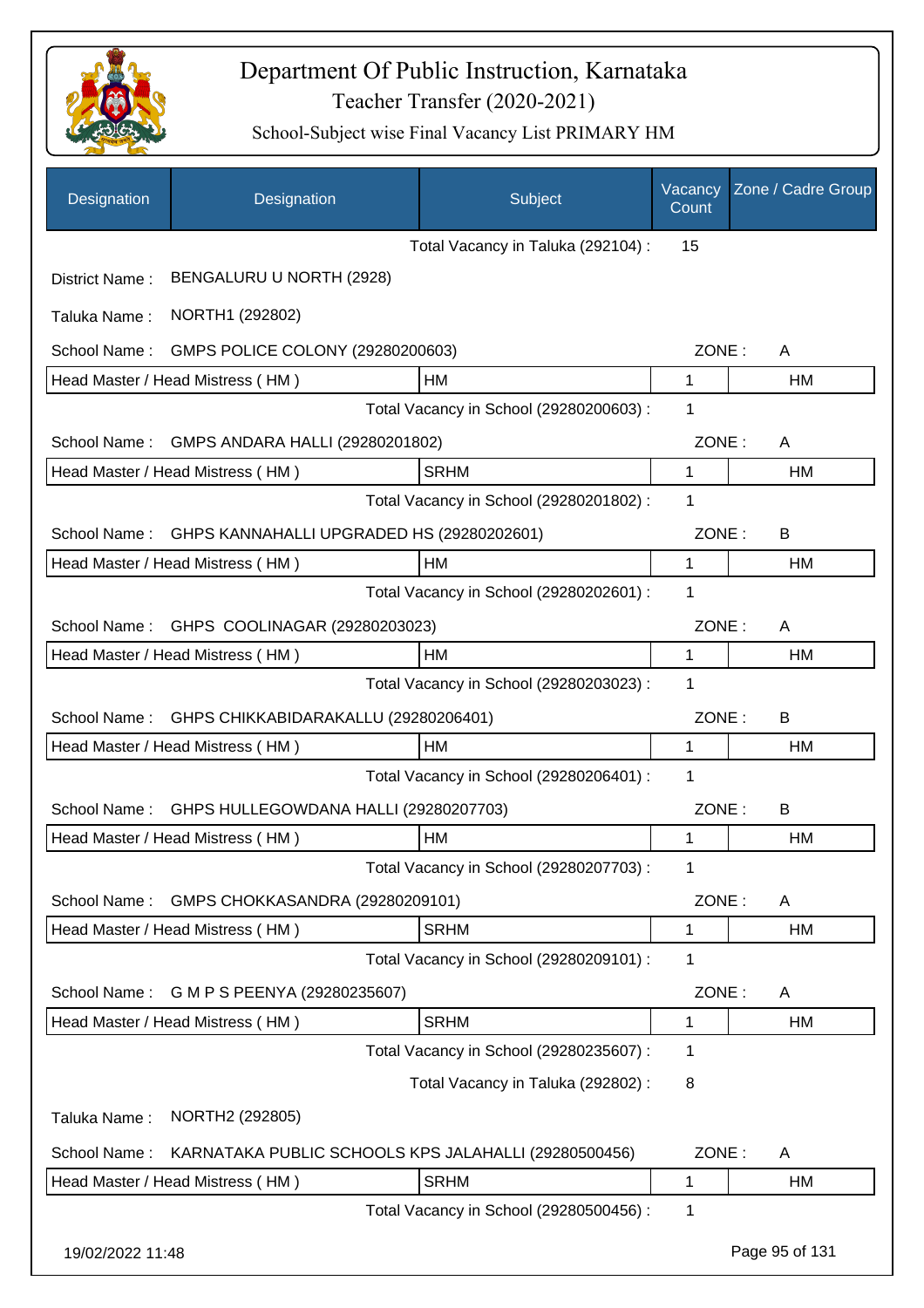

| Designation      | Designation                                                         | Subject                                 | Vacancy<br>Count | Zone / Cadre Group |
|------------------|---------------------------------------------------------------------|-----------------------------------------|------------------|--------------------|
|                  | School Name: GMPS PRAKASH NAGAR (29280501057)                       |                                         | ZONE:            | A                  |
|                  | Head Master / Head Mistress (HM)                                    | HM                                      | 1                | HM                 |
|                  |                                                                     | Total Vacancy in School (29280501057) : | 1                |                    |
| School Name:     | GGHPS URDU BHOOPASANDRA (29280501205)                               |                                         | ZONE:            | A                  |
|                  | Head Master / Head Mistress (HM)                                    | HМ                                      | $\mathbf{1}$     | HM                 |
|                  |                                                                     | Total Vacancy in School (29280501205) : | 1                |                    |
| School Name:     | GGHPS URDU RAMACHANDRAPURA (29280502714)                            |                                         | ZONE:            | A                  |
|                  | Head Master / Head Mistress (HM)                                    | НM                                      | $\mathbf{1}$     | HM                 |
|                  |                                                                     | Total Vacancy in School (29280502714) : | $\mathbf 1$      |                    |
| School Name:     | GUHPS URDU GOPALPURA MAGADI ROAD (29280502715)                      |                                         | ZONE:            | A                  |
|                  | Head Master / Head Mistress (HM)                                    | <b>HM</b>                               | 1                | <b>HM</b>          |
|                  |                                                                     | Total Vacancy in School (29280502715) : | 1                |                    |
| School Name:     | GHPS GOKULA (29280503115)                                           |                                         | ZONE:            | A                  |
|                  | Head Master / Head Mistress (HM)                                    | HM                                      | 1                | HM                 |
|                  |                                                                     | Total Vacancy in School (29280503115) : | 1                |                    |
| School Name:     | KARNATAKA PUBLIC SCHOOLS GHPS 13TH CRS MALLESWARAM<br>(29280503820) |                                         | ZONE:            | A                  |
|                  | Head Master / Head Mistress (HM)                                    | <b>HM</b>                               | 1                | HM                 |
|                  |                                                                     | Total Vacancy in School (29280503820) : | 1                |                    |
| School Name:     | GMPS SANTHEBEEDI YESHVANTHPURA (29280503915)                        |                                         | ZONE:            | A                  |
|                  | Head Master / Head Mistress (HM)                                    | <b>SRHM</b>                             | 1                | <b>HM</b>          |
|                  |                                                                     | Total Vacancy in School (29280503915) : | 1                |                    |
| School Name:     | GHPS (GIRLS) SCHOOL SRI RAMPUR (29280504110)                        |                                         | ZONE:            | A                  |
|                  | Head Master / Head Mistress (HM)                                    | HM                                      | 1                | НM                 |
|                  |                                                                     | Total Vacancy in School (29280504110) : | 1                |                    |
|                  |                                                                     | Total Vacancy in Taluka (292805):       | 9                |                    |
| Taluka Name:     | NORTH3 (292806)                                                     |                                         |                  |                    |
| School Name:     | GUHPS URDU BHUVANESWARINAGAR (29280501801)                          |                                         | ZONE:            | A                  |
|                  | Head Master / Head Mistress (HM)                                    | HM                                      | 1                | HM                 |
|                  |                                                                     | Total Vacancy in School (29280501801) : | 1                |                    |
| School Name:     | GGLPS URDU K.G HALLI (29280600392)                                  |                                         | ZONE:            | Α                  |
|                  | Head Master / Head Mistress (HM)                                    | HM                                      | 1                | HM                 |
|                  |                                                                     | Total Vacancy in School (29280600392) : | 1                |                    |
| 19/02/2022 11:48 |                                                                     |                                         |                  | Page 96 of 131     |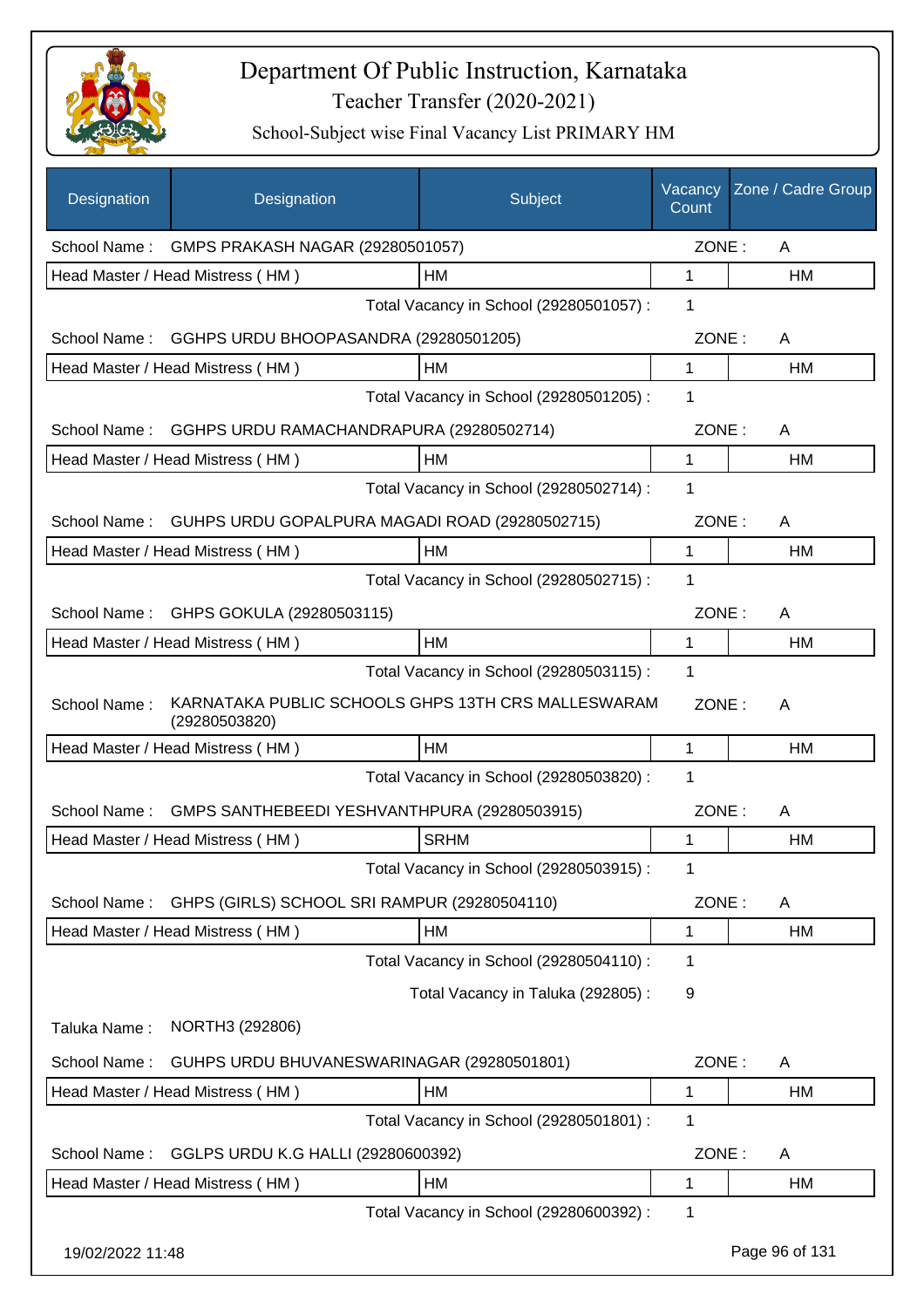

| Designation      | Designation                                       | Subject                                 | Vacancy<br>Count | Zone / Cadre Group |
|------------------|---------------------------------------------------|-----------------------------------------|------------------|--------------------|
| School Name:     | GTEHPS MURPHYTOWN (29280601202)                   |                                         | ZONE:            | A                  |
|                  | Head Master / Head Mistress (HM)                  | HM                                      | 1                | HM                 |
|                  |                                                   | Total Vacancy in School (29280601202) : | 1                |                    |
|                  | School Name: GKHPS SV JEEVANA HALLI (29280601722) |                                         | ZONE:            | A                  |
|                  | Head Master / Head Mistress (HM)                  | HM                                      | 1                | HM                 |
|                  |                                                   | Total Vacancy in School (29280601722) : | 1                |                    |
| School Name:     | GGHPS URDU RAHAMANIYA BHARATHI NAG (29280601802)  |                                         | ZONE:            | A                  |
|                  | Head Master / Head Mistress (HM)                  | HM                                      | $\mathbf{1}$     | HM                 |
|                  |                                                   | Total Vacancy in School (29280601802) : | 1                |                    |
| School Name:     | GKHPS M R PALYA (29280602203)                     |                                         | ZONE:            | A                  |
|                  | Head Master / Head Mistress (HM)                  | HM                                      | $\mathbf{1}$     | <b>HM</b>          |
|                  |                                                   | Total Vacancy in School (29280602203) : | 1                |                    |
| School Name:     | GUHPS URDU N S LINE (29280602303)                 |                                         | ZONE:            | A                  |
|                  | Head Master / Head Mistress (HM)                  | <b>SRHM</b>                             | 1                | HM                 |
|                  |                                                   | Total Vacancy in School (29280602303) : | $\mathbf{1}$     |                    |
| School Name:     | GKMPS K G HALLI (29280602803)                     |                                         | ZONE:            | A                  |
|                  | Head Master / Head Mistress (HM)                  | <b>SRHM</b>                             | 1                | HM                 |
|                  |                                                   | Total Vacancy in School (29280602803) : | 1                |                    |
| School Name:     | GGHPS URDU RAHAMATH NAGAR (29280603006)           |                                         | ZONE:            | A                  |
|                  | Head Master / Head Mistress (HM)                  | HM                                      | 1                | <b>HM</b>          |
|                  |                                                   | Total Vacancy in School (29280603006) : | 1.               |                    |
| School Name:     | GKMPS DEVARJEEVANAHALLI (29280603407)             |                                         | ZONE:            | A                  |
|                  | Head Master / Head Mistress (HM)                  | <b>SRHM</b>                             | 1                | HM                 |
|                  |                                                   | Total Vacancy in School (29280603407) : | 1                |                    |
|                  |                                                   | Total Vacancy in Taluka (292806) :      | 10               |                    |
| Taluka Name:     | NORTH4 (292807)                                   |                                         |                  |                    |
| School Name:     | GHPS THARA HUNISE (29280700701)                   |                                         | ZONE:            | B                  |
|                  | Head Master / Head Mistress (HM)                  | HM                                      | 1                | HM                 |
|                  |                                                   | Total Vacancy in School (29280700701) : | 1                |                    |
| School Name:     | GHPS NAGARUR (29280704001)                        |                                         | ZONE:            | B                  |
|                  | Head Master / Head Mistress (HM)                  | HM                                      | 1                | HM                 |
|                  |                                                   | Total Vacancy in School (29280704001) : | 1                |                    |
| 19/02/2022 11:48 |                                                   |                                         |                  | Page 97 of 131     |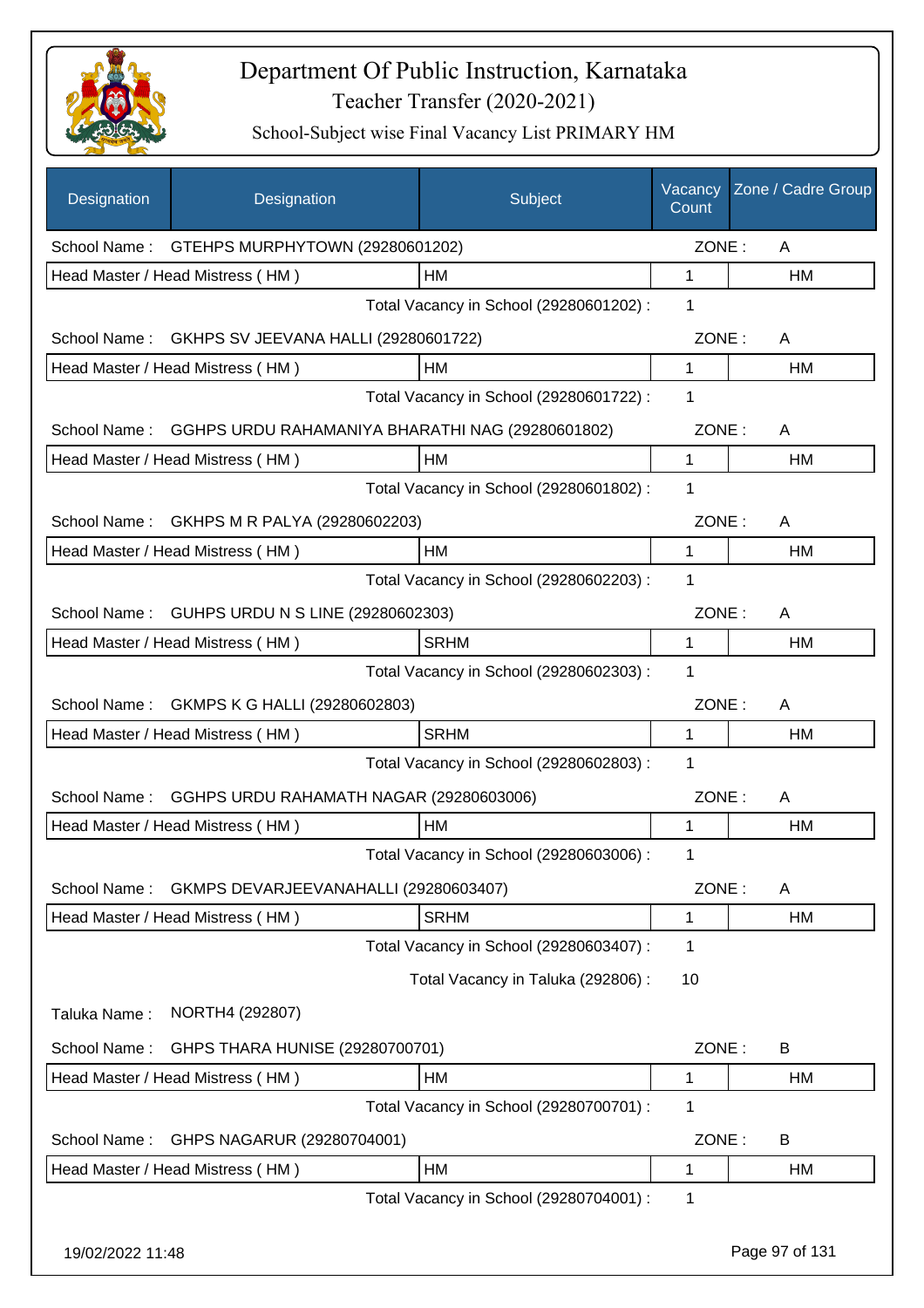

| Designation  | Designation                             | Subject                                 | Vacancy<br>Count | Zone / Cadre Group |
|--------------|-----------------------------------------|-----------------------------------------|------------------|--------------------|
| School Name: | GHPS MYLANA HALLI (29280704101)         |                                         | ZONE:            | B                  |
|              | Head Master / Head Mistress (HM)        | <b>HM</b>                               | 1                | НM                 |
|              |                                         | Total Vacancy in School (29280704101) : | 1                |                    |
| School Name: | GMPS ABBIGERE (29280704501)             |                                         | ZONE:            | A                  |
|              | Head Master / Head Mistress (HM)        | <b>SRHM</b>                             | 1                | НM                 |
|              |                                         | Total Vacancy in School (29280704501) : | 1                |                    |
|              | School Name: GMPS BAGALUR (29280706301) |                                         | ZONE:            | B                  |
|              | Head Master / Head Mistress (HM)        | <b>SRHM</b>                             | 1                | НM                 |
|              |                                         | Total Vacancy in School (29280706301) : | 1                |                    |
| School Name: | GHPS CHIKKA JALA (29280706501)          |                                         | ZONE:            | B                  |
|              | Head Master / Head Mistress (HM)        | HM                                      | 1                | HM                 |
|              |                                         | Total Vacancy in School (29280706501) : | 1                |                    |
| School Name: | GHPS CHANNAHALLI (29280706601)          |                                         | ZONE:            | B                  |
|              | Head Master / Head Mistress (HM)        | HM                                      | 1                | НM                 |
|              |                                         | Total Vacancy in School (29280706601) : | 1                |                    |
| School Name: | GHPS ADAKIMARANA HALLI (29280707501)    |                                         | ZONE:            | B                  |
|              | Head Master / Head Mistress (HM)        | HM                                      | 1                | НM                 |
|              |                                         | Total Vacancy in School (29280707501) : | 1                |                    |
| School Name: | GMPS HUNASAMARANAHALLI (29280708811)    |                                         | ZONE:            | B                  |
|              | Head Master / Head Mistress (HM)        | <b>SRHM</b>                             | 1                | <b>HM</b>          |
|              |                                         | Total Vacancy in School (29280708811) : | 1                |                    |
| School Name: | GHPS PILLA HALLI (29280711101)          |                                         | ZONE:            | B                  |
|              | Head Master / Head Mistress (HM)        | HM                                      | 1                | HM                 |
|              |                                         | Total Vacancy in School (29280711101) : | 1                |                    |
| School Name: | GHPS KATTIGENA HALLI (29280713601)      |                                         | ZONE:            | A                  |
|              | Head Master / Head Mistress (HM)        | HM                                      | 1                | HM                 |
|              |                                         | Total Vacancy in School (29280713601) : | 1                |                    |
| School Name: | GUMPS NAGAVARA (29280718101)            |                                         | ZONE:            | A                  |
|              | Head Master / Head Mistress (HM)        | <b>SRHM</b>                             | 1                | HM                 |
|              |                                         | Total Vacancy in School (29280718101) : | 1                |                    |
| School Name: | GUHPS URDU AL-HILAL NAGAR (29280719824) |                                         | ZONE:            | A                  |
|              | Head Master / Head Mistress (HM)        | HM                                      | 1                | HM                 |
|              |                                         |                                         |                  |                    |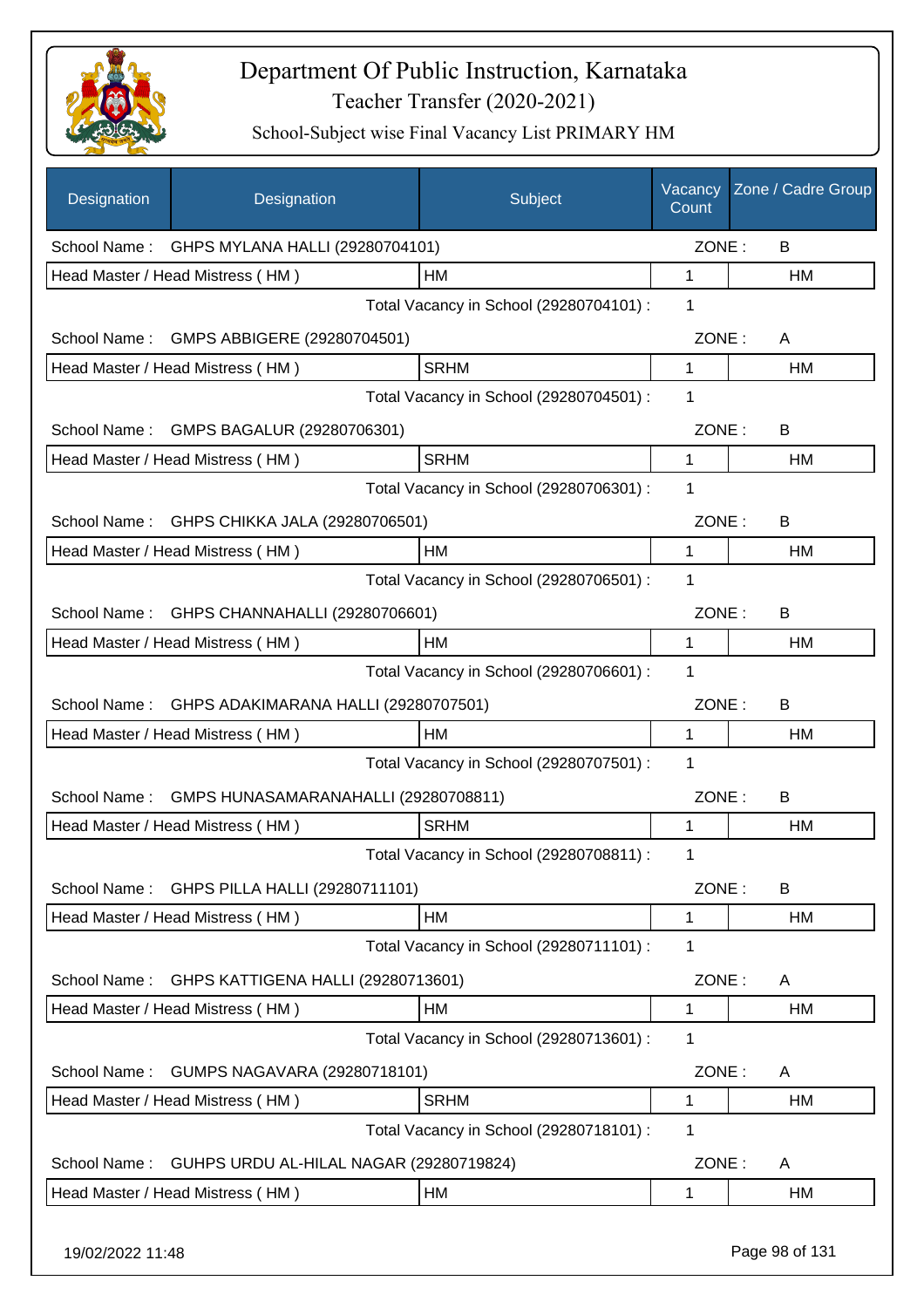

| Designation    | Designation                                                 | Subject                                            | Vacancy<br>Count | Zone / Cadre Group |
|----------------|-------------------------------------------------------------|----------------------------------------------------|------------------|--------------------|
|                |                                                             | Total Vacancy in School (29280719824) :            | 1                |                    |
| School Name:   | GHPS JAKKUR LAYOUT (29280719825)                            |                                                    | ZONE:            | A                  |
|                | Head Master / Head Mistress (HM)                            | HM                                                 | 1                | HM                 |
|                |                                                             | Total Vacancy in School (29280719825) :            | 1                |                    |
| School Name:   | GHPS URDU GIRLS JAKKUR (29280719828)                        |                                                    | ZONE:            | A                  |
|                | Head Master / Head Mistress (HM)                            | НM                                                 | 1                | HM                 |
|                |                                                             | Total Vacancy in School (29280719828) :            | 1                |                    |
| School Name:   | (29280719831)                                               | GOVT. MODEL HPS AND HIGH SCHOOL RMSA. AMRUTHAHALLI | ZONE:            | A                  |
|                | Head Master / Head Mistress (HM)                            | <b>SRHM</b>                                        | 1                | HM                 |
|                |                                                             | Total Vacancy in School (29280719831) :            | 1                |                    |
| School Name:   | G M P S JAKUUR (29280719832)                                |                                                    | ZONE:            | A                  |
|                | Head Master / Head Mistress (HM)                            | <b>SRHM</b>                                        | 1                | <b>HM</b>          |
|                |                                                             | Total Vacancy in School (29280719832) :            | 1                |                    |
| School Name:   | G M P S NAGAVARA (29280719833)                              |                                                    | ZONE:            | A                  |
|                | Head Master / Head Mistress (HM)                            | <b>SRHM</b>                                        | 1                | HM                 |
|                |                                                             | Total Vacancy in School (29280719833) :            | 1                |                    |
| School Name:   | GHPS GOVINDAPURA (29280719839)                              |                                                    | ZONE:            | A                  |
|                | Head Master / Head Mistress (HM)                            | <b>HM</b>                                          | 1                | HM                 |
|                |                                                             | Total Vacancy in School (29280719839) :            | 1                |                    |
| School Name:   | GUHPS URDU KOGILU LAYOUT (29280720202)                      |                                                    | ZONE:            | A                  |
|                | Head Master / Head Mistress (HM)                            | HM                                                 | 1                | HM                 |
|                |                                                             | Total Vacancy in School (29280720202) :            | 1                |                    |
|                |                                                             | Total Vacancy in Taluka (292807) :                 | 20               |                    |
| District Name: | CHIKKABALLAPURA (2929)                                      |                                                    |                  |                    |
| Taluka Name:   | <b>BAGEPALLY (292901)</b>                                   |                                                    |                  |                    |
| School Name:   | (29290100201)                                               | GOVERNMENT HIGHER PRIMARY SCHOOL ACHAGANAPALLI     | ZONE:            | C                  |
|                | Head Master / Head Mistress (HM)                            | HM                                                 | 1                | HM                 |
|                |                                                             | Total Vacancy in School (29290100201) :            | 1                |                    |
| School Name:   | GOVERNMENT HIGHER PRIMARY SCHOOL ACHEPALLI<br>(29290100301) |                                                    | ZONE:            | C                  |
|                | Head Master / Head Mistress (HM)                            | HM                                                 | 1                | НM                 |
|                |                                                             |                                                    |                  |                    |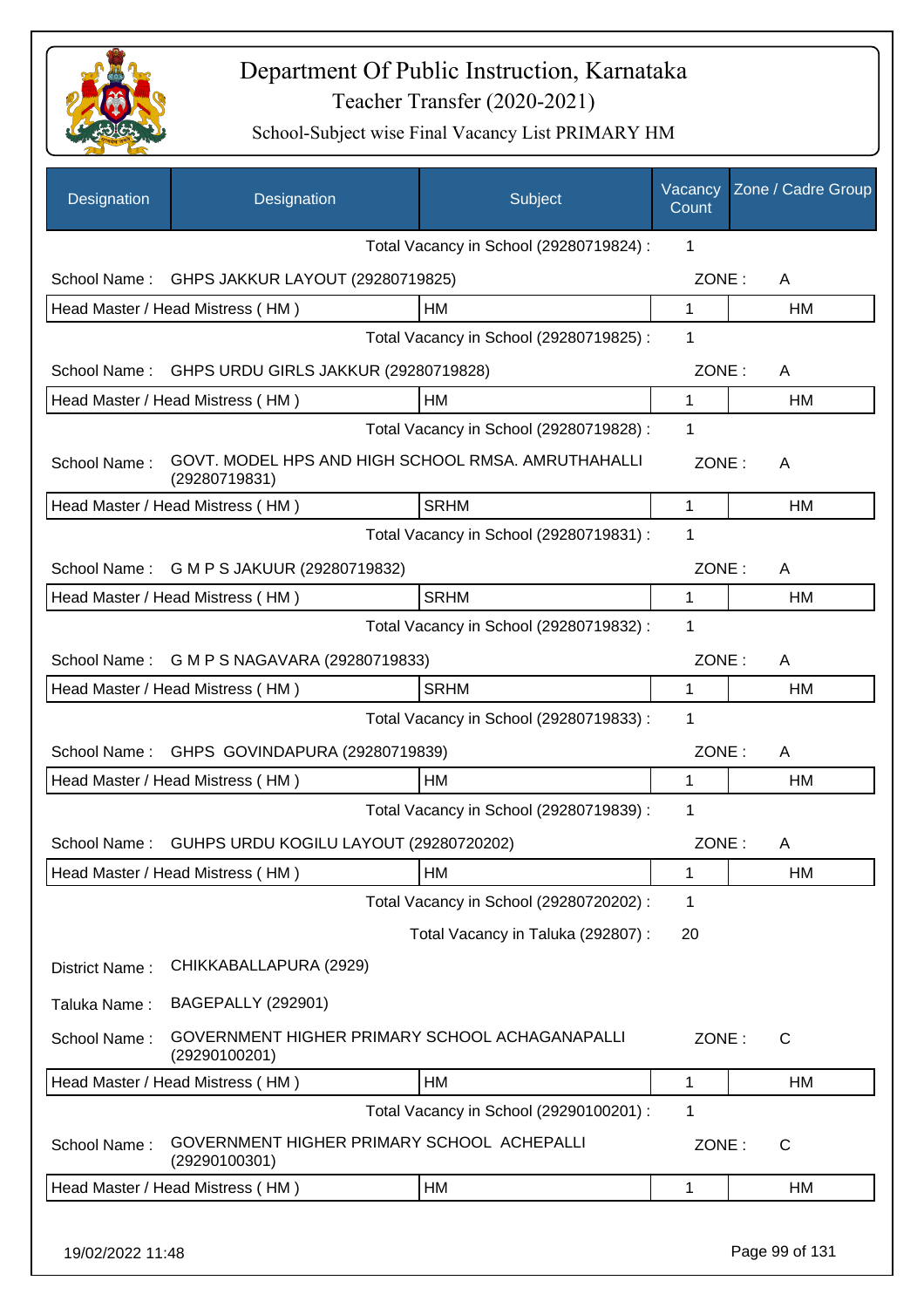

| Designation      | Designation                                                         | Subject                                 | Vacancy<br>Count | Zone / Cadre Group |
|------------------|---------------------------------------------------------------------|-----------------------------------------|------------------|--------------------|
|                  |                                                                     | Total Vacancy in School (29290100301) : | 1                |                    |
| School Name:     | GOVERNMENT HIGHER PRIMARY SCHOOL PASUPALAVARIPALLI<br>(29290101402) |                                         | ZONE:            | C                  |
|                  | Head Master / Head Mistress (HM)                                    | HM                                      | 1                | НM                 |
|                  |                                                                     | Total Vacancy in School (29290101402) : | 1                |                    |
| School Name:     | GOVERNMENT HIGHER PRIMARY SCHOOL BILLUR (29290102001)               |                                         | ZONE:            | C                  |
|                  | Head Master / Head Mistress (HM)                                    | <b>HM</b>                               | 1                | <b>HM</b>          |
|                  |                                                                     | Total Vacancy in School (29290102001) : | 1                |                    |
| School Name:     | GOVERNMENT GHPS MODEL CHAKAVELU (29290103001)                       |                                         | ZONE:            | $\mathsf{C}$       |
|                  | Head Master / Head Mistress (HM)                                    | <b>HM</b>                               | 1                | HM                 |
|                  |                                                                     | Total Vacancy in School (29290103001) : | 1                |                    |
| School Name:     | G H P S BRAHMANAHALLI (29290103202)                                 |                                         | ZONE:            | $\mathsf{C}$       |
|                  | Head Master / Head Mistress (HM)                                    | HM                                      | 1                | НM                 |
|                  |                                                                     | Total Vacancy in School (29290103202) : | 1                |                    |
| School Name:     | GOVERNMENT HIGHER PRIMARY SCHOOL G MADDEPALLI<br>(29290105701)      |                                         | ZONE:            | C                  |
|                  | Head Master / Head Mistress (HM)                                    | <b>HM</b>                               | 1                | <b>HM</b>          |
|                  |                                                                     | Total Vacancy in School (29290105701) : | 1                |                    |
| School Name:     | K G B V G.MADDEPALLI CROSS (29290105709)                            |                                         | ZONE:            | $\mathsf{C}$       |
|                  | Head Master / Head Mistress (HM)                                    | <b>GHM</b>                              | 1                | HM                 |
|                  |                                                                     | Total Vacancy in School (29290105709) : | 1                |                    |
| School Name:     | GOVERNMENT HIGHER PRIMARY SCHOOL GORTHIPALLI<br>(29290106701)       |                                         | ZONE:            | C                  |
|                  | Head Master / Head Mistress (HM)                                    | HM                                      | 1                | HM                 |
|                  |                                                                     | Total Vacancy in School (29290106701) : | 1                |                    |
| School Name:     | GOVERNMENT MODEL HIGHER PRIMARY SCHOOL GULUR<br>(29290106903)       |                                         | ZONE:            | C                  |
|                  | Head Master / Head Mistress (HM)                                    | <b>HM</b>                               | 1                | HM                 |
|                  |                                                                     | Total Vacancy in School (29290106903) : | $\mathbf 1$      |                    |
| School Name:     | GOVERNMENT HIGHER PRIMARY SCHOOL GUNDLAPALLI<br>(29290107401)       |                                         | ZONE:            | $\mathsf{C}$       |
|                  | Head Master / Head Mistress (HM)                                    | HM                                      | 1                | HM                 |
|                  |                                                                     | Total Vacancy in School (29290107401) : | $\mathbf 1$      |                    |
| School Name:     | GOVERNMENT HIGHER PRIMARY SCHOOL KOTHAKOTE<br>(29290110101)         |                                         | ZONE:            | C                  |
| 19/02/2022 11:48 |                                                                     |                                         |                  | Page 100 of 131    |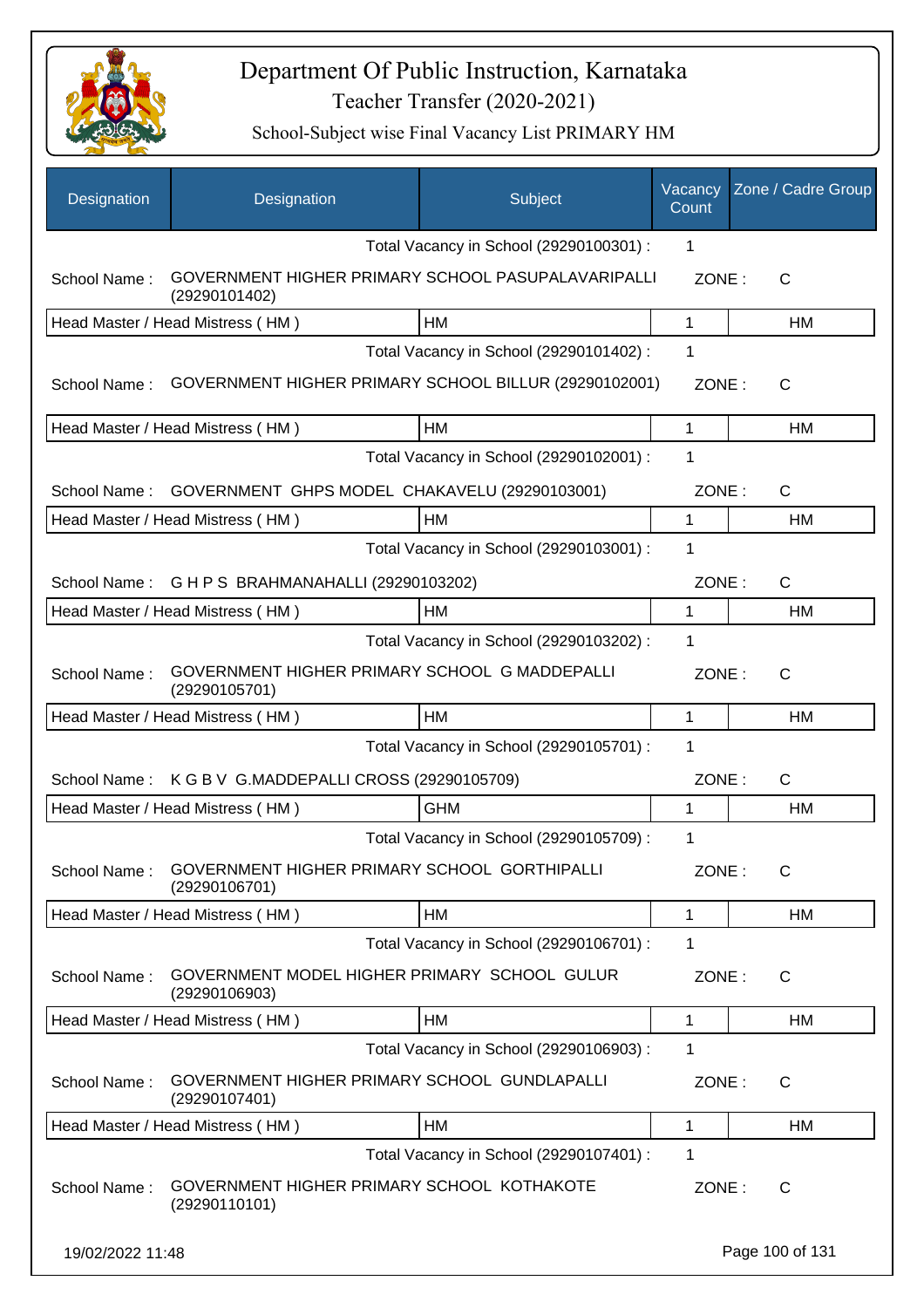

| Designation      | Designation                                                                 | Subject                                 | Vacancy<br>Count | Zone / Cadre Group |
|------------------|-----------------------------------------------------------------------------|-----------------------------------------|------------------|--------------------|
|                  | Head Master / Head Mistress (HM)                                            | HМ                                      | $\mathbf 1$      | HM                 |
|                  |                                                                             | Total Vacancy in School (29290110101) : | 1                |                    |
| School Name:     | GOVERNMENT HIGHER PRIMARY SCHOOL MARAGANAKUNTE<br>(29290112002)             |                                         | ZONE:            | С                  |
|                  | Head Master / Head Mistress (HM)                                            | <b>SRHM</b>                             | 1                | <b>HM</b>          |
|                  |                                                                             | Total Vacancy in School (29290112002) : | 1                |                    |
| School Name:     | GOVERNMENT GHPS MODEL MITTEMARI (29290112301)                               |                                         | ZONE:            | C                  |
|                  | Head Master / Head Mistress (HM)                                            | HM                                      | 1                | <b>HM</b>          |
|                  |                                                                             | Total Vacancy in School (29290112301) : | 1                |                    |
| School Name:     | GOVERNMENT HIGHER PRIMARY SCHOOL NALLAGUTTAPALLI<br>(M) (29290113401)       |                                         | ZONE:            | $\mathsf{C}$       |
|                  | Head Master / Head Mistress (HM)                                            | НM                                      | 1                | HM                 |
|                  |                                                                             | Total Vacancy in School (29290113401) : | 1                |                    |
| School Name:     | <b>GOVERNMENT HIGHER PRIMARY SCHOOL</b><br>NALLAPPAREDDIPALLI (29290113601) |                                         | ZONE:            | $\mathsf{C}$       |
|                  | Head Master / Head Mistress (HM)                                            | HM                                      | 1                | HM                 |
|                  |                                                                             | Total Vacancy in School (29290113601) : | 1                |                    |
| School Name:     | GOVERNMENT HIGHER PRIMARY SCHOOL PAIPALYA<br>(29290114901)                  |                                         | ZONE:            | C                  |
|                  | Head Master / Head Mistress (HM)                                            | <b>HM</b>                               | 1                | HM                 |
|                  |                                                                             | Total Vacancy in School (29290114901) : | 1                |                    |
| School Name:     | GOVERNMENT HIGHER PRIMARY SCHOOL PALYAKERE<br>(29290115001)                 |                                         | ZONE:            | $\mathsf{C}$       |
|                  | Head Master / Head Mistress (HM)                                            | <b>HM</b>                               | 1                | HM                 |
|                  |                                                                             | Total Vacancy in School (29290115001) : | 1                |                    |
| School Name:     | GOVERNMENT HIGHER PRIMARY SCHOOL PARAGODU<br>(29290115201)                  |                                         | ZONE:            | B                  |
|                  | Head Master / Head Mistress (HM)                                            | HM                                      | 1                | НM                 |
|                  |                                                                             | Total Vacancy in School (29290115201) : | 1                |                    |
| School Name:     | GOVERNMENT HIGHER PRIMARY SCHOOL PATHABAGEPALLI<br>(29290115301)            |                                         | ZONE:            | B                  |
|                  | Head Master / Head Mistress (HM)                                            | HM                                      | 1                | НM                 |
|                  |                                                                             | Total Vacancy in School (29290115301) : | 1                |                    |
| School Name:     | GOVERNMENT HIGHER PRIMARY SCHOOL PATHAPALYA<br>(29290115501)                |                                         | ZONE:            | C                  |
|                  | Head Master / Head Mistress (HM)                                            | HM                                      | 1                | <b>HM</b>          |
|                  |                                                                             | Total Vacancy in School (29290115501) : | 1                |                    |
| 19/02/2022 11:48 |                                                                             |                                         |                  | Page 101 of 131    |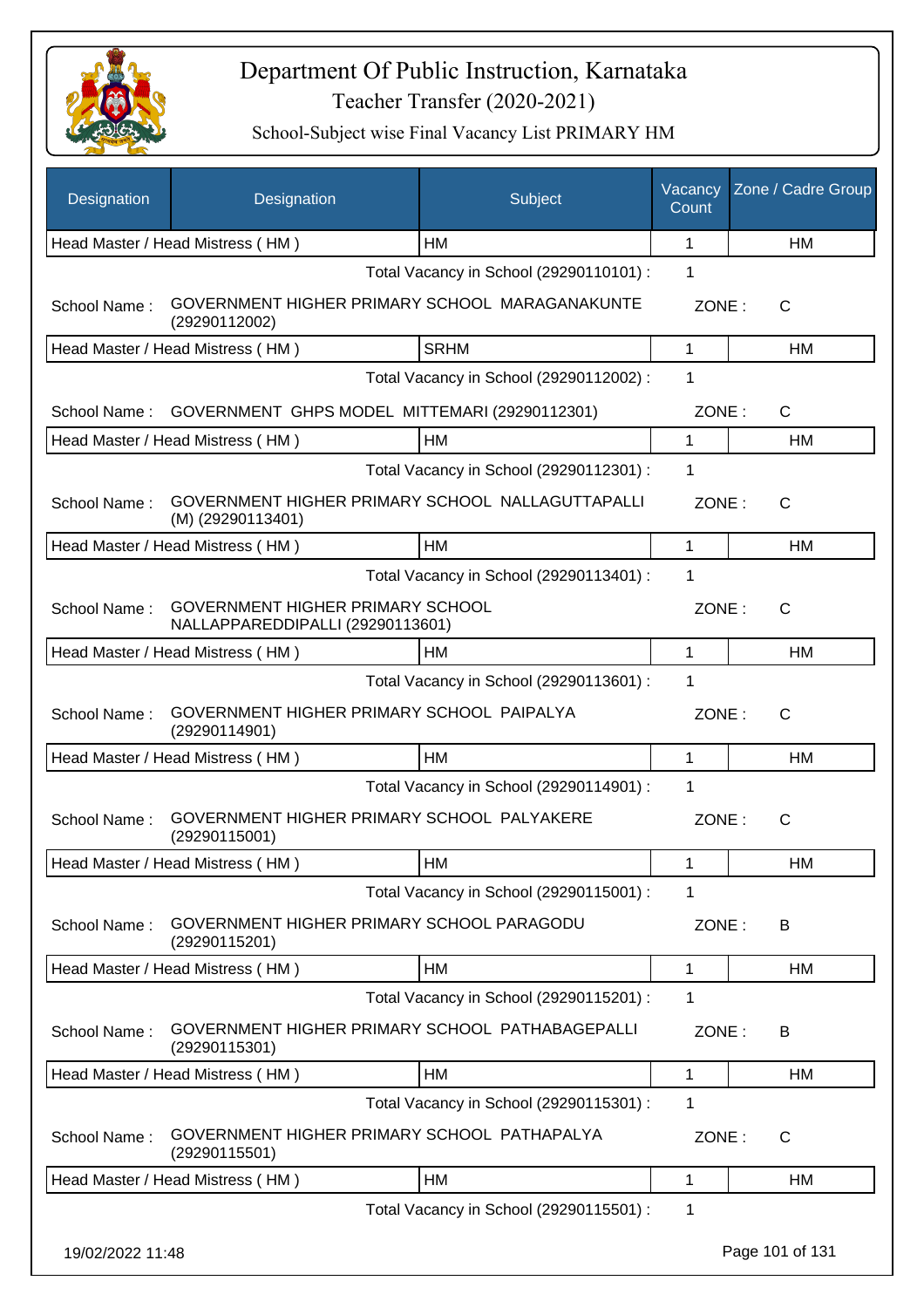

| Designation  | Designation                                                            | Subject                                 | Vacancy<br>Count | Zone / Cadre Group |
|--------------|------------------------------------------------------------------------|-----------------------------------------|------------------|--------------------|
| School Name: | GOVERNMENT HIGHER PRIMARY SCHOOL JINKAPALLI<br>(29290115601)           |                                         | ZONE:            | $\mathsf{C}$       |
|              | Head Master / Head Mistress (HM)                                       | <b>HM</b>                               | 1                | HM                 |
|              |                                                                        | Total Vacancy in School (29290115601) : | 1                |                    |
| School Name: | GOVERNMENT HIGHER PRIMARY SCHOOL POOLANAIKANAHALLI<br>(29290116802)    |                                         | ZONE:            | $\mathsf{C}$       |
|              | Head Master / Head Mistress (HM)                                       | <b>HM</b>                               | 1                | HM                 |
|              |                                                                        | Total Vacancy in School (29290116802) : | 1                |                    |
| School Name: | GOVERNMENT HIGHER PRIMARY SCHOOL PUTTAPARTHI<br>(29290117101)          |                                         | ZONE:            | B                  |
|              | Head Master / Head Mistress (HM)                                       | HM                                      | 1                | HM                 |
|              |                                                                        | Total Vacancy in School (29290117101) : | 1                |                    |
| School Name: | GOVERNMENT HIGHER PRIMARY SCHOOL SADDUPALLI<br>(29290118301)           |                                         | ZONE:            | C                  |
|              | Head Master / Head Mistress (HM)                                       | <b>HM</b>                               | 1                | <b>HM</b>          |
|              |                                                                        | Total Vacancy in School (29290118301) : | 1                |                    |
| School Name: | GOVERNMENT HIGHER PRIMARY SCHOOL THIMMAPALLI<br>(29290119902)          |                                         | ZONE:            | $\mathsf{C}$       |
|              | Head Master / Head Mistress (HM)                                       | <b>HM</b>                               | 1                | <b>HM</b>          |
|              |                                                                        | Total Vacancy in School (29290119902) : | 1                |                    |
| School Name: | GOVERNMENT HIGHER PRIMARY SCHOOL THOLLAPALLI<br>(29290120101)          |                                         | ZONE:            | $\mathsf{C}$       |
|              | Head Master / Head Mistress (HM)                                       | HM                                      | 1                | HM                 |
|              |                                                                        | Total Vacancy in School (29290120101) : | 1                |                    |
| School Name: | GOVERNMENT GHPS MODEL YALLAMPALLI (29290121506)                        |                                         | ZONE:            | $\mathsf{C}$       |
|              | Head Master / Head Mistress (HM)                                       | HM                                      | 1                | HM                 |
|              |                                                                        | Total Vacancy in School (29290121506) : | 1                |                    |
| School Name: | GOVERNMENT HIGHER PRIMARY SCHOOL YERAGUDI<br>(29290121601)             |                                         | ZONE:            | C                  |
|              | Head Master / Head Mistress (HM)                                       | HM                                      | 1                | HM                 |
|              |                                                                        | Total Vacancy in School (29290121601) : | 1                |                    |
| School Name: | GOVERNMENT MODEL BOYS HIGHER PRIMARY SCHOOL<br>BAGEPALLY (29290123201) |                                         | ZONE:            | A                  |
|              | Head Master / Head Mistress (HM)                                       | <b>SRHM</b>                             | 1                | <b>HM</b>          |
|              |                                                                        | Total Vacancy in School (29290123201) : | 1                |                    |
|              |                                                                        | Total Vacancy in Taluka (292901) :      | 30               |                    |
|              |                                                                        |                                         |                  |                    |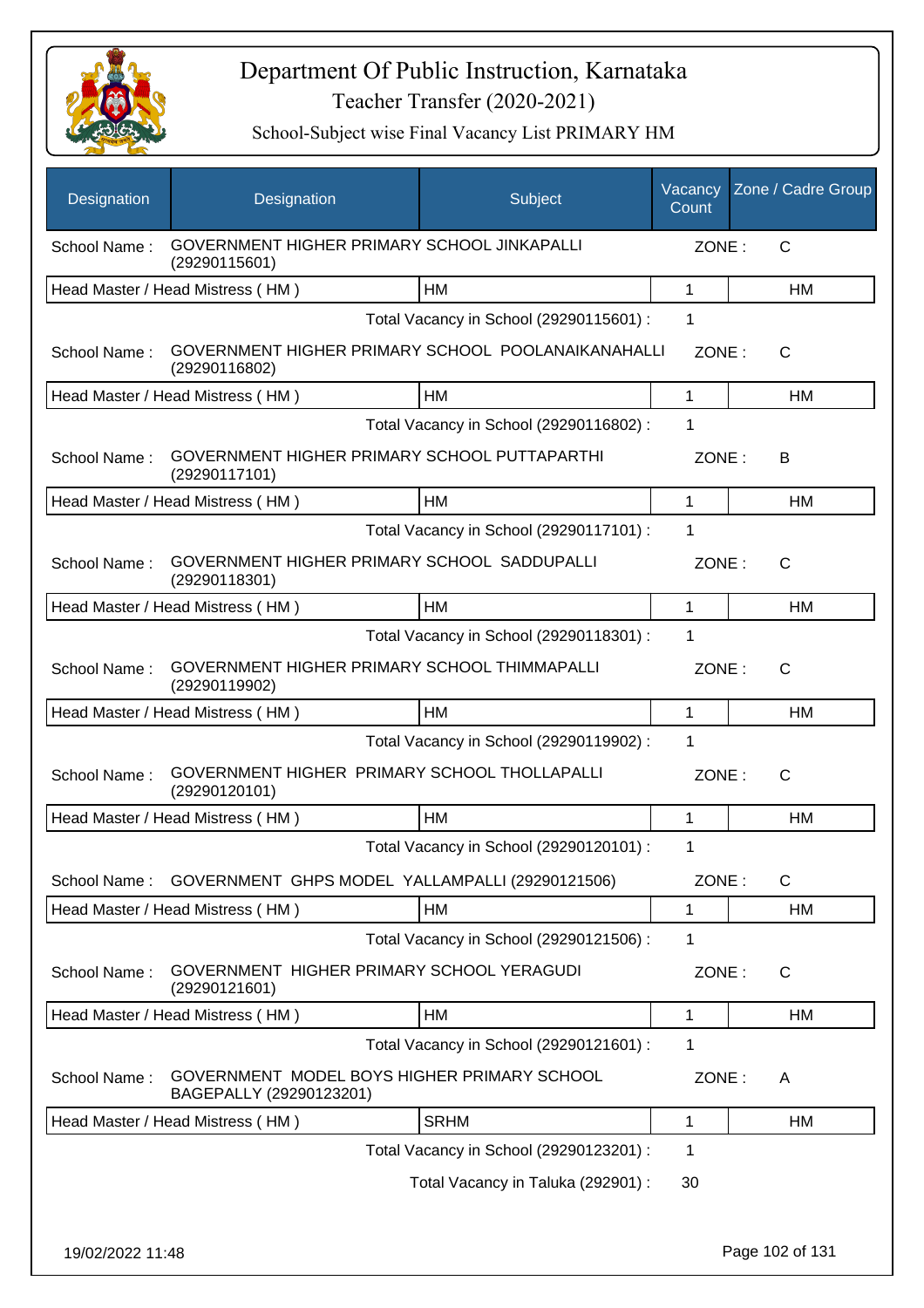

| Designation      | Designation                                    | Subject                                 | Vacancy<br>Count | Zone / Cadre Group |
|------------------|------------------------------------------------|-----------------------------------------|------------------|--------------------|
| Taluka Name:     | CHIKKABALLAPUR (292903)                        |                                         |                  |                    |
| School Name:     | GHPS AND GHS ADDAGAL (29290300201)             |                                         | ZONE:            | $\mathsf{C}$       |
|                  | Head Master / Head Mistress (HM)               | <b>HM</b>                               | 1                | HM                 |
|                  |                                                | Total Vacancy in School (29290300201) : | 1                |                    |
| School Name:     | GMHPS ANDARLAHALLI (29290301302)               |                                         | ZONE:            | B                  |
|                  | Head Master / Head Mistress (HM)               | HM                                      | 1                | HM                 |
|                  |                                                | Total Vacancy in School (29290301302) : | 1                |                    |
|                  | School Name: GHPS BEEDAGANAHALLI (29290303301) |                                         | ZONE:            | $\mathsf{C}$       |
|                  | Head Master / Head Mistress (HM)               | HM                                      | 1                | <b>HM</b>          |
|                  |                                                | Total Vacancy in School (29290303301) : | 1                |                    |
|                  | School Name: GHPS BOMMENAHALLI (29290304101)   |                                         | ZONE:            | $\mathsf{C}$       |
|                  | Head Master / Head Mistress (HM)               | <b>HM</b>                               | 1                | <b>HM</b>          |
|                  |                                                | Total Vacancy in School (29290304101) : | 1                |                    |
| School Name:     | GHPS CHIKKAPAYALAGURKI (29290305701)           |                                         | ZONE:            | $\mathsf{C}$       |
|                  | Head Master / Head Mistress (HM)               | HM                                      | $\mathbf{1}$     | HM                 |
|                  |                                                | Total Vacancy in School (29290305701) : | 1                |                    |
| School Name:     | GHPS DIBBUR (29290306601)                      |                                         | ZONE:            | B                  |
|                  | Head Master / Head Mistress (HM)               | HM                                      | 1                | HM                 |
|                  |                                                | Total Vacancy in School (29290306601) : | 1                |                    |
| School Name:     | GHPS HARISHTALA (29290309601)                  |                                         | ZONE:            | C                  |
|                  | Head Master / Head Mistress (HM)               | <b>HM</b>                               | 1                | HM                 |
|                  |                                                | Total Vacancy in School (29290309601) : | 1                |                    |
| School Name:     | GHPS GUNTHAPPANAHALLI (29290309703)            |                                         | ZONE:            | B                  |
|                  | Head Master / Head Mistress (HM)               | HM                                      | 1                | HM                 |
|                  |                                                | Total Vacancy in School (29290309703) : | 1                |                    |
| School Name:     | GMHPS KANDAVARA (29290312502)                  |                                         | ZONE:            | A                  |
|                  | Head Master / Head Mistress (HM)               | HM                                      | 1                | <b>HM</b>          |
|                  |                                                | Total Vacancy in School (29290312502) : | 1                |                    |
| School Name:     | GHPS KOOTHANAHALLI (29290314201)               |                                         | ZONE:            | C                  |
|                  | Head Master / Head Mistress (HM)               | НM                                      | 1                | <b>HM</b>          |
|                  |                                                | Total Vacancy in School (29290314201) : | 1                |                    |
| School Name:     | GHPS KANGANAHALLI (29290315202)                |                                         | ZONE:            | $\mathsf{C}$       |
| 19/02/2022 11:48 |                                                |                                         |                  | Page 103 of 131    |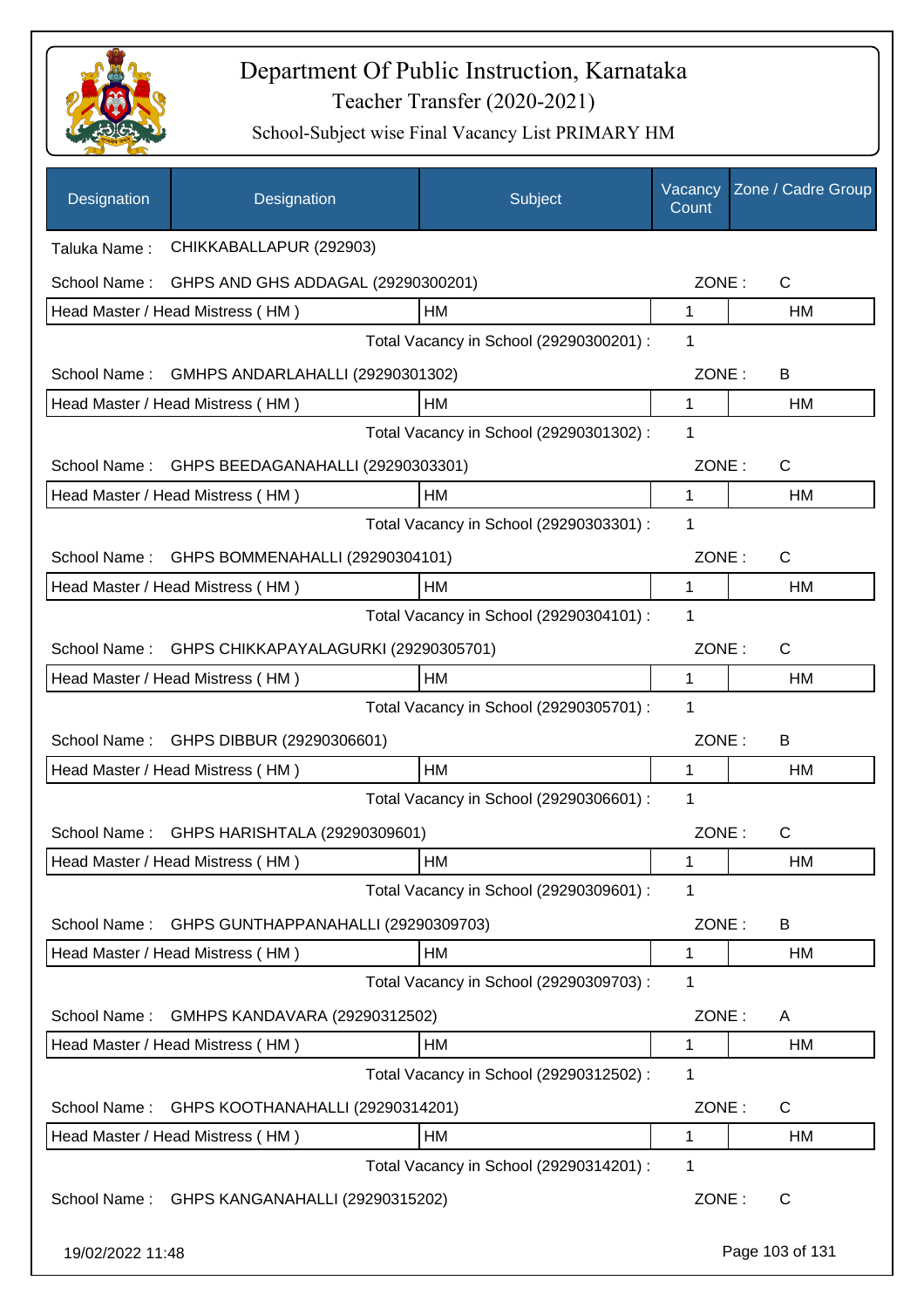

| <b>Designation</b> | Designation                                                    | Subject                                 | Vacancy<br>Count | Zone / Cadre Group |
|--------------------|----------------------------------------------------------------|-----------------------------------------|------------------|--------------------|
|                    | Head Master / Head Mistress (HM)                               | HМ                                      | 1                | НM                 |
|                    |                                                                | Total Vacancy in School (29290315202) : | 1                |                    |
| School Name:       | GMHPS PERESANDRA (29290319802)                                 |                                         | ZONE:            | $\mathsf{C}$       |
|                    | Head Master / Head Mistress (HM)                               | HM                                      | 1                | НM                 |
|                    |                                                                | Total Vacancy in School (29290319802) : | 1                |                    |
|                    | School Name: GHPS RAMAPATNA (29290320601)                      |                                         | ZONE:            | $\mathsf{C}$       |
|                    | Head Master / Head Mistress (HM)                               | <b>HM</b>                               | $\mathbf{1}$     | HM                 |
|                    |                                                                | Total Vacancy in School (29290320601) : | 1                |                    |
|                    | School Name: GHPS SETTIGERE (29290321701)                      |                                         | ZONE:            | C                  |
|                    | Head Master / Head Mistress (HM)                               | <b>HM</b>                               | 1                | <b>HM</b>          |
|                    |                                                                | Total Vacancy in School (29290321701) : | 1                |                    |
|                    | School Name: GHPS SRIRAMAPURA (29290322401)                    |                                         | ZONE:            | B                  |
|                    | Head Master / Head Mistress (HM)                               | HM                                      | 1                | HM                 |
|                    |                                                                | Total Vacancy in School (29290322401) : | 1                |                    |
|                    | School Name: GHPS HALEPERESANDRA (29290324204)                 |                                         | ZONE:            | $\mathsf{C}$       |
|                    | Head Master / Head Mistress (HM)                               | HM                                      | 1                | HM                 |
|                    |                                                                | Total Vacancy in School (29290324204) : | 1                |                    |
| School Name:       | GHPS. YARAMARENAHALLY (29290324803)                            |                                         | ZONE:            | $\mathsf{C}$       |
|                    | Head Master / Head Mistress (HM)                               | HM                                      | 1                | HM                 |
|                    |                                                                | Total Vacancy in School (29290324803) : | 1                |                    |
| School Name:       | GGHPS URDU MG ROAD (29290325802)                               |                                         | ZONE:            | A                  |
|                    | Head Master / Head Mistress (HM)                               | HM                                      | 1                | HM                 |
|                    |                                                                | Total Vacancy in School (29290325802) : | 1                |                    |
|                    |                                                                | Total Vacancy in Taluka (292903):       | 18               |                    |
| Taluka Name:       | CHINTAMANI (292904)                                            |                                         |                  |                    |
| School Name:       | G.H.P.S.CHIKKAKARAKAMAKALAHALLI (29290407401)                  |                                         | ZONE:            | $\mathsf{C}$       |
|                    | Head Master / Head Mistress (HM)                               | НM                                      | 1                | HM                 |
|                    |                                                                | Total Vacancy in School (29290407401) : | 1                |                    |
| School Name:       | GHPS HIREKATTIGENAHALLI (29290415201)                          |                                         | ZONE:            | $\mathsf{C}$       |
|                    | Head Master / Head Mistress (HM)                               | HM                                      | 1                | HM                 |
|                    |                                                                | Total Vacancy in School (29290415201) : | 1                |                    |
| School Name:       | GOVERNMENT HIGHER PRIMARY SCHOOL KARIYAPPALLI<br>(29290419301) |                                         | ZONE:            | B                  |
| 19/02/2022 11:48   |                                                                |                                         |                  | Page 104 of 131    |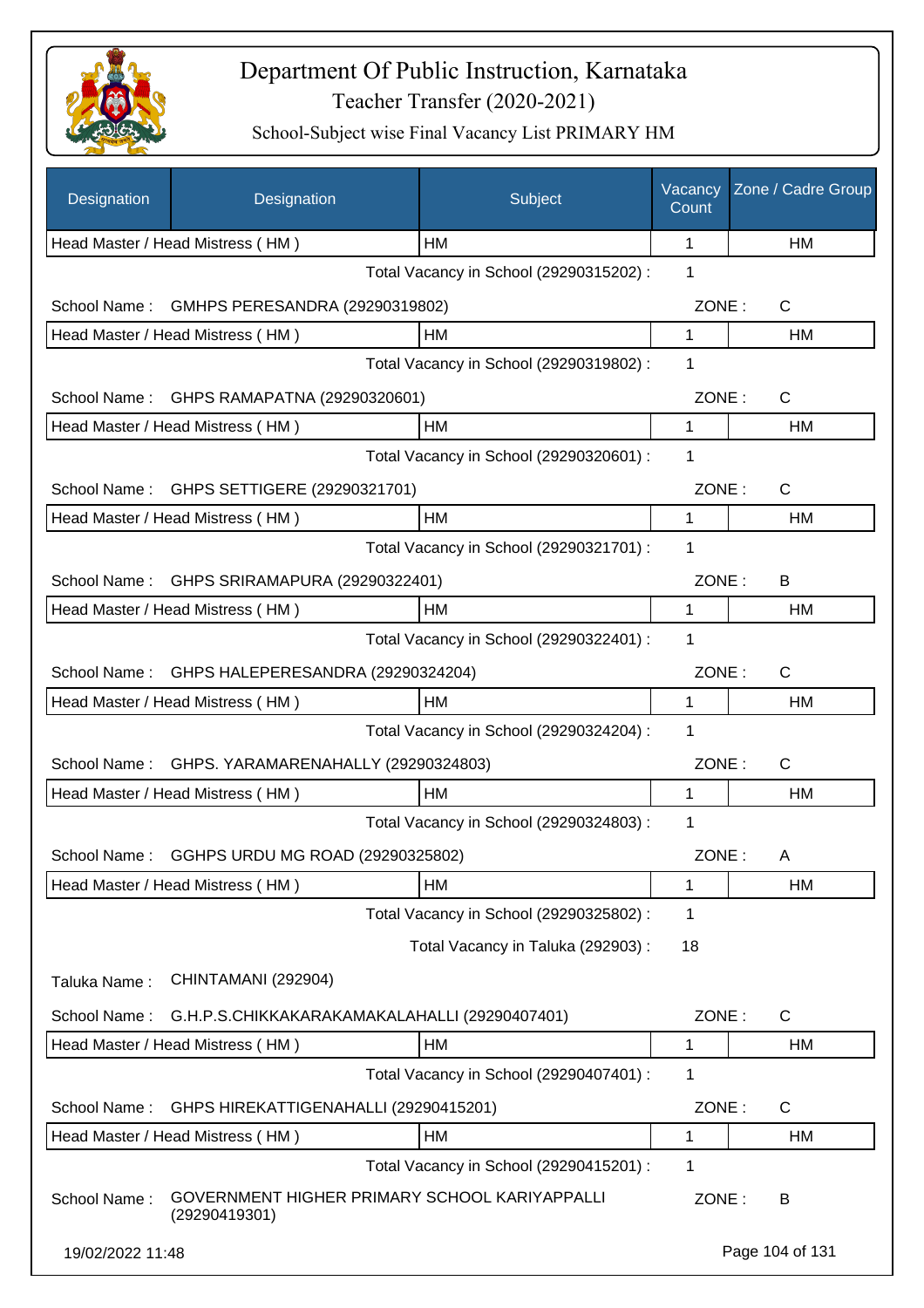

| Designation      | Designation                              | Subject                                 | Vacancy<br>Count | Zone / Cadre Group |
|------------------|------------------------------------------|-----------------------------------------|------------------|--------------------|
|                  | Head Master / Head Mistress (HM)         | HМ                                      | 1                | HM                 |
|                  |                                          | Total Vacancy in School (29290419301) : | 1                |                    |
| School Name:     | GHPS KONAPPALLI (29290421101)            |                                         | ZONE:            | B                  |
|                  | Head Master / Head Mistress (HM)         | HM                                      | 1                | НM                 |
|                  |                                          | Total Vacancy in School (29290421101) : | 1                |                    |
| School Name:     | GHPS KURUBUR (29290423101)               |                                         | ZONE:            | $\mathsf{C}$       |
|                  | Head Master / Head Mistress (HM)         | HM                                      | 1                | <b>HM</b>          |
|                  |                                          | Total Vacancy in School (29290423101) : | 1                |                    |
| School Name:     | GHPS NANDANAHOSAHALLI (29290428201)      |                                         | ZONE:            | C                  |
|                  | Head Master / Head Mistress (HM)         | <b>GHM</b>                              | $\mathbf{1}$     | HM                 |
|                  |                                          | Total Vacancy in School (29290428201) : | 1                |                    |
|                  | School Name: GHPS OOLAVADI (29290429301) |                                         | ZONE:            | B                  |
|                  | Head Master / Head Mistress (HM)         | HM                                      | 1                | HM                 |
|                  |                                          | Total Vacancy in School (29290429301) : | $\mathbf 1$      |                    |
| School Name:     | GHPS CHENNAKESHAVAPURA (29290430901)     |                                         | ZONE:            | C                  |
|                  | Head Master / Head Mistress (HM)         | HM                                      | 1                | HM                 |
|                  |                                          | Total Vacancy in School (29290430901) : | 1                |                    |
| School Name:     | GHPS SANTHEKALLAHALLI (29290431202)      |                                         | ZONE:            | C                  |
|                  | Head Master / Head Mistress (HM)         | HМ                                      | 1                | НM                 |
|                  |                                          | Total Vacancy in School (29290431202) : | 1                |                    |
| School Name:     | GMHPS YAGAVAKOTE (29290436201)           |                                         | ZONE:            | С                  |
|                  | Head Master / Head Mistress (HM)         | HМ                                      | 1                | HM                 |
|                  |                                          | Total Vacancy in School (29290436201) : | 1                |                    |
| School Name:     | GHPS YANUMALAPADI (29290436502)          |                                         | ZONE:            | C                  |
|                  | Head Master / Head Mistress (HM)         | HM                                      | 1                | HM                 |
|                  |                                          | Total Vacancy in School (29290436502) : | 1                |                    |
| School Name:     | GMHPS VENKATAGIRIKOTE (29290440109)      |                                         | ZONE:            | Α                  |
|                  | Head Master / Head Mistress (HM)         | HM                                      | 1                | HM                 |
|                  |                                          | Total Vacancy in School (29290440109) : | 1                |                    |
| School Name:     | GMHPS MALLAPPALLI (29290440701)          |                                         | ZONE:            | A                  |
|                  | Head Master / Head Mistress (HM)         | <b>GHM</b>                              | 1                | HM                 |
|                  |                                          | Total Vacancy in School (29290440701) : | 1                |                    |
|                  |                                          |                                         |                  |                    |
| 19/02/2022 11:48 |                                          |                                         |                  | Page 105 of 131    |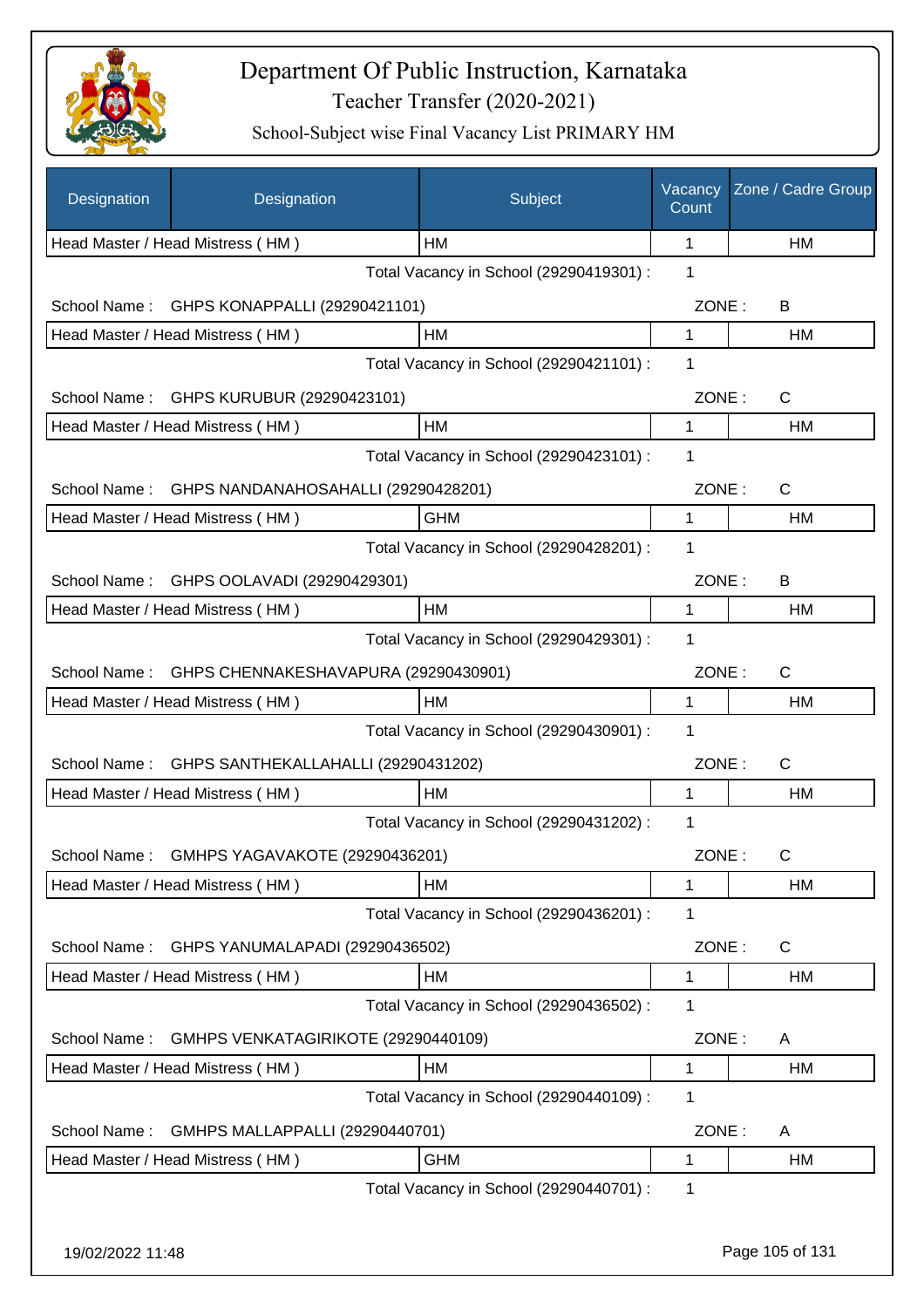

| <b>Designation</b> | Designation                                                     | Subject                                 | Vacancy<br>Count | Zone / Cadre Group |
|--------------------|-----------------------------------------------------------------|-----------------------------------------|------------------|--------------------|
|                    | School Name: GHPS SONNASETTAHALLI (29290440906)                 |                                         | ZONE:            | A                  |
|                    | Head Master / Head Mistress (HM)                                | НM                                      | 1                | HM                 |
|                    |                                                                 | Total Vacancy in School (29290440906) : | 1                |                    |
| School Name:       | GGLPS URDU TIPPU NAGAR (29290441401)                            |                                         | ZONE:            | A                  |
|                    | Head Master / Head Mistress (HM)                                | HM                                      | 1                | <b>HM</b>          |
|                    |                                                                 | Total Vacancy in School (29290441401) : | 1                |                    |
|                    |                                                                 | Total Vacancy in Taluka (292904) :      | 15               |                    |
| Taluka Name:       | GOWRIBIDANUR (292905)                                           |                                         |                  |                    |
| School Name:       | GHPS ALAKAPURA (29290500402)                                    |                                         | ZONE:            | B                  |
|                    | Head Master / Head Mistress (HM)                                | НM                                      | 1                | HM                 |
|                    |                                                                 | Total Vacancy in School (29290500402) : | 1                |                    |
| School Name:       | GOVT URDU GIRLS HIGHER PRIMARY SCHOOL ALLIPURA<br>(29290500601) |                                         | ZONE:            | $\mathsf{C}$       |
|                    | Head Master / Head Mistress (HM)                                | HM                                      | 1                | HM                 |
|                    |                                                                 | Total Vacancy in School (29290500601) : | 1                |                    |
| School Name:       | GHPS ANUDI (29290500801)                                        |                                         | ZONE:            | $\mathsf{C}$       |
|                    | Head Master / Head Mistress (HM)                                | HM                                      | 1                | HM                 |
|                    |                                                                 | Total Vacancy in School (29290500801) : | 1                |                    |
|                    | School Name: GHPS B BOMMASANDRA (29290501101)                   |                                         | ZONE:            | $\mathsf{C}$       |
|                    | Head Master / Head Mistress (HM)                                | HM                                      | 1                | HM                 |
|                    |                                                                 | Total Vacancy in School (29290501101) : | 1                |                    |
| School Name:       | GOVT HIGHER PRIMARY SCHOOLBADIMARLUR (29290501401)              |                                         | ZONE:            | $\mathsf{C}$       |
|                    | Head Master / Head Mistress (HM)                                | HM                                      | 1                | <b>HM</b>          |
|                    |                                                                 | Total Vacancy in School (29290501401) : | 1                |                    |
| School Name:       | GHPS BACHAREDDIHALLI (29290501602)                              |                                         | ZONE:            | C                  |
|                    | Head Master / Head Mistress (HM)                                | HM                                      | 1                | HM                 |
|                    |                                                                 | Total Vacancy in School (29290501602):  | 1                |                    |
| School Name:       | GHPS BYCHAPURA (29290503101)                                    |                                         | ZONE:            | C                  |
|                    | Head Master / Head Mistress (HM)                                | HM                                      | 1                | HM                 |
|                    |                                                                 | Total Vacancy in School (29290503101) : | 1                |                    |
| School Name:       | GHPS CHANDANADUR (29290503201)                                  |                                         | ZONE:            | C                  |
|                    | Head Master / Head Mistress (HM)                                | HM                                      | 1                | HM                 |
|                    |                                                                 | Total Vacancy in School (29290503201) : | 1                |                    |
| 19/02/2022 11:48   |                                                                 |                                         |                  | Page 106 of 131    |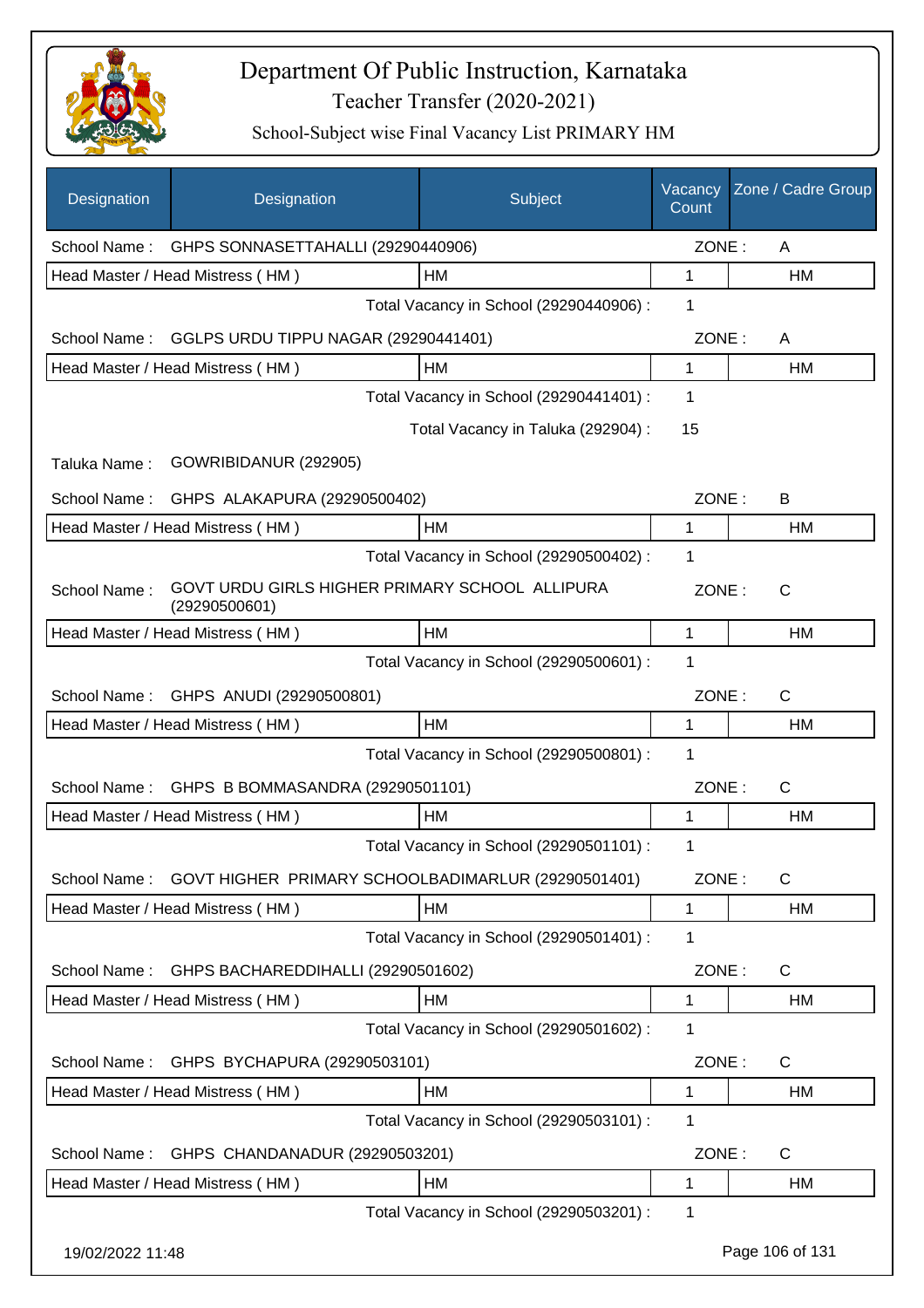

| <b>Designation</b> | Designation                                                      | Subject                                 | Vacancy<br>Count | Zone / Cadre Group |
|--------------------|------------------------------------------------------------------|-----------------------------------------|------------------|--------------------|
|                    | School Name: KARNATAKA PUBLIC SCHOOLS GHPS D PALYA (29290504908) |                                         | ZONE:            | C                  |
|                    | Head Master / Head Mistress (HM)                                 | <b>SRHM</b>                             | 1                | <b>HM</b>          |
|                    |                                                                  | Total Vacancy in School (29290504908) : | 1                |                    |
| School Name:       | GHPS DWARAGANAHALLI (29290505901)                                |                                         | ZONE:            | $\mathsf{C}$       |
|                    | Head Master / Head Mistress (HM)                                 | HM                                      | 1                | HM                 |
|                    |                                                                  | Total Vacancy in School (29290505901) : | 1                |                    |
| School Name:       | GHPS G BOMMASANDRA (29290506101)                                 |                                         | ZONE:            | C                  |
|                    | Head Master / Head Mistress (HM)                                 | HM                                      | $\mathbf{1}$     | HM                 |
|                    |                                                                  | Total Vacancy in School (29290506101) : | 1                |                    |
| School Name:       | GHPS GANGASANDRA (29290506201)                                   |                                         | ZONE:            | B                  |
|                    | Head Master / Head Mistress (HM)                                 | HM                                      | 1                | HM                 |
|                    |                                                                  | Total Vacancy in School (29290506201) : | 1                |                    |
| School Name:       | GHPS GEDARE (29290506301)                                        |                                         | ZONE:            | $\mathsf{C}$       |
|                    | Head Master / Head Mistress (HM)                                 | HM                                      | 1                | HM                 |
|                    |                                                                  | Total Vacancy in School (29290506301) : | 1                |                    |
| School Name:       | GHPS M GOLLAHALLI (29290506801)                                  |                                         | ZONE:            | C                  |
|                    | Head Master / Head Mistress (HM)                                 | HM                                      | 1                | <b>HM</b>          |
|                    |                                                                  | Total Vacancy in School (29290506801) : | 1                |                    |
| School Name:       | GHPS HALEHALLI (29290508301)                                     |                                         | ZONE:            | $\mathsf{C}$       |
|                    | Head Master / Head Mistress (HM)                                 | HM                                      | 1                | <b>HM</b>          |
|                    |                                                                  | Total Vacancy in School (29290508301) : | 1                |                    |
| School Name:       | GHPS HOSAKOTE (29290509101)                                      |                                         | ZONE:            | C                  |
|                    | Head Master / Head Mistress (HM)                                 | HM                                      | 1                | HM                 |
|                    |                                                                  | Total Vacancy in School (29290509101) : | 1                |                    |
| School Name:       | GMHPS HOSSUR (29290509201)                                       |                                         | ZONE:            | C                  |
|                    | Head Master / Head Mistress (HM)                                 | <b>GHM</b>                              | 1                | HM                 |
|                    |                                                                  | Total Vacancy in School (29290509201) : | 1                |                    |
| School Name:       | GMHPS HUDUGURU (29290509401)                                     |                                         | ZONE:            | C                  |
|                    | Head Master / Head Mistress (HM)                                 | <b>SRHM</b>                             | 1                | HM                 |
|                    |                                                                  | Total Vacancy in School (29290509401) : | 1                |                    |
| School Name:       | GHPS IDAGUR (29290509801)                                        |                                         | ZONE:            | C                  |
|                    | Head Master / Head Mistress (HM)                                 | HM                                      | 1                | HM                 |
|                    |                                                                  |                                         |                  |                    |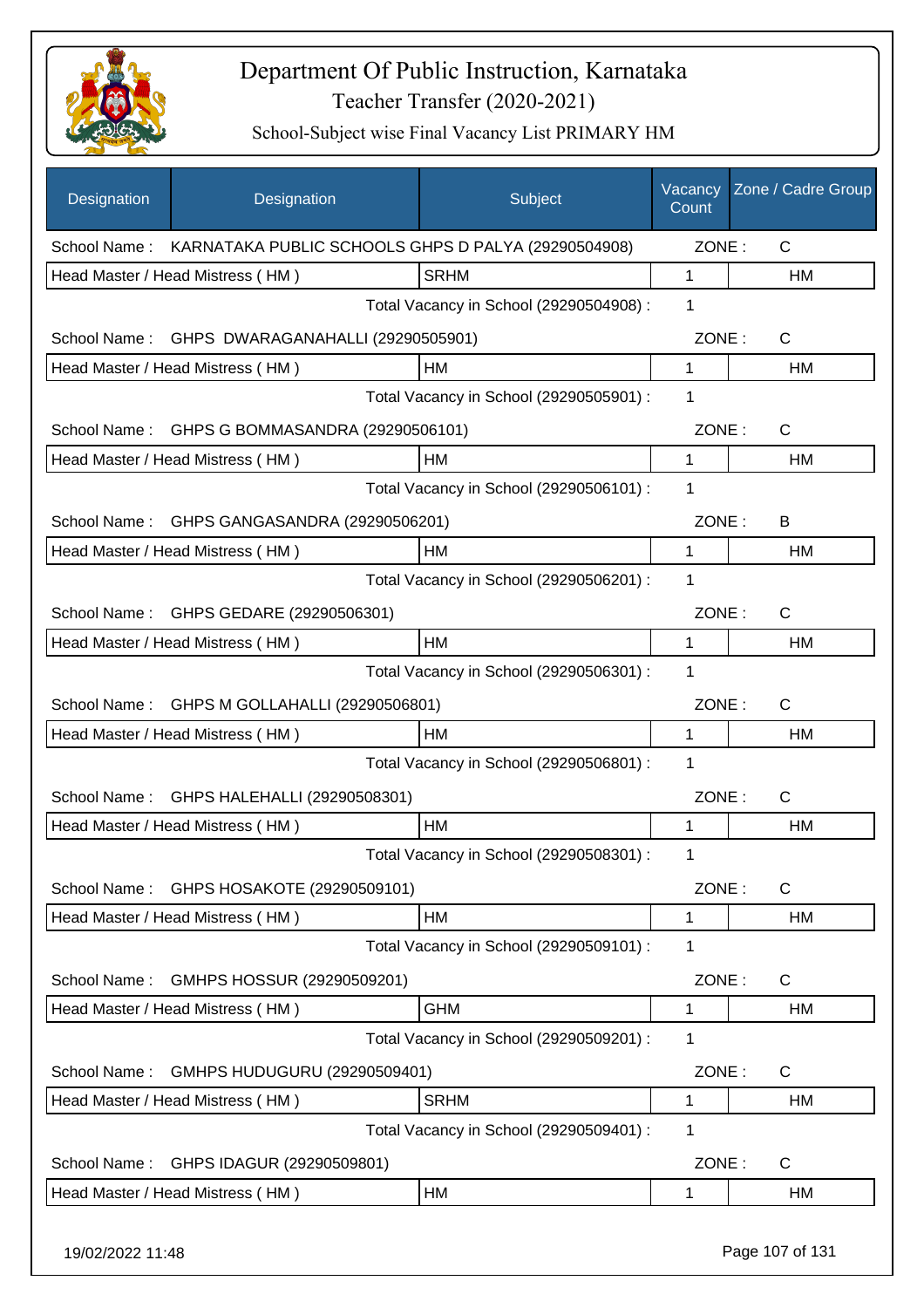

| Designation                                  | Designation                                  | Subject                                 | Vacancy<br>Count | Zone / Cadre Group |
|----------------------------------------------|----------------------------------------------|-----------------------------------------|------------------|--------------------|
|                                              |                                              | Total Vacancy in School (29290509801) : | 1                |                    |
| School Name:                                 | GHPS JEELAKUNTE (29290510101)                |                                         | ZONE:            | C                  |
|                                              | Head Master / Head Mistress (HM)             | <b>HM</b>                               | $\mathbf 1$      | HM                 |
|                                              |                                              | Total Vacancy in School (29290510101) : | 1                |                    |
| School Name:                                 | GHPS KACHAMACHANAHALLI (29290510601)         |                                         | ZONE:            | C                  |
|                                              | Head Master / Head Mistress (HM)             | HM                                      | 1                | <b>HM</b>          |
|                                              |                                              | Total Vacancy in School (29290510601) : | 1                |                    |
| School Name:                                 | GHPS KAMAGANAHALLI (29290511301)             |                                         | ZONE:            | $\mathsf{C}$       |
|                                              | Head Master / Head Mistress (HM)             | HM                                      | 1                | HM                 |
|                                              |                                              | Total Vacancy in School (29290511301) : | 1                |                    |
| School Name:                                 | GHPS KUDUMALAKUNTE (29290513201)             |                                         | ZONE:            | $\mathsf{C}$       |
|                                              | Head Master / Head Mistress (HM)             | HM                                      | 1                | HM                 |
|                                              |                                              | Total Vacancy in School (29290513201) : | 1                |                    |
|                                              | School Name: GHPS KUDUREBYALYA (29290513301) |                                         | ZONE:            | C                  |
|                                              | Head Master / Head Mistress (HM)             | HM                                      | 1                | <b>HM</b>          |
| 1<br>Total Vacancy in School (29290513301) : |                                              |                                         |                  |                    |
| School Name:                                 | GHPS KUNTACHIKKANAHALLI (29290513501)        |                                         | ZONE:            | $\mathsf{C}$       |
|                                              | Head Master / Head Mistress (HM)             | HМ                                      | 1                | HM                 |
|                                              |                                              | Total Vacancy in School (29290513501) : | 1                |                    |
|                                              | School Name: GHPS MACHENAHALLI (29290514201) |                                         | ZONE:            | C                  |
|                                              | Head Master / Head Mistress (HM)             | HM                                      | 1                | HM                 |
|                                              |                                              | Total Vacancy in School (29290514201) : | 1                |                    |
| School Name:                                 | GHPS MALLASANDRA (29290514601)               |                                         | ZONE:            | C                  |
|                                              | Head Master / Head Mistress (HM)             | <b>HM</b>                               | 1                | HM                 |
|                                              |                                              | Total Vacancy in School (29290514601) : | 1                |                    |
| School Name:                                 | GHPS MARALUR (29290515101)                   |                                         | ZONE:            | B                  |
|                                              | Head Master / Head Mistress (HM)             | HM                                      | 1                | HM                 |
|                                              |                                              | Total Vacancy in School (29290515101) : | 1                |                    |
| School Name:                                 | GHPS NANJAIAH GARIHALLI (29290515402)        |                                         | ZONE:            | C                  |
|                                              | Head Master / Head Mistress (HM)             | HM                                      | 1                | HM                 |
|                                              |                                              | Total Vacancy in School (29290515402) : | 1                |                    |
| School Name:                                 | GHPS MINAKANAGURKI (29290515501)             |                                         | ZONE:            | C                  |
| 19/02/2022 11:48                             |                                              |                                         |                  | Page 108 of 131    |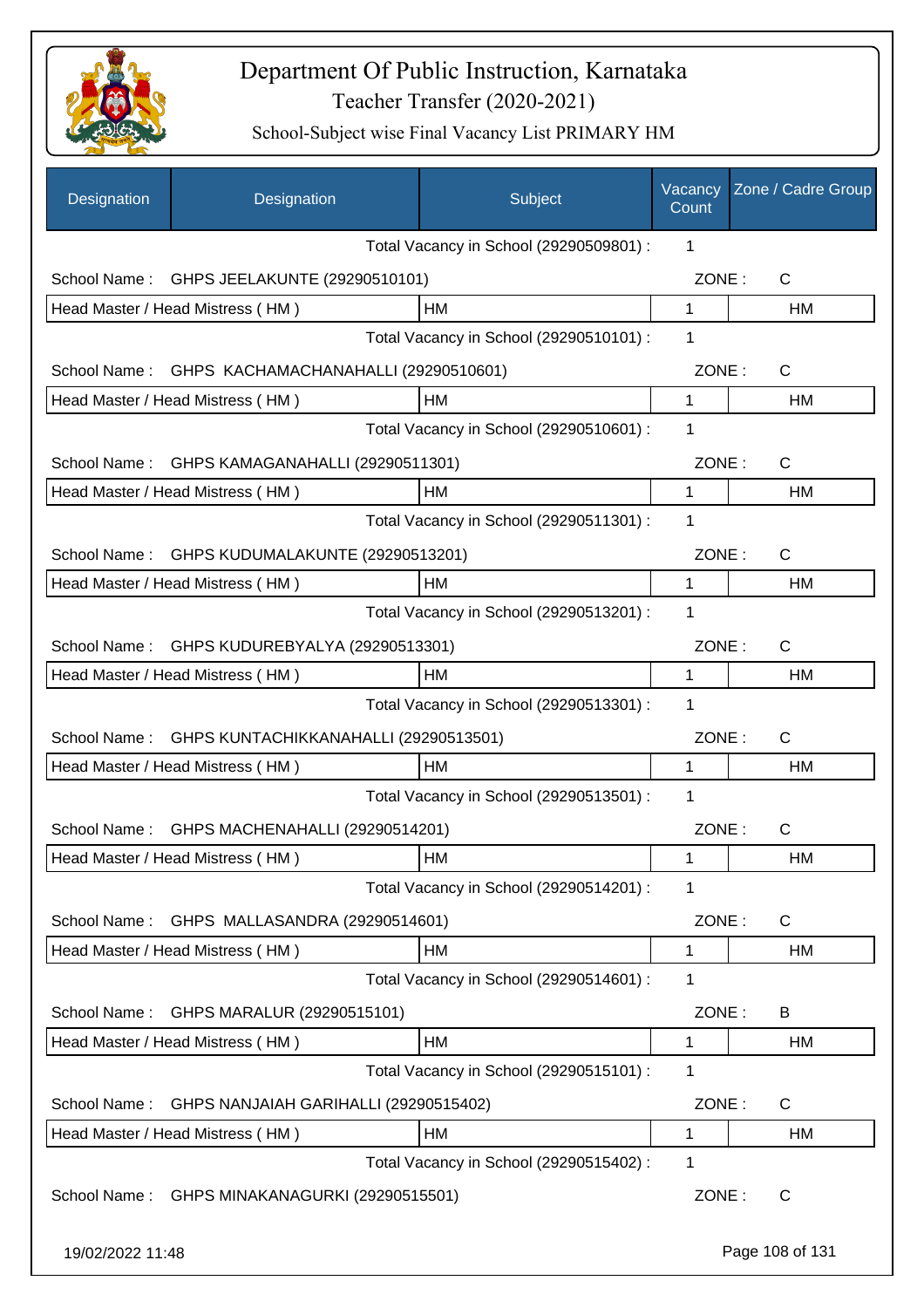

| Designation      | Designation                                   | Subject                                           | Vacancy<br>Count | Zone / Cadre Group |
|------------------|-----------------------------------------------|---------------------------------------------------|------------------|--------------------|
|                  | Head Master / Head Mistress (HM)              | HМ                                                | 1                | HM                 |
|                  |                                               | Total Vacancy in School (29290515501) :           | 1                |                    |
|                  | School Name: GHPS MELYA (29290516402)         |                                                   | ZONE:            | C                  |
|                  | Head Master / Head Mistress (HM)              | <b>HM</b>                                         | 1                | HM                 |
|                  |                                               | Total Vacancy in School (29290516402) :           | 1                |                    |
|                  | School Name: GHPS NARASAPURA (29290517201)    |                                                   | ZONE:            | $\mathsf{C}$       |
|                  | Head Master / Head Mistress (HM)              | HM                                                | 1                | HM                 |
|                  |                                               | Total Vacancy in School (29290517201) :           | 1                |                    |
|                  | School Name: GHPS PULAGANAHALLI (29290518601) |                                                   | ZONE:            | $\mathsf{C}$       |
|                  | Head Master / Head Mistress (HM)              | HM                                                | 1                | HM                 |
|                  |                                               | Total Vacancy in School (29290518601) :           | 1                |                    |
| School Name:     | GHPS PURA (29290518801)                       |                                                   | ZONE:            | $\mathsf{C}$       |
|                  | Head Master / Head Mistress (HM)              | HM                                                | 1                | <b>HM</b>          |
|                  |                                               | Total Vacancy in School (29290518801) :           | 1                |                    |
| School Name:     | GHPS SADENAHALLI (29290520402)                |                                                   | ZONE:            | C                  |
|                  | Head Master / Head Mistress (HM)              | <b>HM</b>                                         | 1                | HM                 |
|                  |                                               | Total Vacancy in School (29290520402) :           | 1                |                    |
| School Name:     | (29290520701)                                 | GOVERNMENT HIGH SCHOOL RMSA AND HPS SONAGANAHALLI | ZONE:            | $\mathsf{C}$       |
|                  | Head Master / Head Mistress (HM)              | <b>SRHM</b>                                       | 1                | HM                 |
|                  |                                               | Total Vacancy in School (29290520701) :           | 1                |                    |
| School Name:     | GHPS BELACHIKKANAHALLI (29290521510)          |                                                   | ZONE:            | C                  |
|                  | Head Master / Head Mistress (HM)              | <b>HM</b>                                         | 1                | HM                 |
|                  |                                               | Total Vacancy in School (29290521510) :           | 1                |                    |
| School Name:     | GHPS UPPARAHALLI (29290521701)                |                                                   | ZONE:            | C                  |
|                  | Head Master / Head Mistress (HM)              | HM                                                | 1                | HM                 |
|                  |                                               | Total Vacancy in School (29290521701) :           | 1                |                    |
| School Name:     | GHPS VATADAHOSAHALLI (29290522101)            |                                                   | ZONE:            | C                  |
|                  | Head Master / Head Mistress (HM)              | HM                                                | 1                | HM                 |
|                  |                                               | Total Vacancy in School (29290522101) :           | 1                |                    |
| School Name:     | GHPS VENKATAPURA (29290522601)                |                                                   | ZONE:            | C                  |
|                  | Head Master / Head Mistress (HM)              | HM                                                | 1                | HM                 |
|                  |                                               | Total Vacancy in School (29290522601) :           | 1                |                    |
| 19/02/2022 11:48 |                                               |                                                   |                  | Page 109 of 131    |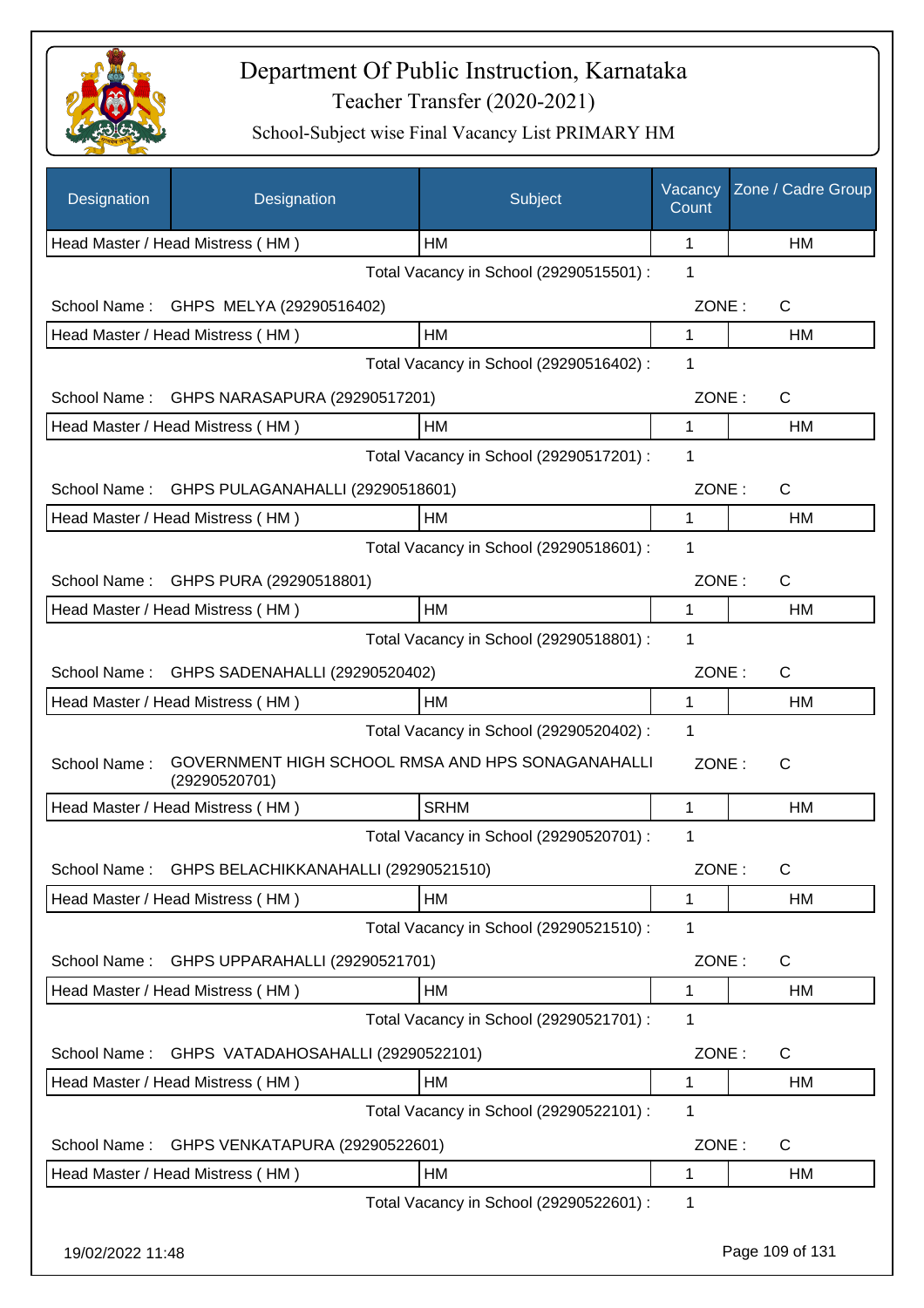

| Designation      | Designation                                                    | Subject                                 | Vacancy<br>Count | Zone / Cadre Group |
|------------------|----------------------------------------------------------------|-----------------------------------------|------------------|--------------------|
|                  | School Name: GHPS SANTHE MYDANA (29290524318)                  |                                         | ZONE:            | A                  |
|                  | Head Master / Head Mistress (HM)                               | HM                                      | $\mathbf 1$      | HM                 |
|                  |                                                                | Total Vacancy in School (29290524318) : | 1                |                    |
|                  | School Name: KGBV VIDURASWATHA (29290528103)                   |                                         | ZONE:            | $\mathsf{C}$       |
|                  | Head Master / Head Mistress (HM)                               | <b>GHM</b>                              | $\mathbf{1}$     | <b>HM</b>          |
|                  |                                                                | Total Vacancy in School (29290528103) : | 1                |                    |
|                  |                                                                | Total Vacancy in Taluka (292905):       | 42               |                    |
| Taluka Name:     | <b>GUDIBANDA (292906)</b>                                      |                                         |                  |                    |
| School Name:     | GMHPS BEECHAGANAHALLI (29290600701)                            |                                         | ZONE:            | $\mathsf{C}$       |
|                  | Head Master / Head Mistress (HM)                               | HM                                      | 1                | HM                 |
|                  |                                                                | Total Vacancy in School (29290600701) : | 1                |                    |
|                  | School Name: G H P S NULIGUMBA (29290606901)                   |                                         | ZONE:            | $\mathsf{C}$       |
|                  | Head Master / Head Mistress (HM)                               | <b>HM</b>                               | 1                | <b>HM</b>          |
|                  |                                                                | Total Vacancy in School (29290606901) : | 1                |                    |
| School Name:     | GHPS SOMENAHALLI (29290608701)                                 |                                         | ZONE:            | $\mathsf{C}$       |
|                  | Head Master / Head Mistress (HM)                               | <b>HM</b>                               | 1                | <b>HM</b>          |
|                  |                                                                | Total Vacancy in School (29290608701) : | 1                |                    |
| School Name:     | GHPS THIRUMANI (29290609101)                                   |                                         | ZONE:            | $\mathsf{C}$       |
|                  | Head Master / Head Mistress (HM)                               | <b>HM</b>                               | 1                | HM                 |
|                  |                                                                | Total Vacancy in School (29290609101) : | 1                |                    |
| School Name:     | GMHPS YELLODU (29290610201)                                    |                                         | ZONE:            | $\mathsf C$        |
|                  | Head Master / Head Mistress (HM)                               | HM                                      | 1                | HM                 |
|                  |                                                                | Total Vacancy in School (29290610201) : | 1                |                    |
| School Name:     | GUMHPS B BLOCK, GUDIBANDA (29290611701)                        |                                         | ZONE:            | A                  |
|                  | Head Master / Head Mistress (HM)                               | НM                                      | 1                | HM                 |
|                  |                                                                | Total Vacancy in School (29290611701) : | 1                |                    |
|                  |                                                                | Total Vacancy in Taluka (292906) :      | 6                |                    |
| Taluka Name:     | SIDLAGHATTA (292911)                                           |                                         |                  |                    |
| School Name:     | GOVERNMENT HIGHER PRIMARY SCHOOL GANDLACHINTE<br>(29291108501) |                                         | ZONE:            | C                  |
|                  | Head Master / Head Mistress (HM)                               | HM                                      | $\mathbf 1$      | HM                 |
|                  |                                                                | Total Vacancy in School (29291108501) : | 1                |                    |
| 19/02/2022 11:48 |                                                                |                                         |                  | Page 110 of 131    |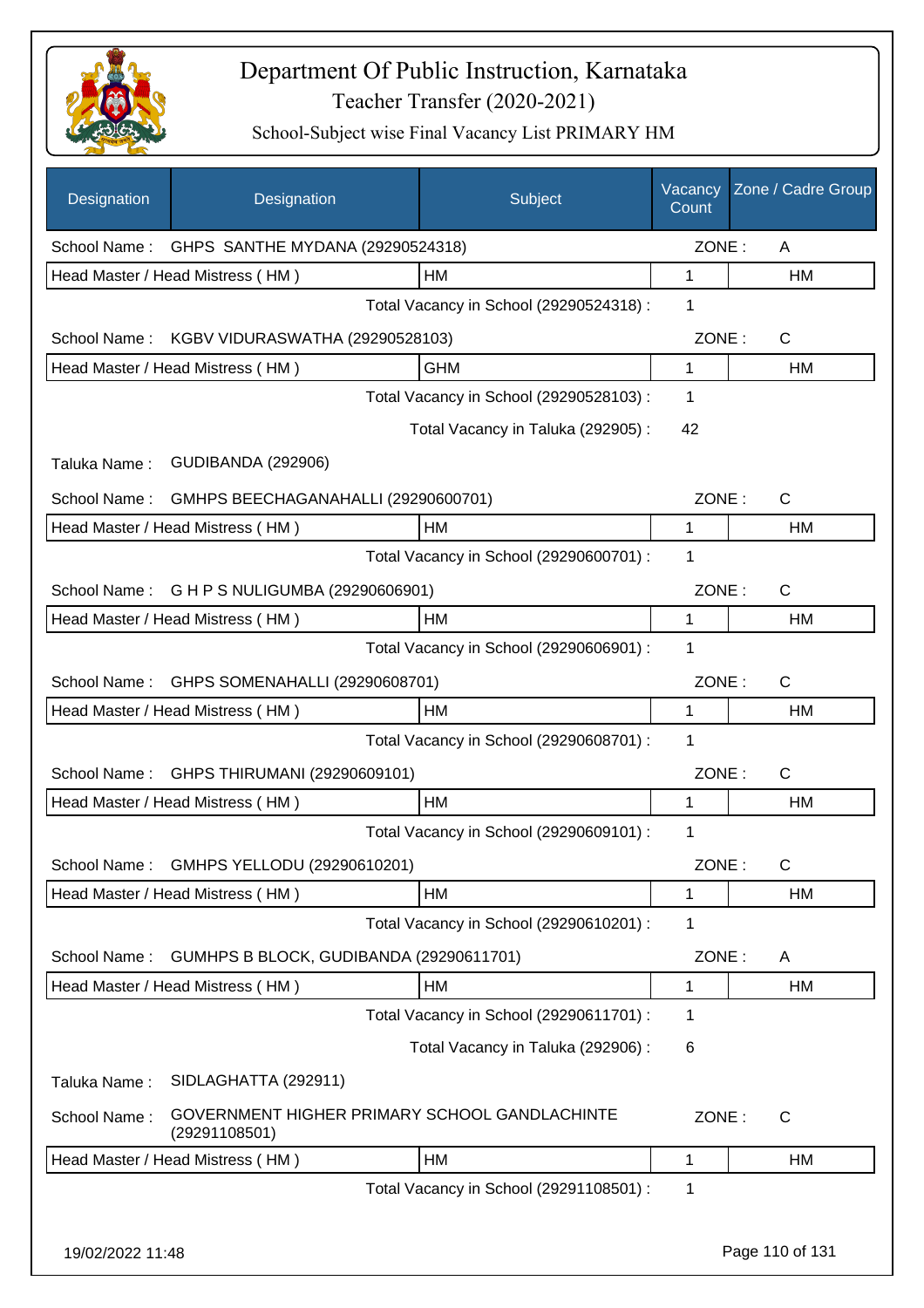

School-Subject wise Final Vacancy List PRIMARY HM

| <b>Designation</b> | Designation                                                                  | Subject                                 | Vacancy<br>Count | Zone / Cadre Group |
|--------------------|------------------------------------------------------------------------------|-----------------------------------------|------------------|--------------------|
| School Name:       | MHPS JANGAMAKOTE (29291112502)                                               |                                         | ZONE:            | $\mathsf{C}$       |
|                    | Head Master / Head Mistress (HM)                                             | <b>HM</b>                               | 1                | HM                 |
|                    |                                                                              | Total Vacancy in School (29291112502) : | 1                |                    |
| School Name:       | GOVERNMENT HIGHER PRIMARY SCHOOL KALINAYAKANAHALLI<br>(29291113801)          |                                         | ZONE:            | $\mathsf{C}$       |
|                    | Head Master / Head Mistress (HM)                                             | HM                                      | 1                | HM                 |
|                    |                                                                              | Total Vacancy in School (29291113801) : | 1                |                    |
| School Name:       | GOVERNMENT HIGHER PRIMARY SCHOOL SONAGANAHALLI<br>(29291124401)              |                                         | ZONE:            | $\mathsf{C}$       |
|                    | Head Master / Head Mistress (HM)                                             | HM                                      | 1                | <b>HM</b>          |
|                    |                                                                              | Total Vacancy in School (29291124401) : | 1                |                    |
| School Name:       | <b>GOVERNMENT HIGHER PRIMARY SCHOOL</b><br>VARADANAYAKANAHALLI (29291127101) |                                         | ZONE:            | B                  |
|                    | Head Master / Head Mistress (HM)                                             | HM                                      | 1                | <b>HM</b>          |
|                    |                                                                              | Total Vacancy in School (29291127101) : | 1                |                    |
| School Name:       | GOVERNMENT HIGHER PRIMARY SCHOOL GIRLS SIDLAGATTA<br>(29291130801)           |                                         | ZONE:            | A                  |
|                    | Head Master / Head Mistress (HM)                                             | HM                                      | 1                | HM                 |
|                    |                                                                              | Total Vacancy in School (29291130801) : | 1                |                    |
| School Name:       | GGHPS URDU GIRLS SIDLAGATTA (29291130917)                                    |                                         | ZONE:            | A                  |
|                    | Head Master / Head Mistress (HM)                                             | HM                                      | 1                | HM                 |
|                    |                                                                              | Total Vacancy in School (29291130917) : | 1                |                    |
| School Name:       | GOVERNMENT HIGHER PRIMARY SCHOOL BOYS SIDLAGATTA<br>(29291131002)            |                                         | ZONE:            | A                  |
|                    | Head Master / Head Mistress (HM)                                             | HM                                      | 1                | HM                 |
|                    |                                                                              | Total Vacancy in School (29291131002) : | 1                |                    |
| School Name:       | GUHPSAZADNAGAR (29291132306)                                                 |                                         | ZONE:            | A                  |
|                    | Head Master / Head Mistress (HM)                                             | HM                                      | 1                | HM                 |
|                    |                                                                              | Total Vacancy in School (29291132306) : | 1                |                    |
|                    |                                                                              | Total Vacancy in Taluka (292911) :      | 9                |                    |
| District Name:     | TUMAKURU MADHUGIRI (2931)                                                    |                                         |                  |                    |
| Taluka Name:       | KORATAGERE (293103)                                                          |                                         |                  |                    |
| School Name:       | KARNATAKA PUBLIC SCHOOLS GOVT GHPS URDU<br>HOLAVANAHALLI (29310300102)       |                                         | ZONE:            | C                  |
|                    | Head Master / Head Mistress (HM)                                             | HM                                      | 1                | HM                 |
|                    |                                                                              |                                         |                  |                    |

19/02/2022 11:48 Page 111 of 131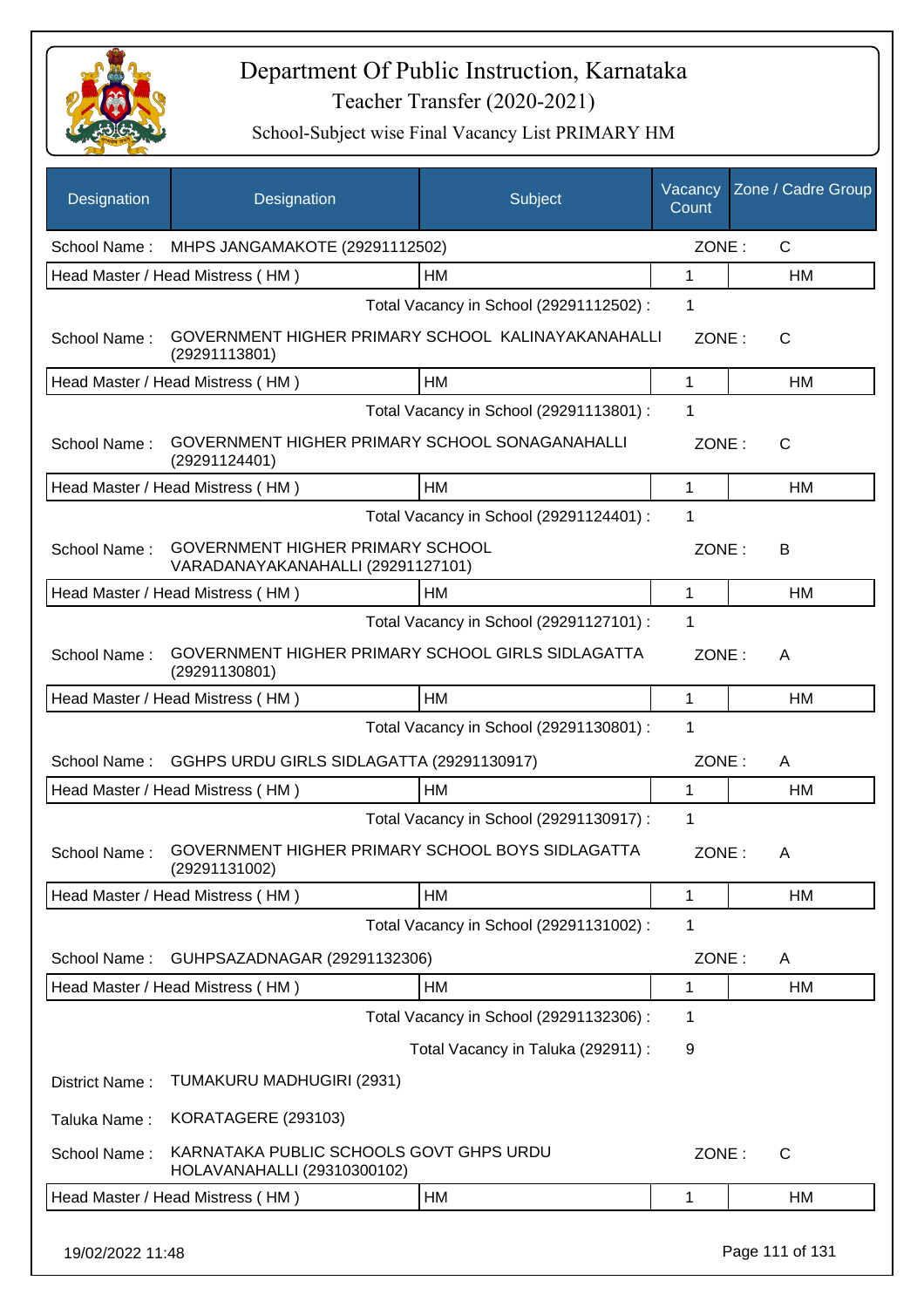

| Designation      | Designation                                               | Subject                                 | Vacancy<br>Count | Zone / Cadre Group |
|------------------|-----------------------------------------------------------|-----------------------------------------|------------------|--------------------|
|                  |                                                           | Total Vacancy in School (29310300102) : | 1                |                    |
| School Name:     | GHPS HONNARANAHALLI (29310300701)                         |                                         | ZONE:            | C                  |
|                  | Head Master / Head Mistress (HM)                          | HM                                      | $\mathbf 1$      | HM                 |
|                  |                                                           | Total Vacancy in School (29310300701) : | 1                |                    |
|                  | School Name: GHPS HULIKUNTE (29310302401)                 |                                         | ZONE:            | B                  |
|                  | Head Master / Head Mistress (HM)                          | HM                                      | $\mathbf 1$      | <b>HM</b>          |
|                  |                                                           | Total Vacancy in School (29310302401) : | 1                |                    |
|                  | School Name: GHPS THEETHA (29310303901)                   |                                         | ZONE:            | C                  |
|                  | Head Master / Head Mistress (HM)                          | HM                                      | 1                | HM                 |
|                  |                                                           | Total Vacancy in School (29310303901) : | 1                |                    |
|                  | School Name: GHPS ARASAPURA (29310305801)                 |                                         | ZONE:            | C                  |
|                  | Head Master / Head Mistress (HM)                          | НM                                      | 1                | НM                 |
|                  |                                                           | Total Vacancy in School (29310305801) : | 1                |                    |
|                  | School Name: GHPS BYCHAPURA (29310306301)                 |                                         | ZONE:            | C                  |
|                  | Head Master / Head Mistress (HM)                          | HM                                      | 1                | НM                 |
|                  |                                                           | Total Vacancy in School (29310306301) : | 1                |                    |
|                  | School Name: GHPS GODRAHALLI (29310306501)                |                                         | ZONE:            | $\mathsf{C}$       |
|                  | Head Master / Head Mistress (HM)                          | HM                                      | 1                | <b>HM</b>          |
|                  |                                                           | Total Vacancy in School (29310306501) : | 1                |                    |
|                  | School Name: GHPS KURAMKOTE (29310313201)                 |                                         | ZONE:            | C                  |
|                  | Head Master / Head Mistress (HM)                          | HM                                      | 1                | HM                 |
|                  |                                                           | Total Vacancy in School (29310313201) : | 1                |                    |
| School Name:     | GHPS MANAVINAKURKE (29310313301)                          |                                         | ZONE:            | C                  |
|                  | Head Master / Head Mistress (HM)                          | HM                                      | 1                | HM                 |
|                  |                                                           | Total Vacancy in School (29310313301) : | 1                |                    |
| School Name:     | GOVT HIGHER PRIMARY SCHOOL M.VENKATAPURA<br>(29310314701) |                                         | ZONE:            | C                  |
|                  | Head Master / Head Mistress (HM)                          | HM                                      | 1                | НM                 |
|                  |                                                           | Total Vacancy in School (29310314701) : | 1                |                    |
| School Name:     | GHPS ALALSANDRA (29310316303)                             |                                         | ZONE:            | $\mathsf{C}$       |
|                  | Head Master / Head Mistress (HM)                          | HM                                      | 1                | HM                 |
|                  |                                                           | Total Vacancy in School (29310316303) : | 1                |                    |
|                  | School Name: GHPS HOSAKOTE (29310316501)                  |                                         | ZONE:            | $\mathsf{C}$       |
| 19/02/2022 11:48 |                                                           |                                         |                  | Page 112 of 131    |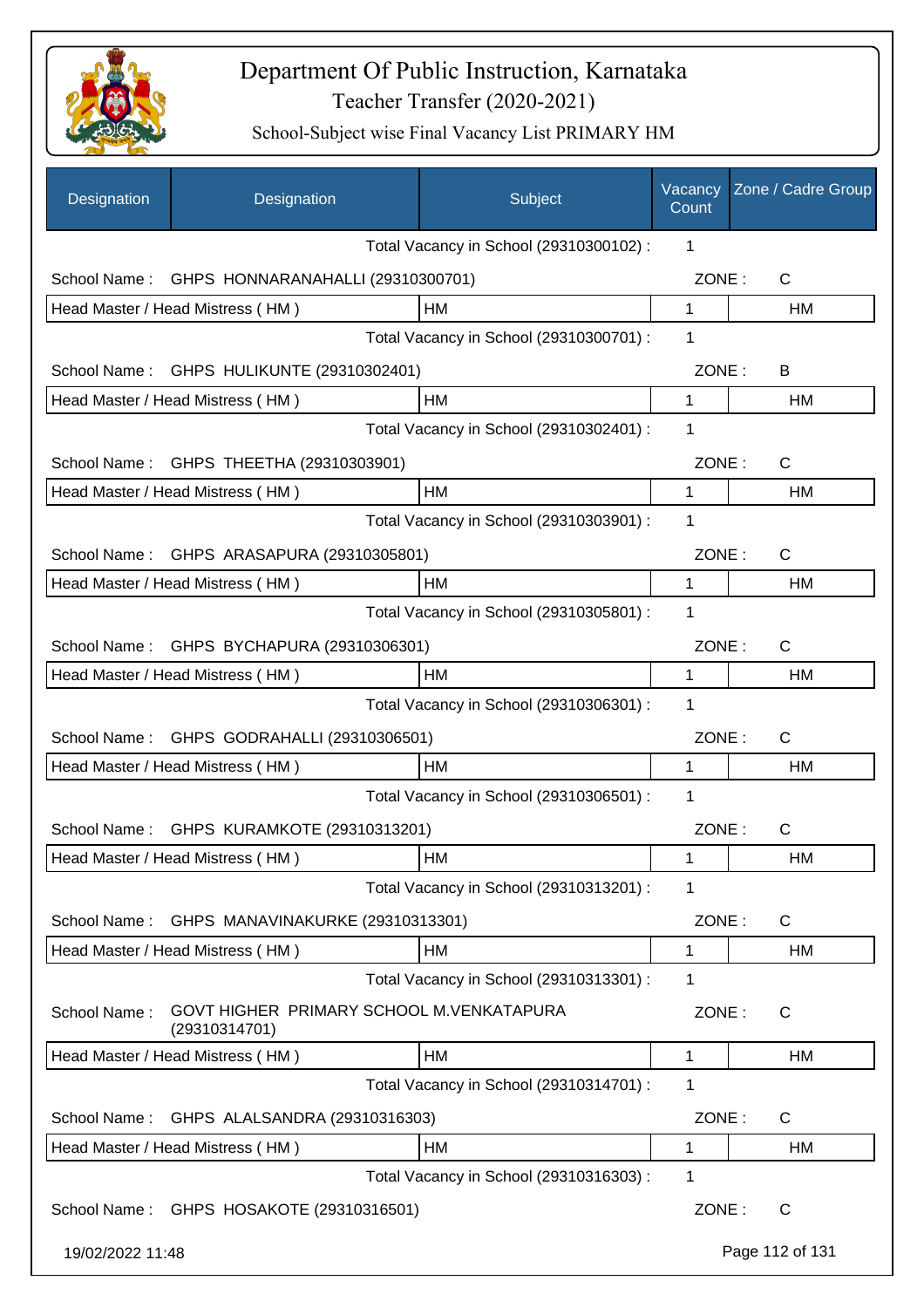

| Designation      | Designation                                                                | Subject                                 | Vacancy<br>Count | Zone / Cadre Group |
|------------------|----------------------------------------------------------------------------|-----------------------------------------|------------------|--------------------|
|                  | Head Master / Head Mistress (HM)                                           | НM                                      | 1                | HM                 |
|                  |                                                                            | Total Vacancy in School (29310316501) : | 1                |                    |
| School Name:     | GOVT HIGHER PRIMARY SCHOOL THUMBADI (29310319101)                          |                                         | ZONE:            | $\mathsf{C}$       |
|                  | Head Master / Head Mistress (HM)                                           | HM                                      | 1                | HM                 |
|                  |                                                                            | Total Vacancy in School (29310319101) : | 1                |                    |
| School Name:     | GOVT MAIN HIGHER PRIMARY SCHOOL (GOWRI NILAYA)<br>KORATAGERE (29310319401) |                                         | ZONE:            | A                  |
|                  | Head Master / Head Mistress (HM)                                           | <b>HM</b>                               | 1                | HM                 |
|                  |                                                                            | Total Vacancy in School (29310319401) : | 1                |                    |
| School Name:     | GHPS AJJIHALLI (29310320802)                                               |                                         | ZONE:            | $\mathsf{C}$       |
|                  | Head Master / Head Mistress (HM)                                           | HM                                      | 1                | HM                 |
|                  |                                                                            | Total Vacancy in School (29310320802) : | 1                |                    |
|                  |                                                                            | Total Vacancy in Taluka (293103) :      | 15               |                    |
| Taluka Name:     | <b>MADHUGIRI (293104)</b>                                                  |                                         |                  |                    |
| School Name:     | GHPS D.V. HALLI (29310401501)                                              |                                         | ZONE:            | $\mathsf{C}$       |
|                  | Head Master / Head Mistress (HM)                                           | <b>HM</b>                               | 1                | <b>HM</b>          |
|                  |                                                                            | Total Vacancy in School (29310401501) : | 1                |                    |
| School Name:     | GHPS GARANI (29310404201)                                                  |                                         | ZONE:            | $\mathsf{C}$       |
|                  | Head Master / Head Mistress (HM)                                           | HM                                      | 1                | HM                 |
|                  |                                                                            | Total Vacancy in School (29310404201) : | 1                |                    |
| School Name:     | GHPS BRAMHASAMUDRA (29310405601)                                           |                                         | ZONE:            | C                  |
|                  | Head Master / Head Mistress (HM)                                           | HM                                      | 1                | HM                 |
|                  |                                                                            | Total Vacancy in School (29310405601) : | 1                |                    |
| School Name:     | GHPS I.D.HALLI (29310406001)                                               |                                         | ZONE:            | C                  |
|                  | Head Master / Head Mistress (HM)                                           | <b>GHM</b>                              | 1                | HM                 |
|                  |                                                                            | Total Vacancy in School (29310406001) : | 1                |                    |
| School Name:     | GHPS CHINNENAHALLI (29310407501)                                           |                                         | ZONE:            | C                  |
|                  | Head Master / Head Mistress (HM)                                           | HM                                      | 1                | HM                 |
|                  |                                                                            | Total Vacancy in School (29310407501) : | 1                |                    |
| School Name:     | KARNATAKA PUBLIC SCHOOLS GHPS MEDIGESHI (29310408601)                      |                                         | ZONE:            | C                  |
|                  | Head Master / Head Mistress (HM)                                           | HM                                      | 1                | HM                 |
|                  |                                                                            | Total Vacancy in School (29310408601) : | 1                |                    |
| 19/02/2022 11:48 |                                                                            |                                         |                  | Page 113 of 131    |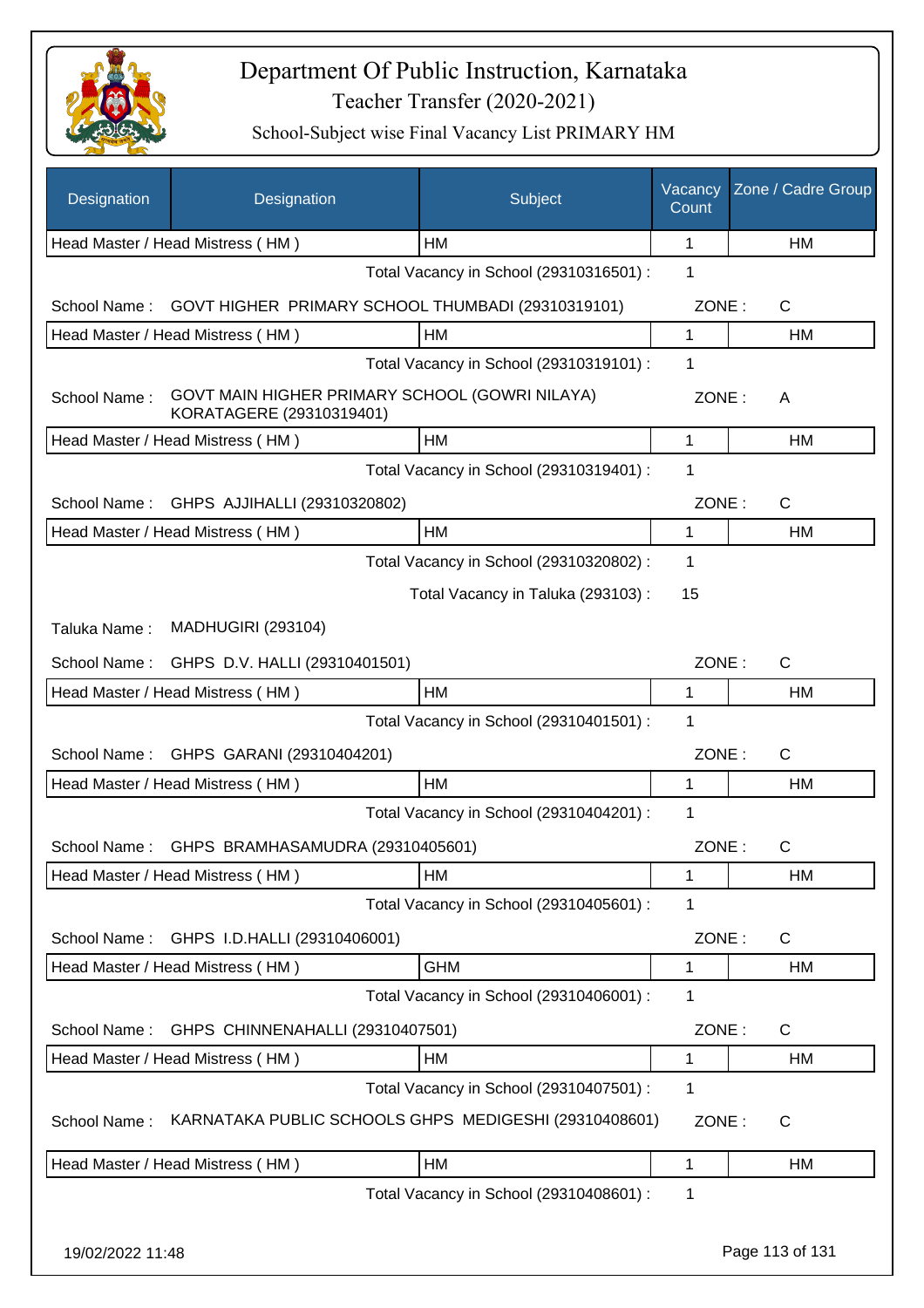

| Designation  | Designation                                       | Subject                                 | Vacancy<br>Count | Zone / Cadre Group |
|--------------|---------------------------------------------------|-----------------------------------------|------------------|--------------------|
|              | School Name: GHPS BRAMHADEVARAHALLI (29310409101) |                                         | ZONE:            | $\mathsf{C}$       |
|              | Head Master / Head Mistress (HM)                  | HM                                      | 1                | HM                 |
|              |                                                   | Total Vacancy in School (29310409101) : | 1                |                    |
|              | School Name: GHPS BEDATHURU (29310409301)         |                                         | ZONE:            | $\mathsf{C}$       |
|              | Head Master / Head Mistress (HM)                  | HM                                      | 1                | HM                 |
|              |                                                   | Total Vacancy in School (29310409301) : | 1                |                    |
|              | School Name: GHPS KAVANADALA (29310413901)        |                                         | ZONE:            | C                  |
|              | Head Master / Head Mistress (HM)                  | HM                                      | $\mathbf 1$      | HM                 |
|              |                                                   | Total Vacancy in School (29310413901) : | 1                |                    |
|              | School Name: GHPS SIDADHARAGALLU (29310416201)    |                                         | ZONE:            | C                  |
|              | Head Master / Head Mistress (HM)                  | HM                                      | 1                | HM                 |
|              |                                                   | Total Vacancy in School (29310416201) : | 1                |                    |
|              | School Name: GHPS AVINAMADU (29310417101)         |                                         | ZONE:            | C                  |
|              | Head Master / Head Mistress (HM)                  | <b>HM</b>                               | 1                | HM                 |
|              |                                                   | Total Vacancy in School (29310417101) : | 1                |                    |
| School Name: | GHPS RANGAPURA (29310417201)                      |                                         | ZONE:            | C                  |
|              | Head Master / Head Mistress (HM)                  | HM                                      | 1                | HM                 |
|              |                                                   | Total Vacancy in School (29310417201) : | 1                |                    |
| School Name: | GHPS AND SECONDARY SCHOOL KONDAVADI (29310420801) |                                         | ZONE:            | C                  |
|              | Head Master / Head Mistress (HM)                  | HM                                      | 1                | HM                 |
|              |                                                   | Total Vacancy in School (29310420801) : | 1                |                    |
| School Name: | GHPS HUNASAVADI (29310420901)                     |                                         | ZONE:            | $\mathsf{C}$       |
|              | Head Master / Head Mistress (HM)                  | НM                                      | 1                | <b>HM</b>          |
|              |                                                   | Total Vacancy in School (29310420901) : | 1                |                    |
| School Name: | GHPS KODAGADALA (29310421701)                     |                                         | ZONE:            | C                  |
|              | Head Master / Head Mistress (HM)                  | HM                                      | 1                | <b>HM</b>          |
|              |                                                   | Total Vacancy in School (29310421701) : | 1                |                    |
| School Name: | GHPS MODEL SCHOOL KADAGATHURU (29310422301)       |                                         | ZONE:            | C                  |
|              | Head Master / Head Mistress (HM)                  | HM                                      | 1                | HM                 |
|              |                                                   | Total Vacancy in School (29310422301) : | 1                |                    |
| School Name: | GHPS MAIDHANAHALLI (29310423201)                  |                                         | ZONE:            | C                  |
|              | Head Master / Head Mistress (HM)                  | HM                                      | 1                | HM                 |
|              |                                                   |                                         |                  |                    |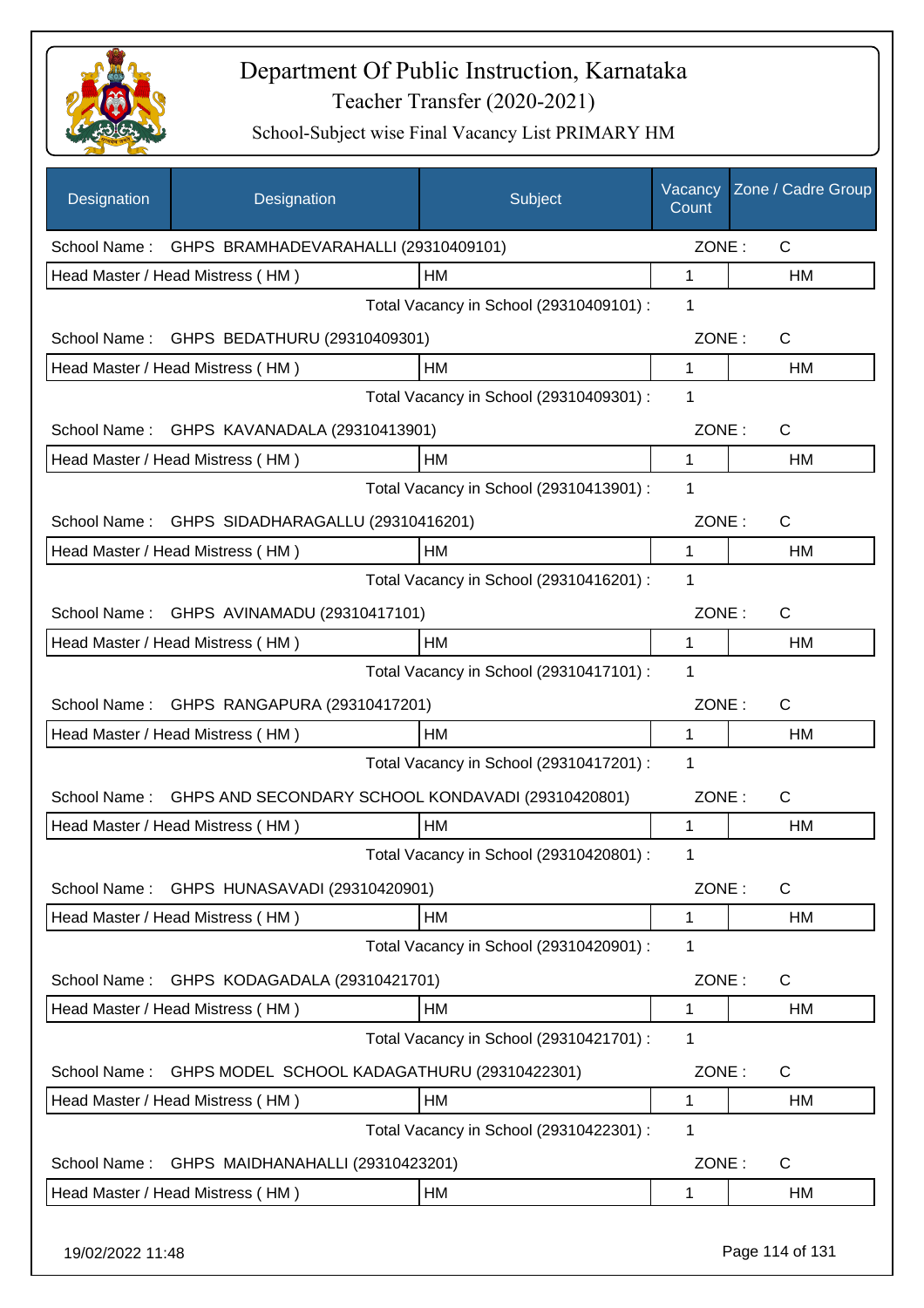

| Designation      | Designation                                        | Subject                                 | Vacancy<br>Count | Zone / Cadre Group |
|------------------|----------------------------------------------------|-----------------------------------------|------------------|--------------------|
|                  |                                                    | Total Vacancy in School (29310423201) : | 1                |                    |
| School Name:     | GHPS GIRLS SCHOOL KODIGENAHALLI (29310425002)      |                                         | ZONE:            | $\mathsf{C}$       |
|                  | Head Master / Head Mistress (HM)                   | <b>HM</b>                               | 1                | <b>HM</b>          |
|                  |                                                    | Total Vacancy in School (29310425002) : | 1                |                    |
| School Name:     | GHPS THINGALURU (29310425501)                      |                                         | ZONE:            | C                  |
|                  | Head Master / Head Mistress (HM)                   | <b>HM</b>                               | 1                | HM                 |
|                  |                                                    | Total Vacancy in School (29310425501) : | 1                |                    |
|                  |                                                    | Total Vacancy in Taluka (293104) :      | 19               |                    |
| Taluka Name:     | PAVAGADA (293105)                                  |                                         |                  |                    |
| School Name:     | GHPS NEELAMMANAHALLI (29310500101)                 |                                         | ZONE:            | $\mathsf{C}$       |
|                  | Head Master / Head Mistress (HM)                   | HM                                      | 1                | <b>HM</b>          |
|                  |                                                    | Total Vacancy in School (29310500101) : | 1                |                    |
| School Name:     | GHPS BHUPURU (29310500103)                         |                                         | ZONE:            | $\mathsf{C}$       |
|                  | Head Master / Head Mistress (HM)                   | <b>HM</b>                               | 1                | HM                 |
|                  |                                                    | Total Vacancy in School (29310500103) : | 1                |                    |
| School Name:     | GHPS AND SECONDARY SCHOOL KODAMADUGU (29310500401) |                                         | ZONE:            | C                  |
|                  | Head Master / Head Mistress (HM)                   | HM                                      | 1                | <b>HM</b>          |
|                  |                                                    | Total Vacancy in School (29310500401) : | 1                |                    |
| School Name:     | GHPS KANIVENAHALLI (29310500601)                   |                                         | ZONE:            | $\mathsf{C}$       |
|                  | Head Master / Head Mistress (HM)                   | HM                                      | 1                | HM                 |
|                  |                                                    | Total Vacancy in School (29310500601) : | 1                |                    |
| School Name:     | GHPS KADAMALAKUNTE (29310500701)                   |                                         | ZONE:            | C                  |
|                  | Head Master / Head Mistress (HM)                   | HM                                      | 1                | <b>HM</b>          |
|                  |                                                    | Total Vacancy in School (29310500701) : | 1                |                    |
| School Name:     | GHPS NALIGANAHALLI (29310501001)                   |                                         | ZONE:            | C                  |
|                  | Head Master / Head Mistress (HM)                   | <b>HM</b>                               | 1                | HM                 |
|                  |                                                    | Total Vacancy in School (29310501001) : | 1                |                    |
| School Name:     | GHPS BYADANURU (29310501201)                       |                                         | ZONE:            | C                  |
|                  | Head Master / Head Mistress (HM)                   | <b>HM</b>                               | 1                | HM                 |
|                  |                                                    | Total Vacancy in School (29310501201) : | 1                |                    |
| School Name:     | GHPS GUNDARLAHALLI (29310501205)                   |                                         | ZONE:            | C                  |
|                  | Head Master / Head Mistress (HM)                   | HM                                      | 1                | <b>HM</b>          |
| 19/02/2022 11:48 |                                                    |                                         |                  | Page 115 of 131    |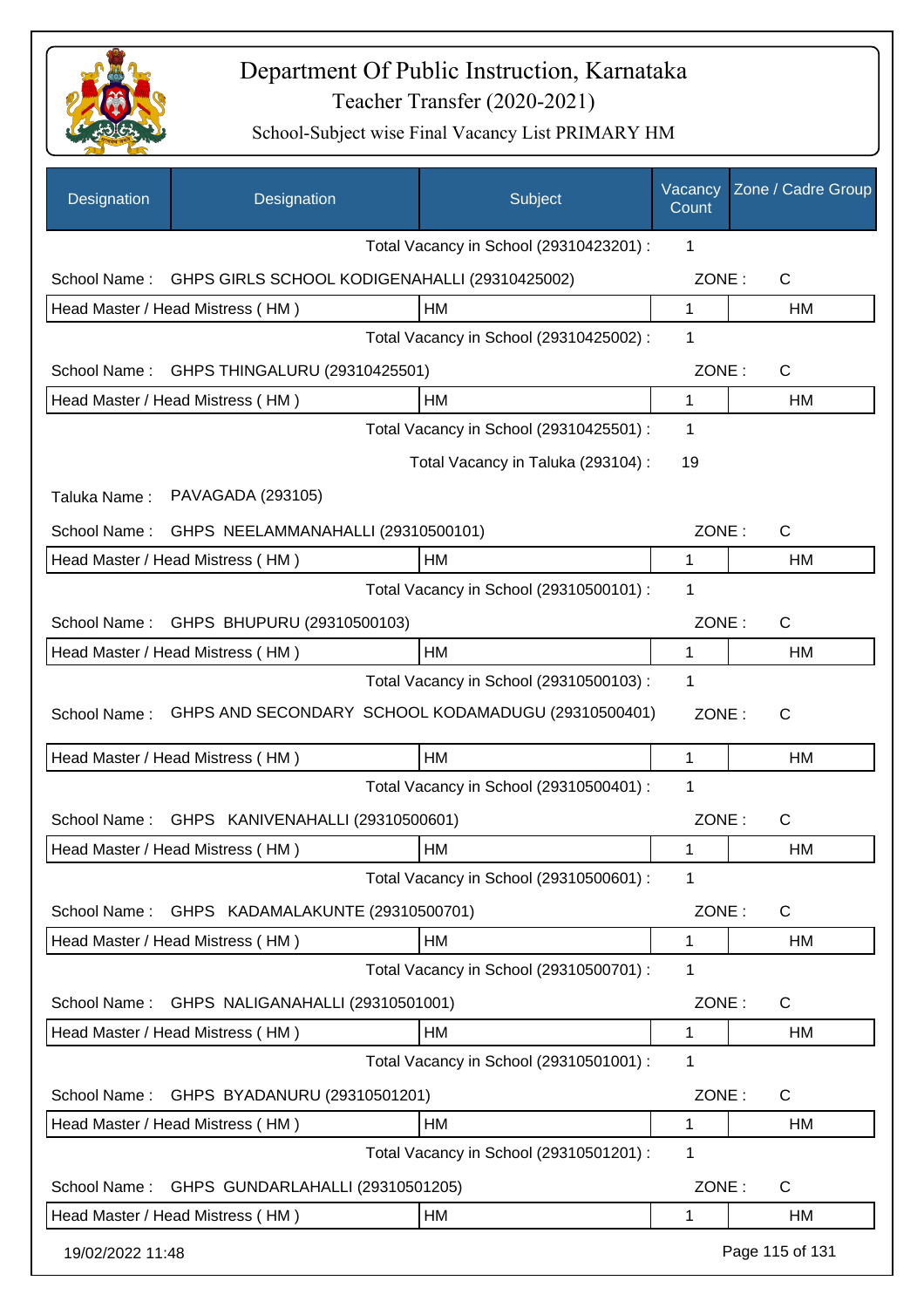

| Designation      | Designation                                    | Subject                                 | Vacancy<br>Count | Zone / Cadre Group |
|------------------|------------------------------------------------|-----------------------------------------|------------------|--------------------|
|                  |                                                | Total Vacancy in School (29310501205) : | 1                |                    |
| School Name:     | GHPS KANNAMEDI (29310501801)                   |                                         | ZONE:            | C                  |
|                  | Head Master / Head Mistress (HM)               | <b>HM</b>                               | $\mathbf 1$      | HM                 |
|                  |                                                | Total Vacancy in School (29310501801) : | 1                |                    |
|                  | School Name: GHPS VENKATAPURA (29310502001)    |                                         | ZONE:            | C                  |
|                  | Head Master / Head Mistress (HM)               | HM                                      | 1                | <b>HM</b>          |
|                  |                                                | Total Vacancy in School (29310502001) : | 1                |                    |
| School Name:     | GHPS DOMMATHAMARI (29310502301)                |                                         | ZONE:            | $\mathsf{C}$       |
|                  | Head Master / Head Mistress (HM)               | НM                                      | 1                | HM                 |
|                  |                                                | Total Vacancy in School (29310502301) : | 1                |                    |
|                  | School Name: GHPS DALAVAIHALLI (29310503001)   |                                         | ZONE:            | $\mathsf{C}$       |
|                  | Head Master / Head Mistress (HM)               | НM                                      | 1                | HM                 |
|                  |                                                | Total Vacancy in School (29310503001) : | 1                |                    |
|                  | School Name: GHPS MEGALAPALYA (29310503102)    |                                         | ZONE:            | C                  |
|                  | Head Master / Head Mistress (HM)               | НM                                      | 1                | <b>HM</b>          |
|                  |                                                | Total Vacancy in School (29310503102) : | 1                |                    |
| School Name:     | UGHPS CHIKKAJALODU (29310503302)               |                                         | ZONE:            | $\mathsf{C}$       |
|                  | Head Master / Head Mistress (HM)               | HМ                                      | 1                | HM                 |
|                  |                                                | Total Vacancy in School (29310503302) : | 1                |                    |
|                  | School Name: GHPS POTHAGANAHALLI (29310504001) |                                         | ZONE:            | C                  |
|                  | Head Master / Head Mistress (HM)               | HM                                      | 1                | HM                 |
|                  |                                                | Total Vacancy in School (29310504001) : | 1                |                    |
| School Name:     | GHPS PONNASAMUDRA (29310504701)                |                                         | ZONE:            | C                  |
|                  | Head Master / Head Mistress (HM)               | <b>HM</b>                               | 1                | HM                 |
|                  |                                                | Total Vacancy in School (29310504701) : | 1                |                    |
| School Name:     | GHPS SINGA REDDYHALLI (29310504901)            |                                         | ZONE:            | C                  |
|                  | Head Master / Head Mistress (HM)               | HM                                      | 1                | HM                 |
|                  |                                                | Total Vacancy in School (29310504901) : | 1                |                    |
| School Name:     | GHPS OBALAPURA (29310505701)                   |                                         | ZONE:            | C                  |
|                  | Head Master / Head Mistress (HM)               | HM                                      | 1                | HM                 |
|                  |                                                | Total Vacancy in School (29310505701) : | 1                |                    |
|                  | School Name: GHPS BELLIBATTLU (29310505901)    |                                         | ZONE:            | C                  |
| 19/02/2022 11:48 |                                                |                                         |                  | Page 116 of 131    |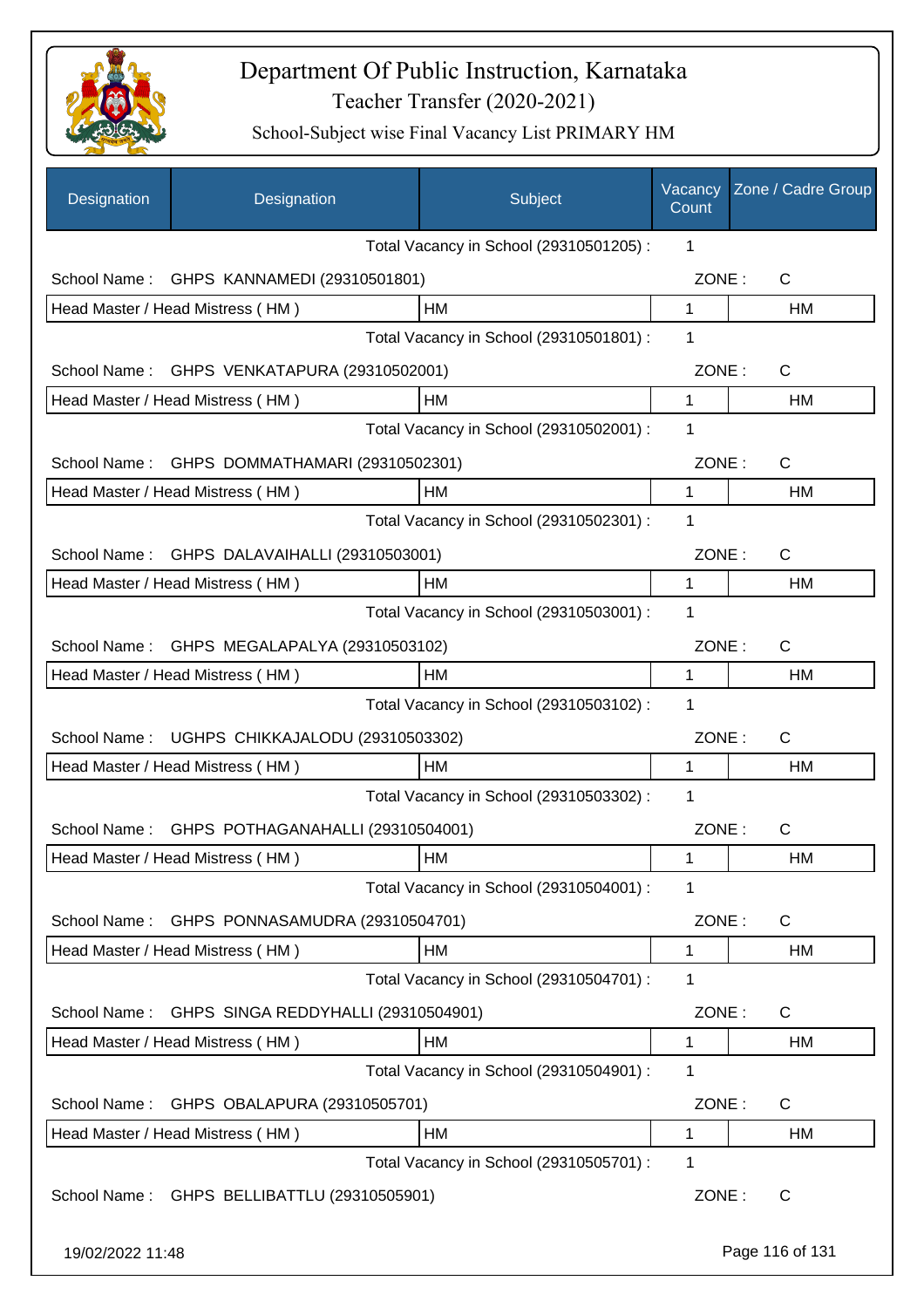

| Designation      | Designation                                     | Subject                                 | Vacancy<br>Count | Zone / Cadre Group |
|------------------|-------------------------------------------------|-----------------------------------------|------------------|--------------------|
|                  | Head Master / Head Mistress (HM)                | HМ                                      | 1                | HM                 |
|                  |                                                 | Total Vacancy in School (29310505901) : | 1                |                    |
| School Name:     | GHPS VADANKALLU (29310506001)                   |                                         | ZONE:            | C                  |
|                  | Head Master / Head Mistress (HM)                | НM                                      | 1                | НM                 |
|                  |                                                 | Total Vacancy in School (29310506001) : | 1                |                    |
|                  | School Name: GHPS K.GOLLARAHATTI (29310506202)  |                                         | ZONE:            | $\mathsf{C}$       |
|                  | Head Master / Head Mistress (HM)                | HM                                      | 1                | <b>HM</b>          |
|                  |                                                 | Total Vacancy in School (29310506202) : | 1                |                    |
| School Name:     | GHPS SASALAKUNTE (29310506301)                  |                                         | ZONE:            | C                  |
|                  | Head Master / Head Mistress (HM)                | НM                                      | $\mathbf{1}$     | HM                 |
|                  |                                                 | Total Vacancy in School (29310506301) : | 1                |                    |
|                  | School Name: GHPS MARIDASANAHALLI (29310506601) |                                         | ZONE:            | C                  |
|                  | Head Master / Head Mistress (HM)                | HM                                      | 1                | HM                 |
|                  |                                                 | Total Vacancy in School (29310506601) : | 1                |                    |
|                  | School Name: GHPS B.HOSAHALLI (29310506701)     |                                         | ZONE:            | C                  |
|                  | Head Master / Head Mistress (HM)                | HM                                      | 1                | HM                 |
|                  |                                                 | Total Vacancy in School (29310506701) : | 1                |                    |
| School Name:     | GHPS MODEL SCHOOL ARASIKERE (29310507201)       |                                         | ZONE:            | C                  |
|                  | Head Master / Head Mistress (HM)                | HM                                      | 1                | НM                 |
|                  |                                                 | Total Vacancy in School (29310507201) : | 1                |                    |
|                  | School Name: GHPS K. T. Halli (29310507801)     |                                         | ZONE:            | С                  |
|                  | Head Master / Head Mistress (HM)                | HM                                      | 1                | HM                 |
|                  |                                                 | Total Vacancy in School (29310507801) : | 1                |                    |
| School Name:     | GHPS MANGALAWADA (29310508201)                  |                                         | ZONE:            | C                  |
|                  | Head Master / Head Mistress (HM)                | HM                                      | 1                | HM                 |
|                  |                                                 | Total Vacancy in School (29310508201) : | 1                |                    |
| School Name:     | GHPS MADDE (29310508204)                        |                                         | ZONE:            | $\mathsf{C}$       |
|                  | Head Master / Head Mistress (HM)                | HM                                      | 1                | HM                 |
|                  |                                                 | Total Vacancy in School (29310508204) : | 1                |                    |
| School Name:     | GHPS KAREKYTHANAHALLI (29310508301)             |                                         | ZONE:            | C                  |
|                  | Head Master / Head Mistress (HM)                | HM                                      | 1                | HM                 |
|                  |                                                 | Total Vacancy in School (29310508301) : | 1                |                    |
|                  |                                                 |                                         |                  |                    |
| 19/02/2022 11:48 |                                                 |                                         |                  | Page 117 of 131    |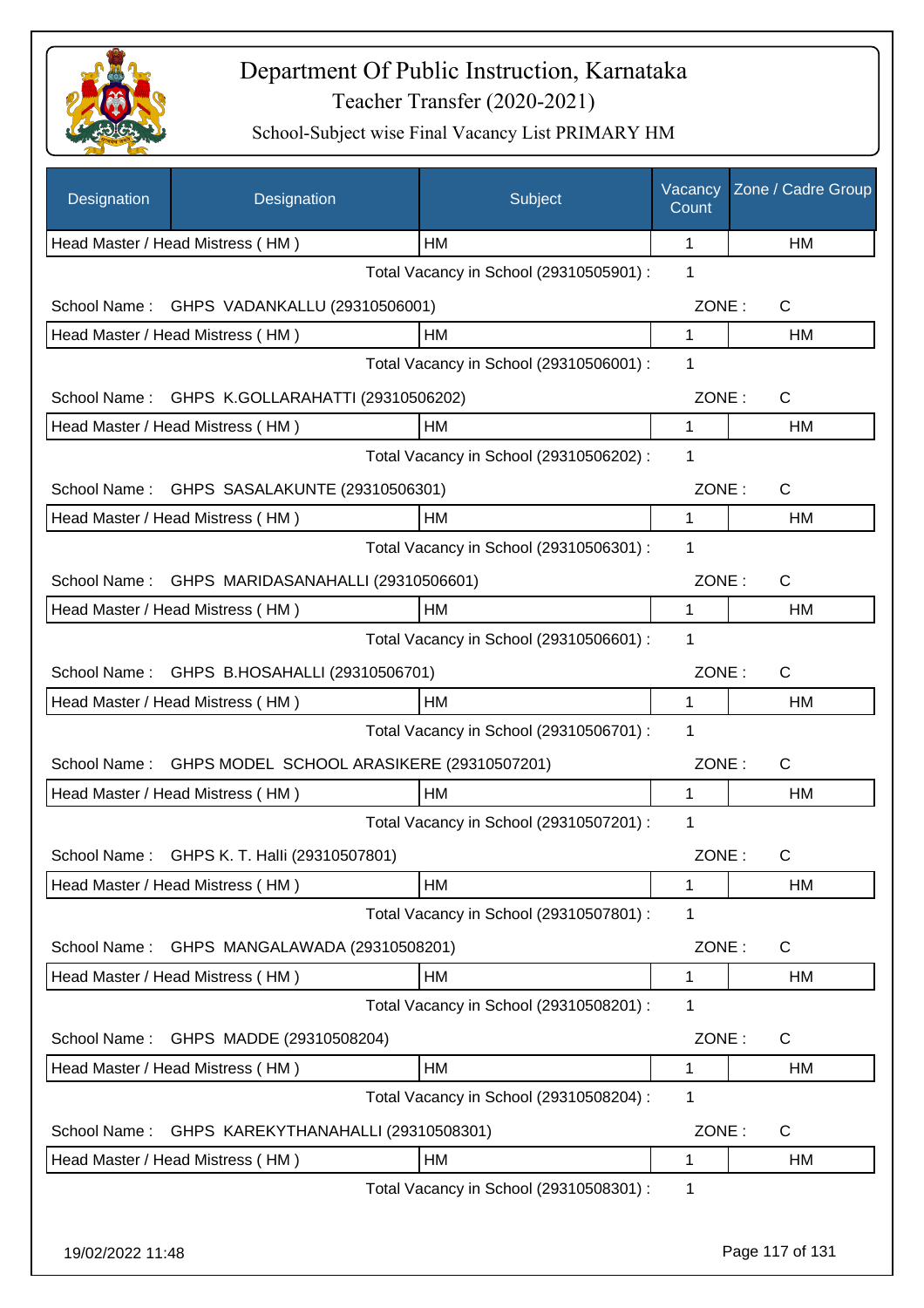

| Designation      | Designation                                              | Subject                                 | Vacancy<br>Count | Zone / Cadre Group |
|------------------|----------------------------------------------------------|-----------------------------------------|------------------|--------------------|
|                  | School Name: GHPS NYAYADAGUNTE (29310508601)             |                                         | ZONE:            | $\mathsf{C}$       |
|                  | Head Master / Head Mistress (HM)                         | <b>HM</b>                               | $\mathbf{1}$     | HM                 |
|                  |                                                          | Total Vacancy in School (29310508601) : | 1                |                    |
|                  | School Name: GHPS H.B HALLI (29310509003)                |                                         | ZONE:            | $\mathsf{C}$       |
|                  | Head Master / Head Mistress (HM)                         | HM                                      | $\mathbf{1}$     | <b>HM</b>          |
|                  |                                                          | Total Vacancy in School (29310509003) : | 1                |                    |
| School Name:     | KARNATAKA PUBLIC SCHOOLS GHPS KOTAGUDDA<br>(29310509101) |                                         | ZONE:            | C                  |
|                  | Head Master / Head Mistress (HM)                         | HM                                      | 1                | <b>HM</b>          |
|                  |                                                          | Total Vacancy in School (29310509101) : | 1                |                    |
|                  | School Name: GHPS SHYLAPURA (29310509201)                |                                         | ZONE:            | C                  |
|                  | Head Master / Head Mistress (HM)                         | HМ                                      | 1                | HM                 |
|                  |                                                          | Total Vacancy in School (29310509201) : | 1                |                    |
|                  | School Name: GHPS HARIHARAPURA (29310510301)             |                                         | ZONE:            | C                  |
|                  | Head Master / Head Mistress (HM)                         | <b>HM</b>                               | $\mathbf 1$      | HM                 |
|                  |                                                          | Total Vacancy in School (29310510301) : | 1                |                    |
| School Name:     | GHPS KOTHUR (29310510601)                                |                                         | ZONE:            | C                  |
|                  | Head Master / Head Mistress (HM)                         | <b>HM</b>                               | 1                | <b>HM</b>          |
|                  |                                                          | Total Vacancy in School (29310510601) : | 1                |                    |
| School Name:     | GHPS BUGADUR (29310511401)                               |                                         | ZONE:            | C                  |
|                  | Head Master / Head Mistress (HM)                         | <b>HM</b>                               | 1                | HM                 |
|                  |                                                          | Total Vacancy in School (29310511401) : | 1                |                    |
| School Name:     | KARNATAKA PUBLIC SCHOOLS GHPS THIRUMANI (29310511501)    |                                         | ZONE:            | C                  |
|                  | Head Master / Head Mistress (HM)                         | HM                                      | 1                | HM                 |
|                  |                                                          | Total Vacancy in School (29310511501) : | 1                |                    |
| School Name:     | GHPS VALLUR (29310511701)                                |                                         | ZONE:            | C                  |
|                  | Head Master / Head Mistress (HM)                         | <b>HM</b>                               | 1                | HM                 |
|                  |                                                          | Total Vacancy in School (29310511701) : | 1                |                    |
| School Name:     | GHPS SREERANGAPURA (29310512401)                         |                                         | ZONE:            | C                  |
|                  | Head Master / Head Mistress (HM)                         | HM                                      | 1                | HM                 |
|                  |                                                          | Total Vacancy in School (29310512401) : | 1                |                    |
| School Name:     | GHPS NAGALAMADIKE (29310512501)                          |                                         | ZONE:            | C                  |
|                  |                                                          |                                         |                  |                    |
| 19/02/2022 11:48 |                                                          |                                         |                  | Page 118 of 131    |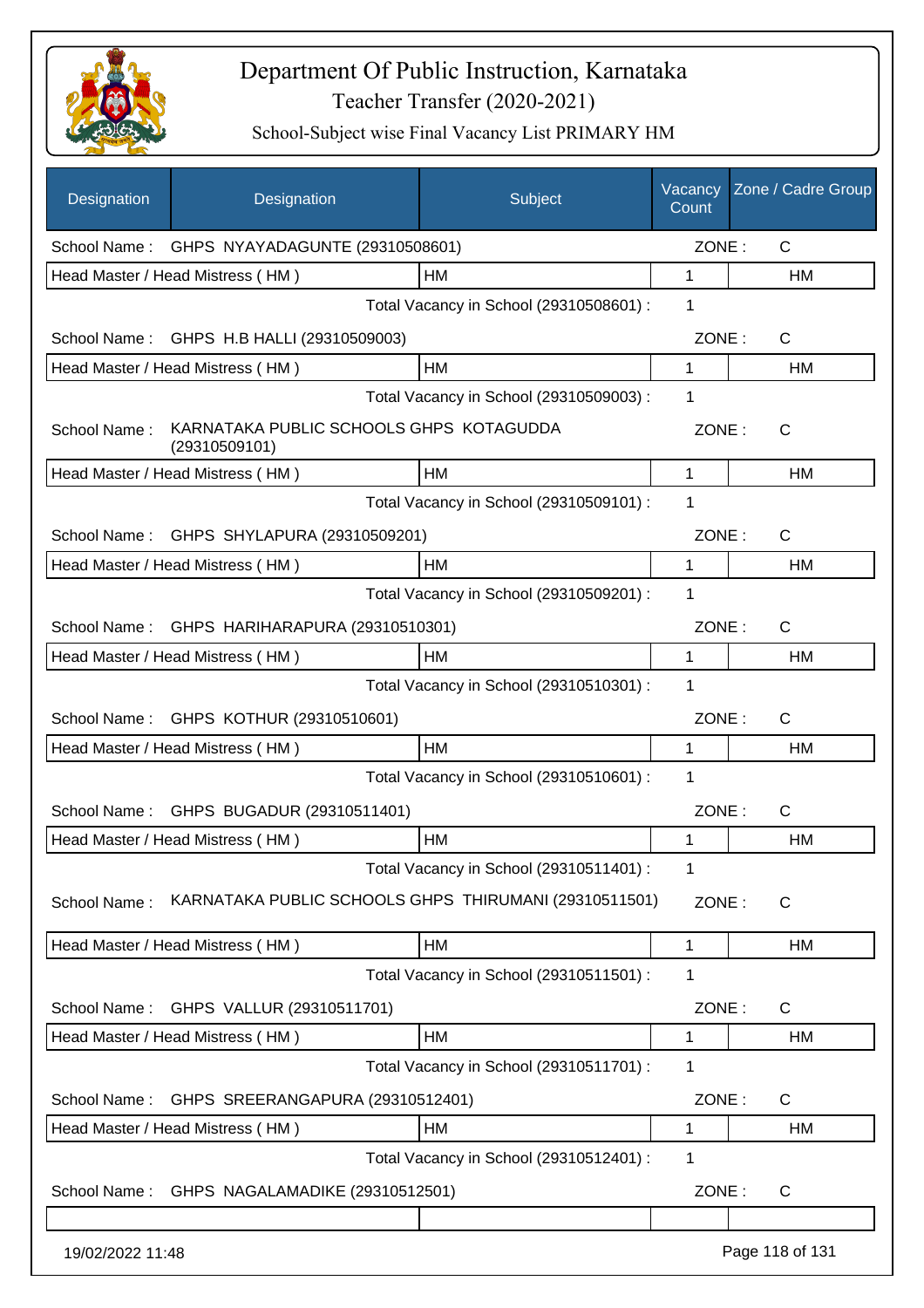

| Designation      | Designation                                                                      | Subject                                 | Vacancy<br>Count | Zone / Cadre Group    |
|------------------|----------------------------------------------------------------------------------|-----------------------------------------|------------------|-----------------------|
|                  | Head Master / Head Mistress (HM)                                                 | HM                                      | 1                | HM                    |
|                  |                                                                                  | Total Vacancy in School (29310512501) : | 1                |                       |
| School Name:     | GHPS B.K.HALLI (29310512901)                                                     |                                         | ZONE:            | $\mathsf{C}$          |
|                  | Head Master / Head Mistress (HM)                                                 | HM                                      | 1                | HM                    |
|                  |                                                                                  | Total Vacancy in School (29310512901) : | 1                |                       |
|                  | School Name: GHPS KYTHAGANAKERE (29310513001)                                    |                                         | ZONE:            | $\mathsf{C}$          |
|                  | Head Master / Head Mistress (HM)                                                 | HM                                      | 1                | HM                    |
|                  |                                                                                  | Total Vacancy in School (29310513001) : | 1                |                       |
| School Name:     | GHPS THIMMAMMANAHALLI (29310513101)                                              |                                         | ZONE:            | $\mathsf{C}$          |
|                  | Head Master / Head Mistress (HM)                                                 | HM                                      | 1                | <b>HM</b>             |
|                  |                                                                                  | Total Vacancy in School (29310513101) : | 1                |                       |
| School Name:     | GHPS GIRLS SCHOOL PAVAGADA (29310513506)                                         |                                         | ZONE:            | A                     |
|                  | Head Master / Head Mistress (HM)                                                 | HM                                      | 1                | HM                    |
|                  |                                                                                  | Total Vacancy in School (29310513506) : | 1                |                       |
| School Name:     | KASTHURABA GANDHI BALIKA VIDYALAYA UPPER PRIMAY<br>SCHOOL PAVAGADA (29310513507) |                                         | ZONE:            | A                     |
|                  | Head Master / Head Mistress (HM)                                                 | <b>GHM</b>                              | 1                | HM                    |
|                  |                                                                                  | Total Vacancy in School (29310513507) : | 1                |                       |
| School Name:     | GHPS KADIRAHALLI (29310518002)                                                   |                                         | ZONE:            | $\mathsf{C}$          |
|                  | Head Master / Head Mistress (HM)                                                 | <b>HM</b>                               | 1                | HM                    |
|                  |                                                                                  | Total Vacancy in School (29310518002) : | 1                |                       |
|                  |                                                                                  | Total Vacancy in Taluka (293105):       | 46               |                       |
| Taluka Name:     | SIRA (293106)                                                                    |                                         |                  |                       |
| School Name:     | GHPS DODDABANAGERE (29310600101)                                                 |                                         | ZONE:            | $\mathsf{C}$          |
|                  | Head Master / Head Mistress (HM)                                                 | HM                                      | 1                | <b>HM</b>             |
|                  |                                                                                  | Total Vacancy in School (29310600101) : | 1                |                       |
| School Name:     | GHPS NARAGONDANAHALLI (29310600401)                                              |                                         | ZONE:            | $\mathsf{C}$          |
|                  | Head Master / Head Mistress (HM)                                                 | HM                                      | 1                | HM                    |
|                  |                                                                                  | Total Vacancy in School (29310600401) : | 1                |                       |
| School Name:     | GHPS DWARANAKUNTE (29310600501)                                                  |                                         |                  | ZONE:<br>$\mathsf{C}$ |
|                  | Head Master / Head Mistress (HM)                                                 | HM                                      | 1                | HM                    |
|                  |                                                                                  | Total Vacancy in School (29310600501) : | 1                |                       |
|                  | School Name: GHPS LAKKANAHALLI (29310601105)                                     |                                         | ZONE:            | C                     |
| 19/02/2022 11:48 |                                                                                  |                                         |                  | Page 119 of 131       |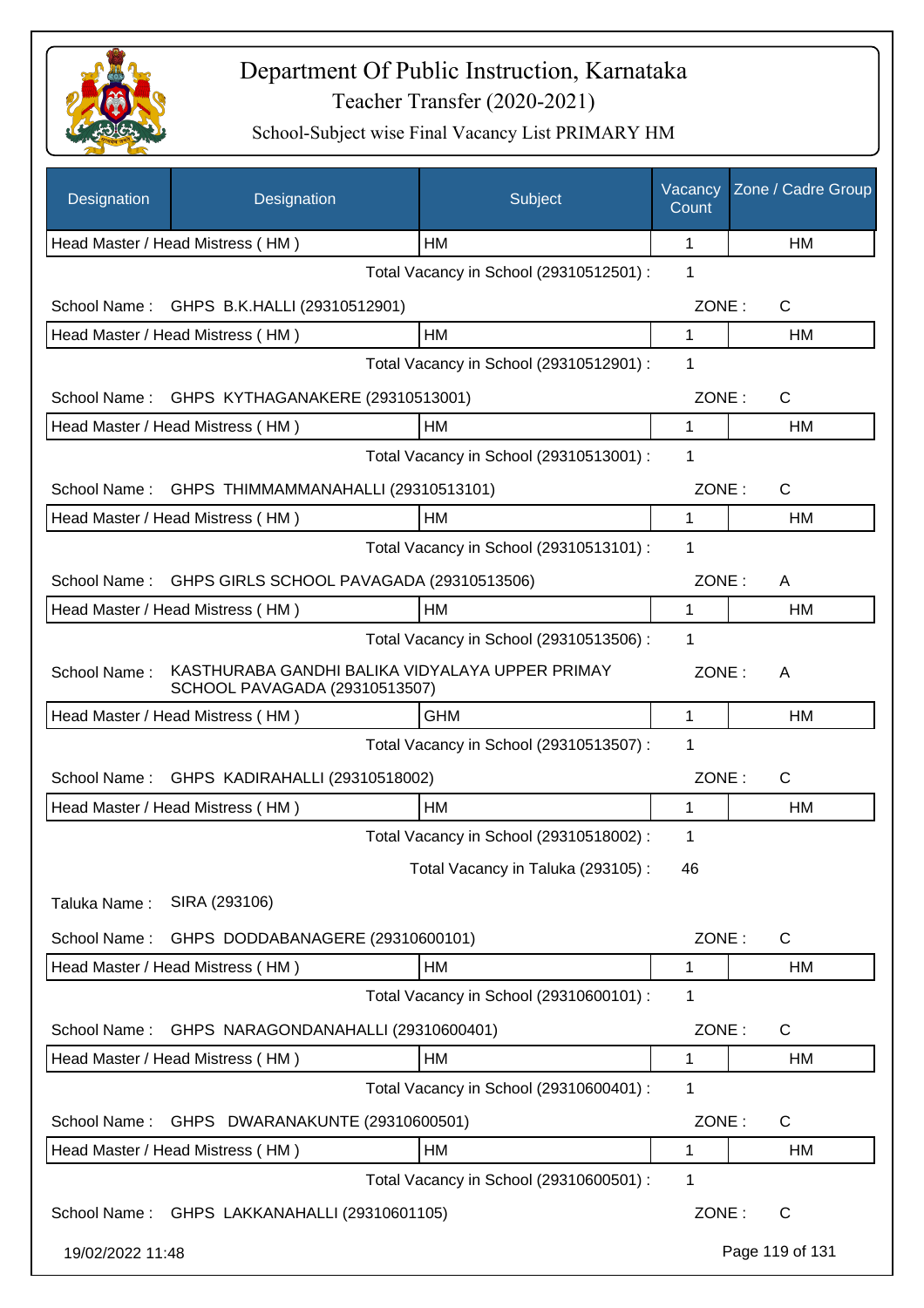

| Designation      | Designation                                     | Subject                                 | Vacancy<br>Count | Zone / Cadre Group |
|------------------|-------------------------------------------------|-----------------------------------------|------------------|--------------------|
|                  | Head Master / Head Mistress (HM)                | HМ                                      | 1                | НM                 |
|                  |                                                 | Total Vacancy in School (29310601105) : | 1                |                    |
| School Name:     | GHPS CHIRATEHALLI (29310601201)                 |                                         | ZONE:            | C                  |
|                  | Head Master / Head Mistress (HM)                | HM                                      | 1                | HM                 |
|                  |                                                 | Total Vacancy in School (29310601201) : | 1                |                    |
|                  | School Name: GHPS KARIDASARAHALLI (29310601202) |                                         | ZONE:            | $\mathsf{C}$       |
|                  | Head Master / Head Mistress (HM)                | HM                                      | 1                | HM                 |
|                  |                                                 | Total Vacancy in School (29310601202) : | 1                |                    |
|                  | School Name: GHPS BARAGURU (29310601701)        |                                         | ZONE:            | C                  |
|                  | Head Master / Head Mistress (HM)                | HM                                      | 1                | HM                 |
|                  |                                                 | Total Vacancy in School (29310601701) : | 1                |                    |
|                  | School Name: GHPS KOTTI (29310603101)           |                                         | ZONE:            | C                  |
|                  | Head Master / Head Mistress (HM)                | <b>HM</b>                               | 1                | HM                 |
|                  |                                                 | Total Vacancy in School (29310603101) : | 1                |                    |
| School Name:     | GHPS YANJALGERE (29310603201)                   |                                         | ZONE:            | C                  |
|                  | Head Master / Head Mistress (HM)                | HM                                      | 1                | HM                 |
|                  |                                                 | Total Vacancy in School (29310603201) : | 1                |                    |
| School Name:     | GHPS DODDAHULIKUNTE (29310603501)               |                                         | ZONE:            | $\mathsf C$        |
|                  | Head Master / Head Mistress (HM)                | HM                                      | 1                | НM                 |
|                  |                                                 | Total Vacancy in School (29310603501) : | 1                |                    |
| School Name:     | GHPS HEMDORE (29310603801)                      |                                         | ZONE:            | С                  |
|                  | Head Master / Head Mistress (HM)                | HM                                      | 1                | HM                 |
|                  |                                                 | Total Vacancy in School (29310603801) : | 1                |                    |
| School Name:     | GHPS BANDEKUNTE (29310605301)                   |                                         | ZONE:            | $\mathsf{C}$       |
|                  | Head Master / Head Mistress (HM)                | HM                                      | 1                | HM                 |
|                  |                                                 | Total Vacancy in School (29310605301) : | 1                |                    |
| School Name:     | GHPS GOLLAHALLI (29310605508)                   |                                         | ZONE:            | C                  |
|                  | Head Master / Head Mistress (HM)                | HM                                      | 1                | HM                 |
|                  |                                                 | Total Vacancy in School (29310605508) : | 1                |                    |
| School Name:     | GHPS KALUVARAHALLI (29310606301)                |                                         | ZONE:            | C                  |
|                  | Head Master / Head Mistress (HM)                | HM                                      | 1                | HM                 |
|                  |                                                 | Total Vacancy in School (29310606301) : | 1                |                    |
|                  |                                                 |                                         |                  |                    |
| 19/02/2022 11:48 |                                                 |                                         |                  | Page 120 of 131    |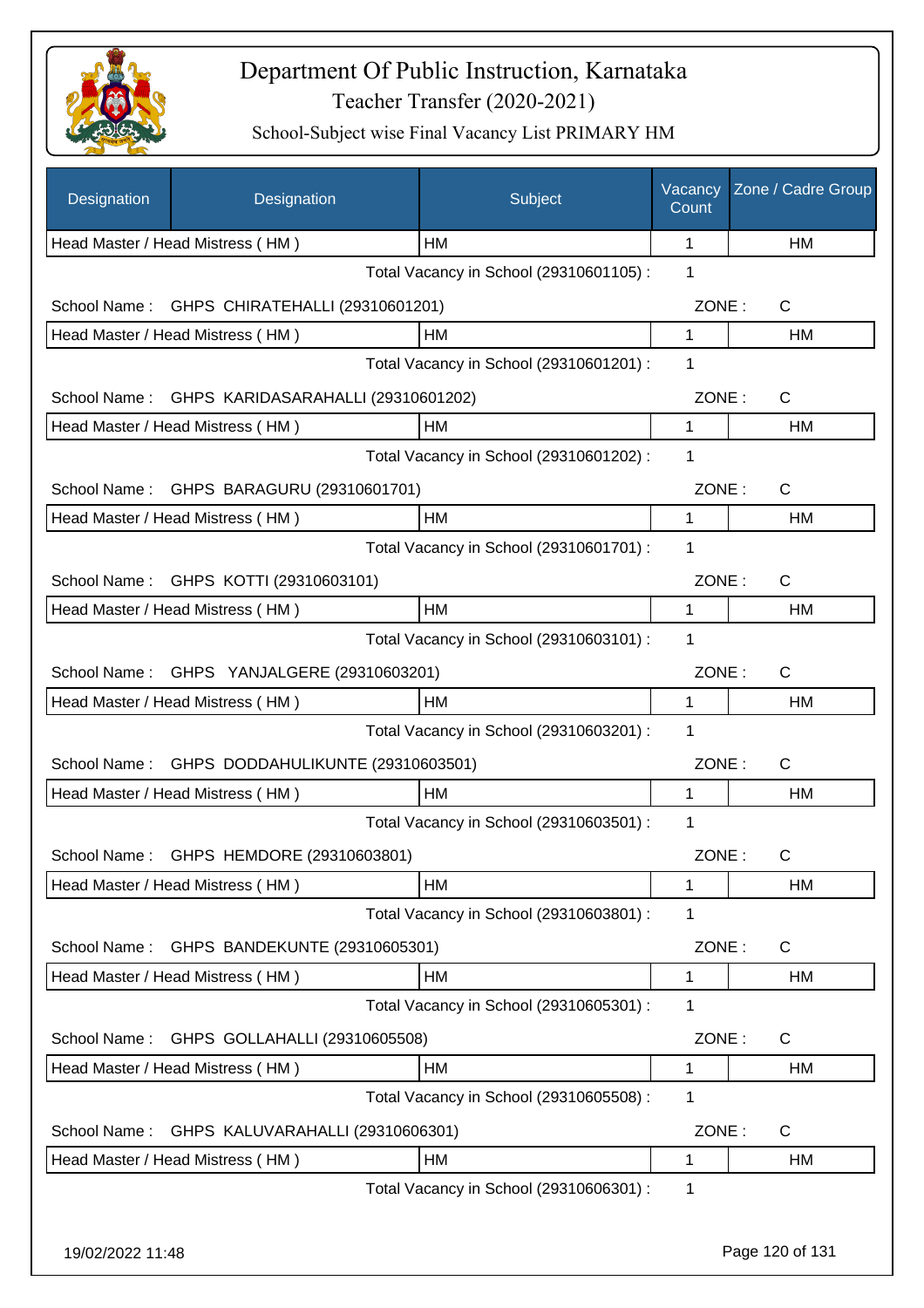

| Designation      | Designation                                       | Subject                                 | Vacancy<br>Count | Zone / Cadre Group |
|------------------|---------------------------------------------------|-----------------------------------------|------------------|--------------------|
|                  | School Name: GHPS DYAGERAHALLI (29310606501)      |                                         | ZONE:            | $\mathsf{C}$       |
|                  | Head Master / Head Mistress (HM)                  | HM                                      | 1                | HM                 |
|                  |                                                   | Total Vacancy in School (29310606501) : | 1                |                    |
|                  | School Name: GHPS YERAVARAHALLI (29310606502)     |                                         | ZONE:            | $\mathsf{C}$       |
|                  | Head Master / Head Mistress (HM)                  | HM                                      | 1                | HM                 |
|                  |                                                   | Total Vacancy in School (29310606502) : | 1                |                    |
|                  | School Name: GHPS HUNASEHALLI (29310606701)       |                                         | ZONE:            | C                  |
|                  | Head Master / Head Mistress (HM)                  | HM                                      | 1                | HM                 |
|                  |                                                   | Total Vacancy in School (29310606701) : | 1                |                    |
| School Name:     | GHPS KURUBARAHALLI (29310606901)                  |                                         | ZONE:            | C                  |
|                  | Head Master / Head Mistress (HM)                  | HM                                      | 1                | HM                 |
|                  |                                                   | Total Vacancy in School (29310606901) : | 1                |                    |
|                  | School Name: GHPS HUNASEKATTE (29310607001)       |                                         | ZONE:            | C                  |
|                  | Head Master / Head Mistress (HM)                  | HM                                      | 1                | HM                 |
|                  |                                                   | Total Vacancy in School (29310607001) : | 1                |                    |
| School Name:     | GHPS G.RANGANAHALLI (29310610201)                 |                                         | ZONE:            | C                  |
|                  | Head Master / Head Mistress (HM)                  | HM                                      | 1                | HM                 |
|                  |                                                   | Total Vacancy in School (29310610201) : | 1                |                    |
| School Name:     | GHPS JANKALLU (29310611102)                       |                                         | ZONE:            | C                  |
|                  | Head Master / Head Mistress (HM)                  | HM                                      | 1                | HM                 |
|                  |                                                   | Total Vacancy in School (29310611102) : | 1                |                    |
|                  | School Name: GHPS KALLAMBELLA GRAMA (29310611301) |                                         | ZONE:            | $\mathsf{C}$       |
|                  | Head Master / Head Mistress (HM)                  | HM                                      | 1                | HM                 |
|                  |                                                   | Total Vacancy in School (29310611301) : | 1                |                    |
| School Name:     | GHPS DODDAGULA (29310612201)                      |                                         | ZONE:            | C                  |
|                  | Head Master / Head Mistress (HM)                  | HM                                      | 1                | HM                 |
|                  |                                                   | Total Vacancy in School (29310612201) : | 1                |                    |
| School Name:     | GHPS MAGODU (29310613105)                         |                                         | ZONE:            | C                  |
|                  | Head Master / Head Mistress (HM)                  | HM                                      | 1                | HM                 |
|                  |                                                   | Total Vacancy in School (29310613105) : | 1                |                    |
| School Name:     | GHPS KALAPURA (29310613901)                       |                                         | ZONE:            | C                  |
|                  | Head Master / Head Mistress (HM)                  | HM                                      | 1                | HM                 |
| 19/02/2022 11:48 |                                                   |                                         |                  | Page 121 of 131    |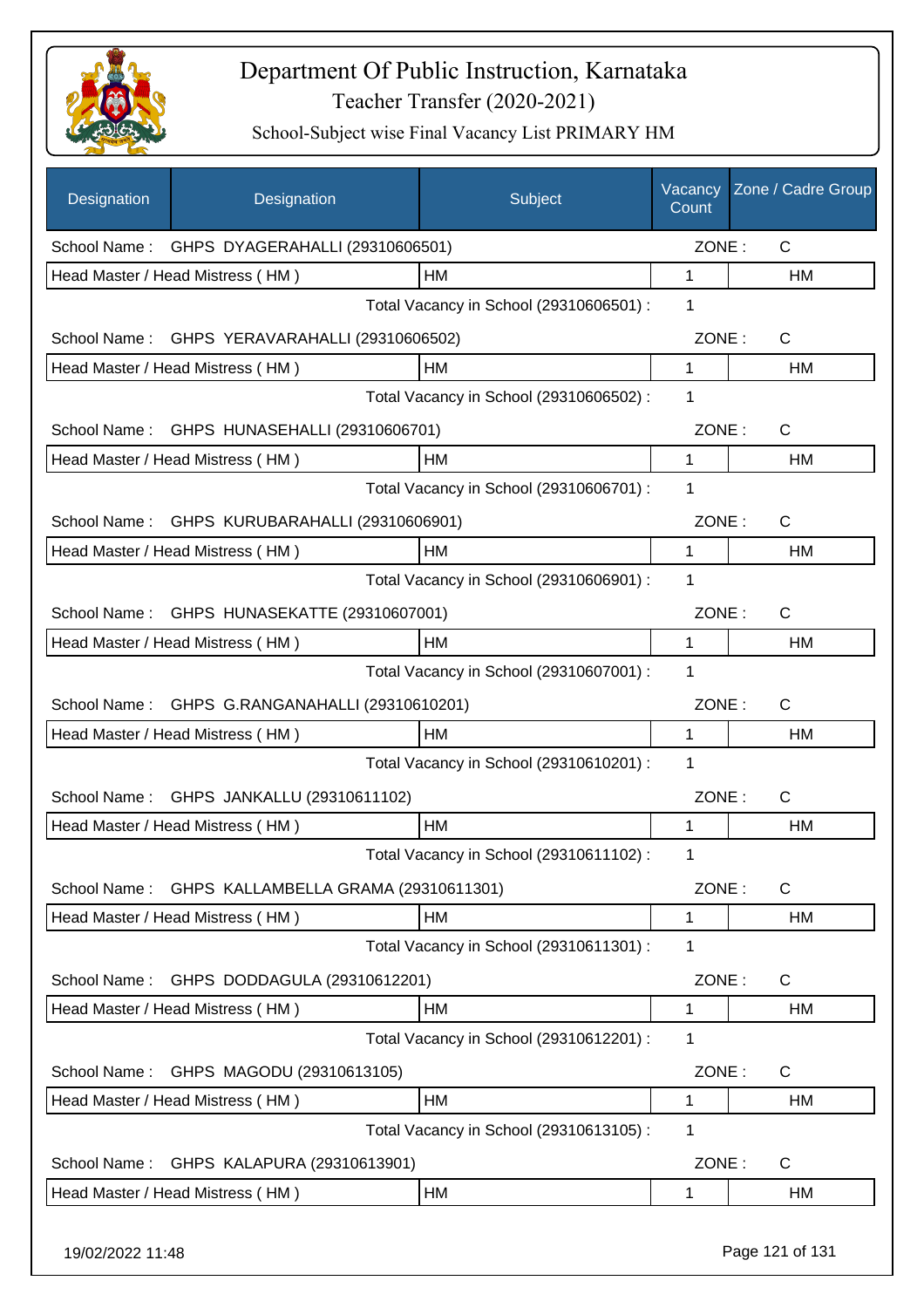

| Designation      | Designation                                      | Subject                                 | Vacancy<br>Count | Zone / Cadre Group |
|------------------|--------------------------------------------------|-----------------------------------------|------------------|--------------------|
|                  |                                                  | Total Vacancy in School (29310613901) : | 1                |                    |
| School Name:     | GHPS HUNJANALU (29310615401)                     |                                         | ZONE:            | C                  |
|                  | Head Master / Head Mistress (HM)                 | <b>HM</b>                               | $\mathbf 1$      | HM                 |
|                  |                                                  | Total Vacancy in School (29310615401) : | 1                |                    |
| School Name:     | GHPS HETTAPPANAHATTI (29310615402)               |                                         | ZONE:            | C                  |
|                  | Head Master / Head Mistress (HM)                 | HM                                      | 1                | <b>HM</b>          |
|                  |                                                  | Total Vacancy in School (29310615402) : | 1                |                    |
| School Name:     | GHPS CHIKKA AGRAHARA (29310616301)               |                                         | ZONE:            | $\mathsf{C}$       |
|                  | Head Master / Head Mistress (HM)                 | HМ                                      | 1                | HM                 |
|                  |                                                  | Total Vacancy in School (29310616301) : | 1                |                    |
| School Name:     | GHPS KANCHIGANAHALLI (29310616901)               |                                         | ZONE:            | $\mathsf{C}$       |
|                  | Head Master / Head Mistress (HM)                 | HM                                      | 1                | HM                 |
|                  |                                                  | Total Vacancy in School (29310616901) : | 1                |                    |
| School Name:     | GHPS KAREMADENAHALLI (29310617502)               |                                         | ZONE:            | C                  |
|                  | Head Master / Head Mistress (HM)                 | HM                                      | 1                | <b>HM</b>          |
|                  |                                                  | Total Vacancy in School (29310617502) : | 1                |                    |
| School Name:     | GHPS CHINNAYYANA PALYA (29310617503)             |                                         | ZONE:            | $\mathsf{C}$       |
|                  | Head Master / Head Mistress (HM)                 | HМ                                      | 1                | HM                 |
|                  |                                                  | Total Vacancy in School (29310617503) : | 1                |                    |
|                  | School Name: GHPS MADDAKANAHALLI (29310619501)   |                                         | ZONE:            | C                  |
|                  | Head Master / Head Mistress (HM)                 | HM                                      | 1                | HM                 |
|                  |                                                  | Total Vacancy in School (29310619501) : | 1                |                    |
| School Name:     | GOVT GHPS URDU MEHABOOB NAGAR-SIRA (29310621802) |                                         | ZONE:            | A                  |
|                  | Head Master / Head Mistress (HM)                 | HM                                      | 1                | HM                 |
|                  |                                                  | Total Vacancy in School (29310621802) : | 1                |                    |
| School Name:     | GOVT GHPS URDU ASSAR MOHALLA-SIRA (29310622003)  |                                         | ZONE:            | A                  |
|                  | Head Master / Head Mistress (HM)                 | HM                                      | 1                | HM                 |
|                  |                                                  | Total Vacancy in School (29310622003) : | 1                |                    |
| School Name:     | GHPS YARADAKATTE (29310622802)                   |                                         | ZONE:            | C                  |
|                  | Head Master / Head Mistress (HM)                 | HM                                      | 1                | HM                 |
|                  |                                                  | Total Vacancy in School (29310622802) : | 1                |                    |
| School Name:     | GHPS SHAGADADU (29310622901)                     |                                         | ZONE:            | C                  |
| 19/02/2022 11:48 |                                                  |                                         |                  | Page 122 of 131    |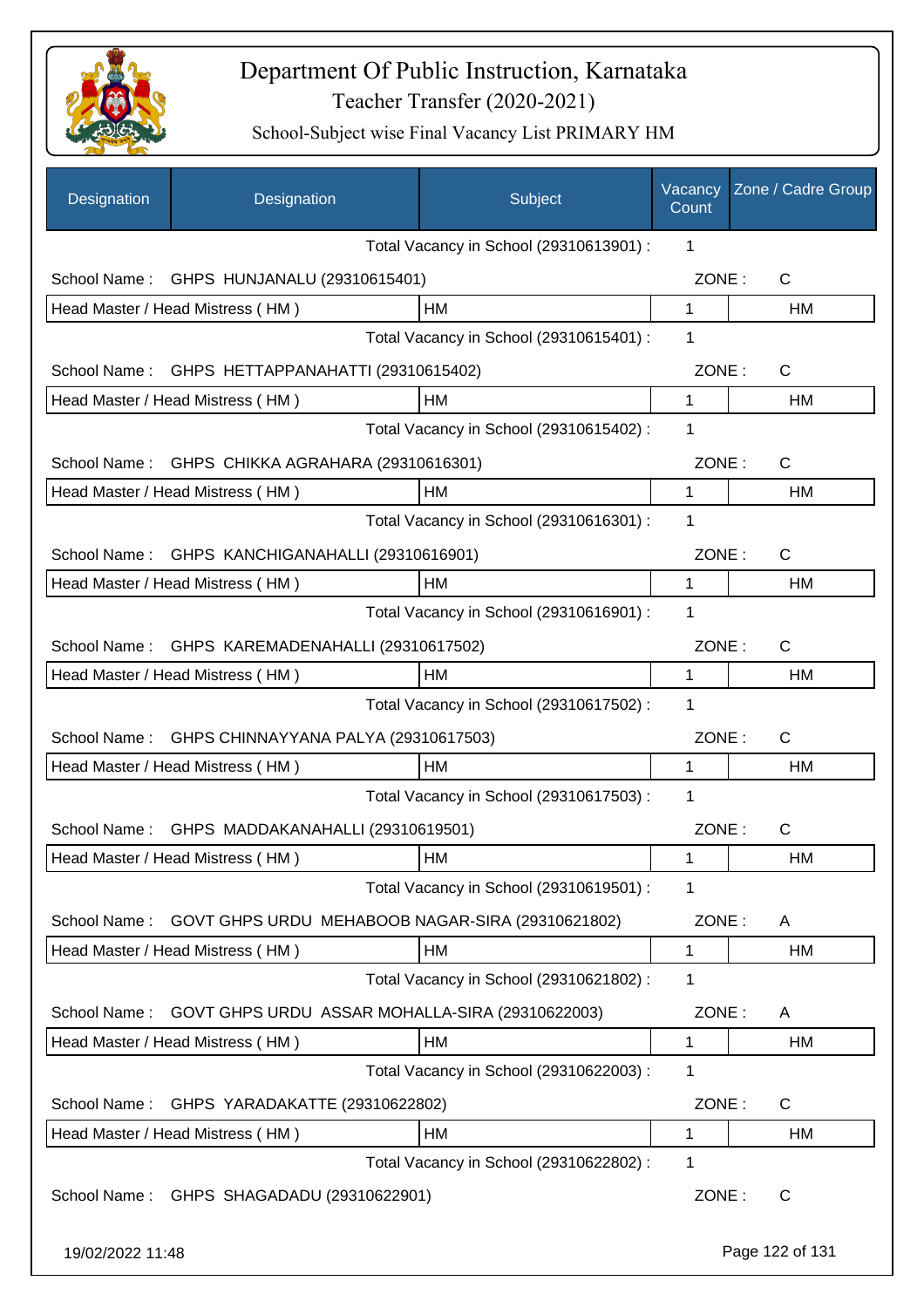

| Designation      | Designation                                                    | Subject                                            | Vacancy<br>Count | Zone / Cadre Group |
|------------------|----------------------------------------------------------------|----------------------------------------------------|------------------|--------------------|
|                  | Head Master / Head Mistress (HM)                               | HM                                                 | 1                | HM                 |
|                  |                                                                | Total Vacancy in School (29310622901) :            | 1                |                    |
| School Name:     | GHPS HOSABIJJANABELLA (29310623001)                            |                                                    | ZONE:            | $\mathsf{C}$       |
|                  | Head Master / Head Mistress (HM)                               | HM                                                 | 1                | HM                 |
|                  |                                                                | Total Vacancy in School (29310623001) :            | 1                |                    |
| School Name:     | NEW TYPE GHPS MODEL SCHOOL NAYAKARAHATTI SIRA<br>(29310623404) |                                                    | ZONE:            | A                  |
|                  | Head Master / Head Mistress (HM)                               | <b>HM</b>                                          | $\mathbf{1}$     | HM                 |
|                  |                                                                | Total Vacancy in School (29310623404) :            | 1                |                    |
| School Name:     | GMHPS SANTHEPETE SIRA (29310629702)                            |                                                    | ZONE:            | A                  |
|                  | Head Master / Head Mistress (HM)                               | HM                                                 | 1                | HM                 |
|                  |                                                                | Total Vacancy in School (29310629702) :            | 1                |                    |
|                  |                                                                | Total Vacancy in Taluka (293106):                  | 39               |                    |
| District Name:   | RAMANAGARA (2932)                                              |                                                    |                  |                    |
| Taluka Name:     | MAGADI (293205)                                                |                                                    |                  |                    |
| School Name:     | GHPS CHIKKAHALLI (29320500103)                                 |                                                    | ZONE:            | $\mathsf{C}$       |
|                  | Head Master / Head Mistress (HM)                               | HM                                                 | 1                | HM                 |
|                  |                                                                | Total Vacancy in School (29320500103) :            | 1                |                    |
| School Name:     | G UHPS A.K. LAYA (29320501303)                                 |                                                    | ZONE:            | $\mathsf{C}$       |
|                  | Head Master / Head Mistress (HM)                               | HM                                                 | 1                | HM                 |
|                  |                                                                | Total Vacancy in School (29320501303) :            | 1                |                    |
| School Name:     | GHPS CHIKKAMASKAL (29320504801)                                |                                                    | ZONE:            | $\mathsf{C}$       |
|                  | Head Master / Head Mistress (HM)                               | HM                                                 | 1                | HM                 |
|                  |                                                                | Total Vacancy in School (29320504801) :            | 1                |                    |
| School Name:     |                                                                | KARNATAKA PUBLIC SCHOOLS GHPS KUDURU (29320506508) | ZONE:            | $\mathsf{C}$       |
|                  | Head Master / Head Mistress (HM)                               | <b>SRHM</b>                                        | 1                | HM                 |
|                  |                                                                | Total Vacancy in School (29320506508) :            | 1                |                    |
| School Name:     | G UHPS KUDURU (29320506509)                                    |                                                    | ZONE:            | $\mathsf{C}$       |
|                  | Head Master / Head Mistress (HM)                               | HM                                                 | 1                | <b>HM</b>          |
|                  |                                                                | Total Vacancy in School (29320506509) :            | $\mathbf{1}$     |                    |
| School Name:     | GHPS NARASANDRA (29320507604)                                  |                                                    | ZONE:            | C                  |
|                  | Head Master / Head Mistress (HM)                               | <b>HM</b>                                          | 1                | <b>HM</b>          |
| 19/02/2022 11:48 |                                                                |                                                    |                  | Page 123 of 131    |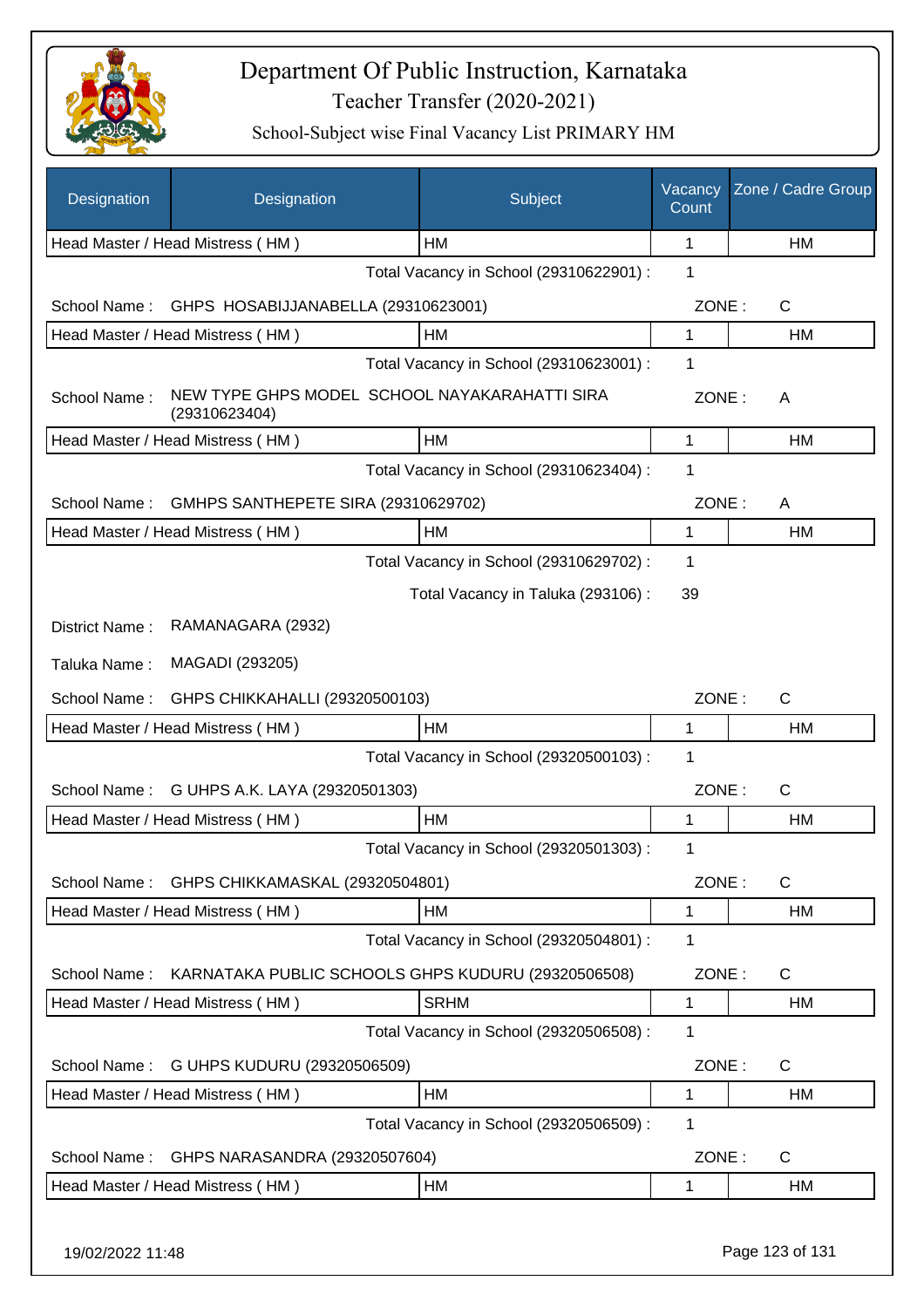

| Designation      | Designation                              | Subject                                 | Vacancy<br>Count | Zone / Cadre Group |
|------------------|------------------------------------------|-----------------------------------------|------------------|--------------------|
|                  |                                          | Total Vacancy in School (29320507604) : | 1                |                    |
| School Name:     | GHPS G.M.HALLI (29320512802)             |                                         | ZONE:            | C                  |
|                  | Head Master / Head Mistress (HM)         | HM                                      | $\mathbf 1$      | HM                 |
|                  |                                          | Total Vacancy in School (29320512802) : | 1                |                    |
| School Name:     | GHPS BYCHAPURA (29320517201)             |                                         | ZONE:            | B                  |
|                  | Head Master / Head Mistress (HM)         | HM                                      | 1                | HM                 |
|                  |                                          | Total Vacancy in School (29320517201) : | 1                |                    |
| School Name:     | GHPS MADABALU (29320520303)              |                                         | ZONE:            | $\mathsf{C}$       |
|                  | Head Master / Head Mistress (HM)         | HM                                      | 1                | HM                 |
|                  |                                          | Total Vacancy in School (29320520303) : | 1                |                    |
| School Name:     | G GMS MAGADI TOWN (29320526404)          |                                         | ZONE:            | A                  |
|                  | Head Master / Head Mistress (HM)         | HM                                      | 1                | HM                 |
|                  |                                          | Total Vacancy in School (29320526404) : | 1                |                    |
|                  | School Name: G UHPS UNTGMS (29320527002) |                                         | ZONE:            | A                  |
|                  | Head Master / Head Mistress (HM)         | HM                                      | 1                | HM                 |
|                  |                                          | Total Vacancy in School (29320527002) : | 1                |                    |
|                  |                                          | Total Vacancy in Taluka (293205):       | 11               |                    |
| Taluka Name:     | RAMANAGARA (293206)                      |                                         |                  |                    |
| School Name:     | GHPS JALAMANGALA (29320600401)           |                                         | ZONE:            | C                  |
|                  | Head Master / Head Mistress (HM)         | HM                                      | 1                | HM                 |
|                  |                                          | Total Vacancy in School (29320600401) : | 1                |                    |
| School Name:     | GHPS DODDAGANGAVADI (29320601501)        |                                         | ZONE:            | $\mathsf{C}$       |
|                  | Head Master / Head Mistress (HM)         | HM                                      | 1                | HM                 |
|                  |                                          | Total Vacancy in School (29320601501) : | 1                |                    |
| School Name:     | GHPS BIDADI (29320605901)                |                                         | ZONE:            | A                  |
|                  | Head Master / Head Mistress (HM)         | HM                                      | 1                | <b>HM</b>          |
|                  |                                          | Total Vacancy in School (29320605901) : | 1                |                    |
| School Name:     | GHPS URAGAHALLI (29320607101)            |                                         | ZONE:            | C                  |
|                  | Head Master / Head Mistress (HM)         | HM                                      | 1                | <b>HM</b>          |
|                  |                                          | Total Vacancy in School (29320607101) : | 1                |                    |
| School Name:     | GHPS JODI KARENAHALLI (29320607409)      |                                         | ZONE:            | $\mathsf{C}$       |
|                  | Head Master / Head Mistress (HM)         | HM                                      | 1                | HM                 |
| 19/02/2022 11:48 |                                          |                                         |                  | Page 124 of 131    |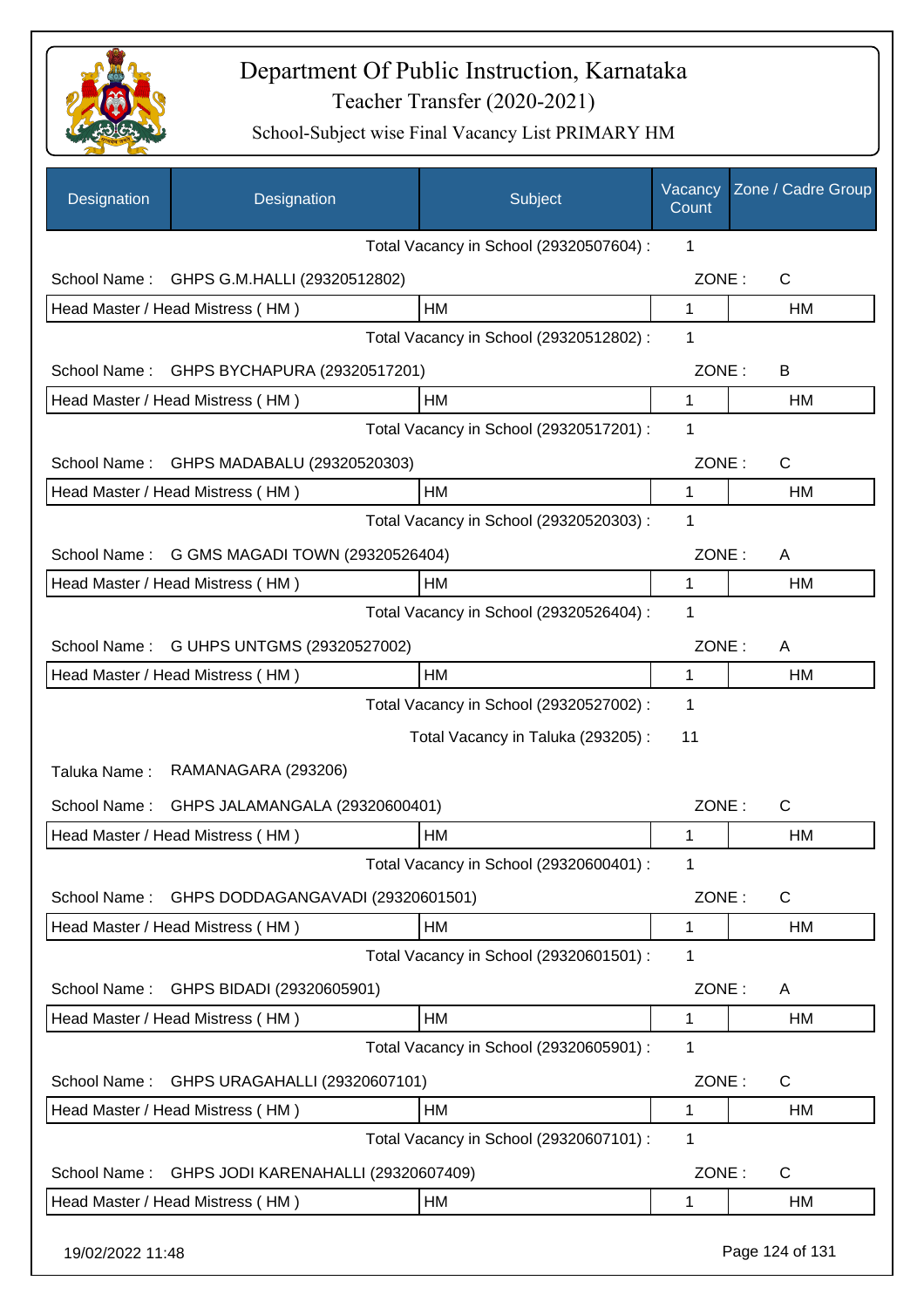

| Designation      | Designation                                    | Subject                                 | Vacancy<br>Count | Zone / Cadre Group |
|------------------|------------------------------------------------|-----------------------------------------|------------------|--------------------|
|                  |                                                | Total Vacancy in School (29320607409) : | 1                |                    |
| School Name:     | GHPS ABBANAKUPPE (29320607601)                 |                                         | ZONE:            | B                  |
|                  | Head Master / Head Mistress (HM)               | HM                                      | 1                | HM                 |
|                  |                                                | Total Vacancy in School (29320607601) : | 1                |                    |
| School Name:     | GHPS HEBBAKODI (29320608501)                   |                                         | ZONE:            | $\mathsf{C}$       |
|                  | Head Master / Head Mistress (HM)               | HM                                      | 1                | HM                 |
|                  |                                                | Total Vacancy in School (29320608501) : | $\mathbf{1}$     |                    |
| School Name:     | GHPS MODEL BANNIKUPPE (KYLANCHA) (29320609901) |                                         | ZONE:            | C                  |
|                  | Head Master / Head Mistress (HM)               | <b>HM</b>                               | 1                | HM                 |
|                  |                                                | Total Vacancy in School (29320609901) : | 1                |                    |
| School Name:     | GUHPS MEHABOOBNAGARA (29320613201)             |                                         | ZONE:            | A                  |
|                  | Head Master / Head Mistress (HM)               | HM                                      | 1                | HM                 |
|                  |                                                | Total Vacancy in School (29320613201) : | 1                |                    |
| School Name:     | GUHPS REHAMANIYA NAGARA (29320613601)          |                                         | ZONE:            | A                  |
|                  | Head Master / Head Mistress (HM)               | HM                                      | 1                | <b>HM</b>          |
|                  |                                                | Total Vacancy in School (29320613601) : | $\mathbf 1$      |                    |
| School Name:     | GUHPS YARABNAGARA I (29320613801)              |                                         | ZONE:            | A                  |
|                  | Head Master / Head Mistress (HM)               | <b>HM</b>                               | 1                | HM                 |
|                  |                                                | Total Vacancy in School (29320613801) : | 1                |                    |
| School Name:     | GHPS BEEDI KARMIKARA COLONY (29320613805)      |                                         | ZONE:            | A                  |
|                  | Head Master / Head Mistress (HM)               | <b>SRHM</b>                             | 1                | HM                 |
|                  |                                                | Total Vacancy in School (29320613805) : | 1                |                    |
| School Name:     | G UMPS IJOOR RMSA (29320614301)                |                                         | ZONE:            | A                  |
|                  | Head Master / Head Mistress (HM)               | HM                                      | 1                | HM                 |
|                  |                                                | Total Vacancy in School (29320614301) : | 1                |                    |
|                  |                                                | Total Vacancy in Taluka (293206):       | 13               |                    |
| Taluka Name:     | CHANNAPATNA (293207)                           |                                         |                  |                    |
| School Name:     | GHPS BHYRAPATNA (29320703202)                  |                                         | ZONE:            | B                  |
|                  | Head Master / Head Mistress (HM)               | HM                                      | 1                | HM                 |
|                  |                                                | Total Vacancy in School (29320703202) : | 1                |                    |
| School Name:     | GHPS VANDARAGUPPE (29320705501)                |                                         | ZONE:            | В                  |
|                  | Head Master / Head Mistress (HM)               | HM                                      | 1                | HM                 |
| 19/02/2022 11:48 |                                                |                                         |                  | Page 125 of 131    |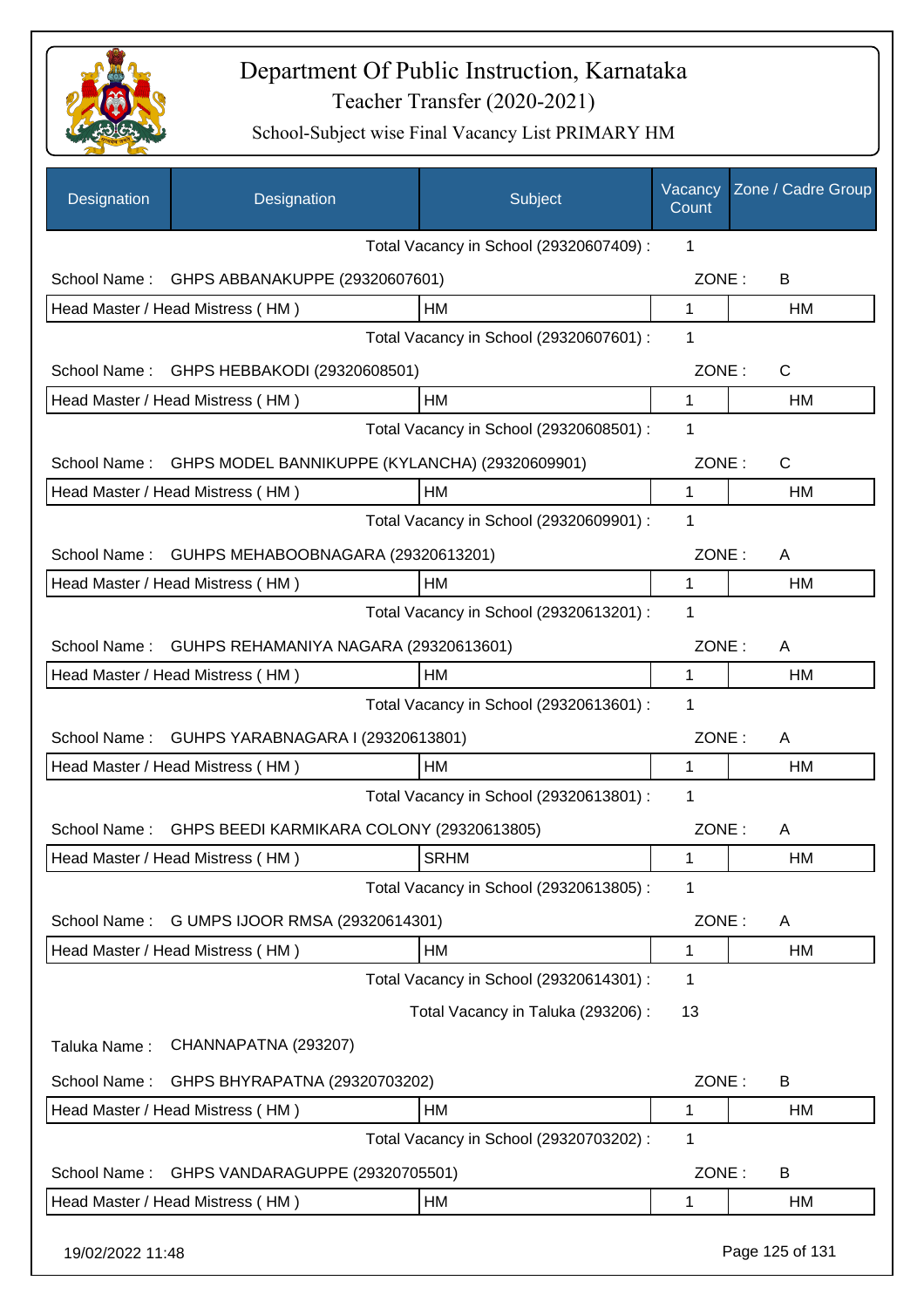

| Designation      | Designation                                                             | Subject                                 | Vacancy<br>Count | Zone / Cadre Group |
|------------------|-------------------------------------------------------------------------|-----------------------------------------|------------------|--------------------|
|                  |                                                                         | Total Vacancy in School (29320705501) : | 1                |                    |
| School Name:     | GHPS MUNIYYAPPANADODDI-(RMSA) (29320706302)                             |                                         | ZONE:            | B                  |
|                  | Head Master / Head Mistress (HM)                                        | <b>HM</b>                               | 1                | HM                 |
|                  |                                                                         | Total Vacancy in School (29320706302) : | 1                |                    |
| School Name:     | G HPS KENCHABHOVIDOODI (29320706303)                                    |                                         | ZONE:            | B                  |
|                  | Head Master / Head Mistress (HM)                                        | HМ                                      | 1                | HM                 |
|                  |                                                                         | Total Vacancy in School (29320706303) : | 1                |                    |
|                  | School Name: GMPS KUDLURU (29320706601)                                 |                                         | ZONE:            | C                  |
|                  | Head Master / Head Mistress (HM)                                        | HM                                      | 1                | НM                 |
|                  |                                                                         | Total Vacancy in School (29320706601) : | 1                |                    |
| School Name:     | GMPS HONGANURU (29320706801)                                            |                                         | ZONE:            | B                  |
|                  | Head Master / Head Mistress (HM)                                        | <b>SRHM</b>                             | 1                | HM                 |
|                  |                                                                         | Total Vacancy in School (29320706801) : | 1                |                    |
| School Name:     | GUHPS HONGANURU (29320706802)                                           |                                         | ZONE:            | B                  |
|                  | Head Master / Head Mistress (HM)                                        | HМ                                      | 1                | HM                 |
|                  |                                                                         | Total Vacancy in School (29320706802) : | 1                |                    |
| School Name:     | GHPS BRAHMANIPURA (29320707301)                                         |                                         | ZONE:            | В                  |
|                  | Head Master / Head Mistress (HM)                                        | HM                                      | 1                | HM                 |
|                  |                                                                         | Total Vacancy in School (29320707301) : | 1                |                    |
| School Name:     | GMPS AKKURU (29320708201)                                               |                                         | ZONE:            | C                  |
|                  | Head Master / Head Mistress (HM)                                        | HM                                      | 1                | HM                 |
|                  |                                                                         | Total Vacancy in School (29320708201) : | 1                |                    |
| School Name:     | G HPS MENASIGNAHALLI (29320708901)                                      |                                         | ZONE:            | C                  |
|                  | Head Master / Head Mistress (HM)                                        | НM                                      | 1                | НM                 |
|                  |                                                                         | Total Vacancy in School (29320708901) : | 1                |                    |
| School Name:     | GOVERNMENT UPGRADED HIGHER PRIMARY SCHOOL,<br>BANAGAHALLI (29320709701) |                                         | ZONE:            | C                  |
|                  | Head Master / Head Mistress (HM)                                        | HM                                      | 1                | <b>HM</b>          |
|                  |                                                                         | Total Vacancy in School (29320709701) : | 1                |                    |
| School Name:     | GHPS KRISHNAPURA (29320710001)                                          |                                         | ZONE:            | C                  |
|                  | Head Master / Head Mistress (HM)                                        | HM                                      | 1                | HM                 |
|                  |                                                                         | Total Vacancy in School (29320710001) : | 1                |                    |
|                  | School Name: GHPS HAROKOPPA (29320710201)                               |                                         | ZONE:            | C                  |
| 19/02/2022 11:48 |                                                                         |                                         |                  | Page 126 of 131    |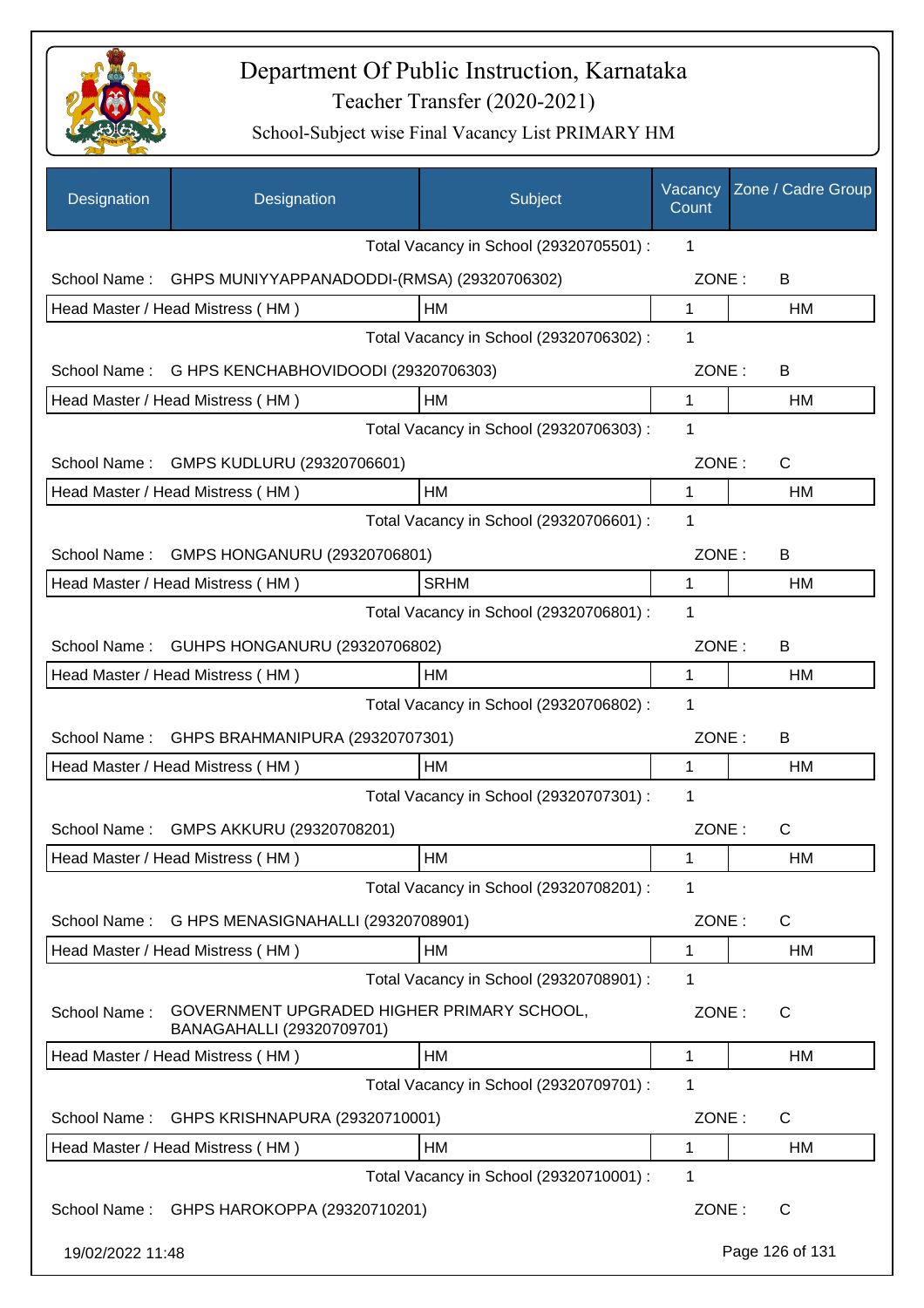

| Designation      | Designation                                                  | Subject                                 | Vacancy<br>Count | Zone / Cadre Group |
|------------------|--------------------------------------------------------------|-----------------------------------------|------------------|--------------------|
|                  | Head Master / Head Mistress (HM)                             | HM                                      | $\mathbf 1$      | НM                 |
|                  |                                                              | Total Vacancy in School (29320710201) : | 1                |                    |
| School Name:     | GHPS AMBADAHALLI (29320710501)                               |                                         | ZONE:            | C                  |
|                  | Head Master / Head Mistress (HM)                             | HM                                      | 1                | НM                 |
|                  |                                                              | Total Vacancy in School (29320710501) : | 1                |                    |
| School Name:     | GHPS SARAGURU (29320710901)                                  |                                         | ZONE:            | C                  |
|                  | Head Master / Head Mistress (HM)                             | HM                                      | 1                | HM                 |
|                  |                                                              | Total Vacancy in School (29320710901) : | 1                |                    |
|                  | School Name: KASTURABA GANDHI BALIKA VIDYALAYA (29320713102) |                                         | ZONE:            | B                  |
|                  | Head Master / Head Mistress (HM)                             | HM                                      | 1                | HM                 |
|                  |                                                              | Total Vacancy in School (29320713102) : | 1                |                    |
| School Name:     | GGHPS URDU YARABNAGARA (29320715102)                         |                                         | ZONE:            | A                  |
|                  | Head Master / Head Mistress (HM)                             | HM                                      | 1                | HM                 |
|                  |                                                              | Total Vacancy in School (29320715102) : | 1                |                    |
| School Name:     | GHPS PETTA (29320715302)                                     |                                         | ZONE:            | A                  |
|                  | Head Master / Head Mistress (HM)                             | HM                                      | 1                | HM                 |
|                  |                                                              | Total Vacancy in School (29320715302) : | 1                |                    |
|                  |                                                              | Total Vacancy in Taluka (293207) :      | 18               |                    |
| Taluka Name:     | KANAKAPURA (293208)                                          |                                         |                  |                    |
| School Name:     | GHPS MEDAMARANAHALLI (29320800601)                           |                                         | ZONE:            | $\mathsf{C}$       |
|                  | Head Master / Head Mistress (HM)                             | HM                                      | 1                | HM                 |
|                  |                                                              | Total Vacancy in School (29320800601) : | 1                |                    |
| School Name:     | GHPS BANDIGANAHALLI (29320802501)                            |                                         | ZONE:            | C                  |
|                  | Head Master / Head Mistress (HM)                             | HM                                      | 1                | HM                 |
|                  |                                                              | Total Vacancy in School (29320802501) : | 1                |                    |
| School Name:     | GHPS BANNIKUPPE (29320803001)                                |                                         | ZONE:            | C                  |
|                  | Head Master / Head Mistress (HM)                             | HM                                      | 1                | HM                 |
|                  |                                                              | Total Vacancy in School (29320803001) : | 1                |                    |
| School Name:     | GHPS THATTEKERE (29320805901)                                |                                         | ZONE:            | C                  |
|                  | Head Master / Head Mistress (HM)                             | HM                                      | 1                | HM                 |
|                  |                                                              | Total Vacancy in School (29320805901) : | 1                |                    |
| School Name:     | GHPS BANAVASI (29320806201)                                  |                                         | ZONE:            | C                  |
| 19/02/2022 11:48 |                                                              |                                         |                  | Page 127 of 131    |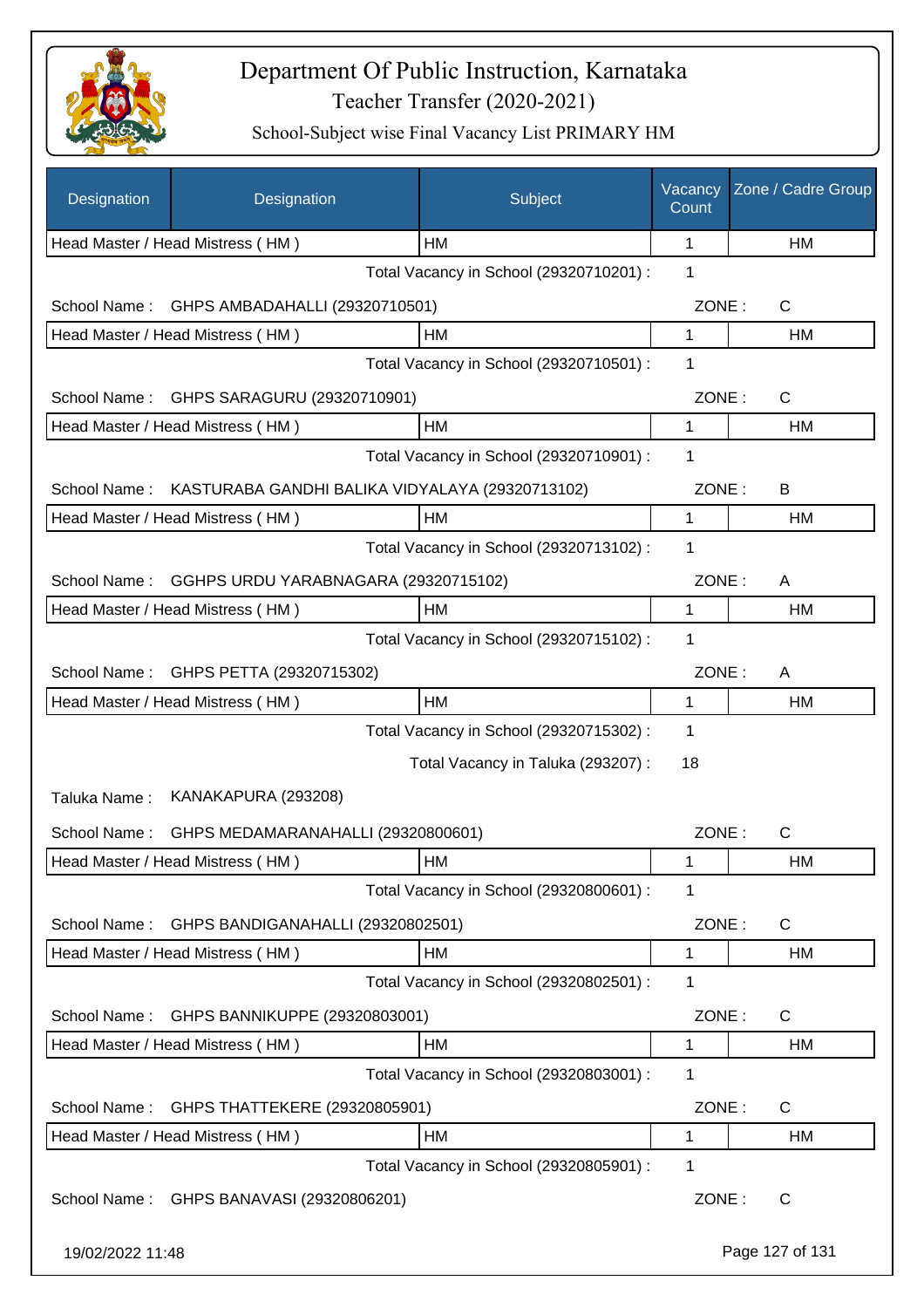

| Designation      | Designation                         | Subject                                 | Vacancy<br>Count | Zone / Cadre Group |
|------------------|-------------------------------------|-----------------------------------------|------------------|--------------------|
|                  | Head Master / Head Mistress (HM)    | HМ                                      | 1                | HM                 |
|                  |                                     | Total Vacancy in School (29320806201) : | 1                |                    |
| School Name:     | GHPS DODDAMARALAVADI (29320806401)  |                                         | ZONE:            | C                  |
|                  | Head Master / Head Mistress (HM)    | HM                                      | 1                | НM                 |
|                  |                                     | Total Vacancy in School (29320806401) : | 1                |                    |
| School Name:     | GHPS KALLANAKUPPE (29320806601)     |                                         | ZONE:            | $\mathsf{C}$       |
|                  | Head Master / Head Mistress (HM)    | HM                                      | 1                | <b>HM</b>          |
|                  |                                     | Total Vacancy in School (29320806601) : | 1                |                    |
| School Name:     | GHPS YELACHAVADI (29320806901)      |                                         | ZONE:            | C                  |
|                  | Head Master / Head Mistress (HM)    | HM                                      | 1                | HM                 |
|                  |                                     | Total Vacancy in School (29320806901) : | 1                |                    |
| School Name:     | GHPS CHIKKENAHALLI (29320807403)    |                                         | ZONE:            | $\mathsf C$        |
|                  | Head Master / Head Mistress (HM)    | HM                                      | 1                | HM                 |
|                  |                                     | Total Vacancy in School (29320807403) : | $\mathbf 1$      |                    |
| School Name:     | GHPS ALLIMARANAHALLI (29320808401)  |                                         | ZONE:            | C                  |
|                  | Head Master / Head Mistress (HM)    | HM                                      | 1                | HM                 |
|                  |                                     | Total Vacancy in School (29320808401) : | 1                |                    |
| School Name:     | GHPS GOWDAHALLI (29320809702)       |                                         | ZONE:            | C                  |
|                  | Head Master / Head Mistress (HM)    | HM                                      | 1                | НM                 |
|                  |                                     | Total Vacancy in School (29320809702) : | 1                |                    |
| School Name:     | GHPS KERALALUSANDRA (29320809801)   |                                         | ZONE:            | С                  |
|                  | Head Master / Head Mistress (HM)    | HМ                                      | 1                | HM                 |
|                  |                                     | Total Vacancy in School (29320809801) : | 1                |                    |
| School Name:     | GHPS SHIVANAHALLI (29320810101)     |                                         | ZONE:            | C                  |
|                  | Head Master / Head Mistress (HM)    | HM                                      | 1                | HM                 |
|                  |                                     | Total Vacancy in School (29320810101) : | 1                |                    |
| School Name:     | GHPS SEEGEKOTE (29320810501)        |                                         | ZONE:            | B                  |
|                  | Head Master / Head Mistress (HM)    | HM                                      | 1                | HM                 |
|                  |                                     | Total Vacancy in School (29320810501) : | 1                |                    |
| School Name:     | GHPS HALAGONDANAHALLI (29320810801) |                                         | ZONE:            | C                  |
|                  | Head Master / Head Mistress (HM)    | HM                                      | 1                | HM                 |
|                  |                                     | Total Vacancy in School (29320810801) : | 1                |                    |
|                  |                                     |                                         |                  |                    |
| 19/02/2022 11:48 |                                     |                                         |                  | Page 128 of 131    |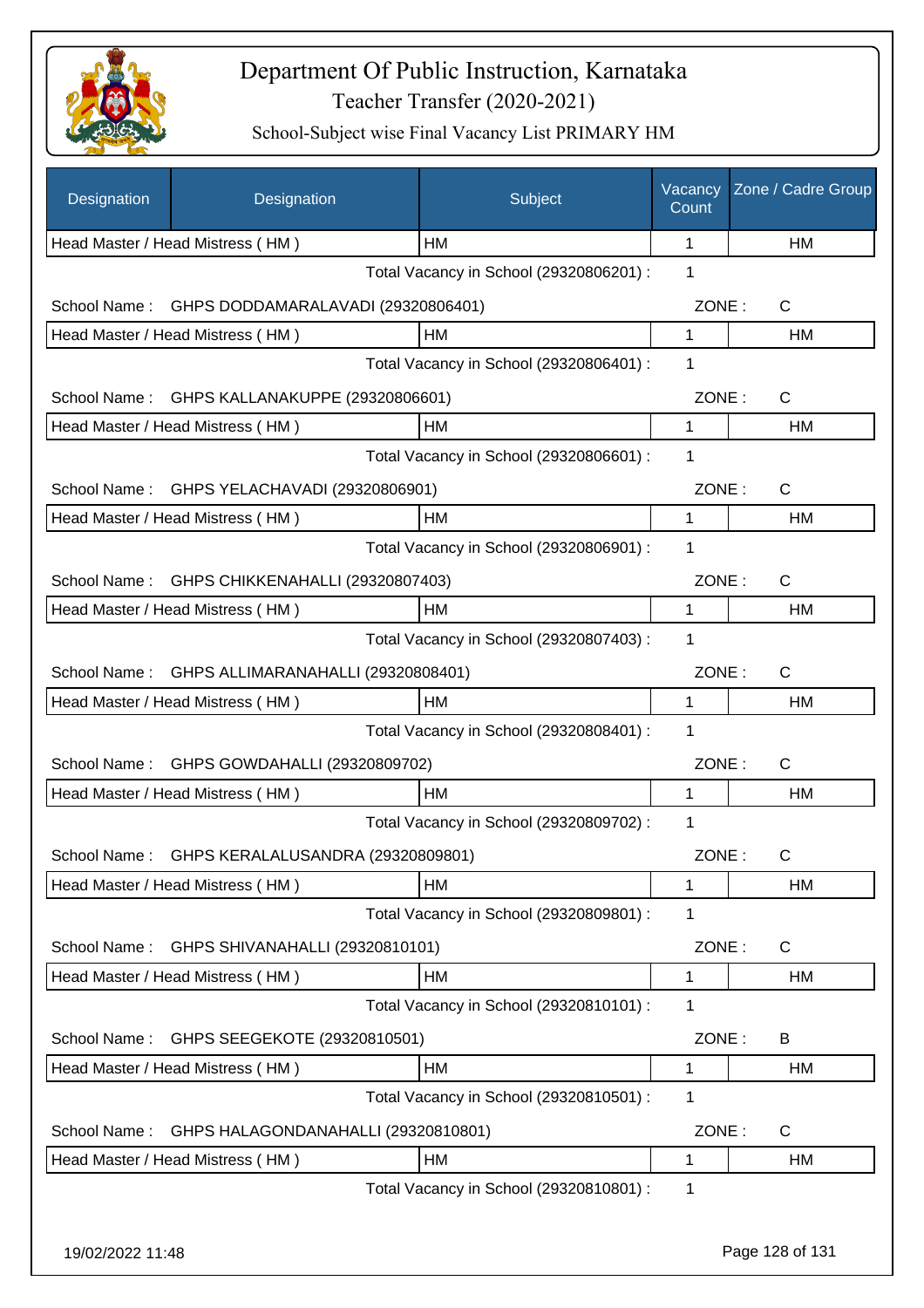

| Designation      | Designation                                                       | Subject                                 | Vacancy<br>Count | Zone / Cadre Group |
|------------------|-------------------------------------------------------------------|-----------------------------------------|------------------|--------------------|
|                  | School Name: GHPS HULIBELE (29320811002)                          |                                         | ZONE:            | B                  |
|                  | Head Master / Head Mistress (HM)                                  | HM                                      | $\mathbf 1$      | HM                 |
|                  |                                                                   | Total Vacancy in School (29320811002) : | 1                |                    |
|                  | School Name: GHPS VENKATARAYARADODDI (29320811701)                |                                         | ZONE:            | $\mathsf{C}$       |
|                  | Head Master / Head Mistress (HM)                                  | HM                                      | $\mathbf 1$      | HM                 |
|                  |                                                                   | Total Vacancy in School (29320811701) : | 1                |                    |
|                  | School Name: GHPS KAMASAGARA (29320812201)                        |                                         | ZONE:            | C                  |
|                  | Head Master / Head Mistress (HM)                                  | HM                                      | 1                | HM                 |
|                  |                                                                   | Total Vacancy in School (29320812201) : | 1                |                    |
|                  | School Name: GHPS SASALAPURA (29320813201)                        |                                         | ZONE:            | $\mathsf{C}$       |
|                  | Head Master / Head Mistress (HM)                                  | HМ                                      | 1                | HM                 |
|                  |                                                                   | Total Vacancy in School (29320813201) : | 1                |                    |
|                  | School Name: GHPS ACHALU (29320813702)                            |                                         | ZONE:            | $\mathsf{C}$       |
|                  | Head Master / Head Mistress (HM)                                  | HM                                      | 1                | HM                 |
|                  |                                                                   | Total Vacancy in School (29320813702) : | 1                |                    |
|                  | School Name: GHPS NAGARASANAKOTE (29320813801)                    |                                         | ZONE:            | $\mathsf{C}$       |
|                  | Head Master / Head Mistress (HM)                                  | HM                                      | 1                | <b>HM</b>          |
|                  |                                                                   | Total Vacancy in School (29320813801) : | 1                |                    |
| School Name:     | GHPS HALASURU (29320813901)                                       |                                         | ZONE:            | $\mathsf{C}$       |
|                  | Head Master / Head Mistress (HM)                                  | <b>HM</b>                               | 1                | <b>HM</b>          |
|                  |                                                                   | Total Vacancy in School (29320813901) : | 1                |                    |
|                  | School Name: GHPS MULLAHALLI (29320815601)                        |                                         | ZONE:            | $\mathsf{C}$       |
|                  | Head Master / Head Mistress (HM)                                  | HM                                      | 1                | HM                 |
|                  |                                                                   | Total Vacancy in School (29320815601) : | 1                |                    |
| School Name:     | GHPS NALLAHALLI (29320815701)                                     |                                         | ZONE:            | C                  |
|                  | Head Master / Head Mistress (HM)                                  | HM                                      | 1                | HM                 |
|                  |                                                                   | Total Vacancy in School (29320815701) : | 1                |                    |
| School Name:     | KARNATAKA PUBLIC SCHOOLS GHPS MODEL DODDALAHALLI<br>(29320815901) |                                         | ZONE:            | C                  |
|                  | Head Master / Head Mistress (HM)                                  | HM                                      | 1                | HM                 |
|                  |                                                                   | Total Vacancy in School (29320815901) : | 1                |                    |
| School Name:     | GHPS UYYAMBALLI (29320816001)                                     |                                         | ZONE:            | $\mathsf{C}$       |
|                  | Head Master / Head Mistress (HM)                                  | HM                                      | 1                | HM                 |
| 19/02/2022 11:48 |                                                                   |                                         |                  | Page 129 of 131    |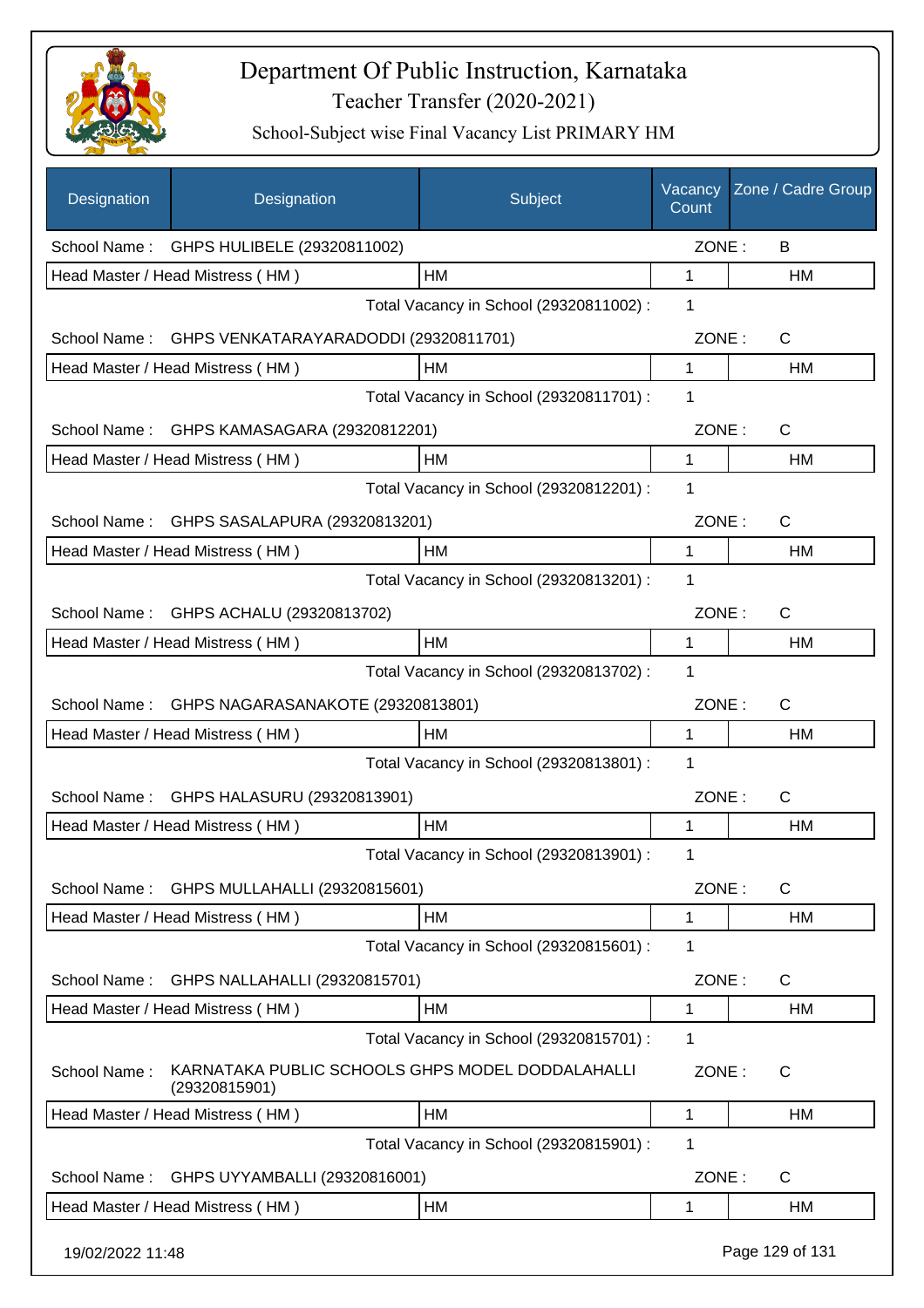

| Designation      | Designation                                   | Subject                                 | Vacancy<br>Count | Zone / Cadre Group |
|------------------|-----------------------------------------------|-----------------------------------------|------------------|--------------------|
|                  |                                               | Total Vacancy in School (29320816001) : | 1                |                    |
| School Name:     | GHPS HELIGEHALLI (29320816401)                |                                         | ZONE:            | C                  |
|                  | Head Master / Head Mistress (HM)              | <b>HM</b>                               | 1                | <b>HM</b>          |
|                  |                                               | Total Vacancy in School (29320816401) : | 1                |                    |
| School Name:     | GHPS I GOLLAHALLI (29320816701)               |                                         | ZONE:            | $\mathsf{C}$       |
|                  | Head Master / Head Mistress (HM)              | НM                                      | 1                | HM                 |
|                  |                                               | Total Vacancy in School (29320816701) : | 1                |                    |
| School Name:     | GHPS SHIVANEGOWDANADODDI (29320817002)        |                                         | ZONE:            | $\mathsf{C}$       |
|                  | Head Master / Head Mistress (HM)              | НM                                      | 1                | HM                 |
|                  |                                               | Total Vacancy in School (29320817002) : | 1                |                    |
| School Name:     | GHPS HERINDYAPANAHALLI (29320818201)          |                                         | ZONE:            | $\mathsf{C}$       |
|                  | Head Master / Head Mistress (HM)              | HM                                      | 1                | <b>HM</b>          |
|                  |                                               | Total Vacancy in School (29320818201) : | 1                |                    |
| School Name:     | GHPS KADUSHIVANAHALLI (29320818803)           |                                         | ZONE:            | $\mathsf{C}$       |
|                  | Head Master / Head Mistress (HM)              | НM                                      | 1                | HM                 |
|                  |                                               | Total Vacancy in School (29320818803) : | 1                |                    |
| School Name:     | GHPS KOLAGONDANAHALLI (29320818901)           |                                         | ZONE:            | $\mathsf{C}$       |
|                  | Head Master / Head Mistress (HM)              | HM                                      | 1                | <b>HM</b>          |
|                  |                                               | Total Vacancy in School (29320818901) : | 1                |                    |
| School Name:     | GMPS KODIHALLI (29320819301)                  |                                         | ZONE:            | С                  |
|                  | Head Master / Head Mistress (HM)              | <b>SRHM</b>                             | 1                | HM                 |
|                  |                                               | Total Vacancy in School (29320819301) : | 1                |                    |
| School Name:     | GHPS BANNIMUKKODLU (29320820301)              |                                         | ZONE:            | C                  |
|                  | Head Master / Head Mistress (HM)              | HM                                      | 1                | HM                 |
|                  |                                               | Total Vacancy in School (29320820301) : | 1                |                    |
| School Name:     | GHPS HUNASANAHALLI (29320820601)              |                                         | ZONE:            | C                  |
|                  | Head Master / Head Mistress (HM)              | HM                                      | 1                | HM                 |
|                  |                                               | Total Vacancy in School (29320820601) : | 1                |                    |
| School Name:     | GHPS SARAHADDINADODDI (29320820703)           |                                         | ZONE:            | C                  |
|                  | Head Master / Head Mistress (HM)              | HM                                      | 1                | HM                 |
|                  |                                               | Total Vacancy in School (29320820703) : | 1                |                    |
|                  | School Name: G UMPGS KANAKAPURA (29320821304) |                                         | ZONE:            | A                  |
| 19/02/2022 11:48 |                                               |                                         |                  | Page 130 of 131    |